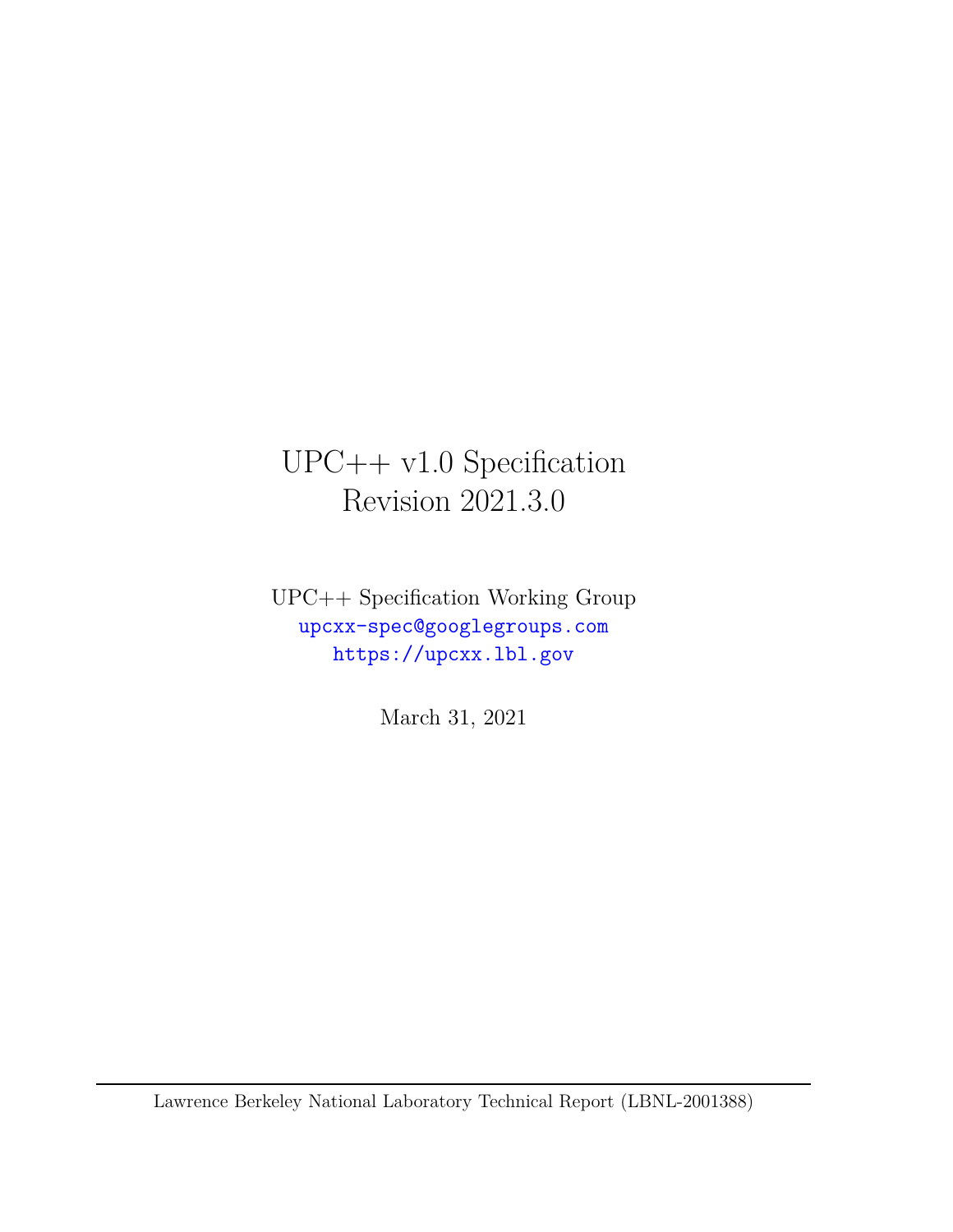#### **Abstract**

 $UPC++$  is a  $C++11$  library providing classes and functions that support Partitioned Global Address Space (PGAS) programming. The key communication facilities in UPC++ are one-sided Remote Memory Access (RMA) and Remote Procedure Call (RPC). All communication operations are syntactically explicit and default to non-blocking; asynchrony is managed through the use of futures, promises and continuation callbacks, enabling the programmer to construct a graph of operations to execute asynchronously as high-latency dependencies are satisfied. A global pointer abstraction provides system-wide addressability of shared memory, including host and accelerator memories. The parallelism model is primarily process-based, but the interface is thread-safe and designed to allow efficient and expressive use in multi-threaded applications. The interface is designed for extreme scalability throughout, and deliberately avoids design features that could inhibit scalability.

#### **Funding Acknowledgments**

This research was supported by the Exascale Computing Project (17-SC-20-SC), a collaborative effort of the U.S. Department of Energy Office of Science and the National Nuclear Security Administration. Early development of UPC++ was supported by the Director, Office of Science, Office of Advanced Scientific Computing Research, of the U.S. Department of Energy under Contract No. DE-AC02-05CH11231.

#### **Copyright**

This manuscript has been authored by an author at Lawrence Berkeley National Laboratory under Contract No. DE-AC02-05CH11231 with the U.S. Department of Energy. The U.S. Government retains, and the publisher, by accepting the article for publication, acknowledges, that the U.S. Government retains a non-exclusive, paid-up, irrevocable, world-wide license to publish or reproduce the published form of this manuscript, or allow others to do so, for U.S. Government purposes.

#### **Legal Disclaimer**

This document was prepared as an account of work sponsored by the United States Government. While this document is believed to contain correct information, neither the United States Government nor any agency thereof, nor the Regents of the University of California, nor any of their employees, makes any warranty, express or implied, or assumes any legal responsibility for the accuracy, completeness, or usefulness of any information, apparatus, product, or process disclosed, or represents that its use would not infringe privately owned rights. Reference herein to any specific commercial product, process, or service by its trade name, trademark, manufacturer, or otherwise, does not necessarily constitute or imply its endorsement, recommendation, or favoring by the United States Government or any agency thereof, or the Regents of the University of California. The views and opinions of authors expressed herein do not necessarily state or reflect those of the United States Government or any agency thereof or the Regents of the University of California.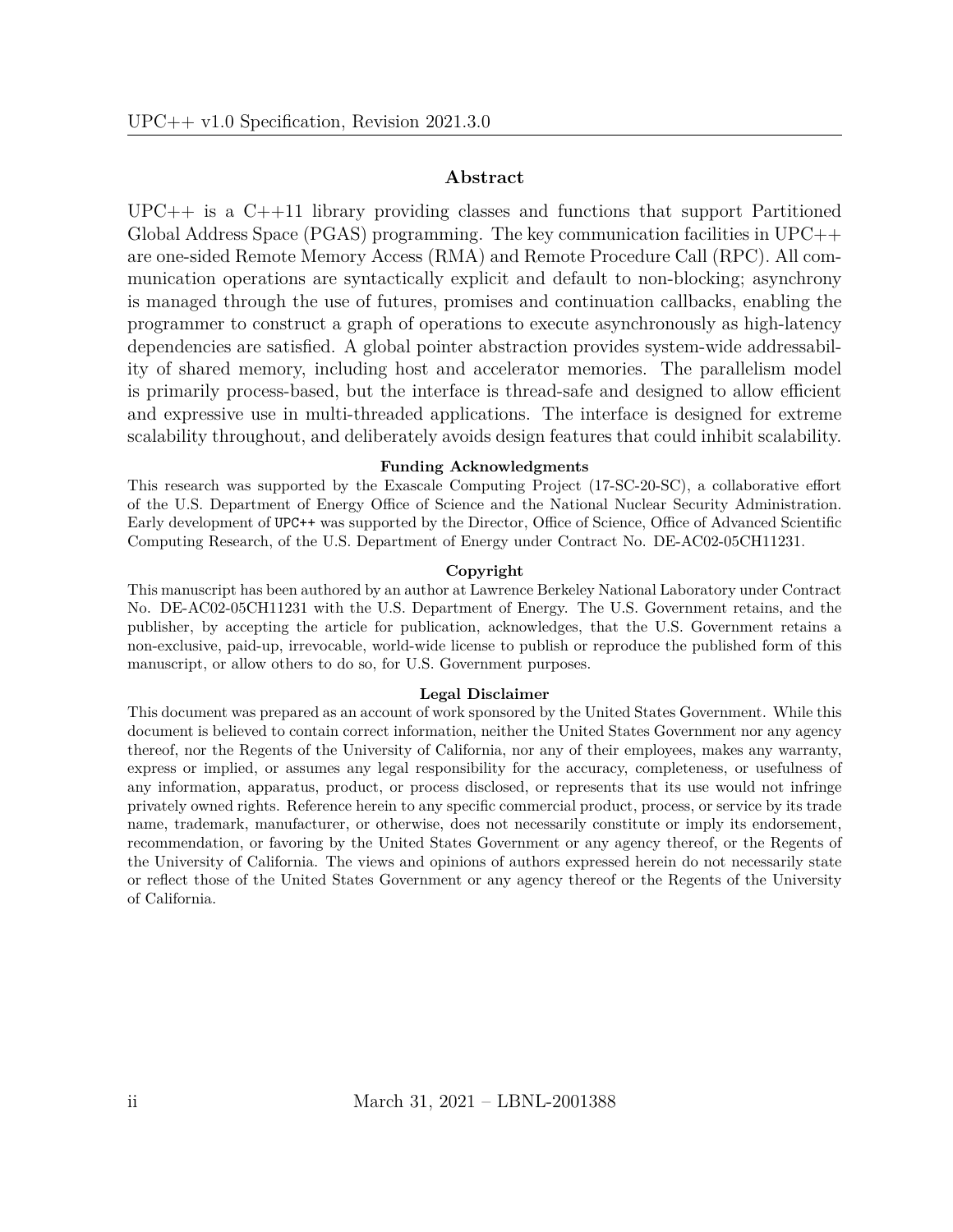#### **Authorship Acknowledgments**

The UPC++ library is the result of collaboration between many individuals. The  $UPC++$ library specification is developed by the Pagoda group at Lawrence Berkeley National Laboratory.

The current authors and maintainers of the UPC++ specification are:

Dan Bonachea, Amir Kamil

Other current members of the Pagoda group include:

Max Grossman, Paul H. Hargrove, Colin A. MacLean, Daniel Waters

The following people have made significant contributions to prior revisions of this specification:

John Bachan, Scott B. Baden, Steven Hofmeyr, Mathias Jacquelin, Brian van Straalen

The UPC++ project has benefited from ideas and feedback from numerous members of the community. This notably includes:

Hadia Ahmed, Rob Egan, Khaled Ibrahim, Bryce Adelstein Lelbach, Hongzhang Shan, Samuel Williams

The predecessor library,  $UPC++$  v0.1 [\[5\]](#page-171-0), was designed and developed by:

Amir Kamil, Katherine Yelick, Yili Zheng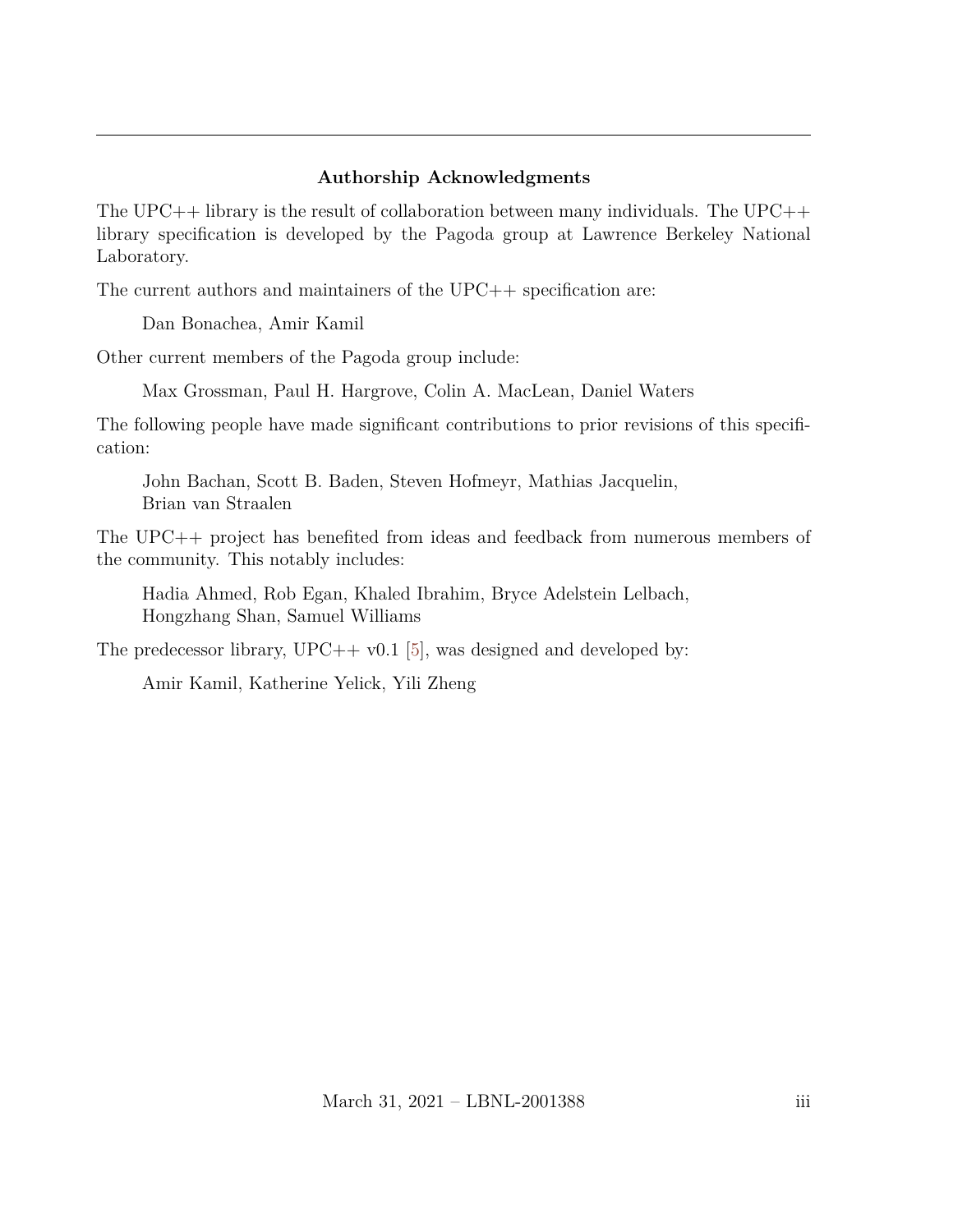## **Recent Changes**

<span id="page-3-0"></span>The UPC++ library continues to evolve and improve in response to stakeholder requirements and feedback.

The memory kinds changes that first appeared in the 2020.11.0 draft revision, relative to the 2020.10.0 revision are as follows:

- 1. device allocator construction is now a collective operation with user-level progress. Although the call is collective, the arguments need not be single-valued, allowing processes to differ in the size or existence of the device segment they construct.
- 2. Relax the restriction that a given CUDA device identifier could only be opened once per process using cuda\_device. The same CUDA hardware device may now be simultaneously opened multiple times by a given process, for example to support modularity of layered software.
- 3. Add a device allocator<Device>::is active() query, and use it to simplify/clarify in various places.
- 4. Restrict the use of device allocator<Device>::device id() to global ptr arguments with affinity to the calling process.
- 5. Specify that resource exhaustion failures encountered while allocating a device segment now throw upcxx::bad segment alloc, a new subclass of std::bad alloc.
- 6. Clarify that zero-length device segments are prohibited.

Other major changes, relative to the 2020.10.0 revision are as follows:

- 1. Specify that remote completion semantically implies source completion. This ensures that rput operations requesting only remote completion are well-formed, as they can establish implied source completion via separate synchronization.
- 2. Specify that serialization of arguments to rpc, rpc ff and remote  $cx$ :: as rpc is now always performed synchronously before return from the communication-injection call, regardless of asynchronous source\_cx completions (which are now deprecated for rpc and rpc ff).
- 3. Specify shared segment {size,used} functions for querying shared heap status.
- 4. Specify a stream-insertion operator for dist\_id
- 5. Disallow array types as the element type to new\_ and new\_array.

iv March 31, 2021 – LBNL-2001388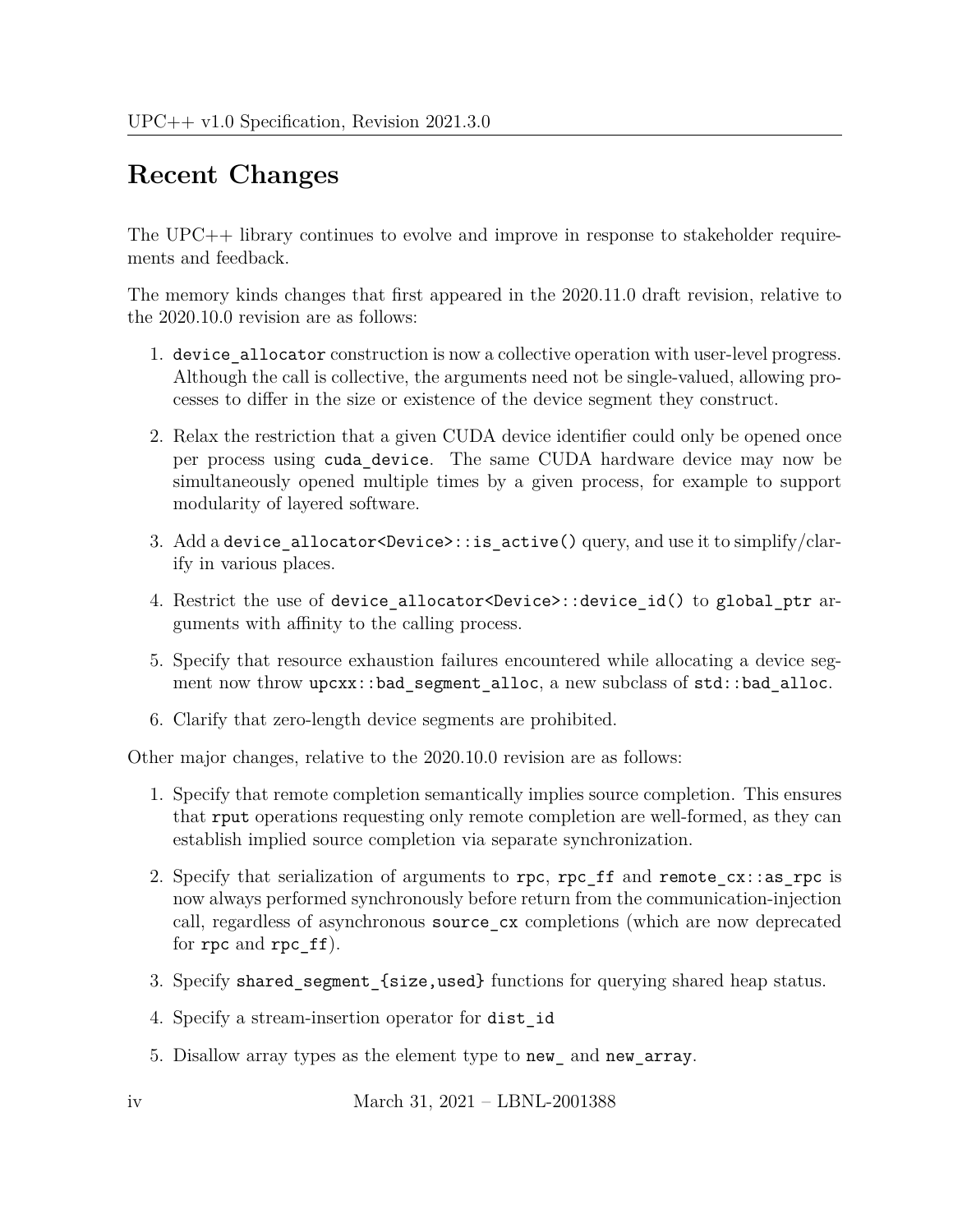- 6. Clarify that notification of asynchronous event completion is delivered during userlevel progress with the target persona at the top of the active persona stack.
- 7. Clarify that bit-field members are prohibited in UPCXX\_SERIALIZED\_FIELDS.
- 8. Clarify that futures and promises are not TriviallySerializable and thus should not be captured by copy in lambda expressions passed to communication calls.
- 9. Clarify the requirements on collective operations to prohibit dependency cycles across processes.

The UPC++ 2021.3.0 software release implements all the changes described above. For details on the implementation, please consult <https://upcxx.lbl.gov>

### **Providing Feedback**

Readers are encouraged to provide feedback and comments on this specification via one of the following channels:

- 1. Enter a new issue in the UPC++ Specification issue tracker, located at: <https://upcxx-bugs.lbl.gov>
- 2. Send email to [upcxx-spec@googlegroups.com](mailto:upcxx-spec@googlegroups.com) this is a semi-public forum for maintainers of UPC++ and other interested parties.
- 3. Real-time video chat meetings with the Pagoda group's specification developers can be arranged upon request to: [pagoda@lbl.gov](mailto:pagoda@lbl.gov)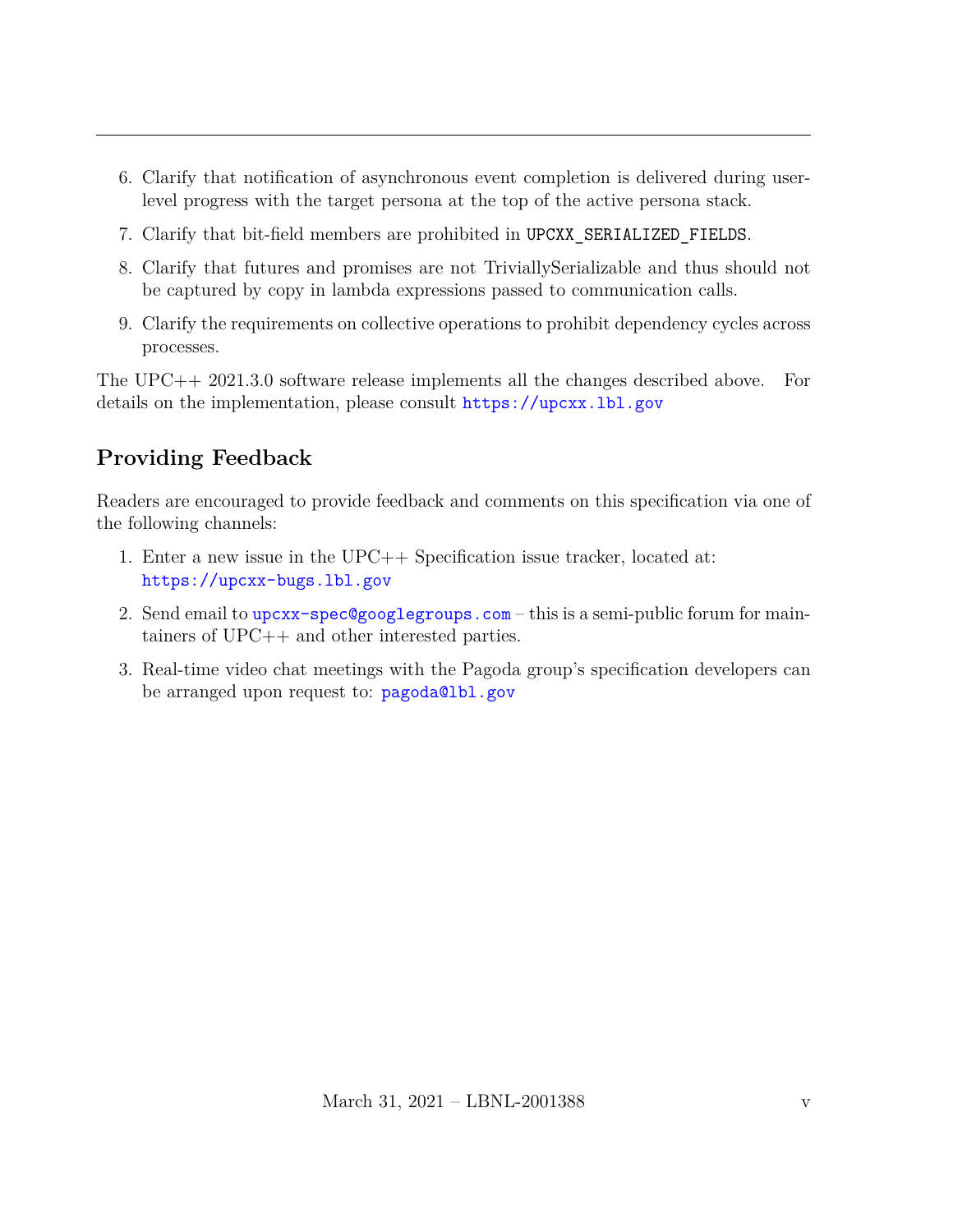# <span id="page-5-0"></span>**Contents**

|                | iv                                        |                |  |  |  |  |  |  |  |  |  |
|----------------|-------------------------------------------|----------------|--|--|--|--|--|--|--|--|--|
|                | Contents                                  | vi             |  |  |  |  |  |  |  |  |  |
| $\mathbf{1}$   | $\mathbf{1}$<br><b>Overview and Scope</b> |                |  |  |  |  |  |  |  |  |  |
|                | Preliminaries<br>1.1                      | $\mathbf{1}$   |  |  |  |  |  |  |  |  |  |
|                | 1.2                                       | 3              |  |  |  |  |  |  |  |  |  |
|                | 1.3                                       | $\overline{4}$ |  |  |  |  |  |  |  |  |  |
|                | 1.4                                       | $\overline{5}$ |  |  |  |  |  |  |  |  |  |
|                | 1.5                                       | $\overline{5}$ |  |  |  |  |  |  |  |  |  |
|                | 1.6                                       | $\overline{6}$ |  |  |  |  |  |  |  |  |  |
|                | 1.7                                       | 6              |  |  |  |  |  |  |  |  |  |
| $\overline{2}$ | <b>Init and Finalize</b><br>9             |                |  |  |  |  |  |  |  |  |  |
|                | 2.1                                       | 9              |  |  |  |  |  |  |  |  |  |
|                | 2.2                                       | 10             |  |  |  |  |  |  |  |  |  |
|                | 2.3                                       | 10             |  |  |  |  |  |  |  |  |  |
| 3              | <b>Global Pointers</b><br>13              |                |  |  |  |  |  |  |  |  |  |
|                | 3.1                                       | 13             |  |  |  |  |  |  |  |  |  |
|                | 3.2                                       | 14             |  |  |  |  |  |  |  |  |  |
| $\overline{4}$ | 26<br><b>Storage Management</b>           |                |  |  |  |  |  |  |  |  |  |
|                | 4.1                                       | 26             |  |  |  |  |  |  |  |  |  |
|                | 4.2                                       | 27             |  |  |  |  |  |  |  |  |  |
| $\overline{5}$ | <b>Futures and Promises</b><br>32         |                |  |  |  |  |  |  |  |  |  |
|                | 5.1                                       | 32             |  |  |  |  |  |  |  |  |  |
|                | 5.2                                       | 33             |  |  |  |  |  |  |  |  |  |
|                | 5.3                                       | 34             |  |  |  |  |  |  |  |  |  |
|                | 5.4                                       | 35             |  |  |  |  |  |  |  |  |  |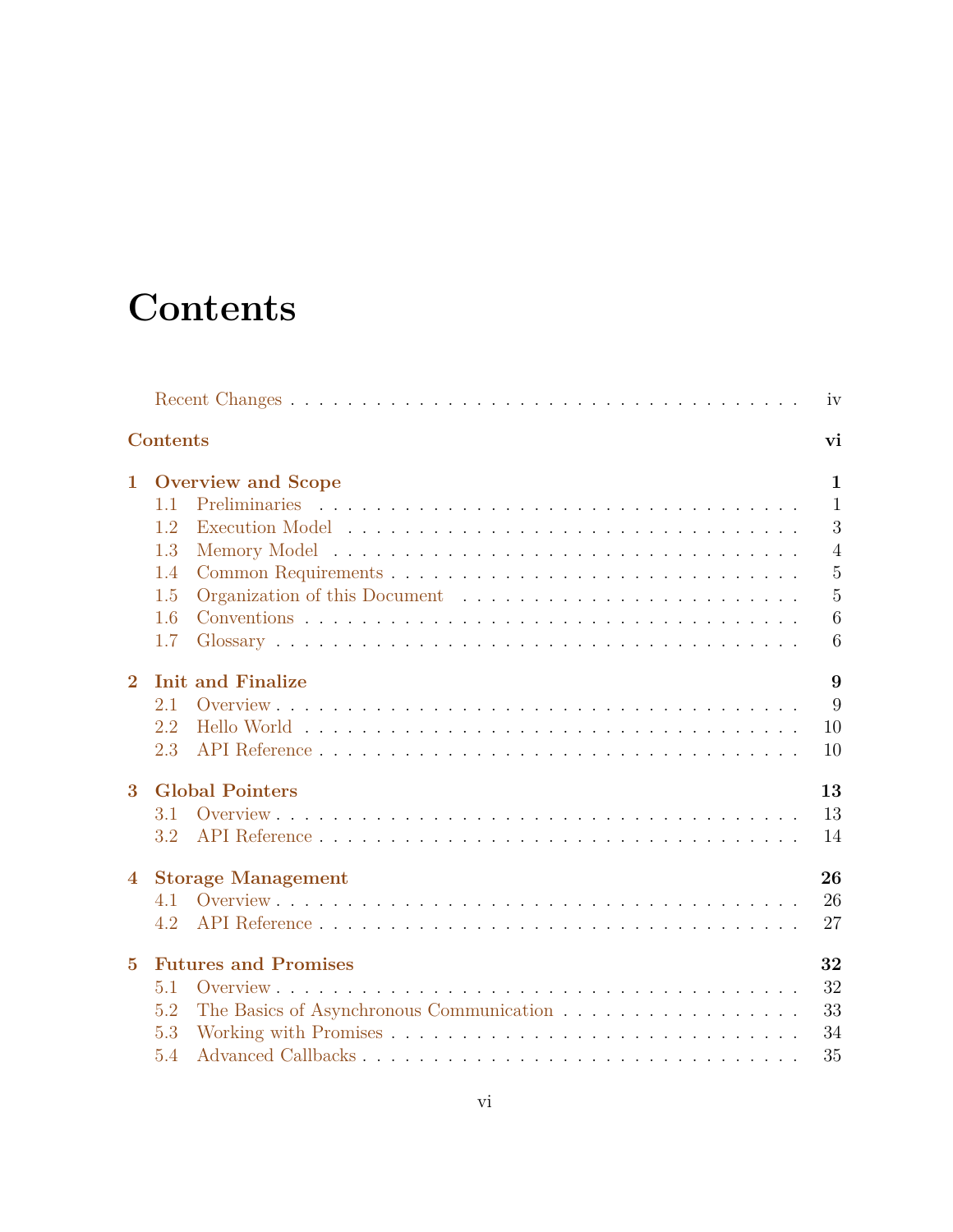|                         | 5.5<br>5.6<br>5.7<br>5.8 | 5.8.1<br>5.8.2<br>promise $\ldots \ldots \ldots \ldots \ldots \ldots \ldots \ldots \ldots \ldots \ldots \ldots$ | 38<br>39<br>41<br>42<br>43<br>48 |
|-------------------------|--------------------------|-----------------------------------------------------------------------------------------------------------------|----------------------------------|
| 6                       |                          | Serialization                                                                                                   | 50                               |
|                         | 6.1                      |                                                                                                                 | 50                               |
|                         | 6.2                      |                                                                                                                 | 52                               |
|                         |                          | 6.2.1                                                                                                           | 53                               |
|                         |                          | UPCXX_SERIALIZED_VALUES<br>6.2.2                                                                                | 54                               |
|                         |                          | 6.2.3                                                                                                           | 54                               |
|                         |                          | 6.2.4                                                                                                           | 57                               |
|                         |                          | 6.2.5                                                                                                           | 58                               |
|                         |                          | 6.2.6                                                                                                           | 60                               |
|                         | 6.3                      |                                                                                                                 | 60                               |
|                         | 6.4                      |                                                                                                                 | 62                               |
|                         | 6.5                      |                                                                                                                 | 62                               |
|                         | 6.6                      |                                                                                                                 | 63                               |
|                         | 6.7                      |                                                                                                                 | 63                               |
|                         | 6.8                      |                                                                                                                 | 66                               |
|                         |                          | 6.8.1<br><i>Views</i><br>6.8.2                                                                                  | 66<br>70                         |
|                         |                          |                                                                                                                 |                                  |
| $\overline{\mathbf{7}}$ |                          | Completion                                                                                                      | 75                               |
|                         | 7.1                      |                                                                                                                 | 75                               |
|                         | 7.2                      | Completion Objects                                                                                              | 78                               |
|                         |                          | 7.2.1                                                                                                           | 80                               |
|                         |                          | 7.2.2                                                                                                           | 81                               |
|                         |                          |                                                                                                                 | 81                               |
|                         | 7.3                      |                                                                                                                 | 81                               |
|                         |                          |                                                                                                                 |                                  |
| 8                       |                          | <b>One-Sided Communication</b>                                                                                  | 85<br>85                         |
|                         | 8.1<br>8.2               |                                                                                                                 | 85                               |
|                         |                          | 8.2.1                                                                                                           | 85                               |
|                         |                          | 8.2.2                                                                                                           | 87                               |
|                         |                          |                                                                                                                 |                                  |
| 9                       |                          | <b>Remote Procedure Call</b>                                                                                    | 89                               |

March 31, 2021 – LBNL-2001388 vii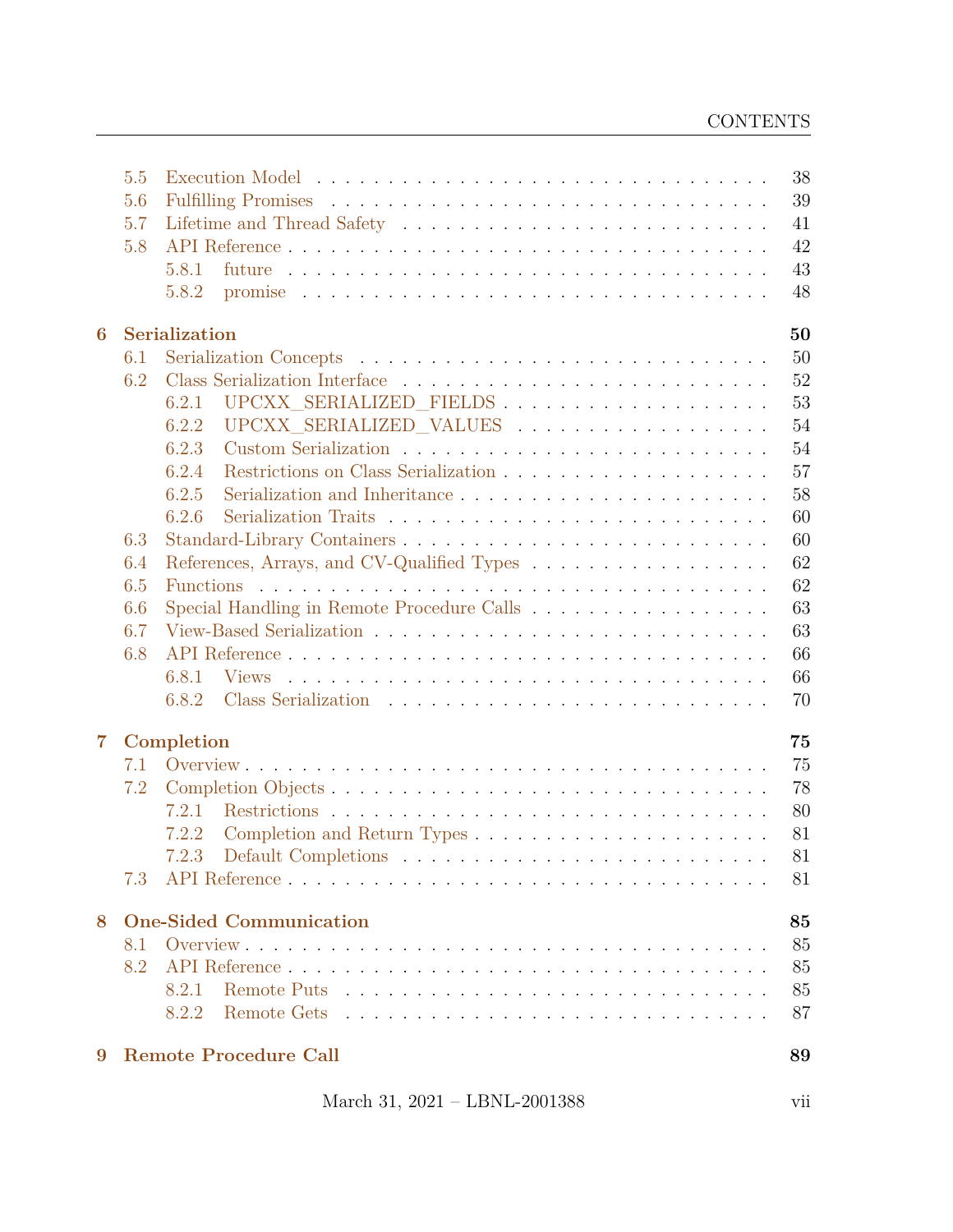#### UPC++ v1.0 Specification, Revision 2021.3.0

|                                                  | 9.1                      | 89                                   |  |  |  |  |  |  |  |  |  |  |
|--------------------------------------------------|--------------------------|--------------------------------------|--|--|--|--|--|--|--|--|--|--|
|                                                  | 9.2                      | 90                                   |  |  |  |  |  |  |  |  |  |  |
|                                                  | 9.3                      | 91                                   |  |  |  |  |  |  |  |  |  |  |
|                                                  | 97<br><b>10 Progress</b> |                                      |  |  |  |  |  |  |  |  |  |  |
|                                                  |                          | 97                                   |  |  |  |  |  |  |  |  |  |  |
|                                                  |                          | 98                                   |  |  |  |  |  |  |  |  |  |  |
|                                                  |                          | 99                                   |  |  |  |  |  |  |  |  |  |  |
|                                                  |                          | 100                                  |  |  |  |  |  |  |  |  |  |  |
|                                                  |                          | 103                                  |  |  |  |  |  |  |  |  |  |  |
|                                                  |                          | 104                                  |  |  |  |  |  |  |  |  |  |  |
|                                                  |                          | 107                                  |  |  |  |  |  |  |  |  |  |  |
|                                                  |                          | 108                                  |  |  |  |  |  |  |  |  |  |  |
| 11 Teams                                         |                          |                                      |  |  |  |  |  |  |  |  |  |  |
|                                                  |                          | 110                                  |  |  |  |  |  |  |  |  |  |  |
|                                                  |                          | 110                                  |  |  |  |  |  |  |  |  |  |  |
|                                                  |                          | 111                                  |  |  |  |  |  |  |  |  |  |  |
|                                                  |                          | 111                                  |  |  |  |  |  |  |  |  |  |  |
|                                                  |                          | 114                                  |  |  |  |  |  |  |  |  |  |  |
|                                                  |                          | 115                                  |  |  |  |  |  |  |  |  |  |  |
|                                                  |                          | 117<br><b>12 Collectives</b>         |  |  |  |  |  |  |  |  |  |  |
|                                                  |                          | 118                                  |  |  |  |  |  |  |  |  |  |  |
|                                                  |                          | 118                                  |  |  |  |  |  |  |  |  |  |  |
|                                                  | 13 Atomics               | 124                                  |  |  |  |  |  |  |  |  |  |  |
|                                                  |                          | 124                                  |  |  |  |  |  |  |  |  |  |  |
|                                                  |                          | 126                                  |  |  |  |  |  |  |  |  |  |  |
|                                                  |                          | 126                                  |  |  |  |  |  |  |  |  |  |  |
|                                                  |                          |                                      |  |  |  |  |  |  |  |  |  |  |
|                                                  |                          | <b>14 Distributed Objects</b><br>133 |  |  |  |  |  |  |  |  |  |  |
|                                                  |                          | 133                                  |  |  |  |  |  |  |  |  |  |  |
|                                                  |                          | 134                                  |  |  |  |  |  |  |  |  |  |  |
|                                                  |                          | 134                                  |  |  |  |  |  |  |  |  |  |  |
|                                                  |                          | 135                                  |  |  |  |  |  |  |  |  |  |  |
|                                                  |                          | 135                                  |  |  |  |  |  |  |  |  |  |  |
|                                                  |                          | 138                                  |  |  |  |  |  |  |  |  |  |  |
| 15 Non-Contiguous One-Sided Communication<br>140 |                          |                                      |  |  |  |  |  |  |  |  |  |  |
|                                                  |                          | 140                                  |  |  |  |  |  |  |  |  |  |  |
|                                                  |                          |                                      |  |  |  |  |  |  |  |  |  |  |

viii March 31, 2021 – LBNL-2001388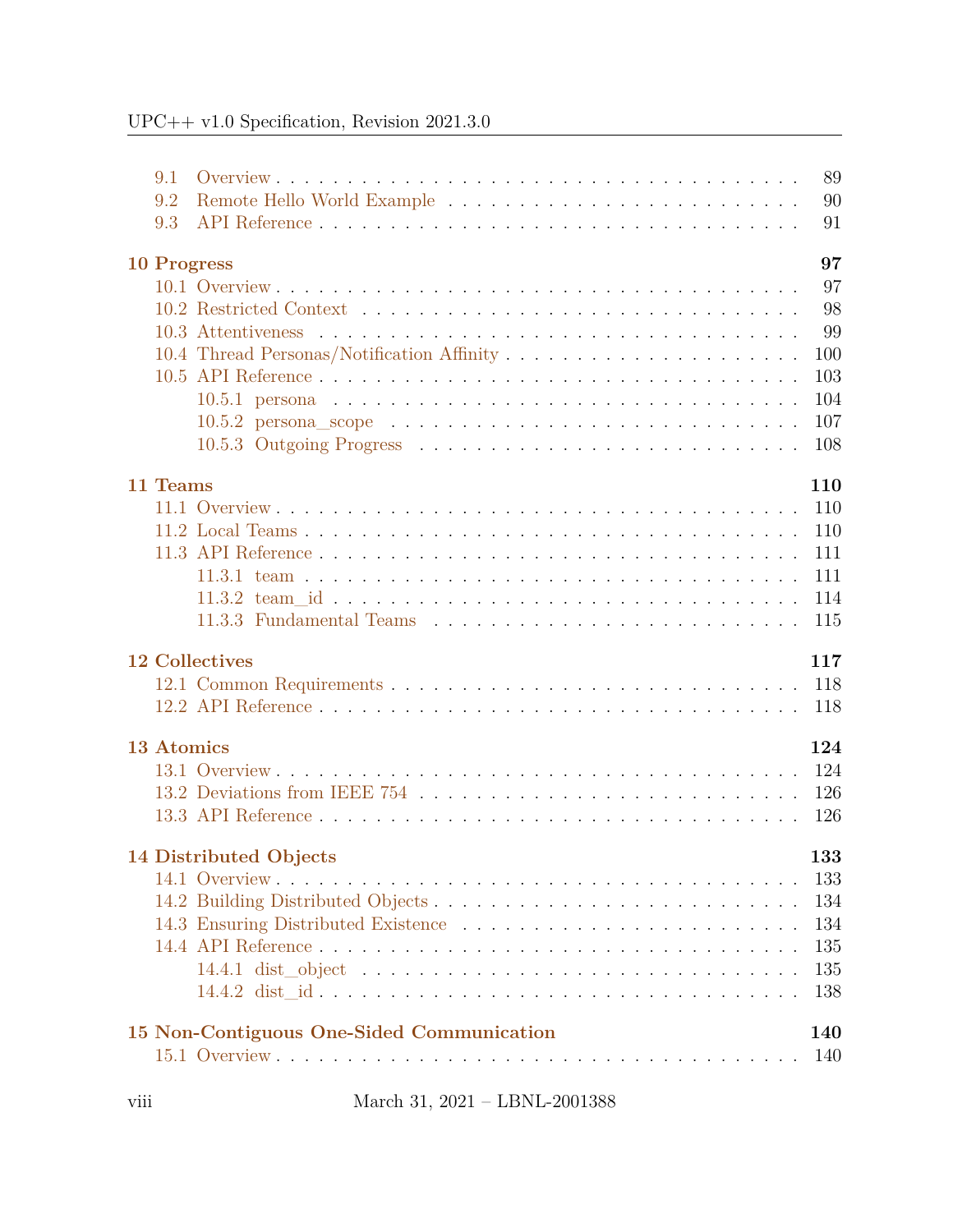|                     |  |  |  | 141        |  |  |  |  |
|---------------------|--|--|--|------------|--|--|--|--|
|                     |  |  |  | 142        |  |  |  |  |
|                     |  |  |  | 144        |  |  |  |  |
|                     |  |  |  | 145        |  |  |  |  |
|                     |  |  |  | 147        |  |  |  |  |
|                     |  |  |  | 148        |  |  |  |  |
|                     |  |  |  | <b>150</b> |  |  |  |  |
| 16 Memory Kinds     |  |  |  | 152        |  |  |  |  |
|                     |  |  |  | 152        |  |  |  |  |
|                     |  |  |  | 154        |  |  |  |  |
|                     |  |  |  | 154        |  |  |  |  |
|                     |  |  |  | 157        |  |  |  |  |
|                     |  |  |  | 161        |  |  |  |  |
| <b>Bibliography</b> |  |  |  |            |  |  |  |  |
| $_{\rm Index}$      |  |  |  | 164        |  |  |  |  |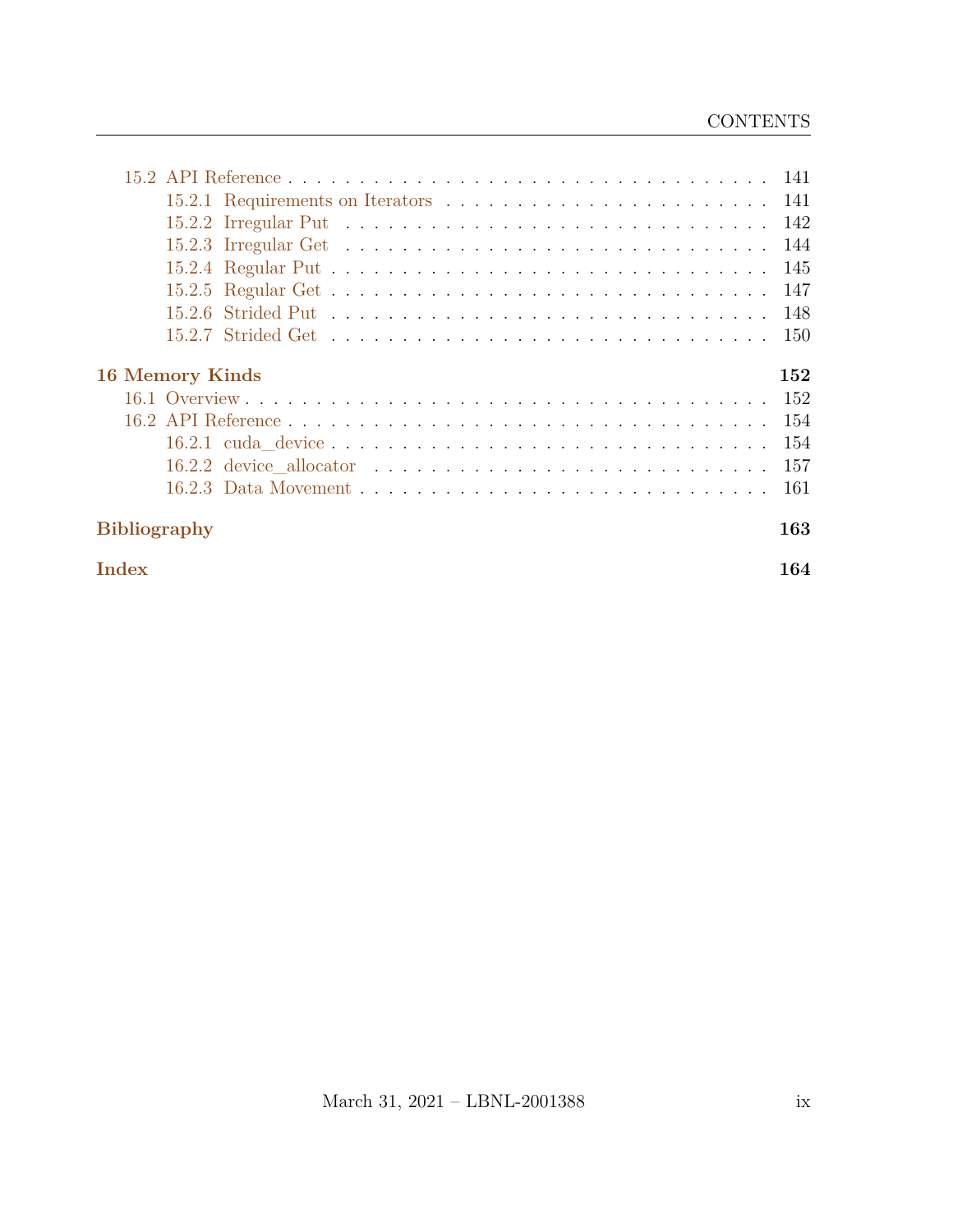# <span id="page-9-0"></span>**Chapter 1**

## **Overview and Scope**

#### <span id="page-9-1"></span>**1.1 Preliminaries**

- <sup>1</sup> UPC++ is a C++11 library providing classes and functions that support Partitioned Global Address Space (PGAS) programming. The project began in 2012 with a prototype AKA V0.1, described in the IPDPS14 paper by *Zheng et al.* [\[5\]](#page-171-0). This document describes a production version, V1.0, with the addition of several features and a new asynchronous API. For a peer-reviewed overview of the new version, see the IPDPS19 paper [\[4\]](#page-171-2).
- <sup>2</sup> Under the PGAS model, a distributed memory parallel computer is viewed abstractly as a collection of *processing elements*, an individual computing resource, each with *local memory* (see Fig. [1.1\)](#page-10-0). A processing element is called a *process* in UPC++. The execution model of UPC++ is SPMD and the number of UPC++ processes is fixed during program execution.
- <sup>3</sup> As with conventional C++ threads programming, processes can access their respective local memory via a pointer. However, the PGAS abstraction supports a global address space, which is allocated in *shared segments* distributed over the processes. A *global pointer* enables the UPC++ programmer to reference objects in the shared segments between processes as shown in Fig. [1.2.](#page-10-1) As with threads programming, accesses to shared objects made via global pointers may be subject to race conditions, and appropriate synchronization must be employed.
- <sup>4</sup> UPC++ global pointers are fundamentally different from conventional C-style pointers. A global pointer refers to a location in a shared segment. It cannot be dereferenced using the \* operator, and it cannot be constructed by the address-of operator. Rather, there are more syntactically explicit methods for accomplishing these tasks. On the other hand,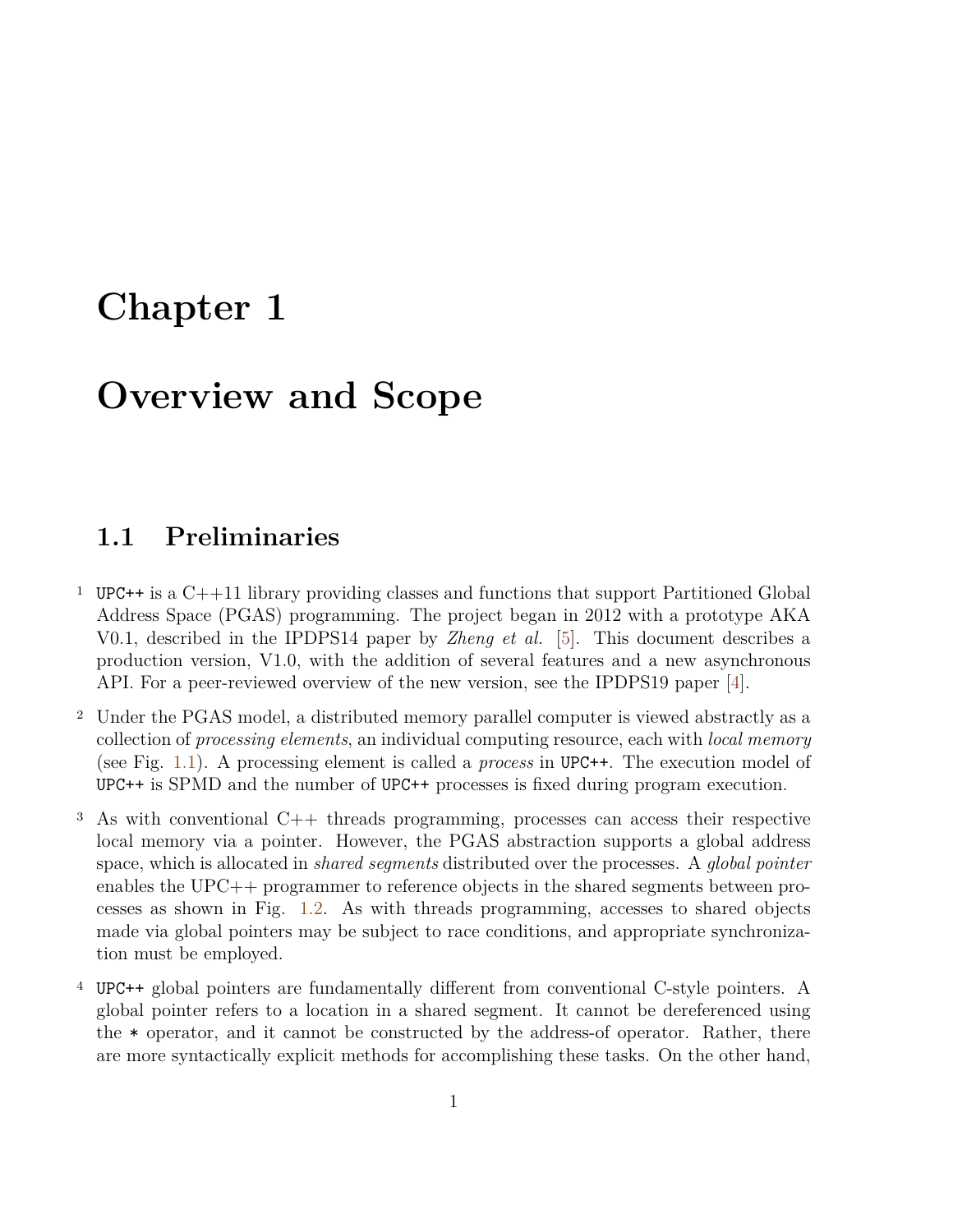

<span id="page-10-0"></span>Figure 1.1: Abstract Machine Model of a PGAS program memory



<span id="page-10-1"></span>Figure 1.2: Global pointers and shared memory objects in a PGAS model

UPC++ global pointers *do* support some properties of a regular C pointer, such as pointer arithmetic and passing a pointer by value.

- <sup>5</sup> Notably, global pointers are used in *one-sided* communication: Remote Memory Access (RMA) operations similar to *memcpy* but across processes (Ch. [8\)](#page-93-0), and in Remote Procedure Calls (RPC, Ch. [9\)](#page-97-0). RPC enables the programmer to move computation to other processes, which is useful in managing irregular distributed data structures. These processes can push or pull data via global pointers. *Futures* and *Promises* (Ch. [5\)](#page-40-0) are used to determine completion of communication or to schedule callbacks that respond to completion. Wherever possible, UPC++ engages low-level hardware support for communication and this capability is crucial to UPC++'s support of *lightweight communication*.
- <sup>6</sup> UPC++'s design philosophy is to encourage writing scalable, high-performance applications. UPC++ imposes certain restrictions in order to meet this goal. In particular, non-blocking communication is the default for nearly all operations defined in the API, and all communication is explicit. These two restrictions encourage the programmer to write code that is performant and make it more difficult to write code that is not. Conversely, UPC++ relaxes some restrictions found in models such as MPI; in particular, it does not impose an in-order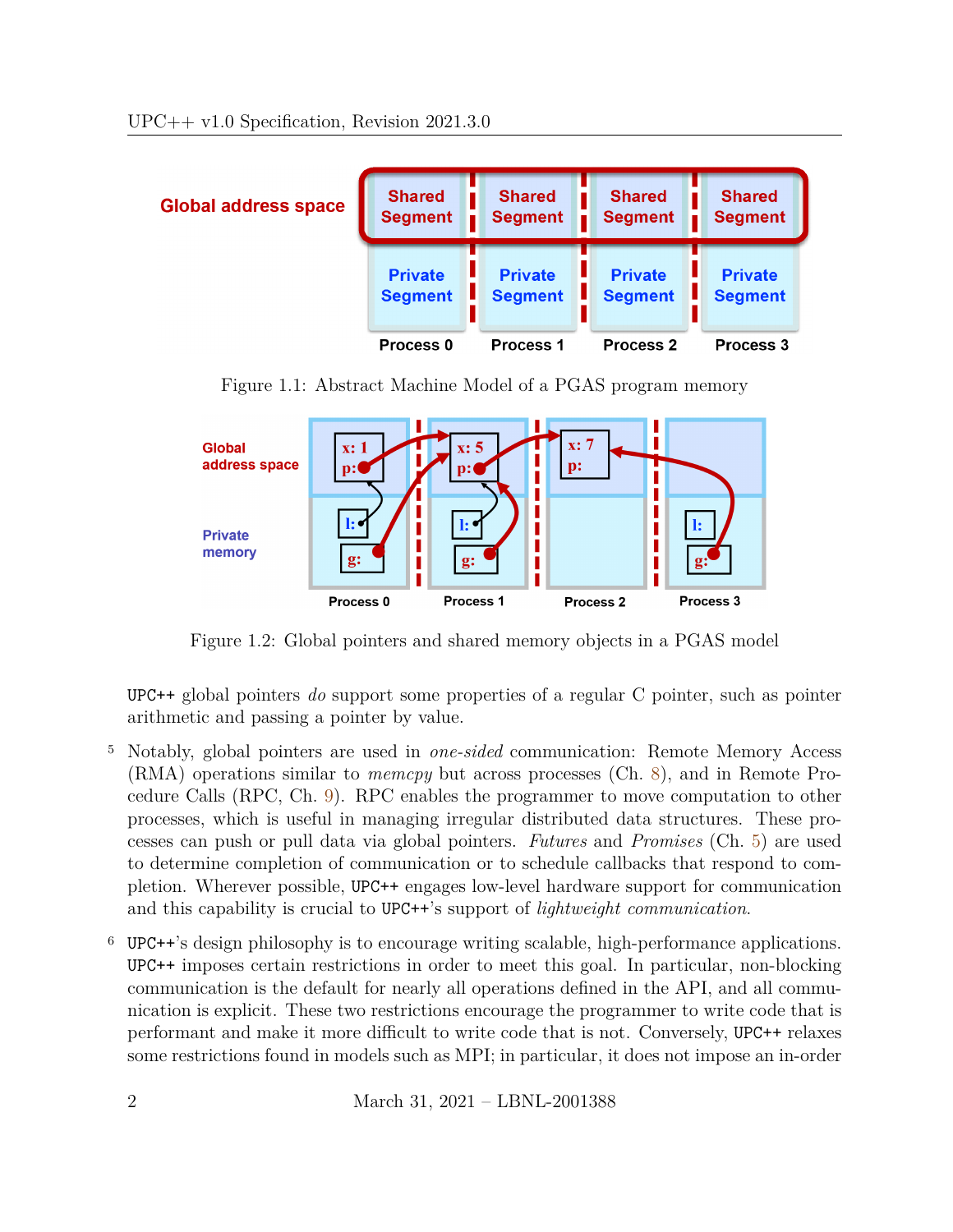delivery requirement between separate communication operations. The added flexibility increases the possibility of overlapping communication and scheduling it appropriately.

- <sup>7</sup> UPC++ also avoids non-scalable constructs found in models such as UPC. For example, it does not support shared distributed arrays or shared scalars. Instead, it provides distributed objects, which can be used for similar purposes (Ch. [14\)](#page-141-0). Distributed objects are useful in solving the *bootstrapping problem*, whereby processes need to distribute their local copies of global pointers to other processes. Though UPC++ does not directly provide multidimensional arrays, applications that use UPC++ may define them. To this end, UPC++ supports non-contiguous data transfers for regular, irregular and strided data (Ch. [15\)](#page-148-0).
- <sup>8</sup> UPC++ does not create internal threads to manage progress. Therefore, UPC++ must manage all progress inside active calls to the library. The strengths of this approach include improved user-visibility into the resource requirements of UPC++ and better interoperability with software packages and their possibly restrictive threading requirements. The consequence, however, is that the user must be conscientious to balance the need for making progress against the application's need for CPU cycles. Chapter [10](#page-105-0) discusses subtleties of managing progress and how an application can arrange for UPC++ to advance the state of asynchronous communication.
- <sup>9</sup> Processes may be grouped into teams (Ch. [11\)](#page-118-0). A team can participate in collective operations. Teams are also the interface that UPC++ uses to advertise the shared memory capabilities of the underlying hardware and operating system. This enables a programmer to reason about hierarchical processor-memory organization, allowing an application to reduce its memory footprint. UPC++ supports remote atomic memory operations (Ch. [13\)](#page-132-0). Atomics are useful in managing distributed queues, hash tables, and so on. However, UPC++ remote atomic operations are explicitly split-phased and handled somewhat differently from the process-scope atomics provided in  $C++11$  std::atomic.
- $UPC++$  supports memory kinds (Ch. [16\)](#page-160-0), whereby the programmer can identify regions of memory requiring different access methods or having different performance properties, such as device memory. Global pointers can reference device memory, and UPC++ supports seamless data motion between any combination of host or device memory, whether local or remote.

### <span id="page-11-0"></span>**1.2 Execution Model**

<sup>1</sup> The UPC++ state for each process contains internal unordered queues that are managed for the user. The UPC++ progress engine scans these queues for operations initiated by this process, as well as externally generated operations that target this process. The progress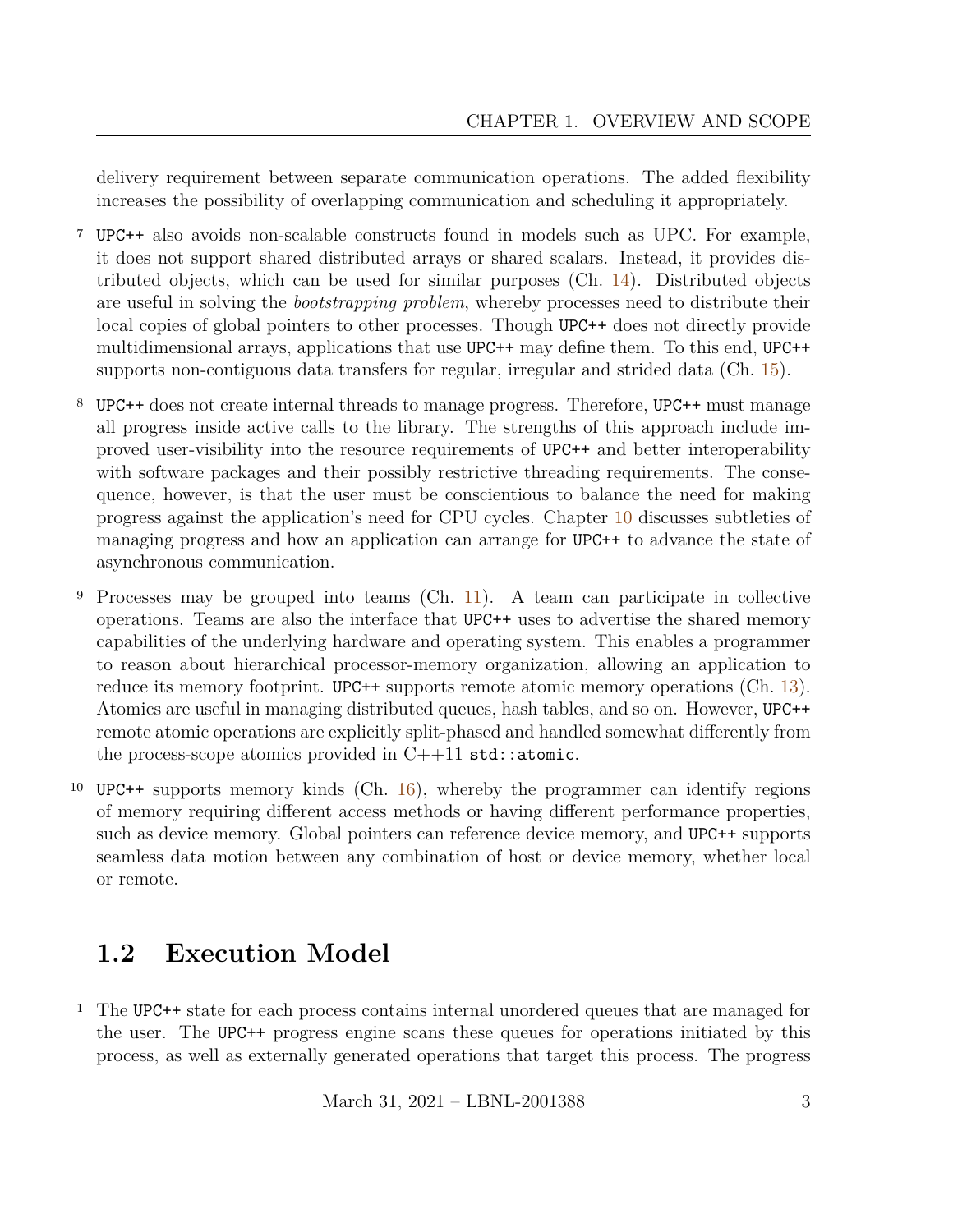engine is active inside UPC++ calls only and is quiescent at other times, as there are no threads or background processes executing inside UPC++. This passive stance permits UPC++ to be driven by any other execution model a user might choose. This universality does place a small burden on the user: calling into the progress function. UPC++ relies on the user to make periodic calls into the progress function to ensure that UPC++ operations are completed. progress is the mechanism by which the user loans UPC++ a thread of execution to perform operations that target the given process. The user can determine that a specific operation completes by checking the status of its associated future, or by attaching a completion handler to the operation.

<sup>2</sup> UPC++ presents a *thread-aware* programming model. With a few exceptions, it generally assumes that only one thread of execution is interacting with any given library object at a time. The abstraction for thread-awareness in UPC++ is the *persona*. A future produced by a thread of execution is associated with its persona, and transferring the future to another thread must be accompanied by transferring the underlying persona. Each process has a *master persona*, initially attached to the thread that calls init. Some UPC++ operations, such as barrier, require a thread to have exclusive access to the master persona to call them. Thus, the programmer is responsible for ensuring synchronized access to both personas and memory.

### <span id="page-12-0"></span>**1.3 Memory Model**

- <sup>1</sup> The UPC++ memory model differs from that of C++11 (and beyond) in that all updates are split-phased: every communication operation has a distinct initiate and wait step. Thus, RMA operations execute over a time interval, and the time intervals of successive operations that target the same datum must not overlap, or a data race will result.
- <sup>2</sup> UPC++ differs from message passing in MPI in that it doesn't guarantee in-order delivery.[1](#page-12-1) For example, if we overlap two successive RMA operations involving the same source and destination process, there are no guarantees regarding which will complete first. The same lack of implicit point-to-point ordering holds for all asynchronous operations (including RMA, RPC, remote atomics, etc). The only way to guarantee ordering is to apply explicit synchronization, e.g. issue a wait on a prior operation before initiating any dependent operation.

<span id="page-12-1"></span><sup>&</sup>lt;sup>1</sup>MPI supports RMA, which is also unordered.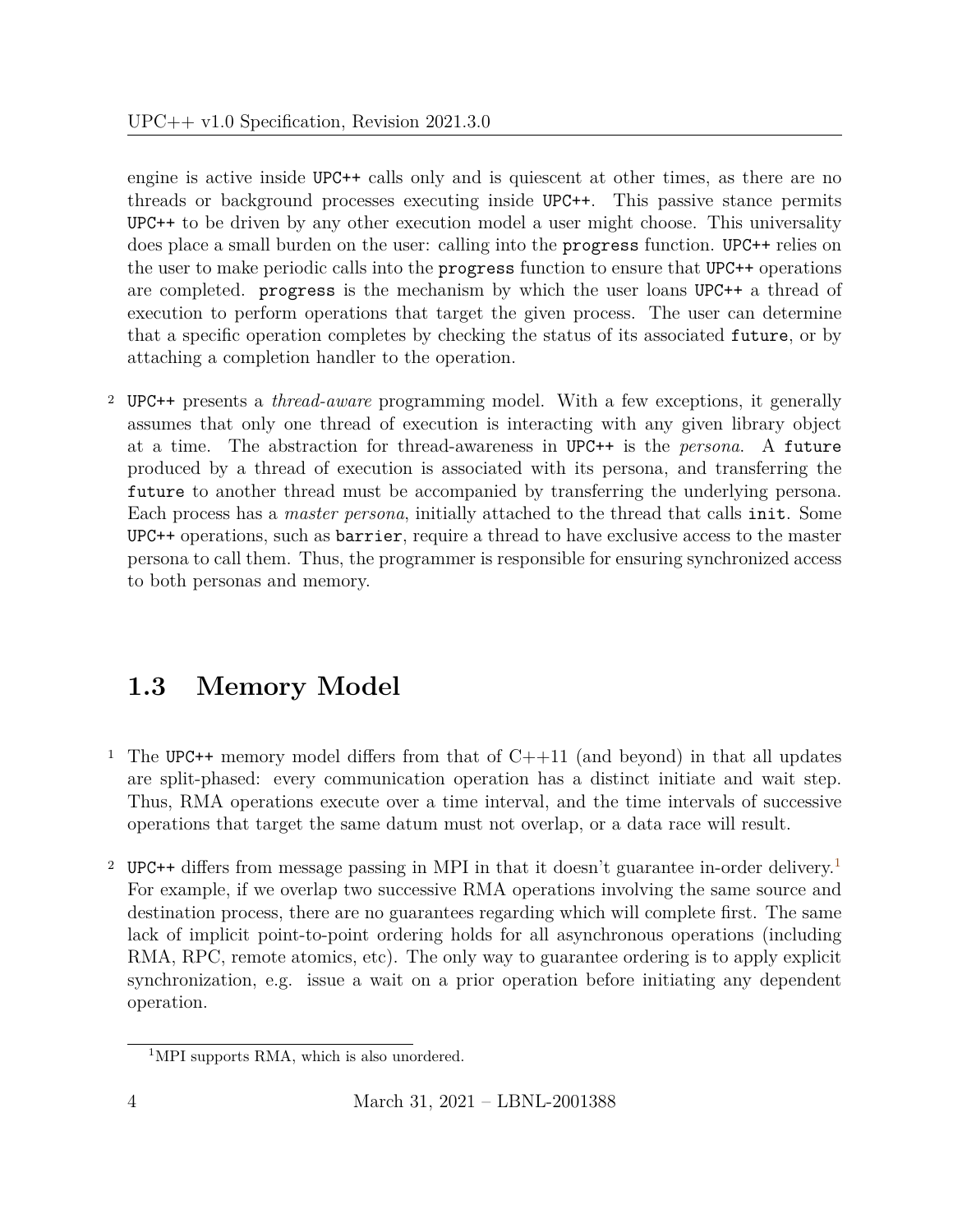### <span id="page-13-0"></span>**1.4 Common Requirements**

- <sup>1</sup> Unless explicitly stated otherwise, the requirements in [res.on.arguments] in the C++ standard apply to UPC++ functions as well. In particular, if a local or global pointer passed to a UPC++ function is invalid for its intended use, the behavior of the function is undefined.
- <sup>2</sup> UPC++ functions may call into user code, including invoking constructors and destructors and running user-provided callbacks. If an exception propagates from user code into a UPC++ function specified as noexcept, the behavior is undefined<sup>[2](#page-13-2)</sup>. As indicated in [§1.6,](#page-14-0) UPC++ functions are implicitly declared noexcept unless specified otherwise. Thus, if userprovided code throws an exception that propagates outward into any UPC++ function whose specification does not include an *Exceptions* clause explicitly allowing this, the behavior is undefined.
- <sup>3</sup> For UPC++ functions with a *Precondition(s)* clause, violation of the preconditions results in undefined behavior.

### <span id="page-13-1"></span>**1.5 Organization of this Document**

- <sup>1</sup> This specification is intended to be a normative reference, not a tutorial on learning to use the library. A Programmer's Guide is available from <https://upcxx.lbl.gov> and is a good tutorial to gain a working understanding of the library.
- <sup>2</sup> The organization for the rest of the document is as follows. Chapter [2](#page-17-0) discusses the process of starting up and closing down UPC++. Global pointers (Ch. [3\)](#page-21-0) are fundamental to the PGAS model, and Chapter [4](#page-34-0) discusses shared heap storage management. UPC++ supports aggressively asynchronous communication and provides futures and promises (Ch. [5\)](#page-40-0) to manage asynchronous operations and control flow. Chapter  $6$  discusses how  $C_{++}$  objects are serialized for communication. Chapter [7](#page-83-0) describes the different completion models available for UPC++ communication operations. Chapters [8](#page-93-0) and [9](#page-97-0) describe two core forms of asynchronous one-sided communication, RMA and RPC, respectively. Chapter [10](#page-105-0) discusses progress. Chapter [11](#page-118-0) discusses teams, which are a means of organizing UPC++ processes, and Chapter [12](#page-125-0) describes collective communication operations. Chapter [13](#page-132-0) discusses atomic operations on shared memory. Chapter [14](#page-141-0) discusses distributed objects. Chapter [15](#page-148-0) discusses non-contiguous one-sided RMA transfers. Chapter [16](#page-160-0) discusses memory kinds for device memory.

<span id="page-13-2"></span><sup>&</sup>lt;sup>2</sup>This differs from standard  $C++$ , which specifies that  $std$ :: $terminate$  is called if an exception reaches the outermost block of a non-throwing function.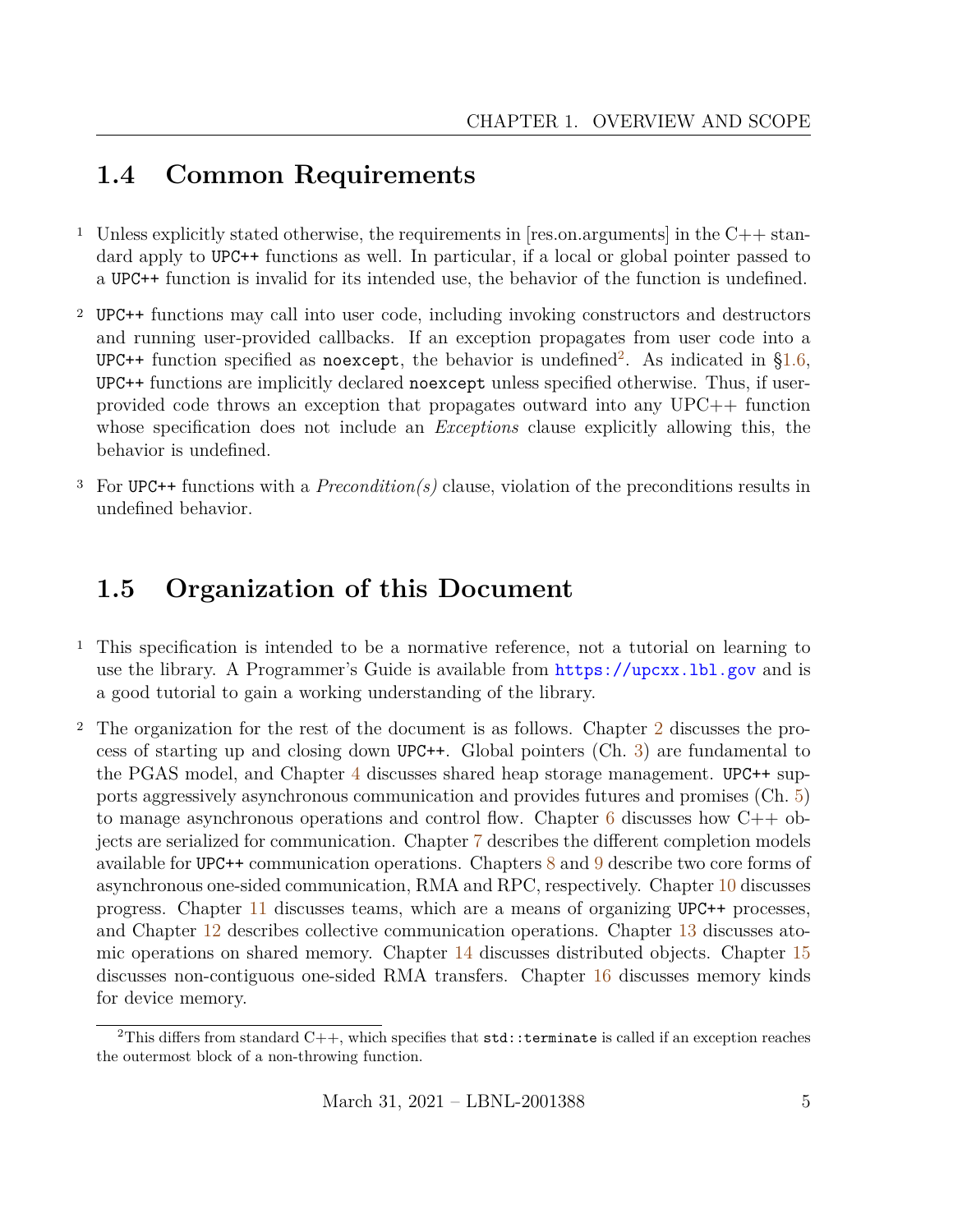### <span id="page-14-0"></span>**1.6 Conventions**

- 1. All entities are declared by the header upcxx/upcxx.hpp, unless otherwise specified.
- 2. All library identifiers are in the upcxx namespace, unless otherwise qualified.
- 3. All functions are declared noexcept unless specifically called out.
- 4. The notation *cq* represents an optional const qualifier.

### <span id="page-14-1"></span>**1.7 Glossary**

- <sup>1</sup> **Affinity.** A binding of each location in a shared or device segment to a particular process (generally the process which allocated that shared object). Every byte of shared memory has affinity to exactly one process (at least logically).
- <sup>2</sup> **C++ Concepts.** E.g. TriviallyCopyable. This document references C++ Concepts as defined in the  $C++14$  standard [\[3\]](#page-171-3) when specifying the semantics of types. However, compliant implementations are still possible within a compiler adhering to the earlier  $C++11$  standard [\[2\]](#page-171-4).
- <sup>3</sup> **Collective.** A constraint placed on some language operations which requires evaluation of such operations to be matched across all participating processes. The behavior of collective operations is undefined unless all processes execute the same sequence of collective operations.
- <sup>4</sup> A collective operation need not provide any actual synchronization between processes, unless otherwise noted. The collective requirement simply states a relative ordering property of calls to collective operations that must be maintained in the parallel execution trace for all executions of any valid program. Some implementations may include unspecified synchronization between processes within collective operations, but programs must not rely upon the presence or absence of such unspecified synchronization for correctness.
- <sup>5</sup> **Collective object.** [\(16\)](#page-160-0) A semantic binding of objects constructed and destroyed collectively by the processes in a team.
- <sup>6</sup> **Device.** [\(16\)](#page-160-0) A physical device with storage that is distinct from main memory.
- <sup>7</sup> **Device segment.** [\(16\)](#page-160-0) A region of storage associated with a device that is used to allocate objects that are accessible by any process.

6 March 31, 2021 – LBNL-2001388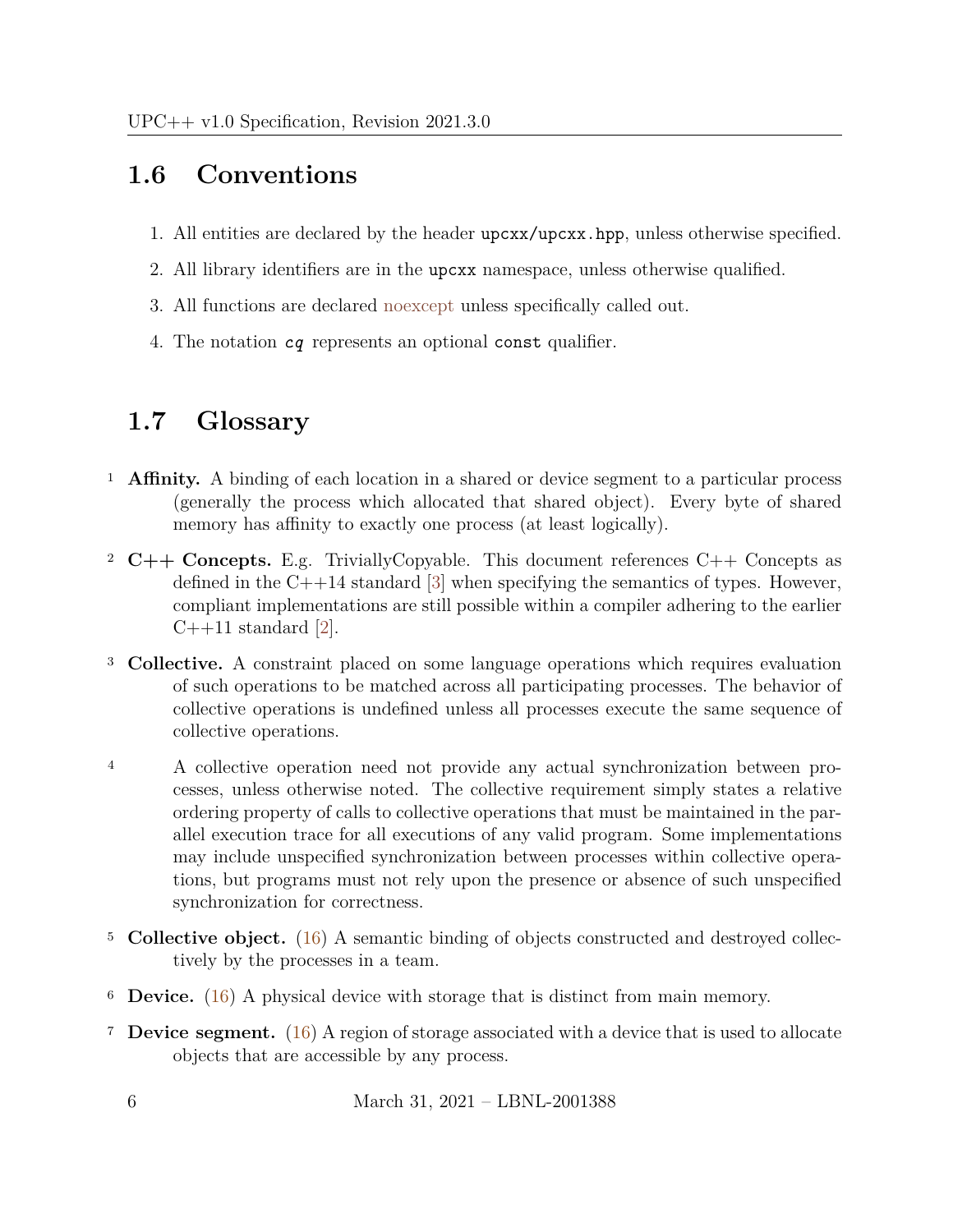- <sup>8</sup> **Futures (and Promises).** [\(5\)](#page-40-0) The primary mechanisms by which a UPC++ application interacts with non-blocking operations. The semantics of futures and promises in UPC<sup>++</sup> differ from the those of standard  $C_{++}$ . While futures in  $C_{++}$  facilitate communicating between threads, the intent of UPC++ futures is solely to provide an interface for managing and composing non-blocking operations, and they cannot be used directly to communicate between threads or processes. A future is the interface through which the status of the operation can be queried and the results retrieved, and multiple future objects may be associated with the same promise. A future thus represents the consumer side of a non-blocking operation. A promise represents the producer side of the operation, and it is through the promise that the results of the operation are supplied and its dependencies fulfilled.
- <sup>9</sup> **Global pointer.** [\(3\)](#page-21-0) The primary way to address memory in a shared memory segment of a UPC++ program. Global pointers can themselves be stored in shared memory or otherwise passed between processes and retain their semantic meaning to any process.
- <sup>10</sup> **Local.** [\(11.2\)](#page-118-2) Refers to an object or reference with affinity to a process in the local team.
- <sup>11</sup> **Operation completion.** [\(7\)](#page-83-0) The condition where a communication operation is complete with respect to the initiating process, such that its effects are visible and that resources, such as source and destination memory regions, are no longer in use by UPC++.
- <sup>12</sup> **Persona.** [\(10.4\)](#page-108-0) The abstraction for thread-awareness in UPC++. A UPC++ persona object represents a collection of UPC++-internal state usually attributed to a single thread. By making it a proper construct, UPC++ allows a single OS thread to switch between multiple application-defined roles for processing notifications. Personas act as the receivers for notifications generated by the UPC++ runtime.
- <sup>13</sup> **Private object.** An object outside the shared space that can be accessed only by the process that owns it (e.g. an object on the program stack).
- <sup>14</sup> **Process.** [\(1\)](#page-9-0) An OS process with associated system resources that is a member of a UPC++ parallel job execution. UPC++ uses a SPMD execution model, and the number of processes is fixed during a given program execution. The placement of processes across physical processors or NUMA domains is implementation-defined.
- <sup>15</sup> **Progress.** [\(10\)](#page-105-0) The means by which the application allows the UPC++ runtime to advance the state of outstanding operations initiated by this or other processes, to ensure they eventually complete.
- <sup>16</sup> **Rank.** [\(11\)](#page-118-0) An integer index that identifies a unique UPC++ process within a UPC++ team.

$$
March\;31,\;2021-LBNL-2001388\;\;
$$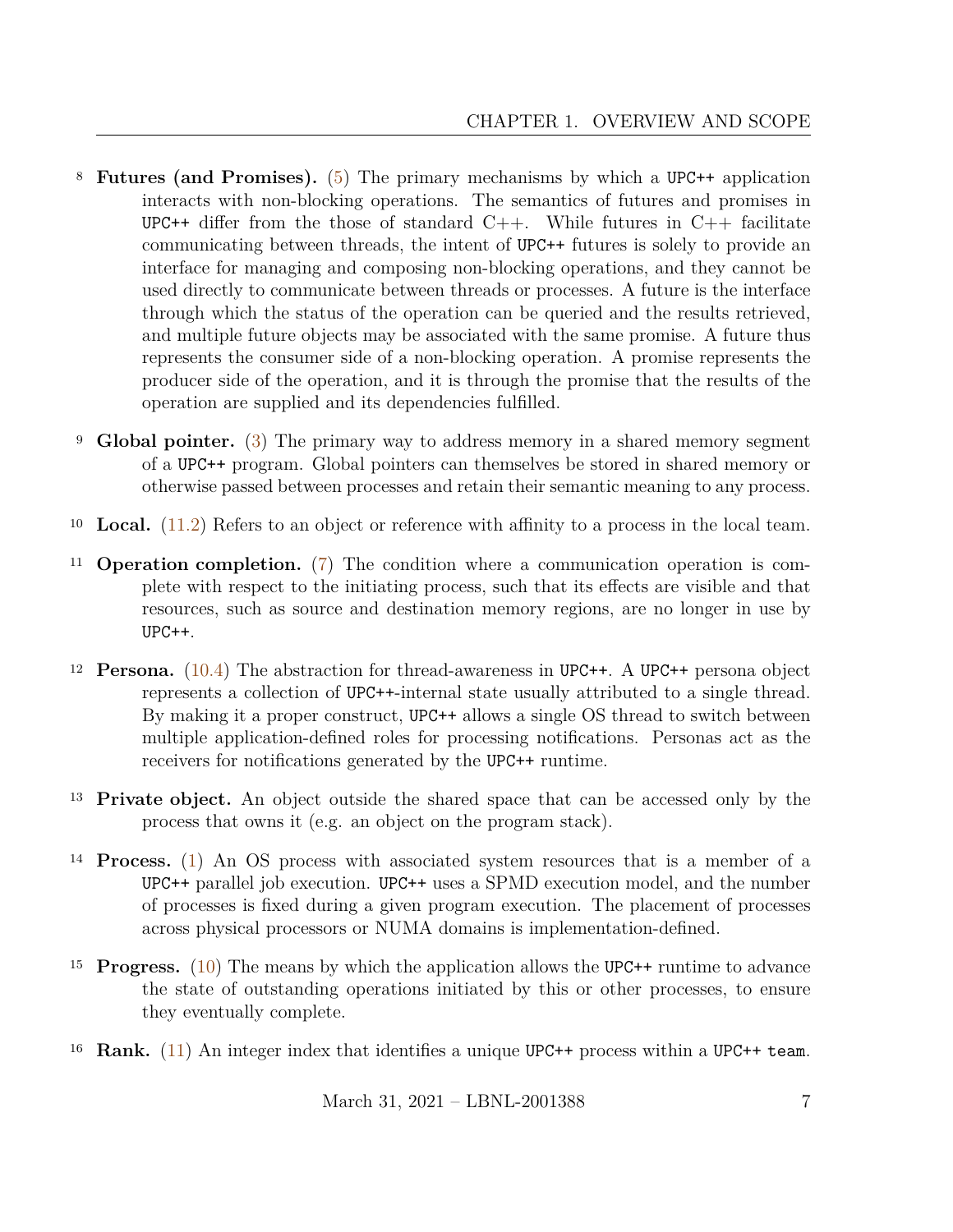- <sup>17</sup> **Referentially transparent.** A routine that is is a pure function, where inputs alone determine the value returned by the function. For the same inputs, repeated calls to a referentially transparent function will always return the same result.
- <sup>18</sup> **Remote.** Refers to an object or reference whose affinity is not local to the current process.
- <sup>19</sup> **Remote Procedure Call.** A communication operation that injects a function call invocation into the execution stream of another process. These injections are one-sided, meaning the target process need not explicitly expect the incoming operation or perform any specific action to receive it, aside from invoking UPC++ progress.
- <sup>20</sup> **Serializable.** [\(6\)](#page-58-0) A C++ type that is either TriviallySerializable, or that implements the UPC++ class serialization interface.
- <sup>21</sup> **Source completion.** The condition where a communication operation initiated by the current process has advanced to a point where serialization of the local source memory regions for the operation has occurred, and the contents of those regions can be safely overwritten or reclaimed without affecting the behavior of the ongoing operation. Source completion does not generally imply operation completion, and other effects of the operation (e.g., updating destination memory regions, or delivery to a remote process) may still be in-progress.
- <sup>22</sup> **Shared segment.** A region of storage associated with a particular process that is used to allocate shared objects that are accessible by any process.
- <sup>23</sup> **Team.** [\(11\)](#page-118-0) A UPC++ object representing an ordered set of processes. Each process in a team has a unique 0-based rank index.
- <sup>24</sup> **Thread (or OS thread).** An independent stream of executing instructions with private state. A process may contain many threads (created by the application), and each is associated with at least one persona.
- <sup>25</sup> **TriviallySerializable.** [\(6\)](#page-58-0) A C<sub>++</sub> type that is valid to serialize by making a byte copy of an object.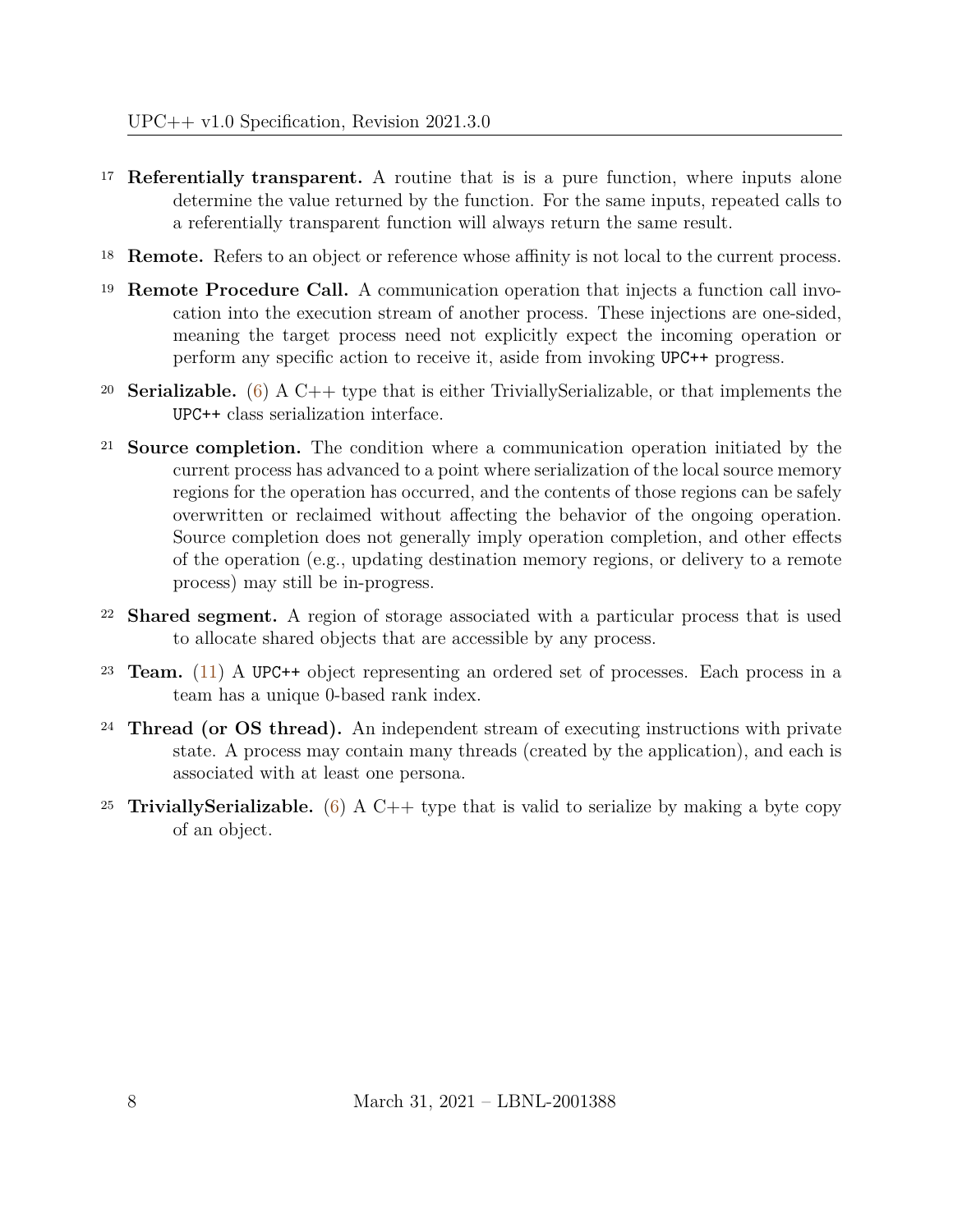## <span id="page-17-0"></span>**Chapter 2**

## **Init and Finalize**

#### <span id="page-17-1"></span>**2.1 Overview**

- <sup>1</sup> The init function must be called before any other UPC++ function can be invoked. This can happen anywhere in the program, so long as it appears before any UPC++ calls that require the library to be in an initialized state. The call is *collective*, meaning every process in the parallel job must enter this function if any are to participate in UPC++ operations. While init can be called more than once by each process in a program, only the first invocation will initialize UPC++, and the rest will merely increment the internal count of how many times init has been called. For each init call, a matching finalize call must eventually be made. init and finalize are not re-entrant and must be called by only a single thread of execution in each process. The thread that calls init has the *master persona* attached to it (see section [10.5.1](#page-112-0) for more details of threading behavior). After the number of calls to finalize matches the number of calls to init, no UPC++ function that requires the library to be in an initialized state can be invoked until UPC++ is reinitialized by a subsequent call to init.
- <sup>2</sup> All UPC++ operations require the library to be in an initialized state unless otherwise specified, and violating this requirement results in undefined behavior. Member functions, constructors, and destructors are included in the set of operations that require UPC++ to be initialized, unless explicitly stated otherwise.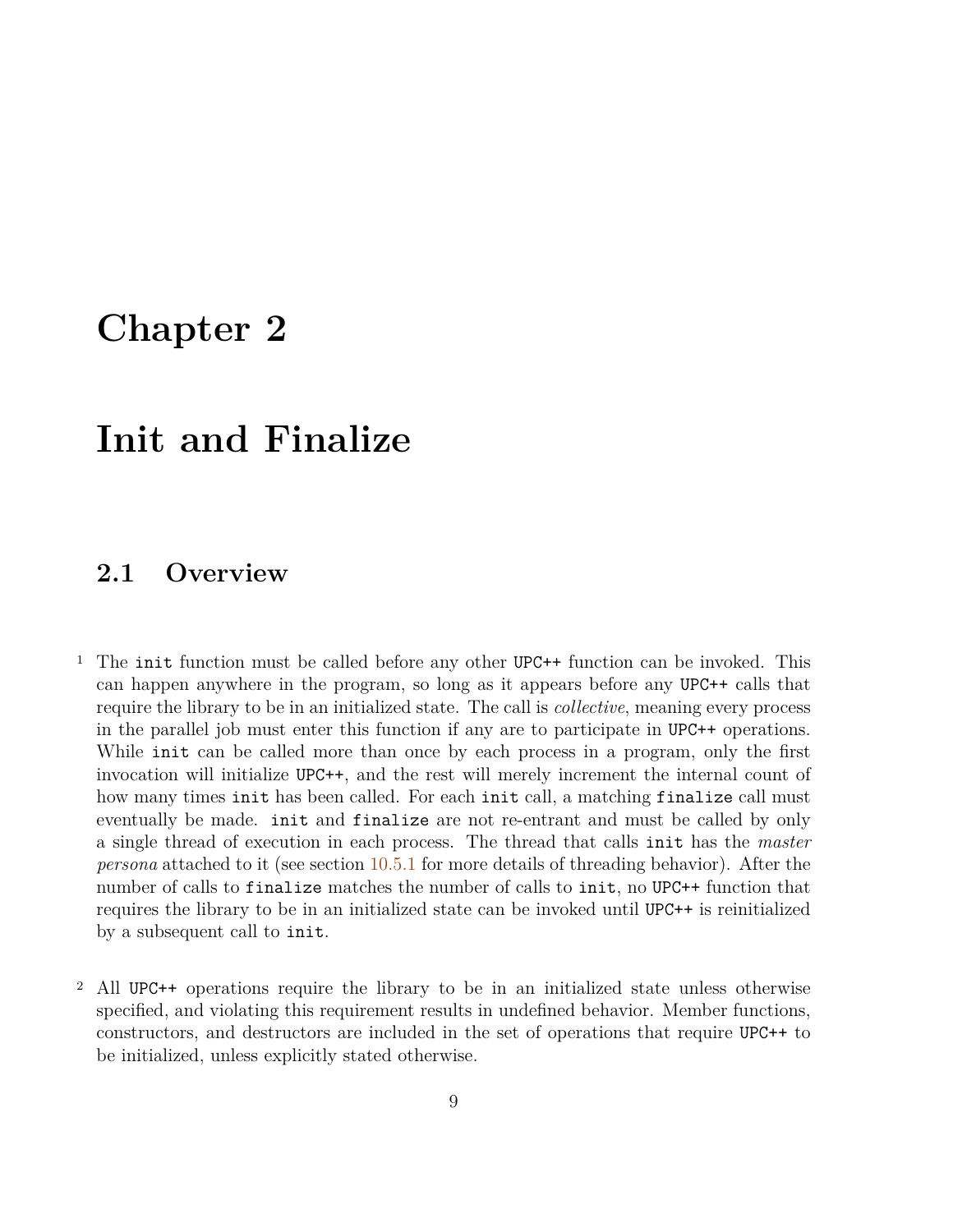UPC++ v1.0 Specification, Revision 2021.3.0

```
1 #include <upcxx/upcxx.hpp>
2 # include < iostream >
3 int main (int argc , char * argv [])
4 {
5 upcxx::init(); \frac{1}{2} // initialize UPC++
6
7 std :: cout << " Hello World "
8 << " ranks:" << upcxx::rank_n() // how many processes?
9 << " my rank: " << upcxx::rank_me() // which process am I?
10 << std::endl;
11
12 upcxx::finalize(); \frac{1}{2} // finalize UPC++
13 return 0;
14 }
```
<span id="page-18-2"></span>Figure 2.1: *HelloWorld.cpp* program

### <span id="page-18-0"></span>**2.2 Hello World**

<sup>1</sup> A UPC++ installation should be able to compile and execute the simple *Hello World* program shown in Figure [2.1.](#page-18-2) The output of *Hello World*, however, is platform-dependent and may vary between different runs, since there is no synchronization to order the output between processes. Depending on the nature of the buffering protocol of stdout, output from different processes may even be interleaved.

### <span id="page-18-1"></span>**2.3 API Reference**

1 void init ();

- <sup>2</sup> *Precondition:* Called collectively by all processes in the parallel job. Calling thread must have the master persona  $(\S10.5.1)$  if UPC++ is in an alreadyinitialized state.
- <sup>3</sup> If there have been no previous calls to init, or if all previous calls to init have had matching calls to **finalize**, then this routine initializes the UPC++ library. Otherwise, leaves the library's state as is. Upon return, the calling thread will be attached to the master persona ([§10.5.1\)](#page-112-0).
- <sup>4</sup> *This function may be called when* UPC++ *is in the uninitialized state.*

```
10 March 31, 2021 – LBNL-2001388
```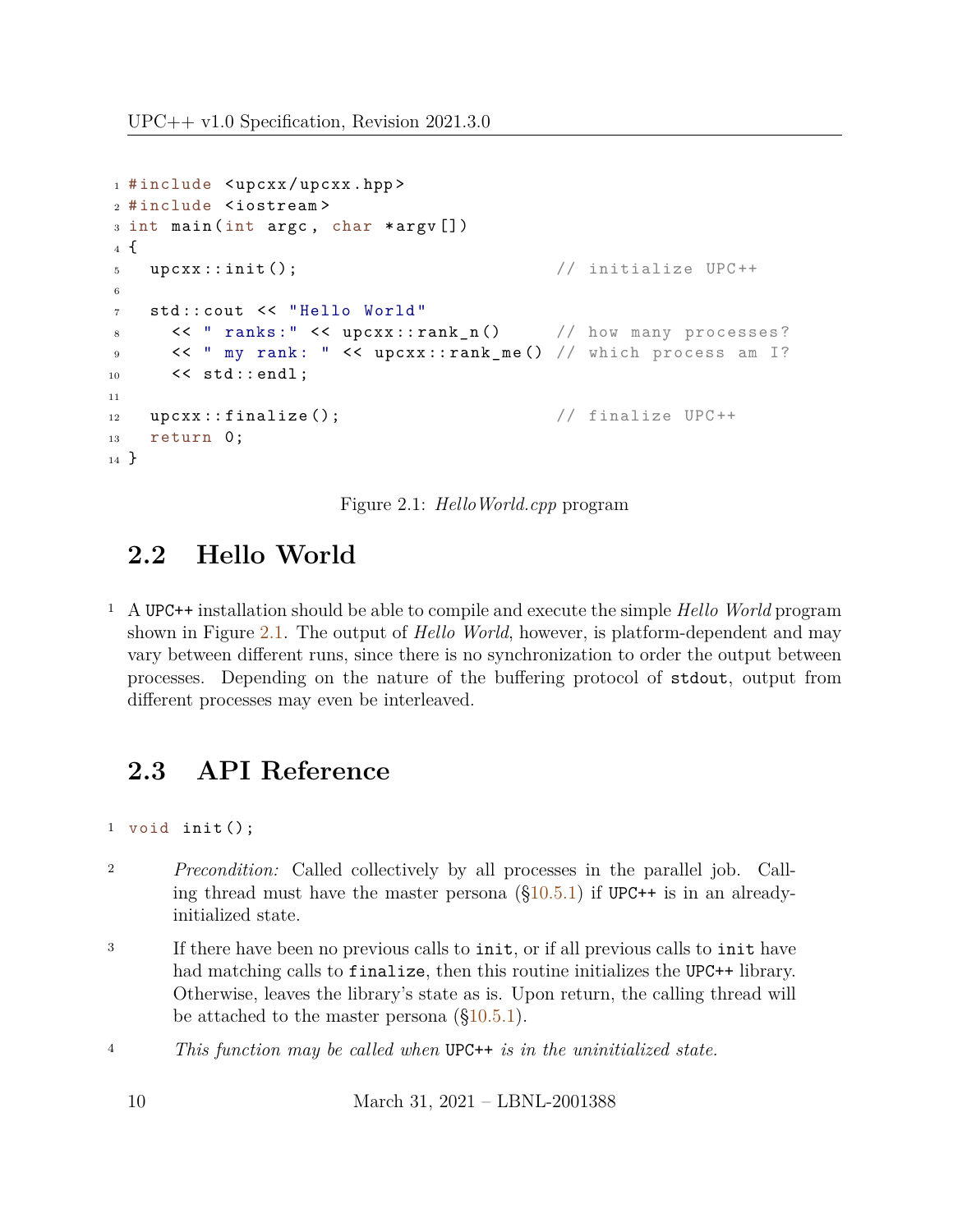5 bool initialized ();

- <sup>6</sup> Returns whether or not UPC++ is in the initialized state. UPC++ is initialized if there has been at least one previous call to init that has not had a matching call to finalize.
- <sup>7</sup> *This function may be called when* UPC++ *is in the uninitialized state.*

8 void finalize ();

- <sup>9</sup> *Precondition:* Called collectively by all processes in the parallel job. Calling thread must have the master persona  $(\S10.5.1)$ , and UPC++ must be in an already-initialized state.
- <sup>10</sup> If this call matches the call to init that placed UPC++ in an initialized state, then this call uninitializes the UPC++ library. Otherwise, this function does not alter the library's state.
- <sup>11</sup> Before uninitializing the UPC++ library, finalize shall execute a (blocking) barrier() over team world(). If this call uninitializes the UPC++ library while there are any asynchronous operations still in-flight (after the barrier), behavior is undefined. An operation is defined as in-flight if it was initiated but still requires internal-level or user-level progress from any persona on any process in the job before it can complete. It is left to the application to define and implement their own specific approach to ensuring quiescence of in-flight operations. A potential quiescence API is being considered for future versions and feedback is encouraged.
- <sup>12</sup> *UPC++ progress level:* user
- 13 # define UPCXX\_SPEC\_VERSION 20210300L
- <sup>14</sup> A macro definition to an integer literal identifying the version of this specification. Implementations complying to this specification shall define the value shown above. It is intended that future versions of this specification will replace the value of this macro with a greater value.

15 #define UPCXX VERSION /\* implementation-defined \*/

<sup>16</sup> A macro definition to an integer literal identifying the version of the implementation. Values are implementation-defined, but are recommended to be monotonically non-decreasing for subsequent revisions of the same implementation.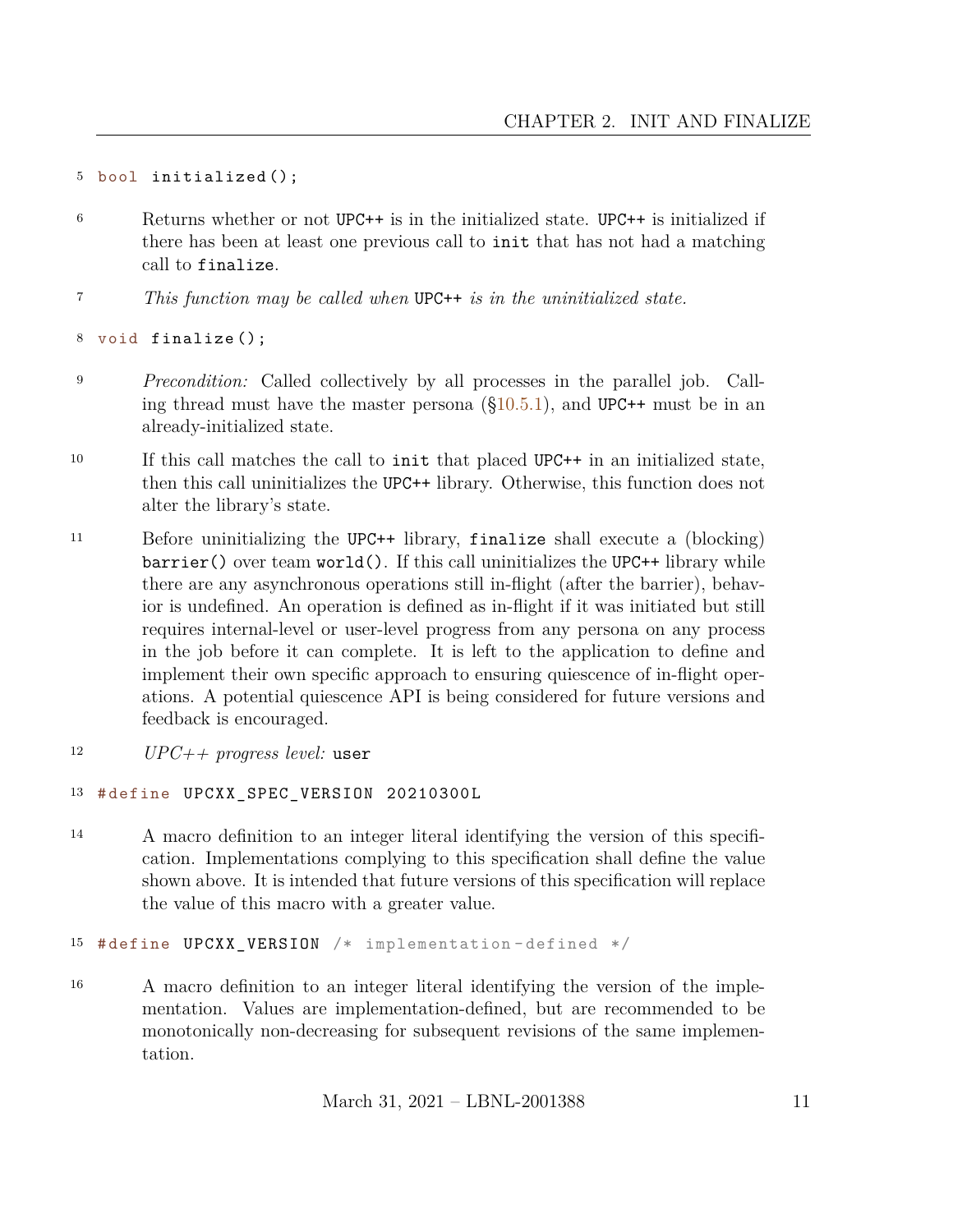#### 17 char \*getenv\_console (const char \*env\_var);

- <sup>18</sup> The getenv\_console function searches an environment list, provided by the host environment, for a string that matches the string pointed to by env var.
- <sup>19</sup> The function returns a pointer to a string associated with the matched list member. The string pointed to shall not be modified by the program, but may be overwritten by a subsequent call to the getenv\_console function. If the specified name cannot be found, a null pointer is returned.
- <sup>20</sup> It is unspecified whether and how functions that modify the POSIX environment (std::setenv, std::unsetenv, std::putenv, etc.) affect the return values of this function.
- <sup>21</sup> *Advice to users:* On some platforms, environment variables provided by the spawning console might not be propagated to the POSIX environment of all  $UPC++$  processes. This function's semantics are the same as  $std$ : : $getenv()$ , except that if env var was set in the environment of the spawning console, that value is instead returned. UPC++ programs are recommended to use this function instead of  $std::getenv()$  to help ensure portability.
- <sup>22</sup> *Note:* As with most library functions, this function requires UPC++ to be in an already-initialized state.
- <sup>23</sup> *UPC++ progress level:* none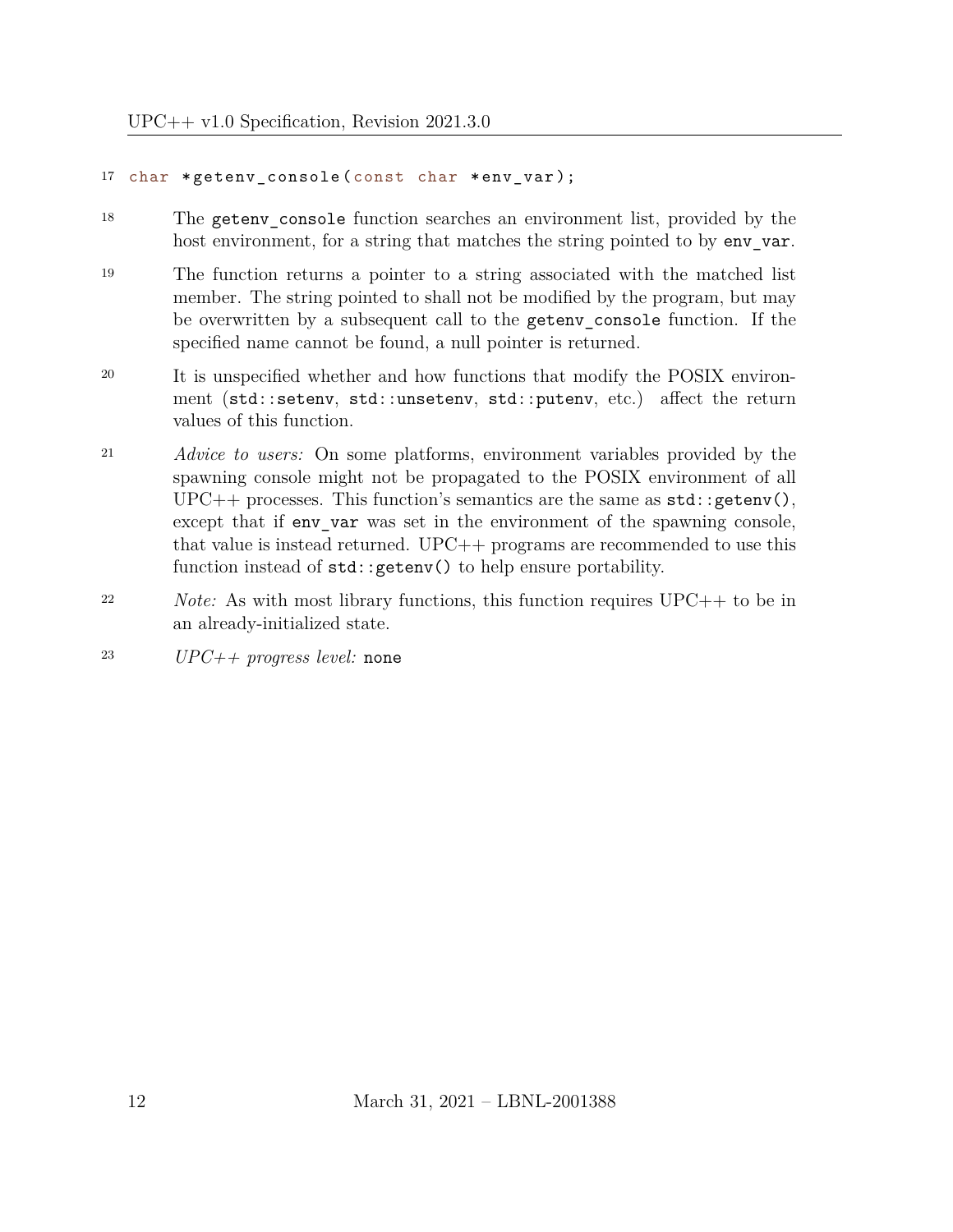# <span id="page-21-0"></span>**Chapter 3**

## **Global Pointers**

#### <span id="page-21-1"></span>**3.1 Overview**

- <sup>1</sup> The UPC++ global ptr is the primary way to address memory in a remote shared memory segment of a UPC++ program. The next chapter discusses how memory in the shared segment is allocated to the user.
- <sup>2</sup> As mentioned in Chapter [1,](#page-9-0) a global pointer is a handle that may not be dereferenced. This restriction follows from the design decision to prohibit implicit communication. Logically, a global pointer has two parts: a raw C++ pointer and an associated *affinity*, which is a binding of each location in a shared or device (Ch. [16\)](#page-160-0) segment to a particular process (generally the process which allocated that shared object). In cases where the use of a global\_ptr executes in a process that has direct load/store access to the memory of the global\_ptr (i.e. is\_local is true), we may extract the raw pointer component, and benefit from the reduced cost of employing a local reference rather than a global one. To this end, UPC++ provides the local() function, which returns a raw  $C++$  pointer. Calling local() on a global ptr that references an address in a remote shared segment or a device location to which the caller does not have load/store access results in undefined behavior.
- <sup>3</sup> Global pointers have the following guarantees:
	- 1. A global ptr $\leq T$ , Kind> is only valid if it is the null global pointer, it references a valid object, or it represents one element past the end of a valid array or non-array object.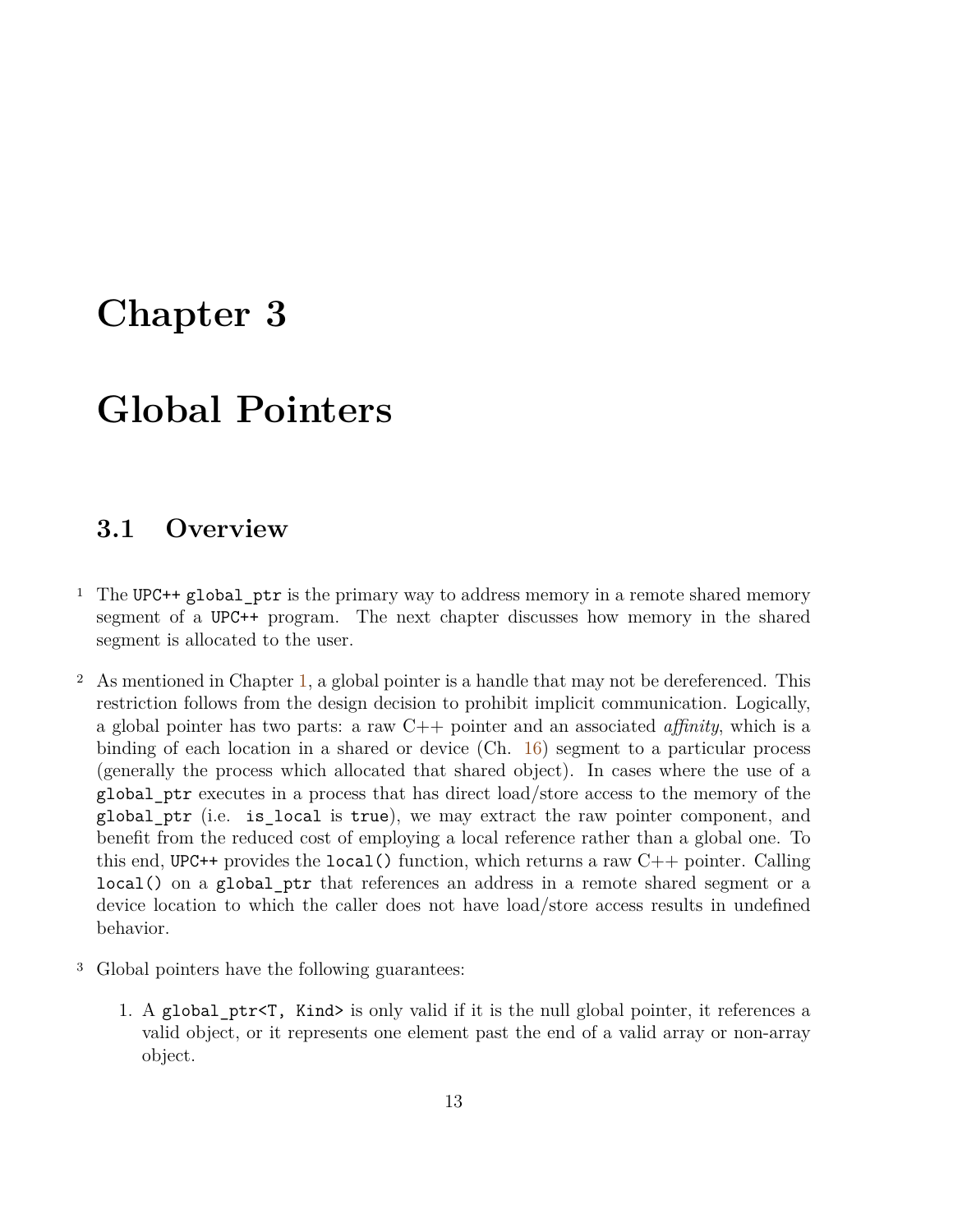- 2. Two global pointers compare equal if and only if they reference the same object, one past the end of the same array or non-array object, or are both null.
- 3. Equality of global pointers corresponds to observational equality, meaning that two global pointers which compare equal will produce equivalent behavior when interchanged.
- <sup>4</sup> These facts become important given that UPC++ allows two processes which are local to each other to map the same memory into their own virtual address spaces but possibly with different virtual addresses. They also ensure that a global pointer can be viewed from any process to mean the same thing without need for translation.
- <sup>5</sup> Global pointers are parameterized by the kind of memory they can refer to. A global pointer of type global  $ptr\leq T$ , Kind> can only refer to memory on devices described by Kind, and the referenced memory may be located on a device attached to a local or remote process. The default global pointer, global ptr<T, memory kind::host>, can only refer to host memory on a local or remote process. A global\_ptr<T, memory\_kind::any> can refer to either host memory or memory on any device associated with a local or remote process.
- <sup>6</sup> Most UPC++ communication operations only operate on host memory, working on the default global ptr<T>. Functions that work with device memory are additionally parameterized by memory kind, working with general types such as global ptr<T, Kind>.
- <sup>7</sup> The type global\_ptr<T, Kind> is implicitly convertible to global\_ptr<const T, Kind>, even in contexts that require template deduction. Thus, a global\_ptr<T, Kind> may be passed to any UPC++ operation that requires a global\_ptr<const T, Kind>.
- <sup>8</sup> On the other hand, an object of type global\_ptr<const T, Kind> can only be converted to a global ptr<T, Kind> by a call to const pointer cast<T>().

### <span id="page-22-0"></span>**3.2 API Reference**

<sup>1</sup> using intrank\_t =  $/*$  implementation-defined  $*/;$ 

- <sup>2</sup> An implementation-defined signed integer type that represents a UPC++ rank ID.
	- 14 March 31, 2021 LBNL-2001388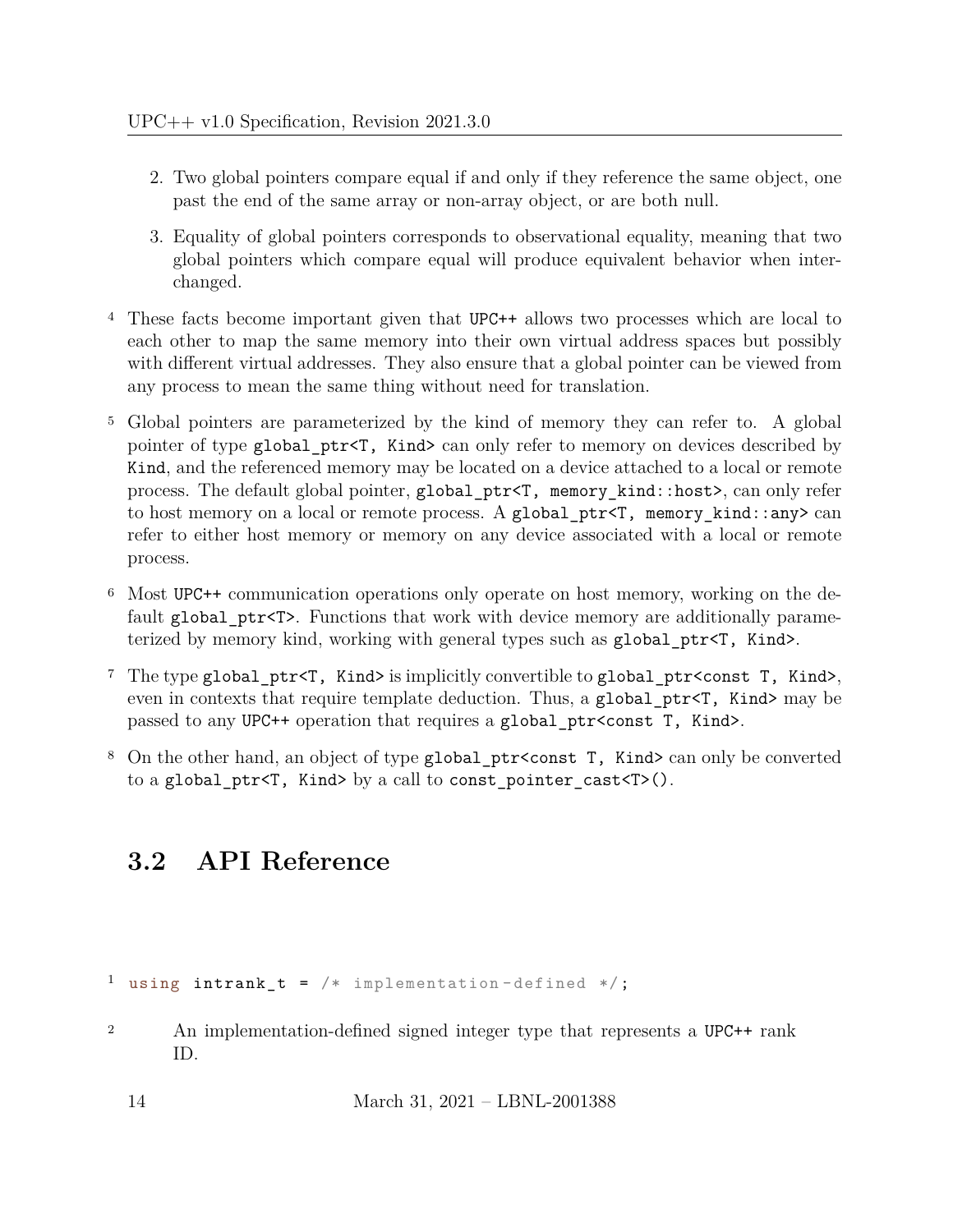```
3 enum class memory_kind {
   any = /* unspecified */,
   host = /* unspecified */,
    cuda device = /* unspecified */};
```
<sup>4</sup> Constants used with a global pointer to specify the kind of memory (Ch. [16\)](#page-160-0) that may be referenced by the global pointer.

```
5 template<typename T, memory_kind Kind = memory_kind::host>
  struct global_ptr : global_ptr<const T, Kind>;
  template<typename T, memory_kind Kind>
  struct global_ptr < const T, Kind>;
```
- <sup>6</sup> *C++ Concepts:* DefaultConstructible, TriviallyCopyable, TriviallyDestructible, EqualityComparable, LessThanComparable, hashable
- <sup>7</sup> UPC++ *Concepts:* TriviallySerializable
- 8 T must not be qualified with volatile: std::is volatile<T>::value must be false.
- 9 T must not be a reference type: std::is reference<T>::value must be false.
- <sup>10</sup> T may be an incomplete type, but some member functions are specified to require T to be a complete type at invocation.

```
11 template < typename T, memory_kind Kind>
  struct global_ptr {
    using element_type = T;
    using pointer_type = T*;
    // ...
  };
```
<sup>12</sup> Member type aliases for the template parameter T and the underlying raw pointer type.

```
13 template<typename T, memory_kind Kind>
  [static] const memory_kind global_ptr<T, Kind>:: kind = Kind;
```
<sup>14</sup> Constant that has the same value as the Kind template parameter.

```
March 31, 2021 – LBNL-2001388 15
```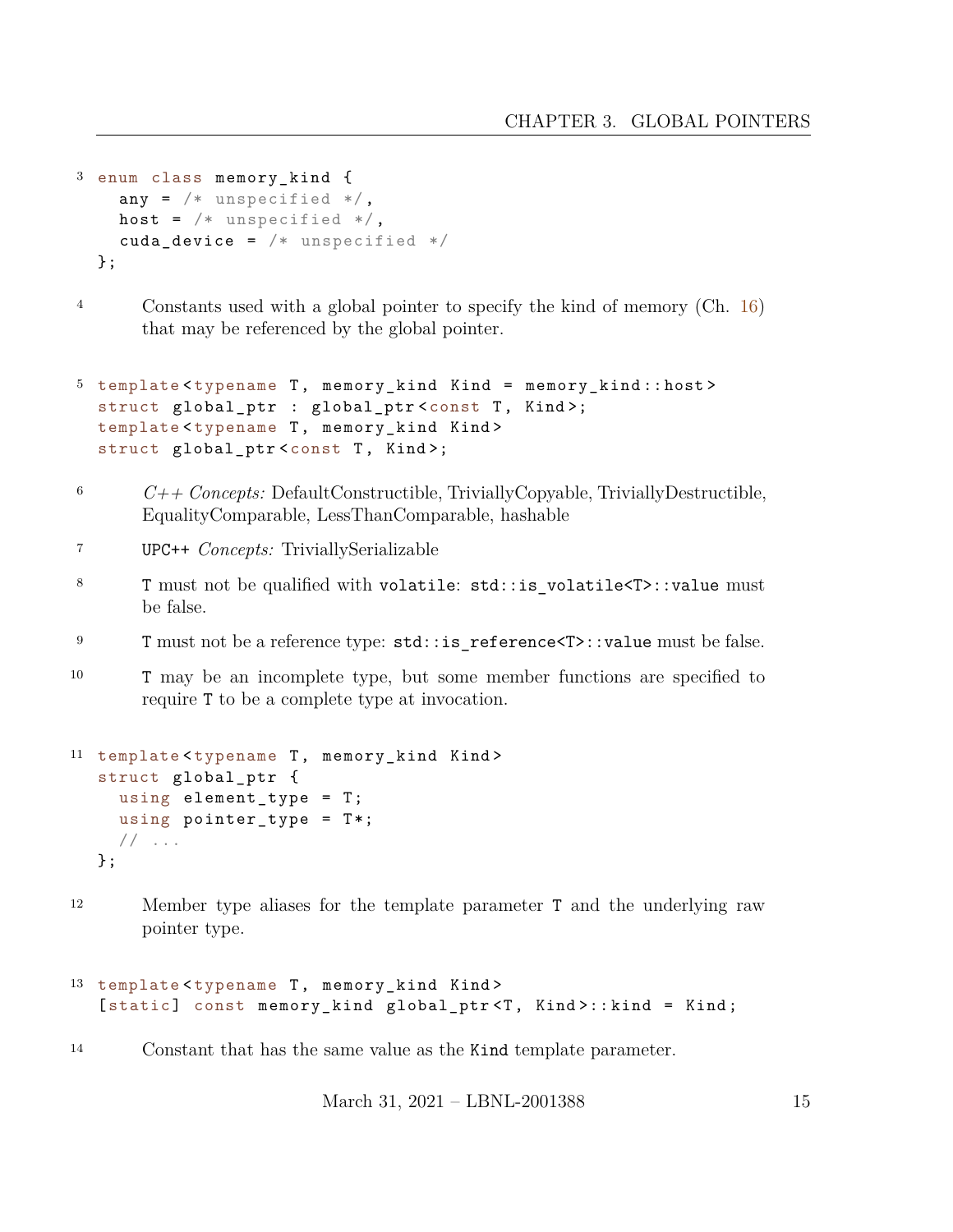```
15 template<typename T, memory_kind Kind>
  global_ptr <T , Kind >:: global_ptr ( std :: nullptr_t = nullptr );
16 Constructs a global pointer corresponding to a null pointer.
17 This function may be called when UPC++ is in the uninitialized state.
18 UPC++ progress level: none
19 template < typename T>
  template<memory kind Kind>
  global_ptr <T , memory_kind :: any >:: global_ptr (
                                   global ptr <T, Kind> other);
20 Constructs a global pointer with kind memory_kind::any from an existing
       global pointer.
```
<sup>21</sup> *UPC++ progress level:* none

```
22 template<typename T, memory_kind Kind>
  global_ptr <T , Kind >::~ global_ptr ();
```
- <sup>23</sup> Trivial destructor. Does not delete or otherwise reclaim the raw pointer that this global pointer is referencing.
- <sup>24</sup> *This function may be called when* UPC++ *is in the uninitialized state.*
- <sup>25</sup> *UPC++ progress level:* none

```
26 template < typename T>
  global_ptr<T> to_global_ptr(T* ptr);
```
- <sup>27</sup> *Precondition:* ptr is a null pointer, or a valid pointer to host memory such that the expression \*ptr on the calling process yields a (possibly uninitialized) object of type T that resides within the shared segment of a process in the local team  $(\S11.2)$  of the caller
- <sup>28</sup> Constructs a global pointer corresponding to the given raw pointer.
- <sup>29</sup> *UPC++ progress level:* none
	- 16 March 31, 2021 LBNL-2001388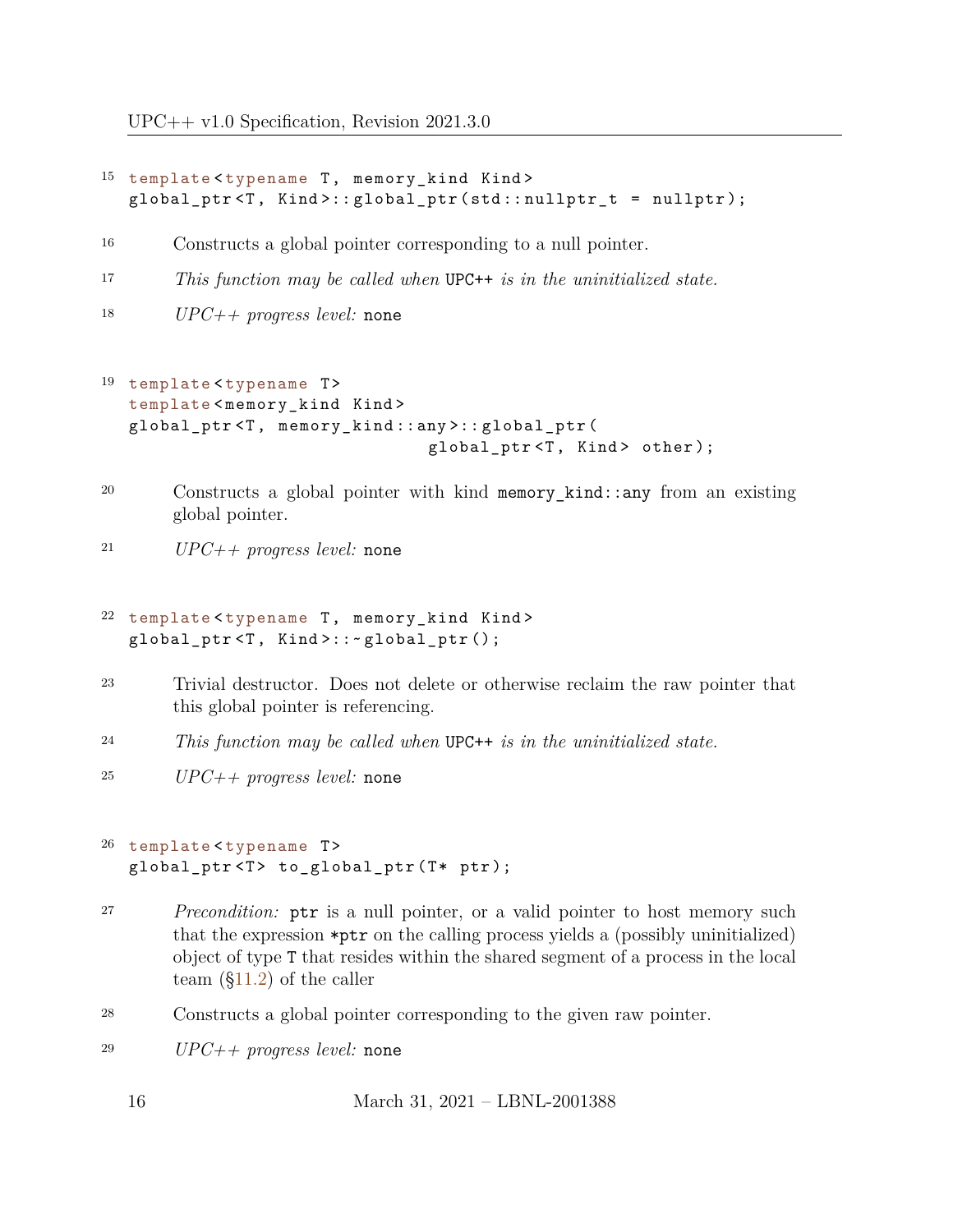```
30 template<typename T>
  global_ptr<T> try_global_ptr(T* ptr);
```
- <sup>31</sup> *Precondition:* ptr is a null pointer, or a valid pointer to host memory such that the expression \*ptr on the calling process yields a (possibly uninitialized) object of type T
- <sup>32</sup> If the object referenced by \*ptr resides within the shared segment of a process in the local team  $(\$11.2)$  of the caller, returns a global pointer referencing that object. Otherwise returns a null pointer.
- <sup>33</sup> *UPC++ progress level:* none

```
34 template<typename T, memory_kind Kind>
  memory_kind global_ptr <T , Kind >:: dynamic_kind () const ;
```
- <sup>35</sup> If !is null(), returns the actual memory kind associated with the memory referenced by this pointer.
- <sup>36</sup> If is null(), the result is unspecified.
- <sup>37</sup> *UPC++ progress level:* none

```
38 template<typename T, memory_kind Kind>
  bool global_ptr <T , Kind >:: is_local () const ;
```
- <sup>39</sup> Returns whether or not the calling process has load/store access to the memory referenced by this pointer. Returns true if this is a null pointer, regardless of the context in which this query is called. Otherwise, the result is unspecified if this pointer targets device memory (i.e. dynamic kind() != memory kind::host).
- <sup>40</sup> *UPC++ progress level:* none

```
41 template<typename T, memory_kind Kind>
  bool global_ptr<T, Kind>::is_null () const;
```
- <sup>42</sup> Returns whether or not this global pointer corresponds to the null value, meaning that it references no memory. This query is purely a function of the global pointer instance, it is not affected by the context in which it is called.
- <sup>43</sup> *UPC++ progress level:* none

```
March 31, 2021 – LBNL-2001388 17
```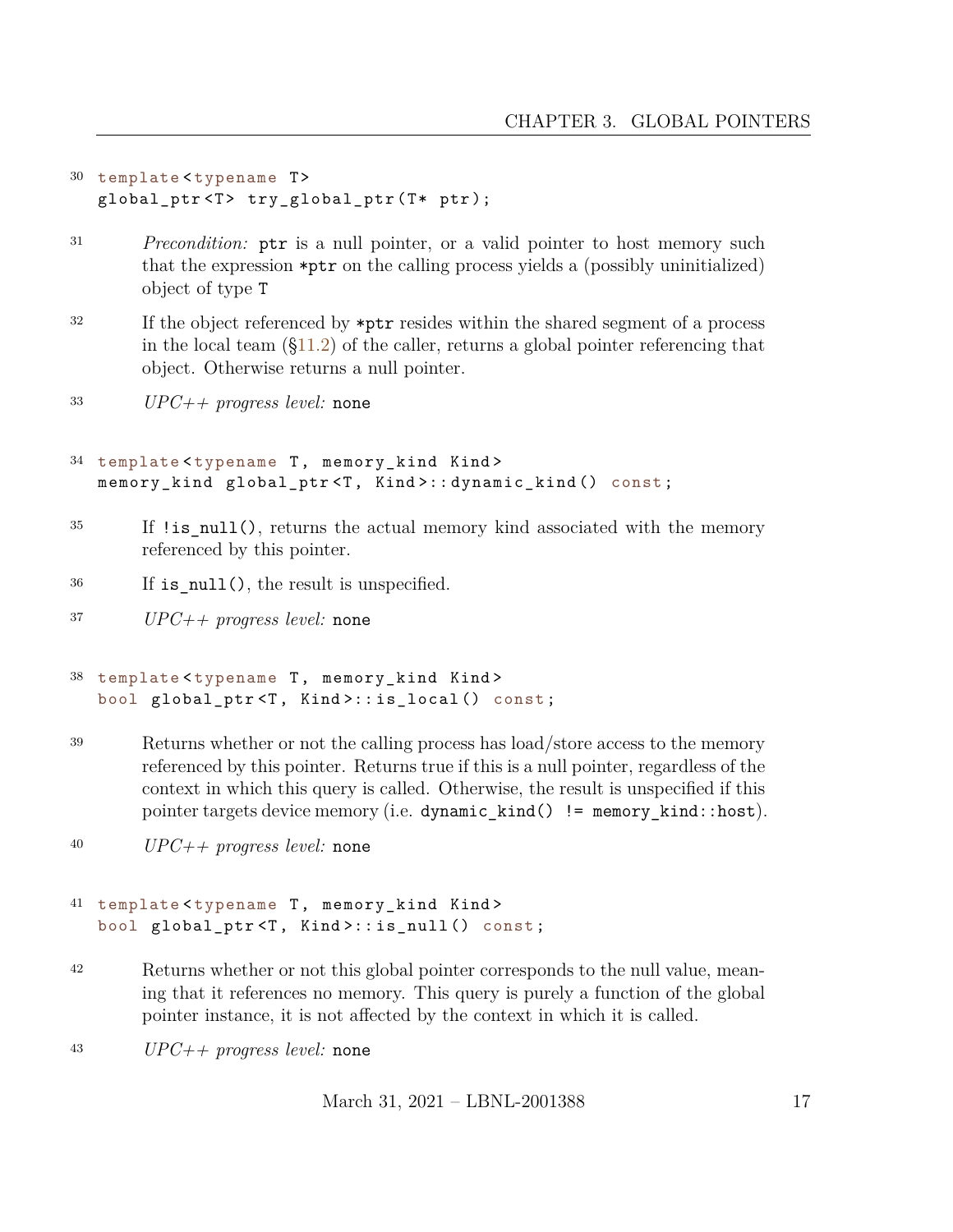```
44 template < typename T, memory_kind Kind>
   [explicit] bool global_ptr <T, Kind >:: operator bool() const;
<sup>45</sup> Explicit conversion operator that returns ! is null().
46 UPC++ progress level: none
47 template<typename T, memory_kind Kind>
  T* global_ptr<T, Kind>::local() const;
48 Precondition: this->is_local()
```
- <sup>49</sup> Converts this global pointer into a raw pointer.
- <sup>50</sup> *UPC++ progress level:* none

```
51 template<typename T, memory_kind Kind>
  intrank_t global_ptr<T, Kind>:: where () const;
```
- <sup>52</sup> Returns the rank in team world() of the process with affinity to the T object pointed-to by this global pointer. The return value for where() on a null global pointer is an implementation-defined value.
- 53 For a non-null device pointer (dynamic kind() != memory kind::host), returns the rank in team world() of the process that allocated the memory referenced by this pointer. The result is undefined if this pointer references unallocated memory.
- <sup>54</sup> This query is purely a function of the global pointer instance, it is not affected by the context in which it is called.
- <sup>55</sup> *UPC++ progress level:* none

```
56 template<typename T, memory_kind Kind>
  global_ptr <T , Kind >
       global_ptr <T , Kind >:: operator +( std :: ptrdiff_t diff ) const ;
  template<typename T, memory_kind Kind>
  global_ptr <T , Kind >
       operator+(std::ptrdiff_t diff, global_ptr<T, Kind> ptr);
  template<typename T, memory_kind Kind>
  global_ptr <T , Kind >&
       global_ptr <T , Kind >:: operator +=( std :: ptrdiff_t diff );
```
18 March 31, 2021 – LBNL-2001388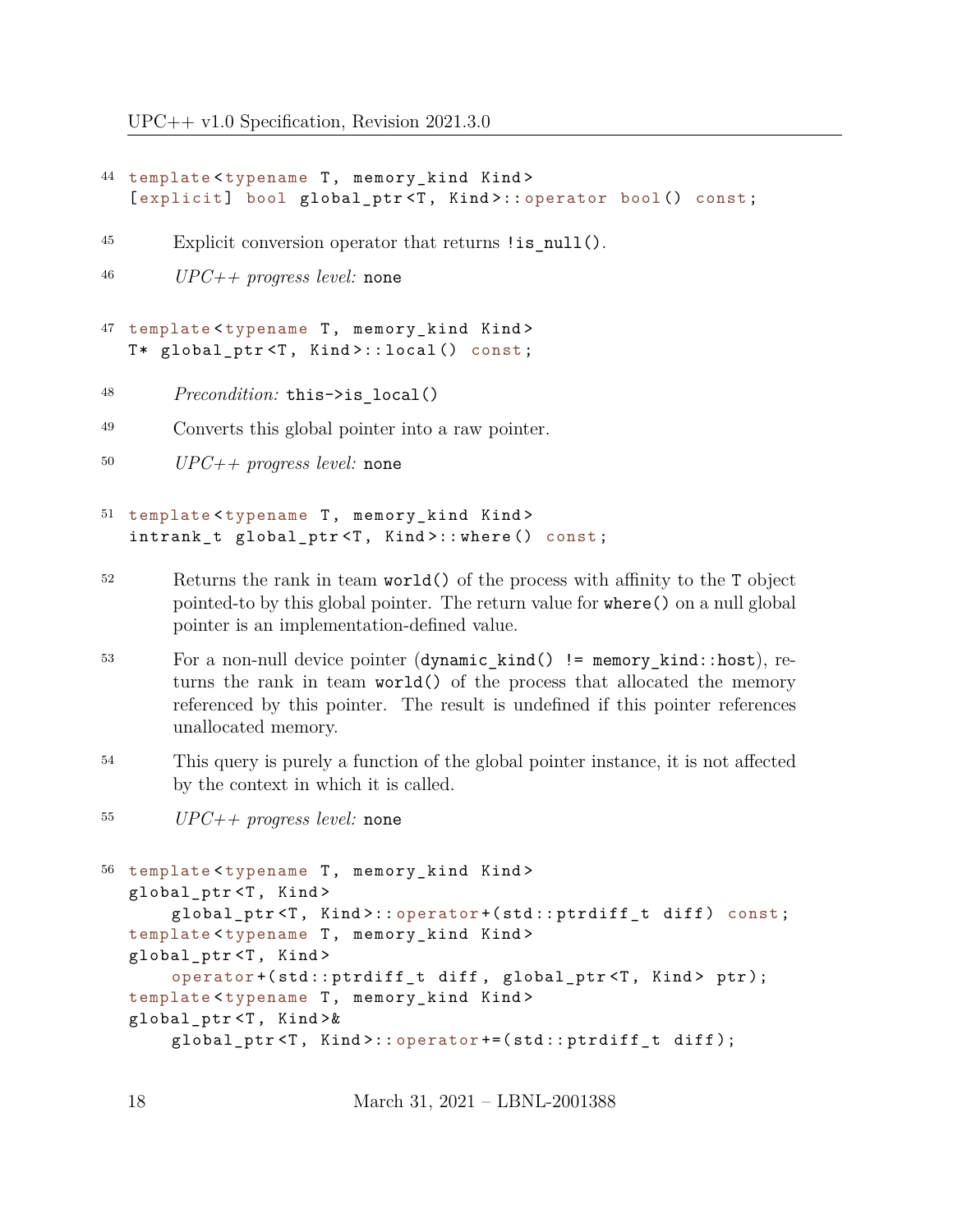- <sup>57</sup> *Precondition:* T must be a complete type. Either diff == 0, or the global pointer is pointing to the ith element of an array of N elements, where i may be equal to N, representing a one-past-the-end pointer. At least one of the indices i+diff or i+diff-1 must be a valid element of the same array. A pointer to a non-array object is treated as a pointer to an array of size 1.
- <sup>58</sup> If diff == 0, returns a copy of the global pointer. Otherwise produces a pointer that references the element that is at diff positions greater than the current element, or a one-past-the-end pointer if the last element of the array is at diff-1 positions greater than the current.
- <sup>59</sup> operator+= modifies the global\_ptr in-place and returns a reference to this pointer after the operation.
- <sup>60</sup> These routines are purely functions of their arguments, they are not affected by the context in which they are called.
- <sup>61</sup> *UPC++ progress level:* none

```
62 template<typename T, memory_kind Kind>
  global_ptr <T , Kind >
       global_ptr <T , Kind >:: operator -( std :: ptrdiff_t diff ) const ;
  template<typename T, memory_kind Kind>
  global_ptr <T , Kind >&
       global_ptr <T , Kind >:: operator -=( std :: ptrdiff_t diff );
```
- <sup>63</sup> *Precondition:* T must be a complete type. Either diff == 0, or the global pointer is pointing to the ith element of an array of N elements, where i may be equal to N, representing a one-past-the-end pointer. At least one of the indices i-diff or i-diff-1 must be a valid element of the same array. A pointer to a non-array object is treated as a pointer to an array of size 1.
- $64$  If diff  $== 0$ , returns a copy of the global pointer. Otherwise produces a pointer that references the element that is at diff positions less than the current element, or a one-past-the-end pointer if the last element of the array is at diff+1 positions less than the current.
- $65$  operator-= modifies the global ptr in-place and returns a reference to this pointer after the operation.
- <sup>66</sup> These routines are purely a function of their arguments, they are not affected by the context in which they are called.
- <sup>67</sup> *UPC++ progress level:* none

```
March 31, 2021 – LBNL-2001388 19
```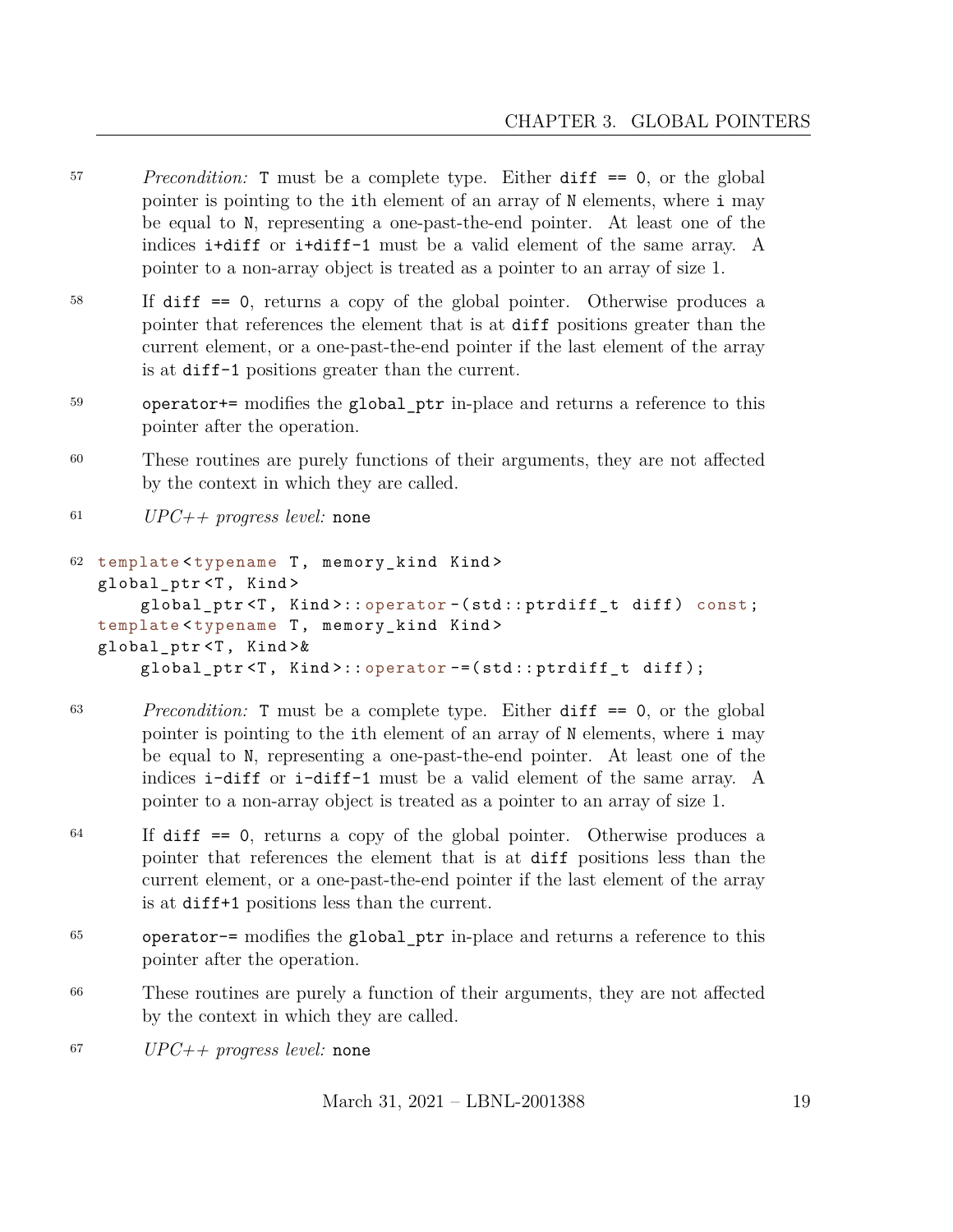```
68 template<typename T, memory_kind Kind>
  std:: ptrdiff t
       global_ptr <T , Kind >:: operator -(
                               global ptr<const T, Kind> rhs) const;
```
<sup>69</sup> *Precondition:* T must be a complete type. Either \*this == rhs, or this global pointer is pointing to the ith element of an array of N elements, and rhs is pointing at the jth element of the same array. Either pointer may also point one past the end of the array, so that i or j is equal to N. A pointer to a non-array object is treated as a pointer to an array of size 1.

```
70 If *this == rhs, results in 0. Otherwise, returns i-j.
```
- <sup>71</sup> This routine is purely a function of its arguments, it is not affected by the context in which it is called.
- <sup>72</sup> *UPC++ progress level:* none

```
73 template<typename T, memory_kind Kind>
  global_ptr <T , Kind >& global_ptr <T , Kind >:: operator ++();
  template<typename T, memory_kind Kind>
  global_ptr <T , Kind > global_ptr <T , Kind >:: operator ++( int );
  template<typename T, memory_kind Kind>
  global_ptr <T , Kind >& global_ptr <T , Kind >:: operator - -();
  template<typename T, memory_kind Kind>
  global_ptr<T, Kind> global_ptr<T, Kind>::operator--(int);
```
- <sup>74</sup> *Precondition:* T must be a complete type. In the first two variants, the global pointer must be pointing to an element of an array or to a non-array object. In the third and fourth variants, the global pointer must either be pointing to the ith element of an array, where  $i \geq 1$ , or one element past the end of an array or a non-array object.
- <sup>75</sup> Modifies this pointer to have the value \*this + 1 in the first two variants and \*this - 1 in the third and fourth variants.

The first and third variants return a reference to this pointer. The second and fourth variants return a copy of the original pointer.

- <sup>76</sup> This routine is purely a function of its instance, it is not affected by the context in which it is called.
- <sup>77</sup> *UPC++ progress level:* none

20 March 31, 2021 – LBNL-2001388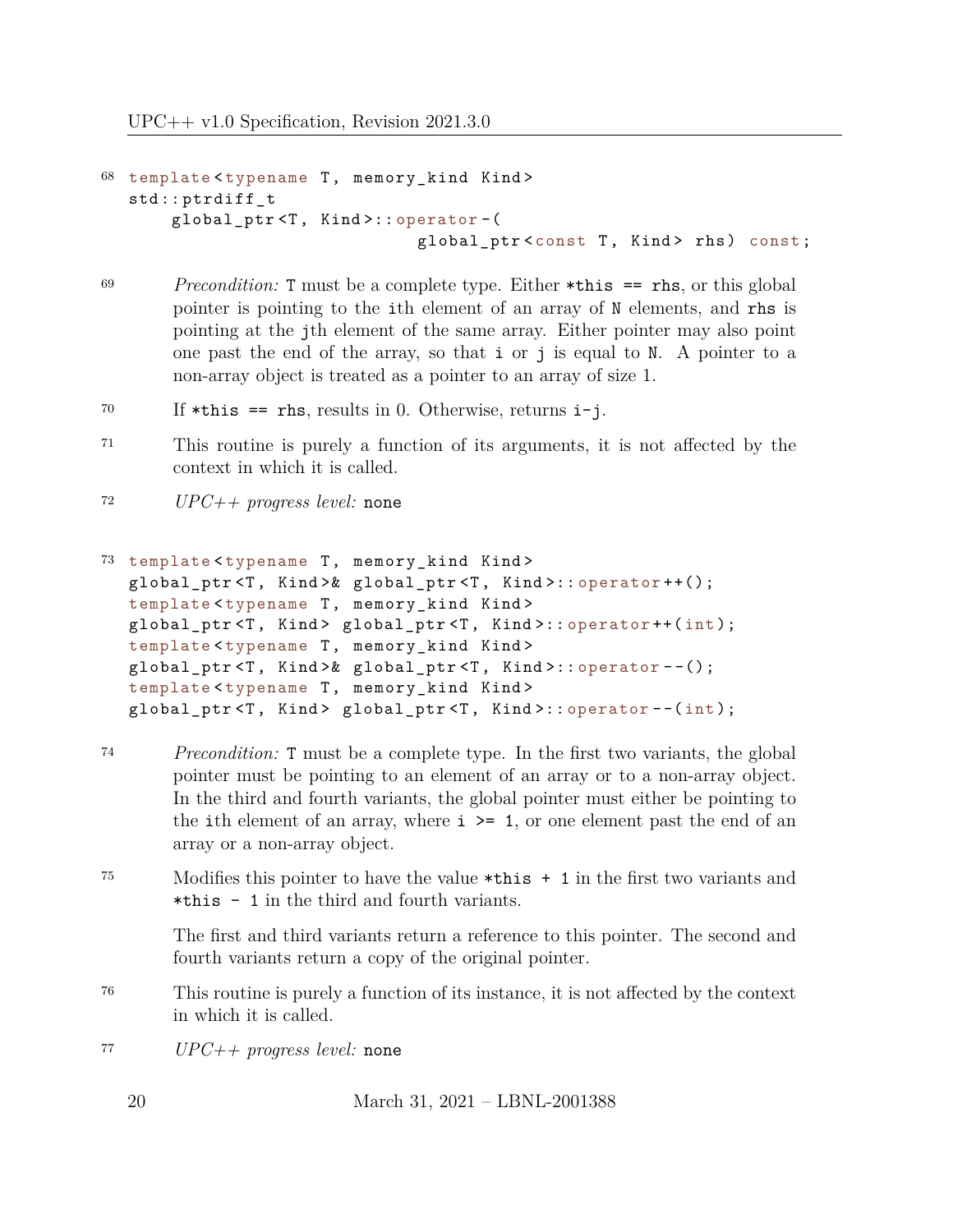```
78 template < typename T , memory_kind Kind >
  bool global_ptr <T , Kind >:: operator ==(
                                global ptr<const T, Kind> rhs) const;
  template<typename T, memory_kind Kind>
  bool global ptr <T, Kind >:: operator != (
                                global_ptr<const T, Kind> rhs) const;
  template<typename T, memory_kind Kind>
  bool global_ptr <T , Kind >:: operator <(
                                global_ptr<const T, Kind> rhs) const;
  template<typename T, memory_kind Kind>
  bool global_ptr <T , Kind >:: operator <=(
                                global_ptr<const T, Kind> rhs) const;
  template<typename T, memory_kind Kind>
  bool global_ptr <T , Kind >:: operator >(
                                global_ptr<const T, Kind> rhs) const;
  template<typename T, memory_kind Kind>
  bool global_ptr <T , Kind >:: operator >=(
                                global ptr<const T, Kind> rhs) const;
```
- <sup>79</sup> Returns the result of comparing two global pointers. Two global pointers compare equal if they both represent null pointers, or if they represent the same memory address with affinity to the same process. All other global pointers compare unequal.
- 80 If Kind  $==$  memory kind::any, then two non-null global pointers compare equal only if the memory locations they reference have affinity to the same process and represent the same memory address on the same device.
- <sup>81</sup> A pointer to a non-array object is treated as a pointer to an array of size one. If two global pointers point to different elements of the same array, or to subobjects of two different elements of the same array, then the pointer to the element at the higher index compares greater than the pointer to the element at the lower index. If one pointer points to an element of an array or to a subobject of an element of an array, and the other pointer points one past the end of the array, then the latter compares greater than the former.
- 82 If global pointers p and q compare equal, then  $p == q$ ,  $p \leq q$ , and  $p \geq q$  all result in true while  $p \neq q$ ,  $p \leq q$ , and  $p \geq q$  all result in false. If p and q do not compare equal, then  $p := q$  is true while  $p == q$  is false.
- 83 If p compares greater than q, then  $p > q$ ,  $p \ge q$ ,  $q < p$ , and  $q \le p$  all result in true while  $p \le q$ ,  $p \le q$ ,  $q > p$ , and  $q \ge p$  all result in false.
- <sup>84</sup> All other comparisons result in an unspecified value.

$$
March\; 31, \; 2021 - LBNL-2001388 \qquad \qquad 21
$$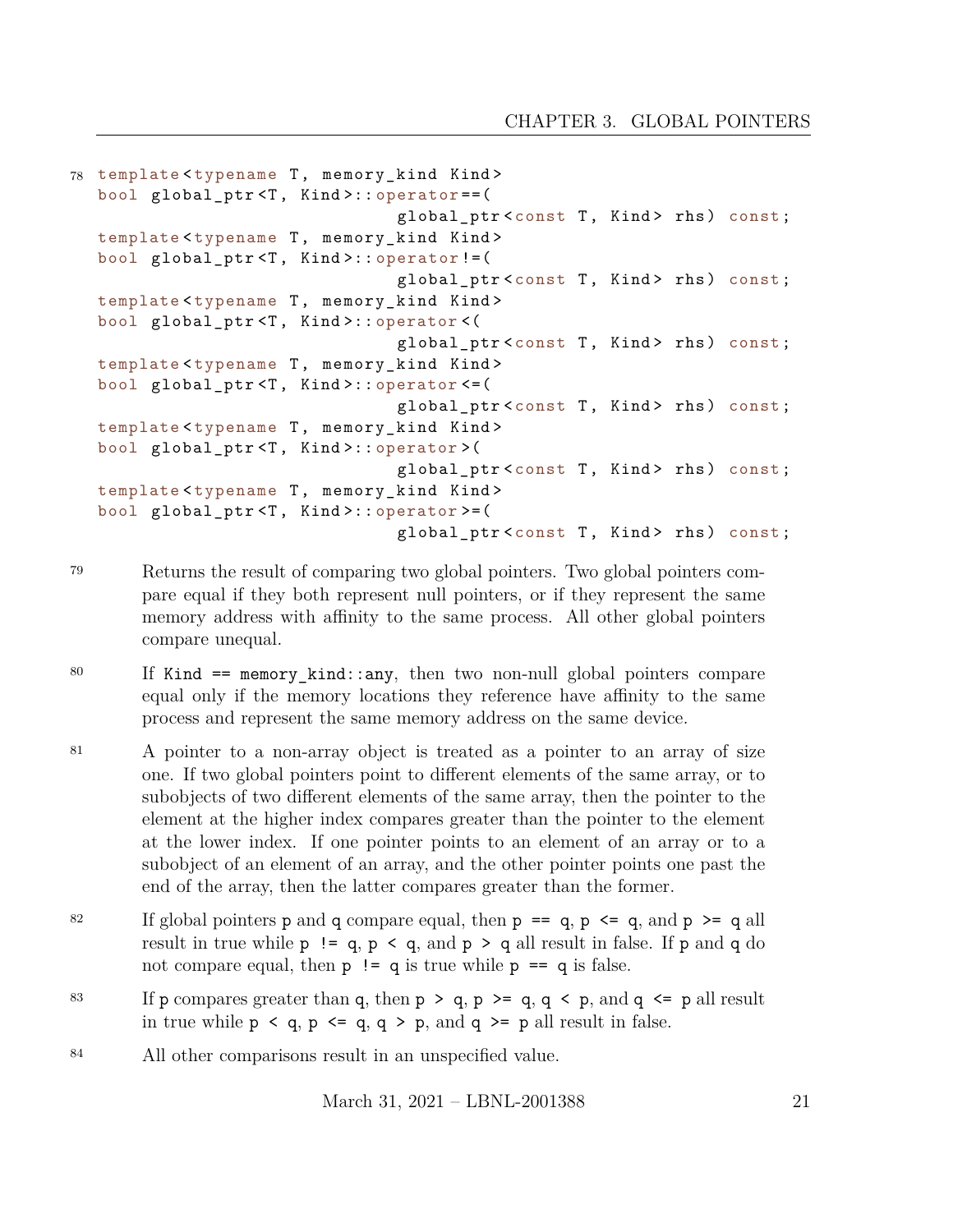<sup>85</sup> These routines are purely functions of their arguments, they are not affected by the context in which they are called.

<sup>86</sup> *UPC++ progress level:* none

```
87 namespace std {
    template<typename T, memory_kind Kind>
    struct less<global_ptr<T, Kind>>;
    template<typename T, memory_kind Kind>
    struct less_equal<global_ptr<T, Kind>>;
    template<typename T, memory_kind Kind>
    struct greater<global_ptr<T, Kind>>;
    template<typename T, memory_kind Kind>
    struct greater_equal < global_ptr <T, Kind>>;
    template<typename T, memory_kind Kind>
    struct hash<global_ptr<T, Kind>>;
  }
```
<sup>88</sup> Specializations of STL function objects for performing comparisons and computing hash values on global pointers. The specializations of std::less, std::less equal, std::greater, and std::greater equal all produce a strict total order over global pointers, even if the comparison operators do not. This strict total order is consistent with the partial order defined by the comparison operators.

```
90 template < typename T, memory_kind Kind>
  std:: ostream & operator << (std:: ostream & os,
                              global_ptr<T, Kind> ptr);
```
- <sup>91</sup> Inserts an unspecified character representation of ptr into the output stream os. The textual representation of two objects of type global\_ptr<T, Kind> is identical if and only if the two global pointers compare equal.
- <sup>92</sup> *UPC++ progress level:* none
	- 22 March 31, 2021 LBNL-2001388

<sup>89</sup> *UPC++ progress level:* none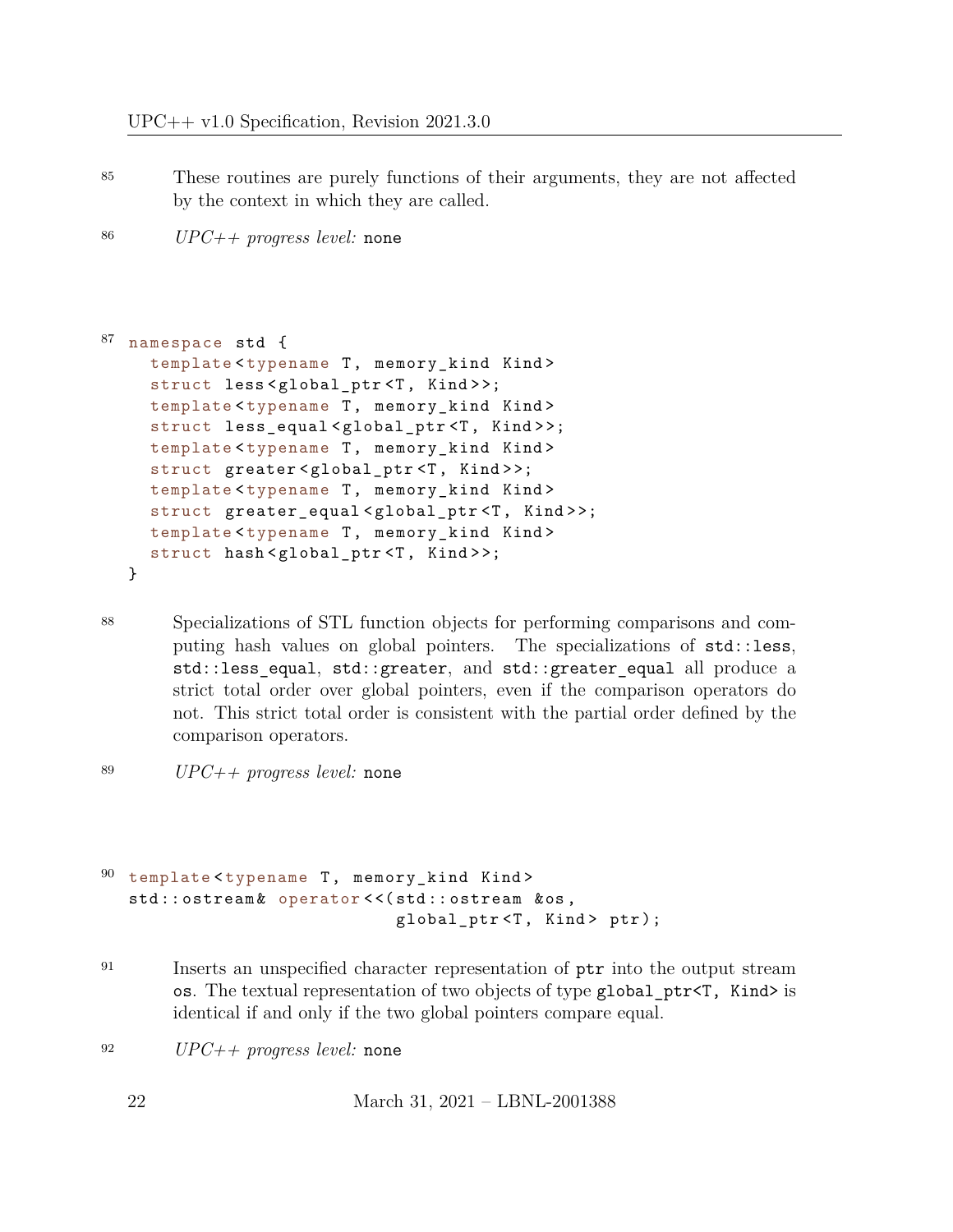```
93 template<typename T, typename U, memory_kind Kind>
  global_ptr <T , Kind >
      static_pointer_cast(global_ptr<U, Kind> ptr);
  template<typename T, typename U, memory kind Kind>
  global_ptr <T , Kind >
      reinterpret_pointer_cast ( global_ptr <U , Kind > ptr );
  template<typename T, typename U, memory_kind Kind>
  global_ptr <T , Kind >
      const_pointer_cast(global_ptr<U, Kind> ptr);
```
- <sup>94</sup> *Precondition:* The expression static\_cast<T\*>((U\*)nullptr) must be wellformed for the first variant; reinterpret cast  $\langle (U*)nullptr \rangle$  must be well-formed for the second variant; const cast<T\*>((U\*)nullptr) must be well-formed for the third variant.
- <sup>95</sup> Constructs a global pointer whose underlying raw pointer is obtained by using a cast expression on that of ptr. The affinity of the result is the same as that of ptr.
- $^{96}$  If rp is the raw pointer of ptr, then the raw pointer of the result is constructed by static cast<T\*>(rp) for the first variant, reinterpret cast<T\*>(rp) for the second variant, and const cast $\langle T^* \rangle(r)$  for the third.
- <sup>97</sup> *UPC++ progress level:* none

```
98 template<memory_kind ToKind, typename T, memory_kind FromKind>
  global_ptr <T , ToKind >
       static_kind_cast ( global_ptr <T, FromKind > ptr );
  template<memory_kind ToKind, typename T, memory_kind FromKind>
  global_ptr <T , ToKind >
       dynamic_kind_cast ( global_ptr <T , FromKind > ptr );
```
- 99 *Precondition:* ptr.is null() || ToKind == memory kind::any || ptr.dynamic  $kind() == Tokind$  for the first variant
- <sup>100</sup> Constructs a global pointer with kind ToKind from an existing global pointer with kind FromKind. It is an error if ToKind != FromKind and neither ToKind nor FromKind is memory kind::any.
- <sup>101</sup> In the second variant, the result is a null pointer if ptr.dynamic\_kind() != ToKind and ToKind != memory\_kind::any.
- <sup>102</sup> *UPC++ progress level:* none

```
March 31, 2021 – LBNL-2001388 23
```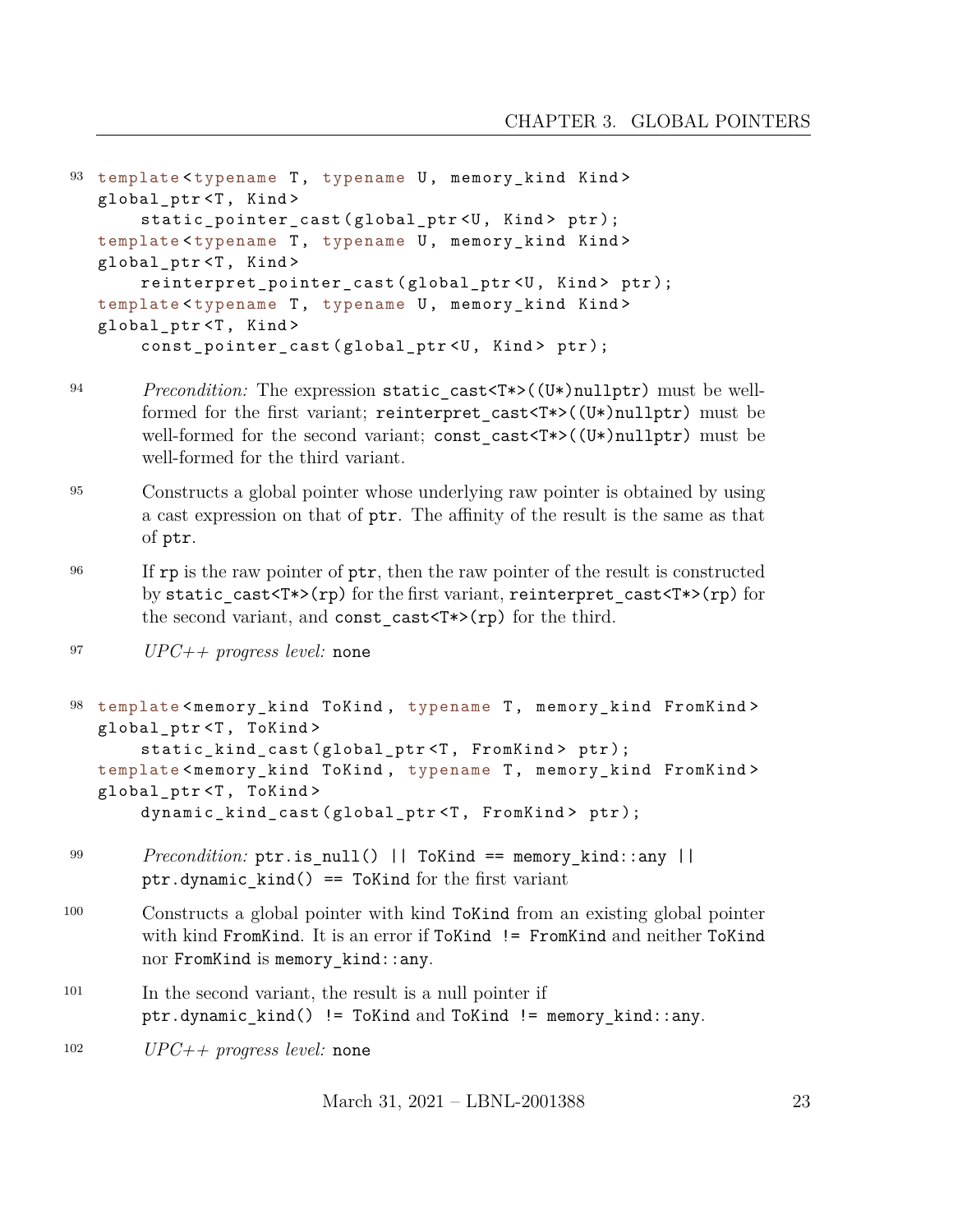103 // Macro: function template syntax used for clarity template<typename T, memory kind Kind> global\_ptr < MType , Kind > upcxx\_memberof ( global\_ptr <T , Kind > ptr , member - designator MEMBER )

- <sup>104</sup> *Precondition:* T must be a complete type. ptr is a pointer to a (possibly uninitialized) object of type T. T must be a standard-layout type. MEMBER is a member designator such that the expression offsetof(T, MEMBER) (using the standard library macro from <cstddef>) is well-formed and valid in the calling context.
- <sup>105</sup> Evaluates to a global pointer referencing the specified member of the object referenced by ptr. If MEMBER specifies a member object with array type, then this invocation evaluates to a global pointer referencing the first element of the array rather than the array itself.
- <sup>106</sup> The type parameter MType of the returned global pointer preserves constness in the same manner as access to MEMBER through a raw pointer of type T\*. Thus, if the expression std::addressof(std::declval<T\*>()->MEMBER) has the type U\*, where U is not an array type, then MType is the same as U. If U is an array type W[Dim1]...[DimN], then MType is W.
- <sup>107</sup> The result of applying the upcxx member of macro to a static data member or a function member is undefined.
- <sup>108</sup> *UPC++ progress level:* none

```
109 // Macro: function template syntax used for clarity
   template<typename T, memory_kind Kind>
   future < global_ptr < MType , Kind > >
       upcxx_memberof_general ( global_ptr <T , Kind > ptr ,
                                member - designator MEMBER )
```
- <sup>110</sup> *Precondition:* T must be a complete type. ptr is a pointer to an object of type T. MEMBER is a member designator such that given a valid  $T^*$  1p referencing the target object, the expression lp->MEMBER is well-formed and valid in the calling context. The expression lp->MEMBER must not have reference type.
- <sup>111</sup> Computes a global pointer referencing the specified member of the object referenced by ptr, using the most efficient mechanism available, and evaluates to a future encapsulating that pointer. If the result is determined using purely local information, then the progress level is none and the result is a readied future.

```
24 March 31, 2021 – LBNL-2001388
```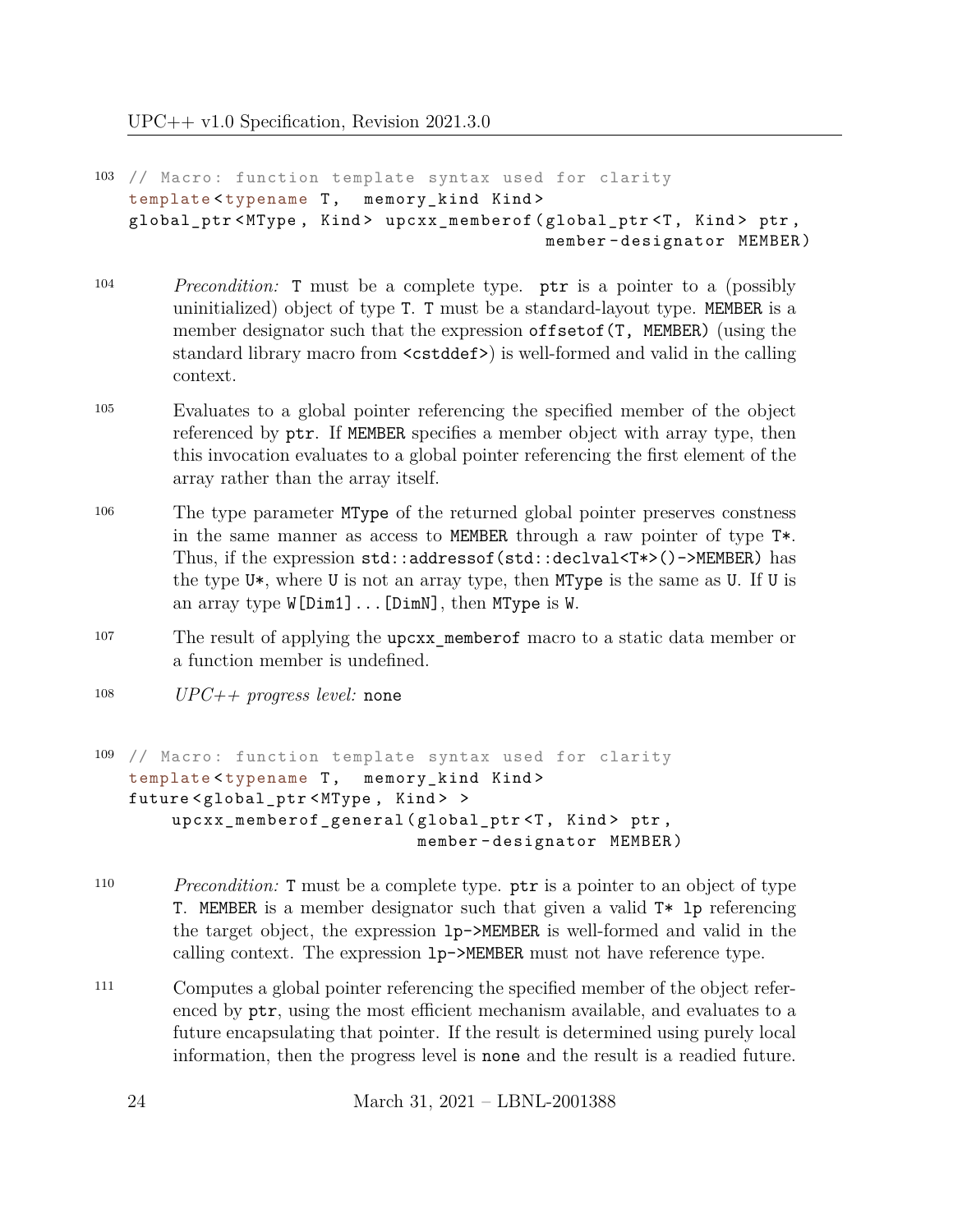Otherwise, the progress level is internal and the resulting future will be readied during a subsequent user-level progress for the calling persona.

- <sup>112</sup> If MEMBER specifies a member object with array type, then this invocation evaluates to a global pointer referencing the first element of the array rather than the array itself.
- <sup>113</sup> The type parameter MType of the global pointer encapsulated in the returned future is as described in the specification of upcxx memberof.
- <sup>114</sup> The result of applying the upcxx memberof general macro to a static data member or a function member is undefined.
- <sup>115</sup> *Advice to users:* The preconditions of this macro may prohibit applying it to objects residing in storage allocated from a cuda\_device whose type hierarchy includes virtual base classes, due to restrictions of the CUDA model.
- <sup>116</sup> *Advice to users:* The preconditions of this macro prohibit MEMBER from specifying an array element. Instead, a pointer to an array element ARRAY[idx] can be constructed by using upcxx\_memberof\_general to access the array itself, producing a pointer to the base element of the array, and then adding the offset of the desired element:

```
117 upcxx memberof general (ptr, ARRAY). then (
          [=]( global_ptr < ElementType > gp ) {
            return gp + idx ;
          })
```
<sup>118</sup> *UPC++ progress level:* none or internal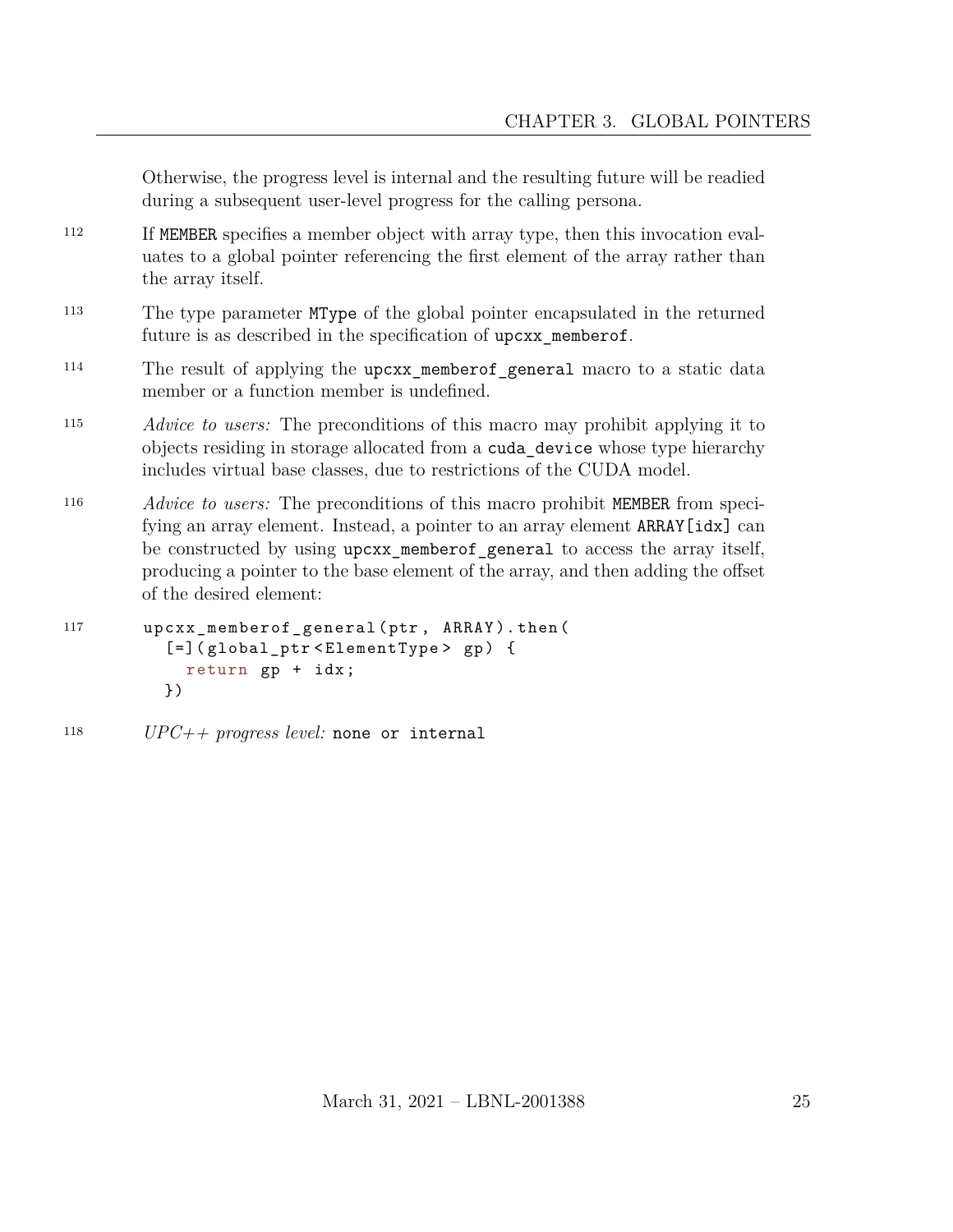# <span id="page-34-0"></span>**Chapter 4**

# **Storage Management**

#### <span id="page-34-1"></span>**4.1 Overview**

<sup>1</sup> UPC++ provides several flavors of storage allocation involving the shared segment:

- <sup>2</sup> The pair of functions new and delete respectively allocate and deallocate space for one object with dynamic storage duration in the shared segment of the calling process and respectively invoke the object constructor/destructor. These are the shared segment analog of C++'s traditional new and delete operators for non-array types.
- <sup>3</sup> The functions new array and delete array respectively allocate and deallocate space for a typed array of objects with dynamic storage duration in the shared segment of the calling process. Array elements allocated by new\_array are default initialized, and delete array invokes destructors on the elements. These are the shared segment analog of  $C++$ 's traditional new and delete operators for array types.
- <sup>4</sup> The functions allocate and deallocate allocate and deallocate memory with dynamic storage duraction from the shared segment of the calling process, but do not initialize the memory or invoke  $C++$  constructors/destructors. Callers are responsible for initializing the memory and invoking any constructors (for example, via placement new) and destructors. These are the shared segment analog of std::malloc and std::free.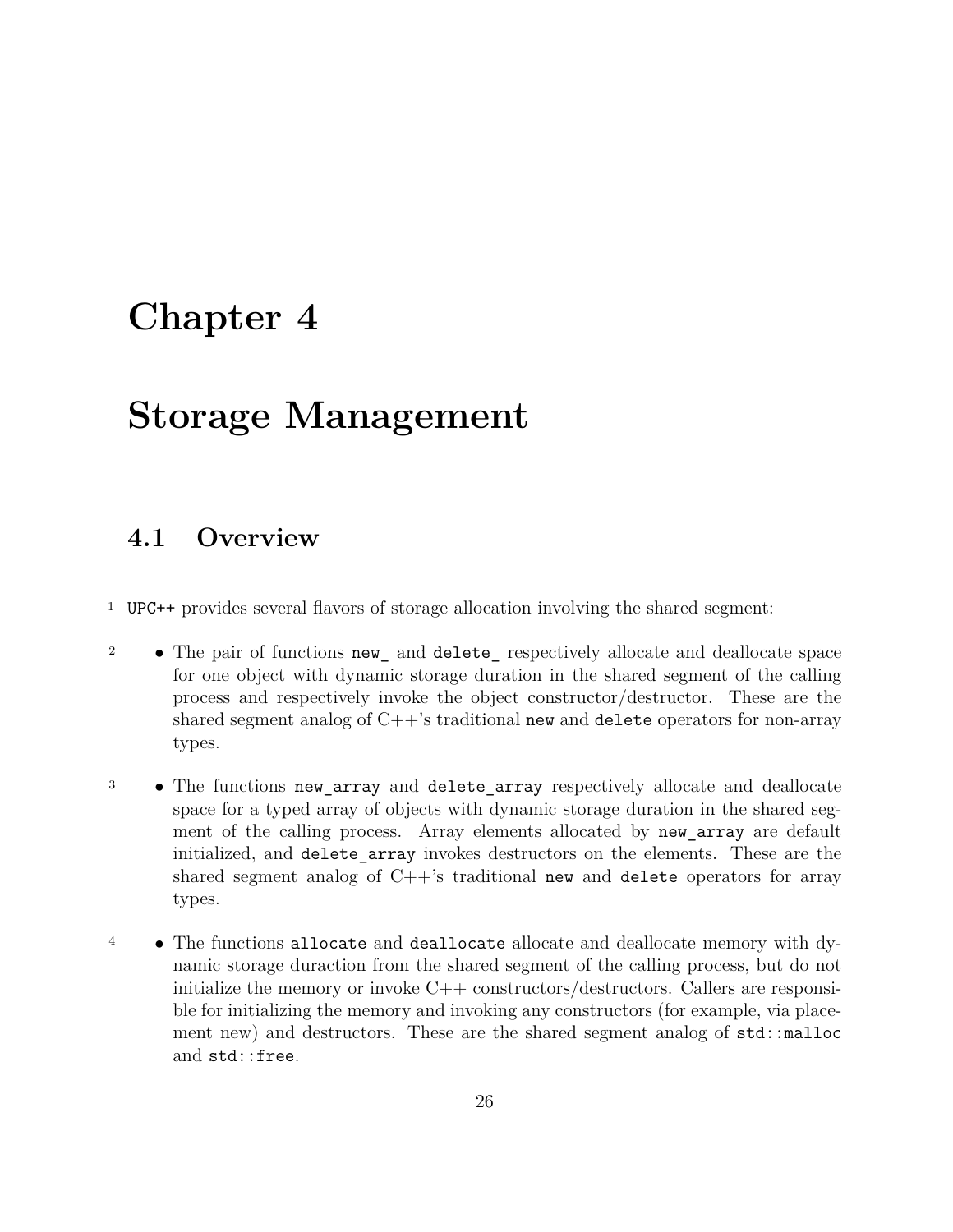### <span id="page-35-0"></span>**4.2 API Reference**

<sup>1</sup> class bad\_shared\_alloc : public std::bad\_alloc;

2 An exception type derived from  $std::bad$  alloc that is thrown by some shared heap allocation functions to indicate failure to allocate shared storage.

```
3 template < typename T, typename ... Args >
  global_ptr<T> new_(Args &&...args);
```
- <sup>4</sup> *Precondition:* T(args...) must be a valid call to a constructor for T. T must not be an array type.
- <sup>5</sup> Allocates space for an object of type T from the shared segment of the calling process. If the allocation succeeds, returns a pointer to the start of the allocated memory, and the object is initialized by invoking the constructor  $T(\arg s \dots)$ . If the allocation fails, throws upcxx::bad\_shared\_alloc.
- <sup>6</sup> *Exceptions:* May throw upcxx::bad\_shared\_alloc or any exception thrown by the call  $T(\text{args}...).$
- <sup>7</sup> *UPC++ progress level:* none

```
8 template < typename T, typename ... Args >
  global_ptr<T> new_(const std::nothrow_t &tag, Args &&...args);
```
- <sup>9</sup> *Precondition:* T(args...) must be a valid call to a constructor for T. T must not be an array type.
- <sup>10</sup> Allocates space for an object of type T from the shared segment of the calling process. If the allocation succeeds, returns a pointer to the start of the allocated memory, and the object is initialized by invoking the constructor  $T(args...)$ . If the allocation fails, returns a null pointer.
- <sup>11</sup> *Exceptions:* May throw any exception thrown by the call T(args...).
- <sup>12</sup> *UPC++ progress level:* none

```
March 31, 2021 – LBNL-2001388 27
```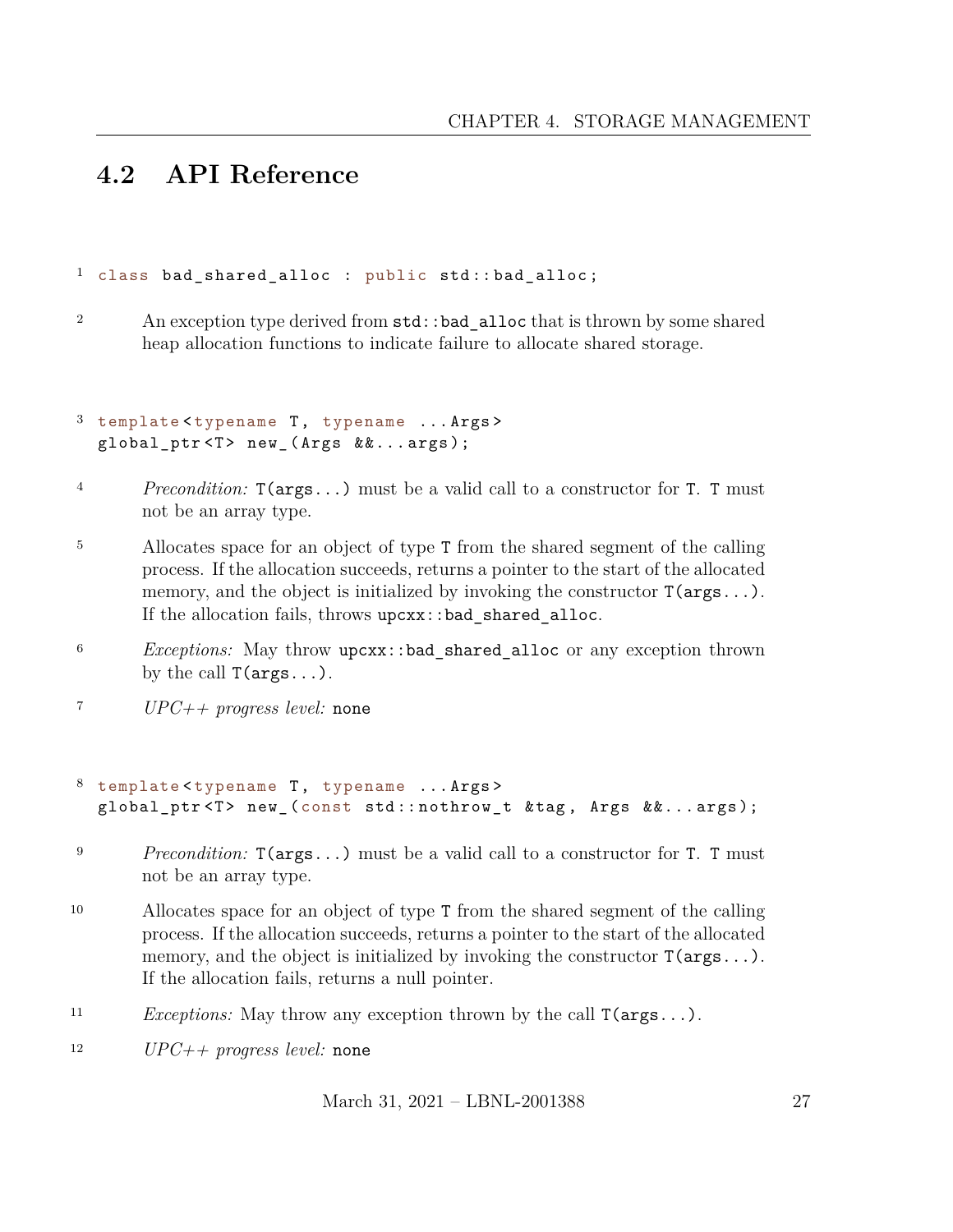### template < typename T> global\_ptr<T> new\_array (size\_t n);

<sup>14</sup> *Precondition:* T must be DefaultConstructible. T must not be an array type.

- <sup>15</sup> Allocates space for an array of n objects of type T from the shared segment of the calling process. If the allocation succeeds, returns a pointer to the start of the allocated memory, and the objects are default initialized<sup>[1](#page-36-0)</sup>. If the allocation fails, throws upcxx: : bad shared alloc.
- <sup>16</sup> *Exceptions:* May throw upcxx::bad\_shared\_alloc or any exception thrown by the call  $T()$ . If an exception is thrown by the constructor for  $T$ , then previously initialized elements are destroyed in reverse order of construction.
- <sup>17</sup> *UPC++ progress level:* none

```
18 template < typename T>
  global_ptr<T> new_array(size_t n, const std::nothrow_t &tag);
```
- <sup>19</sup> *Precondition:* T must be DefaultConstructible. T must not be an array type.
- <sup>20</sup> Allocates space for an array of n objects of type T from the shared segment of the calling process. If the allocation succeeds, returns a pointer to the start of the allocated memory, and the objects are default initialized. If the allocation fails, returns a null pointer.
- <sup>21</sup> *Exceptions:* May throw any exception thrown by the call T(). If an exception is thrown by the constructor for T, then previously initialized elements are destroyed in reverse order of construction.
- <sup>22</sup> *UPC++ progress level:* none

<span id="page-36-0"></span><sup>&</sup>lt;sup>1</sup>This behavior is analogous to C++ operator new for array types, and should not be be confused with value initialization. Default initialization implies that when T is a class type, the elements will have their default constructors invoked, but when T is a non-class type, the elements are not initialized and will have indeterminate values.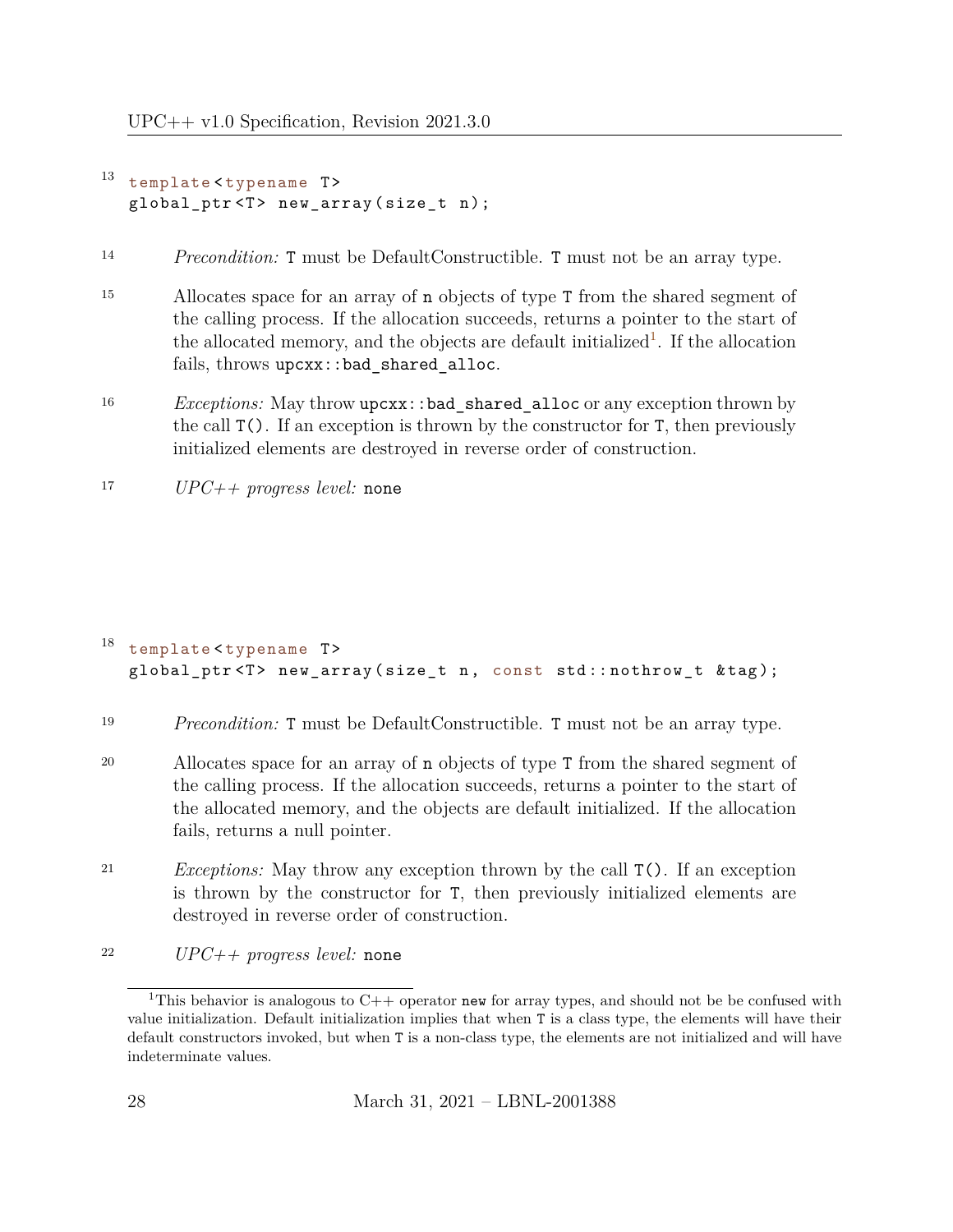```
23 template<typename T>
  void delete_(global_ptr <T> g);
```
- <sup>24</sup> *Precondition:* T must be Destructible. g must be either a null pointer or a non-deallocated pointer that resulted from a call to new  $\leq T$ , Args... $>$  on the calling process, for some value of Args....
- <sup>25</sup> If g is not a null pointer, invokes the destructor on the given object and deallocates the storage allocated to it. Does nothing if g is a null pointer.
- <sup>26</sup> *Exceptions:* May throw any exception thrown by the the destructor for T.
- <sup>27</sup> *UPC++ progress level:* none

```
28 template < typename T>
  void delete_array ( global_ptr <T> g);
```
- <sup>29</sup> *Precondition:* T must be Destructible. g must be either a null pointer or a nondeallocated pointer that resulted from a call to new\_array<T> on the calling process.
- <sup>30</sup> If g is not a null pointer, invokes the destructor on each object in the given array and deallocates the storage allocated to it. Does nothing if g is a null pointer.
- <sup>31</sup> *Exceptions:* May throw any exception thrown by the the destructor for T.
- <sup>32</sup> *UPC++ progress level:* none

 $33$  void\* allocate (size\_t size,  $size_t$  alignment = alignof  $(std::max_align_t))$ ;

- <sup>34</sup> *Precondition:* alignment is a valid alignment. size must be an integral multiple of alignment.
- <sup>35</sup> Allocates size bytes of memory from the shared segment of the calling process, with alignment as specified by alignment. If the allocation succeeds, returns a pointer to the start of the allocated memory, and the allocated memory is uninitialized. If the allocation fails, returns a null pointer.
- <sup>36</sup> *UPC++ progress level:* none

```
March 31, 2021 – LBNL-2001388 29
```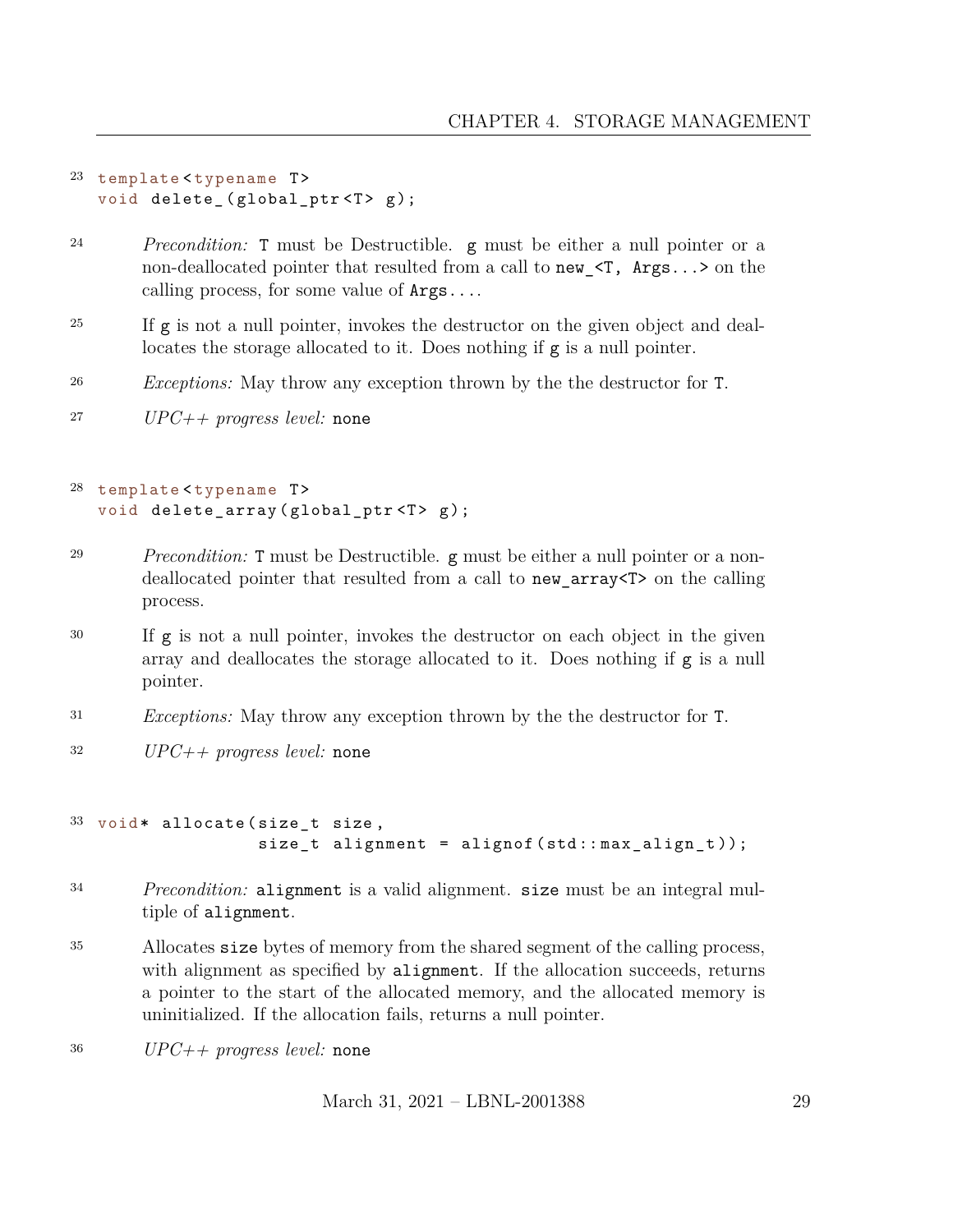```
37 template lttypename T>
  global_ptr < T > allocate (size_t n = 1,
                            size_t alignment = alignof(T);
```
<sup>38</sup> *Precondition:* alignment is a valid alignment.

<sup>39</sup> Allocates enough space for n objects of type T from the shared segment of the calling process, with the memory aligned as specified by alignment. If the allocation succeeds, returns a pointer to the start of the allocated memory, and the allocated memory is uninitialized. If the allocation fails, returns a null pointer.

<sup>40</sup> *UPC++ progress level:* none

#### $41$  void deallocate (void\* p);

- <sup>42</sup> *Precondition:* p must be either a null pointer or a non-deallocated pointer that resulted from a call to the first form of allocate on the calling process.
- <sup>43</sup> Deallocates the storage previously allocated by a call to allocate. Does nothing if p is a null pointer.
- <sup>44</sup> *UPC++ progress level:* none

#### $45$  template < typename T> void deallocate (global\_ptr <T> g);

- <sup>46</sup> *Precondition:* g must be either a null pointer or a non-deallocated pointer that resulted from a call to allocate<T, alignment> on the calling process, for some value of alignment.
- <sup>47</sup> Deallocates the storage previously allocated by a call to allocate. Does nothing if g is a null pointer. Does not invoke the destructor for T.
- <sup>48</sup> *UPC++ progress level:* none
	- 30 March 31, 2021 LBNL-2001388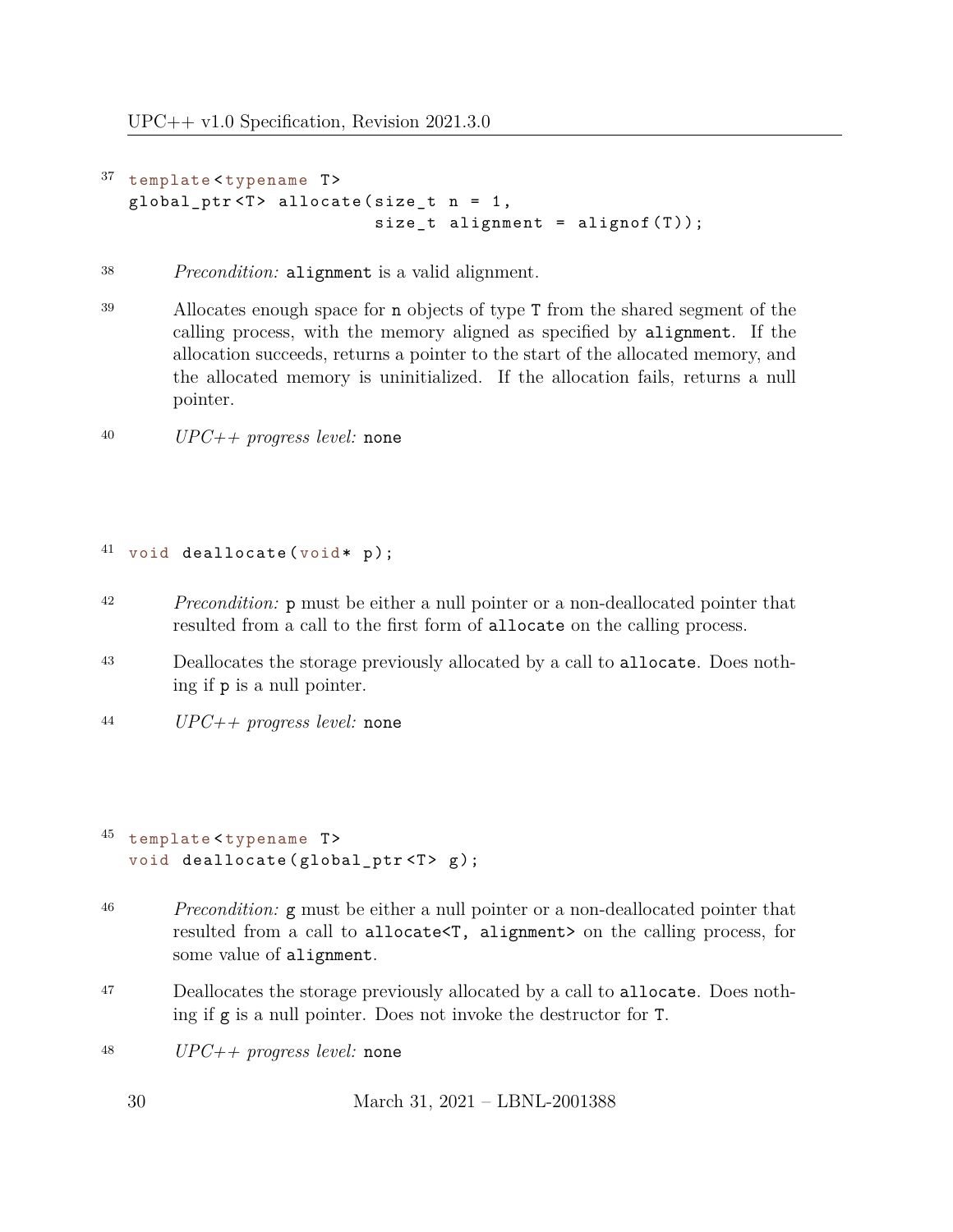```
49 std :: int64_t shared_segment_size ();
```
- <sup>50</sup> Requests a snapshot of the total size of the shared segment for the calling process.
- <sup>51</sup> Implementations are permitted to return unspecified negative values, which indicate the query is unsupported or encountered some other error.
- <sup>52</sup> Otherwise, a positive return value indicates the current total size, in bytes, of the shared segment for the calling process. This total size reflects an upper bound on the sum of space consumed by all shared objects allocated but not yet deallocated by the calling process, space available for servicing subsequent such requests, and unspecified implementation overheads (including but not limited to, padding around allocated objects and objects allocated by the implementation).
- <sup>53</sup> Return values may vary across processes or across calls on a given process in unspecified ways.
- <sup>54</sup> *UPC++ progress level:* none
- 55 std :: int64\_t shared\_segment\_used ();
- <sup>56</sup> Requests a snapshot of the occupied size of the shared segment for the calling process.
- <sup>57</sup> Implementations are permitted to return unspecified negative values, which indicate the query is unsupported or encountered some other error.
- <sup>58</sup> Otherwise, a positive return value indicates the current occupied size, in bytes, of the shared segment for the calling process. This occupied size reflects an upper bound on the sum of space consumed by all shared objects allocated but not yet deallocated by the calling process and unspecified implementation overheads (including but not limited to, padding around allocated objects and objects allocated by the implementation).
- <sup>59</sup> Return values may vary across processes or across calls on a given process in unspecified ways.
- <sup>60</sup> *UPC++ progress level:* none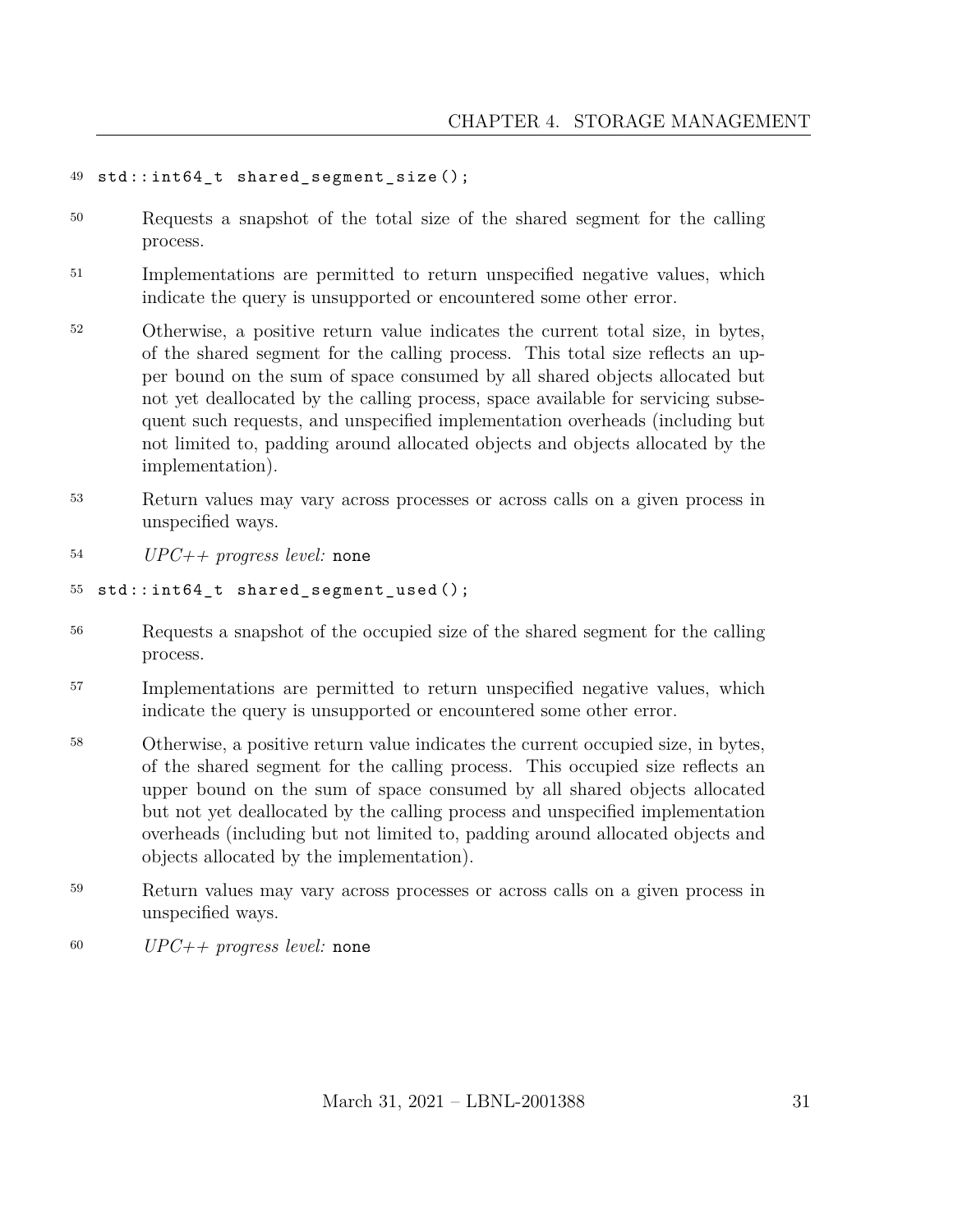# <span id="page-40-1"></span>**Chapter 5**

# **Futures and Promises**

### **5.1 Overview**

- <sup>1</sup> In UPC++, the primary mechanisms by which a programmer interacts with non-blocking operations are futures and promises.[1](#page-40-0) These two mechanisms, usually bound together under the umbrella concept of *futures*, are present in the C++11 standard. However, while we borrow some of the high-level concepts of C++'s futures, many of the semantics of upcxx::future and upcxx::promise differ from those of std::future and std::promise. In particular, while futures in C++ facilitate communicating between threads, the intent of UPC++ futures is solely to provide an interface for managing and composing non-blocking operations, and they cannot be used directly to communicate between threads or processes.
- <sup>2</sup> A non-blocking operation is associated with a state that encapsulates both the status of the operation as well as any result values. Each such operation has associated *promise* objects, which can either be explicitly created by the user or implicitly by the runtime when a non-blocking operation is invoked. A promise represents the producer side of the operation, and it is through a promise that the results of the operation are supplied and its dependencies fulfilled. A *future* is the interface through which the status of the operation can be queried and the results retrieved, and multiple future and promise objects may be associated with the same underlying operation. A future thus represents the consumer side of a non-blocking operation.

<span id="page-40-0"></span><sup>1</sup>Another mechanism, persona-targeted callbacks, is discussed in [§10.4.](#page-108-0)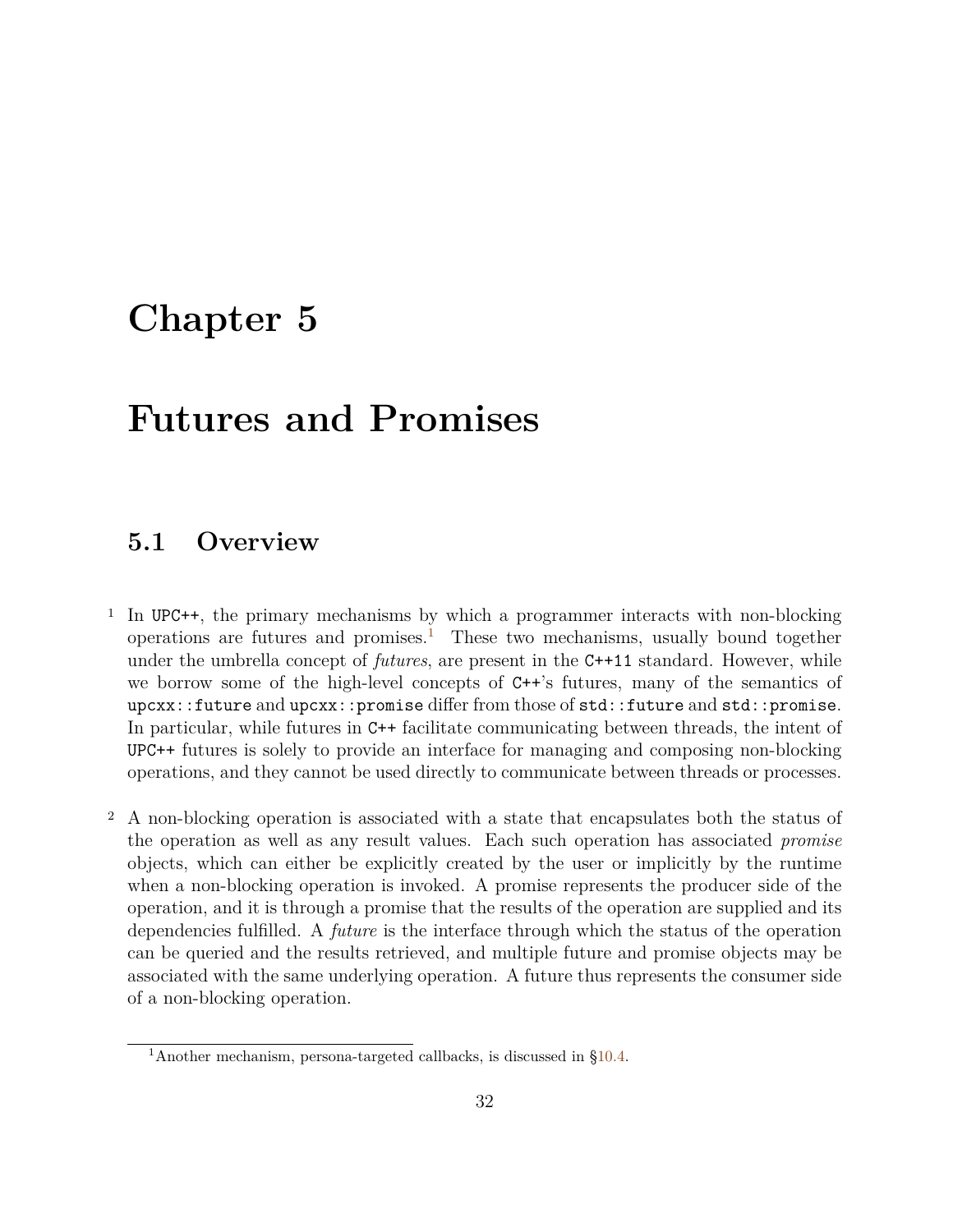## **5.2 The Basics of Asynchronous Communication**

<sup>1</sup> A programmer can invoke a non-blocking operation to be serviced by another process, such as a one-sided get operation (Ch. [8\)](#page-93-0) or a remote procedure call (Ch. [9\)](#page-97-0). Such an operation creates an implicit promise and returns an associated future object to the user. When the operation completes, the future becomes ready, and it can be used to access the results. The following demonstrates an example using a remote get (see Ch. [10](#page-105-0) on how to make progress with UPC++):

```
1 global_ptr<double> ptr = /* obtain some remote pointer */;2 future<double> fut = rget(ptr); // initiate a remote get
3 // \ldots call into upcxx:: progress () elided...
4 if (fut.ready()) { \qquad // check for readiness
   double value = fut. result (); // retrieve result
6 std:: cout << "got: " << value << '\n'; // use result
7 }
```
<sup>2</sup> In general, a non-blocking operation will not complete immediately, so if a user needs to wait on the readiness of a future, they must do so in a loop. To facilitate this, we provide the wait member function, which waits on a future to complete while ensuring that sufficient progress (Ch. [10\)](#page-105-0) is made on internal and user-level state:

```
1 global_ptr<double> ptr = /* obtain some remote pointer */;
2 future <double > fut = rget (ptr); \frac{1}{2} initiate a remote get
3 double value = fut.wait(); \frac{1}{2} wait for completion and
                                            // retrieve result
5 std:: cout \lt\lt "got: " \lt\lt value \lt\lt' '\n'; // use result
```
<sup>3</sup> An alternative to waiting for completion of a future is to attach a *callback* or *completion handler* to the future, to be executed when the future completes. This callback can be any function object, including lambda (anonymous) functions, that can be called on the results of the future, and is attached using then.

```
1 global_ptr<double> ptr = /* obtain some remote pointer */;2 auto fut =
3 rget (ptr). then (\frac{1}{1} initiate a remote get and register a callback
4 // lambda callback function
5 [](double value) {
6 std:: cout << "got: " << value << '\n'; // use result
   7 }
8 );
```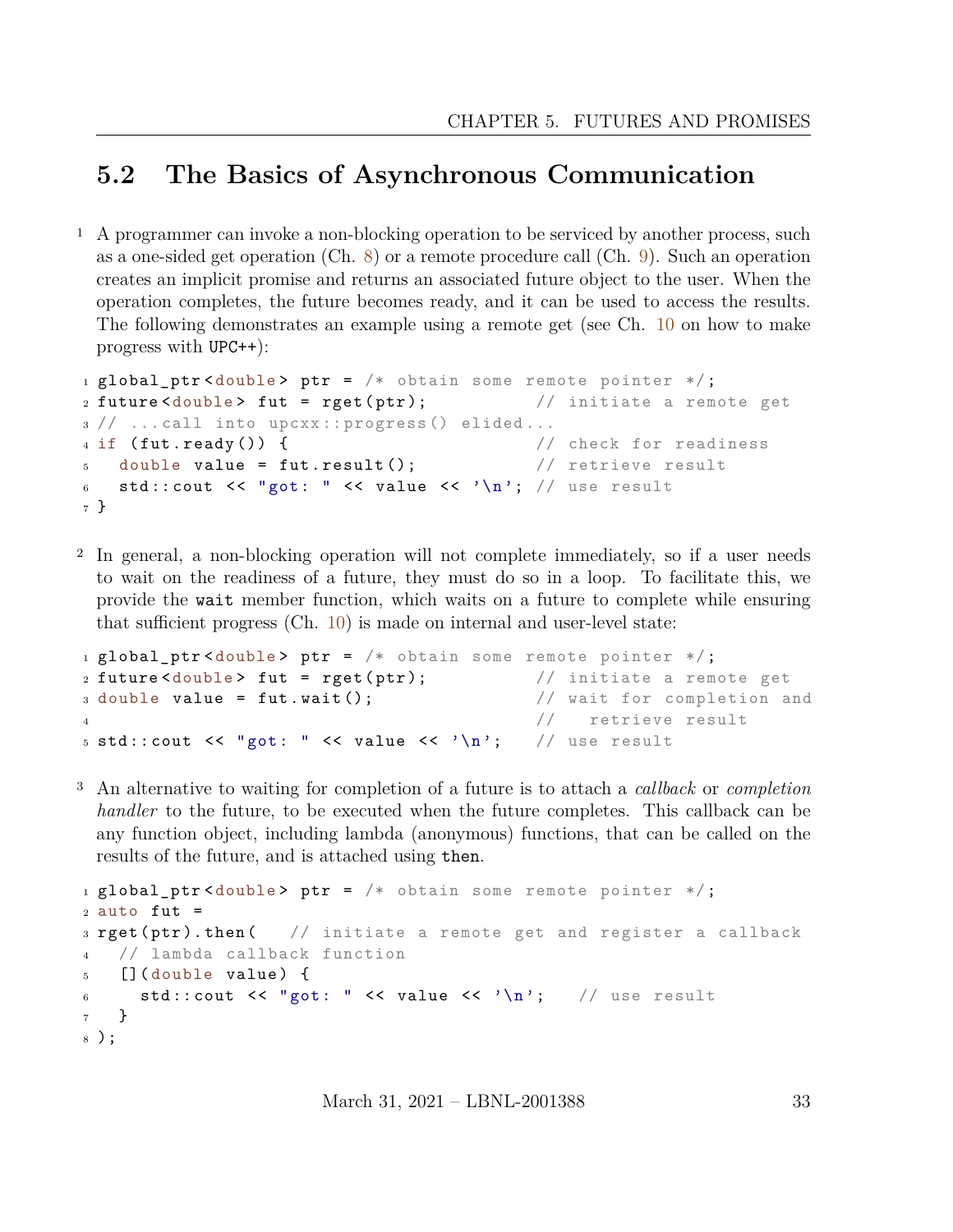- <sup>4</sup> The return value of then is another future representing the results of the callback, if any. This permits the specification of a sequence of operations, each of which depends on the results of the previous one.
- <sup>5</sup> A future can also represent the completion of a combination of several non-blocking operations. Unlike the standard C++ future, upcxx::future is a variadic template, encapsulating an arbitrary number of result values that can come from different operations. The following example constructs a future that represents the results of two existing futures:

```
1 future < double > fut1 = /* one future */;
2 future<int> fut2 = /* another future */;3 future <double , int > combined = when_all ( fut1 , fut2 );
```
<sup>6</sup> Here, combined represents the state and results of two futures, and it will be ready when both fut1 and fut2 are ready. The results of combined are a std::tuple whose components are the results of the source futures.

## **5.3 Working with Promises**

- <sup>1</sup> In addition to the implicit promises created by non-blocking operations, a user may explicitly create a promise object, obtain associated future objects, and then register non-blocking operations on the promise. This is useful in several cases, such as when a future is required before a non-blocking operation can be initiated, or where a single promise is used to count dependencies.
- <sup>2</sup> A promise can also be used to count *anonymous dependencies*, keeping track of operations that complete without producing a value. Upon creation, a promise has a dependency count of one, representing the unfulfilled results or, if there are none, an anonymous dependency. Further anonymous dependencies can then be registered on the promise. When registration is complete, the original dependency can then be fulfilled to signal the end of registration. The following example keeps track of several remote put operations with a single promise:

```
1 global_ptr<int> ptrs [10] = /* some remote pointers */;
2 // create a promise with no results
3 // the dependency count starts at one
4 promise <> prom;
5
6 // do 10 puts, registering each of them on the promise
7 for (int k = 0; k < 10; k++) {
   8 // rput implicitly registers itself on the given promise
9 rput (k, ptrs [k], operation_cx:: as_promise (prom));
```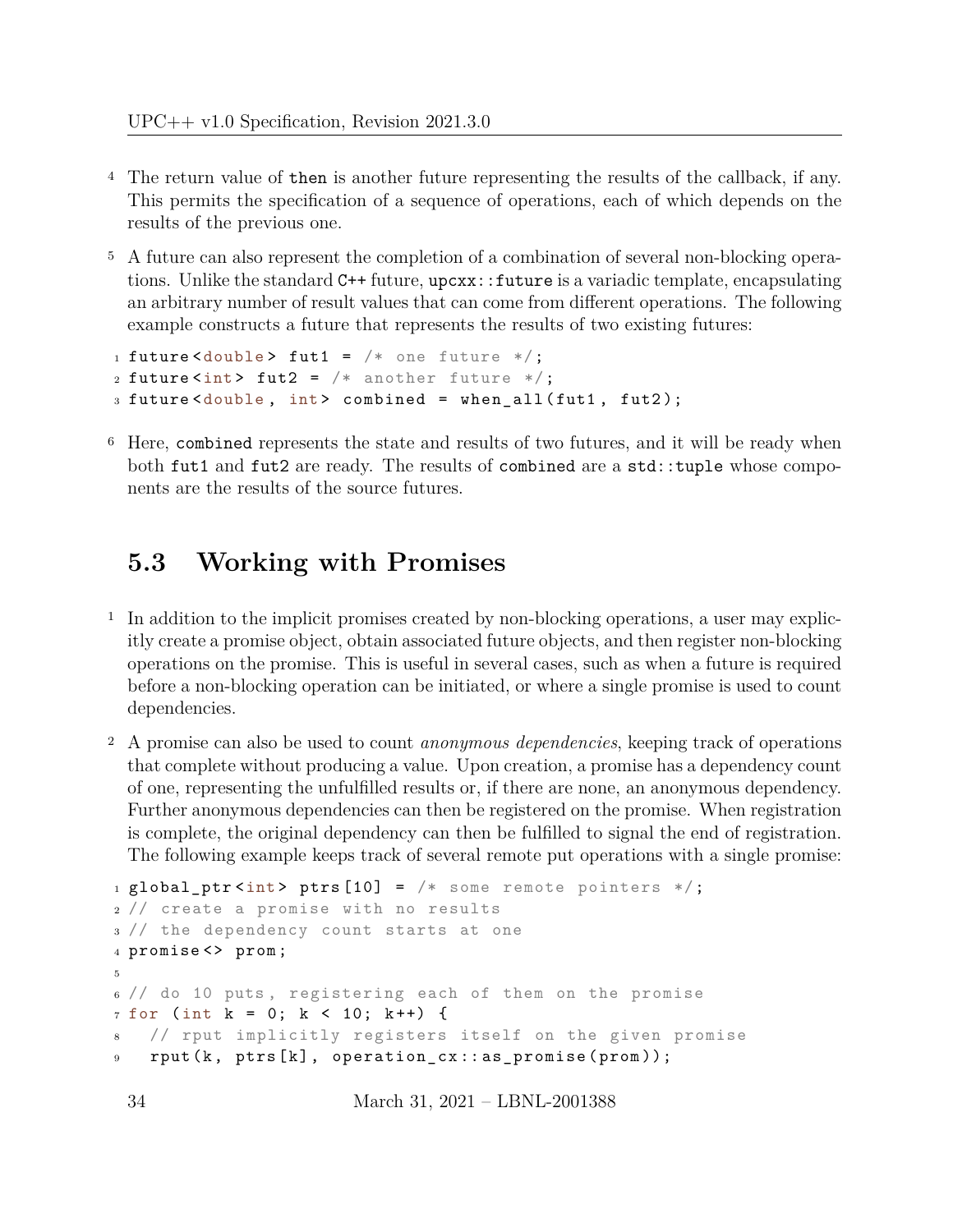```
10 }
11
12 // fulfill initial anonymous dependency , since registration is done
13 future <> fut = prom. finalize();
14
15 // wait for the rput operations to complete
16 fut . wait ();
```
## **5.4 Advanced Callbacks**

- <sup>1</sup> Polling for completion of a future allows simple overlap of communication and computation operations. However, it introduces the need for synchronization, and this requirement can diminish the benefits of overlap. To this end, many programs can benefit from the use of callbacks. Callbacks avoid the need for an explicit wait and enable reactive control flow: future completion triggers a callback. Callbacks allow operations to occur as soon as they are capable of executing, rather than artificially waiting for an unrelated operation to complete before being initiated.
- <sup>2</sup> Futures are the core abstraction for obtaining asynchronous results, and an API that supports asynchronous behavior can work with futures rather than values directly. Such an API can also work with immediately available values by having the caller wrap the values into a ready future using the make\_future function template, as in this example that creates a future for an ordered pair of a double and an int:

```
1 void consume (future <int, double> fut);
2 consume (make_future (3, 4.1));
```
<sup>3</sup> Given a future, we can attach a callback to be executed at some subsequent point when the future is ready using the then member function:

```
1 future <int, double > source = /* obtain a future */;2 future <double > result = source . then (
_3 [](int x, double y) {
4 return x + y ;
5 }
6 );
```
<sup>4</sup> In this example, source is a future representing an int and a double value. The argument of the call to then must be a function object that can be called on these values. Here, we use a lambda function that takes in an int and a double. The call to then returns a future that represents the result of calling the argument of then on the values contained

March 31, 2021 – LBNL-2001388 35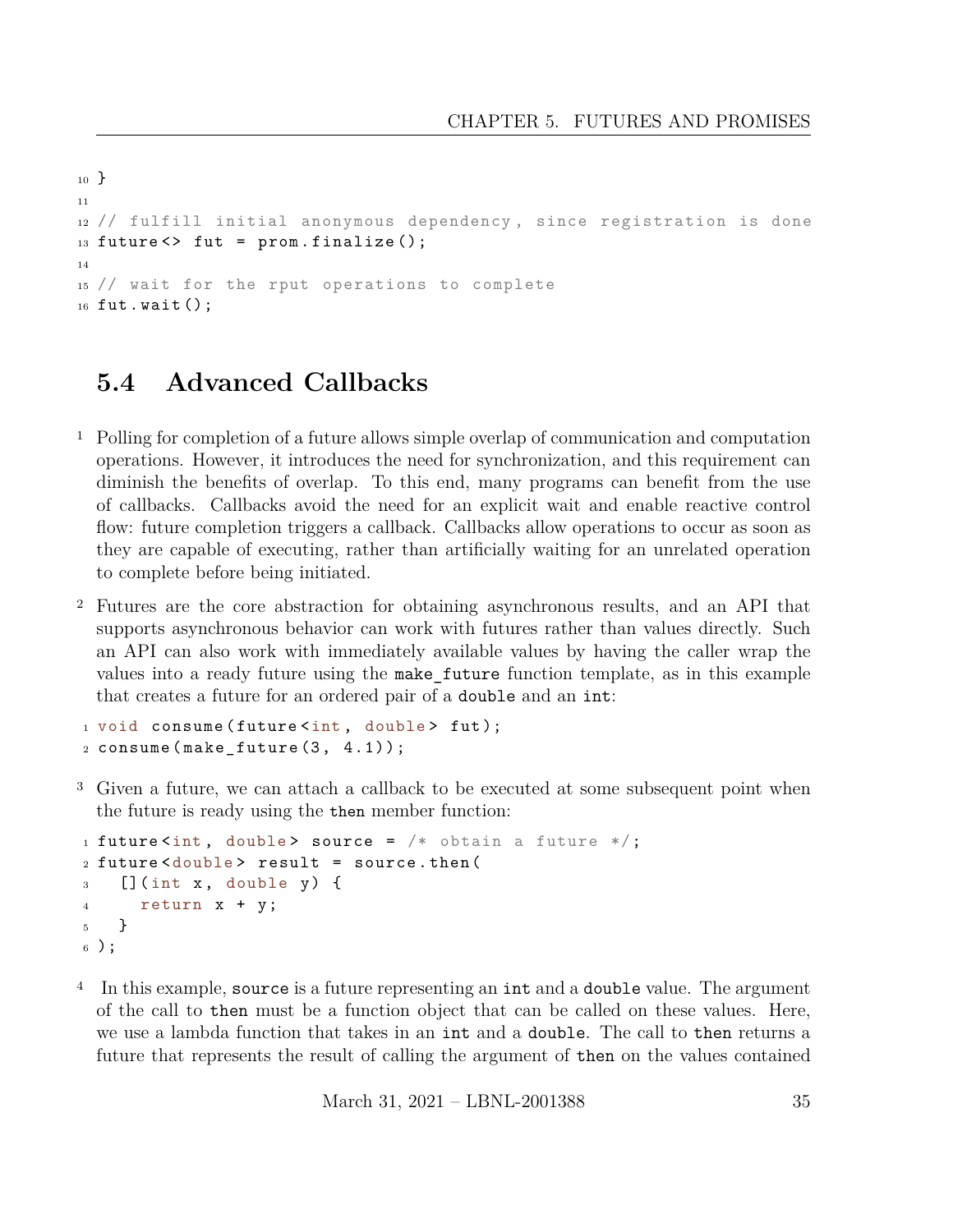in source. Since the lambda function above returns a double, the result of then is a future<double> that will hold the double's value when it is ready.

<sup>5</sup> Instead of returning a plain value, the callback function passed to then may directly return a future. In this case, the future returned by then has the same type as the future returned by the callback, and both futures represent the same set of results. The future returned by then will be readied when two conditions are met: the invocation of the callback function has completed, and the future returned by the callback has itself been readied.

```
1 future <int, double > source = /* obtain a future */;2 future <double > result = source . then (
_3 [](int x, double y) {
4 // return a future < double > that is ready
5 return make_future (x + y);
6 }
7 );
8 // result may not be ready , since the callback will not be executed
9 // until source is ready
```
- <sup>6</sup> In the example above, the future returned by then is readied as soon as the callback completes its execution, since the callback returns a ready future. The future returned by then encapsulates the values passed to make\_future.
- <sup>7</sup> A callback may also initiate new asynchronous work and return a future representing the completion of that work:

```
1 global_ptr <int> remote_array = /* some remote array */;2
3 // retrieve remote_array [0]
4 future<int> elt0 = rget(remote_array);
5
6 // retrieve remote array [ remote array [0] ]
7 future <int > elt_indirect = elt0 . then (
    [=] (int index) {
9 return rget (remote_array + index);
10 }
11 );
```
<sup>8</sup> In this example, a callback is chained onto the result of the first call to rget. The future returned by the callback only becomes ready after the operation initiated by the rget contained within the callback completes. Thus, elt\_indirect will be made ready after all of the following: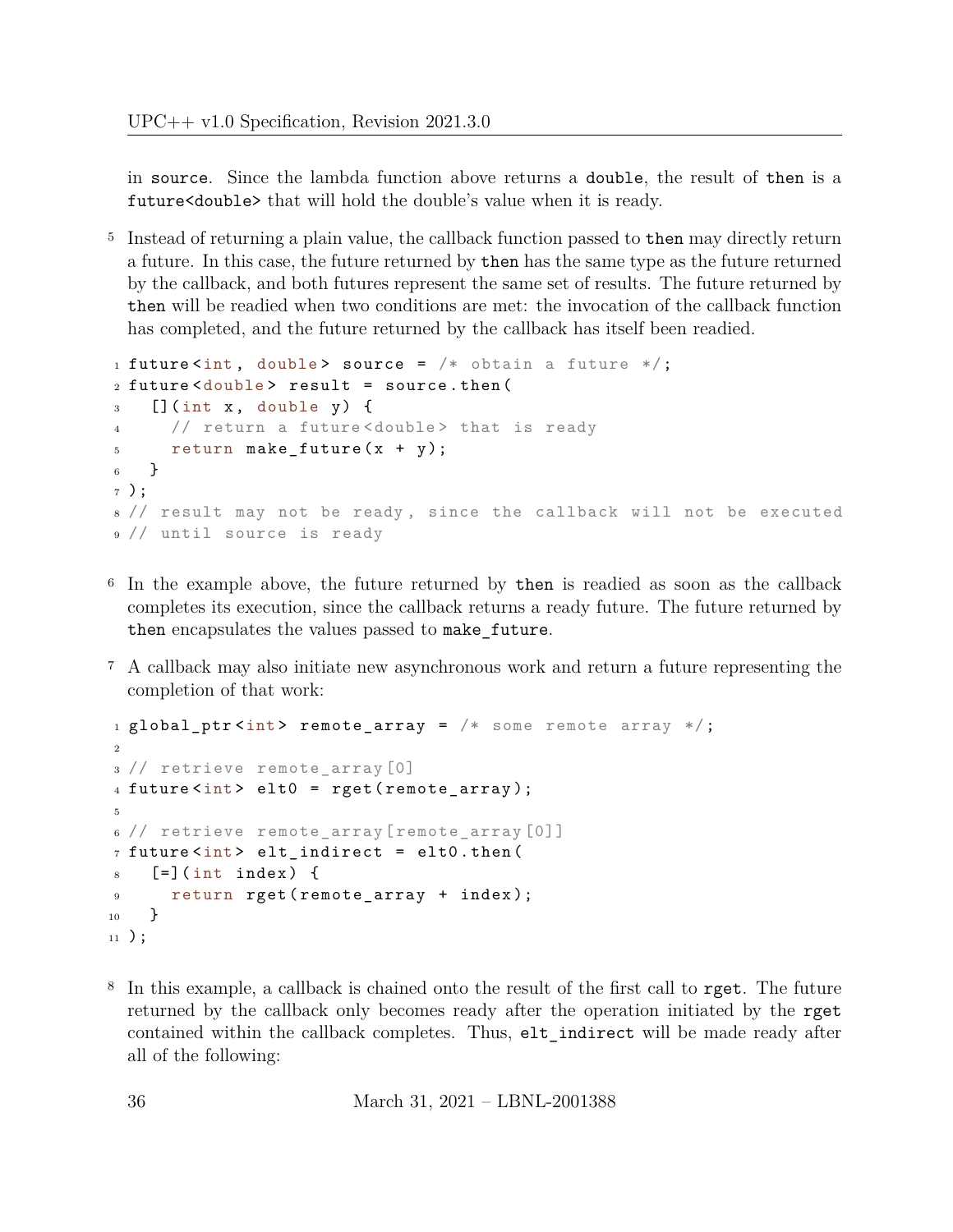- <sup>9</sup> The operation initiated by the first rget completes, producing the value to be passed to the callback.
- <sup>10</sup> The invocation of the callback completes, returning a future that represents the eventual results of the second rget.
- <sup>11</sup> The operation initiated by the second rget completes, producing the final int value.
- <sup>12</sup> The final int value is the result encapsulated by elt indirect. This example demonstrates how the UPC++ programmer can chain the results of one asynchronous operation into the inputs of the next, to arbitrary degree of nesting.
- <sup>13</sup> The then member function is a combinator for constructing pipelines of transformations over futures. Given a future and a function that transforms that future's value into another value, then produces a future representing the transformed value. For example, we can transform, via a future, the value of elt\_indirect above as follows:

```
1 future<int> elt_indirect_squared = elt_indirect.then(
\sum_{2} [] (int value) {
3 return value * value ;
4 }
5 );
```
<sup>14</sup> As the examples above demonstrate, the then member function allows a callback to depend on the result of another future. A more general pattern is for an operation to depend on the results of multiple futures. The when\_all function template enables this by constructing a single future that combines the results of multiple futures. We can then register a callback on the combined future:

```
1 future \langle \text{int} \rangle value1 = /* ... */;2 future <double > value2 = /* ... */;
3
4 future <int, double> combined = when_all (value1, value2);
5 future <double > result = combined . then (
    [](int x, double y) {
7 return x + y;
8 }
9 );
```
<sup>15</sup> In the more general case, we may need to combine heterogeneous mixtures of future and non-future types. The when all function template also permits non-future values to be passed in as arguments. Thus, we can use when\_all to construct a single future that represents the combination of both future and non-future values:

March 31, 2021 – LBNL-2001388 37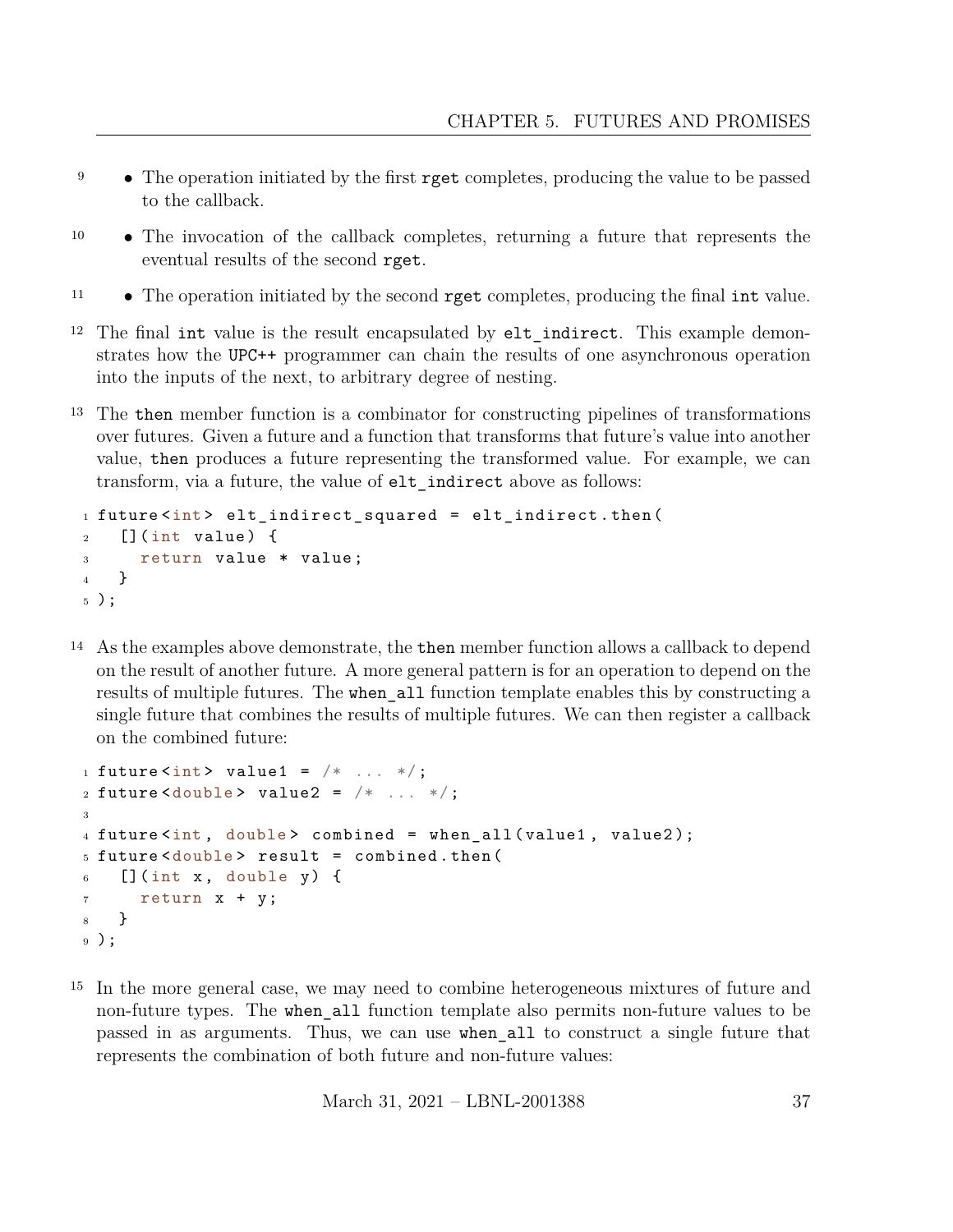```
1 future <int > value1 = /* ... */;
2 double value2 = /* ... * /;3
4 future <int, double> combined = when_all (value1, value2);
5 future <double > result = combined . then (
   [](int x, double y) {
\tau return x + y;
8 }
9 );
```
<sup>16</sup> The results of a ready future can be obtained as a std::tuple using the result\_tuple member function. Individual components can be retrieved by value with the result member function template. Unlike with std::get, it is not a compile-time error to use an invalid index with result; instead, the return type is void for an invalid index (other than -1, which has special handling as described in the API reference below). This simplifies writing generic functions on futures, such as the following definition of wait:

```
1 template<typename ... T>
2 template \text{Sint} I = -1>
3 auto future\langle T \dots \rangle: wait () { // C++14-style decl for brevity
4 while (! ready ()) {
5 progress ();
6 }
7 return result <I > ();
8 }
```
# **5.5 Execution Model**

<sup>1</sup> While some software frameworks provide thread-level parallelism by considering each callback to be a task that can be run in an arbitrary worker thread, this is not the case in UPC++. In order to maximize performance, our approach to futures is purposefully ambivalent to issues of concurrency. A UPC++ implementation is allowed to take action as if the current thread is the only one that needs to be accounted for. This restriction gives rise to a natural execution policy: callbacks registered against futures are always executed as soon as possible by the thread that discovers them. There are exactly two scenarios in which this may happen:

- 1. When a promise is fulfilled.
- 2. A callback is registered onto a ready future using the then member function.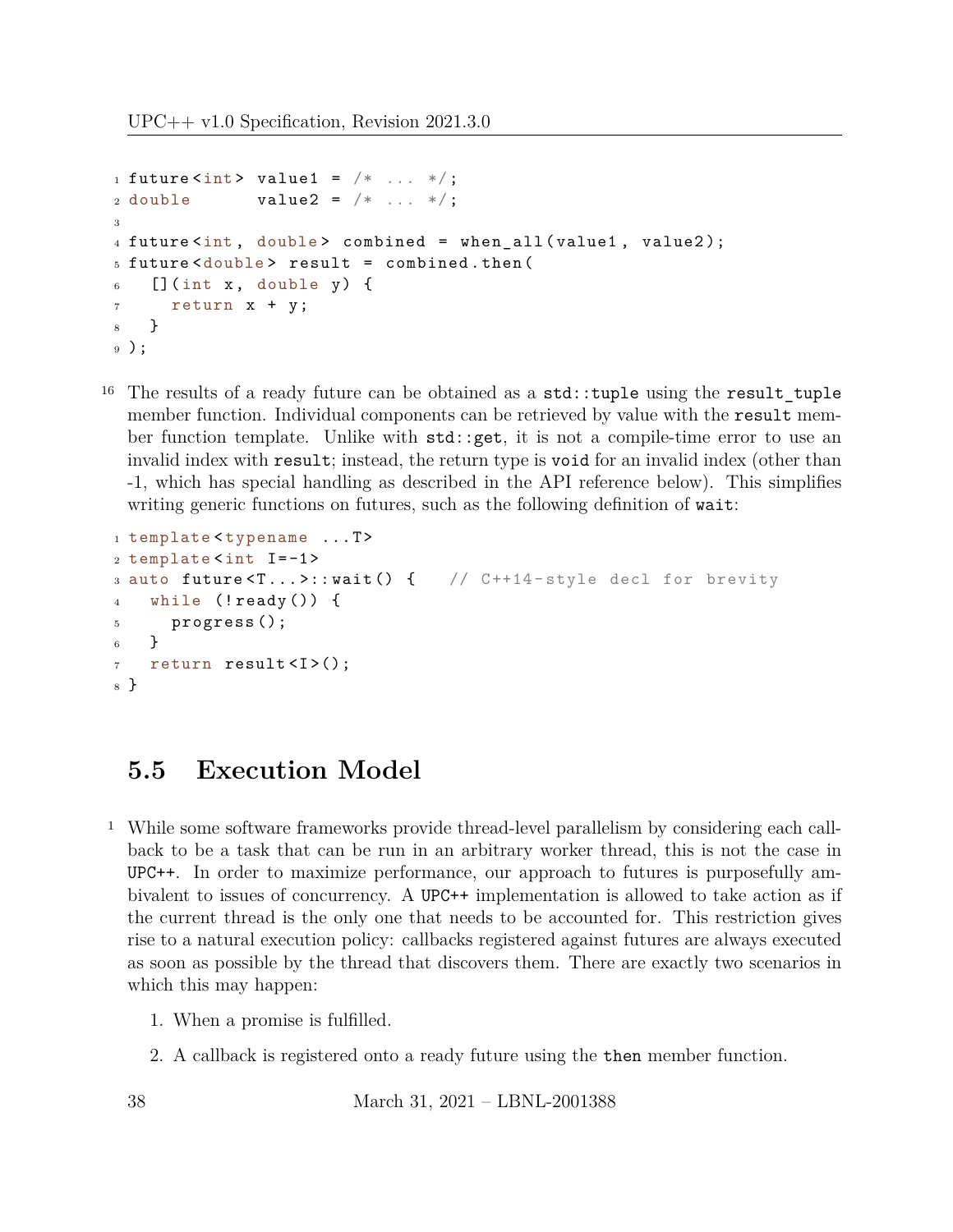- Fulfilling a promise (via fulfill\_result, fulfill\_anonymous or finalize) is the only operation that can change an associated future from a non-ready to a ready state, enabling callbacks that depend on it to execute. Thus, promise fulfillment is an obvious place for discovering and executing such callbacks. Whenever a thread calls a fulfillment function on a promise, the user must anticipate that any newly available callbacks will be executed by the current thread before the fulfillment call returns.
- <sup>3</sup> The other place in which a callback will execute immediately is during the invocation of then on a future that is already in its ready state. In this case, the callback provided will fire immediately during the call to then.
- <sup>4</sup> There are some common programming contexts where it is not safe for a callback to execute during fulfillment of a promise. For example, it is generally unsafe to execute a callback that modifies a data structure while a thread is traversing the data structure. In such a situation, it is the user's responsibility to ensure that a conflicting callback will not execute. One solution is create a promise that represents a thread reaching its *safe-toexecute* context, and then adding it to the dependency list of any conflicting callback.

```
1 future <int > value = /* ... */;
2 // create a promise representing a safe-to-execute state
3 // dependency count is initially 1
4 promise <> safe_state;
5 // create a future that depends on both value and safe_state
6 future\text{Cint} > \text{combined} = \text{when} \text{all} (\text{value}, \text{safe} \text{state} \text{.get} \text{future}()) ;7 auto fut = // register a callback on the combined future
8 combined.then (/* some callback that requires a safe state */);
9 // do some work , potentially fulfilling value 's promise ...
10 // signify a safe state
11 safe state. finalize ();
12 // callback can now execute
```
<sup>5</sup> As demonstrated above, the user can wait to fulfill the promise until it is safe to execute the callback, which will then allow it to execute.

# **5.6 Fulfilling Promises**

<sup>1</sup> As demonstrated previously, promises can be used to both supply values as well as signal completion of events that do not produce a value. As such, a promise is a unified abstraction for tracking the completion of asynchronous operations, whether the operations produce a value or not. A promise represents at most one dependency that produces a value, but it can track any number of anonymous dependencies that do not result in a value.

$$
March\;31,2021 - LBNL-2001388\qquad \qquad 39
$$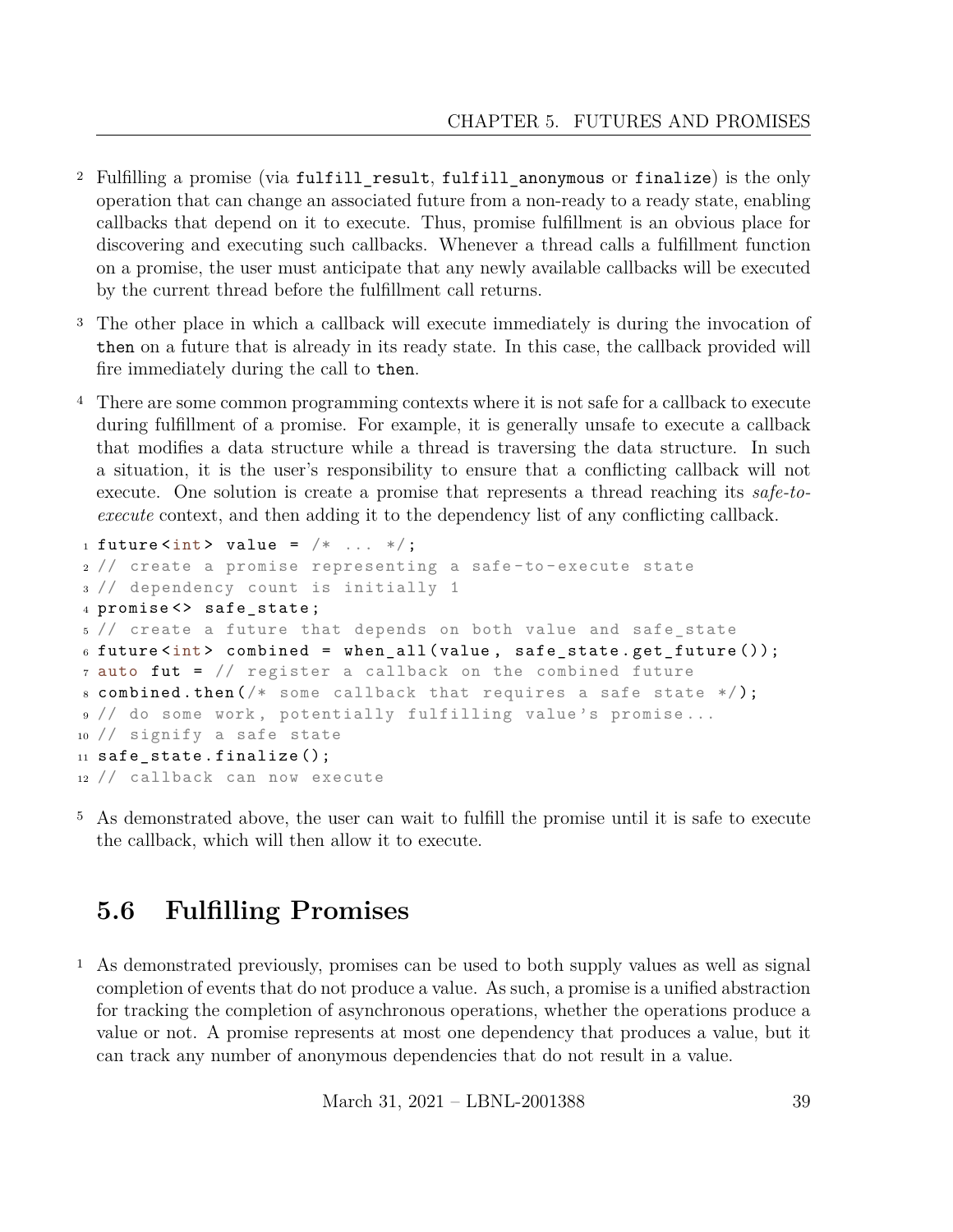<sup>2</sup> When created, a promise starts with an initial dependency count of 1. For an empty promise (promise<>), this is necessarily an anonymous dependency, since an empty promise does not hold a value. For a non-empty promise, the initial count represents the sole dependency that produces a value. Further anonymous dependencies can be explicitly registered on a promise with the require\_anonymous member function:

```
1 promise \text{sin } t, double > pro; // initial dependency count is 1
2 pro.require_anonymous (10); // dependency count is now 11
```
- <sup>3</sup> The argument to require anonymous must be nonnegative and the promise's current dependency count must be greater than zero, so that a call to require anonymous never causes the dependency count to reach zero, which would put the promise in the fulfilled state. In the example above, the argument must be greater than -1, and the given argument of 10 is valid.
- <sup>4</sup> Anonymous dependencies can be fulfilled by calling the fulfill\_anonymous member function:

```
_{1} for (int k = 0; k < 5; i++) {
 pro . fulfill_anonymous (k);
3 } // dependency count is now 1
```
<sup>5</sup> A non-anonymous dependency is fulfilled by calling fulfill result with the produced values:

```
1 pro.fulfill_result (3, 4.1); // dependency count is now 0
2 assert ( pro . get_future (). ready ());
```
- <sup>6</sup> Both empty and non-empty promises can be used to track anonymous dependencies. A UPC++ operation that operates on a promise *always* increments its dependency count upon invocation, as if by calling require anonymous $(1)$  on the promise. After the operation completes<sup>[2](#page-48-0)</sup>, if the completion produces values of type  $T...$ , then the values are supplied to the promise through a call to fulfill result. Otherwise, the completion is signaled by fulfilling an anonymous dependency through a call to fulfill anonymous(1).
- <sup>7</sup> The rationale for this behavior is to free the user from having to manually increment the dependency count before calling an operation on a promise; instead, UPC++ will implicitly perform this increment. This leads to the pattern, shown at the beginning of this chapter, of registering operations on a promise and then finalizing the promise to take it out of registration mode:

<span id="page-48-0"></span><sup>2</sup>The notification will occur during user-level progress of the persona that initiates the operation. See Ch. [10](#page-105-0) for more details.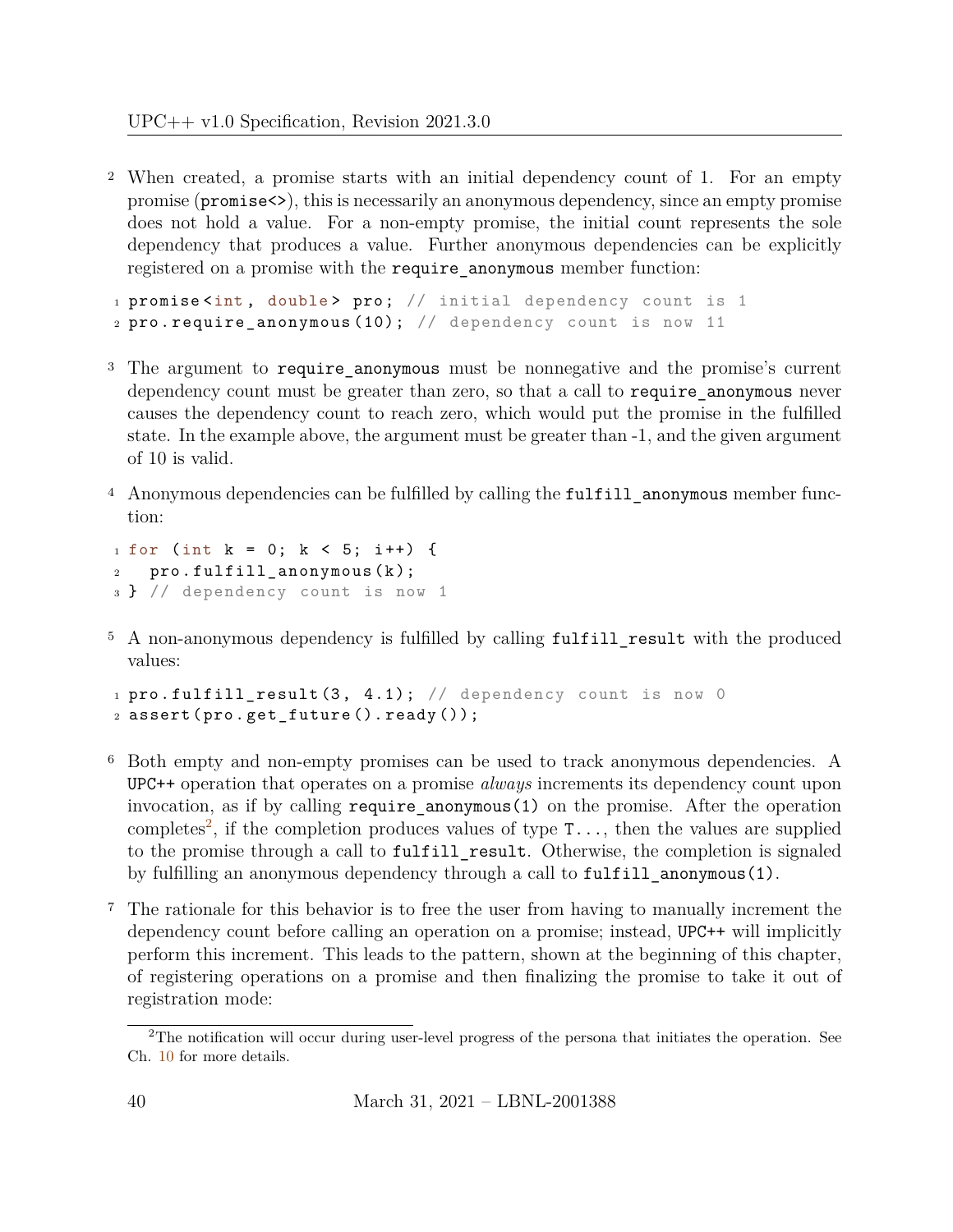```
1 global_ptr<int> ptrs [10] = /* some remote pointers */;
2 promise <> prom; // dependency count is 1
3
_4 for (int i = 0; i < 10; i++) {
5 rput (i, \text{ptrs[i]},6 operation_cx :: as_promise ( prom )); // increment count
7 } // dependency count is now 11
8
9 future <> fut = prom.finalize(); // decrement count, making it 10
10
11 // wait for the 10 rput operations to complete
12 fut . wait ();
```
<sup>8</sup> A user familiar with UPC++ V0.1 will observe that empty promises subsume the capabilities of events in UPC++ V0.1. In addition, they can take part in all the machinery of promises, futures, and callbacks, providing a much richer set of capabilities than were available in V0.1.

# **5.7 Lifetime and Thread Safety**

- <sup>1</sup> Understanding the lifetime of objects in the presence of asynchronous control flow can be tricky. Objects must outlive the last callback that references them, which in general does not follow the scoped lifetimes of the call stack. For this reason, UPC++ automatically manages the state represented by futures and promises, and the state persists for as long as there is a future, promise, or dependent callback that references it. Thus, a user can construct intricate webs of callbacks over futures without worrying about explicitly managing the state representing the callbacks' dependencies or results.
- <sup>2</sup> Though UPC++ does not prescribe a specific management strategy, the semantics of futures and promises are analogous to those of standard  $C++11$  smart pointers. As with std::shared ptr, futures and promises may be freely copied, and both the original and the copy represent the same state and are associated with the same underlying set of dependencies and callbacks. Thus, if one copy of a future becomes ready, then so will the other copies, and if a dependency is fulfilled on one copy of a promise, it is fulfilled on the others as well.
- <sup>3</sup> Given that UPC++ futures and promises are already thread-unaware to allow the execution strategy to be straightforward and efficient, UPC++ also makes no thread safety guarantees about internal state management. This enables creation of copies of a future or promise to be a very cheap operation. For example, a future or promise can be captured by value by

March 31, 2021 – LBNL-2001388 41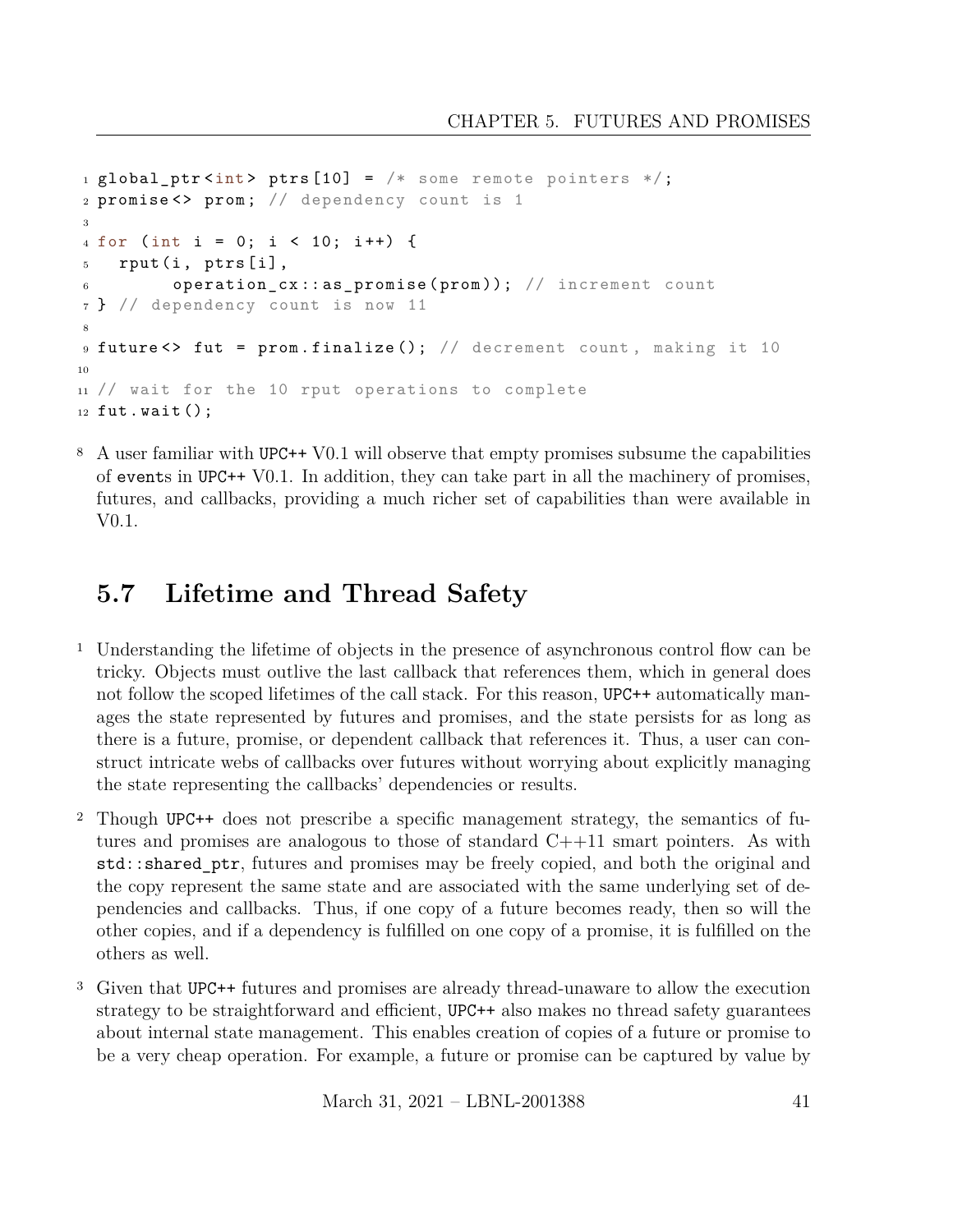a lambda function<sup>[3](#page-50-0)</sup> or passed by value without any performance penalties. On the other hand, the lack of thread safety means that sharing a future or promise between threads must be handled with great caution. Even a simple operation such as making a copy of a future or promise, as when passing it by value to a function, is unsafe if another thread is concurrently accessing an identical future or promise, since the act of copying it can modify the internal management state. Thus, a mutex or other synchronization is required to ensure exclusive access to a future or promise when performing any operation on it.

- <sup>4</sup> Fulfilling a promise gives rise to an even more stringent demand, since it can set off a cascade of callback execution. Before fulfilling a promise, the user must ensure that the thread has the exclusive right to mutate not just the future associated with the promise, but all other futures that are directly or indirectly dependent on fulfillment of the promise. Thus, when crafting their code, the user must properly manage exclusivity for *islands* of disjoint futures. We say that two futures are in *disjoint islands* if there is no dependency, direct or indirect, between them.
- <sup>5</sup> A reader having previous experience with futures will note that UPC++'s formulation is a significant departure from many other software packages. Futures are commonly used to pass data between threads, like a channel that a producing thread can supply a value into, notifying a consuming thread of its availability. UPC++, however, is intended for high-performance computing, and supporting concurrently shareable futures would require synchronization that would significantly degrade performance. As such, futures in UPC++ are not intended to *directly* facilitate communication between threads. Rather, they are designed for a single thread to manage the non-determinism of reacting to the events delivered by concurrently executing agents, be they other threads or the network hardware.

# **5.8 API Reference**

- <sup>1</sup> *UPC++ progress level for all functions in this chapter (unless otherwise noted) is:* none
- <sup>2</sup> In this and subsequent API-reference sections, FType denotes a future type, and EType denotes a non-future type derived from the element types of a future. The actual types denoted by FType and EType differ between uses and are explained in the API descriptions in which they are used.

<span id="page-50-0"></span><sup>3</sup>Futures and promises are not TriviallySerializable (or even Serializable) (Ch. [6\)](#page-58-0), so they cannot be captured by copy in a lambda expression that is passed to a remote procedure call (Ch. [9\)](#page-97-0) or an RPC completion (Ch. [7\)](#page-83-0).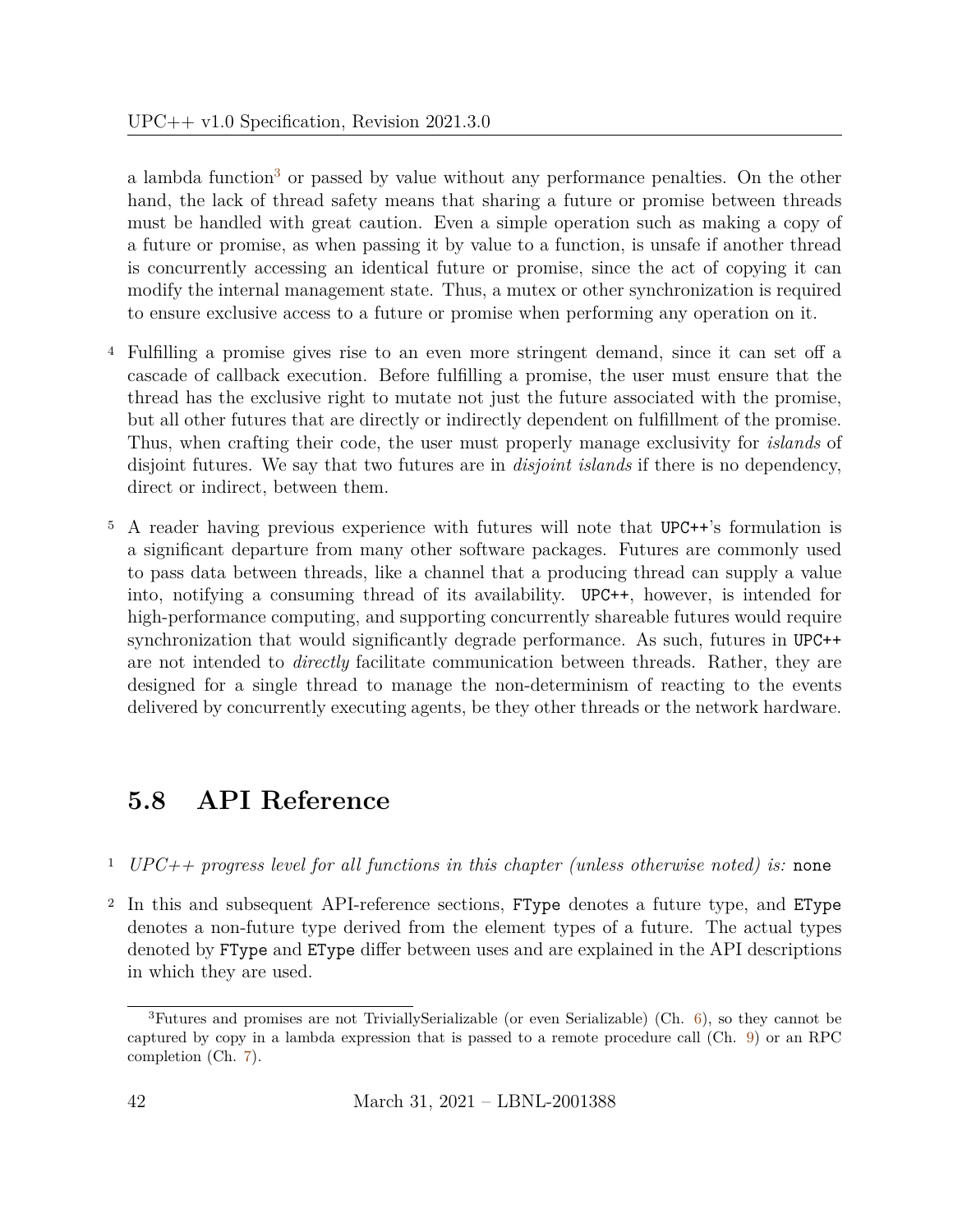#### **5.8.1 future**

```
1 template<typename ... T>
  class future ;
```
- <sup>2</sup> *C++ Concepts:* DefaultConstructible, CopyConstructible, CopyAssignable, Destructible
- <sup>3</sup> The types in T must be complete types (and not void). Several member functions impose stricter requirements on T.

```
4 template<typename ... T>
  future < T \ldots >:: future();
```
- <sup>5</sup> Constructs a future that will never become ready.
- <sup>6</sup> *This function may be called when* UPC++ *is in the uninitialized state.*

```
7 template<typename ... T>
  future < T \ldots >: :fature();
```
<sup>8</sup> Destructs this future object.

<sup>9</sup> *This function may be called when* UPC++ *is in the uninitialized state.*

```
10 template<typename ... T>
  future<T...> make_future(T ... results);
```
- <sup>11</sup> *Precondition:* Each component of T must be MoveConstructible.
- <sup>12</sup> Constructs a trivially ready future from the given values.

```
13 template < typename ... T>
  bool future<T...>::ready() const;
```
<sup>14</sup> Returns true if the future's result values have been supplied to it.

```
15 template < typename ... T>
  std::tuple<T...> future<T...>::result_tuple() const;
```
- <sup>16</sup> *Precondition:* this->ready(). Each component of T must be CopyConstructible.
- <sup>17</sup> Retrieves the tuple of result values for this future.

```
March 31, 2021 – LBNL-2001388 43
```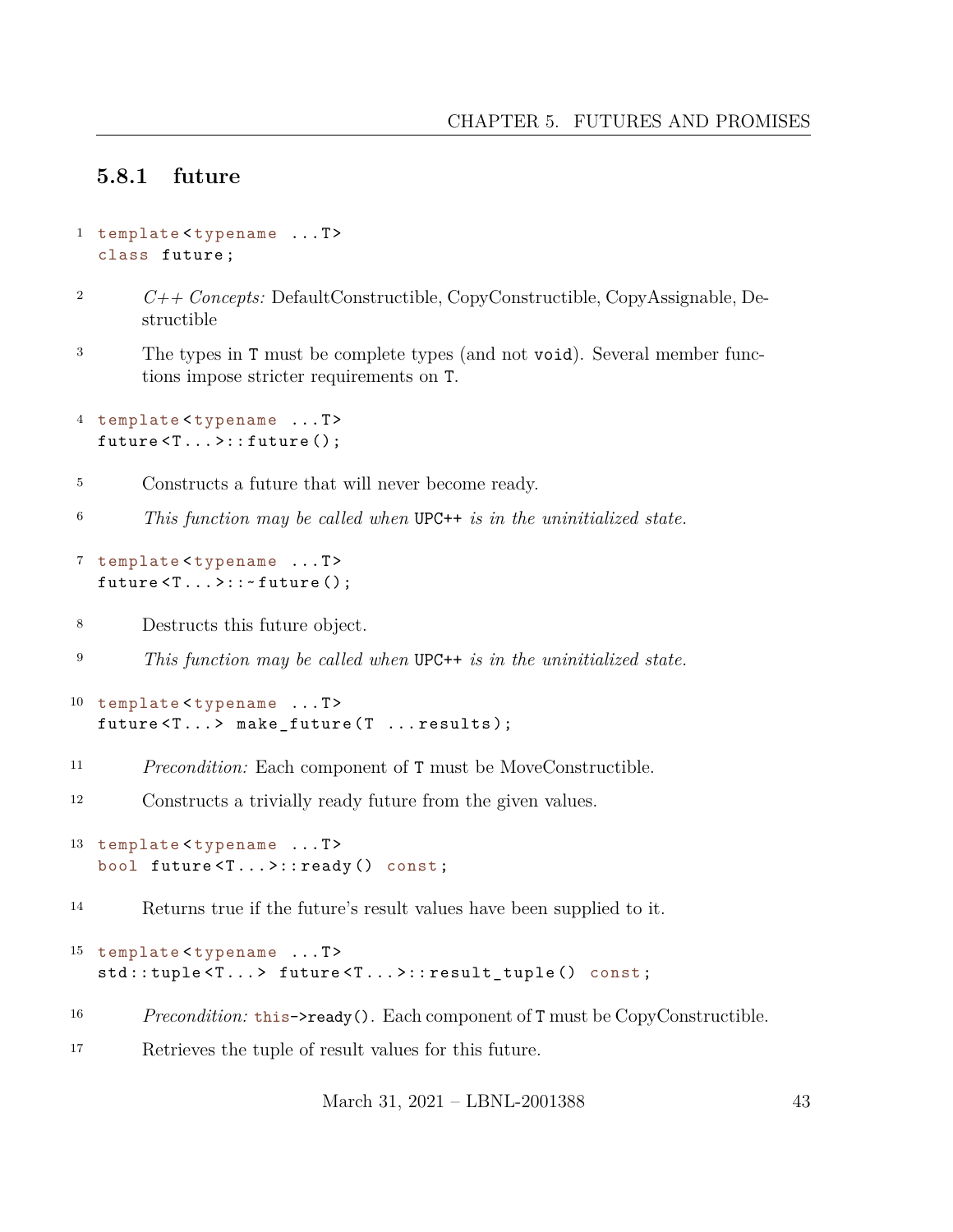```
18 template<typename ... T>
   template<int I = -1>
   EType future<T...>::result() const;
19 Precondition: this->ready(). If EType is non-void, each component of EType
        must be CopyConstructible.
<sup>20</sup> If I is in the range [0, sizeof... (T)), retrieves the I<sup>th</sup> component from the
        future's results tuple. The return type Exppe is the I<sup>th</sup> component of T.
21 If I is -1, returns the following:
22 • void if T is empty
23 • if T has one element, the single component of the future's results tuple;
             the return type is T
24 • if T has multiple elements, the tuple of result values for the future; the
             return type is std::tuple<T...>
<sup>25</sup> The return type is void if I is outside the range [-1, \text{ sizeof} \dots (T)).
26 template<typename ...T>
   template<int I = -1>
   EType future<T...>::result_reference() const;
27 Precondition: this->ready()
<sup>28</sup> If I is in the range [0, sizeof... (T)), retrieves the I<sup>th</sup> component from the
        future's results tuple as a reference. If the I<sup>th</sup> component of T has type U, the
        return type of this function is:
29 • U if U is of reference type
30 • const U& if U is of non-reference type
<sup>31</sup> If I is -1, returns the following:
32 • void if T is empty
33 • if T has one element, the single component of the future's results tuple as
             a reference; if the component has type U, the return type of this function
             is:
34 – U if U is of reference type
35 – const U& if U is of non-reference type
   44 March 31, 2021 – LBNL-2001388
```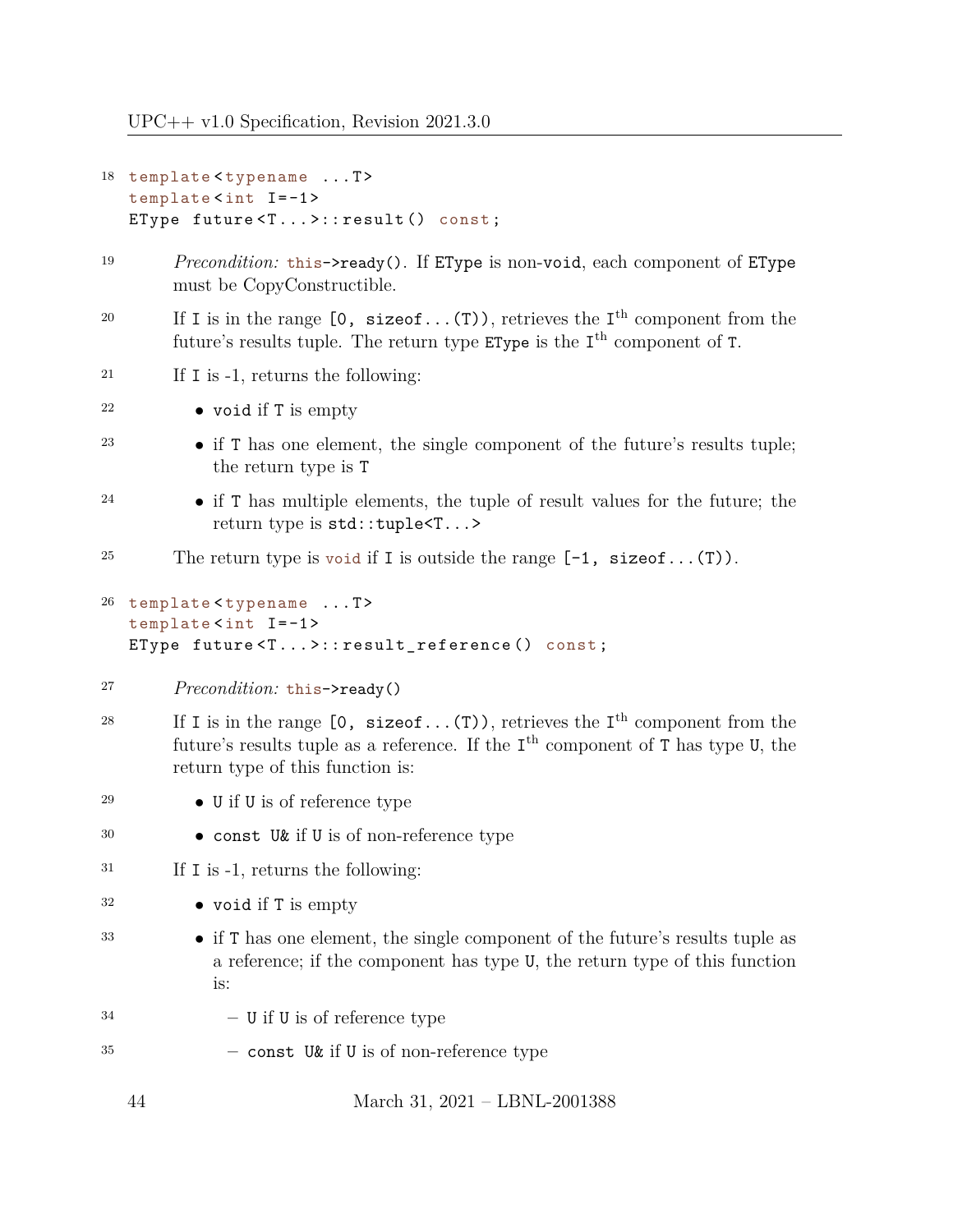- <sup>36</sup> if T has multiple elements, the tuple of result values for the future as references; the return type is  $\texttt{std::tuple<}V\ldots$ >, where if the  $n^{\text{th}}$  component of T has type U, then the  $n^{\text{th}}$  component of V has type:
- <sup>37</sup> **–** U if U is of reference type
- <sup>38</sup> **–** const U& if U is of non-reference type
- 39 The return type is void if I is outside the range  $[-1, \text{ sizeof} \dots (T))$ .

```
40 template < typename ... T>
  template < typename Func >
  FType future<T...>::then (Func &&func) const;
```
#### *Preconditions:*

- <sup>41</sup> If Func&& is an rvalue-reference type, the underlying decayed type (std::decay<Func&&>::type) must be MoveConstructible. <sup>42</sup> • If Func&& is an lvalue-reference type, the underlying decayed type (std::decay<Func&&>::type) must be CopyConstructible.  $43$  • func must be invokable on a sequence of size of . . . (T) arguments, where if the  $n<sup>th</sup>$  component of T has type U, then the  $n<sup>th</sup>$  argument provided to func has type: <sup>44</sup> **–** U if U is of reference type <sup>45</sup> **–** const U& if U is of non-reference type <sup>46</sup> • If the return type RetType of func is of non-reference or rvalue-reference type, the underlying decayed type (std::decay<RetType>::type) must be MoveConstructible. <sup>47</sup> • The invocation of func must not throw an exception. <sup>48</sup> Returns a new future representing the return value of the given function object func when invoked on the results of this future as its argument list. The return type FType and return value are as follows:
- <sup>49</sup> If func returns a future type future<U...>, then FType is also future<U...>. The future returned by then encapsulates the same set of results as the future returned by func. The future returned by then is readied when both the invocation of func has completed and the future returned by that invocation has been made ready.

$$
March\;31,\;2021-LBNL-2001388\qquad \qquad 45
$$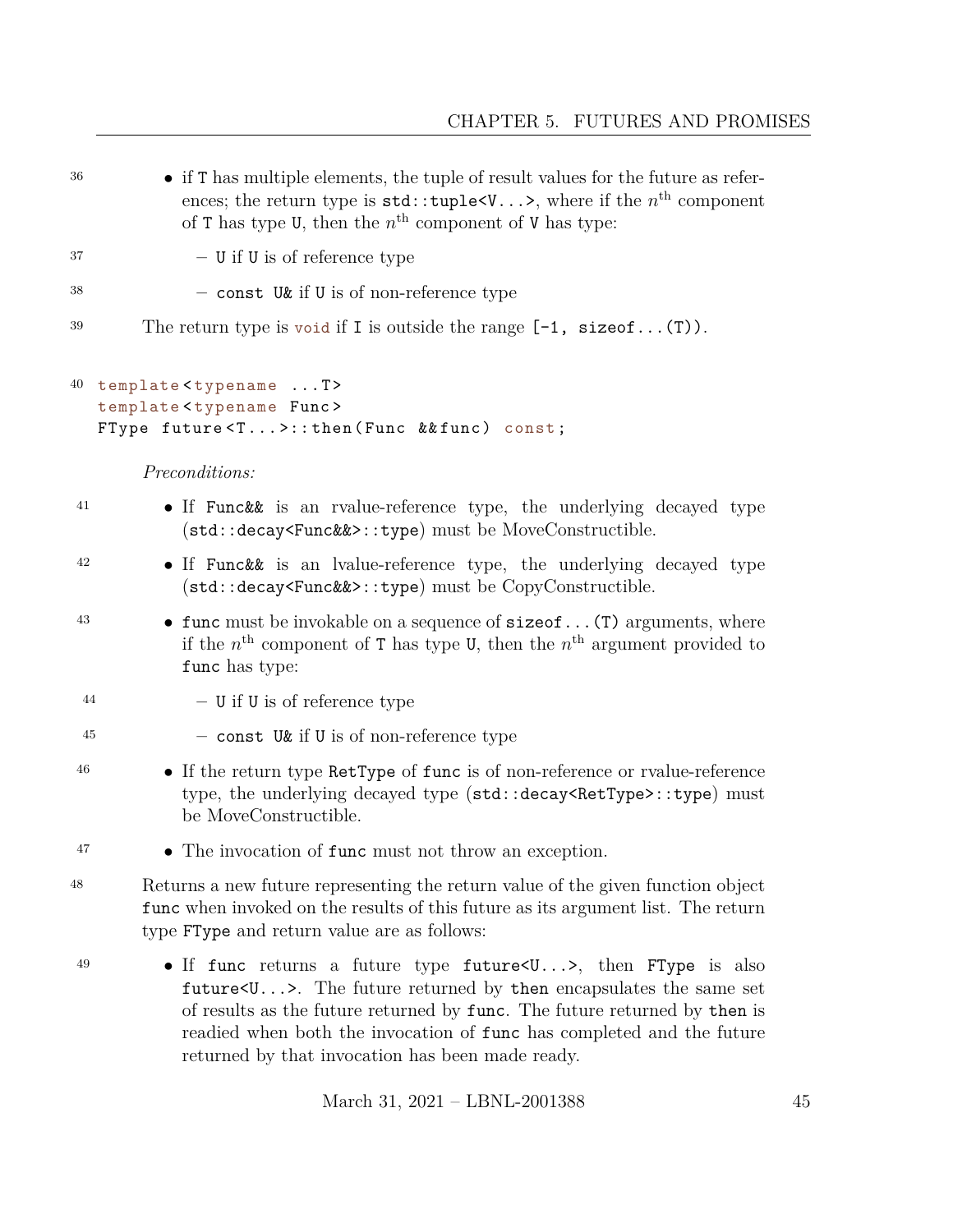| 50 | • If func returns a non-future, non-void type U, then FType is future <u>.<br/>The future returned by then encapsulates the result of func, and it is<br/>readied upon completion of the invocation of func.</u>       |  |  |  |  |
|----|------------------------------------------------------------------------------------------------------------------------------------------------------------------------------------------------------------------------|--|--|--|--|
| 51 | • If func has void return type, then FType is future <>>>>>. The future returned<br>by then encapsulates whether or not the invocation of func has completed,<br>and it is readied upon completion of that invocation. |  |  |  |  |
| 52 | The function object will be invoked in one of two situations:                                                                                                                                                          |  |  |  |  |
| 53 | • Immediately before then returns if this future is in the ready state.                                                                                                                                                |  |  |  |  |
| 54 | • During a promise fulfillment which would directly or indirectly make this<br>future transition to the ready state.                                                                                                   |  |  |  |  |
| 55 | template <typename t=""><br/>std::tuple<t> future<t>::wait_tuple() const;</t></t></typename>                                                                                                                           |  |  |  |  |
| 56 | Precondition: Each component of T must be CopyConstructible.                                                                                                                                                           |  |  |  |  |
| 57 | Blocks until the future is ready, while making UPC++ user-level progress. See<br>Ch. $10$ for a discussion of progress. The return value is the same as that<br>produced by calling result_tuple() on the future.      |  |  |  |  |
| 58 | This function may not be invoked from the restricted context $(\S10.2)$ .                                                                                                                                              |  |  |  |  |
| 59 | $UPC++$ progress level: user                                                                                                                                                                                           |  |  |  |  |
|    |                                                                                                                                                                                                                        |  |  |  |  |
|    | 60 template <typename <math="">\ldotsT&gt;<br/>template<int i="-1"><br/>EType future<math>(T</math>: wait () const;</int></typename>                                                                                   |  |  |  |  |
| 61 | <i>Precondition:</i> If EType is non-void, each component of EType must be Copy-<br>Constructible.                                                                                                                     |  |  |  |  |
| 62 | Blocks until the future is ready, while making UPC++ user-level progress. See<br>Ch. $10$ for a discussion of progress. The return value is the same as that<br>produced by calling result <i>() on the future.</i>    |  |  |  |  |
| 63 | This function may not be invoked from the restricted context $(\$10.2)$ .                                                                                                                                              |  |  |  |  |

- <sup>64</sup> *UPC++ progress level:* user
	- 46 March 31, 2021 LBNL-2001388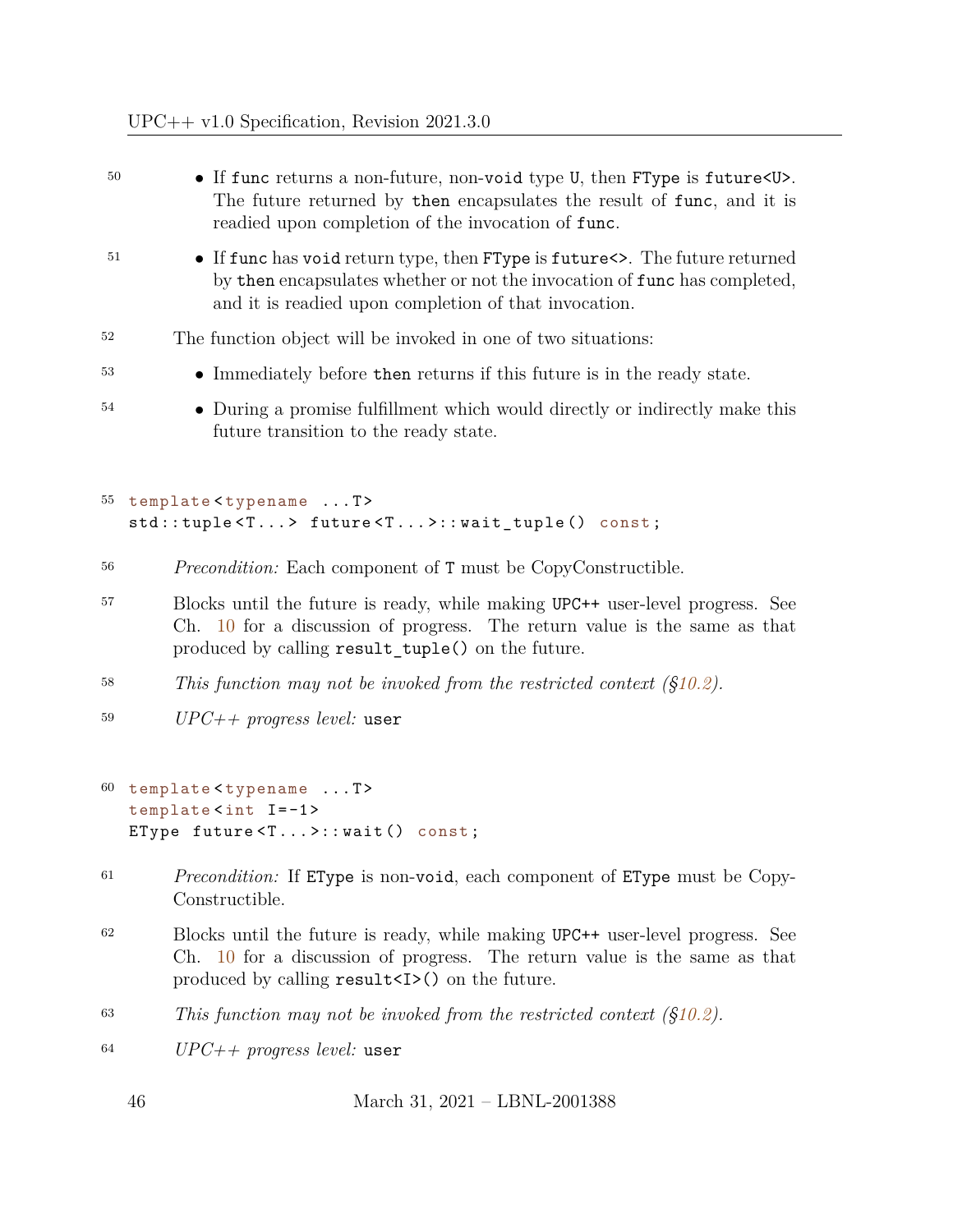```
65 template < typename ... T >
  template<int I = -1>
  EType future<T...>::wait_reference() const;
```
- <sup>66</sup> Blocks until the future is ready, while making UPC++ user-level progress. See Ch. [10](#page-105-0) for a discussion of progress. The return value is the same as that produced by calling result reference<I>() on the future.
- <sup>67</sup> *This function may not be invoked from the restricted context ([§10.2\)](#page-106-0).*
- <sup>68</sup> *UPC++ progress level:* user

```
69 template < typename ... T>
  future<ETypes...> when_all(T&& ...futures_or_values);
```
- <sup>70</sup> *Precondition:* For any future type future<U...> in T, each argument type U must be CopyConstructible. Each non-future type in T must be MoveConstructible.
- <sup>71</sup> Given a variadic list of arguments consisting of futures and non-future values, constructs a future representing the readiness of all arguments. The results tuple of this future will consist of the concatenation of the results or non-future values represented by each argument. The type parameters of the returned object (ETypes...) is the ordered concatenation of the following over each component of T:
- $\bullet$  U... if the  $n^{\text{th}}$  component of T is a future type or a reference to a future type future<U...>
- $\bullet$  U if the  $n^{\text{th}}$  component of T is a non-future type or a reference to a nonfuture type U

If T... is empty, then the result is a trivially ready future<>.

```
74 template<typename T>
  future < ETypes ... > to_future ( T future_or_value );
```
- <sup>75</sup> *Precondition:* T must be MoveConstructible if it is a non-future type.
- <sup>76</sup> Constructs a future that encapsulates the value represented by future\_or\_ value. If T is of type future< $U \ldots$ , then ETypes... is the same as  $U \ldots$ , and the returned future is a copy of future or value. If T is not a future, then the call to future(arg) is semantically equivalent to make future(arg). In this case, ETypes... is T, and the function returns a ready future whose encapsulated value is future\_or\_value.

March 31, 2021 – LBNL-2001388 47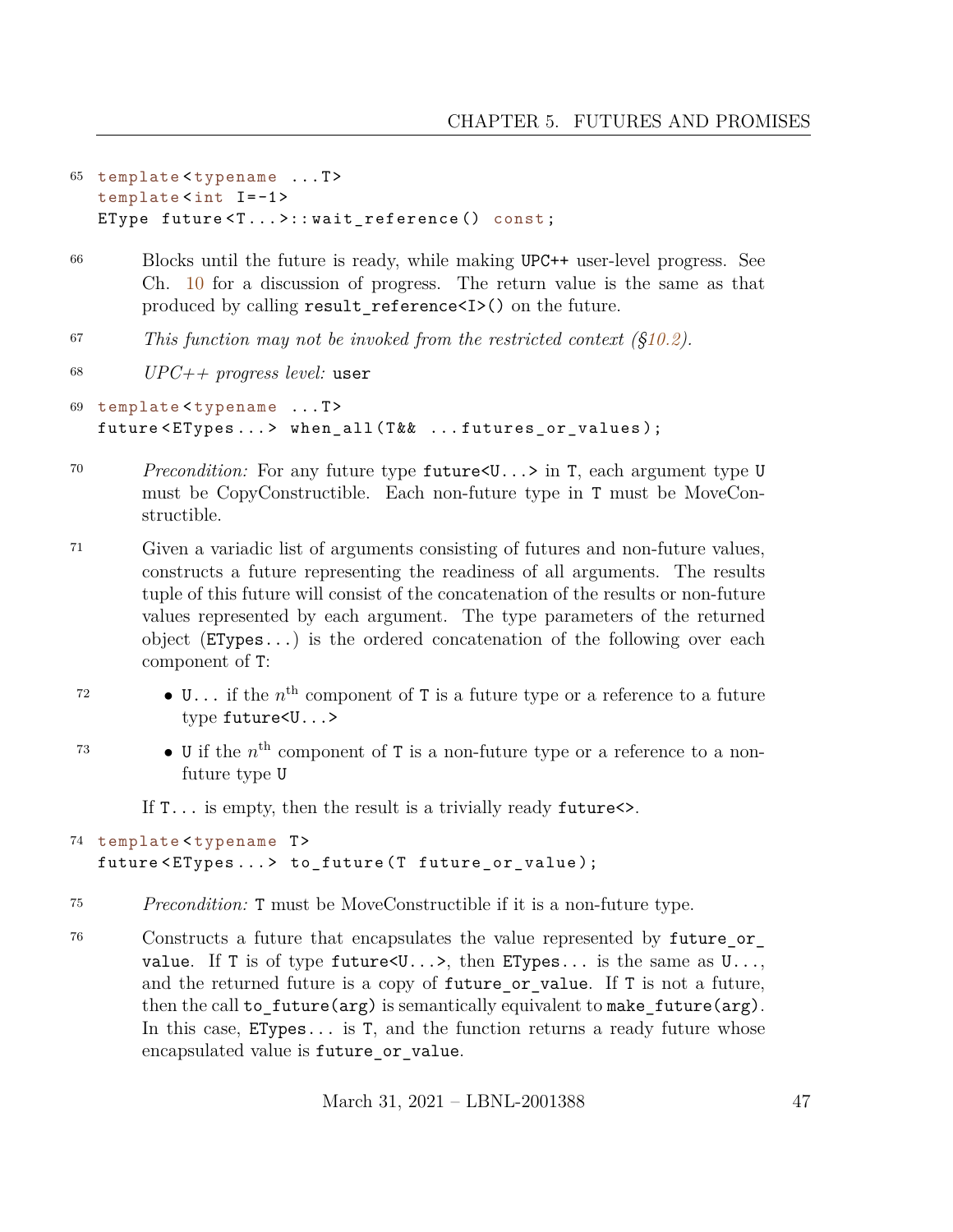### **5.8.2 promise**

```
1 template<typename ...T>
  class promise ;
```
<sup>2</sup> *C++ Concepts:* DefaultConstructible, CopyConstructible, CopyAssignable, Destructible

<sup>3</sup> The types in T must be complete types (and not void). Several member functions impose stricter requirements on T.

```
4 template < typename ... T>
  promise < T ... >:: promise ( std :: intptr_t dependency_count =1);
```

```
5 Precondition: dependency_count >= 1
```
- <sup>6</sup> Constructs a promise with its results uninitialized and the given initial dependency count. The state of the resulting promise is independent of all existing promises.
- <sup>7</sup> *This function may be called when* UPC++ *is in the uninitialized state.*

```
8 template<typename ... T>
  promise < T... >:: ~ promise ();
```
<sup>9</sup> Destructs this promise object.

<sup>10</sup> *This function may be called when* UPC++ *is in the uninitialized state.*

```
11 template < typename ... T>
  void promise<T...>:: require_anonymous (std:: intptr_t count) const;
```
- <sup>12</sup> *Precondition:* count is nonnegative. The dependency count of this promise is greater than 0.
- <sup>13</sup> Adds count to this promise's dependency count.

```
48 March 31, 2021 – LBNL-2001388
```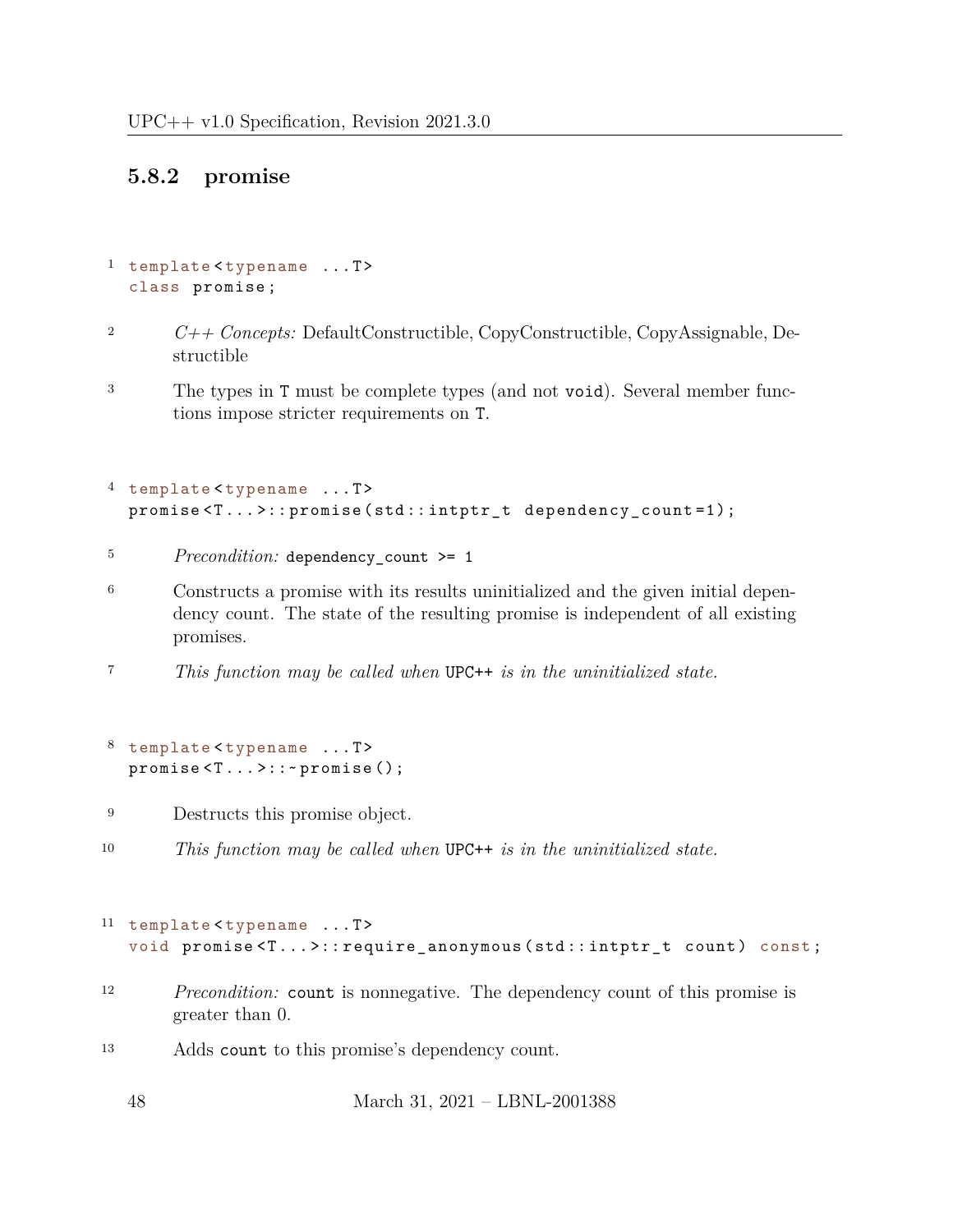```
14 template < typename ... T>
  template<typename ... U>
  void promise<T...>::fulfill_result (U &&...results) const;
```
- <sup>15</sup> *Precondition:* fulfill result has not been called on this promise or a copy of this promise before, and the dependency count of this promise is greater than zero. T and U must have the same number of components, and each component of T must be constructible from the corresponding component of U (i.e., std::is constructible<std::tuple<T...>, U&&...>::value must be true).
- <sup>16</sup> Initializes the promise's result tuple with the given values and decrements the dependency counter by 1. If the dependency counter reaches zero as a result of this call, the associated future is set to ready, and callbacks that are waiting on the future are executed on the calling thread before this function returns.
- 17 template < typename ... T> void promise<T...>::fulfill\_anonymous(std::intptr\_t count) const;
- <sup>18</sup> *Precondition:* count is nonnegative. The dependency count of this promise is greater than zero and greater than or equal to count. If the dependency count is equal to count and T is not empty, then the results of this promise must have been previously supplied by a call to fulfill result.
- <sup>19</sup> Subtracts count from the dependency counter. If this produces a zero counter value, the associated future is set to ready, and callbacks that are waiting on the future are executed on the calling thread before this function returns.

```
20 template < typename ... T>
  future<T...> promise<T...>::get_future() const;
```
<sup>21</sup> Returns the future representing this promise being fulfilled. Repeated calls to get\_future return equivalent futures with the guarantee that no additional memory allocation is performed.

```
22 template<typename ...T>
  future<T...> promise<T...>::finalize() const;
```
<sup>23</sup> Equivalent to calling this->fulfill\_anonymous(1) and then returning the result of this->get future().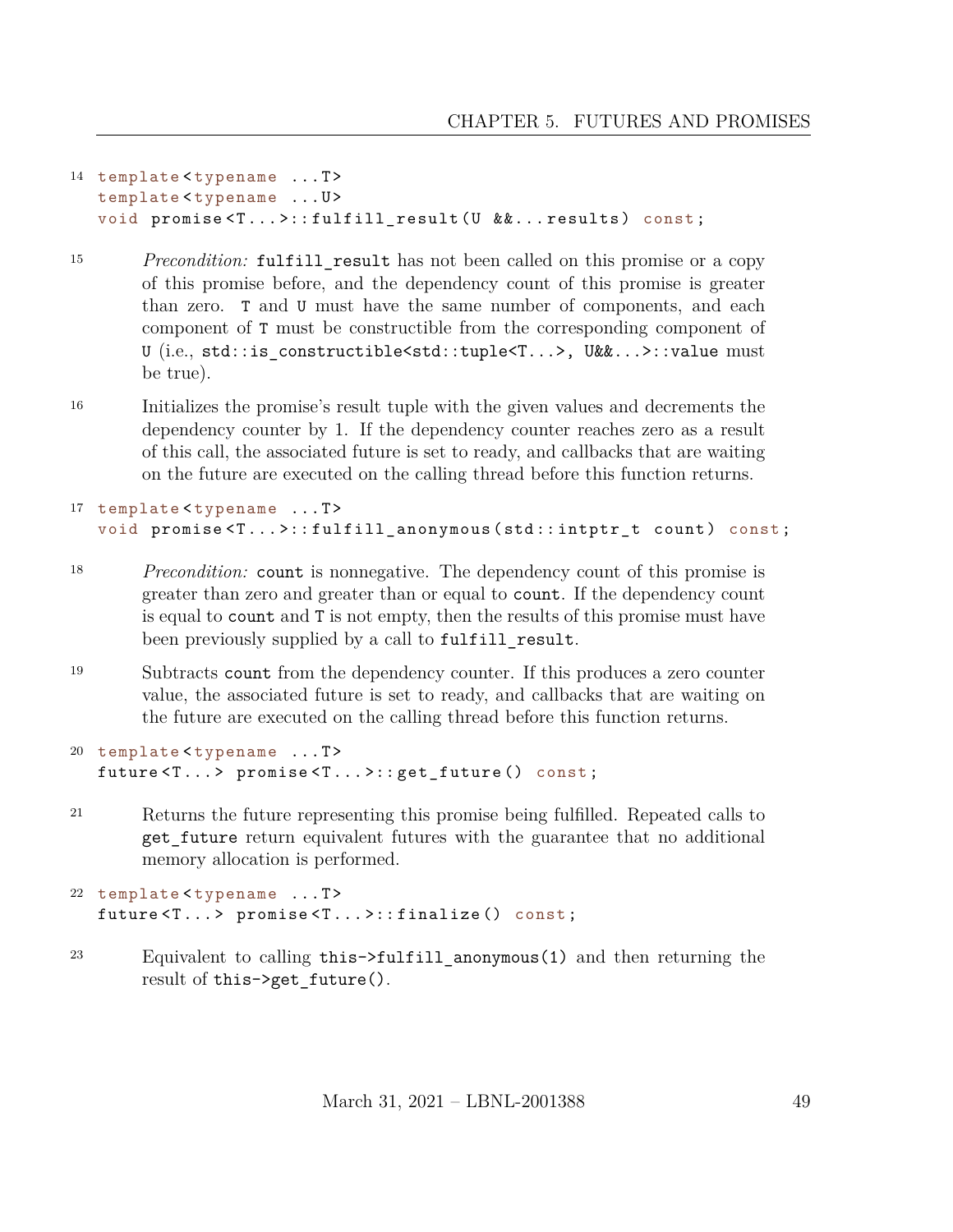# <span id="page-58-0"></span>**Chapter 6**

# **Serialization**

- <sup>1</sup> As a communication library, UPC++ needs to send C++ objects between processes that might be separated by a network interface. The underlying GASNet networking interface sends and receives bytes, thus,  $UPC++$  needs to be able to convert  $C++$  objects to and from bytes.
- <sup>2</sup> UPC++ communication operations such as remote procedure calls (Ch. [9\)](#page-97-0) *serialize* C++ objects, converting them to raw bytes, before sending the data to the destination. Upon receiving the data at the destination, the library *deserializes* the raw bytes back into C++ objects. We refer to the data channel between the sender and receiver of an operation as a *byte stream*; the sender writes data sequentially to the stream, and the receiver sequentially reads data out of it.

# **6.1 Serialization Concepts**

- <sup>1</sup> UPC++ defines the concepts *TriviallySerializable* and *Serializable* that describe what form of serialization a  $C_{++}$  type supports. Figure [6.1](#page-59-0) helps summarize the relationship of these concepts.
- <sup>2</sup> A type T is TriviallySerializable if it is semantically valid to copy an object by copying its underlying bytes. UPC++ serializes such types by making a byte copy.
- <sup>3</sup> A type T is considered TriviallySerializable if either of the following holds:
- <sup>4</sup> T is TriviallyCopyable (i.e. std::is\_trivially\_copyable<T>::value is true), and (if T is of class type) T does not implement any class serialization interface described in [§6.2](#page-60-0)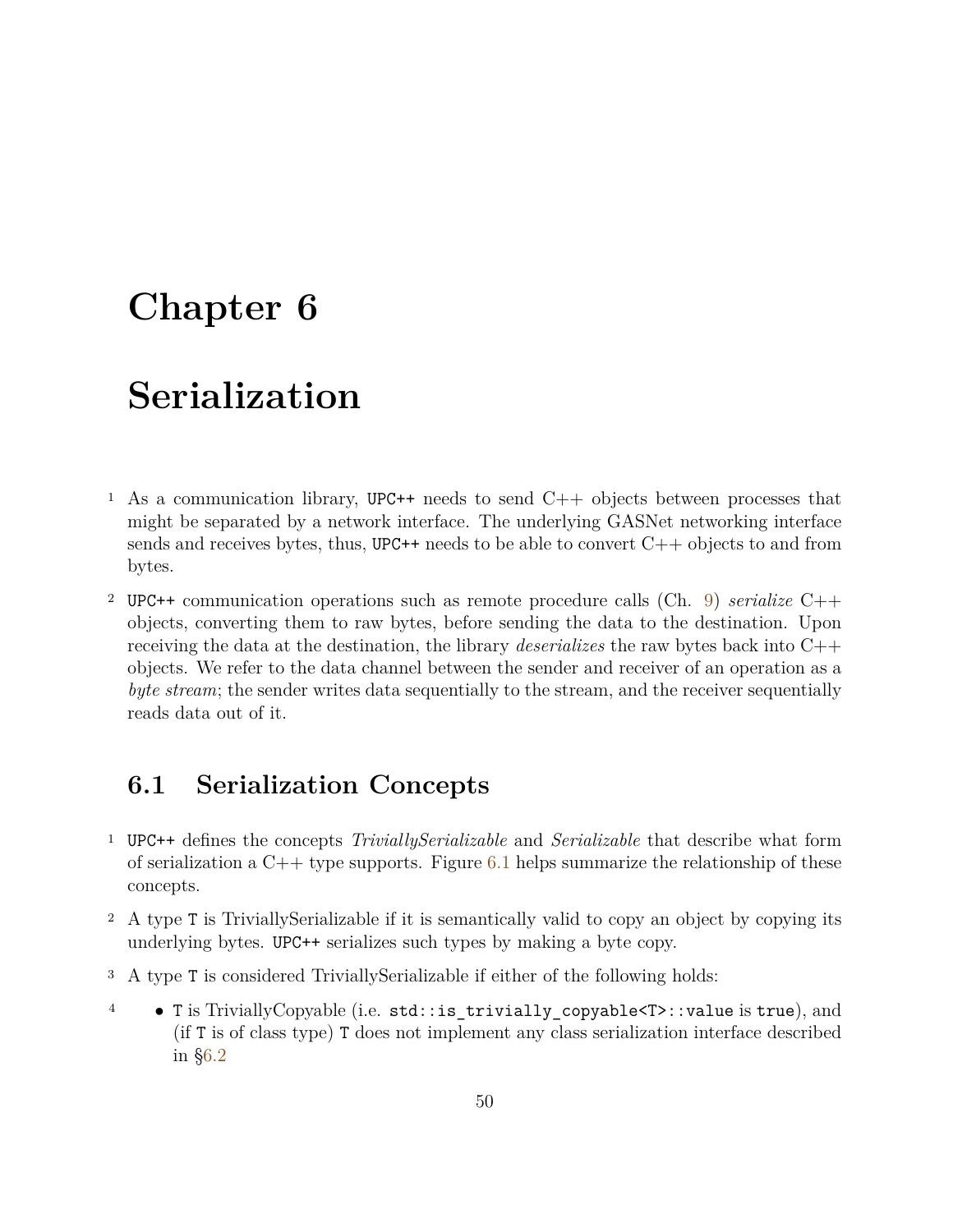| Serializable                                                   |                                                  |  |  |
|----------------------------------------------------------------|--------------------------------------------------|--|--|
| Types implementing any<br><b>Class Serialization interface</b> | TriviallySerializable                            |  |  |
|                                                                | TriviallyCopyable                                |  |  |
| $-0r-$                                                         | -or-                                             |  |  |
| Some spec-provided types<br>$(e.g., view \top)$                | is trivially serializable<br>specialized to true |  |  |
|                                                                |                                                  |  |  |

<span id="page-59-0"></span>

| Figure 6.1: Serializable $UPC++$ concepts type hierarchy. |  |  |
|-----------------------------------------------------------|--|--|
|                                                           |  |  |

- <sup>5</sup> upcxx:: is trivially serializable<T> is specialized to provide a member constant value that is true
- <sup>6</sup> In the latter case, UPC++ treats the type T as if it were TriviallyCopyable for the purposes of serialization. Thus, UPC++ will serialize an object of type T by making a byte copy, and it will assume T is TriviallyDestructible when destroying a deserialized object of type T.
- <sup>7</sup> A type T is considered Serializable if one of the following holds:
- <sup>8</sup> T is TriviallySerializable
- <sup>9</sup> T is of class type and implements a class serialization interface described in [§6.2](#page-60-0)
- $10$  T is explicitly described as Serializable by this specification
- <sup>11</sup> The type trait upcxx::is trivially serializable  $\leq$  provides a member constant value that is true if T is TriviallySerializable and false otherwise. This trait may be specialized for user types (types that are not defined by the  $C++$  or  $UPC++$  standards).
- <sup>12</sup> The type trait upcxx:: is serializable  $\langle T \rangle$  provides a member constant value that is true if T is Serializable and false otherwise. This trait may not be specialized by the user for any types.
- <sup>13</sup> Several UPC++ communication operations require that the objects to be transferred are of TriviallySerializable type. The  $C++$  standard allows implementations to determine whether or not lambda function objects are TriviallyCopyable, so whether or not such objects are TriviallySerializable is implementation-dependent.
- <sup>14</sup> Serializability of a type T does not imply that objects of type T are meaningful on another process. In particular, C++ pointer-to-object and pointer-to-function types are Trivially-Serializable, but it is generally invalid to dereference a local pointer that originated from

$$
March\;31,\;2021-LBNL-2001388\;\;
$$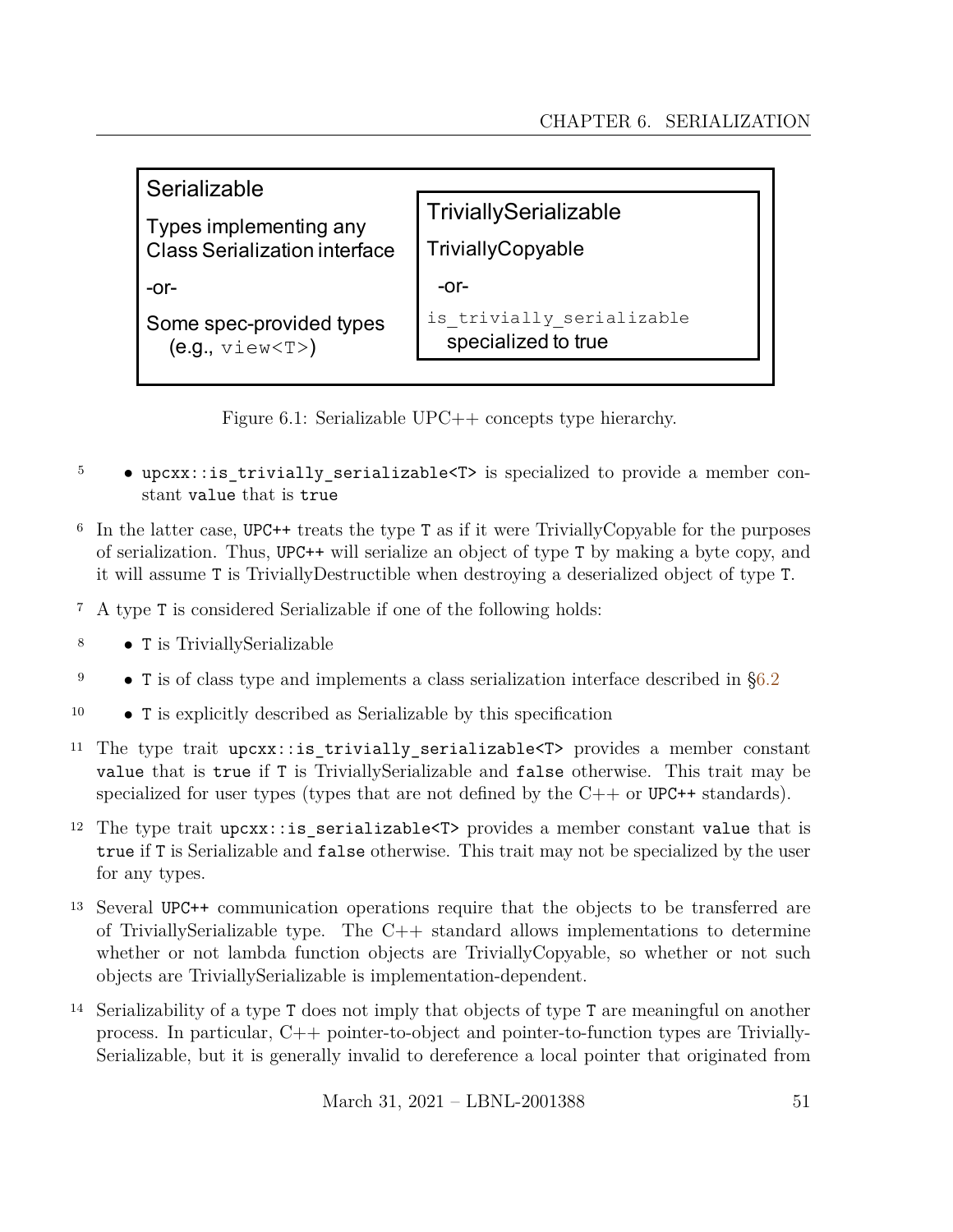another process. More generally, objects that represent local process resources (e.g., file descriptors) are usually not meaningful on other processes, whether their types are Serializable or not.

<sup>15</sup> Implementations of serialization may require moving deserialized objects after constructing them. It is an error to serialize an object of type T if its deserialized counterpart deserialized type  $t < T > (§6.2.6)$  $t < T > (§6.2.6)$  is not MoveConstructible.

# <span id="page-60-0"></span>**6.2 Class Serialization Interface**

- <sup>1</sup> For a class T that requires nontrivial serialization, UPC++ provides several different mechanisms for specifying how serialization and deserialization are to be performed.
	- 1. Declare which member variables of T to serialize with UPCXX\_SERIALIZED\_FIELDS. UPC++ automatically generates the required serialization logic.
	- 2. Specify expressions for computing the data to be serialized with UPCXX\_SERIALIZED\_VALUES. UPC++ automatically generates logic to evaluate the expressions in serialization and invoke a constructor with the resulting values in deserialization.
	- 3. Define a public, nested T::upcxx serialization member type with public serialize and deserialize member-function templates.
	- 4. Define a specialization of upcxx::serialization<T> with public serialize and deserialize member-function templates.
- <sup>2</sup> If any of these mechanisms is used on a type T, then T is Serializable but not TriviallySerializable, unless upcxx::is\_trivially\_serializable<T> is specialized to provide a member constant value that is true.
- <sup>3</sup> It is an error if more than one of the first three mechanisms (UPCXX\_SERIALIZED\_FIELDS, UPCXX\_SERIALIZED\_VALUES, or a nested upcxx\_serialization class) is used directly by the same class T.
- <sup>4</sup> It is an error if both an explicit specialization of upcxx::serialization<T> is defined and upcxx::is\_trivially\_serializable<T> is specialized to provide a member constant value that is true.
- 5 An explicit specialization of serialization<T> or is trivially serializable<T> takes precedence over the mechanisms that are nested within a class (UPCXX\_SERIALIZED\_FIELDS, UPCXX\_SERIALIZED\_VALUES, or a nested upcxx\_serialization class).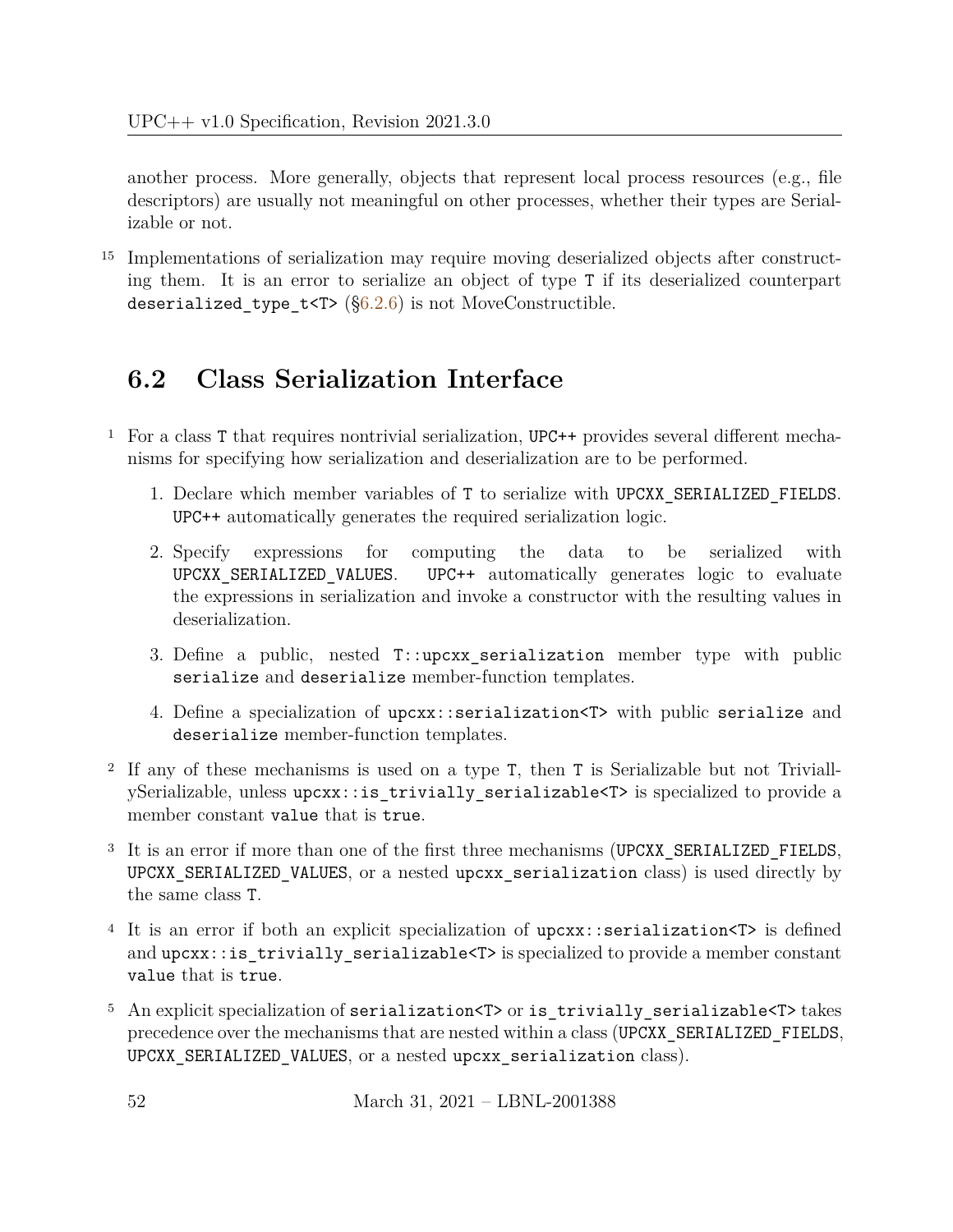## **6.2.1 UPCXX\_SERIALIZED\_FIELDS**

<sup>1</sup> If serialization of a type T can be accomplished by recursively serializing a fixed subset of its member variables, the variadic UPCXX\_SERIALIZED\_FIELDS macro may be used to declare this subset. UPC++ will then automatically generate the code to serialize and deserialize objects of type T.

<sup>2</sup> The following is an example of using UPCXX\_SERIALIZED\_FIELDS:

```
1 struct UserType {
2 U a ;
3 V b;
4 W c ;
5
6 UPCXX_SERIALIZED_FIELDS (a, b, c)
7 };
```
- <sup>3</sup> The macro UPCXX SERIALIZED FIELDS must be invoked directly within a class definition in a context that has public access level. The macro arguments must name non-static member variables of the class or an application of UPCXX SERIALIZED BASE ( $\S6.2.5$ ). A bit-field data member may not be used as an argument. In addition, the following must hold:
- <sup>4</sup> The class must have a default constructor; the default constructor may have any access level.
- <sup>5</sup> Each argument to UPCXX SERIALIZED FIELDS must be of a non-array type T, or of a (possibly multidimensional) array of elements of type T, where:
- <sup>6</sup> **–** T must not be qualified with const
- <sup>7</sup> **–** T must be Serializable and Destructible
- $8$  **–** T and deserialized type t<T> ( $\S6.2.6$ ) must be the same type
- <sup>9</sup> UPC++ serializes an object of a type T that invokes UPCXX\_SERIALIZED\_FIELDS by serializing each member variable that is an argument to the macro in some unspecified order. Deserialization starts by default constructing an object of type T. Then each member variable listed in UPCXX\_SERIALIZED\_FIELDS is destructed and overwritten by an object deserialized from the byte stream, in the same order as serialization. Member variables elided from UPCXX\_SERIALIZED\_FIELDS are not overwritten; they retain their initial values as determined by the default constructor for T.

March 31, 2021 – LBNL-2001388 53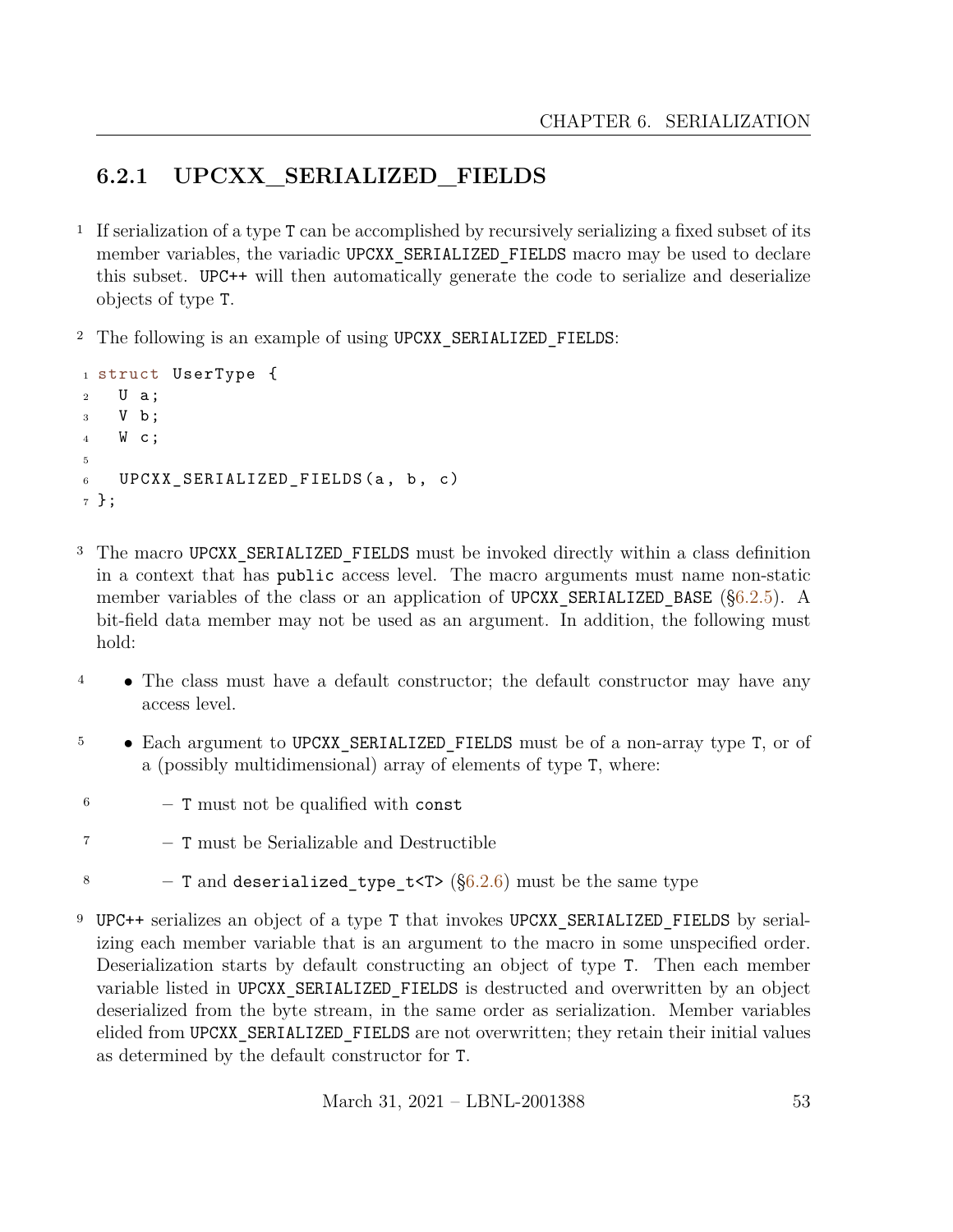### **6.2.2 UPCXX\_SERIALIZED\_VALUES**

- <sup>1</sup> If serialization of a type T consists of computing values to be inserted into the byte stream and using those values in deserialization to reconstruct the object, the variadic UPCXX SERIALIZED VALUES macro may be used. Each argument to the macro must be an expression that can be evaluated from the body of a non-static, const member function or an application of UPCXX SERIALIZED BASE  $(\S6.2.5)$ , and T must have a constructor that can be invoked with the resulting rvalues from the body of a static member function. The expressions provided to UPCXX\_SERIALIZED\_VALUES are evaluated in an unspecified order, and the types of the values must be Serializable.
- <sup>2</sup> The following is an example that uses UPCXX\_SERIALIZED\_VALUES to serialize a type using single-precision rather than the original double-precision floating-point values:

```
1 struct Point {
2 double x;
3 double y;
4
5 Point (float a, float b) : x(a), y(b) {}
6
7 UPCXX_SERIALIZED_VALUES (float (x), float (y))
8 };
```
<sup>3</sup> The macro UPCXX\_SERIALIZED\_VALUES must be invoked directly within a class definition in a context that has public access level.

### <span id="page-62-0"></span>**6.2.3 Custom Serialization**

<sup>1</sup> Serialization for a class T may be customized by directly writing subobjects to a byte stream and reading them back out in deserialization. The following is an example of specifying custom serialization for a class:

```
1 struct UserType {
2 U a ;
3 V b;
4 W c ;
5
6 struct upcxx_serialization {
7 // Write a UserType into the given writer .
8 template<typename Writer>
9 static void serialize (Writer & writer, UserType const & object) {
10 writer.write (object.a);
```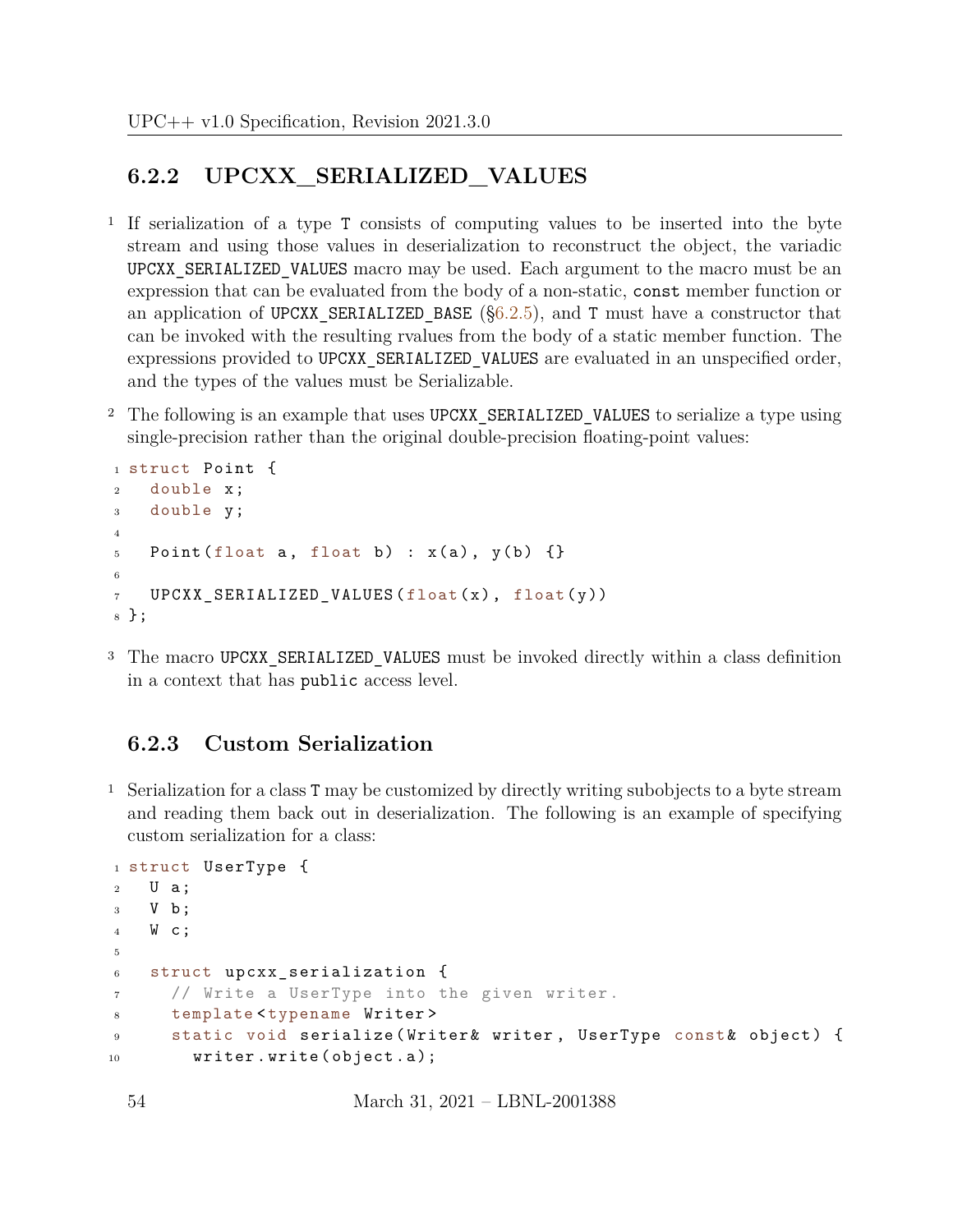```
11 writer.write (object.c);
12 }
13
14 // Read a UserType from the given reader into the provided
15 // storage.
16 template < typename Reader >
17 static UserType* deserialize (Reader & reader, void* storage) {
18 // Order of these matters , which is why they can 't be done
19 // inline in the constructor call below ( argument - evaluation
20 // order is unspecified in C++).
21 U a = reader template read <U > ();
22 W c = reader.template read \langle W \rangle ();
23 return :: new (storage) UserType { std :: move (a), V{},
24 std::move (c) };
25 }
26 };
27 };
```
- <sup>2</sup> A Writer is an object of an opaque type that provides an interface for writing to a byte stream. Writers provide the following member-function templates:
- <sup>3</sup> write(item) writes a single object to the byte stream. item must be Serializable or a (possibly multidimensional) array of Serializable element type.
- <sup>4</sup> write sequence(begin, end) writes a sequence of objects to the byte stream and returns the number of objects in the sequence. begin and end must be ForwardIterators of the same type Iter, and std::iterator\_traits<Iter>::value\_type must be Serializable. write sequence is semantically equivalent to separate calls to write on the elements of a sequence in order, but it may provide better performance.
- $5 \rightarrow$  write sequence(begin, end, num items) provides the same behavior as write sequence(begin, end), but is more efficient when begin and end are not RandomAccessIterators. num\_items must be the distance between begin and end.
- <sup>6</sup> reserve<T>() reserves space in the byte stream for a single object of type T and returns a handle to the location in the stream. T must be TriviallySerializable. The location is written by calling commit(handle, object), where object has type T. It is an error if commit is not called on a handle before the return of the function that calls reserve to create the handle.
- <sup>7</sup> The combination of reserve, write sequence, and commit can be used to write a sequence of unknown length, prefixing the sequence with the actual length: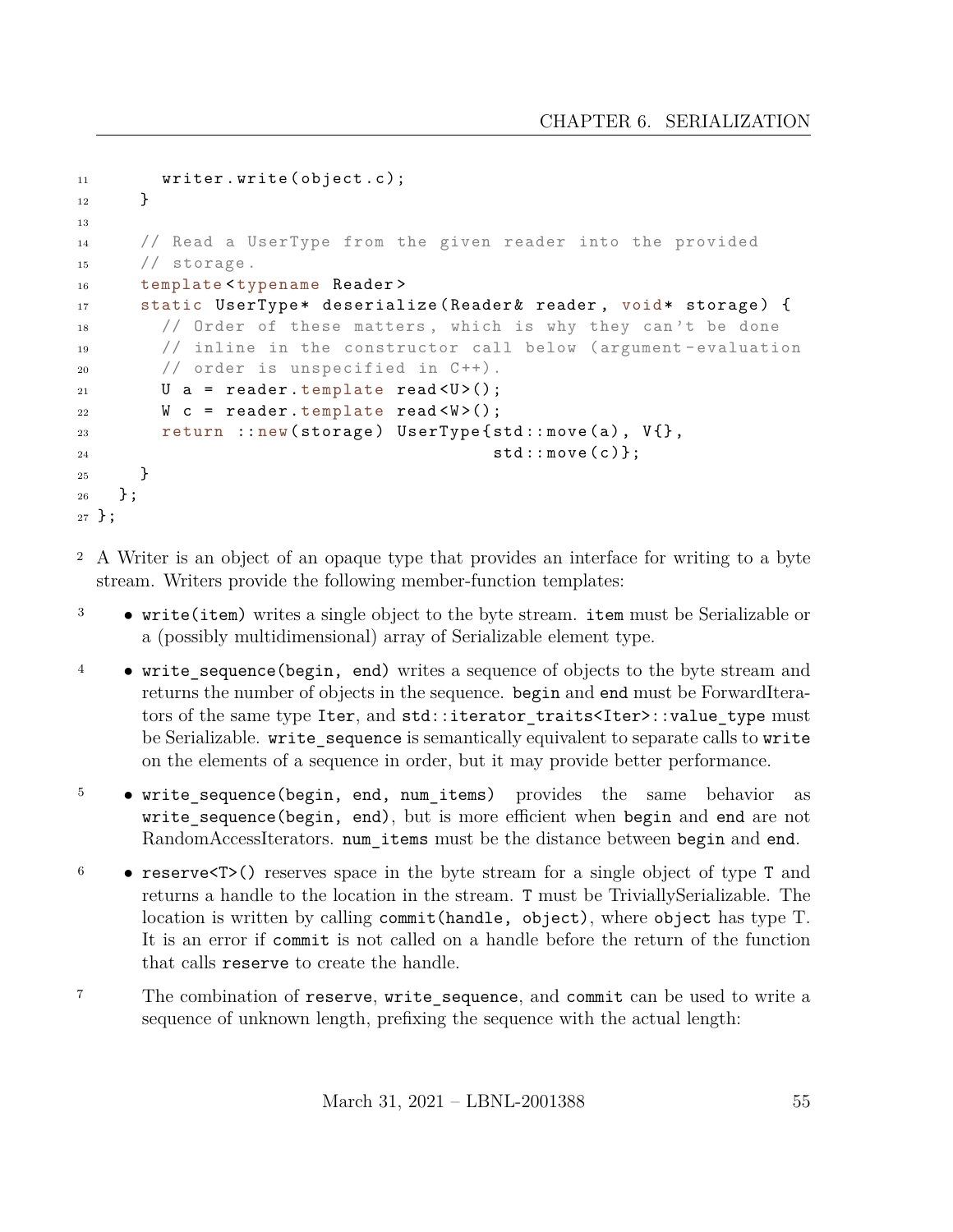```
1 // reserve space for the length , to be written later
2 auto handle = writer.reserve < std:: size_t > ();
3 // write the sequence
4 std:: size t length = writer . write sequence (begin, end);
5 // write the actual length prior to the sequence
6 writer.commit (handle, length);
```
- <sup>8</sup> A Reader is an object of an opaque type that provides an interface for reading from a byte stream. Readers provide the following member-function templates:<sup>[1](#page-64-0)</sup>
- <sup>9</sup> read<T>() reads and returns a single object from the byte stream. T must be Serializable.
- <sup>10</sup> read into<T>(storage) reads a single object from the byte stream, places it into the memory denoted by storage, and returns the address of the resulting object. storage must point to a location with appropriate space and alignment for the object. T must be Serializable or a (possibly multidimensional) array of Serializable element type.
- 11 read sequence into<T>(storage, num items) reads a sequence of num items objects from the byte stream and places them into an array at the memory denoted by storage. storage must point to a location with appropriate space and alignment for the objects. read sequence into is semantically equivalent to a sequence of calls to read\_into, but it may provide better performance.
- <sup>12</sup> For each of these function templates, T must be the same type of the original objects written in serialization by write, write sequence, or commit. However, the objects constructed in deserialization may have a different type.
- <sup>13</sup> Serialization and deserialization for a class T may be customized by defining either a public, nested, member type T::upcxx\_serialization or an explicit specialization of upcxx::serialization<T>. The nested class or specialization must define the following public member-function templates:

```
1 template<typename Writer>
2 static void serialize (Writer & writer, T const & object);
\overline{2}4 template < typename Reader >
5 static U* deserialize (Reader & reader, void* storage);
```
<span id="page-64-0"></span><sup>&</sup>lt;sup>1</sup>Note that due to  $C_{++}$  typechecking rules, invocations of these member-function templates must be explicitly instantiated using a template keyword, eg: reader.template read<int>()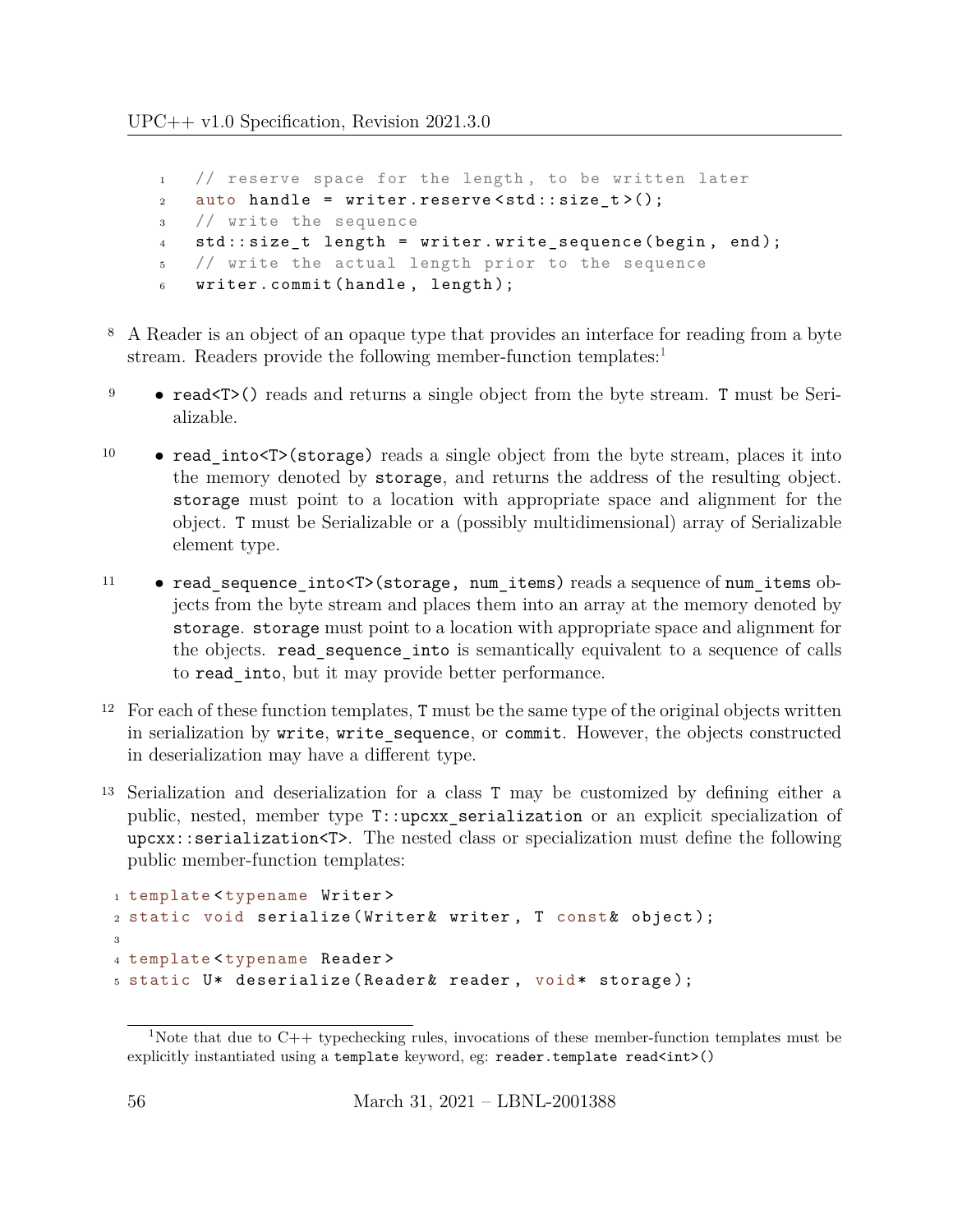- <sup>14</sup> It is an error if either T::upcxx\_serialization or an explicit specialization of upcxx::serialization<T> is defined without the required public member-function templates.
- <sup>15</sup> UPC++ invokes serialize(writer, object) to serialize object into a byte stream, where object has type T. Similarly, deserialize(reader, storage) is invoked to deserialize an object of type T. The return type of deserialize must be a pointer U\*, where U is the type of the resulting object, which may be distinct from the type T passed to serialization. storage points to a location with appropriate storage and alignment for an object of type U. deserialize must use placement new to construct the resulting object in the provided storage and return a pointer to the object.
- <sup>16</sup> As described in  $\S6.2.6$ , the types serialization traits<T>::deserialized type and deserialized type  $t < T$  are defined as aliases for the type U, where U\* is the return type of deserialize.

### **6.2.4 Restrictions on Class Serialization**

- <sup>1</sup> There are restrictions on which actions serialization/deserialization routines and expressions may perform. The following restrictions apply to constructors and destructors invoked when deserializing an object that uses UPCXX\_SERIALIZED\_FIELDS, expressions passed to UPCXX\_SERIALIZED\_VALUES and the constructor invoked upon deserialization, and all statements executed within any call to the member-function templates serialize and deserialize ([§6.2.3\)](#page-62-0):
	- 1. Serialization/deserialization may not call any UPC++ routine with a progress level other than none.
	- 2. If multiple application threads in the same process may concurrently invoke serialization/deserialization, the expressions or routines must be thread-safe and permit concurrent invocation from multiple threads.
- <sup>2</sup> Serialization/deserialization is only invoked by UPC++ functions with a progress level of internal or user. Calls to write and write sequence on a writer synchronously invoke serialization on the argument objects, and calls to read, read into, and read sequence into on a reader synchronously invoke deserialization to construct the resulting objects.

$$
March\;31,\;2021-LBNL-2001388\qquad57
$$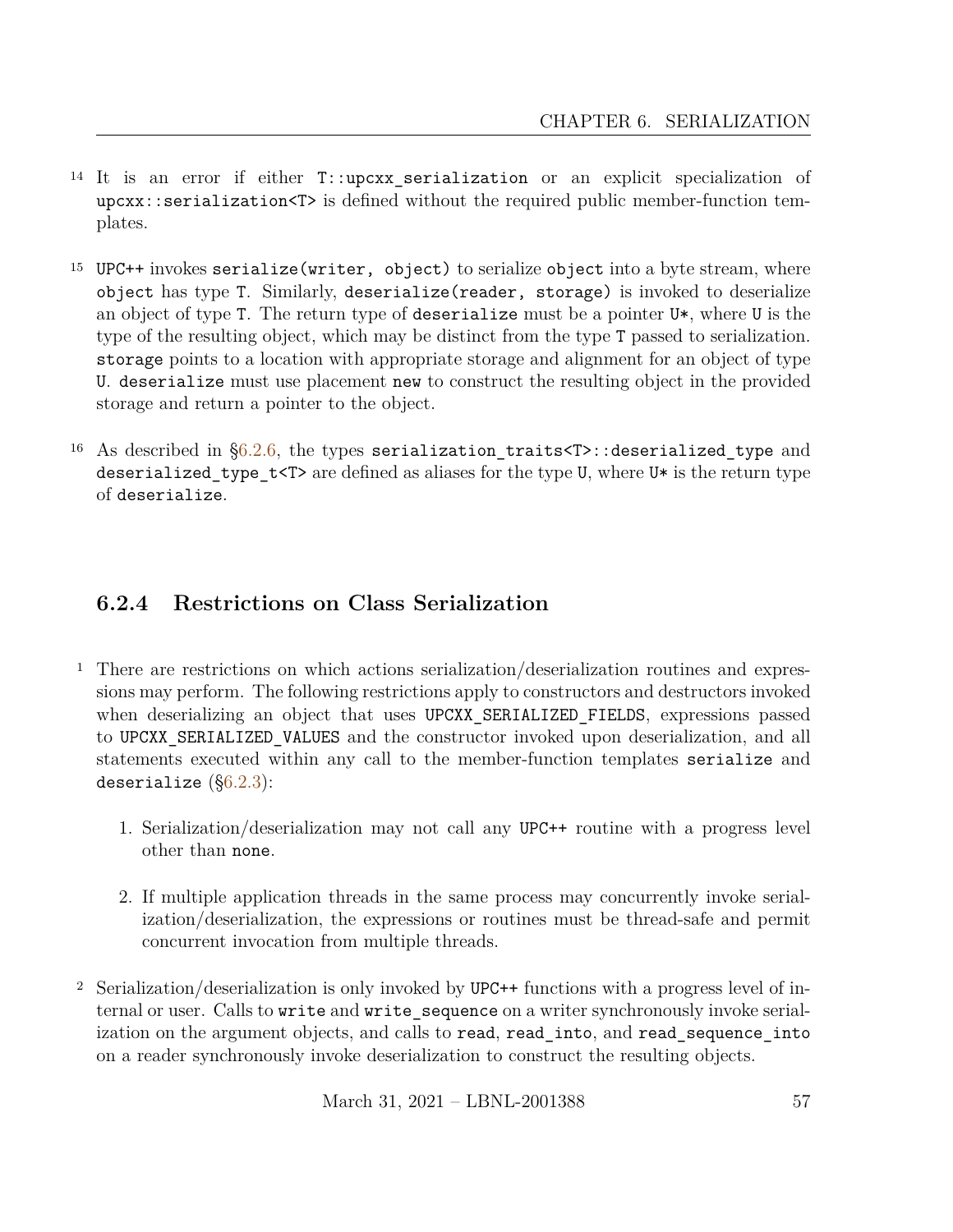### <span id="page-66-0"></span>**6.2.5 Serialization and Inheritance**

- <sup>1</sup> Serialization mechanisms that are defined within a class **T** (UPCXX SERIALIZED FIELDS, UPCXX\_SERIALIZED\_VALUES, or a nested upcxx\_serialization class) are inherited by the derived classes of T. The resulting behavior differs depending on which mechanism is inherited:
- <sup>2</sup> If a derived class U inherits a nested upcxx\_serialization class, then serializing an object of type U and deserializing produces an object of base type T. Thus, deserialized type  $t **\frac{1}{66.2.6}**$  is T.
- <sup>3</sup> If a derived class U inherits serialization defined using UPCXX SERIALIZED FIELDS or UPCXX\_SERIALIZED\_VALUES, then serializing an object of type U and deserializing produces an object of type U. Thus, deserialized\_type\_t<U>  $(\S6.2.6)$  is U.
- <sup>4</sup> If a derived class U inherits serialization defined using UPCXX SERIALIZED FIELDS or UPCXX\_SERIALIZED\_VALUES, the constructors required by those mechanisms must be members of U, and these constructors must additionally have public access level.
- <sup>5</sup> A derived class U may provide its own serialization by directly defining one of these mechanisms itself, or by specializing serialization<U> or is trivially serializable<U>.
- <sup>6</sup> Specializations of serialization<T> or is\_trivially\_serializable<T> do not affect serialization of derived classes of T.
- <sup>7</sup> A derived class U may disable serialization, when it would otherwise be inherited, by invoking the UPCXX\_SERIALIZED\_DELETE macro. The macro must be invoked directly within the definition of U in a context that has public access level, and it is subsequently inherited by derived classes of U. The following is an example of using UPCXX\_SERIALIZED\_DELETE:

```
1 struct Derived : Base {
2 UPCXX_SERIALIZED_DELETE ()
3 };
```
- <sup>8</sup> UPC++ serialization does not perform dynamic dispatch. Thus, the call writer.write(object) uses the static type of object to determine how to serialize object, regardless of the actual runtime type of the object.
- <sup>9</sup> Class serialization for a derived class U may explicitly serialize each of its base subobjects.
- $10$  The expression UPCXX SERIALIZED BASE(B) may be passed as an argument to UPCXX\_SERIALIZED\_FIELDS to serialize the subobject of base type B. B must be Serializable and Destructible. B must be neither polymorphic nor abstract.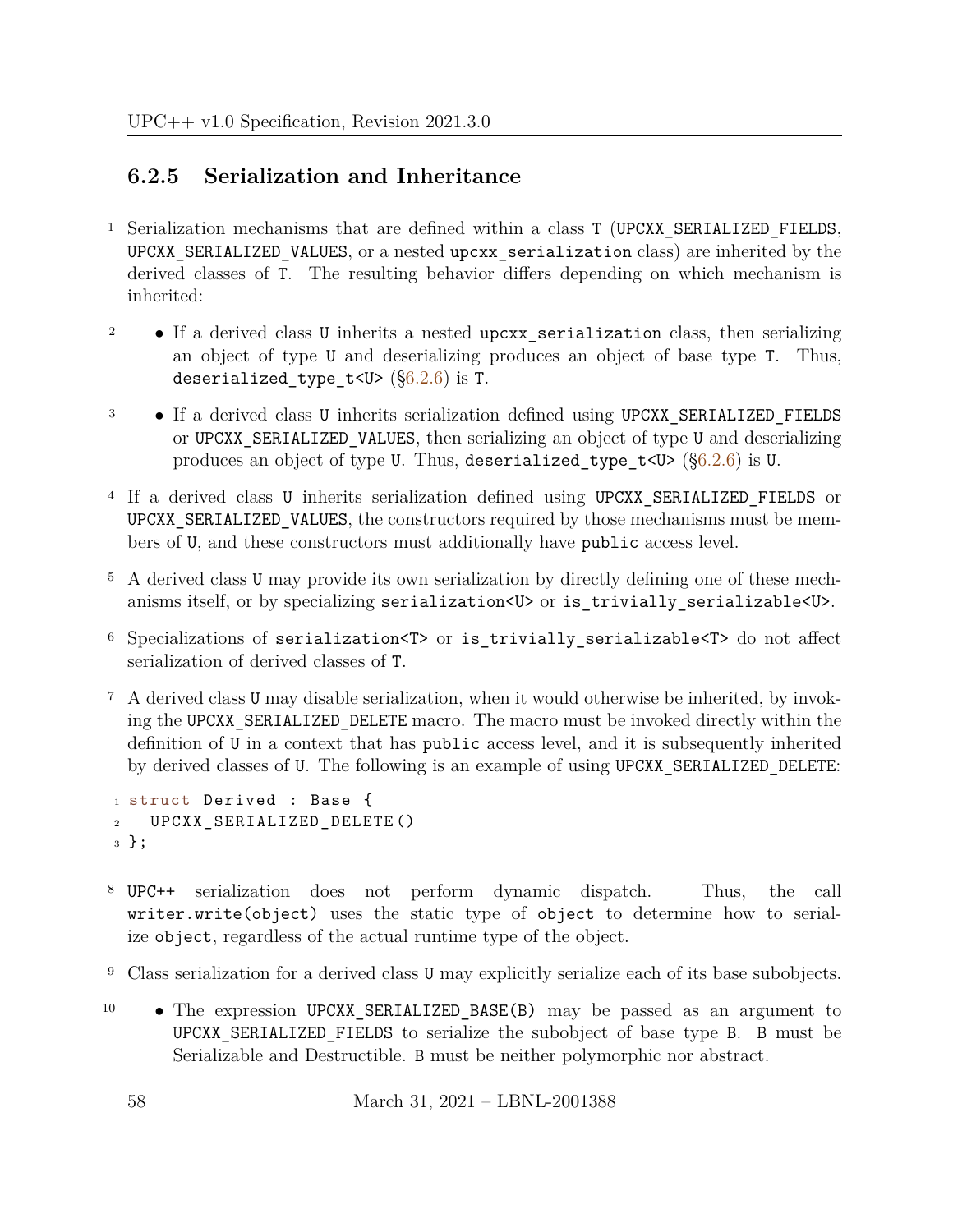- <sup>11</sup> Since the order in which the arguments to UPCXX\_SERIALIZED\_FIELDS are serialized and deserialized is unspecified, the behavior is undefined if both UPCXX\_SERIALIZED\_BASE(B) and a member variable inherited from B are passed to UPCXX\_SERIALIZED\_FIELDS.
- <sup>12</sup> The expression UPCXX SERIALIZED BASE(B) may be passed as an argument to UPCXX\_SERIALIZED\_VALUES to serialize the subobject of base type B. B must be Serializable and must not be abstract. The constructor of U invoked by deserialization must accept an rvalue of type B as the corresponding argument.
- <sup>13</sup> Custom serialization may serialize a base subobject by casting the object to a base class and writing the result. The base type must be Serializable. Deserialization requires reading a base-type object into a temporary before passing it to a derivedclass constructor. The following is an example:

```
1 struct Derived : Base {
2 X d;
\overline{3}4 Derived (Base & & base, X & & x)
5 : Base(std::forward(base)), d(std::forward(x)) {}
6
      7 struct upcxx_serialization {
8 template < typename Writer >
9 static void serialize (Writer & writer,
10 Derived const & object) {
11 writer.write(static_cast < Base const & >(object));
12 writer.write (object.d);
13 }
14
15 template < typename Reader >
16 static Derived* deserialize (Reader & reader,
17 void* storage) {
18 Base base = reader.template read<Base>();
19 X \times = \text{reader.template read} \langle X \rangle ();
20 return :: new (storage) Derived (std:: move (base),
21 std :: move (x) );
<sup>22</sup>    }
23 };
<sup>24</sup>    };
```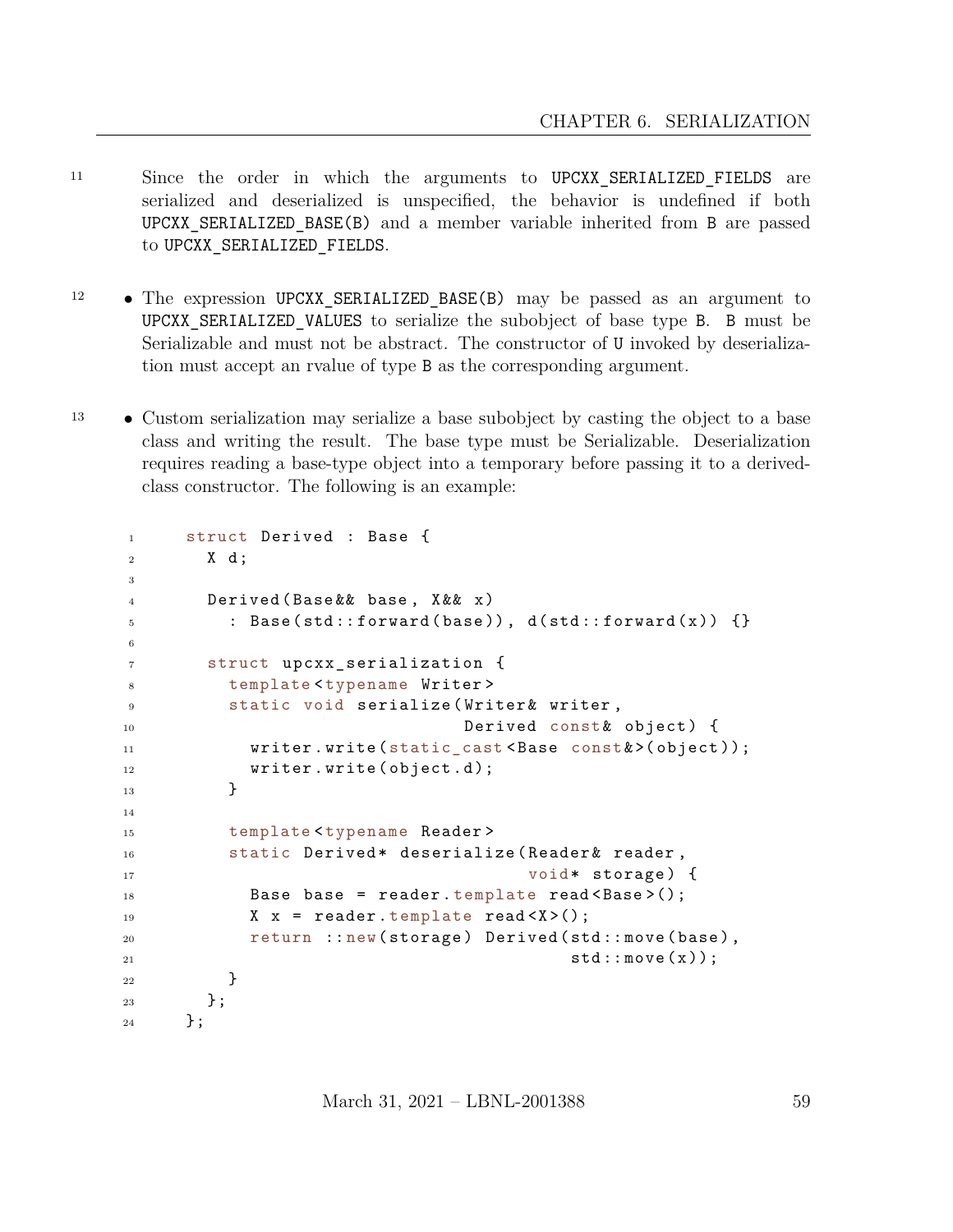### <span id="page-68-0"></span>**6.2.6 Serialization Traits**

- <sup>1</sup> As mentioned in [§6.2.3,](#page-62-0) custom UPC++ deserialization may produce an object of a different type than that of the original serialized object. UPC++ provides the serialization traits class template that enables a user to determine the type of the deserialized object: serialization traits<T>::deserialized type is an alias for the type resulting from deserializing an object of type T. The top-level alias template deserialized type t is an alias for serialization\_traits<T>::deserialized\_type.
- <sup>2</sup> The serialization traits template also provides a static member function that converts an object to its deserialized counterpart. The call serialization\_traits<T>::deserialized\_value(object) returns a value of type serialization traits<T>::deserialized type. The latter must be Movable, and object must not be a view  $(\S6.7)$ .

# **6.3 Standard-Library Containers**

- <sup>1</sup> UPC++ supports serialization of several standard-library container types.
- <sup>2</sup> The following fixed-size containers are TriviallySerializable when the element types T, T1 and T2, or T... are all TriviallySerializable. They are Serializable when the element types are all Serializable:
- $3 \bullet \text{std::array}\langle T, N \rangle$
- $4 \qquad \bullet \text{ std::pair=T1, T2>}$
- $5 \qquad \bullet \text{ std::tuple} \leq T \ldots$
- 6 UPC++ treats std::pair<T1, T2> and std::tuple<T...> as TriviallySerializable when **T1, T2, and T...** are TriviallySerializable even when the  $C++$  implementation does not consider the pair or tuple to be TriviallyCopyable.
- <sup>7</sup> The following sequence container types are Serializable when the template parameters (T and Allocator) are all Serializable:
- 8 std::vector<T, Allocator>
- 9 std::deque<T, Allocator>
- 10 std::list<T, Allocator>
	- 60 March 31, 2021 LBNL-2001388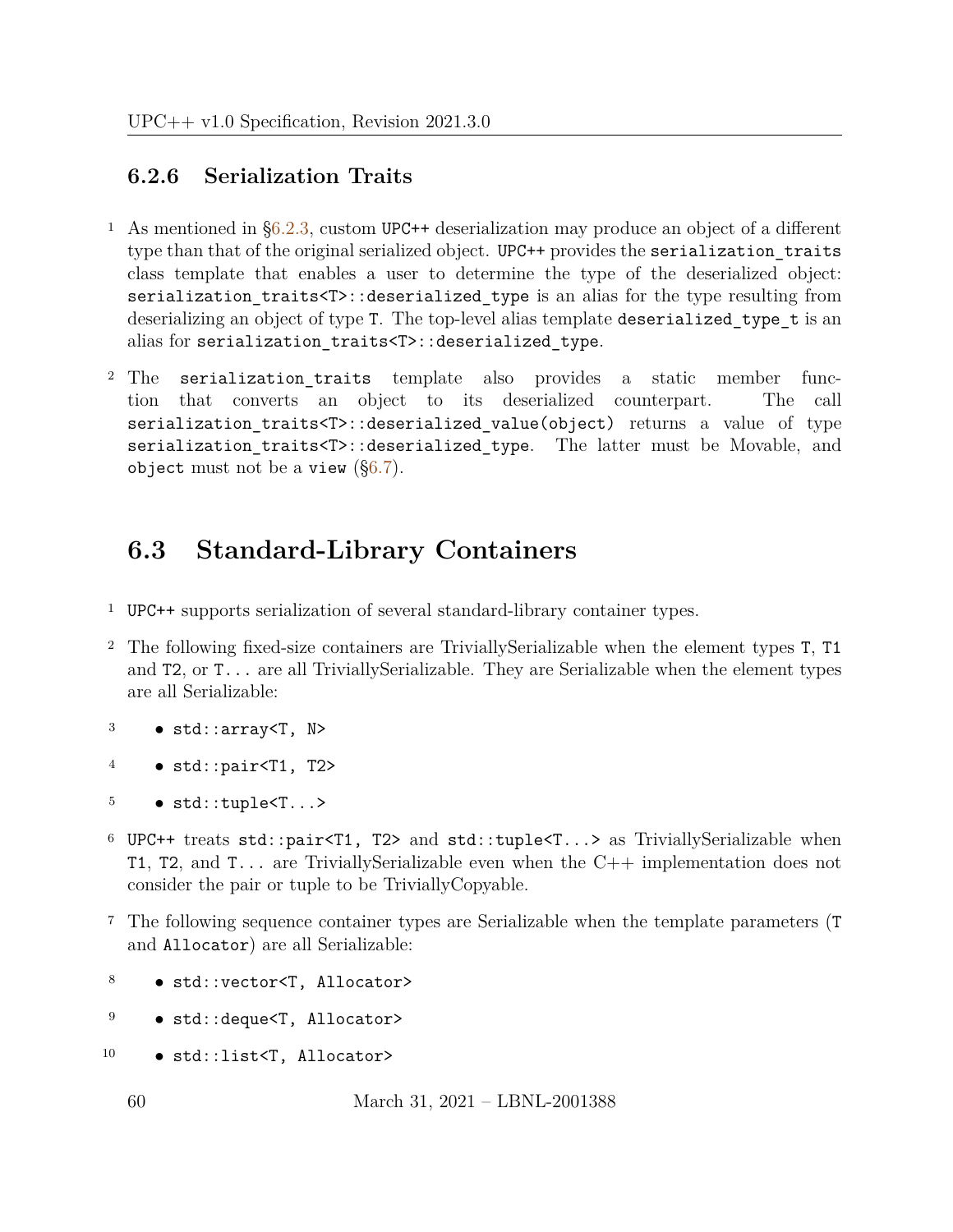- <sup>11</sup> The following set container types are Serializable when the template parameters (Key, Compare, Hash, KeyEqual, and Allocator) are all Serializable:
- 12 std::set<Key, Compare, Allocator>
- 13 std:: multiset<Key, Compare, Allocator>
- 14 std:: unordered set<Key, Hash, KeyEqual, Allocator>
- 15 std:: unordered multiset<Key, Hash, KeyEqual, Allocator>
- <sup>16</sup> The following map container types are Serializable when the template parameters (Key, T, Compare, Hash, KeyEqual, and Allocator) are all Serializable:
- 17 std:: map<Key, T, Compare, Allocator>
- 18 std:: multimap<Key, T, Compare, Allocator>
- $19$  std::unordered map<Key, T, Hash, KeyEqual, Allocator>
- $20$  std::unordered multimap<Key, T, Hash, KeyEqual, Allocator>
- 21 The type std::basic\_string<CharT, Traits, Allocator> is Serializable when the template parameter Allocator is Serializable.
- <sup>22</sup> The following types are also Serializable:
- <sup>23</sup> std::allocator<T>
- $^{24}$  standard specializations of  $std::hash < T$ >
- <sup>25</sup> Typical library implementations of  $std::equal to < T$ , std::not equal to<T>, std::greater<T>, std::less<T>, std::greater\_equal<T>, and std::less\_equal<T> are TriviallyCopyable and thus TriviallySerializable.
- <sup>26</sup> When serializing a container that has a template parameter of Compare, Hash, KeyEqual, or Allocator, UPC++ invokes the corresponding observer member function (e.g., key comp() or get\_allocator()), serializes the resulting object, and passes the deserialized object as an argument to the constructor when deserializing the container.
- <sup>27</sup> UPC++ allows the template arguments (e.g. T and Key in the types above) of containers to produce different types upon deserialization. For example, the sequence vector<T, Allocator> is deserialized as vector<deserialized\_type\_t<T>,deserialized\_type\_t<Allocator>>, and the map map<Key, T, Compare, Allocator> is deserialized as map<deserialized\_type\_t<Key>, deserialized\_type\_t<T>, deserialized\_type\_t<Compare>, deserialized\_type\_t<Allocator>>.

March 31, 2021 – LBNL-2001388 61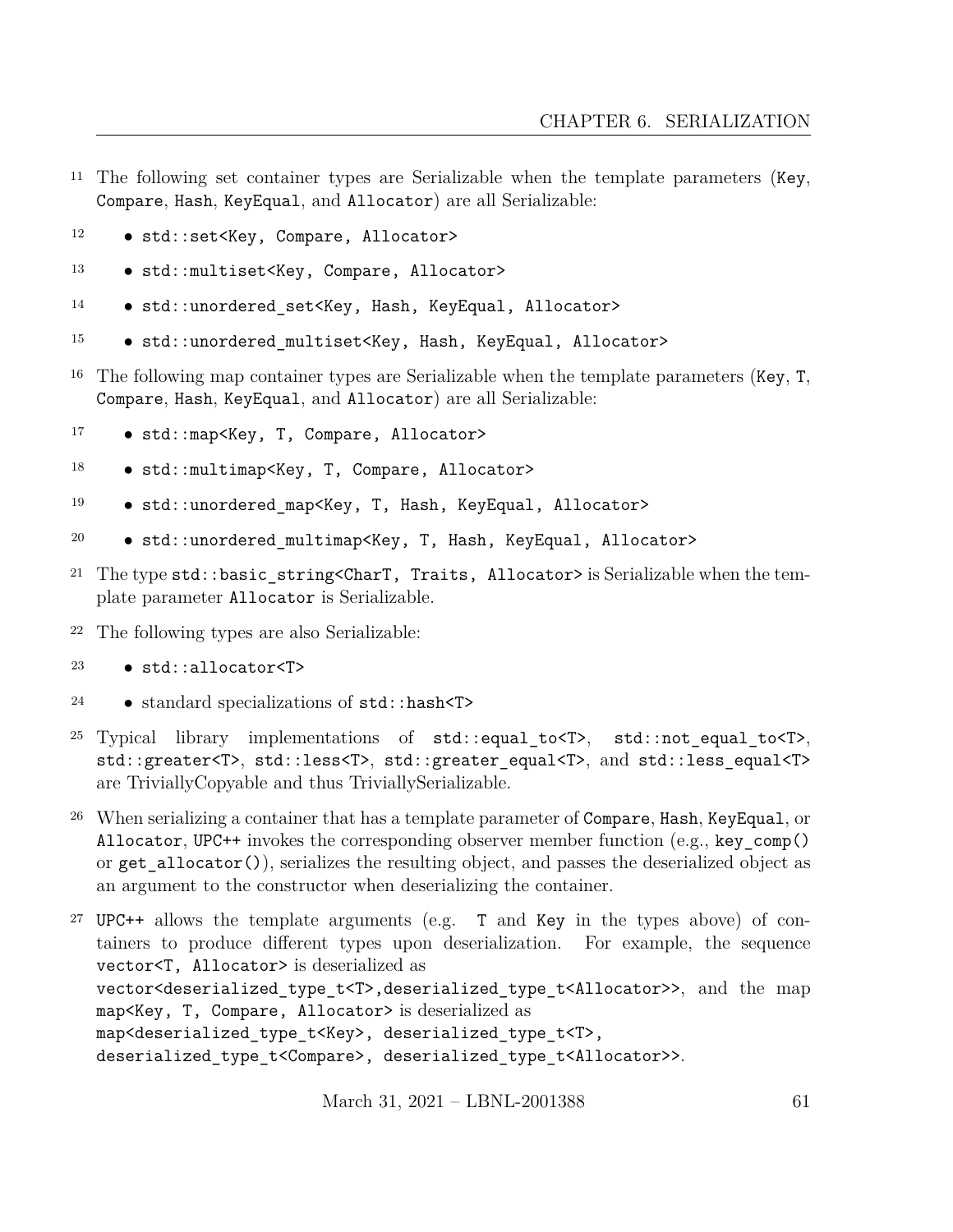# **6.4 References, Arrays, and CV-Qualified Types**

- <sup>1</sup> A reference type *cq* T& or *cq* T&& is Serializable when T is Serializable. Such a type is serialized by serializing the referent, and deserialization produces an object of nonreference type deserialized\_type\_t<T>. Thus, deserialized\_type\_t<*cq* T&> and deserialized type  $t < cq$  T&&> are both the same as deserialized type  $t < T$ >.
- <sup>2</sup> A reference type is never TriviallySerializable.
- <sup>3</sup> An array type is never Serializable. However, an array may be passed to UPCXX\_SERIALIZED\_FIELDS or the write member-function template of a Writer if the element type of the array is Serializable. Such an array type may also be used with the read into member-function template of a Reader to read an entire array into a given memory location.
- <sup>4</sup> The type T const is Serializable when T is Serializable, and it is TriviallySerializable when T is TriviallySerializable. Deserialization preserves the original const qualifier. Thus, an RPC ([§9\)](#page-97-0) of a function whose return type is T const by default produces a future ([§5\)](#page-40-1) whose type is future<deserialized\_type\_t<T> const>. Similarly, deserialization of a std::pair<T1 const, T2 const> produces an object of type std::pair<deserialized type t<T1> const, deserialized type t<T2> const>.
- <sup>5</sup> The types T volatile and T const volatile are not Serializable.
- <sup>6</sup> It is an error to define an explicit specialization is\_trivially\_serializable<T> or serialization<T> if T is a reference, array, or cv-qualified type.

# **6.5 Functions**

- <sup>1</sup> In Chapter [7](#page-83-0) (*Completion*) and Chapter [9](#page-97-0) (*Remote Procedure Calls*) there are several cases where a C++ *FunctionObject* is expected to execute on a destination process. In these cases the function arguments are serialized as described in this chapter. The FunctionObject itself (i.e. the func argument to rpc, rpc\_ff, or as\_rpc) is converted to a function pointer offset from a known *sentinel* in the source program's *code segment*. The details of the implementation are not described here but typical allowed FunctionObjects are
- <sup>2</sup> C functions
- $3 \rightarrow C++$  global and file-scope functions
- <sup>4</sup> Class static functions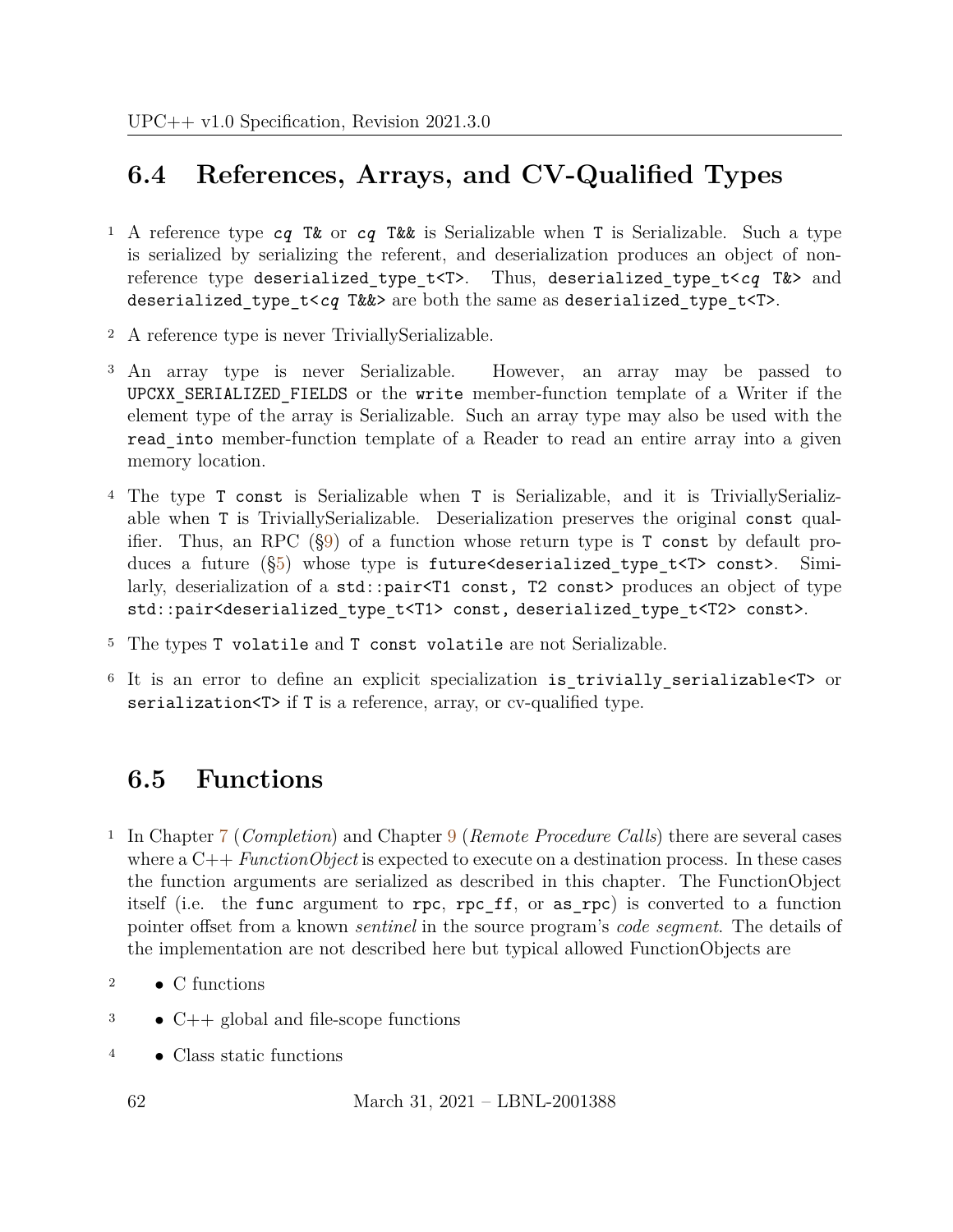- <sup>5</sup> lambda expressions
- <sup>6</sup> Objects captured by copy in a lambda expression are transferred to the destination by making a byte copy. The behavior is undefined if the type of an object captured by copy is not TriviallySerializable.

# **6.6 Special Handling in Remote Procedure Calls**

<sup>1</sup> Remote procedure calls, whether standalone ([§9\)](#page-97-0) or completion based ([§7\)](#page-83-0), perform special handling on certain non-Serializable UPC++ data structures. Arguments that are either a reference to dist object type (see  $$14$  Distributed Objects) or a team (see  $$11$  Teams) are transferred by their dist\_id or team\_id respectively. Execution of the RPC is deferred until all of the id's have a corresponding instance constructed on the recipient. When that occurs, func is enlisted for execution during user-level progress of the recipient's master persona (see [§10](#page-105-0) Progress), and it will be called with the recipient's instance references in place of those supplied at the send site. The behavior is undefined if the recipient's instance of a dist object or team argument is destroyed before the RPC executes.

# <span id="page-71-0"></span>**6.7 View-Based Serialization**

<sup>1</sup> UPC++ also provides a mechanism for serializing the elements of a sequence, without explicitly serializing an enclosing container type. The following is an example of transferring a sequence with rpc:

```
1 std::list<double> items = /* fill with elements */;2 auto fut = \text{rpc}_\text{f}(1, [\cdot] (view < double > packedlist) {
3 // target side gets object containing iterators
4 for (double elem : packedlist) { // traverse network buffer
5 process (elem); // process each element
6 }
7 } , make_view ( items . begin () , items . end ()));
```
<sup>2</sup> In this example, a std::list<double> contains the elements to be transferred. Calling make view on its begin and end iterators results in a view, which can then be passed to a remote procedure call. The elements in the sequence are serialized and transferred as part of the RPC, and the target receives a view over the elements stored in the network buffer. The RPC can then iterate over the view to obtain each element.

$$
March\;31,\;2021-LBNL-2001388\qquad \qquad 63
$$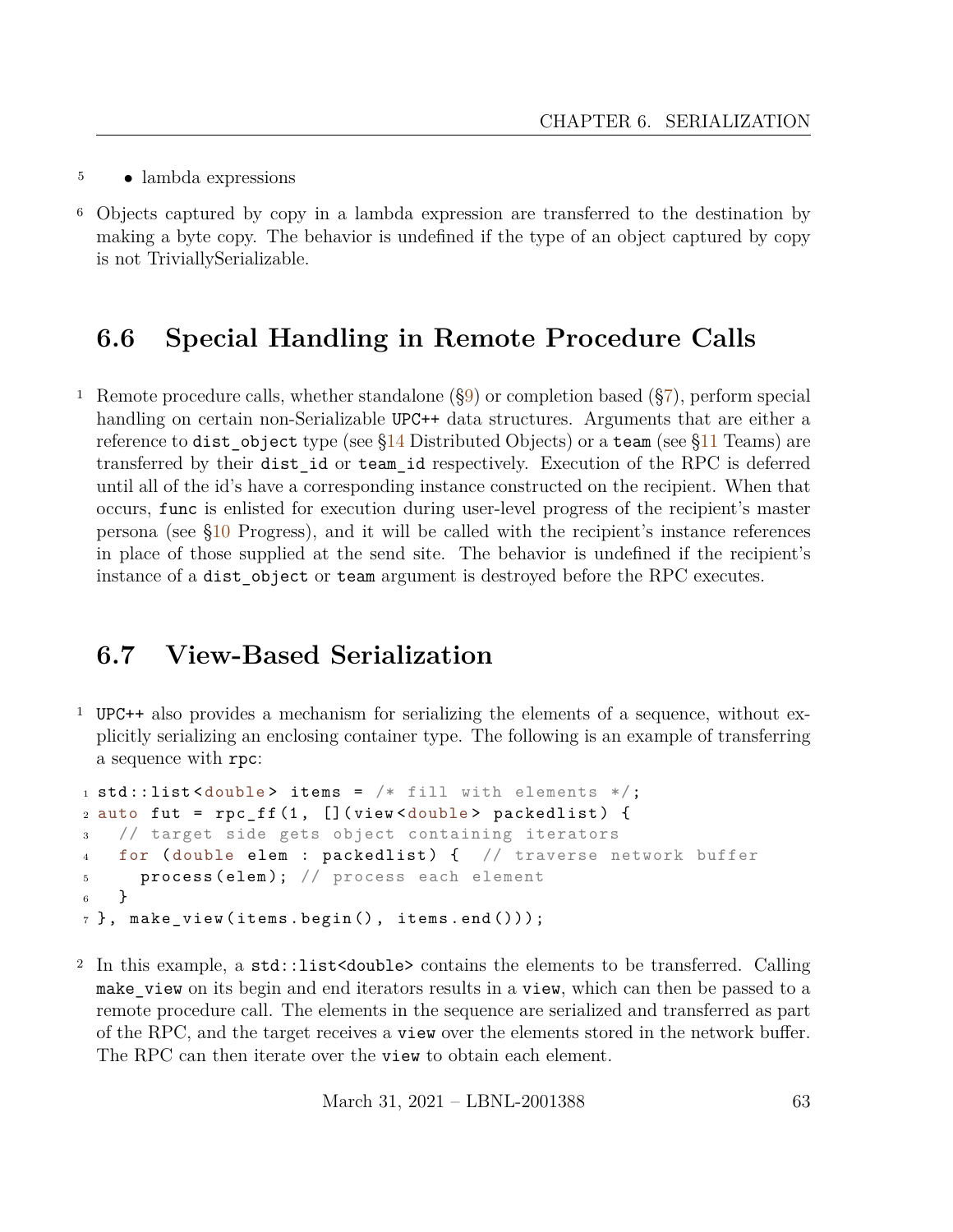- <sup>3</sup> There is an asymmetry in the view types at the initiator and target of an RPC, reflecting the difference in how the underlying sequences are stored in memory. In the example above, the type of the value returned by make view is view<double, std::list<double>::iterator>, since the initiator supplies iterators associated with a list. The target of the RPC, however, receives a view<double, view default iterator t<double>>, with the view default iterator  $t < T$  type representing an iterator over a network buffer. The latter is the default argument for the second template parameter of view, so that a user can specify view<T> rather than view<T, view\_default\_iterator\_t<T>>.
- <sup>4</sup> UPC++ provides different handling of view<T> based on whether the element type T is TriviallySerializable or not. For TriviallySerializable element type, deserialization is a no-op, and the view<T> on the recipient is a direct view over a network buffer, providing both random access and access to the buffer itself. The corresponding view default iterator  $t < T$  is an alias for T\*. On the other hand, if the view element type is not TriviallySerializable, then an element must be nontrivially deserialized before it can be accessed by the user. In such a case, the view<T> only provides access through an InputIterator, which deserializes and returns elements by value, and view default iterator  $t$ <T> is an alias for deserializing iterator<T>.
- <sup>5</sup> A deserializing iterator<T> also provides the deserialize into member function to deserialize an object directly into user-provided storage. This avoids constructing a deserialized\_type\_t<T> on the stack and returning it by value, which can be inefficient for large types or types that are costly to move. The following is an example of using a view and deserialize\_into to transfer a single object of a large, non-TriviallySerializable type:

```
1 BigObject *ptr = /* ... */;2 future <> = rpc ( target_rank,
3 []( view < BigObject > item ) {
4 auto storage =
5 new typename std :: aligned_storage < sizeof ( BigObject ) ,
6 alignof (BigObject)>::type;
7 BigObject *ptr = item.begin().deserialize_into (storage);
8 /* consume the object */
9 delete ptr;
_{10} },
11 make_view (ptr, ptr+1));
```
64 March 31, 2021 – LBNL-2001388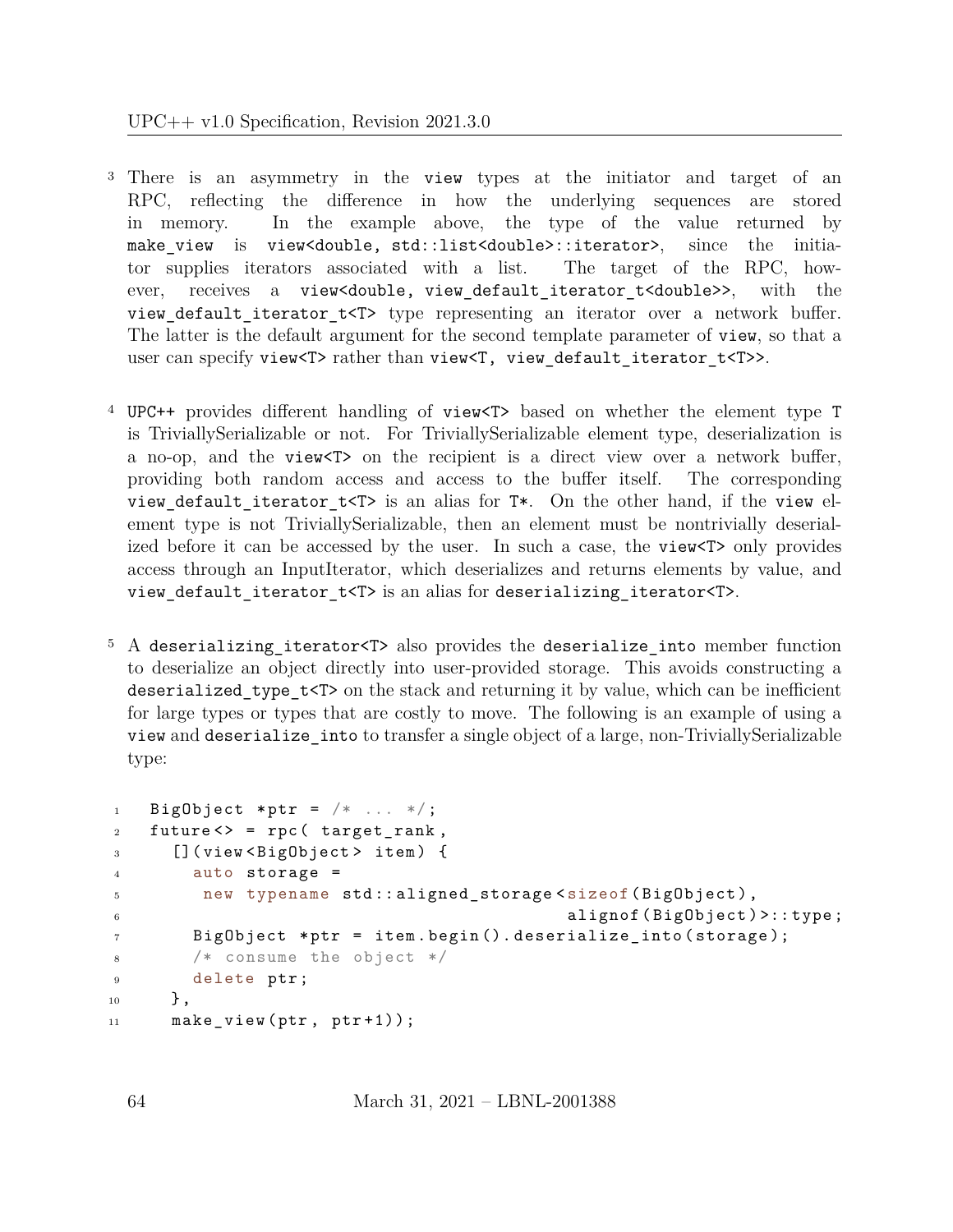- The result of deserializing a view<T, Iter> is always view<T>, even if deserialized\_type\_t<T> is some type U that is distinct from  $T^2$  $T^2$ . In such a case, T is necessarily not TriviallySerializable, and deserializing iterator<T> invokes the deserialize routine for T to produce an element of type U. The type deserializing\_iterator<T>::value\_type is an alias for the element type produced by deserializing iterator<T>, and it is equivalent to deserialized type t<T>.
- <sup>7</sup> As a non-owning interface, view only provides const access to the elements in the underlying sequence, analogous to  $C++17$  string view. However, in the case of a view $\langle T \rangle$  that is received by the target of an RPC, where T is TriviallySerializable, the underlying elements are stored directly in a network buffer as indicated above. There is no external owning container, so UPC++ permits a user to perform a const cast conversion on an element and modify it.
- <sup>8</sup> The lifetime of the underlying data buffer and all view iterators on the target in both the TriviallySerializable and non-TriviallySerializable cases is restricted by default to the duration of the RPC. In this case, the elements must be processed or copied elsewhere before the RPC returns. However, if the RPC returns a future, then the lifetime of the buffer and view iterators is extended until that future is readied. This allows an RPC to initiate an asynchronous operation to consume the elements, and as long as the resulting future is returned from the RPC, the underlying buffer will remain valid until the asynchronous operation is complete and the future readied. Lifetime extension applies to all RPC variants, including rpc ff and as rpc where the return value is not made available to user code.
- <sup>9</sup> While UPC++ manages the lifetime of the data underlying a view when it is an argument to an RPC, the library does not support a view as the return type of an RPC due to the lifetime issues it raises. Thus, an RPC is prohibited from returning a view even though it is classified as Serializable.
- <sup>10</sup> The behavior is unspecified when a view<T, IterType> is passed to rpc, rpc\_ff, or as rpc if the type T is itself a view.

<span id="page-73-0"></span><sup>&</sup>lt;sup>2</sup> Note this differs from the behavior of standard-library containers, where for example, deserialized\_type\_t<std::vector<T>> is std::vector<deserialized\_type\_t<T>>, and objects of the latter type are completely deserialized before being passed to RPC callbacks or completion events. The difference arises because the view<T> object passed to an RPC callback is a non-owning container over the serialized representation, and its deserializing\_iterator performs deserialization on-demand using the deserialization code provided by T.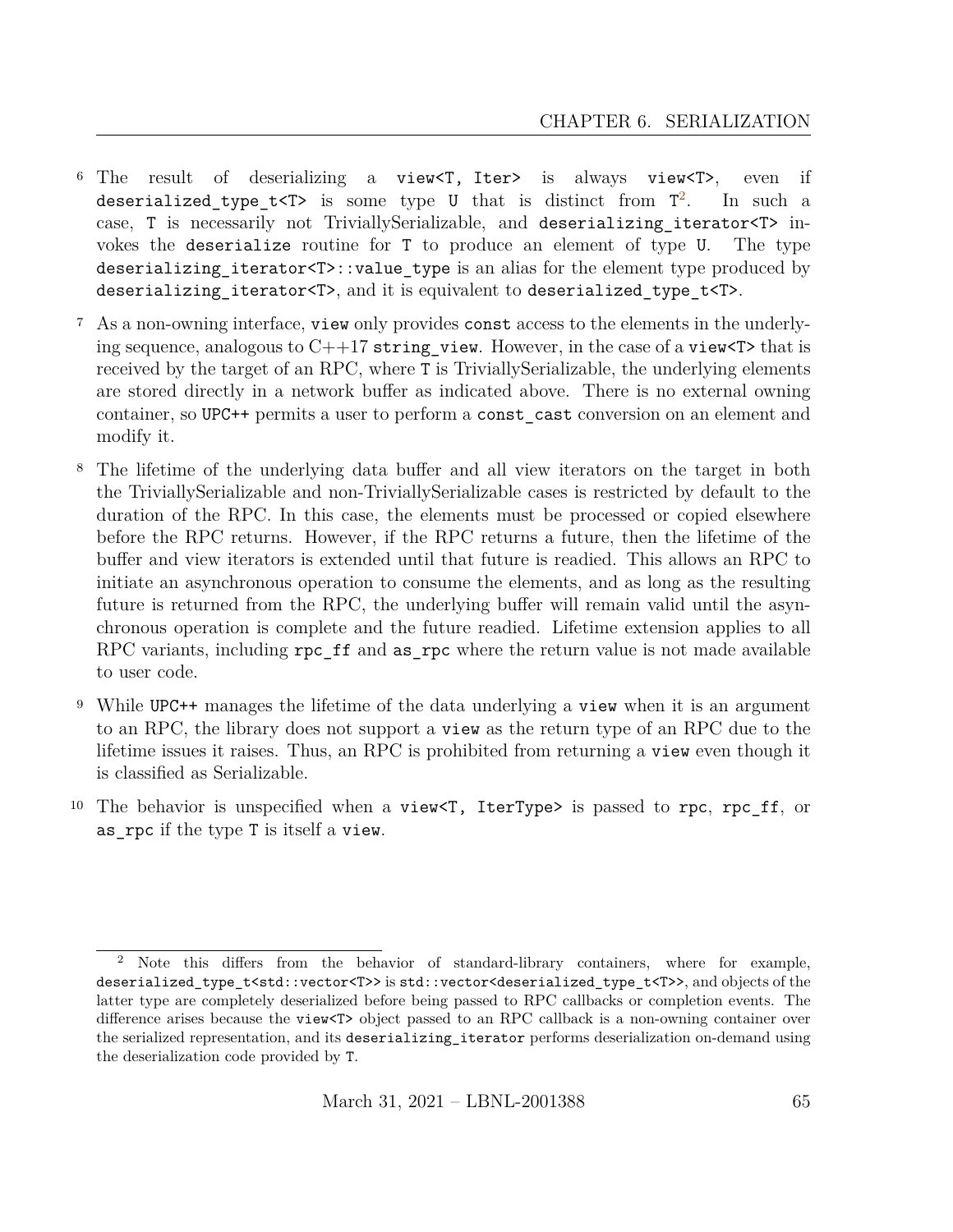## **6.8 API Reference**

```
1 template<typename T>
 struct is_trivially_serializable ;
```
<sup>2</sup> Provides a member constant value that is true if T is TriviallySerializable and false otherwise. This trait may be specialized for user types.

```
3 template<typename T>
  struct is_serializable ;
```
<sup>4</sup> Provides a member constant value that is true if T is Serializable and false otherwise. This trait may not be specialized. However, its value may be indirectly influenced by specializing is trivially serializable<T>, or implementing a class serialization interface for  $T$  ([§6.2\)](#page-60-0), as appropriate.

### **6.8.1 Views**

```
1 template<typename T>
 class deserializing_iterator {
 public :
   // types
   using iterator_category = std::input\_iterator\_tag;
   using value_type = deserialized_type_t<T>;
   using difference_type = std::ptrdiff_t;using pointer = value_type*;
   using reference = value_type;
   deserializing_iterator ();
   value_type operator*() const;
   pointer_type deserialize_into (void* storage) const;
   deserializing_iterator & operator ++();
   deserializing_iterator operator ++(int);
 };
 // comparisons
 template<typename T>
 bool operator == (const deserializing_iterator x,
                 const deserializing_iterator & y);
 66 March 31, 2021 – LBNL-2001388
```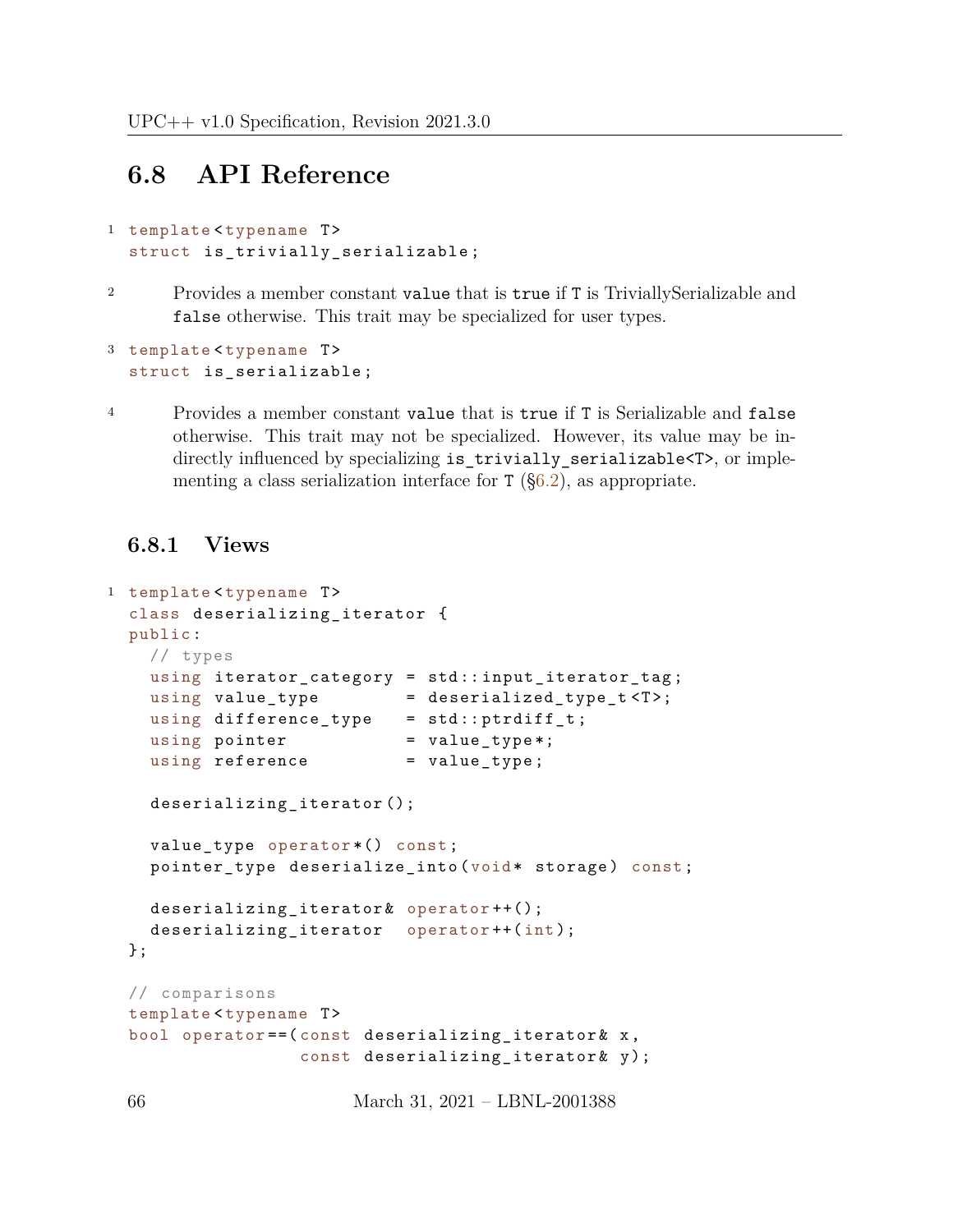```
template<typename T>
bool operator!=(const deserializing_iterator x,
                const deserializing_iterator & y);
```
- <sup>2</sup> *C++ Concepts:* InputIterator
- <sup>3</sup> T must be Serializable.
- <sup>4</sup> An iterator over elements stored in a network buffer. Dereferencing the iterator causes the element to be deserialized and returned by value (i.e. deserializing\_iterator<T>::reference is an alias for deserializing\_iterator<T>::value\_type).
- <sup>5</sup> While this iterator is classified as an InputIterator, it does not support operator->, as the underlying element must be materialized on demand and its lifetime would not extend beyond the application of the operator.
- <sup>6</sup> *UPC++ progress level for all functions above:* none

```
7 template<typename T>
  deserialized type t < T >*
    deserializing_iterator<T>::deserialize_into (void* storage) const;
```
- <sup>8</sup> *Precondition:* This iterator must be pointing to a valid element. storage must point to a location with appropriate size and alignment for an object of type deserialized type t<T>.
- <sup>9</sup> Reads the serialized representation of an object of type T referenced by this iterator and deserializes it into the memory denoted by storage. Returns a pointer to the newly constructed object.
- <sup>10</sup> *UPC++ progress level:* none
- 11 template < typename T> using view\_default\_iterator\_t =  $/* ... *$ ;
- <sup>12</sup> A type alias that is equivalent to T\* if T is TriviallySerializable (i.e. upcxx::is\_trivially\_serializable<T>::value is true), and deserializing iterator<T> otherwise.

$$
March\;31,\;2021 - LBNL-2001388\qquad \qquad 67
$$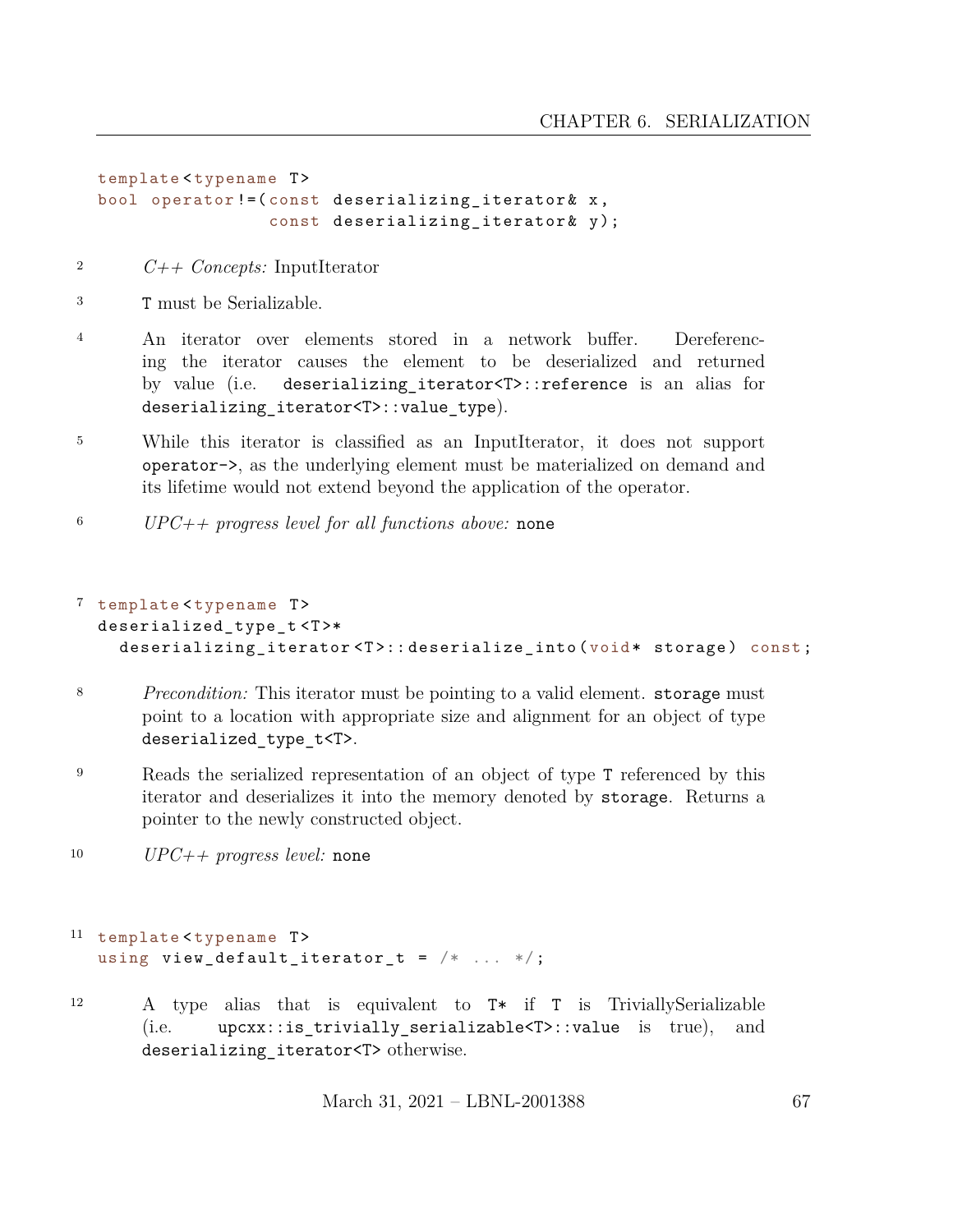UPC++ v1.0 Specification, Revision 2021.3.0

```
13 template<typename T, typename IterType=view_default_iterator_t<T>>
  class view {
  public :
    // types
    using iterator = IterType;
    using size\_type = std::size_t;// iterators
    iterator begin ();
    iterator end();
    // capacity
    size_type size () const ;
  };
14 C++ Concepts: DefaultConstructible, CopyConstructible, CopyAssignable, De-
      structible
15 UPC++ Concepts: Serializable
16 A class template representing a view over an underlying sequence of elements
      of type T, delimited by begin() and end().
17 UPC++ progress level for all member functions of view: none
18 template<typename T>
  class view <T, T*> {
  public :
    // types
    using value_type = T;
    using pointer = T^*;
    using const\_pointer = const T^*;
    using reference = T \&;
    using const\_reference = const T\&;
    using const<sub>1</sub> terator = const T*;
    using iterator = const_iterator;
    using const_reverse_iterator =
            std :: reverse_iterator < const_iterator >;
    using reverse_iterator = const_reverse_iterator;
    using size_type = std::size_t;
    using difference_type = std::ptrdiff_t;// no explicit construct / copy / destroy for non - owning type
```
68 March 31, 2021 – LBNL-2001388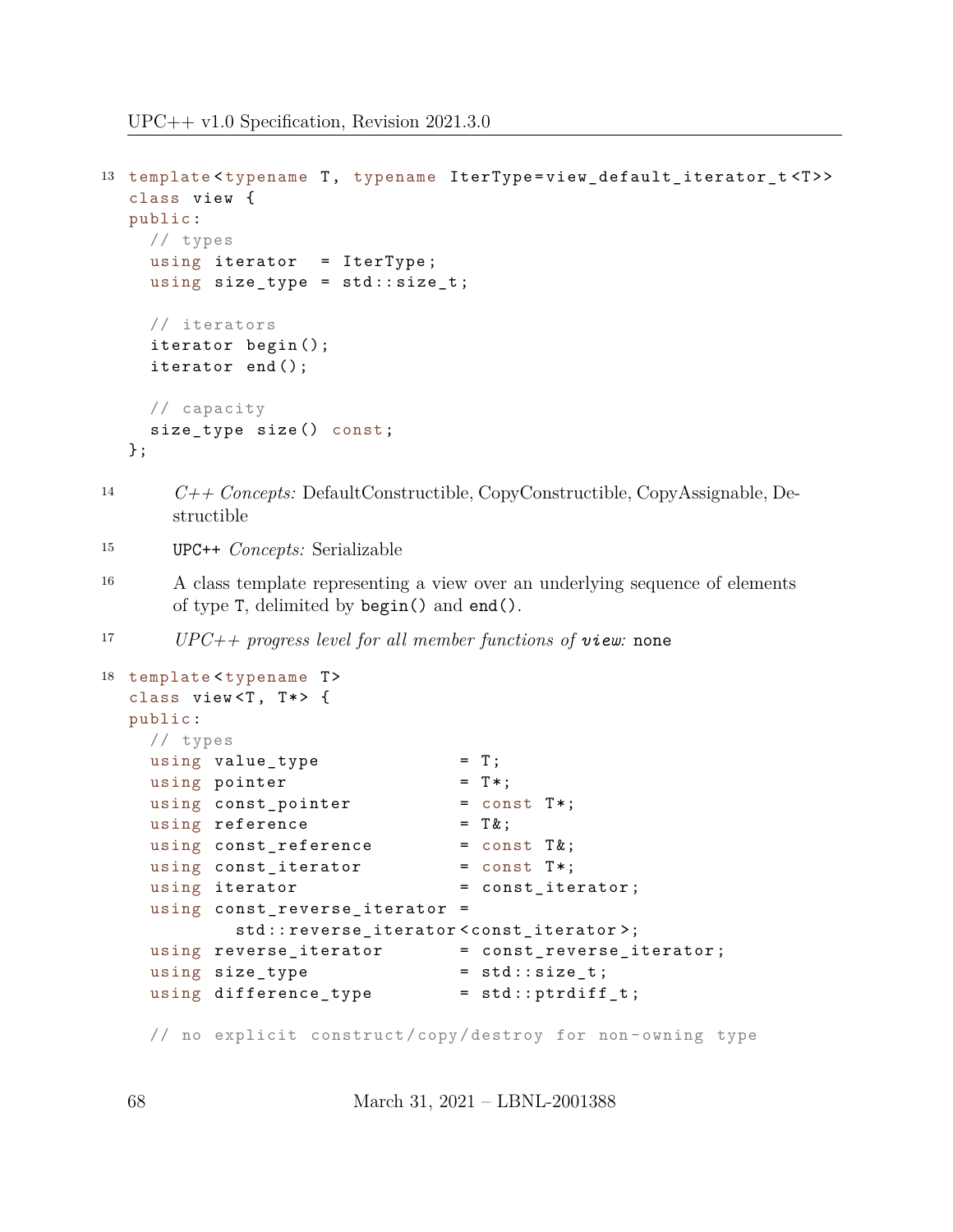```
// iterators
const_iterator begin() const;
const_iterator cbegin () const ;
const iterator end () const;
const_iterator cend() const;
const_reverse_iterator rbegin () const ;
const_reverse_iterator crbegin () const ;
const reverse iterator rend () const;
const_reverse_iterator crend () const ;
// capacity
bool empty () const ;
size_type size () const ;
// element access
const_reference operator [] (size_type n) const;
const_reference at (size_type n) const;
const_reference front () const ;
const_reference back () const ;
const_pointer data () const ;
```

```
};
```
- <sup>19</sup> *C++ Concepts:* DefaultConstructible, CopyConstructible, CopyAssignable, Destructible
- <sup>20</sup> UPC++ *Concepts:* Serializable
- <sup>21</sup> A template specialization representing a view over a network buffer of elements of type T, delimited by begin() and end().
- <sup>22</sup> *Exceptions:* at(n) throws std::out\_of\_range if n is not in the range  $[0, size()$ .
- <sup>23</sup> *UPC++ progress level for all member functions of view:* none

```
24 template<typename T, typename IterType>
  view <T, IterType >:: view ();
```
- <sup>25</sup> *Precondition:* IterType must satisfy the ForwardIterator C++ concept. The type std::iterator traits<IterType>::value type must be the same as T. T must be Serializable.
- <sup>26</sup> Initializes this view to represent an empty sequence.

March 31, 2021 – LBNL-2001388 69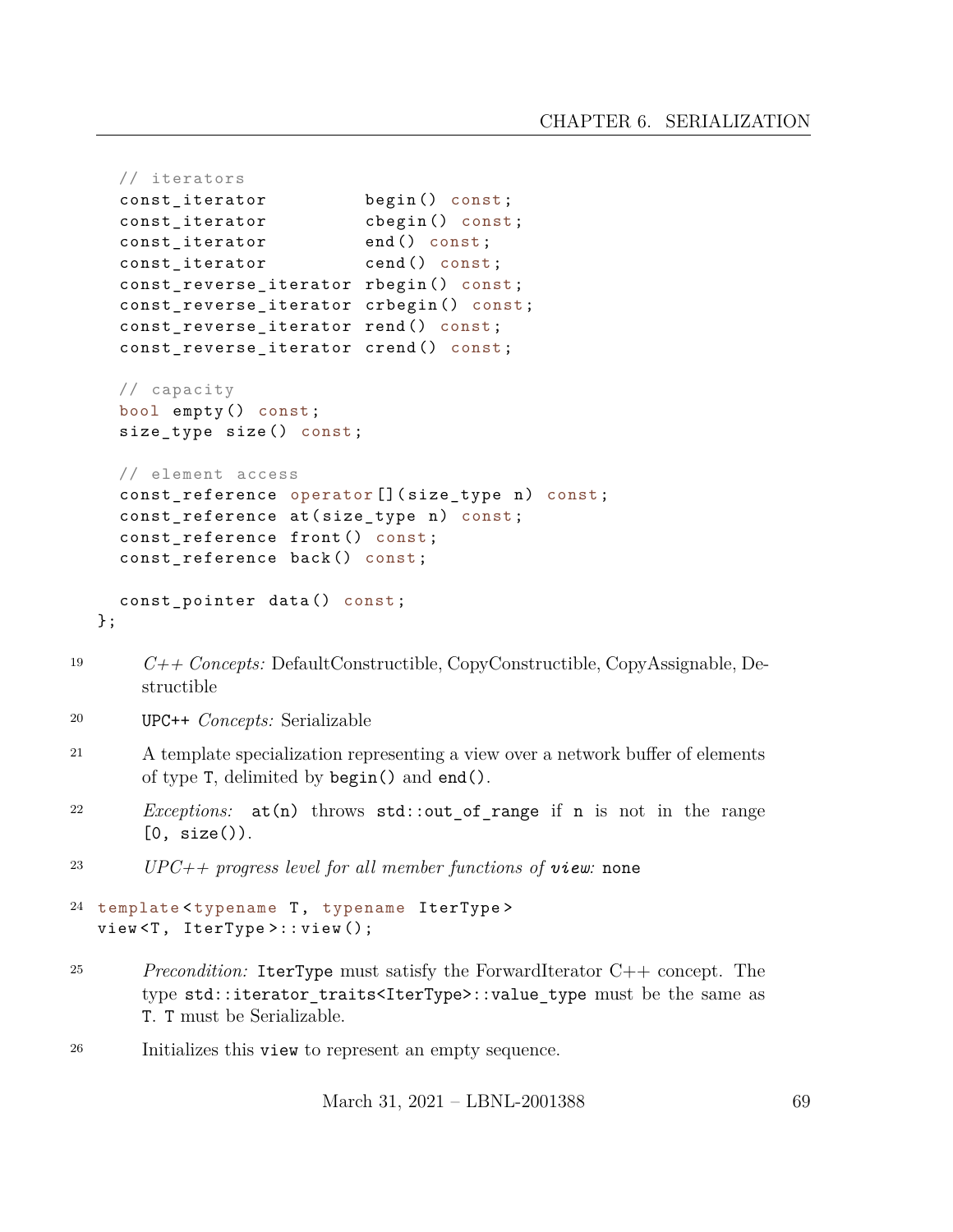```
27 template < typename IterType >
```

```
view < typename std :: iterator_traits < IterType >:: value_type , IterType >
  make_view ( IterType begin , IterType end ,
      typename std :: iterator_traits < IterType >:: difference_type
         size = std::distance(begin, end));
```
- <sup>28</sup> *Precondition:* IterType must satisfy the ForwardIterator C++ concept. The underlying element type (std::iterator traits<IterType>::value type) must be Serializable. The value of size must be equal to the number of elements in [begin, end).
- <sup>29</sup> Constructs a view over the sequence delimited by begin and end.
- <sup>30</sup> *UPC++ progress level:* none

```
31 template < typename Container >
  view < typename Container :: value_type,
        typename Container :: const_iterator >
     make_view ( const Container & container );
```
- <sup>32</sup> *Precondition:* Container must satisfy the Container C++ concept. The underlying element type (Container::value type) must be Serializable.
- <sup>33</sup> Constructs a view over the sequence delimited by container.cbegin() and container.cend().

### **6.8.2 Class Serialization**

```
1 template<typename T>
 struct serialization traits;
```
- <sup>2</sup> *Precondition:* T must be Serializable
- <sup>3</sup> Provides a member type alias deserialized type that is the type resulting from deserializing an object that was serialized as the type T.

```
4 template<typename T>
 using deserialized_type_t =
      typename serialization_traits <T >:: deserialized_type ;
```
 $5$  Type alias for serialization traits  $(T>1)$ : deserialized type.

```
70 March 31, 2021 – LBNL-2001388
```
<sup>34</sup> *UPC++ progress level:* none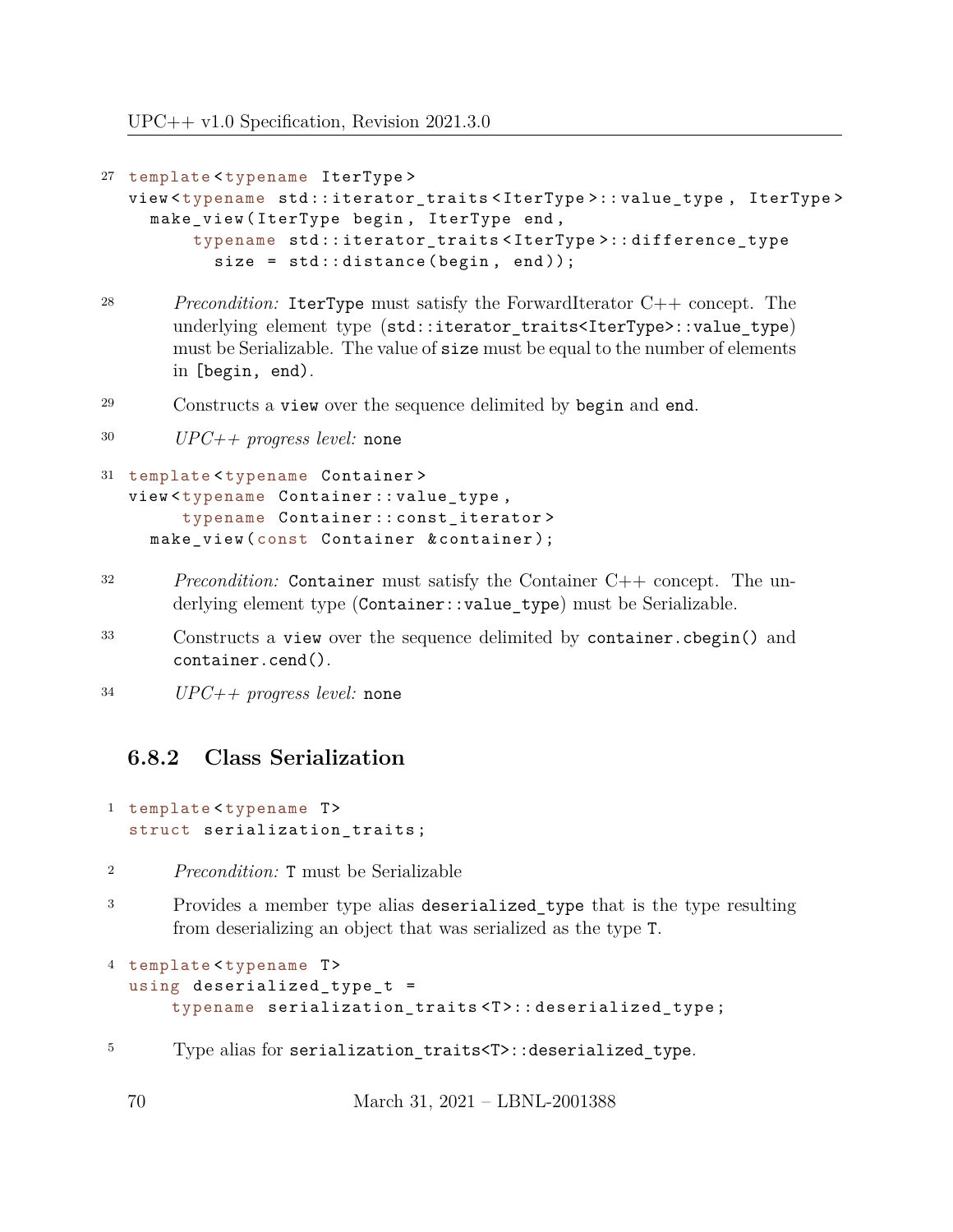```
6 template<typename T>
  [static] deserialized_type_t<T>
      serialization_traits <T>:: deserialized_value (T const & object);
```
- <sup>7</sup> *Precondition:* T must be Serializable and must not be a view. deserialized type t<T> must be Movable.
- <sup>8</sup> Returns a value that is the deserialized counterpart of object. Equivalent to serializing object into temporary storage and deserializing the result.
- <sup>9</sup> *UPC++ progress level:* none

```
10 # define UPCXX_SERIALIZED_FIELDS (...) /* implementation - defined */
```
- <sup>11</sup> A variadic macro for specifying a subset of member variables to be automatically serialized by UPC $++$ , as described in  $\S6.2.1$ .
- 12 # define UPCXX\_SERIALIZED\_VALUES (...) /\* implementation defined \*/
- <sup>13</sup> A variadic macro for specifying a set of values to be used by UPC++ to serialize an object, as described in [§6.2.2.](#page-62-0)
- 14 # define UPCXX\_SERIALIZED\_DELETE () /\* implementation defined \*/
- <sup>15</sup> A macro for disabling serialization of a derived class when the derived class would otherwise inherit a serialization mechanism from a base class ([§6.2.5\)](#page-66-0).
- 16 # define UPCXX\_SERIALIZED\_BASE ( base ) /\* implementation defined \*/
- <sup>17</sup> A macro for specifying serialization of a base subobject of type base, as described in [§6.2.5.](#page-66-0)
- 18 template<typename T> struct serialization ;
- <sup>19</sup> A class template that can be specialized to customize serialization and deserialization for a type T, as described in [§6.2.3.](#page-62-1)

```
20 template < typename T>
  void [Writer]:: write (T const & object);
```
- <sup>21</sup> *Precondition:* T must be Serializable
- <sup>22</sup> Writes a serialized representation of object to the given writer.
- <sup>23</sup> *UPC++ progress level:* none

```
March 31, 2021 – LBNL-2001388 71
```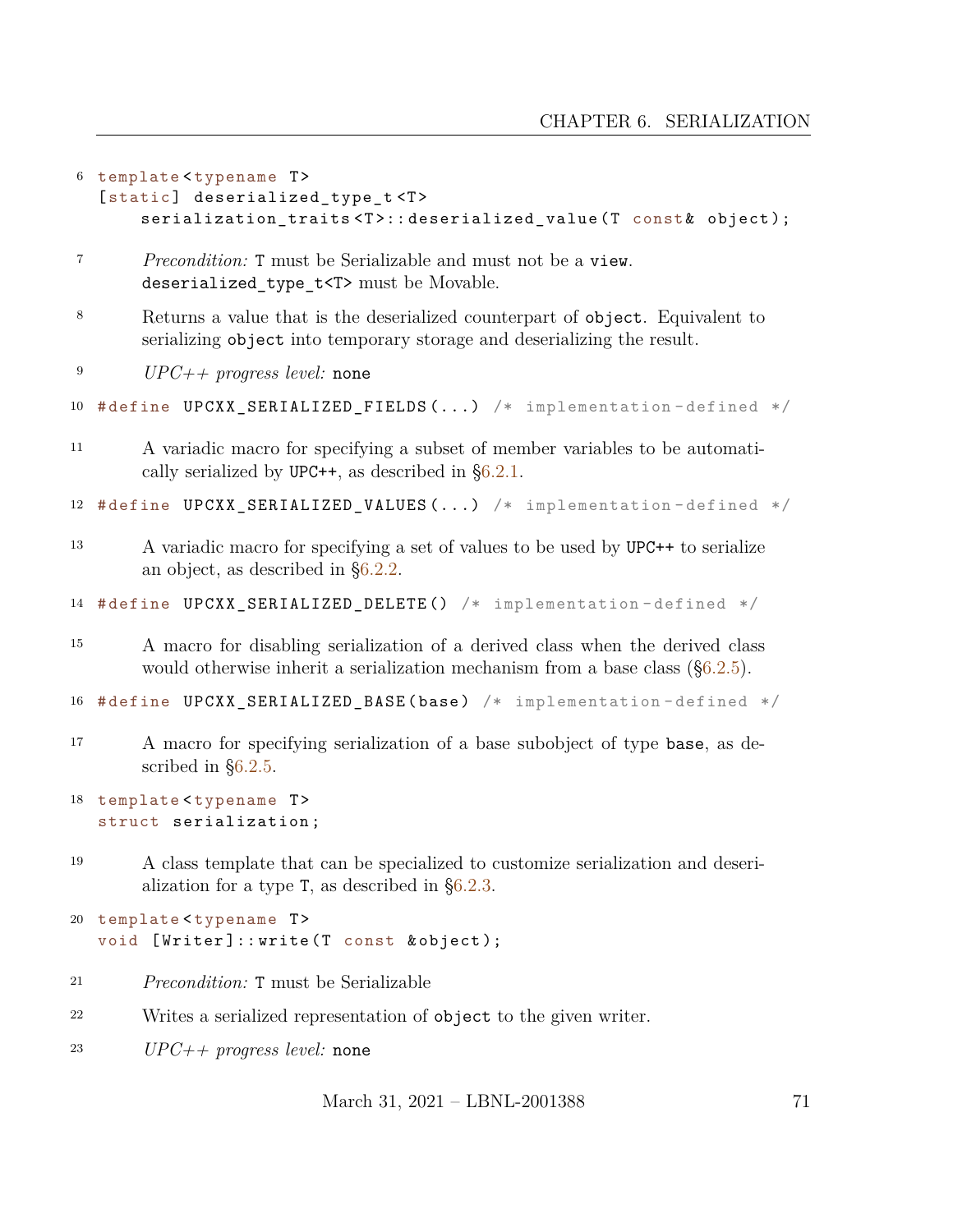### <sup>24</sup> template < typename IterType > std::size\_t [Writer]::write\_sequence (IterType begin, IterType end);

- <sup>25</sup> *Precondition:* IterType must satisfy the ForwardIterator C++ concept. The underlying element type (std::iterator traits<IterType>::value type) must be Serializable.
- <sup>26</sup> Writes serialized representations of the objects in the sequence delimited by begin and end to the given writer and returns the number of objects written. This is semantically equivalent to separate calls to write on the elements of the sequence in order, but it may provide better performance.
- <sup>27</sup> *UPC++ progress level:* none

#### <sup>28</sup> template < typename IterType > std::size\_t [Writer]::write\_sequence (IterType begin, IterType end, std :: size\_t num\_items );

- <sup>29</sup> *Precondition:* IterType must satisfy the ForwardIterator C++ concept. The underlying element type (std::iterator traits<IterType>::value type) must be Serializable. num\_items must be equal to the number of elements in [begin, end).
- <sup>30</sup> Writes serialized representations of the objects in the sequence delimited by begin and end to the given writer and returns the number of objects written. This is semantically equivalent to write sequence(begin, end), but it may provide better performance when IterType is not a RandomAccessIterator.
- <sup>31</sup> *UPC++ progress level:* none

```
32 template < typename T>
  struct [Writer]:: reserve_handle;
```
- <sup>33</sup> *C++ Concepts:* Movable, Destructible
- <sup>34</sup> Represents a reserved location in a writer where an object of type T is to be written.
	- 72 March 31, 2021 LBNL-2001388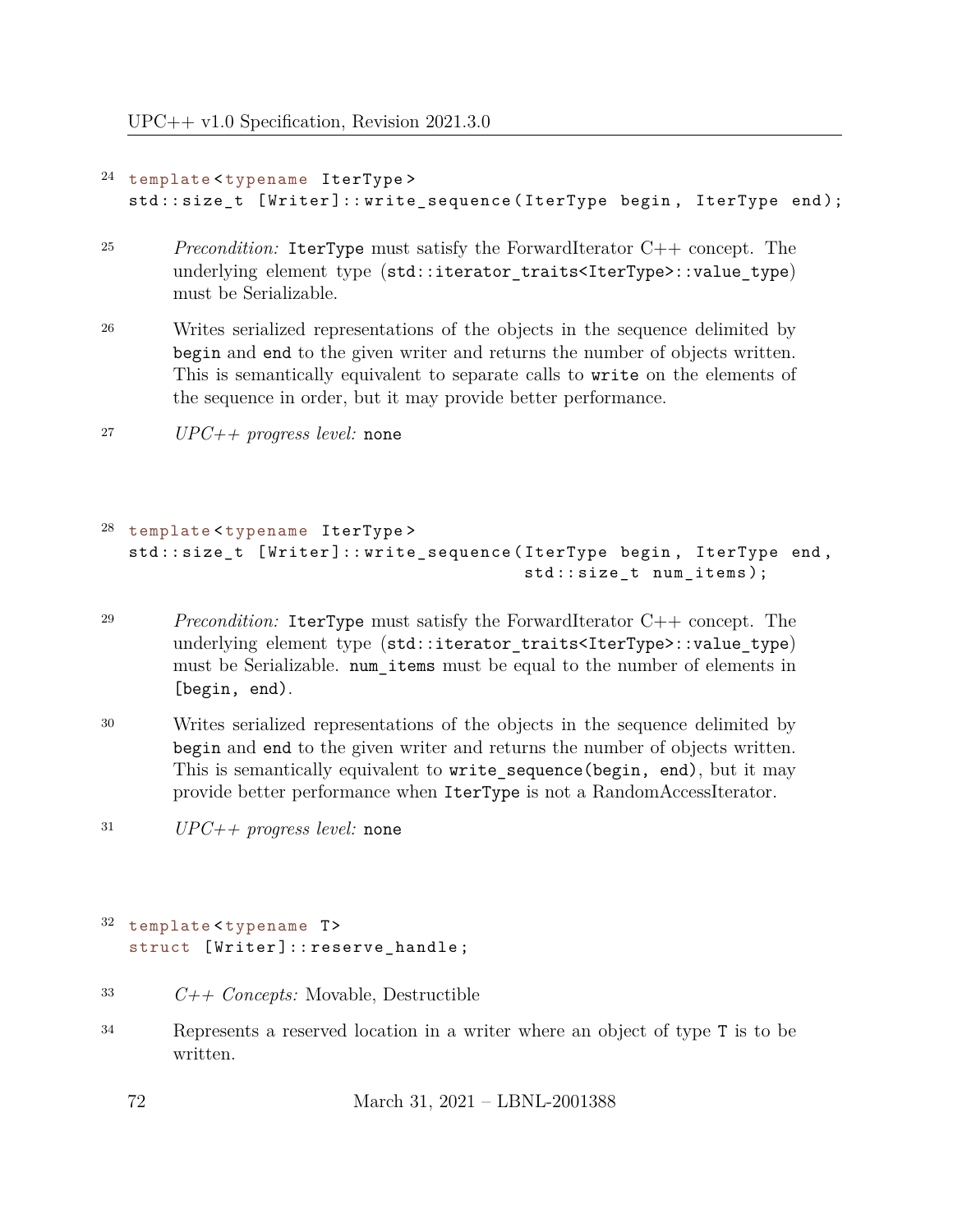```
35 template < typename T>
  typename [Writer]:: reserve_handle<T> [Writer]:: reserve();
```
<sup>36</sup> *Precondition:* T must be TriviallySerializable

<sup>37</sup> Reserves space in the given writer for an object of type T and returns a handle to the resulting location. The handle must be written by a call to commit prior to the return of the function that invoked reserve to create the handle.

<sup>38</sup> *UPC++ progress level:* none

```
39 template < typename T>
  void [Writer]:: commit (
                     typename [Writer]:: reserve_handle<T>&& handle,
                     T const & object);
```
- <sup>40</sup> *Precondition:* T must be TriviallySerializable. handle must have been constructed through a call to reserve on this writer, and it must not previously have had commit called on it.
- <sup>41</sup> Writes a representation of object to the location in the writer denoted by handle. Invalidates handle.
- <sup>42</sup> *UPC++ progress level:* none

```
43 template \lttypename T>
  deserialized_type_t <T> [Reader]:: read ();
```
- <sup>44</sup> *Precondition:* The current position of the reader must be a location where an object of T was written.
- <sup>45</sup> Reads a serialized representation of an object of type T and returns a deserialized object of type deserialized\_type\_t<T>.
- <sup>46</sup> *UPC++ progress level:* none

```
March 31, 2021 – LBNL-2001388 73
```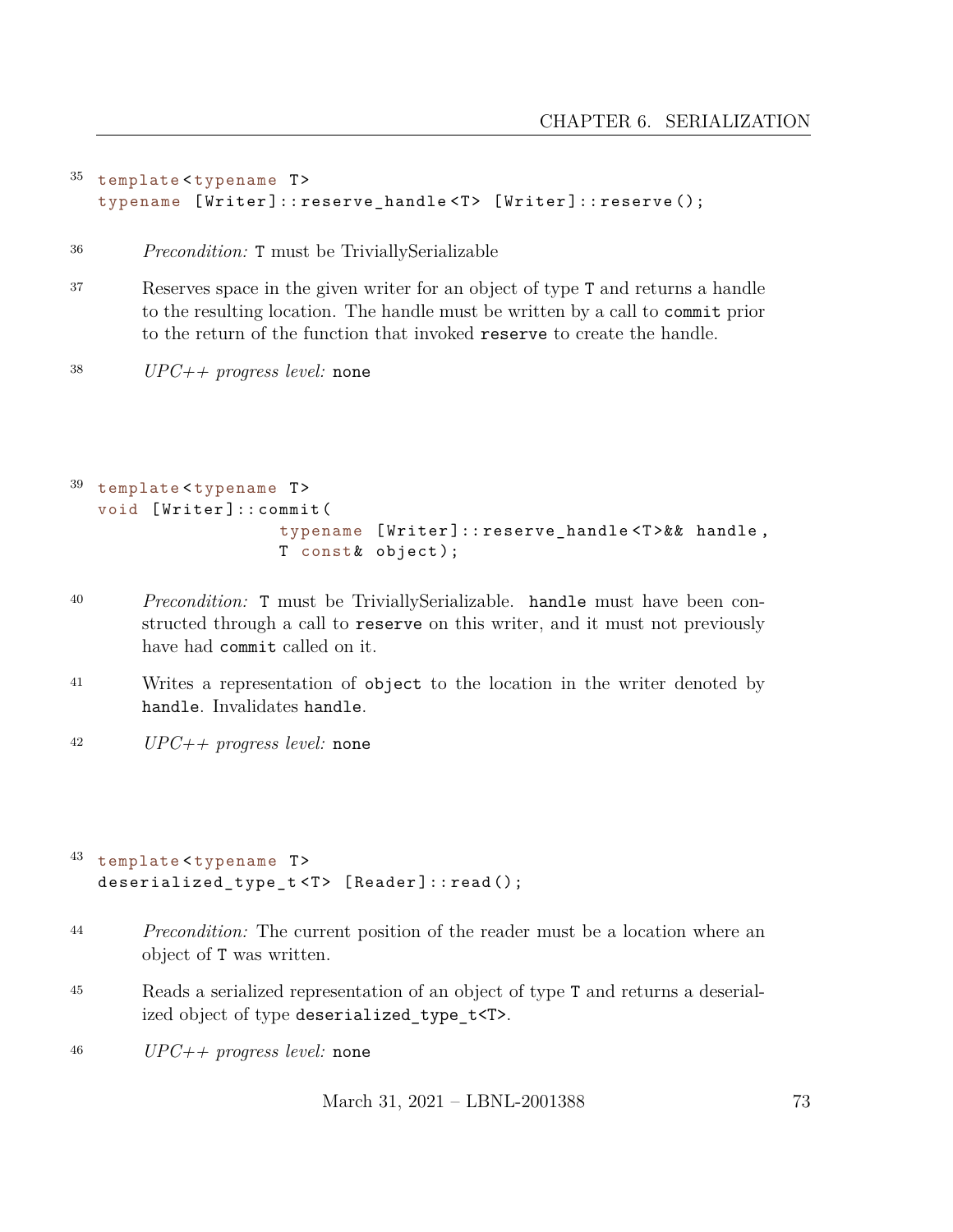#### 47 template<typename T> deserialized\_type\_t <T>\* [Reader]:: read\_into (void\* storage);

- <sup>48</sup> *Precondition:* The current position of the reader must be a location where an object of T was written. storage must point to a location with appropriate space and alignment for an object of type deserialized type  $t$ <T>.
- <sup>49</sup> Reads a serialized representation of an object of type T and constructs a deserialized object of type deserialized\_type\_t<T> in the memory denoted by storage. Returns a pointer to the newly constructed object.
- <sup>50</sup> *UPC++ progress level:* none

```
51 template<typename T>
  deserialized_type_t <T>*
       [Reader]:: read_sequence_into (void* storage,
                                    std :: size_t num_items );
```
- <sup>52</sup> *Precondition:* The current position of the reader must be a location where num items objects of T were written. storage must point to a location with appropriate space and alignment for an array of num\_items objects of type deserialized\_type\_t<T>.
- <sup>53</sup> Reads serialized representations of num\_items objects of type T and constructs an array of deserialized objects of type deserialized type  $t$ <T> in the memory denoted by storage. Returns a pointer to the first newly constructed object in the array.
- <sup>54</sup> *UPC++ progress level:* none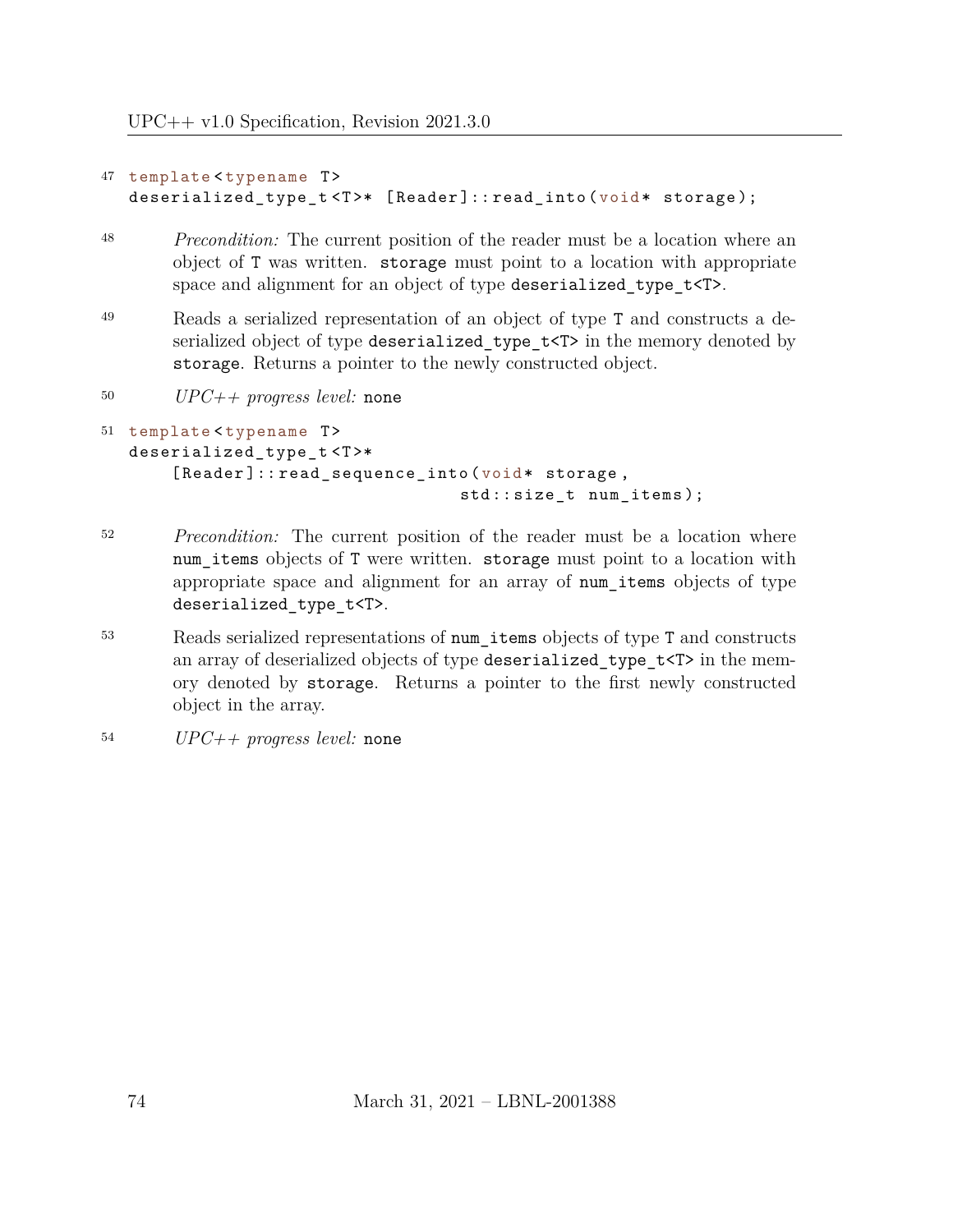# **Chapter 7**

# **Completion**

## <span id="page-83-0"></span>**7.1 Overview**

- <sup>1</sup> Data movement operations come with the concept of completion, meaning that the effect of the operation is now visible on the source or target process and that resources, such as memory on the source and destination sides, are no longer in use by UPC++. A single UPC++ call may have several completion events associated with it, indicating completion of different stages of a communication operation. These events are categorized as follows:
- <sup>2</sup> *Source completion:* The source-side resources of a communication operation are no longer in use by UPC++, and the application is now permitted to modify or reclaim them.
- <sup>3</sup> *Remote completion:* The data have been deposited on the remote target process, and they can be consumed by the target.
- <sup>4</sup> *Operation completion:* The operation is complete from the viewpoint of the initiator. The transferred data can now be read by the initiator, resulting in the values that were written to the target locations.
- <sup>5</sup> A completion event may be associated with some values produced by the communication operation, or it may merely signal completion of an action. Each communication operation specifies the set of completion events it provides, as well as the values that a completion event produces. Unless otherwise indicated, a completion event does not produce a value.
- <sup>6</sup> UPC++ provides several alternatives for how completion can be signaled to the program: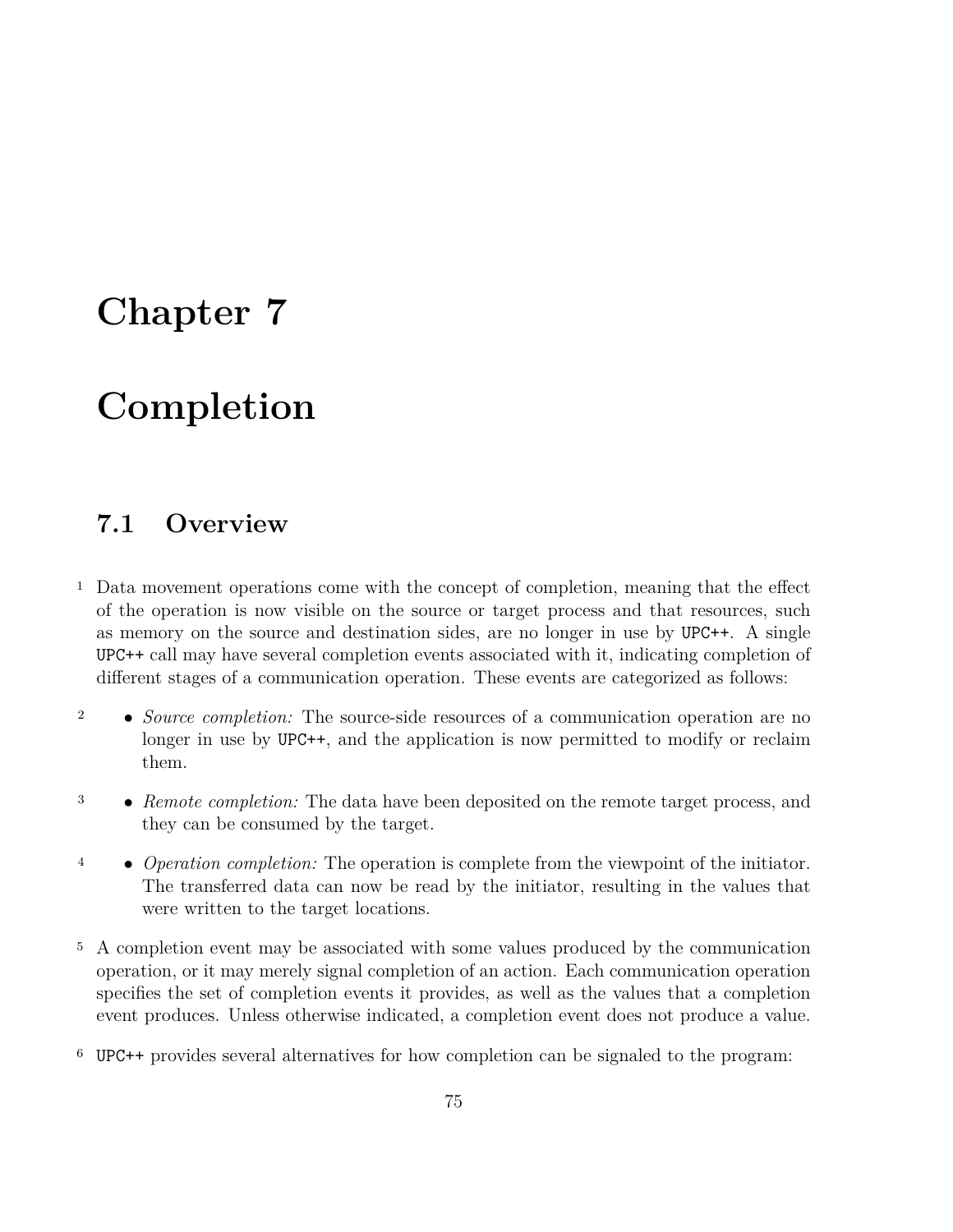- <sup>7</sup> *Future:* The communication call returns a future, which will be readied when the completion event occurs. This is the default notification mode for communication operations. If the completion event is associated with some values of type  $T_{\text{...}}$ , then the returned future will have type  $future < T...$ . If no value is associated with the completion, then the future will have type future<>.
- <sup>8</sup> *Promise:* The user provides a promise when requesting notification of a completion event, and that promise will have one its dependencies fulfilled when the event occurs. The promise must have a non-zero dependency count. If the completion event is associated with some values of type  $T...$ , then it must be valid to call fulfill result() on the promise with values of type T..., and the promise must not have had fulfill result() called on it. The promise will then have fulfill result() called on it with the associated values when the completion event occurs. If no value is associated with the completion, then the promise may have any type. It will have an anonymous dependency fulfilled upon the completion event.
- <sup>9</sup> *Local-Procedure Call (LPC):* The user provides a target persona and a callback function object when requesting notification of a completion event. If the completion is associated with some values of type T..., then the callback must be invokable with a sequence of  $\texttt{sizeof} \dots \texttt{(T)}$  arguments, where if the  $n^{\text{th}}$  component of T has type U, then the  $n<sup>th</sup>$  argument provided to the callback has type:
- <sup>10</sup> **–** U if U is of reference type
- <sup>11</sup> **–** U&& if U is of non-reference type
- <sup>12</sup> If the completion is not associated with any values, the callback must be invokable with no arguments. The callback, together with the associated completion values if any, is enlisted for execution during user-level progress of the given persona when the completion event occurs.
- <sup>13</sup> *Remote-Procedure Call (RPC):* The user provides a function object that is either Serializable or one of the allowed FunctionObjects in [§6.5](#page-70-0) when requesting notification of a completion event, as well as the arguments on which the function object should be invoked. Each argument must either be Serializable, a *cq* dist\_object<T>&, or *cq* team&. The result of serializing and deserializing the function object must be invokable on the values that result from serializing and deserializing the arguments, and the invocation must not throw an exception. Specifically, if an argument is of type *cq* dist\_object<T>& or *cq* team&, the function object must accept a value of dist\_object<T>& or team&, respectively, for the associated parameter. If the argument is of some other type T, the function object must accept a value of type deserialized type  $t < T > k\&$  for the respective parameter. The function object and arguments are transferred as part of the communication operation, and the invocation

76 March 31, 2021 – LBNL-2001388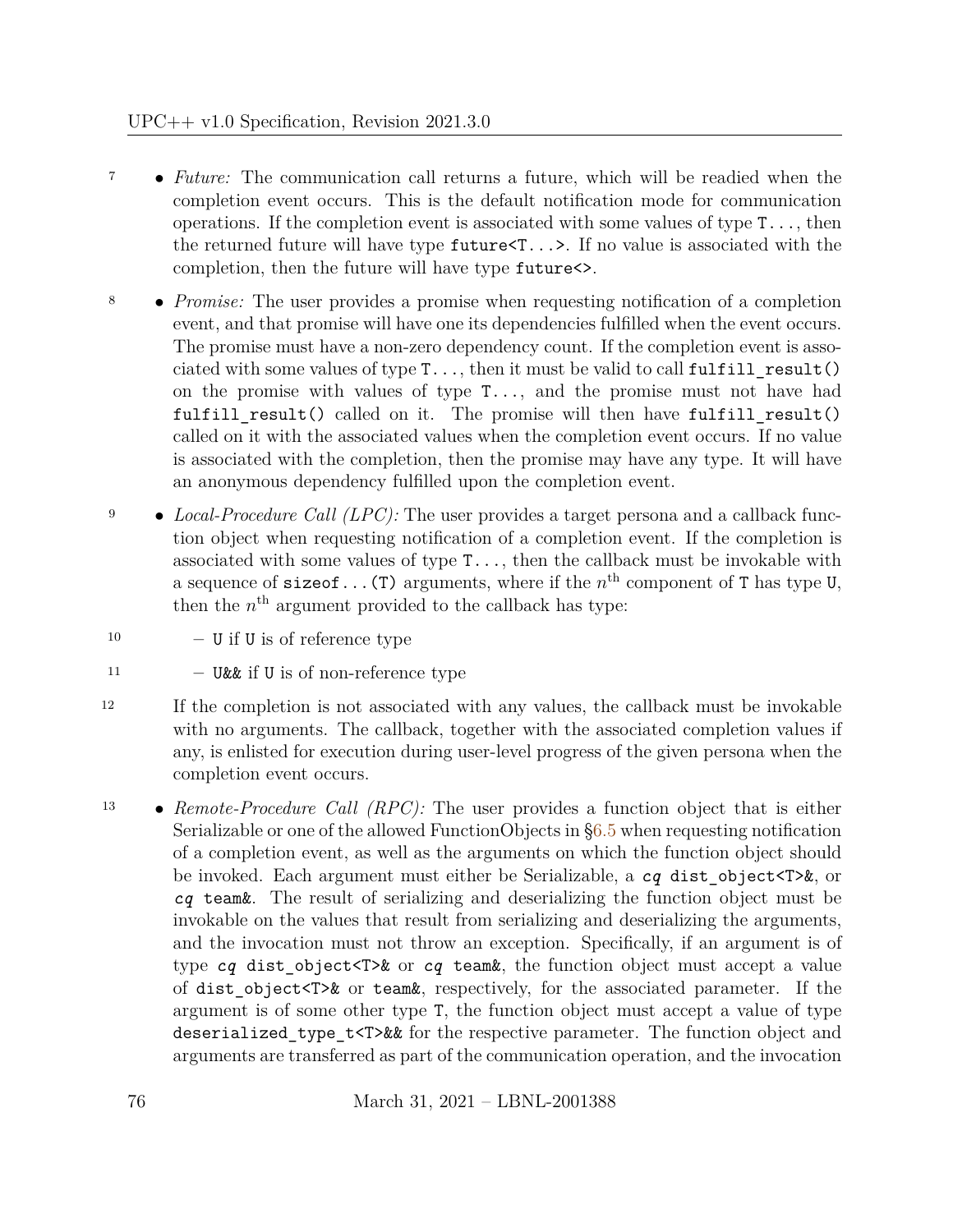is enlisted for execution during user-level progress of the master persona of the target process when the completion event occurs.

- <sup>14</sup> The result from invoking the function object is discarded. However, the return value affects the lifetime of the deserialized objects that the UPC++ runtime constructs<sup>[1](#page-85-0)</sup> and passes to the function object. If the return value is a non-future value or a ready future, the deserialized objects are destructed immediately after the invocation returns. On the other hand, if the return value is a non-ready future, destruction of the deserialized objects is deferred until after the future becomes ready, allowing the function object to safely initiate further asynchronous computation that operates on those objects.
- <sup>15</sup> *Buffered:* The communication call consumes the source-side resources of the operation before the call returns, allowing the application to immediately modify or reclaim them. This delays the return of the call until after the source-completion event. The implementation may internally buffer the source-side resources or block until network resources are available to inject the data directly.
- <sup>16</sup> *Blocking:* This is similar to buffered completion, except that the implementation is required to block until network resources are available to inject the data directly.
- <sup>17</sup> Future, promise, and LPC completions are only valid for completion events that occur at the initiator of a communication call, namely source and operation completion. RPC completion is only valid for a completion event that occurs at the target of a communication operation, namely remote completion. Buffered and blocking completion are only valid for source completion. More details on futures and promises are in Ch. [5,](#page-40-0) while LPC and RPC callbacks are discussed in Ch. [10.](#page-105-0)
- <sup>18</sup> If a completion event is associated with some values, the UPC++ runtime is permitted to pass separate copies of those values to each notification registered on that completion event. If multiple notifications are registered on an event that produces values, their respective types must be CopyConstructible. Otherwise, the respective types must be MoveConstructible.
- <sup>19</sup> Notification of completion only happens during user-level progress of the initiator or target process. Even if an operation completes early, including before the initiation operation returns, the application cannot learn this fact without entering user progress. For futures and promises, only when the initiating thread (persona actually) enters user-level progress will the future or promise be eligible for taking on a readied or fulfilled state. LPC callbacks will execute once a thread enters user progress of the designated persona. See Ch. [10](#page-105-0) for the full discussion on user progress and personas.

<span id="page-85-0"></span><sup>&</sup>lt;sup>1</sup>This excludes team  $x$  and dist\_object<T> $x$  arguments, where the underlying objects are not constructed by the UPC++ runtime in deserialization.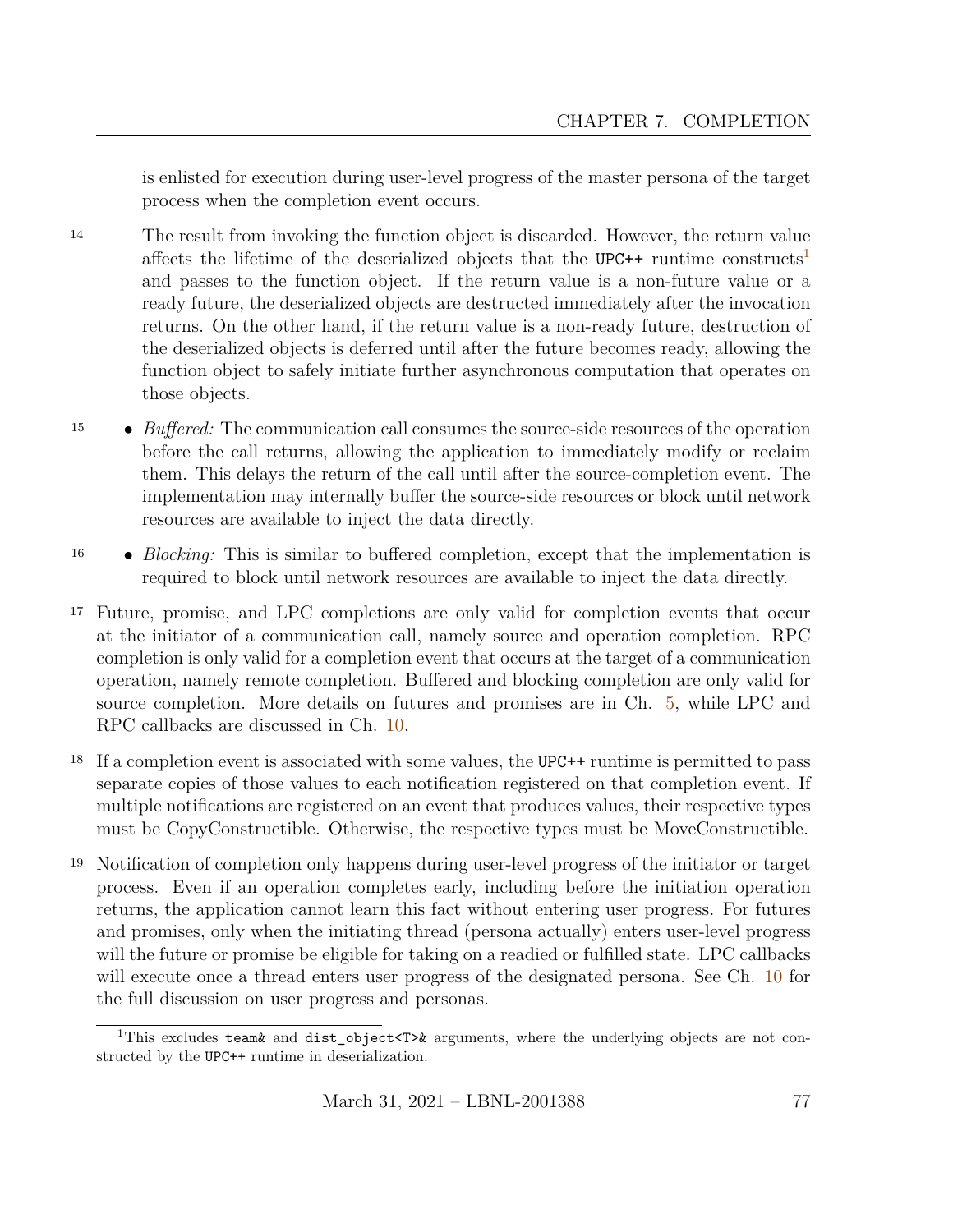- If buffered or blocking completion is requested, then the source-completion event occurs before the communication call returns. However, source-completion notifications, such as signaling a future or executing an LPC, are still delayed until the next user-level progress. Similarly, source-completion notifications for empty data transfers (e.g. rput with a size of zero) are delayed until the next user-level progress.
- <sup>21</sup> Operation completion implies both source and remote completion. However, it does not imply that notifications associated with source and remote completion have occurred. Similarly, remote completion implies source completion, but it does not imply that notifications associated with source completion have occurred.

## **7.2 Completion Objects**

- <sup>1</sup> The UPC++ mechanism for requesting notification of completion is through opaque *completion objects*, which associate notification actions with completion events. Completion objects are CopyConstructible, CopyAssignable, and Destructible, and the same completion object may be passed to multiple communication calls. A simple completion object is constructed by a call to a static member function of the source cx, remote cx, or operation\_cx class, providing notification for the corresponding event. The member functions as future, as promise, as lpc, and as rpc request notification through a future, promise, LPC, or RPC, respectively. Only the member functions that correspond to valid means of signaling notification of an event are defined in the class associated with that event.
- <sup>2</sup> The following is an example of a simple completion object:

```
1 global_ptr <int> gp1 = /* some global pointer */;
2 promise \frac{1}{1} > pro1;
3 auto cxs = operation_cx :: as_promise ( pro1 );
4 rget (gp1, cxs);
5 pro1 . finalize (); // fulfill the initial anonymous dependency
```
<sup>3</sup> The rget function, when provided just a global ptr<int>, transfers a single int from the given location to the initiator. Thus, operation completion is associated with an int value, and the promise used for signaling that event must have type compatible with an int value, e.g. promise<int>. The user constructs a completion object that requests operation notification on the promise  $proj$  by calling operation  $cx$ :: as promise(pro1). Since a completion object is opaque, the auto keyword is used to deduce the type of the completion object. The resulting completion object can then be passed to rget, which fulfills the promise with the transferred value upon operation completion.

78 March 31, 2021 – LBNL-2001388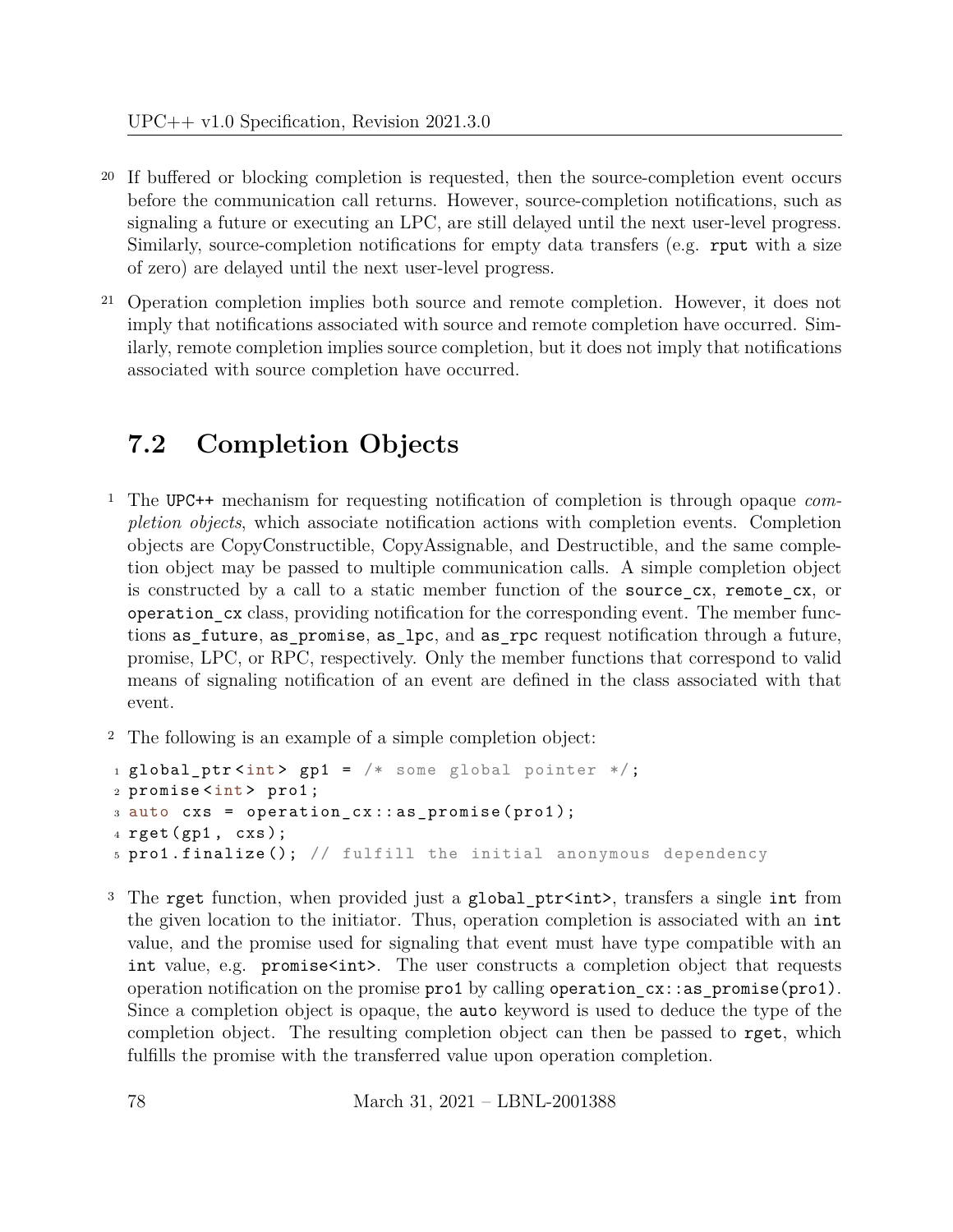<sup>4</sup> A user can request notification of multiple completion events, as well as multiple notifications of a single completion event. The pipe (|) operator can be used to combine completion objects to construct a union of the operands. The following is an example:

```
_1 int foo() {
2 return 0;
3 }
4
5 int bar (int x) {
6 return x;
7 }
8
9 void do_comm ( double * src , size_t count ) {
10 global ptr < double > dest = /* some global pointer */;11 promise <> pro1;
12 persona & per1 = /* some persona */;
13 auto cxs = (operation_cx::as\_promise (pro1) )14 source_cx :: as_future () |
15 operation_cx:: as_future () |
16 operation_cx :: as_future () |
17 source_cx:: as_lpc (per1, foo) |
18 remote_cx:: as_rpc (bar, 3)
19 );
20 std :: tuple < future < > , future < > , future < > > result =
21 rput ( src , dest , count , cxs );
22 pro1 . finalize (). wait (); // finalize promise , wait on its future
23 }
```
- <sup>5</sup> This code initiates an rput operation, which provides source-, remote-, and operationcompletion events. A unified completion object is constructed by applying the pipe operator to individual completion objects. When rput is invoked with the resulting unified completion object, it returns a tuple of futures corresponding to the individual future completions requested. The ordering of futures in this tuple matches the order of application of the pipe operator (this operator is associative but not commutative). In the example above, the first future in the tuple would correspond to source completion, and the second and third would be for operation completion. If no future-based notification is requested, then the return type of the communication call would be void rather than a tuple.
- <sup>6</sup> When multiple notifications are requested for a single event, the order in which those notifications occur is unspecified. In the code above, the order in which **pro1** is fulfilled and the two futures for operation completion are readied is indeterminate. Similarly, if both source and operation completion occur before the next user-level progress, the order

$$
March\;31,\;2021-LBNL-2001388\qquad79
$$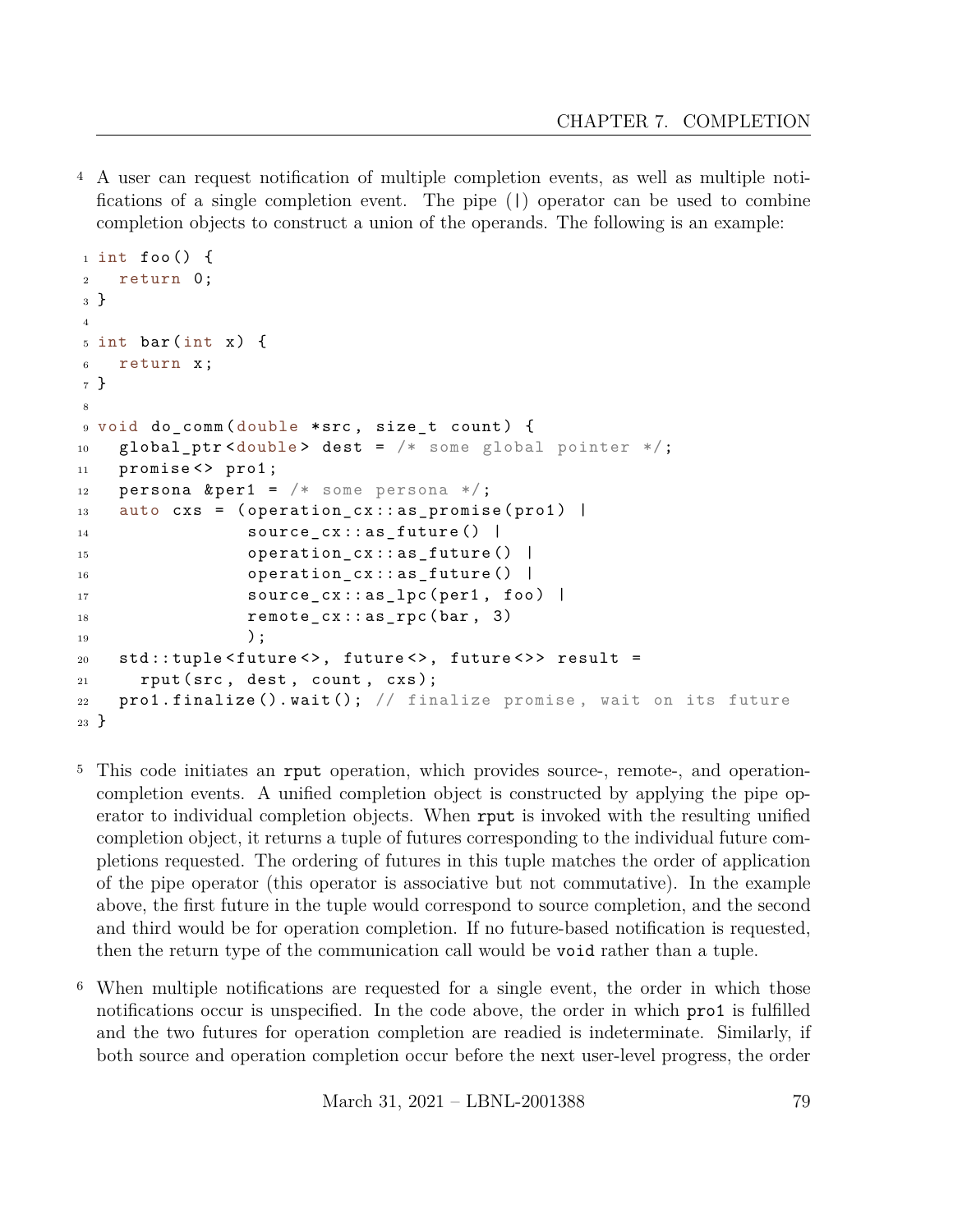in which the notifications occur is unspecified, so that operation-completion requests may be notified before source-completion requests.

- <sup>7</sup> Unlike a direct call to the rpc function (Ch. [9\)](#page-97-0), but like a call to rpc\_ff, an RPC completion callback does not return a result to the initiator. Thus, the value returned by the RPC invocation of bar above is discarded.
- 8 Arguments to remote cx:: as rpc are serialized at an unspecified time between the invocation of as\_rpc and the return from the invocation of a communication operation that accepts the resulting completion object. If multiple communication operations use a single completion object resulting from as\_rpc, then the arguments may be serialized multiple times. For lvalue arguments, the user must ensure that they remain valid until the return from the invocation of all communication operations that use the associated completion object. Rvalue arguments are guaranteed to be "consumed" before the remote\_cx::as\_rpc factory function returns the completion object, meaning they are move-constructed into an internal location and/or fully serialized.

### **7.2.1 Restrictions**

- <sup>1</sup> The API reference for a UPC++ call that supports the completion interface lists the completion events that the call provides, as well as the types of values associated with each event, if any. The result is undefined if a completion object is passed to a call and the object contains a request for an event that the call does not support. Passing a completion object that contains a request whose type does not match the types provided by the corresponding completion event, as described in [§7.1,](#page-83-0) also results in undefined behavior.
- <sup>2</sup> If a UPC++ call provides both operation and remote completion, then at least one must be requested by the provided completion object. If a call provides operation but not remote completion, then operation completion must be requested. The behavior of the program is undefined if neither operation nor remote completion is requested from a call that supports one or both of operation or remote completion.
- <sup>3</sup> A promise object associated with a promise-based completion request must have a dependency count greater than zero when the completion object is passed to a UPC++ operation. The result is undefined if the same promise object is used in multiple requests for notifications that produce values.

80 March 31, 2021 – LBNL-2001388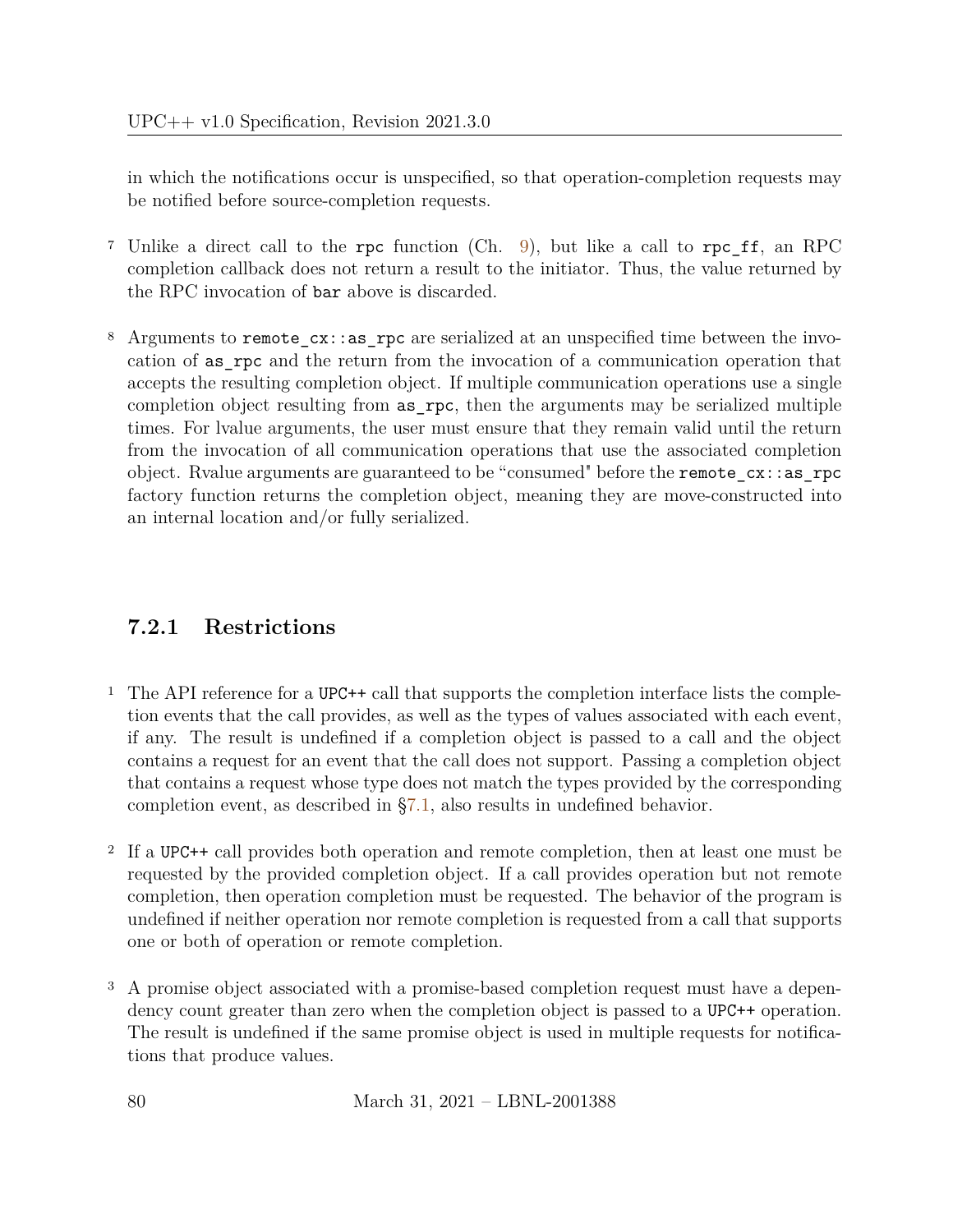## **7.2.2 Completion and Return Types**

- <sup>1</sup> In subsequent API-reference sections, the opaque type of a completion object is denoted by CType. Similarly, RType denotes a return type that is dependent on the completion object passed to a UPC++ call. This return type is as follows:
- <sup>2</sup> void, if no future-based completions are requested
- <sup>3</sup> future<T...>, if a single future-based completion is requested, where T... is the sequence of types associated with the given completion event
- <sup>4</sup> std::tuple<future<T...>...>, if multiple future-based completions are requested, where each future's arguments T... is the sequence of types associated with the corresponding completion event
- <sup>5</sup> Type deduction, such as with auto, is recommended when working with completion objects and return types.

### **7.2.3 Default Completions**

<sup>1</sup> If a completion object is not explicitly provided to a communication call, then a default completion object is used. For most calls, the default is operation\_cx::as\_future(). However, for rpc ff, the default completion is source  $cx$ :: as buffered(), and for rpc, it is source cx::as buffered() | operation  $cx::as$  future(). The default completion of a UPC++ communication call is listed in its API reference.

## **7.3 API Reference**

```
1 struct source_cx ;
  struct remote_cx ;
  struct operation_cx ;
```
<sup>2</sup> Types that contain static member functions for constructing completion objects for source, remote, and operation completion.

March 31, 2021 – LBNL-2001388 81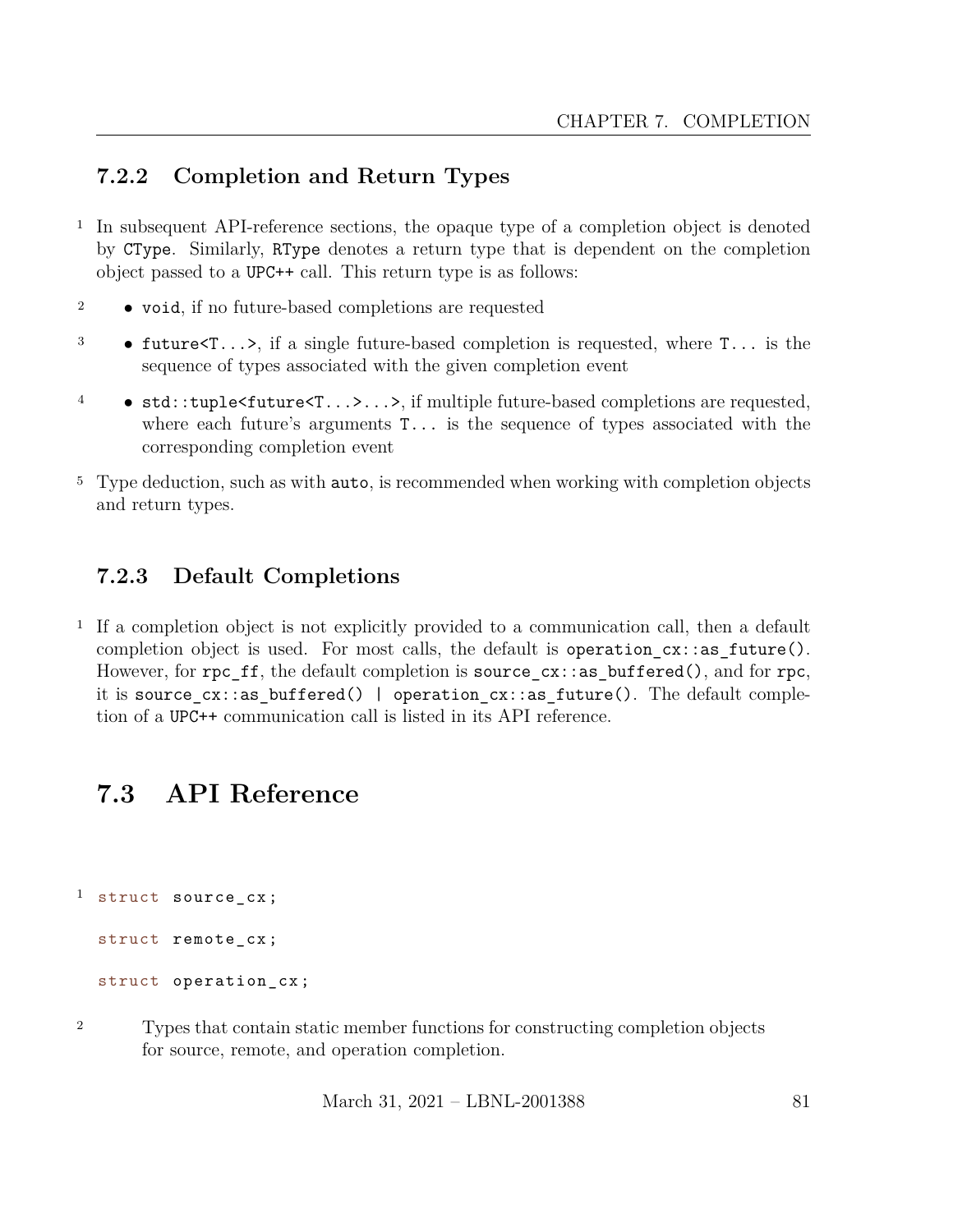```
[static] CType source_cx:: as_future();
```

```
[static] CType operation_cx::as_future();
```
<sup>4</sup> Constructs a completion object that represents notification of source or operation completion with a future.

```
5 UPC++ progress level: none
```

```
6 template < typename ... T>
  [static] CType source_cx::as_promise(promise<T...> pro);
  template<typename ... T>
  [static] CType operation_cx::as_promise(promise<T...> pro);
```
- <sup>7</sup> *Precondition:* pro must have a dependency count greater than zero.
- <sup>8</sup> Constructs a completion object that represents signaling the given promise upon source or operation completion.
- <sup>9</sup> *UPC++ progress level:* none

```
10 template lttypename Func >
   [static] CType source_cx::as_lpc (persona & target, Func & & func);
  template < typename Func >
   [static] CType operation_cx::as_lpc (persona & target, Func & & func);
```
- <sup>11</sup> *Precondition:* Func must be a function-object type, and the underlying decayed type (std::decay<Func&&>::type) must be CopyConstructible. func must not throw an exception when invoked.
- <sup>12</sup> Constructs a completion object that represents the enqueuing of func on the given local persona upon source or operation completion.
- <sup>13</sup> *UPC++ progress level:* none
	- 82 March 31, 2021 LBNL-2001388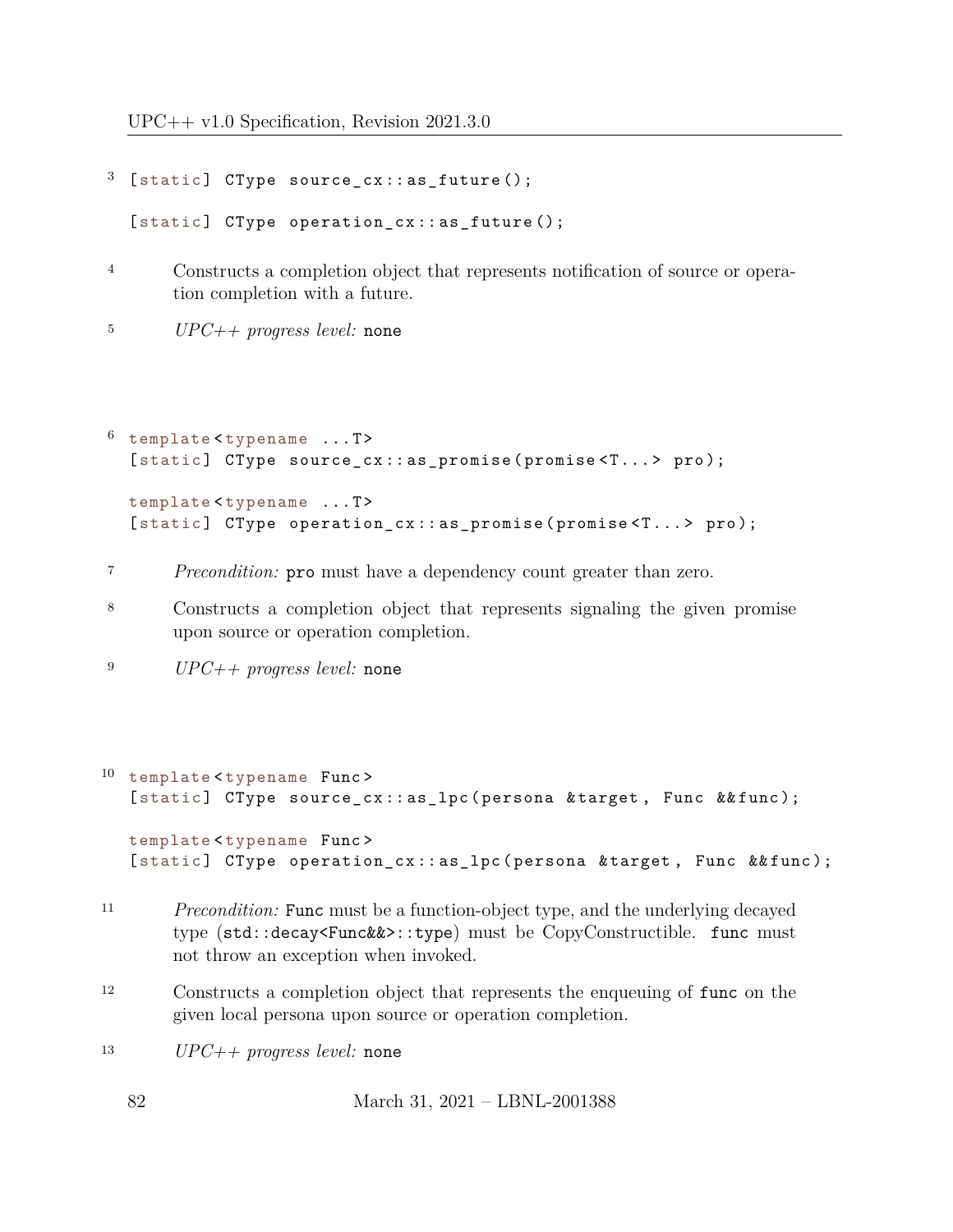#### 14 template<typename Func, typename ... Args> [static] CType remote\_cx::as\_rpc (Func &&func, Args... &&args);

*Preconditions:*

| 15 | • Func must be a function-object type.                                                                                                              |
|----|-----------------------------------------------------------------------------------------------------------------------------------------------------|
| 16 | • If Func& is an ryalue-reference type, the underlying decayed type<br>(std::decay <func&&>::type) must be CopyConstructible.</func&&>              |
| 17 | • Func must either be Serializable or one of the Function Objects listed in<br>§6.5.                                                                |
| 18 | • Each of $\text{Arg} s \dots$ must either be a Serializable type,<br>or<br>$c\,q$<br>dist object <t>&amp;, or cq team&amp;.</t>                    |
| 19 | • If a type $Arg$ in $Args\&$ is an ryalue-reference type, the underlying<br>decayed type (std::decay <arg>::type) must be CopyConstructible.</arg> |
| 20 | • The invocation of the desertialized function object on the desertialized ar-<br>guments must not throw an exception.                              |
| 21 | Constructs a completion object that represents the enqueuing of func on a<br>target process upon remote completion.                                 |

<sup>22</sup> *UPC++ progress level:* none

#### $23$  [static] CType source\_cx:: as\_buffered();

- <sup>24</sup> Constructs a completion object that represents buffering source-side resources or blocking until they are consumed before a communication call returns, delaying the return until the source-completion event occurs.
- <sup>25</sup> *UPC++ progress level:* none

#### $26$  [static] CType source\_cx:: as\_blocking();

- <sup>27</sup> Constructs a completion object that represents blocking until source-side resources are consumed before a communication call returns, delaying the return until the source-completion event occurs.
- <sup>28</sup> *UPC++ progress level:* none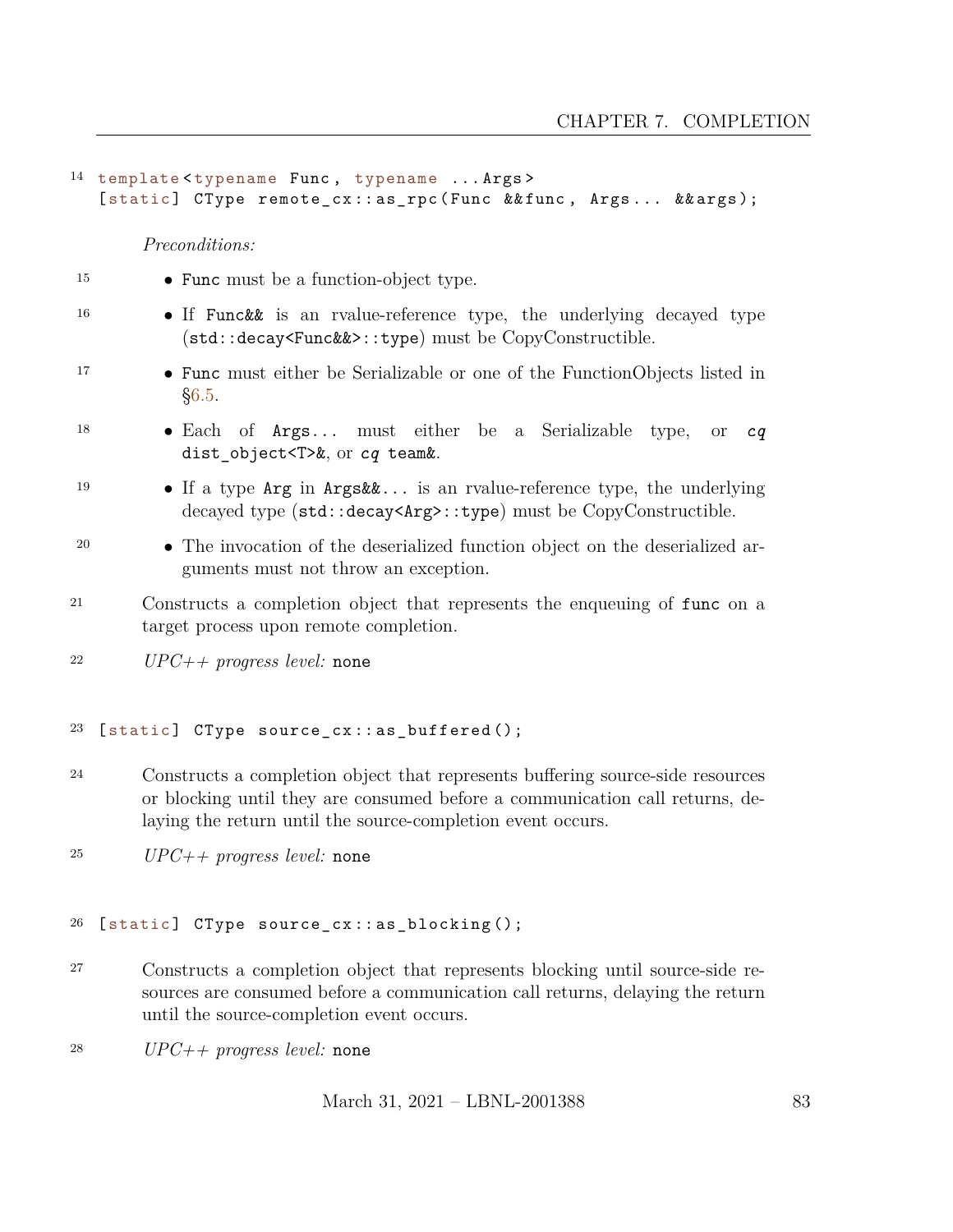#### 29 template < typename CTypeA , CTypeB > CType operator | (CTypeA & & a, CTypeB & & b);

- <sup>30</sup> *Precondition:* CTypeA and CTypeB must be completion types.
- <sup>31</sup> Constructs a completion object that is the union of the completions in a and b. Future-based completions in the result are ordered the same as in a and b, with those in a preceding those in b.
- <sup>32</sup> *UPC++ progress level:* none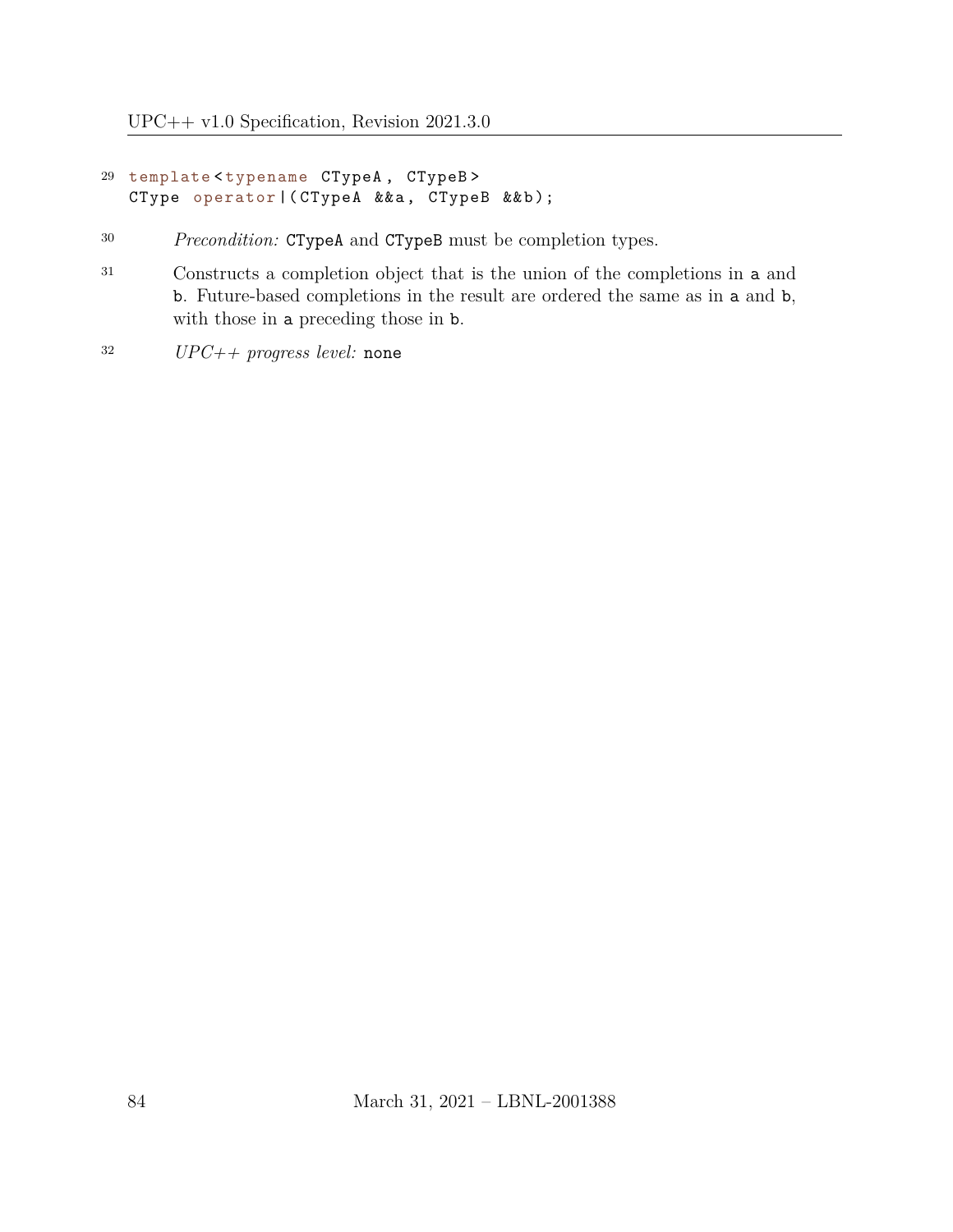# **Chapter 8**

# **One-Sided Communication**

## **8.1 Overview**

<sup>1</sup> The main one-sided communication functions for UPC++ are rput and rget. Where possible, the underlying transport layer will use RDMA techniques to provide the lowest-latency transport possible. The type T used by rput or rget needs to be **TriviallySerializable**, as described in Chapter [6](#page-58-0) (*Serialization*).

## **8.2 API Reference**

### **8.2.1 Remote Puts**

```
1 template < typename T , typename Cx=/*unspecified*/>
  RType rput (T value, global_ptr <T> dest,
              Cx &&completions=operation_cx::as_future());
```
<sup>2</sup> *Precondition:* T must be TriviallySerializable.

- <sup>3</sup> Initiates a transfer of value that will store it in the memory referenced by dest.
- <sup>4</sup> Remote-completion operations execute on the master persona of the process associated with the destination (i.e. dest.where()).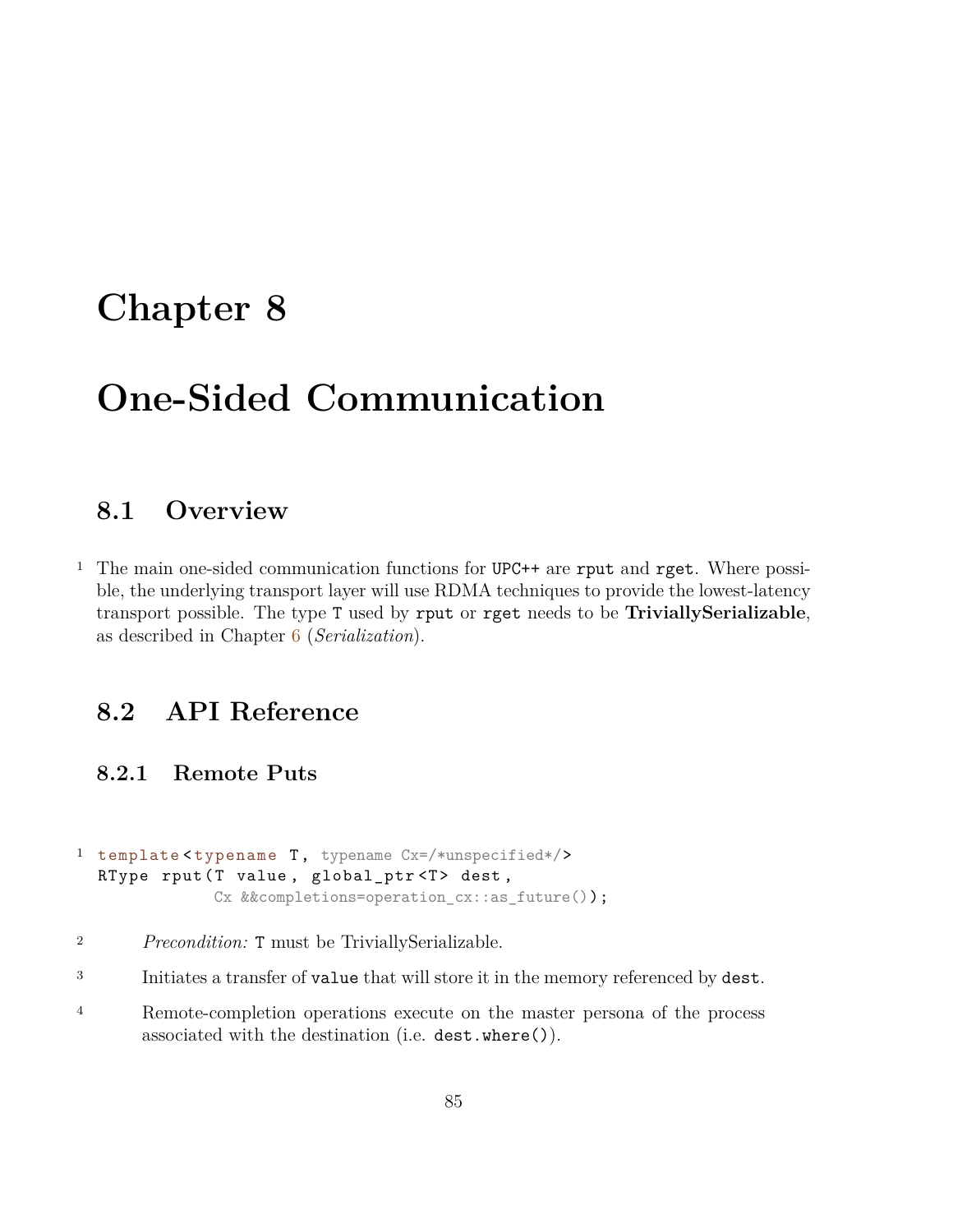#### *Completions:*

- <sup>5</sup> *Remote*: Indicates completion of the transfer of value.
- <sup>6</sup> *Operation*: Indicates completion of all aspects of the operation: the transfer and remote stores are complete.
- <sup>7</sup> *C++ memory ordering:* The writes to dest will have a *happens-before* relationship with the operation-completion notification actions (future readying, promise fulfillment, or persona LPC enlistment) and remote-completion actions (RPC enlistment). For LPC and RPC completions, all evaluations *sequencedbefore* this call will have a *happens-before* relationship with the execution of the completion function.
- <sup>8</sup> *UPC++ progress level:* internal

```
9 template < typename T, typename Cx=/*unspecified*/)
  RType rput (T const *src, global_ptr <T> dest, std::size_t count,
              Cx &&completions=operation_cx::as_future());
```
- <sup>10</sup> *Precondition:* T must be TriviallySerializable. The source and destination memory regions must not overlap. src and dest must not be null pointers, even if count is zero.
- <sup>11</sup> Initiates an operation to transfer and store the count items of type T beginning at src to the memory beginning at dest. The values referenced in the [src,src+count) interval must not be modified until either source or operation completion is indicated.
- <sup>12</sup> Remote-completion operations execute on the master persona of the process associated with the destination (i.e. dest.where()).

- <sup>13</sup> *Source*: Indicates completion of injection or internal buffering of the source values, signifying that the src buffer may be modified.
- <sup>14</sup> *Remote*: Indicates completion of the transfer of the values, implying readiness of the target buffer [dest,dest+count).
- <sup>15</sup> *Operation*: Indicates completion of all aspects of the operation: the transfer and remote stores are complete.
	- 86 March 31, 2021 LBNL-2001388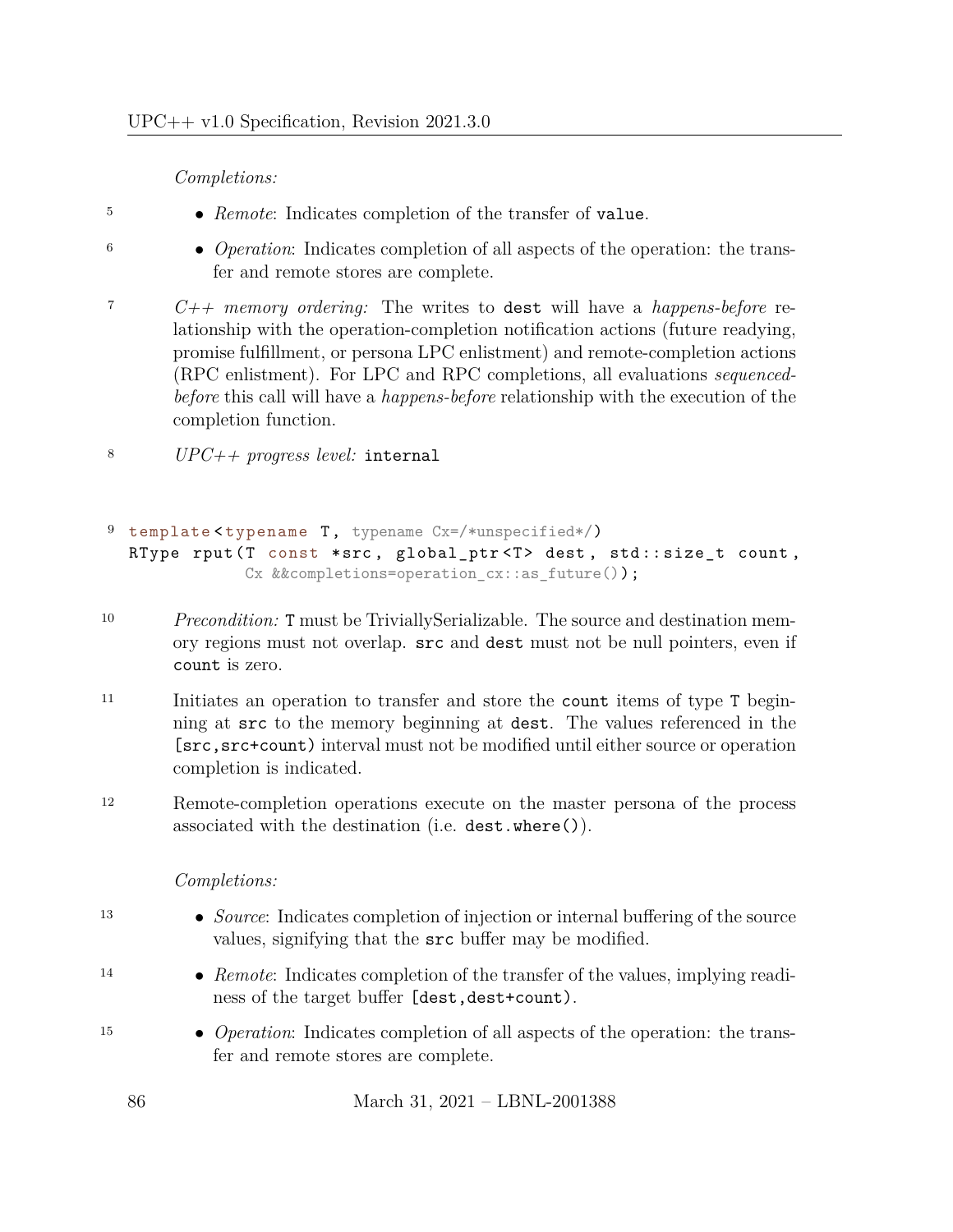<sup>16</sup> *C++ memory ordering:* The reads of src will have a *happens-before* relationship with the source-completion notification actions (future readying, promise fulfillment, or persona LPC enlistment). The writes to dest will have a *happensbefore* relationship with the operation-completion notification actions (future readying, promise fulfillment, or persona LPC enlistment) and remote-completion actions (RPC enlistment). For LPC and RPC completions, all evaluations *sequenced-before* this call will have a *happens-before* relationship with the execution of the completion function.

<sup>17</sup> *UPC++ progress level:* internal

### **8.2.2 Remote Gets**

```
1 template < typename T, typename Cx=/*unspecified*/>
  RType rget (global_ptr < const T> src,
              Cx &&completions=operation_cx::as_future());
```
- <sup>2</sup> *Precondition:* T must be TriviallySerializable.
- <sup>3</sup> Initiates a transfer to this process of a single value of type T located at src. The value will be transferred to the calling process and delivered in the operationcompletion notification.

- <sup>4</sup> *Operation*: Indicates completion of all aspects of the operation, including transfer and readiness of the resulting value. This completion produces a value of type T.
- <sup>5</sup> *C++ memory ordering:* The read of src will have a *happens-before* relationship with the operation-completion notification actions (future readying, promise fulfillment, or persona LPC enlistment). All evaluations *sequenced-before* this call will have a *happens-before* relationship with the invocation of any LPC associated with operation completion.
- <sup>6</sup> *UPC++ progress level:* internal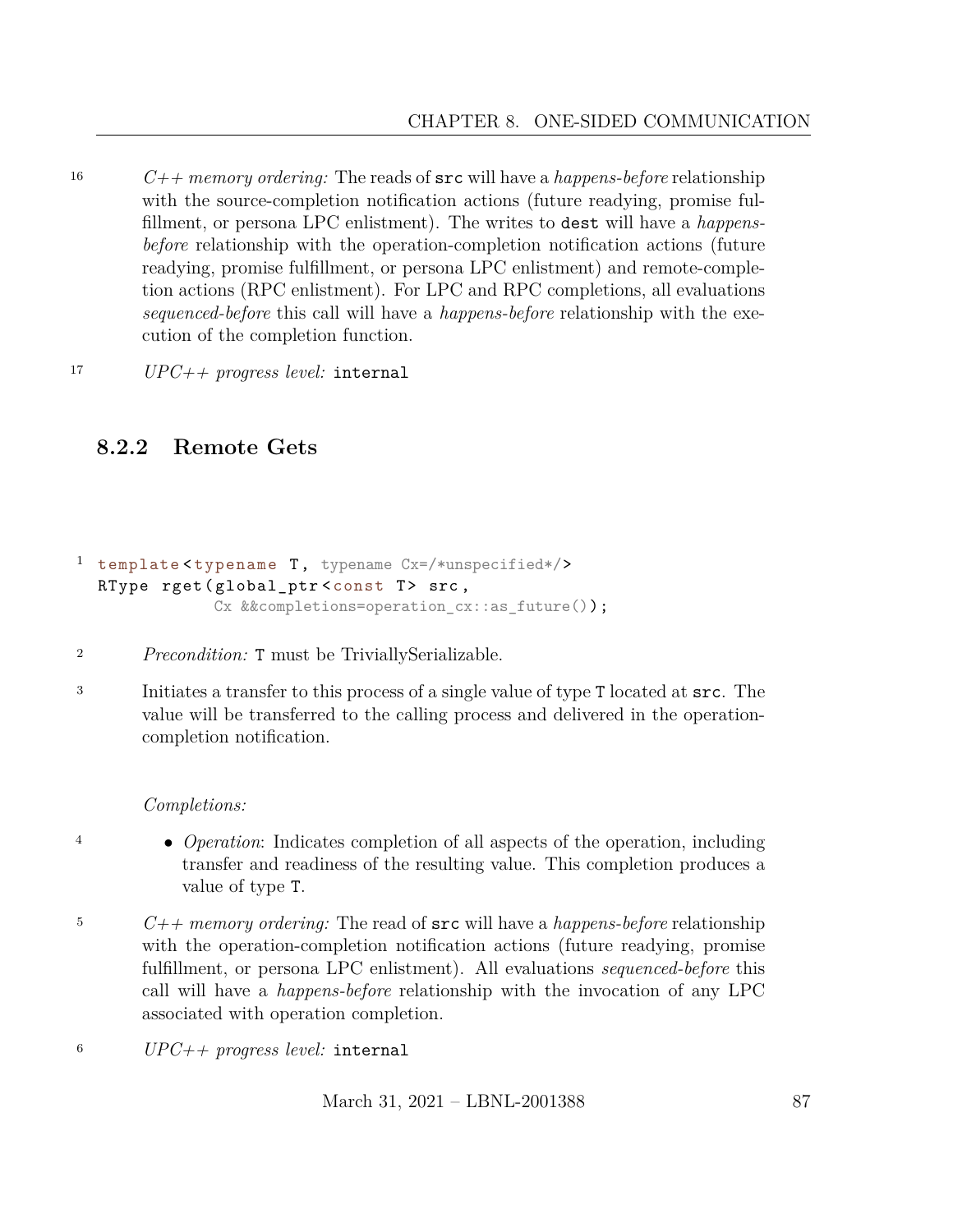```
7 template < typename T , typename Cx=/*unspecified*/>
```

```
RType rget (global_ptr < const T> src, T *dest, std:: size_t count,
            Cx &&completions=operation_cx::as_future());
```
- <sup>8</sup> *Precondition:* T must be TriviallySerializable. The source and destination memory regions must not overlap. src and dest must not be null pointers, even if count is zero.
- <sup>9</sup> Initiates a transfer of count values of type T beginning at src and stores them in the locations beginning at dest. The source values must not be modified until operation completion is notified.

- <sup>10</sup> *Operation*: Indicates completion of all aspects of the operation, including transfer and readiness of the resulting values.
- <sup>11</sup> *C++ memory ordering:* The reads of src and writes to dest will have a *happens-before* relationship with the operation-completion notification actions (future readying, promise fulfillment, or persona LPC enlistment). All evaluations *sequenced-before* this call will have a *happens-before* relationship with the invocation of any LPC associated with operation completion.
- <sup>12</sup> *UPC++ progress level:* internal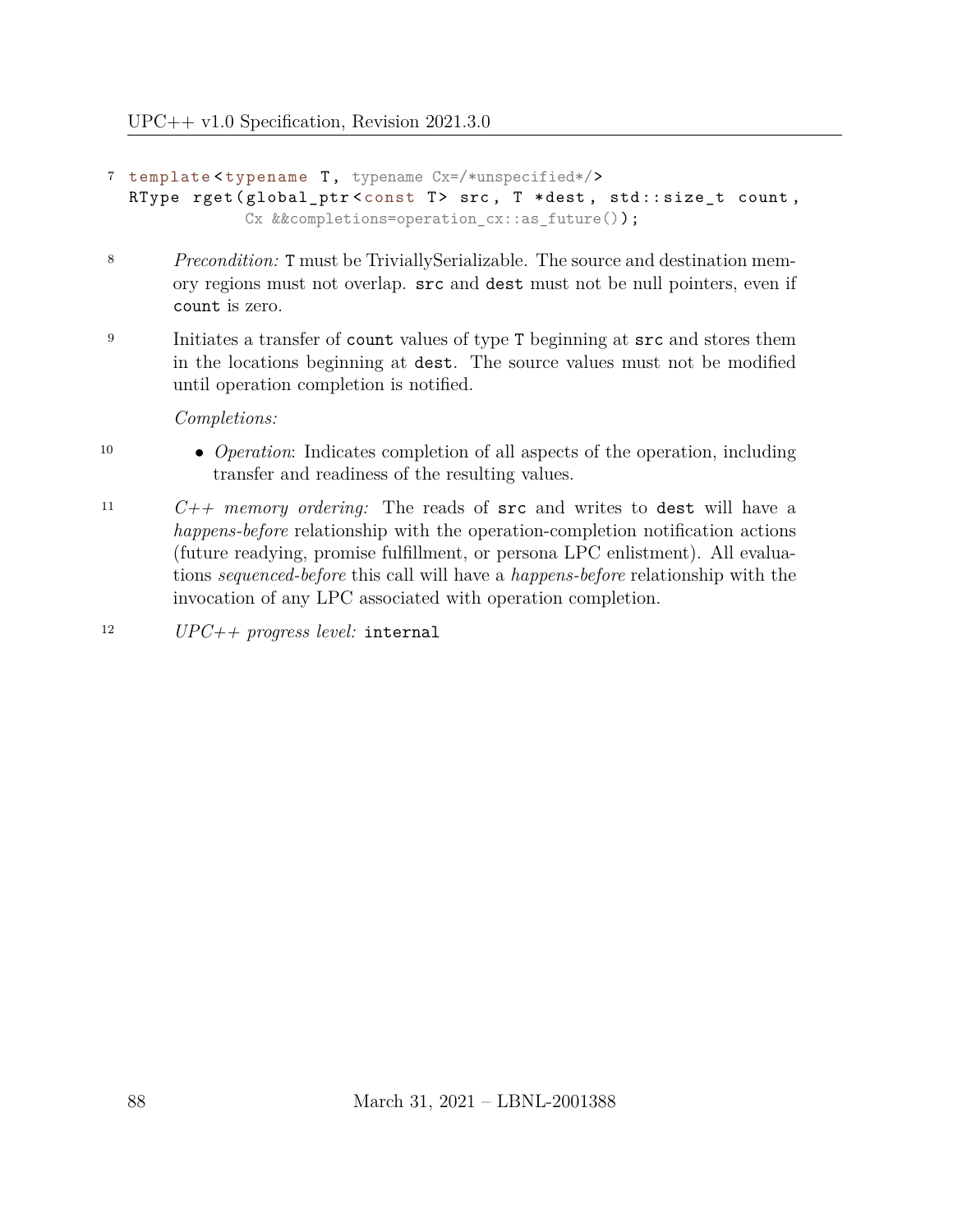# <span id="page-97-0"></span>**Chapter 9**

# **Remote Procedure Call**

### **9.1 Overview**

- <sup>1</sup> UPC++ provides remote procedure calls (RPCs) for injecting function calls into other processes. These injections are one-sided, meaning the recipient is not required to explicitly acknowledge which functions are expected. Concurrent with a process's execution, incoming RPCs accumulate in an internal queue managed by UPC++. The only control a process has over inbound RPCs is when it would like to check its inbox for arrived function calls and execute them. Draining the RPC inbox is one of the many responsibilities of the progress API (see Ch. [10,](#page-105-0) *Progress*).
- <sup>2</sup> There are two main flavors of RPC in UPC++: *fire-and-forget* (rpc\_ff) and *round trip* (rpc). Each takes a function Func together with variadic arguments Args.
- <sup>3</sup> The rpc ff call serializes the given function and arguments into a message destined for the recipient, and guarantees that this function call will be placed eventually in the recipient's inbox. The round-trip rpc call does the same, but also forces the recipient to reply to the sender of the RPC with a message containing the return value of the function, providing the value for operation completion of the sender's invocation of rpc. Thus, when the future is ready, the sender knows the recipient has executed the function call. Additionally, if the return value of func is a future, the recipient will wait for that future to become ready before sending its result back to the sender.
- <sup>4</sup> There are important restrictions on what the permissible types for func and its bound arguments can be for RPC functions. First, the Func type must be a function object (has a publicly accessible overload of the function call operator, operator()). Second, Func must either be Serializable or one of the FunctionObject types listed in [§6.5,](#page-70-0) and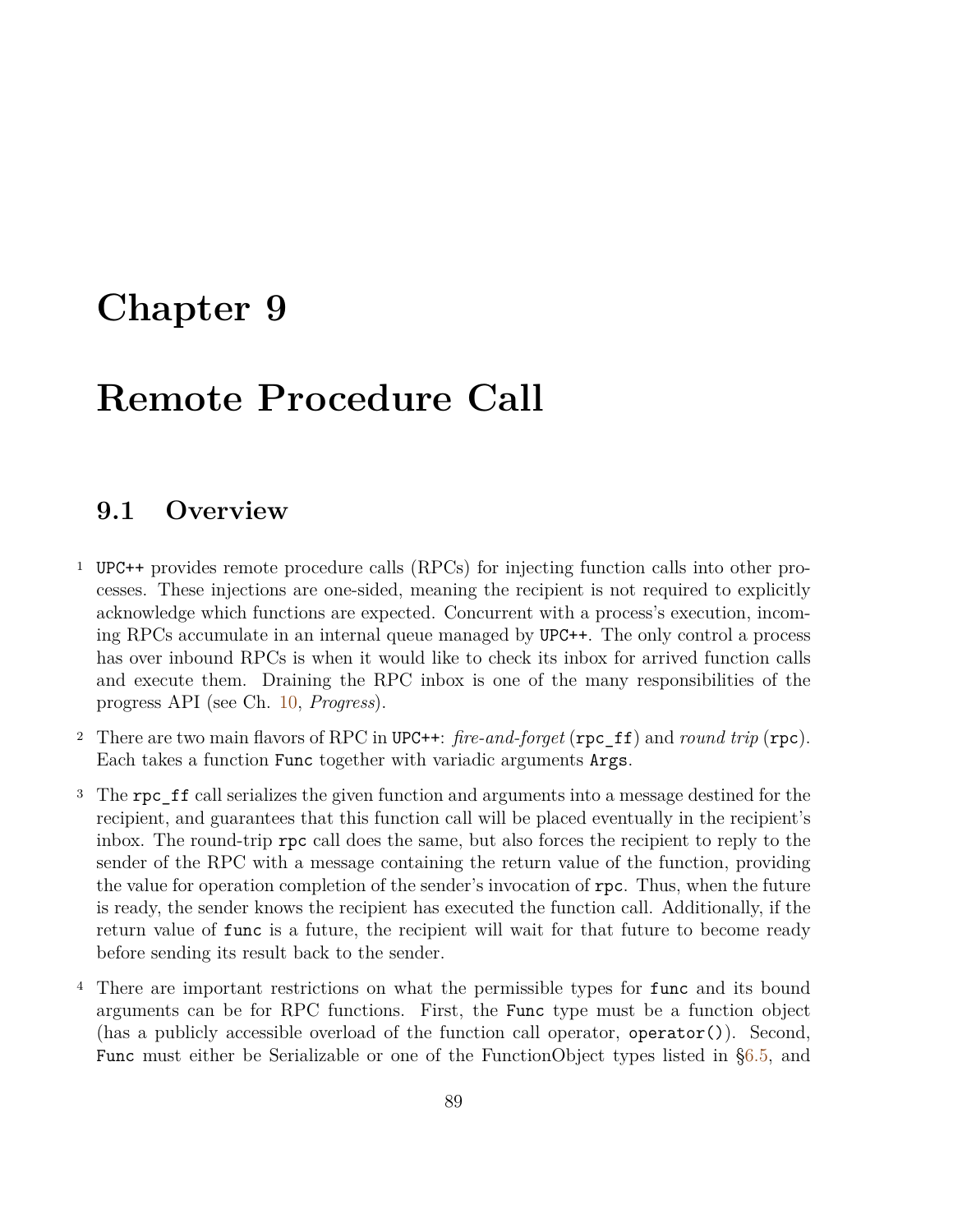all Args... types must be Serializable (see Ch. [6,](#page-58-0) *Serialization*), a *cq* dist\_object<T>&, or *cq* team&. Third, the result of serializing and deserializing the function object (a value of type deserialized type  $t$ <Func>) must be invokable on the values that result from serializing and deserializing the arguments. Specifically, if an argument is of type *cq* dist\_object<T>& or *cq* team&, the function object must accept a value of dist object<T>& or team&, respectively, for the associated parameter. If the argument is of some other type T, the function object must accept a value of type deserialized\_type\_t<T>&& for the respective parameter<sup>[1](#page-98-0)</sup>. Lastly, the invocation must not throw an exception.

## **9.2 Remote Hello World Example**

<sup>1</sup> Figure [9.1](#page-98-1) shows a simple alternative *Hello World* example where each process issues an rpc to its neighbor, where the last rank wraps around to 0.

```
1 #include <upcxx/upcxx.hpp>
2 # include < iostream >
3 void hello_world ( intrank_t num ){
4 std :: cout << " Rank " << num <<" told rank " << upcxx :: rank_me ()
5 << " to say Hello World" << std::endl;
6 }
7 int main (int argc , char ** argv []){
\frac{1}{8} upcxx::init(); \frac{1}{8} // Start UPC++ state
9 intrank t remote = (upcxx:: rank_me()+1)% upcxx:: rank_n();
10 auto f = upcxx::rpc (remote, hello_world, upcxx::rank_me());
11 f. wait ();
12 upcxx::finalize(); // Close down UPC++ state
13 return 0;
14 }
```
<span id="page-98-1"></span>Figure 9.1: HelloWorld with Remote Procedure Call

<span id="page-98-0"></span><sup>&</sup>lt;sup>1</sup> The parameter type may be any of U, const U&, or U&&, where U is deserialized\_type\_t<T>, as all three parameter types accept an argument value of type U&&. The parameter type may not be U&, as that does not accept an argument value of type U&&. The parameter types const U& and U&& are recommended over U to minimize copy/move costs at invocation.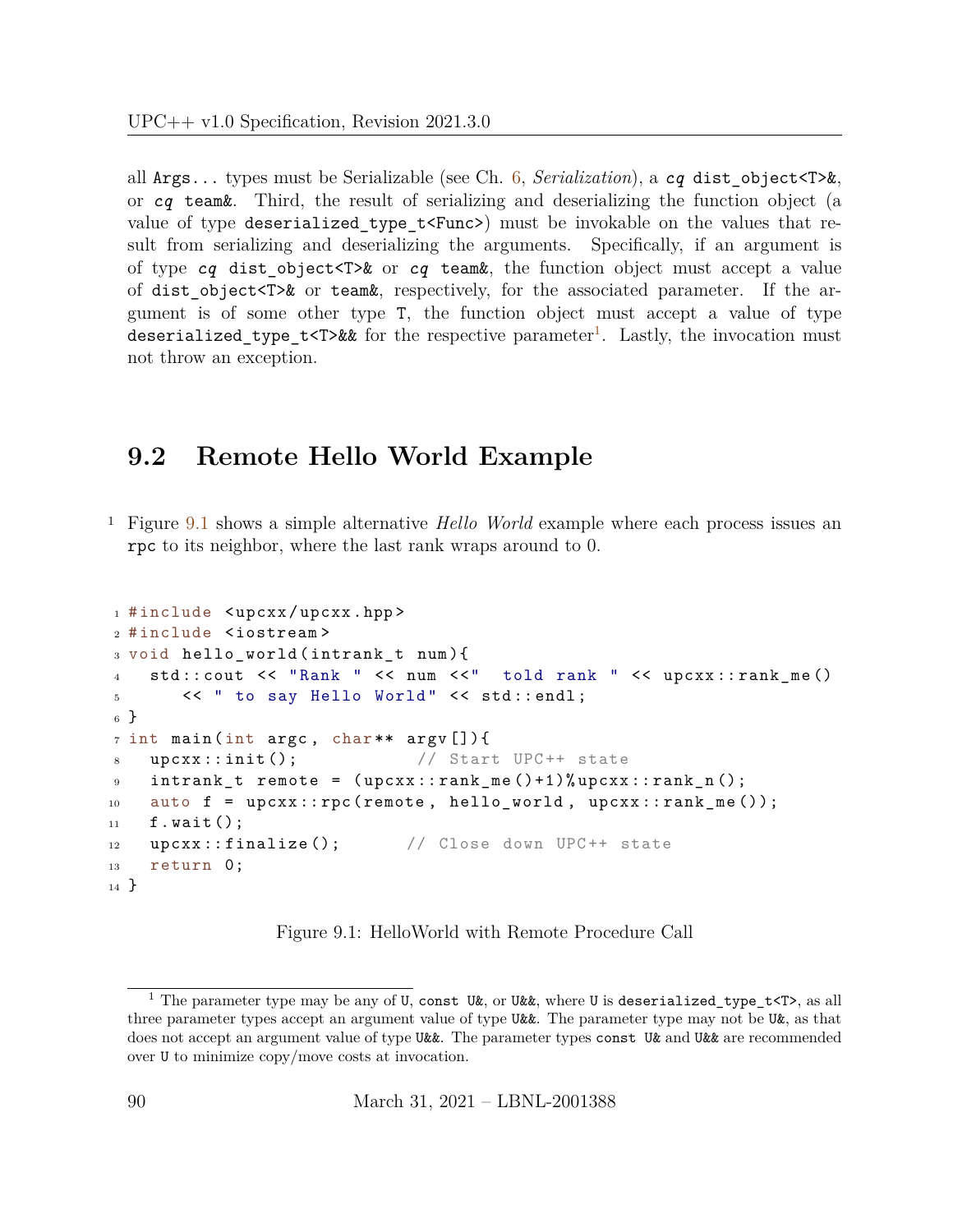## **9.3 API Reference**

```
1 template<typename Func, typename ... Args>
  void rpc_ff ( intrank_t recipient ,
               Func & & func, Args & &... args);
  template<typename Cx, typename Func, typename ... Args>
  RType rpc_ff ( intrank_t recipient ,
                Cx && completions ,
                Func & & func, Args & &... args);
  template<typename Func, typename ... Args>
  void rpc_ff ( const team & team , intrank_t recipient ,
               Func & & func, Args & &... args);
  template<typename Cx, typename Func, typename ... Args>
  RType rpc_ff ( const team & team , intrank_t recipient ,
                Cx && completions ,
                Func & & func, Args & &... args);
```
#### *Preconditions:*

| $\overline{2}$ | • Func must be a function-object type.                                                                                                                                                                                                                                                                                                                                                                                                                                                                                                                                                                   |
|----------------|----------------------------------------------------------------------------------------------------------------------------------------------------------------------------------------------------------------------------------------------------------------------------------------------------------------------------------------------------------------------------------------------------------------------------------------------------------------------------------------------------------------------------------------------------------------------------------------------------------|
| 3              | • Func must either be Serializable or one of the Function Objects listed in<br>§6.5.                                                                                                                                                                                                                                                                                                                                                                                                                                                                                                                     |
| $\overline{4}$ | • If Funck is an ryalue-reference type, the underlying decayed type<br>(std::decay <func&&>::type) must be MoveConstructible.</func&&>                                                                                                                                                                                                                                                                                                                                                                                                                                                                   |
| 5              | • Each of Args must be a Serializable type, or $cq$ dist_object <t>&amp;, or<br/>cq team&amp;.</t>                                                                                                                                                                                                                                                                                                                                                                                                                                                                                                       |
| 6              | • If a type $Arg$ in $Args\&$ is an rvalue-reference type, the underlying<br>decayed type (std::decay <arg>::type) must be MoveConstructible.</arg>                                                                                                                                                                                                                                                                                                                                                                                                                                                      |
| $\overline{7}$ | • The invocation of the desertialized function object on the desertialized ar-<br>guments must not throw an exception.                                                                                                                                                                                                                                                                                                                                                                                                                                                                                   |
| 8              | In all variants, the func and $args$ are serialized and internally buffered<br>before the call returns, regardless of what source-completion notifications are<br>requested. In other words, the source-completion event always occurs before<br>the invocation of rpc_ff returns. However, source-completion notifications<br>(signaling a future, executing an LPC, or fulfilling a promise) are delayed until<br>the next user-level progress. Requesting a notification other than buffered<br>or blocking for source completion is deprecated, and it may be prohibited in<br>subsequent revisions. |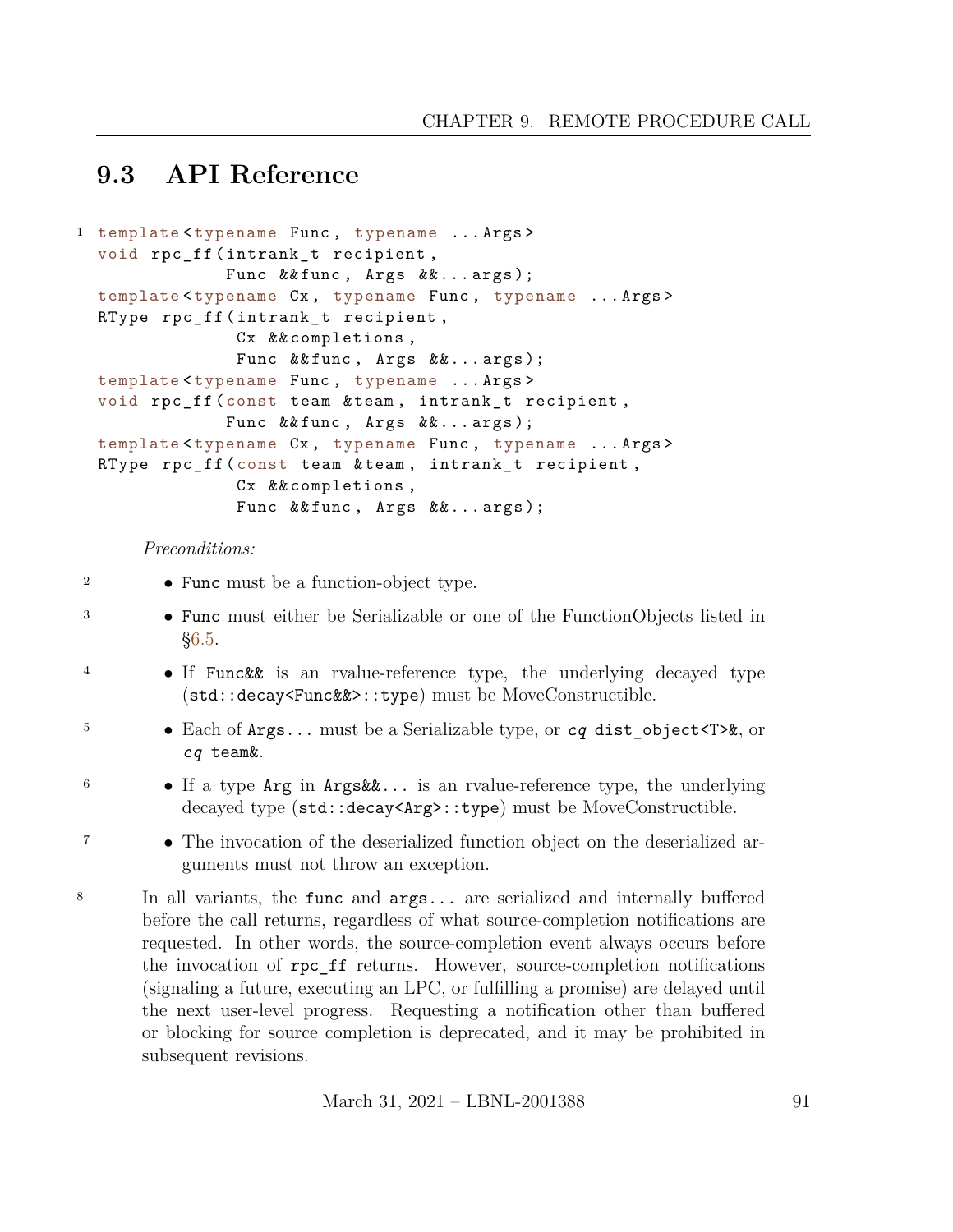```
<sup>9</sup> The call rpc_ff(rank, func, args...) is equivalent to:
         rpc_ff ( rank ,
                  source_cx:: as_buffered(),
                  func, args \dots)
10 Similarly, the call rpc \text{ff}(\text{team}, \text{rank}, \text{func}, \text{args}...) is equivalent to
         rpc_ff ( team , rank ,
                  source_cx :: as_buffered () ,
                  func, args...)
11 In the first two variants, the target of the RPC is the process whose rank is
        recipient in the world team (Ch. 11). In the latter two variants, the target
        is the process whose rank is recipient relative to the the given team.
12 After their receipt on the target, the data are deserialized and the invocation
        of the deserialized function object on the deserialized arguments is enlisted for
        execution during user-level progress of the master persona. So long as the send-
        ing persona continues to make internal-level progress it is guaranteed that the
        message will eventually arrive at the recipient. See §10.5.3 progress_required
        for an understanding of how much internal-progress is necessary.
13 The result from invoking the function object is discarded. However, the return
        value affects the lifetime of the deserialized objects that the UPC++ runtime
```
 $\text{constructs}^2$  $\text{constructs}^2$  and passes to the function object. If the return value is a non-future value or a ready future, the deserialized objects are destructed immediately after the invocation returns. On the other hand, if the return value is a nonready future, destruction of the deserialized objects is deferred until after the future becomes ready, allowing the function object to safely initiate further asynchronous computation that operates on those objects.

<sup>14</sup> The function object and arguments are always serialized and deserialized, even if the target is the same as the calling process. The invocation of the deserialized function object on the deserialized arguments is never performed synchronously, even if the target is the same as the calling process and rpc\_ff is invoked during user-level progress.

<sup>15</sup> Special handling is applied to those members of args which are either a reference to dist\_object type or a team, as described in [§6.6.](#page-71-0)

<span id="page-100-0"></span><sup>2</sup>This excludes team& and dist\_object<T>& arguments, where the underlying objects are not constructed by the UPC++ runtime in deserialization.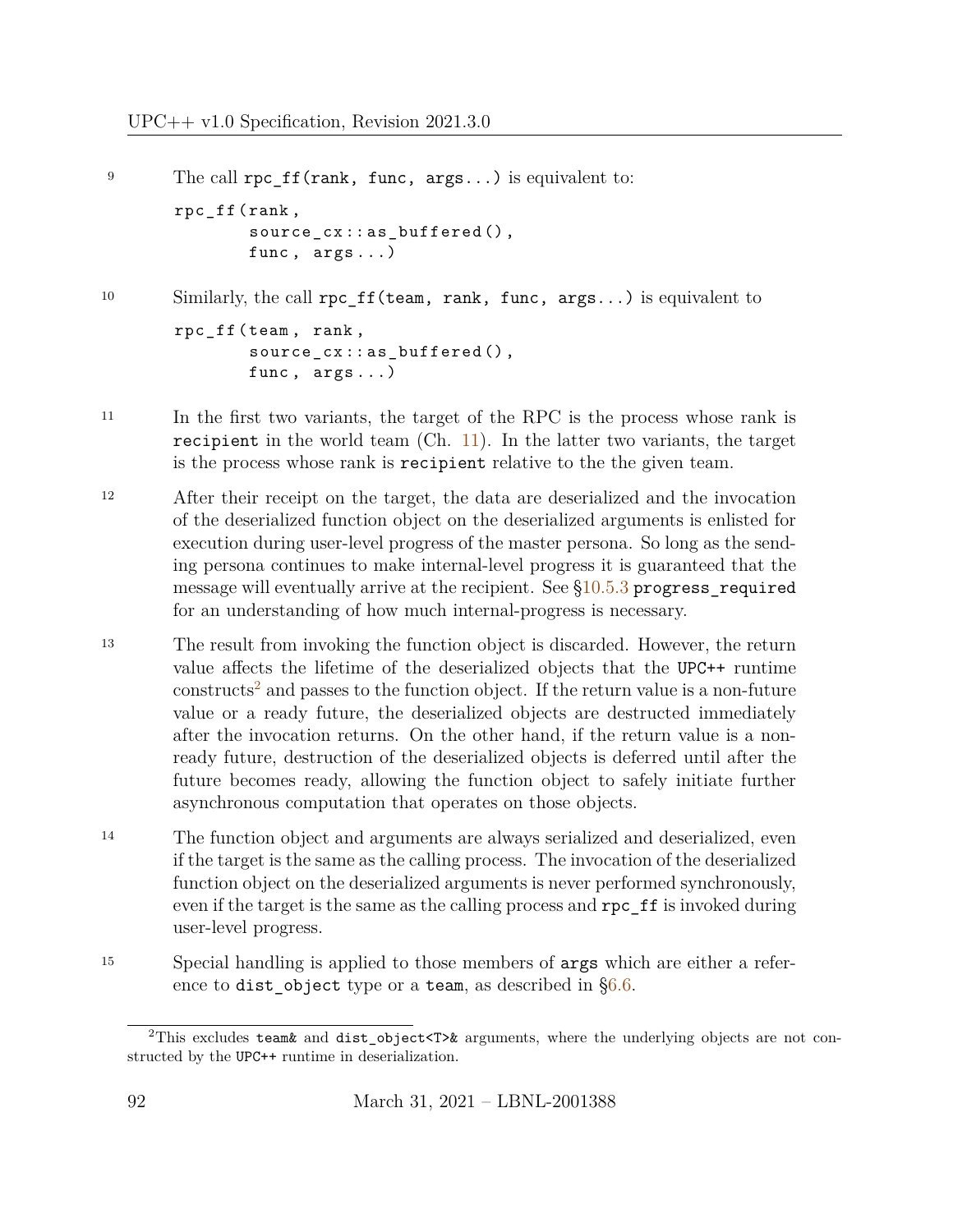*Completions:*

- <sup>16</sup> *Source*: Indicates completion of serialization of the function object and arguments.
- <sup>17</sup> *C++ memory ordering:* All evaluations *sequenced-before* this call will have a *happens-before* relationship with the source-completion notification actions (future readying, promise fulfillment, or persona LPC enlistment) and the recipient's invocation of the function object.
- <sup>18</sup> *UPC++ progress level:* internal

```
19 template < typename Func, typename ... Args>
  RType rpc ( intrank_t recipient ,
             Func & & func, Args & &... args);
  template<typename Cx, typename Func, typename ... Args>
  RType rpc ( intrank_t recipient ,
             Cx && completions ,
             Func & & func, Args & &... args);
  template<typename Func, typename ... Args>
  RType rpc ( const team & team , intrank_t recipient ,
             Func & & func, Args & &... args);
  template<typename Cx, typename Func, typename ... Args>
  RType rpc ( const team & team , intrank_t recipient ,
             Cx && completions ,
             Func & & func, Args & &... args);
```
*Preconditions:*

| 20 | • Func must be a function-object type.                                                                                                              |
|----|-----------------------------------------------------------------------------------------------------------------------------------------------------|
| 21 | • Func must either be Serializable or one of the Function Objects listed in<br>§6.5.                                                                |
| 22 | • If Funck & is an ryalue-reference type, the underlying decayed type<br>(std::decay <func&&>::type) must be MoveConstructible.</func&&>            |
| 23 | • Each of Args must be a Serializable type, or $cq$ dist object <t>&amp;, or<br/><math>cq</math> team&amp;.</t>                                     |
| 24 | • If a type $Arg$ in $Args\&$ is an ryalue-reference type, the underlying<br>decayed type (std::decay <arg>::type) must be MoveConstructible.</arg> |

March 31, 2021 – LBNL-2001388 93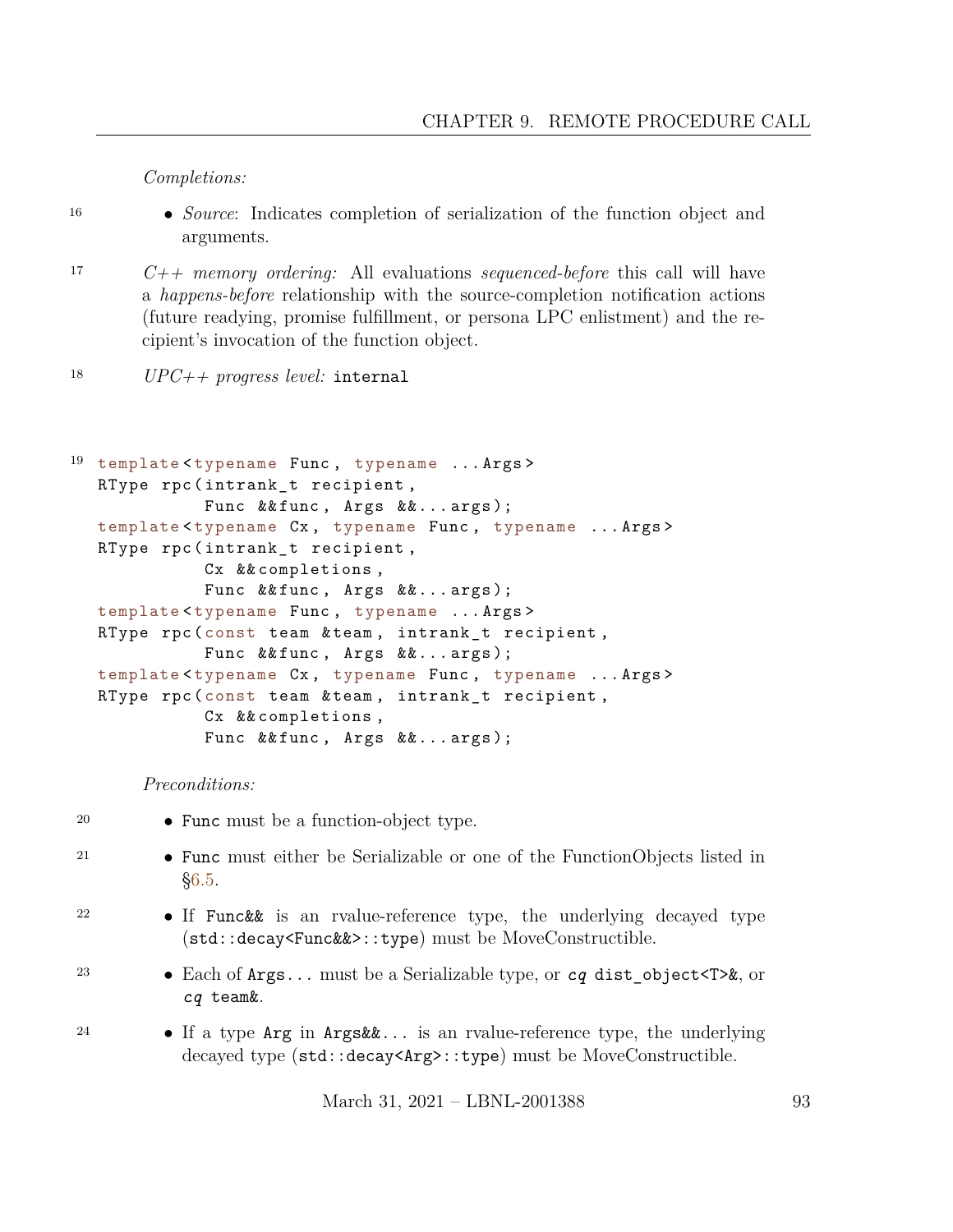| 25     | • The result of applying the desertialized function object to the dese-<br>rialized arguments must either be of a Serializable type that is not<br>view <u, itertype="">, or it must be future<t>, where each type in<br/>T must be Serializable but not view<u, itertype="">.</u,></t></u,>                                                                                                                                                                                                                                                                                                          |
|--------|-------------------------------------------------------------------------------------------------------------------------------------------------------------------------------------------------------------------------------------------------------------------------------------------------------------------------------------------------------------------------------------------------------------------------------------------------------------------------------------------------------------------------------------------------------------------------------------------------------|
| 26     | • If the return type RetType of the function object is of<br>non-<br>reference or rvalue-reference type, the underlying decayed<br>type<br>(std::decay <rettype>::type) must be MoveConstructible.</rettype>                                                                                                                                                                                                                                                                                                                                                                                          |
| $27\,$ | • The invocation of the deserialized function object on the deserialized ar-<br>guments must not throw an exception.                                                                                                                                                                                                                                                                                                                                                                                                                                                                                  |
| 28     | Similar to $\text{rpc}_\text{f}$ , this call sends func and $\arg s \dots$ to be executed remotely,<br>but additionally provides an operation-completion event. This event produces<br>the value returned from the remote invocation of the deserialized function object<br>on its describilized arguments, if it is non-void.                                                                                                                                                                                                                                                                        |
| 29     | In all variants, the func and $args$ are serialized and internally buffered<br>before the call returns, regardless of what source-completion notifications are<br>requested. In other words, the source-completion event always occurs before the<br>invocation of rpc returns. However, source-completion notifications (signaling<br>a future, executing an LPC, or fulfilling a promise) are delayed until the next<br>user-level progress. Requesting a notification other than buffered or blocking<br>for source completion is deprecated, and it may be prohibited in subsequent<br>revisions. |
| 30     | The call $\text{rpc}(\text{rank}, \text{func}, \text{args})$ is equivalent to:                                                                                                                                                                                                                                                                                                                                                                                                                                                                                                                        |
|        | rpc(rank,<br>$source_c x :: as_buffered()   operation_c x :: as_future(),$<br>func, $args$ )                                                                                                                                                                                                                                                                                                                                                                                                                                                                                                          |
| 31     | Similarly, the call $rpc(tean, rank, func, args)$ is equivalent to:                                                                                                                                                                                                                                                                                                                                                                                                                                                                                                                                   |
|        | rpc (team, rank,<br>source_cx::as_buffered()   operation_cx::as_future(),<br>func, $args)$                                                                                                                                                                                                                                                                                                                                                                                                                                                                                                            |
| 32     | In the first two variants, the target of the RPC is the process whose rank is<br>recipient in the world team $(Ch. 11)$ . In the latter two variants, the target<br>is the process whose rank is recipient relative to the the given team.                                                                                                                                                                                                                                                                                                                                                            |
| 33     | After their receipt on the target, the data are desertalized and the invocation                                                                                                                                                                                                                                                                                                                                                                                                                                                                                                                       |

is enlisted for execution during user-level progress of the master persona.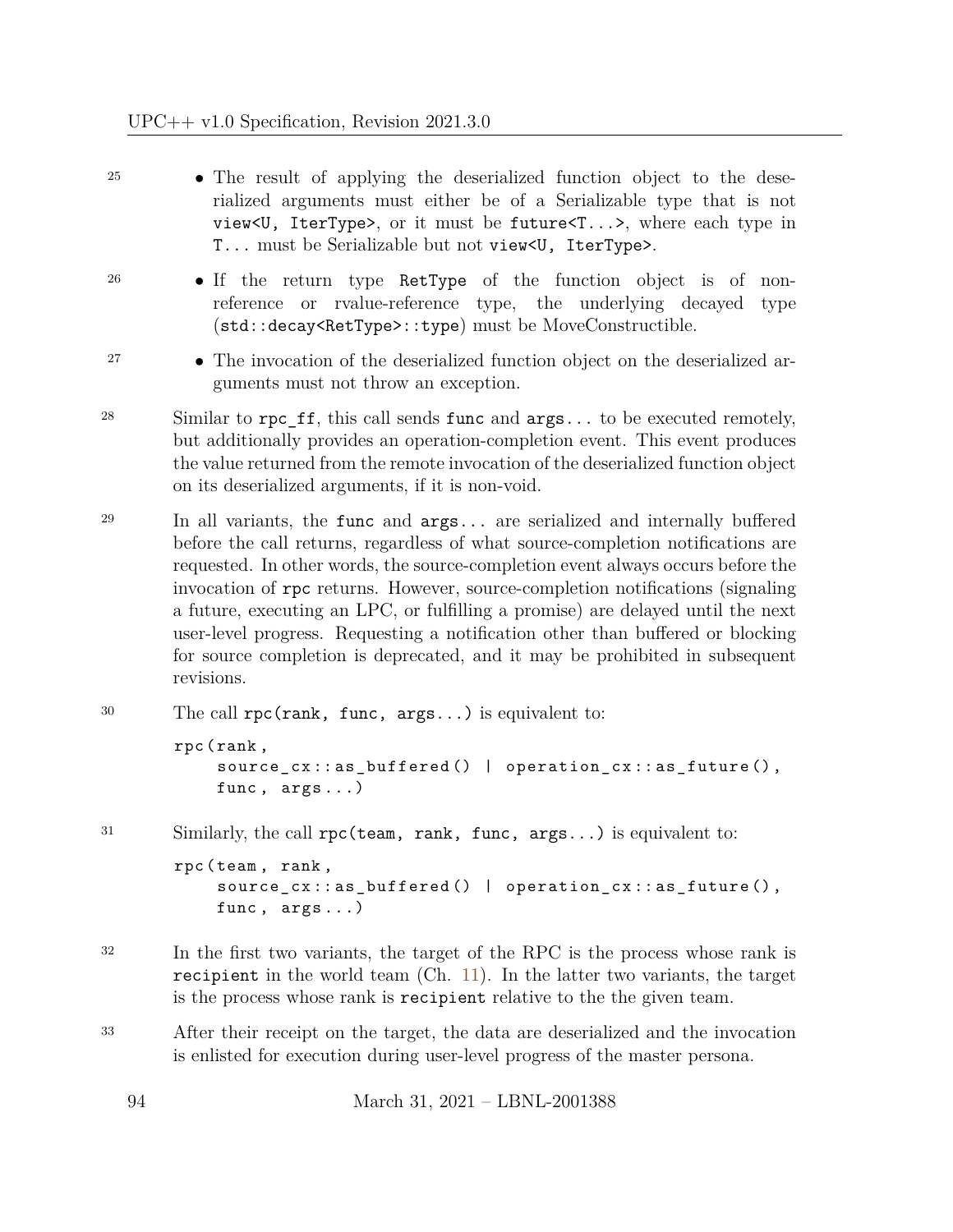<sup>34</sup> In the first variant, the returned future is readied upon operation completion.

<sup>35</sup> For futures provided by an operation-completion request, or promises used in promise-based operation-completion requests, the type of the future or promise must correspond to the return type of the invocation of the function object as follows:

- <sup>36</sup> If the return type is of the form future<T...>, then a future provided by operation completion has type future<deserialized\_type\_t<T>...>, and promises used in operation-completion requests must permit invocation of fulfill result with values of type deserialized type  $t$ <T>....
- <sup>37</sup> If the return type is some other non-void type T, then a future provided by operation completion has type future  $\text{deserialized type } t \leq T}$ , and promises used in operation-completion requests must permit invocation of fulfill result with a value of type deserialized type  $t$ <T>.
- <sup>38</sup> If the return type is void, then a future provided by operation completion has type future $\leftrightarrow$ , and promises used in operation-completion requests may have any type promise<T...>.
- <sup>39</sup> Within user-progress of the recipient's master persona, the result from invoking the function object will be immediately serialized if the result is a non-future value or a ready future. If the result is a non-ready future, the encapsulated value will be serialized when the future becomes ready. In both cases, the dese-rialized objects that the UPC++ runtime constructs<sup>[3](#page-103-0)</sup> and passes to the function object are destructed after serialization of the result is complete. This allows the function object to safely initiate further asynchronous computation that operates on the deserialized objects or return a result that contain references to those objects. The serialized value is eventually sent back to the initiating process. Upon receipt, it will be deserialized, and operation-completion notifications will take place during subsequent user-progress of the initiating persona.
- <sup>40</sup> The function object and arguments are always serialized and deserialized, even if the target is the same as the calling process. The invocation of the deserialized function object on the deserialized arguments is never performed synchronously, even if the target is the same as the calling process and rpc is invoked during user-level progress.

<span id="page-103-0"></span><sup>3</sup>This excludes team& and dist\_object<T>& arguments, where the underlying objects are not constructed by the UPC++ runtime in deserialization.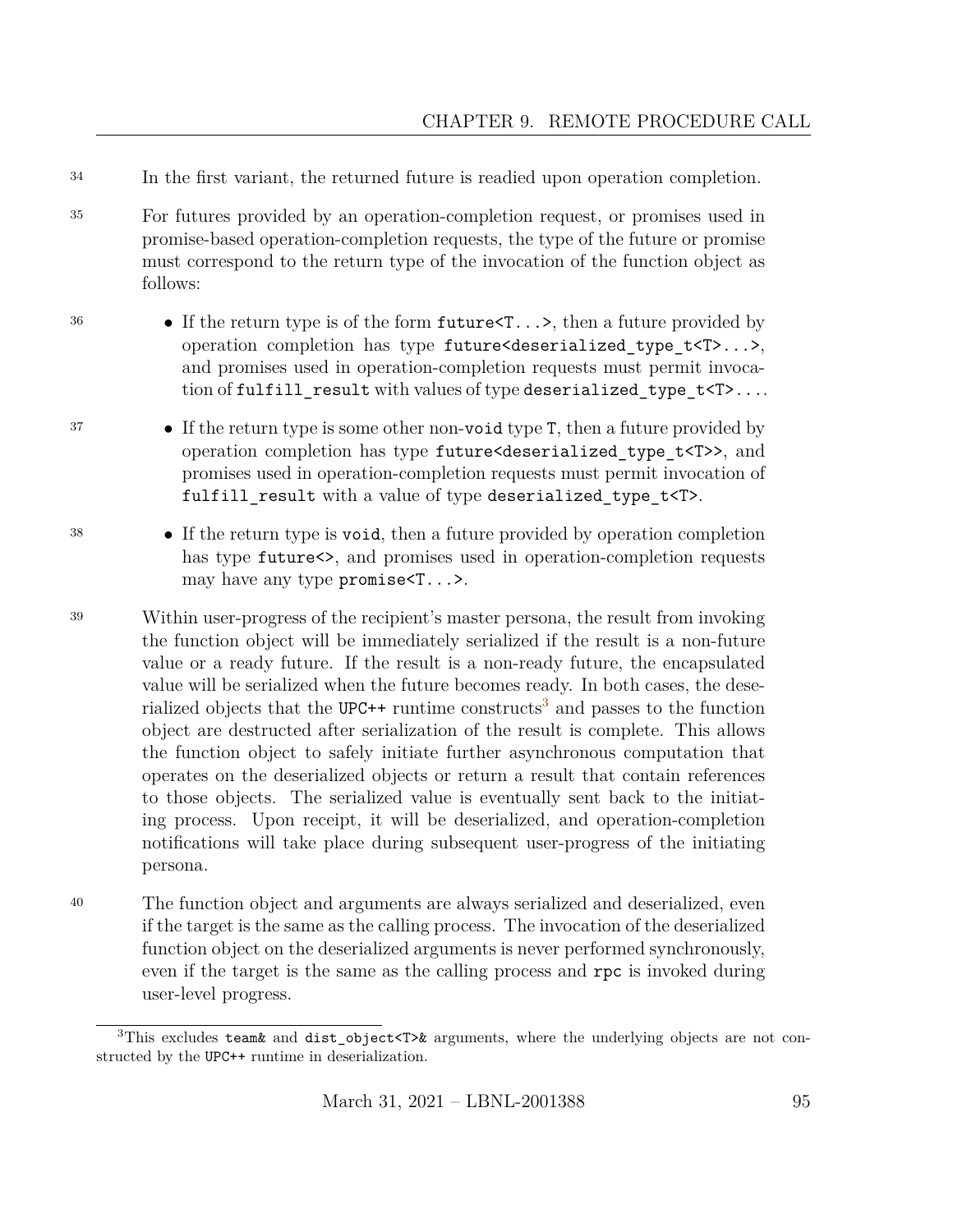<sup>41</sup> The same special handling applied to dist\_object& and team& arguments by rpc\_ff is also done by rpc.

- <sup>42</sup> *Source*: Indicates completion of serialization of the function object and arguments.
- <sup>43</sup> *Operation*: Indicates completion of all aspects of the operation: serialization, deserialization, remote invocation, transfer of any result, and destruction of any internally managed values are complete. This completion produces a value as described above.
- <sup>44</sup> *C++ memory ordering:* All evaluations *sequenced-before* this call will have a *happens-before* relationship with the invocation of the function object. The return from the invocation of the function object will have a *happens-before* relationship with the operation-completion actions (future readying, promise fulfillment, or persona LPC enlistment). For LPC completions, all evaluations *sequenced-before* this call will have a *happens-before* relationship with the execution of the completion function.
- <sup>45</sup> *UPC++ progress level:* internal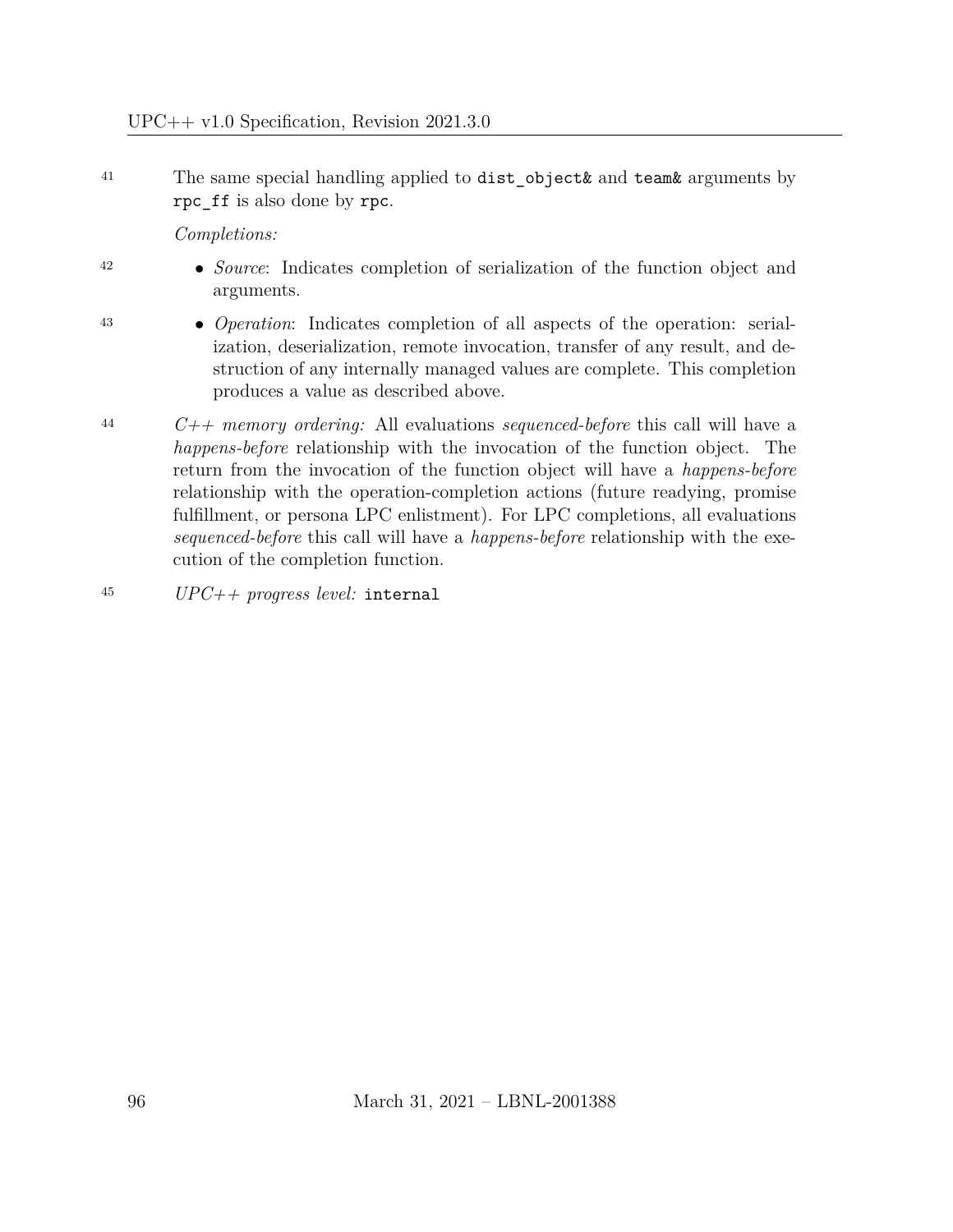# <span id="page-105-0"></span>**Chapter 10**

# **Progress**

## **10.1 Overview**

- <sup>1</sup> UPC++ presents a highly-asynchronous interface, but guarantees that user-provided callbacks will only ever run on user threads during calls to the library. This guarantees a good user-visibility of the resource requirements of UPC++, while providing a better interoperability with other software packages which may have restrictive threading requirements. However, such a design choice requires the application developer to be conscientious about providing UPC++ access to CPU cycles.
- <sup>2</sup> Progress in UPC++ refers to how the calling application allows the UPC++ internal runtime to advance the state of its outstanding asynchronous operations. Any asynchronous operation initiated by the user may require the application to give UPC++ access to the execution thread periodically until the operation reports its completion. Such access is granted by simply making calls into UPC++. Each UPC++ function's contract to the user contains its *progress guarantee* level. This is described by the members of the upcxx::progress level enumerated type:
- <sup>3</sup> progress\_level::user UPC++ may advance its internal state as well as signal completion of user-initiated operations. This may entail the firing of remotely injected procedure calls (RPCs), or readying/fulfillment of futures/promises and the ensuing callback cascade.
- 4 progress level::internal UPC++ may advance its internal state, but no notifications will be delivered to the application. Thus, an application has very limited ways to "observe" the effects of such progress.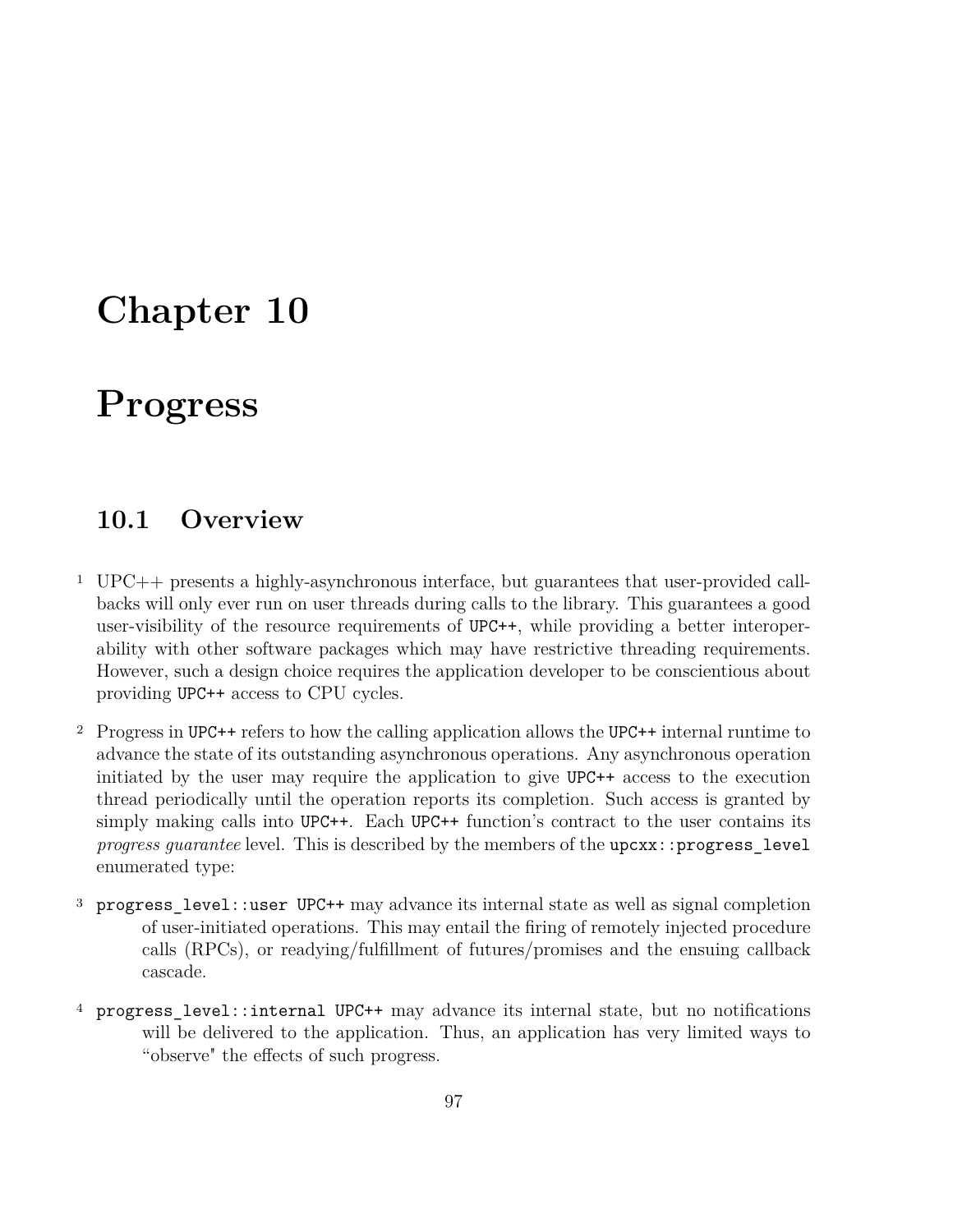- <sup>5</sup> *Progress level: none* UPC++ will not attempt to advance the progress of asynchronous operations. (Note this level does not have an explicit entry in the progress\_level enumerated type).
- <sup>6</sup> The most common progress guarantee made by UPC++ functions is progress\_level:: internal. This ensures the delivery of notifications to remote processes (or other threads) making *user*-level progress in a timely manner. In order to avoid having the user contend with the cost associated with callbacks and RPCs being run anytime a UPC++ function is entered, progress level::user is purposefully not the common case.
- <sup>7</sup> progress is the notable function enabling the application to make *user*-level progress. Its sole purpose is to look for ready operations involving this process or thread and run the associated RPC/callback code:

```
upcxx :: progress ( progress_level lev = progress_level :: user )
```
<sup>8</sup> UPC++ execution phases which leverage asynchrony heavily tend to follow a particular program structure. First, initial communications are launched. Their completion callbacks might then perform a mixture of compute or further UPC++ communication with similar, cascading completion callbacks. Then, the application spins on  $upcx::propress()$ , checking some designated application state which monitors the amount of pending outgoing/incoming/local work to be done. For the user, understanding which functions perform these progress spins becomes crucial, since any invocation of user-level progress may execute RPCs or callbacks.

## **10.2 Restricted Context**

- <sup>1</sup> During user-level progress made by UPC++, callbacks may be executed. Such callbacks are subject to restrictions on how they may further invoke UPC++ themselves. We designate such restricted execution of callbacks as being in the *restricted context*. The general restriction is stated as:
- <sup>2</sup> *User code running in the restricted context must assume that for the duration of the context all other attempts at making user-level progress, from any thread on any process, may result in a no-op every time.*
- <sup>3</sup> The immediate implication is that a thread which is already in the restricted context should assume no-op behavior from further attempts at making progress. This makes it pointless to try and wait for UPC++ notifications from within restricted context since there is no viable mechanism to make the notifications visible to the user. Thus, calling any routine which spins on user-level progress until some notification occurs will likely hang the thread.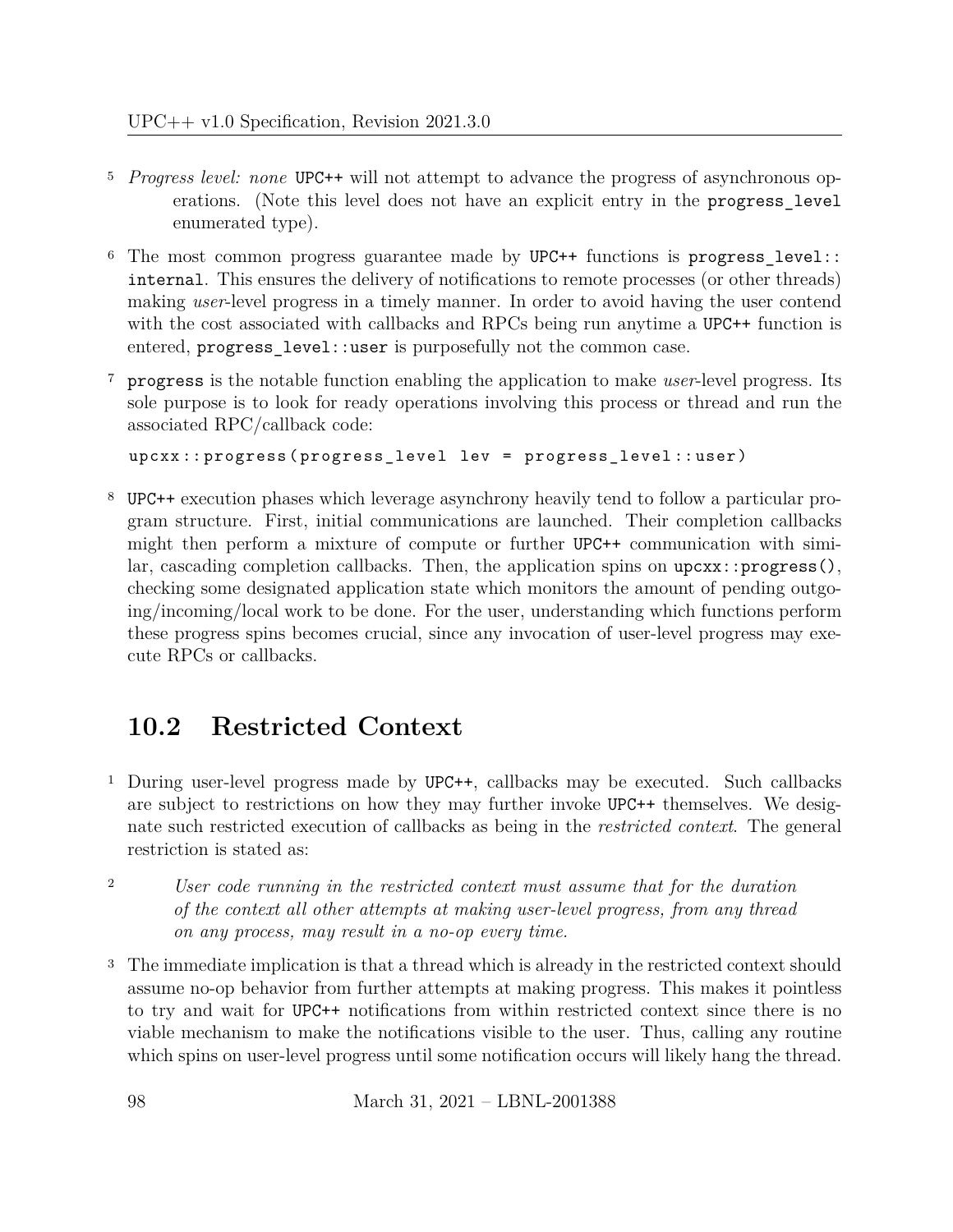- <sup>4</sup> A thread running in the restricted context shall not initiate any UPC++ collective operation that has a progress level of user.
- <sup>5</sup> Initiating a collective operation with a progress level of internal or none from within the restricted context is deprecated behavior, and it may be prohibited in subsequent revisions.
- <sup>6</sup> The in progress function can be used to query whether the calling thread is currently running in the restricted context.

## **10.3 Attentiveness**

- <sup>1</sup> Many UPC++ operations have a mechanism to signal completion to the application. However, a performance-oriented application will need to be aware of an additional asynchronous operation status indicator called *progress-required*. This status indicates that for a particular operation further advancements of the current process or thread's *internal*level progress are necessary so that completion regarding remote entities (e.g. notification of delivery) can be reached. Once an operation has left the progress-required state, UPC++ guarantees that remote entities will see their side of the operations' completion without any further progress by the current compute resource. Applications will need to leverage this information for performance, as it is inadvisable for a compute resource to become inattentive to UPC++ progress (e.g. long bouts of arithmetic-heavy computation) while other entities depend on operations that require further servicing.
- <sup>2</sup> As said previously, nearly all UPC++ operations track their completion individually. However, it is not possible for the programmer to query UPC++ if individual operations no longer require further progress. Instead, the user may ask UPC++ when operations initiated by this thread have reached a state at which they no longer require internal progress to reach their destinations. So for example, one may ask whether rpc or rput operations previously initiated by this thread and destined for a remote process have been handed off to the network hardware (but not necessarily delivered/completed).
- This is achieved by using the following functions:

```
bool upcxx :: progress_required ();
void upcxx :: discharge ();
```
<sup>4</sup> The progress required function reports whether this thread requires internal progress on outgoing operations, allowing the application to know that there are still pending outgoing operations that will not achieve remote completion without further advancements to internal progress. This is of particular importance before a thread enters a lapse of inat-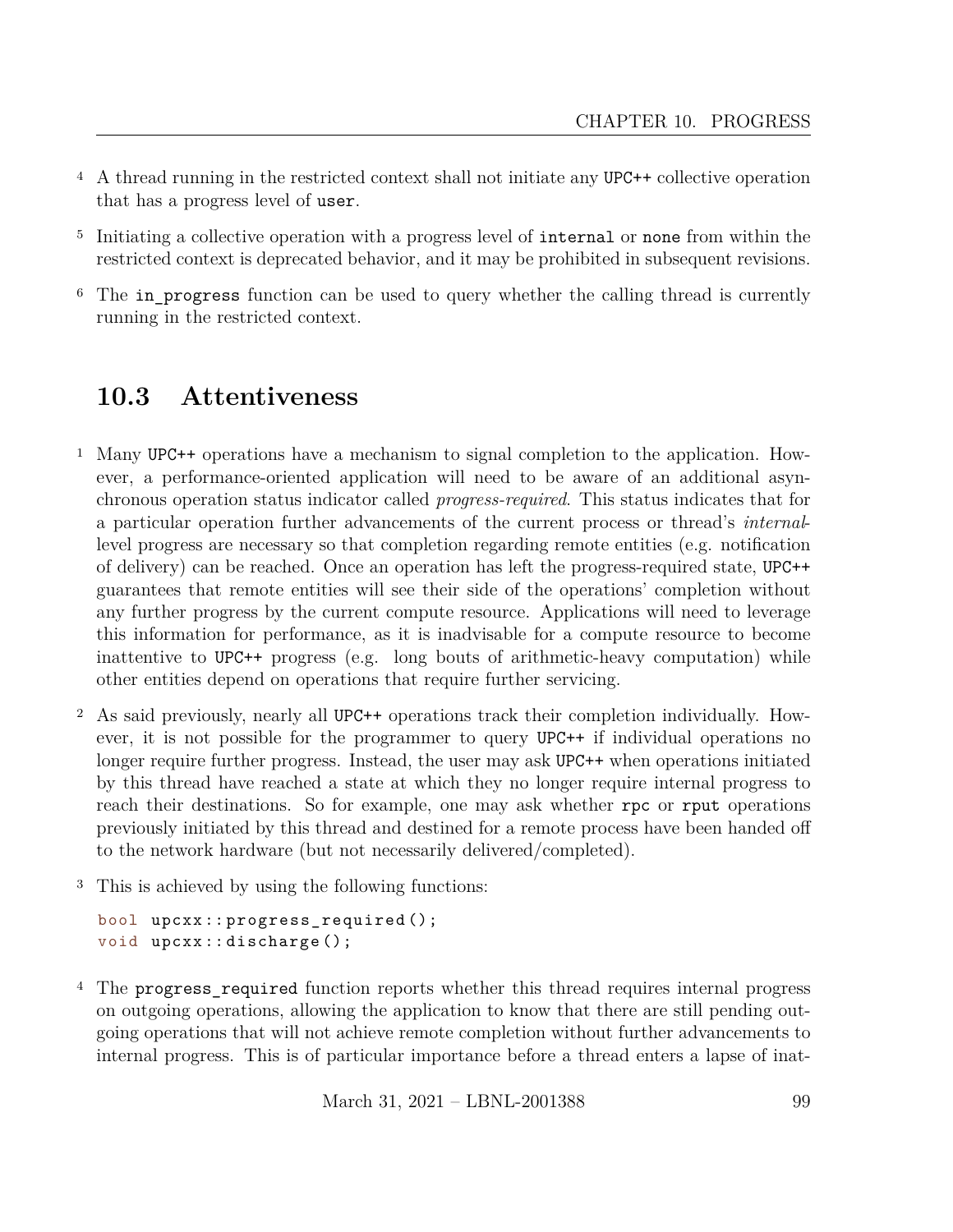tentiveness (for instance, performing expensive computations) in order to prevent slowing down remote entities.

<sup>5</sup> The discharge function allows a thread to ensure that UPC++ no longer requires internal progress to deliver operations outgoing from this thread<sup>[1](#page-108-0)</sup>. It is equivalent to the following:

```
6 void upcxx:: discharge (persona_scope & ps = top_persona_scope ()) {
    while ( upcxx :: progress_required ( ps ))
      upcxx :: progress ( upcxx :: progress_level :: internal );
  }
```
<sup>7</sup> A well-behaved UPC++ application is encouraged to call discharge before any long lapse of attentiveness to progress.

## **10.4 Thread Personas/Notification Affinity**

- <sup>1</sup> As explained in Chapter [5](#page-40-0) *Futures and Promises*, futures require careful consideration when used in the presence of thread concurrency. It is crucial that UPC++ is very explicit about how a multi-threaded application can safely use futures returned by UPC++ calls.
- <sup>2</sup> The most important thing an application has to be aware of is which thread UPC++ will use to signal completion of a given future. It is therefore extremely important to know that UPC++ will use the same thread to which the future was returned by the UPC++ operation (i.e. the thread which invoked the operation in the first place). This means that the thread which invoked a future-returning operation will be the only one able to see that operation's completion. As UPC++ triggers futures only during a call which makes userlevel progress, the invoking thread must continue to make such progress calls until the future is satisfied. This requirement has the drawback of banning the application from doing the following: initiating a future-returning operation on one thread, allowing that thread to terminate or become permanently inattentive (e.g. sleeping in a thread pool), and expecting a different thread to receive the future's completion. This section will focus on two ways the application can still attain this use-case.
- <sup>3</sup> The notion of "thread" has been used in a loose fashion throughout this document, the natural interpretation being an operating system (OS) thread. More precisely, this document uses the notion of "thread" to denote a UPC++ device referred to as *thread persona* which generalizes the notion of operating system threads.

<span id="page-108-0"></span><sup>1</sup>Actually, this only applies to non-master personas held by this thread; see the API reference for detailed semantics. Personas are discussed in the next section.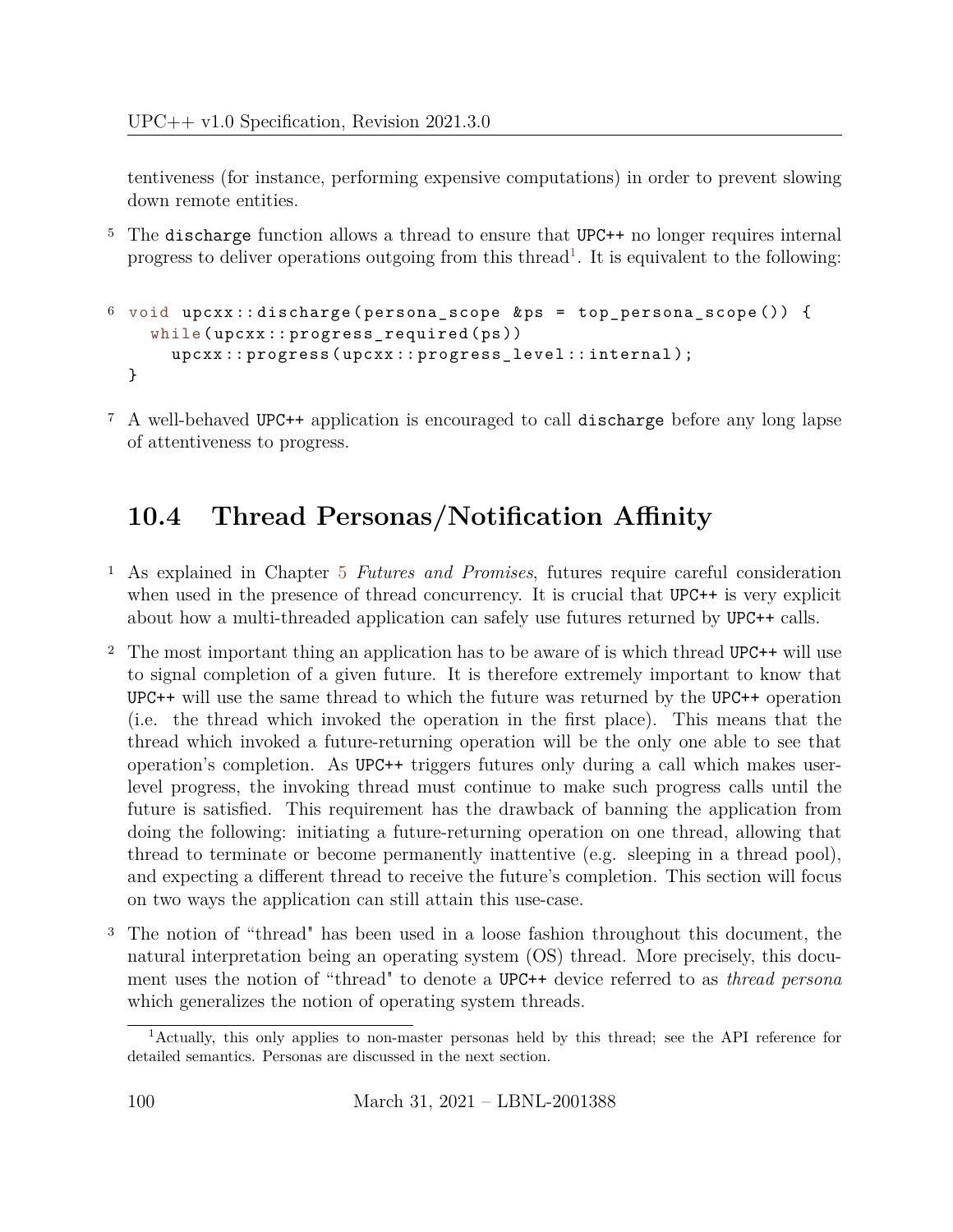- <sup>4</sup> A UPC++ thread persona is a collection of UPC++-internal state usually attributed to a single thread. By making it a proper construct, UPC++ allows a single OS thread to switch between multiple application-defined roles for processing notifications. Personas act as the receivers for notifications generated by the UPC++ runtime.
- <sup>5</sup> Values of type upcxx::persona are non-copyable, non-movable objects which the application can instantiate as desired. For each OS thread, UPC++ internally maintains a stack of *active* persona references. The top of this stack is the *current* persona. All asynchronous UPC++ operations will have their notification events (signaling of futures or promises) sent to the current persona of the OS thread invoking the operation. Calls that make user-level progress will process notifications destined to any of the active personas of the invoking thread. For the duration of a notification's processing, its target persona is placed at the top of the persona stack of the OS thread associated with that persona.
- <sup>6</sup> The initial state of the persona stack consists of a single entry pointing to a persona created by UPC++ which is dedicated to the current OS thread. Therefore, if the application never makes any use of the persona API, notifications will be processed solely by the OS thread that initiates the operation.
- <sup>7</sup> Pushing and popping personas from the persona stack (hence changing the current persona) is done with the upcxx::persona\_scope type. For example:

```
1 persona scheduler persona;
2 std :: mutex scheduler_lock ;
3
4 { // Scope block delimits domain of persona_scope instance .
5 auto scope = persona_scope ( scheduler_lock , scheduler_persona );
6
7 // All following upcxx actions will use 'scheduler_persona '
8 // as current.
9
10 / / ...11
12 // 'scope' destructs:
13 // - 'scheduler_persona ' dropped from active set if it
14 // wasn 't active before the scope 's construction .
15 // - Previously current persona revived .
16 // - Lock released.
17 }
```
<sup>8</sup> Since UPC++ will assume an OS thread has exclusive access to all of its active personas, it is the user's responsibility to ensure that no OS threads share an active persona concur-

March 31, 2021 – LBNL-2001388 101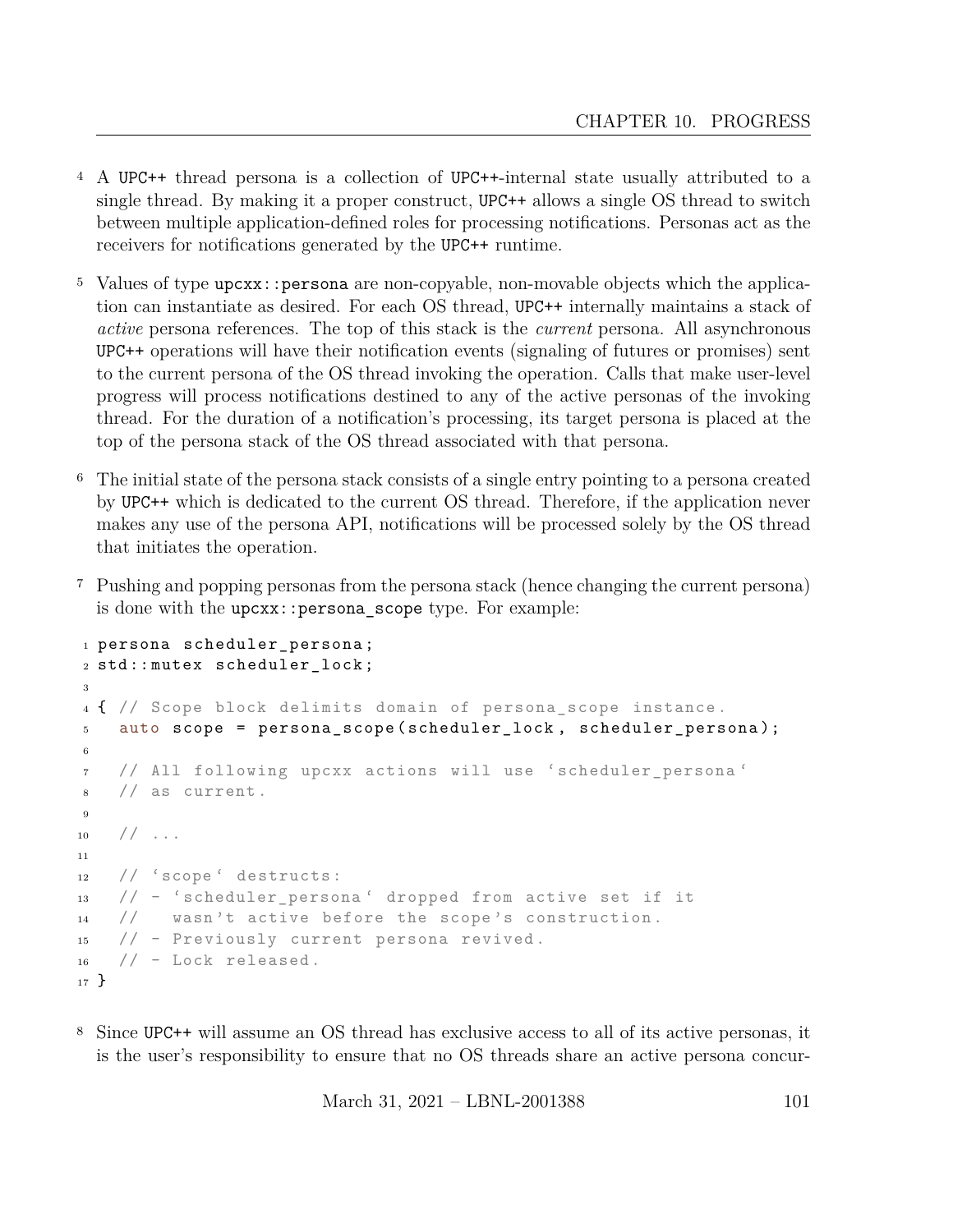rently. The use of the persona\_scope constructor, which takes a lock-like synchronization primitive, is strongly encouraged to facilitate in enforcing this invariant.

- <sup>9</sup> There are two ways that asynchronous operations can be initiated by a given OS thread but retired in another. The first solution is simple:
	- 1. The user defines a persona P.
	- 2. Thread 1 activates P, initiates the asynchronous operation, and releases P.
	- 3. Thread 1 synchronizes with Thread 2, indicating the operation has been initiated.
	- 4. Thread 2 activates P, spins on progress until the operation completes.
- <sup>10</sup> Care must be taken that any futures created by phase 2 are never altered (uttered) concurrently. The same synchronization that was used to enforce exclusivity of persona acquisition can be leveraged to protect the future as well.
- <sup>11</sup> While this technique achieves our goal of different threads initiating and resolving asynchronous operations, it fails a different but also desirable property. It is often desirable to allow multiple threads to issue communication *concurrently* while delegating a separate thread to handle the notifications. To achieve this, it is clear that multiple personas are needed. Indeed, the exclusivity of a persona being current to only one OS thread prevents the application from concurrent initiation of communication.
- <sup>12</sup> In order to issue operations and concurrently retire them in a different thread, the user is strongly encouraged to use the LPC completion mechanism described in Chapter [7,](#page-83-0) as opposed to the future or promise variants. An example of such a call is:
- 13 rget (gptr\_src, operation\_cx::as\_lpc (some\_persona, callback\_func));
- <sup>14</sup> In addition to the arguments necessary for the particular operation, the as  $\log$  completion mechanism takes a persona reference and a C++ function object (lambda, etc.) such that upon completion of the operation, the designated persona shall execute the function object during its user-level progress. Using this mechanism, it is simple to have multiple threads initiating communication concurrently with a designated thread receiving the completion notifications. To achieve this, each operation is initiated by a thread using the agreed-upon persona of the receiver thread together with a callback that will incorporate knowledge of completion into the receiver's state.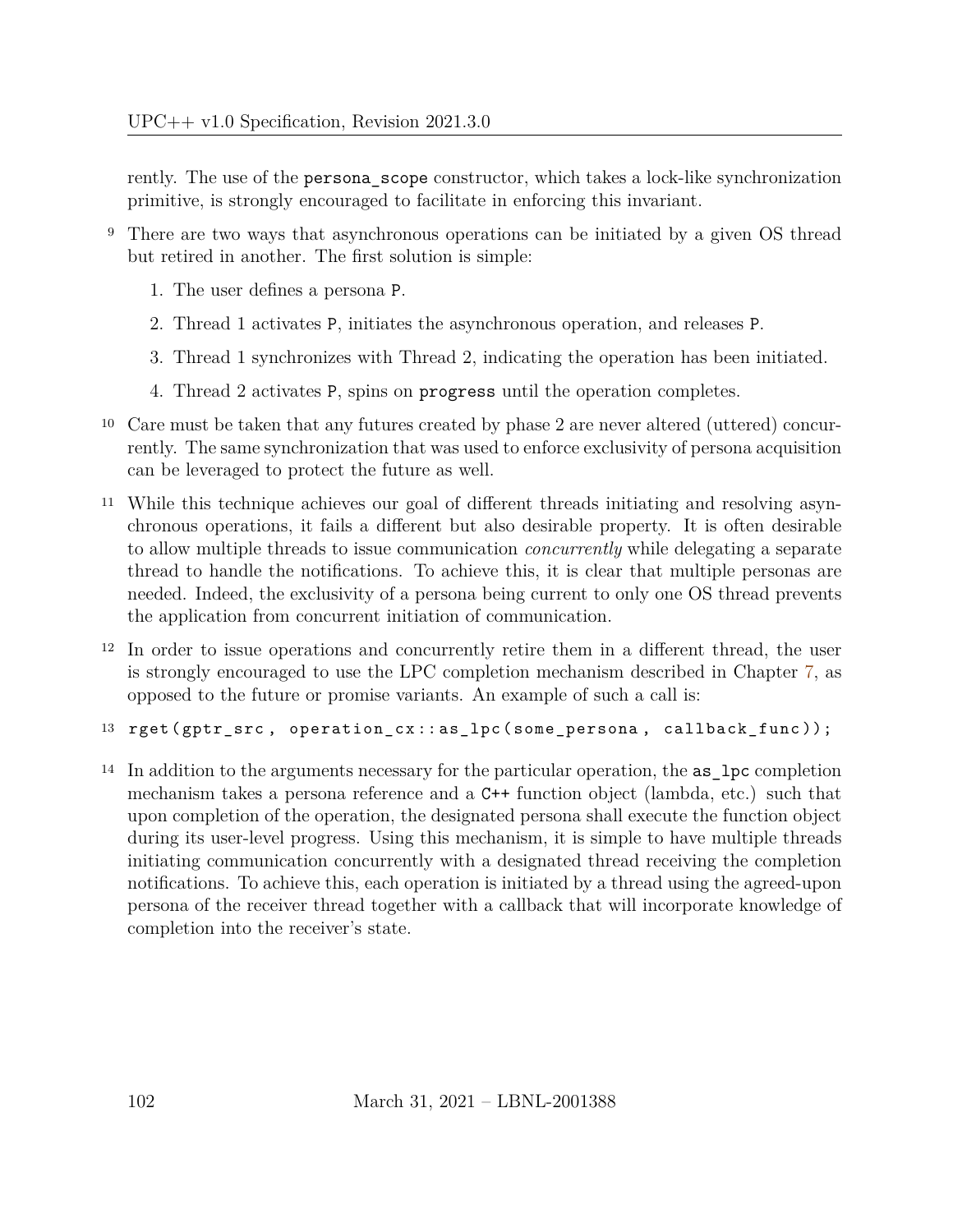## **10.5 API Reference**

```
1 enum class progress_level {
    /*none, -- not an actual member, conceptual only*/
    internal ,
    user
 };
```

```
2 void progress ( progress_level lev = progress_level :: user );
```
- <sup>3</sup> This call will always attempt to advance internal progress.
- <sup>4</sup> If lev == progress level::user then this thread is also used to execute any available user actions for the personas currently active. Actions include:
	- 1. Either future-readying or promise-fulfilling completion notifications for asynchronous operations initiated by one of the active personas. By the execution model of futures and promises this can induce callback cascade.
	- 2. Continuation-style completion notifications from operations initiated by any persona but designating one of the active personas as the completion recipient.
	- 3. RPCs destined for this process but only if the master persona is among the active set.
	- 4. lpc's destined for any of the active personas.
- <sup>5</sup> *UPC++ progress level:* internal or user

```
6 bool in_progress();
```
- <sup>7</sup> Returns true if and only if the calling thread is currently executing in the restricted context  $(\S10.2)$ , in other words, within the dynamic scope of userlevel progress.
- <sup>8</sup> *UPC++ progress level:* none

```
March 31, 2021 – LBNL-2001388 103
```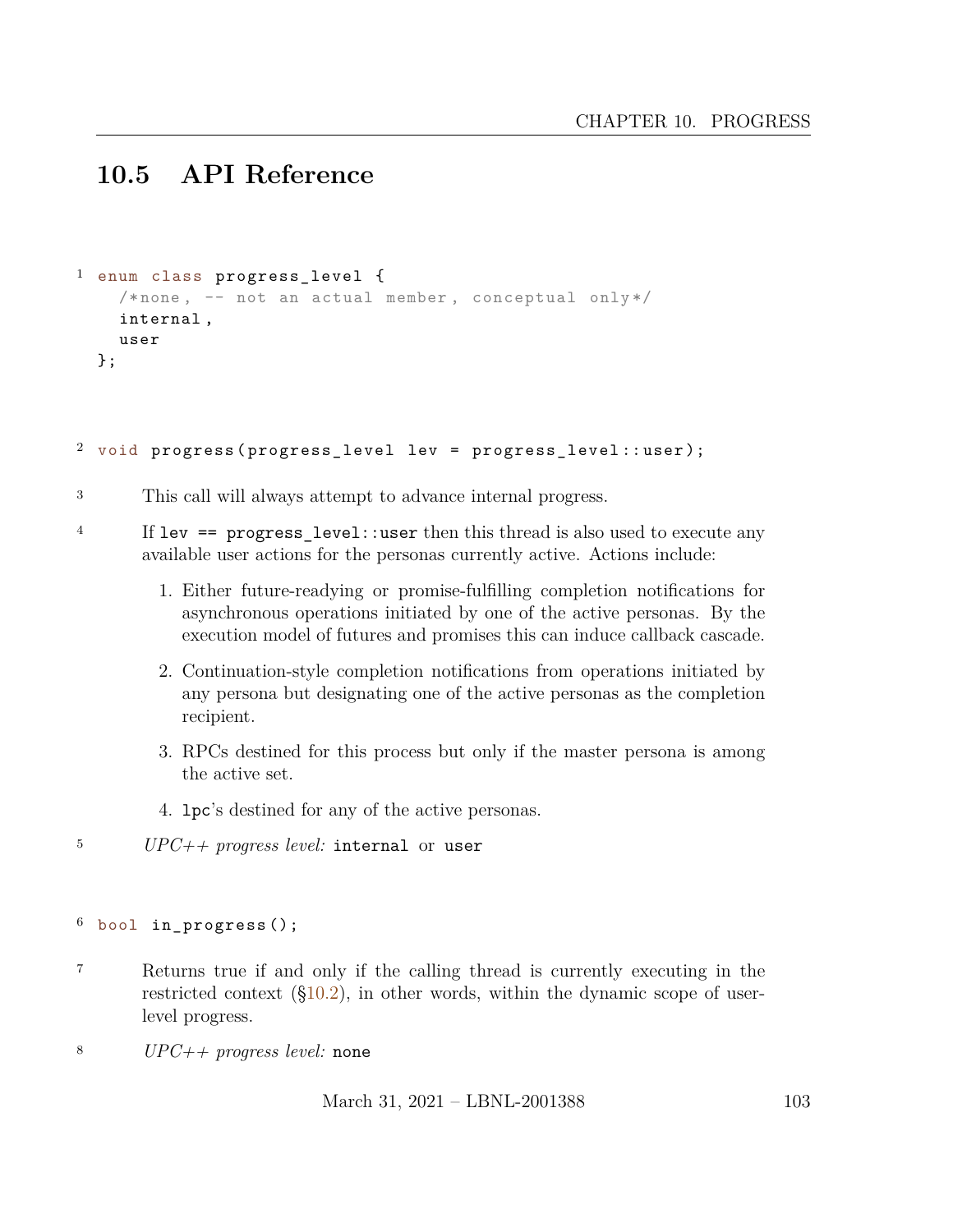### <span id="page-112-0"></span>**10.5.1 persona**

```
1 class persona ;
```
<sup>2</sup> *C++ Concepts:* DefaultConstructible, Destructible

### 3 persona :: persona ();

- <sup>4</sup> Constructs a persona object with no enqueued operations.
- <sup>5</sup> *This function may be called when* UPC++ *is in the uninitialized state.*
- <sup>6</sup> *UPC++ progress level:* none

```
7 persona ::~ persona ();
```
- <sup>8</sup> Destructs this persona object. If this persona is a member of any thread's persona stack, the result of this call is undefined. If any operations are currently enqueued on this persona, or if any operations initiated by this persona require further progress, the result of this call is undefined.
- <sup>9</sup> *This function may be called when* UPC++ *is in the uninitialized state.*
- <sup>10</sup> *UPC++ progress level:* none

```
11 template<typename Func>
  void persona :: lpc_ff ( Func && func );
```
*Preconditions:*

| 12  | • Func must be a function-object type that can be invoked on zero argu-<br>ments.                                                       |
|-----|-----------------------------------------------------------------------------------------------------------------------------------------|
| 13  | • If Func&& is an ryalue-reference type, the underlying decayed type<br>(std::decay <func&&>::type) must be MoveConstructible.</func&&> |
| 14  | • If Func&& is an Ivalue-reference type, the underlying decayed type<br>(std::decay <func&&>::type) must be CopyConstructible.</func&&> |
| 15  | • The call $func()$ must not throw an exception.                                                                                        |
| 104 | March 31, $2021 - LBNL-2001388$                                                                                                         |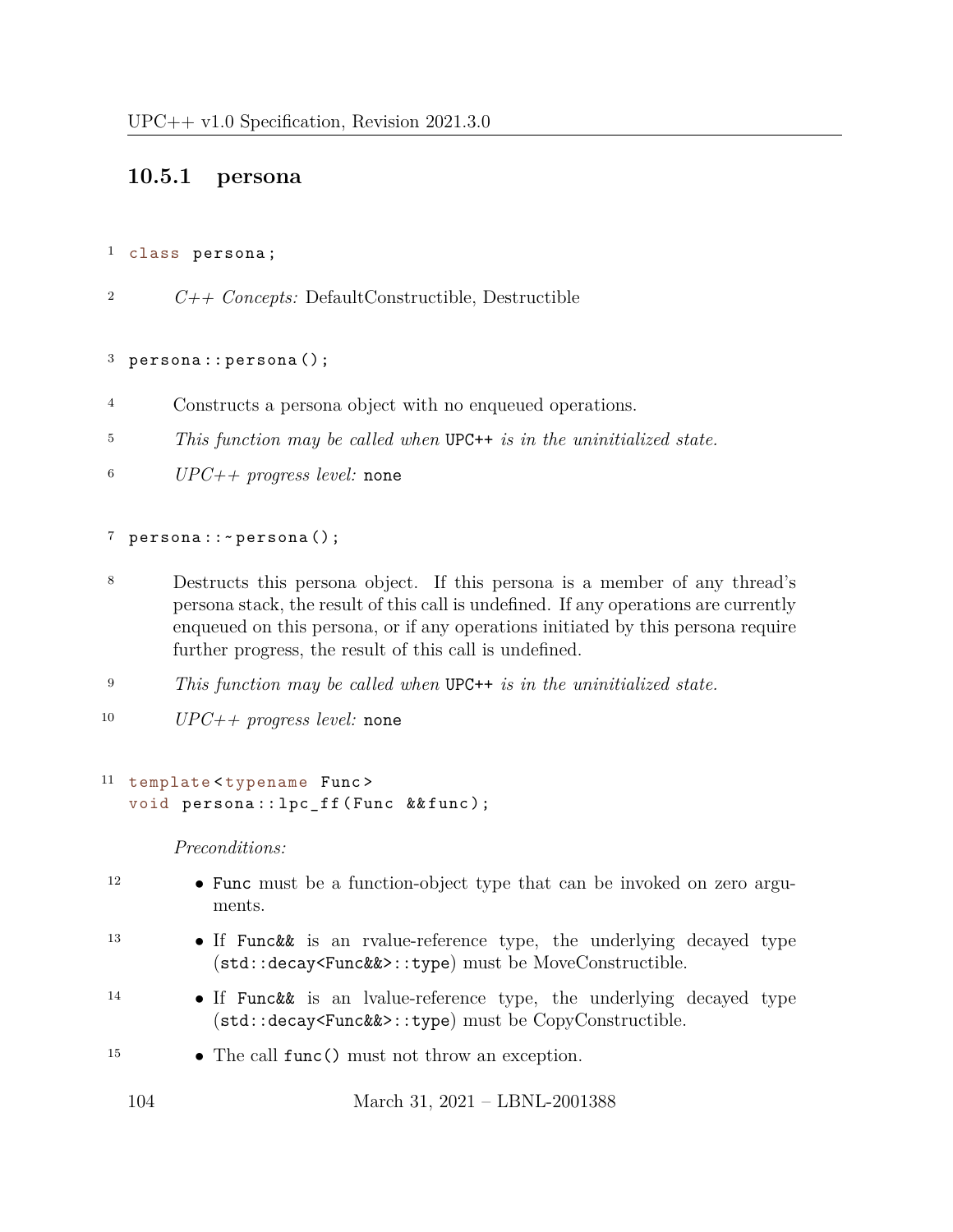- <sup>16</sup> std::forward's func into an unordered collection of type-erased function objects to be executed during user-level progress of the targeted (this) persona. This function is thread-safe, so it may be called from any thread to enqueue work for this persona.
- <sup>17</sup> The execution of func is never performed synchronously, even if the target persona is a member of the caller's persona stack and this function is invoked during user-level progress.
- <sup>18</sup> *C++ memory ordering:* All evaluations *sequenced-before* this call will have a *happens-before* relationship with the invocation of func.
- <sup>19</sup> *UPC++ progress level:* none

```
20 template < typename Func >
  FType persona:: lpc (Func &&func);
```
#### *Preconditions:*

- <sup>21</sup> Func must be a function-object type that can be invoked on zero arguments.
- <sup>22</sup> If Func&& is an rvalue-reference type, the underlying decayed type (std::decay<Func&&>::type) must be MoveConstructible.
- <sup>23</sup> If Func&& is an lvalue-reference type, the underlying decayed type (std::decay<Func&&>::type) must be CopyConstructible.
- <sup>24</sup> The call func() must not throw an exception.
- <sup>25</sup> If the return type RetType of Func is of non-reference or rvalue-reference type, the underlying decayed type (std::decay<RetType>::type) must be MoveConstructible.
- <sup>26</sup> std::forward's func into an unordered collection of type-erased function objects to be executed during user-level progress of the targeted (this) persona. The return value of func is asynchronously returned to the currently active persona in a future. If the return value of func is a future, then the targeted persona will wait for that future before signaling the future returned by lpc with its value. This function is thread-safe, so it may be called from any thread to enqueue work for this persona. Note that the future returned by lpc is considered to be owned by the currently active persona, the future returned by func (if any) will be considered owned by the target (this) persona.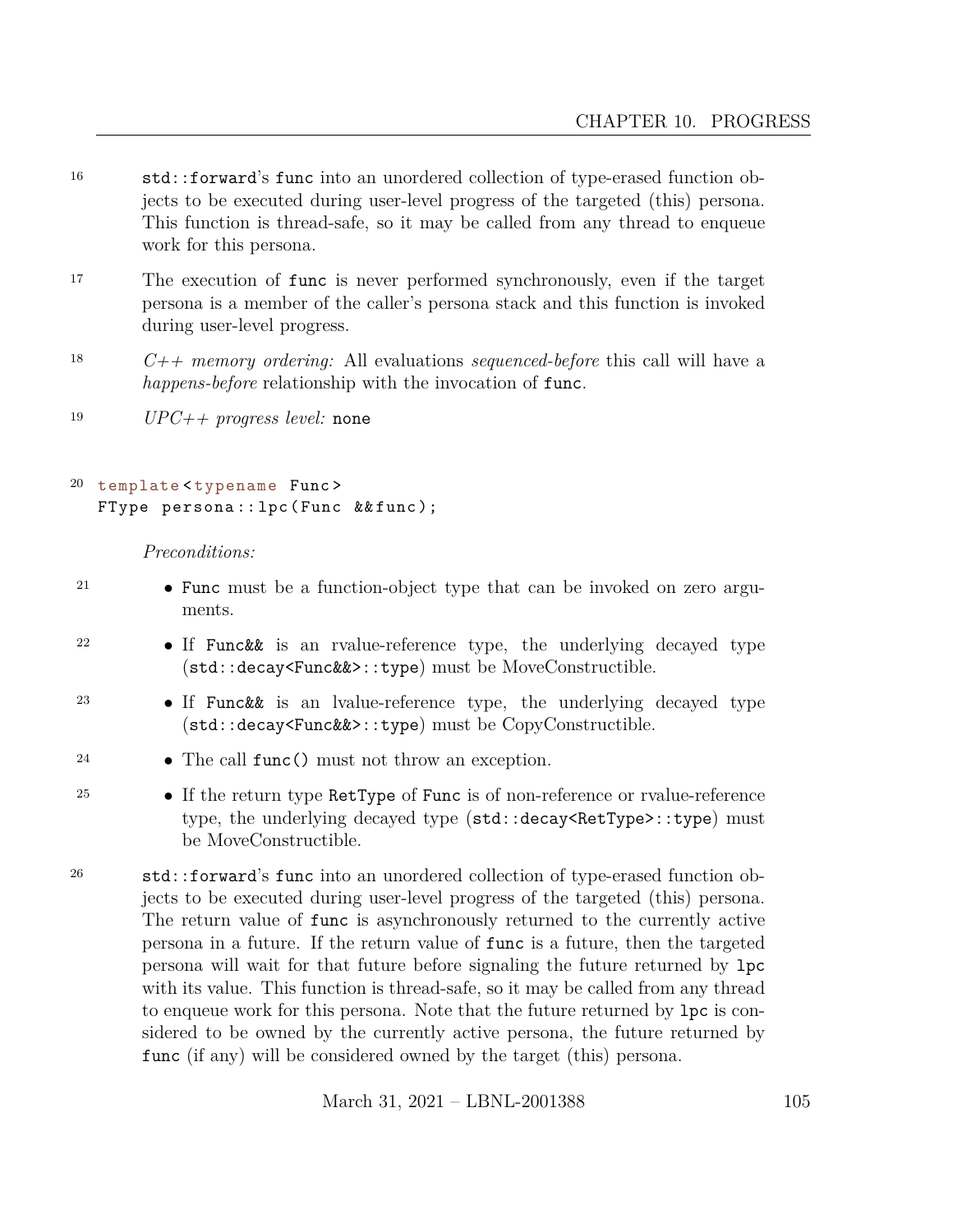- <sup>27</sup> If the return type U of Func is an lvalue reference, then FType is future<U>. Otherwise, FType is future<typename std::decay<U>::type>.
- <sup>28</sup> The execution of func is never performed synchronously, even if the target persona is a member of the caller's persona stack and this function is invoked during user-level progress.
- <sup>29</sup> *C++ memory ordering:* All evaluations *sequenced-before* this call will have a *happens-before* relationship with the invocation of func, and the invocation of func will have a *happens-before* relationship with evaluations sequenced after the signaling of the final future.
- <sup>30</sup> *UPC++ progress level:* none

```
31 bool persona :: active_with_caller () const ;
```
- <sup>32</sup> Returns true if and only if this persona is a member of the calling OS thread's persona stack.
- <sup>33</sup> *UPC++ progress level:* none

```
34 persona & master_persona ();
```
- <sup>35</sup> Returns a reference to the master persona automatically instantiated by the UPC++ runtime. The thread that executes upcxx::init implicitly acquires this persona as its current persona. The master persona is special in that it is the only one which will execute RPCs destined for this process. Additionally, some UPC++ functions may only be called by a thread with the master persona in its active stack.
- <sup>36</sup> *UPC++ progress level:* none

```
37 persona& current_persona();
```
- <sup>38</sup> Returns a reference to the persona on the top of the thread's active persona stack.
- <sup>39</sup> *UPC++ progress level:* none

```
40 persona& default_persona();
```
- <sup>41</sup> Returns a reference to the persona instantiated automatically and uniquely for this OS thread. The default persona is always the bottom of and can never be removed from its designated OS thread's active stack.
- <sup>42</sup> *UPC++ progress level:* none

```
106 March 31, 2021 – LBNL-2001388
```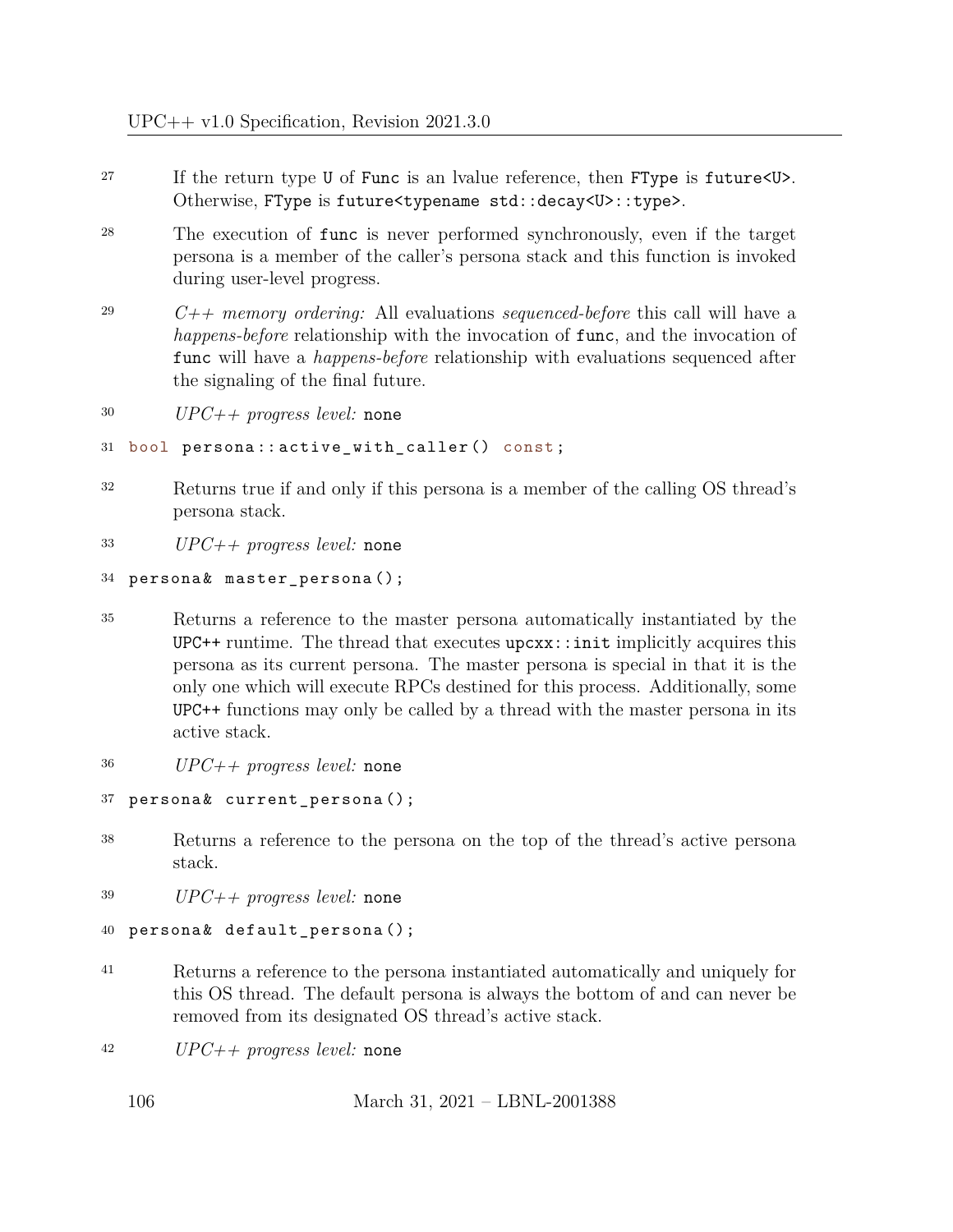#### 43 void liberate\_master\_persona ()

- <sup>44</sup> *Precondition:* This thread must be the one which called upcxx::init, it must have not altered its persona stack since calling init, and it must not have called this function already since calling init.
- <sup>45</sup> The thread which invokes upcxx::init implicitly has the master persona at the top of its active stack, yet the user has no persona\_scope to drop to allow other threads to acquire the persona. Thus, if the user intends for other threads to acquire the master persona, they should have the init-calling thread release the persona with this function so that it can be claimed by persona\_scope's. Generally, if this function is ever called, it is done soon after init and then the master persona should be reacquired by a persona scope.

<sup>46</sup> *UPC++ progress level:* none

### **10.5.2 persona\_scope**

```
1 class persona_scope ;
```
<sup>2</sup> *C++ Concepts:* Destructible, MoveConstructible

```
3 persona_scope :: persona_scope ( persona & p );
```
- <sup>4</sup> *Precondition:* Excluding this thread, **p** is not a member of any other thread's active stack.
- <sup>5</sup> Pushes **p** onto the top of the calling OS thread's active persona stack.
- <sup>6</sup> *UPC++ progress level:* none

```
7 template < typename Mutex >
  persona_scope:: persona_scope (Mutex & mutex, persona & p);
```
- <sup>8</sup> *C++ Concepts of Mutex*: Mutex
- <sup>9</sup> *Precondition:* p will only be a member of some thread's active stack if that thread holds mutex in a locked state.
- <sup>10</sup> Invokes mutex.lock(), then pushes p onto the OS thread's active persona stack.
- <sup>11</sup> *UPC++ progress level:* none

```
March 31, 2021 – LBNL-2001388 107
```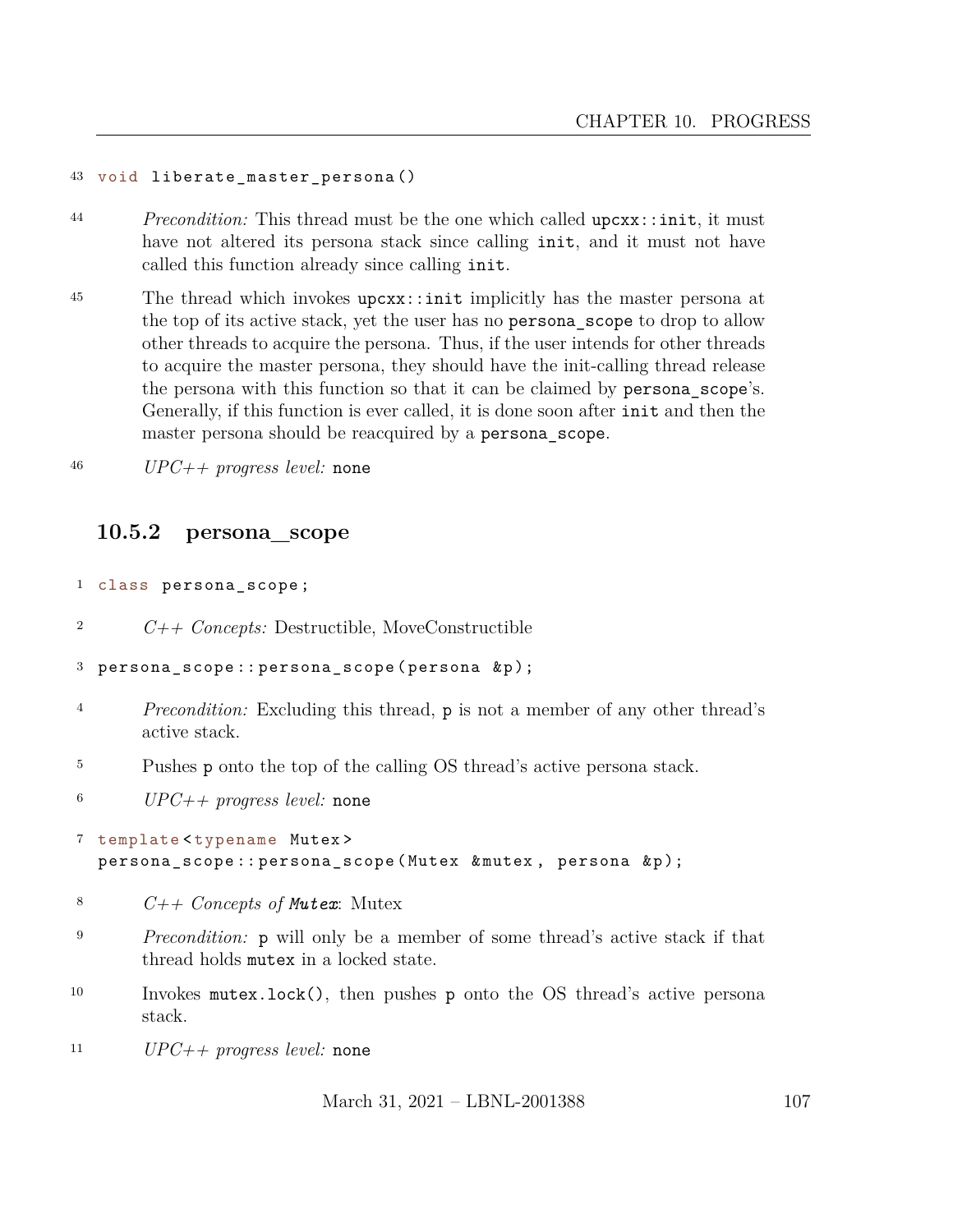#### 12 persona\_scope ::~ persona\_scope ();

- <sup>13</sup> *Precondition:* All persona\_scope's constructed on this thread since the construction of this instance have since destructed.
- <sup>14</sup> The persona supplied to this instance's constructor is popped from this thread's active stack. If this instance was constructed with the mutex constructor, then that mutex is unlocked.
- <sup>15</sup> *This function may be called when* UPC++ *is in the uninitialized state.*
- <sup>16</sup> *UPC++ progress level:* none

### 17 persona\_scope & top\_persona\_scope();

- 18 Reference to the most recently constructed but not destructed persona scope for this thread. Every thread begins with an implicitly instantiated scope pointing to its default persona that survives for the duration of the thread's lifetime.
- <sup>19</sup> *UPC++ progress level:* none

```
20 persona_scope& default_persona_scope();
```
- <sup>21</sup> Every thread begins with an implicitly instantiated scope pointing to its default persona that survives for the duration of the thread's lifetime. This function returns a reference to that bottommost persona\_scope for the calling thread, which points at the calling thread's default persona().
- <sup>22</sup> *UPC++ progress level:* none

### **10.5.3 Outgoing Progress**

```
1 bool progress required ( persona scope k ps = top persona scope () );
```
- <sup>2</sup> *Precondition:* ps has been constructed by this thread.
- <sup>3</sup> For the set of personas included in this thread's active stack section bounded inclusively between ps and the current top, *nearly* answers if any UPC++ operations initiated by those personas require further advancement of internal-progress of their respective personas before their completion events will be eventually available to user-level progress on the destined processes. The exact meaning of the return value depends on which personas are selected by ps:

108 March 31, 2021 – LBNL-2001388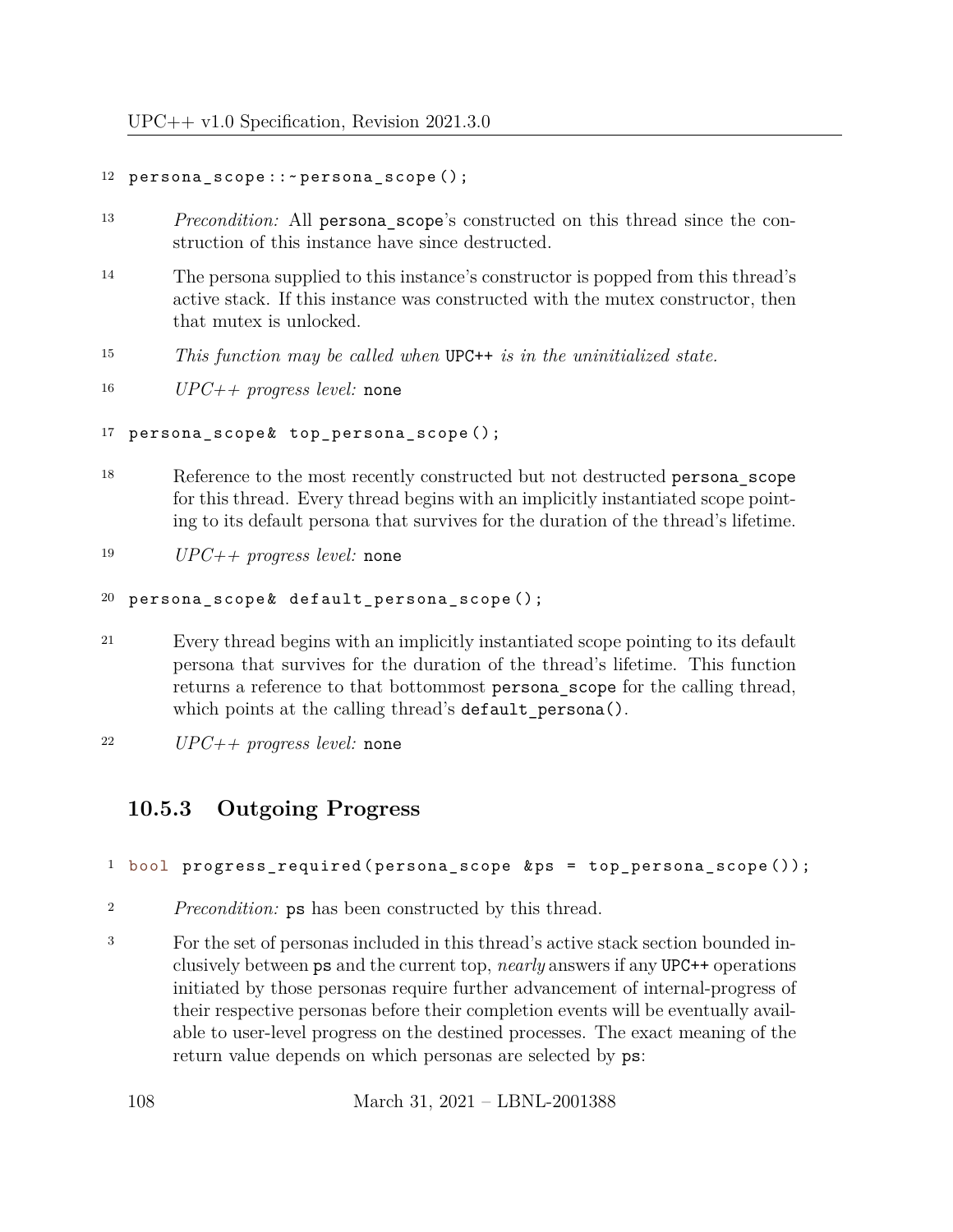- <sup>4</sup> If ps *does not* include the master persona: A return value of true means that one or more of the personas indicated by ps requires further internalprogress to achieve completion of its outgoing operations. A value of false means that none of the personas indicated by ps require internal-progress, but internal-progress of the master persona might still be required.
- <sup>5</sup> If ps *does* include the master persona: A return value of true means that one or more of the personas indicated by ps requires further internalprogress to achieve completion of its outgoing operations. A return value of false means that none of the non-master personas indicated by ps requires further internal-progress, but the master persona may or may not require further internal-progress.
- <sup>6</sup> *UPC++ progress level:* none

### 7 void discharge ( persona\_scope & ps = top\_persona\_scope ());

- <sup>8</sup> Advances internal-progress enough to ensure that progress\_required(ps) returns false.
- <sup>9</sup> *Note*: discharge() only ensures that internal progress has been advanced sufficiently to guarantee that *outgoing* operations initiated by *non-master* personas held by this thread will eventually reach their destinations. In particular, it does not guarantee anything about communication arrival at other processes or acknowledgements to those operations, for example acknowledgements that trigger operation completion events.
- <sup>10</sup> *UPC++ progress level:* internal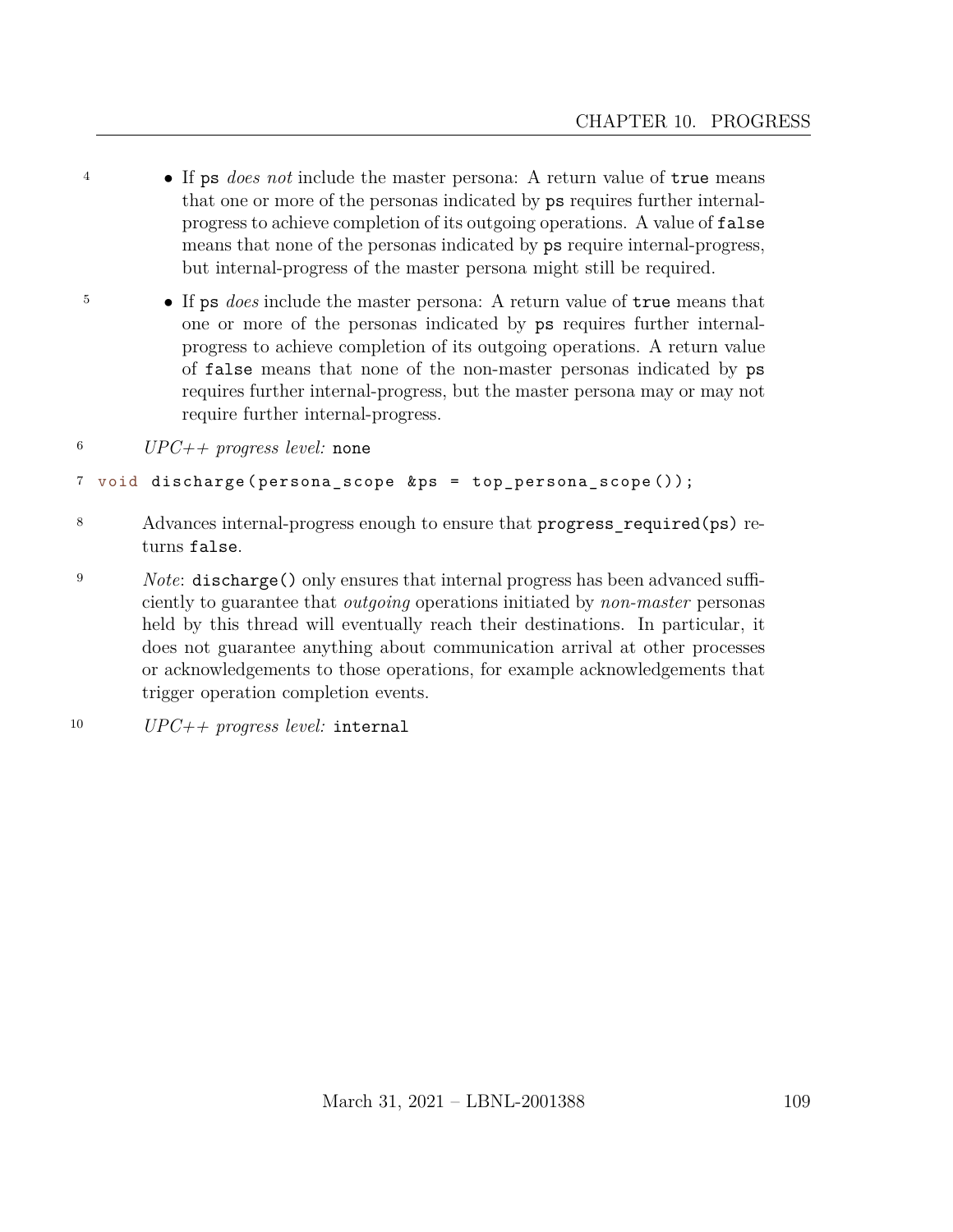# **Chapter 11**

## **Teams**

## **11.1 Overview**

- <sup>1</sup> UPC++ provides *teams* as a means of grouping processes. UPC++ uses teams for collective operations (Ch. [12\)](#page-125-0). team construction is collective and should be considered moderately expensive and done as part of the set-up phase of a calculation. teams are similar to MPI Groups and the default team is  $world()$ . teams are considered special when it comes to serialization. Each team has a unique team\_id that is equal across the team and acts as an opaque handle. Any process that is a member of the team can retrieve the team object with the team\_id::here() function. Hence, coordinating processes can reference specific teams by their team\_id.
- <sup>2</sup> While a process within a UPC++ SPMD program can have multiple intrank\_t values that represent their relative placement in several teams, it is the intrank t in the world() team that is used in most UPC++ functions, unless otherwise specifically noted. For example, broadcast takes a rank relative to the specific team over which it operates.

## <span id="page-118-0"></span>**11.2 Local Teams**

<sup>1</sup> The local team is an ordered set of processes where heap storage in the shared segment allocated by any process in the team is local to all members. Any process can obtain a reference to the local team by calling local\_team and global pointers behave accordingly: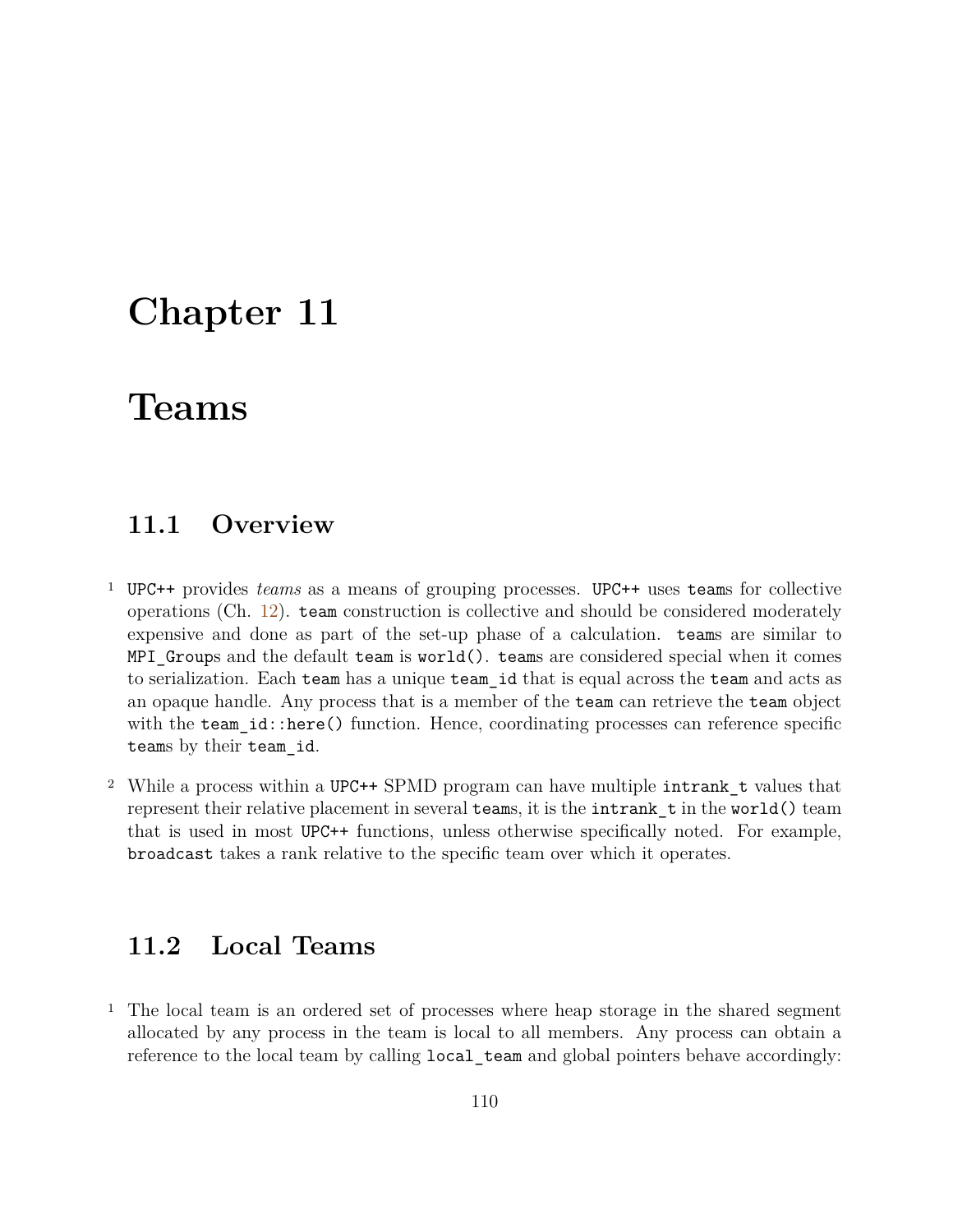- 1. global\_ptr's referencing objects allocated in the shared segment of processes that are members of this team will report is\_local() == true and local() will return a valid T\* referencing the corresponding object.
- 2. The global\_ptr where() function will report the rank in team world() of the process that originally acquired the referenced object using the functions in chapter [4.](#page-34-0)
- <sup>2</sup> It is *not* guaranteed that the T\*'s obtained by different processes to the same shared object will have bit-wise identical pointer values. In the general case, peers may have different virtual addresses for the same physical memory.

## **11.3 API Reference**

### **11.3.1 team**

```
1 class team ;
```

```
2 C++ Concepts: MoveConstructible, Destructible
```

```
3 constexpr intrank_t team :: color_none ;
```
<sup>4</sup> A constant used to specify that the calling process of split() will not be a member of any subteam. This constant is guaranteed to have a negative value.

```
5 intrank_t team::rank_n() const;
```
- <sup>6</sup> Returns the number of ranks in the given team.
- <sup>7</sup> *UPC++ progress level:* none

```
8 intrank_t team :: rank_me () const ;
```
<sup>9</sup> Returns the rank of the calling process in the given team.

<sup>10</sup> *UPC++ progress level:* none

```
11 intrank_t team :: operator []( intrank_t peer_index ) const ;
```
- 12 *Precondition:* peer index >= 0 and peer index < rank n().
- 13 Returns the rank in the world() team of the process with rank peer index in this team.
- <sup>14</sup> *UPC++ progress level:* unspecified between none and internal

```
March 31, 2021 – LBNL-2001388 111
```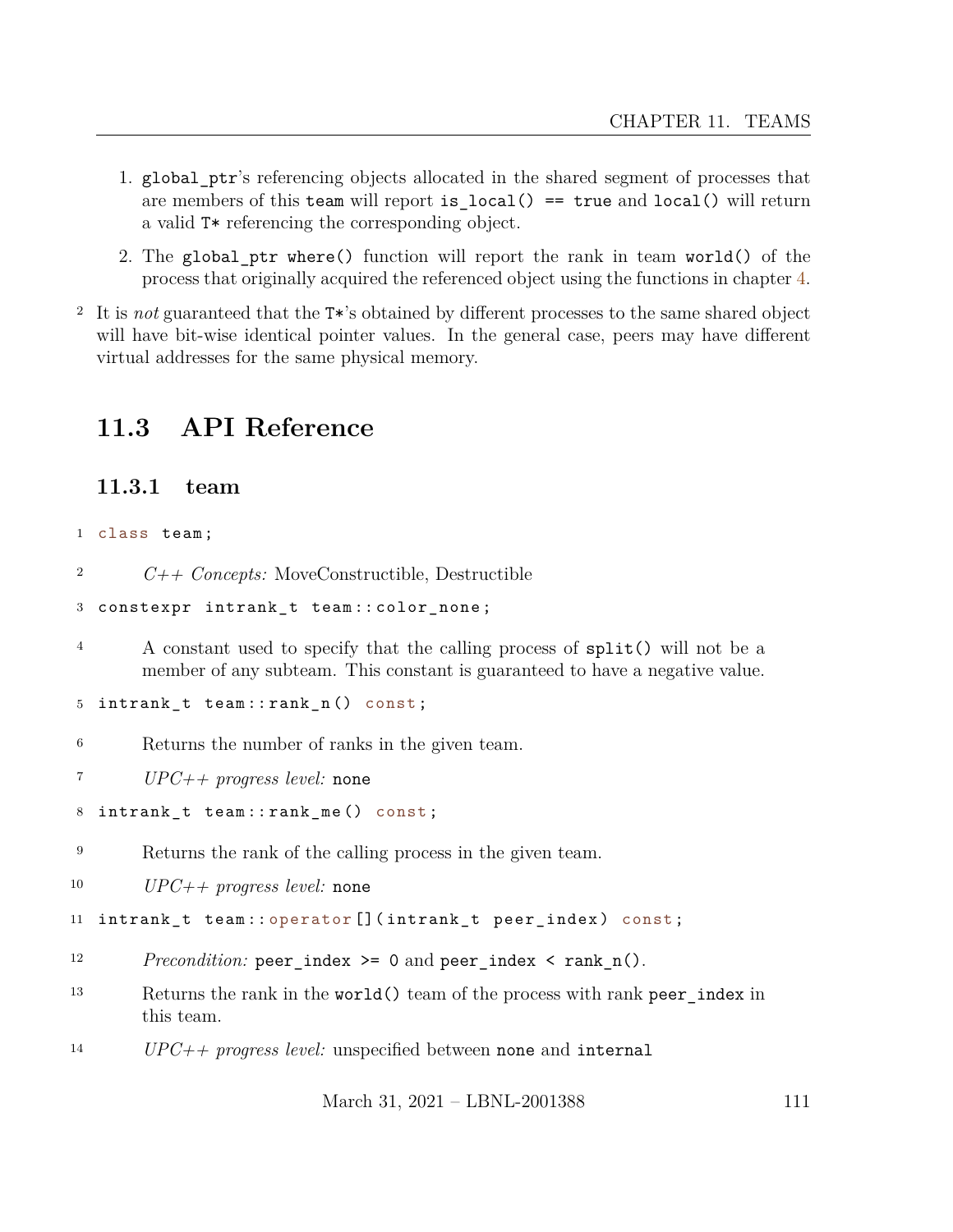```
15 intrank_t team::from_world(intrank_t world_index) const;
  intrank t team :: from world ( intrank t world index,
                               intrank_t otherwise) const;
```
- 16 *Precondition:* world index >= 0 and world index < world().rank n(). For the single-argument overload, the process with rank world\_index in the world() team must be a member of this team.
- <sup>17</sup> Returns the rank in this team of the process with rank world\_index in the world() team. For the two-argument overload, if that process is not a member of this team then the value of otherwise is returned.
- <sup>18</sup> *UPC++ progress level:* unspecified between none and internal

 $19$  team team:: split (intrank\_t color, intrank\_t key) const;

- <sup>20</sup> *This function is collective ([§12.1\)](#page-126-0) over this (i.e. the parent) team, and it must be called by the thread that has the master persona ([§10.5.1\)](#page-112-0).*
- <sup>21</sup> *Precondition:* color >= 0 || color == team::color none
- <sup>22</sup> Splits the given team into subteams based on the color and key arguments. If  $color = = team::color none, the return value is an invalid team that cannot$ be used in any UPC++ operation except ~team. Otherwise, all processes that call the function with the same color value will be separated into the same subteam. Ranks in the same subteam will be numbered according to their position in the sequence of sorted key values. If two callers specify the same combination of color and key, their relative ordering in the subteam will be the same as in the parent team. The return value is the team representing the calling process's new subteam.
- <sup>23</sup> This call will invoke user-level progress, so the caller may expect incoming RPCs to fire before it returns.
- <sup>24</sup> *C++ memory ordering:* With respect to all threads participating in this collective, all evaluations which are *sequenced-before* their respective thread's invocation of this call will have a *happens-before* relationship with all evaluations sequenced after the call.
- <sup>25</sup> *UPC++ progress level:* user
- 112 March 31, 2021 LBNL-2001388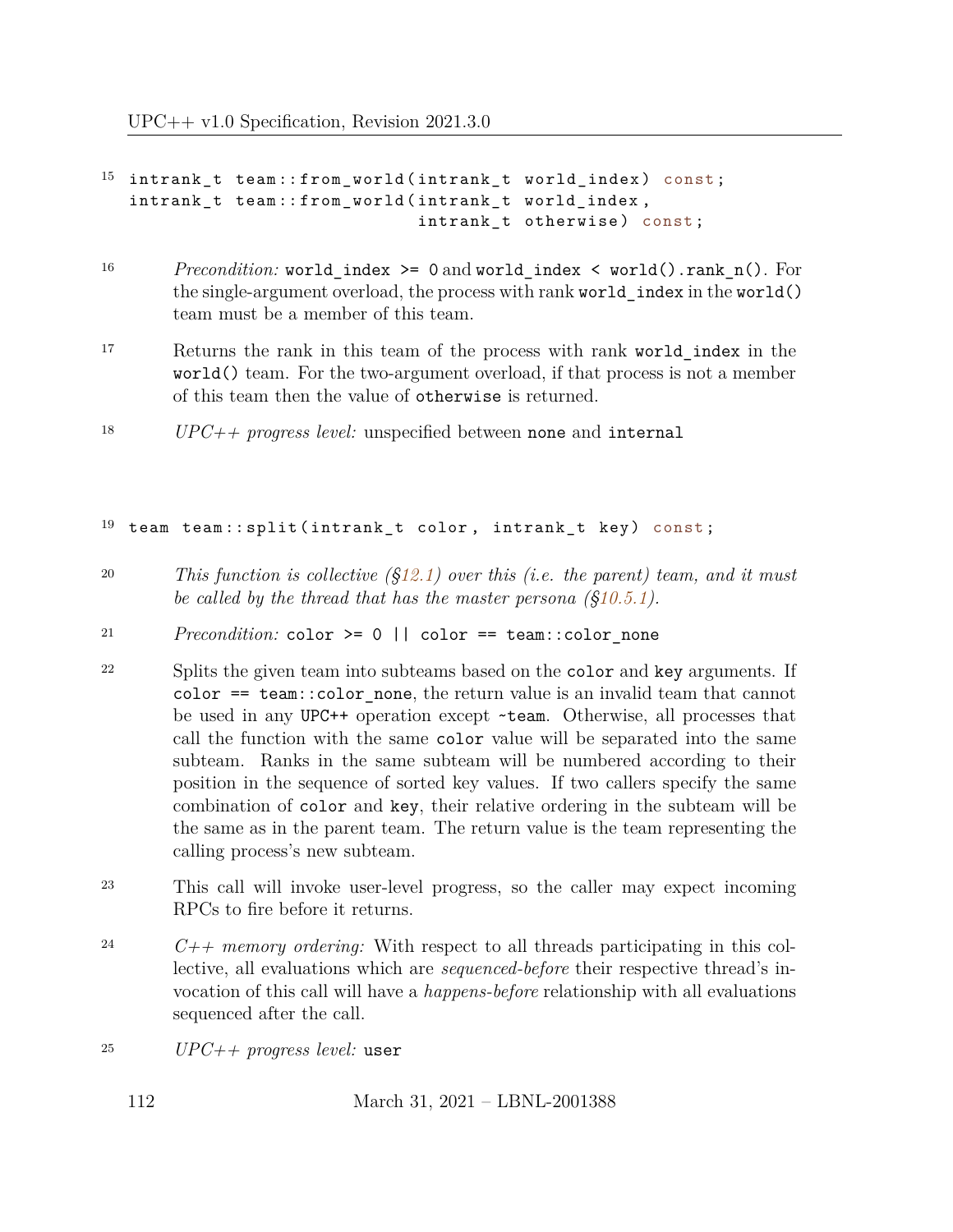$26$  team:: team (team && other);

- <sup>27</sup> *Precondition:* Calling thread must have the master persona. No operation on this team, nor any UPC++ operation with a progress level other than none, may have been invoked by the calling process between the creation of other and this call.
- <sup>28</sup> Makes this instance the calling process's representative of the team associated with other, transferring all state from other. Invalidates other, and any subsequent operations on other, except for destruction, produce undefined behavior.

<sup>29</sup> *UPC++ progress level:* none

#### $30$  void team:: destroy (entry\_barrier lev = entry\_barrier:: user);

- <sup>31</sup> *This function is collective ([§12.1\)](#page-126-0) over this team, and it must be called by the thread that has the master persona ([§10.5.1\)](#page-112-0).*
- <sup>32</sup> *Precondition:* This instance must not have been invalidated by being passed to the move constructor, and it must not be an invalid team that resulted from a call to  $split()$ . Lev must be single-valued  $(Ch. 12)$  $(Ch. 12)$ . After the entry barrier specified by lev completes, or upon entry if lev  $==$  entry barrier::none, the operations on this team must not require internal-level or user-level progress from any persona before they can complete.
- <sup>33</sup> Destroys the calling process's state associated with the team. Further lookups on this process using the team\_id corresponding to this team will have undefined behavior.
- <sup>34</sup> *C++ memory ordering:* If lev != entry\_barrier::none, with respect to all threads participating in this collective, all evaluations which are *sequencedbefore* their respective thread's invocation of this call will have a *happens-before* relationship with all evaluations sequenced after the call.
- <sup>35</sup> *UPC++ progress level:* user if lev == entry\_barrier::user, internal otherwise

March 31, 2021 – LBNL-2001388 113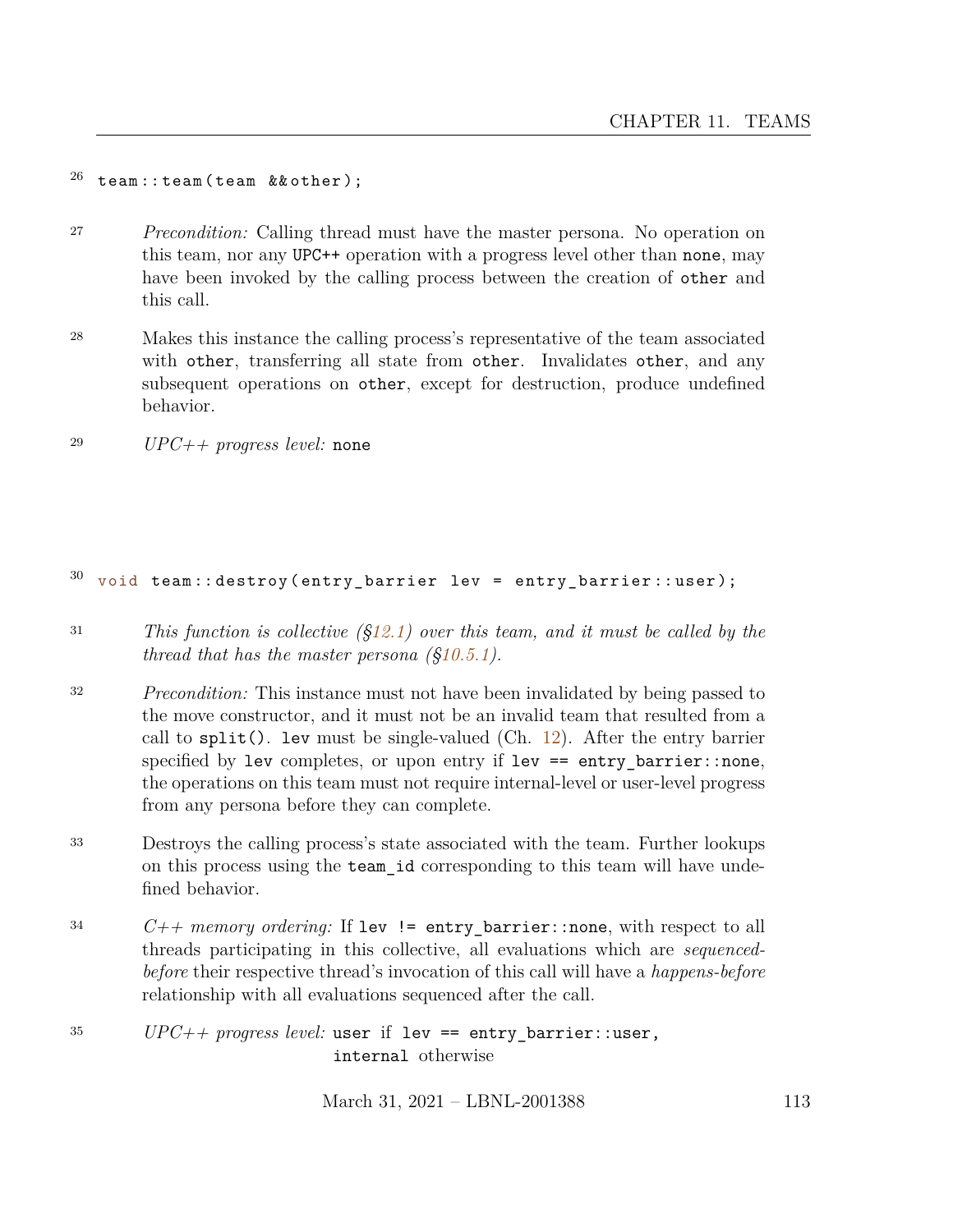$36$  team :: ~ team ();

- <sup>37</sup> *Precondition:* Either UPC++ must have been uninitialized since the team's creation, or the team must either have had destroy() called on it, been invalidated by being passed to the move constructor, or be an invalid team that resulted from a call to split().
- <sup>38</sup> Destructs this team object.
- <sup>39</sup> *This function may be called when* UPC++ *is in the uninitialized state.*
- <sup>40</sup> *UPC++ progress level:* none

### $41$  team\_id team::id() const;

- <sup>42</sup> Returns the universal name that uniquely identifies this team.
- <sup>43</sup> *UPC++ progress level:* none

### **11.3.2 team\_id**

#### 1 class team\_id ;

- <sup>2</sup> *C++ Concepts:* DefaultConstructible, TriviallyCopyable, StandardLayoutType, EqualityComparable, LessThanComparable, hashable
- <sup>3</sup> UPC++ *Concepts:* TriviallySerializable
- <sup>4</sup> A universal name that uniquely identifies a team.

### $5$  team\_id:: team\_id();

- <sup>6</sup> Initializes this name to be the invalid ID. All default-constructed team\_id objects will receive the same, unique invalid identifier. This enables use of team\_id() as a placeholder ID for naming the absence of a team. Note this unique value may differ from the result of  $\texttt{team}::\texttt{id}()$  on destroyed or otherwise invalid teams.
- <sup>7</sup> *UPC++ progress level:* none
- 114 March 31, 2021 LBNL-2001388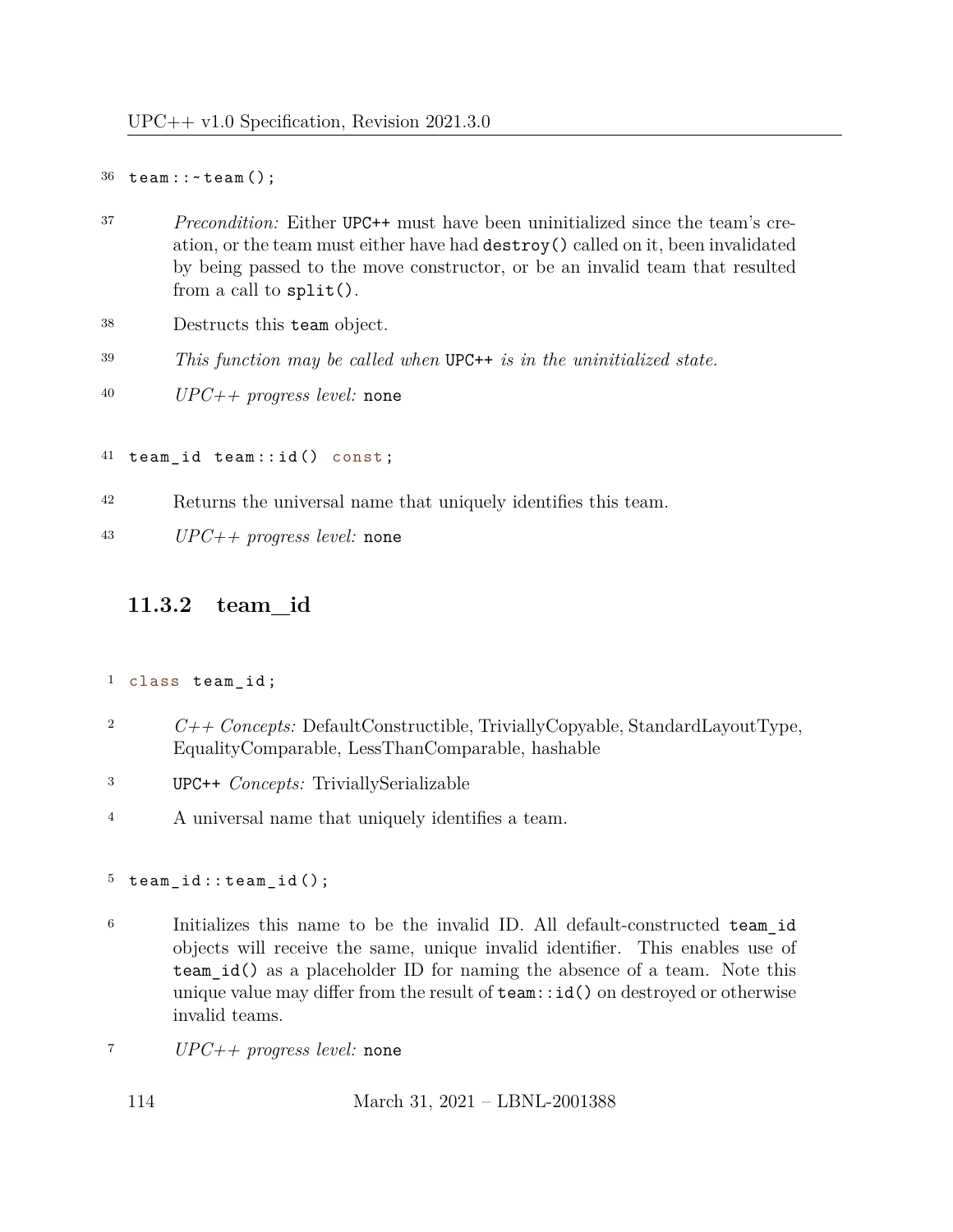```
8 team & team_id:: here () const;
```
- <sup>9</sup> *Precondition:* This name must be a valid ID. The calling process must be a member of the team associated with this name, and it must have completed creation of the team. The team must not have been destroyed.
- <sup>10</sup> Retrieves a reference to the team instance associated with this name.
- <sup>11</sup> *UPC++ progress level:* none

```
12 future<team &> team_id::when_here() const;
```
- <sup>13</sup> *Precondition:* This name must be a valid ID. The calling process must be a member of the team associated with this name. The calling thread must have the master persona. The team must not have been destroyed.
- <sup>14</sup> Retrieves a future which is readied after the calling process constructs the team corresponding to this name.
- <sup>15</sup> *UPC++ progress level:* none

### **11.3.3 Fundamental Teams**

```
1 team & world ();
```
- <sup>2</sup> Returns a reference to the team representing all the processes in the UPC++ program. The result is undefined if a move is performed on the returned team. Calling destroy() on the returned team results in undefined behavior.
- <sup>3</sup> *UPC++ progress level:* none
- 4 intrank\_t rank\_n ();
- <sup>5</sup> Returns the number of ranks in the world() team.
- 6 Equivalent to:  $word()$ .rank  $n()$ .
- <sup>7</sup> *UPC++ progress level:* none

```
8 intrank_t rank_me ();
```
- <sup>9</sup> Returns the rank of the calling process in the world() team.
- 10 Equivalent to: world().rank me().
- <sup>11</sup> *UPC++ progress level:* none

```
March 31, 2021 – LBNL-2001388 115
```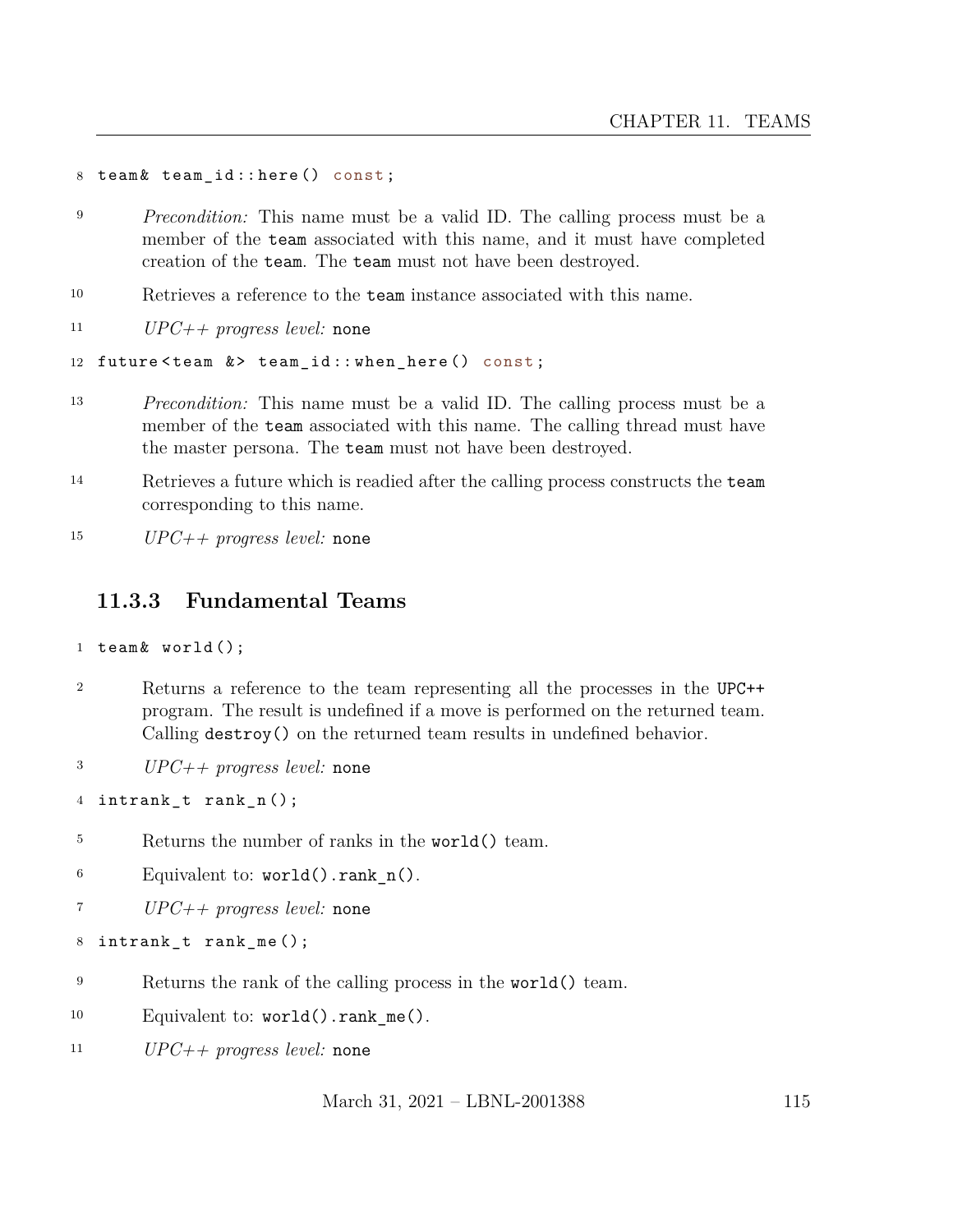```
12 team & local_team ();
```
- <sup>13</sup> Returns a reference to the local team containing this process. The local team represents an ordered set of processes where memory allocated from the shared segment of any member is local to all team members  $(\S11.2)$ . The result is undefined if a move is performed on the returned team. Calling destroy() on the returned team results in undefined behavior.
- <sup>14</sup> *UPC++ progress level:* none

```
15 bool local_team_contains ( intrank_t world_index );
```
- 16 *Precondition:* world index >= 0 and world index < world().rank n().
- <sup>17</sup> Determines if the process whose rank is world\_index in world() is a member of the local team containing the calling process ([§11.2\)](#page-118-0).
- 18 Equivalent to: local team().from world(world index,-1)  $>= 0$
- <sup>19</sup> *UPC++ progress level:* none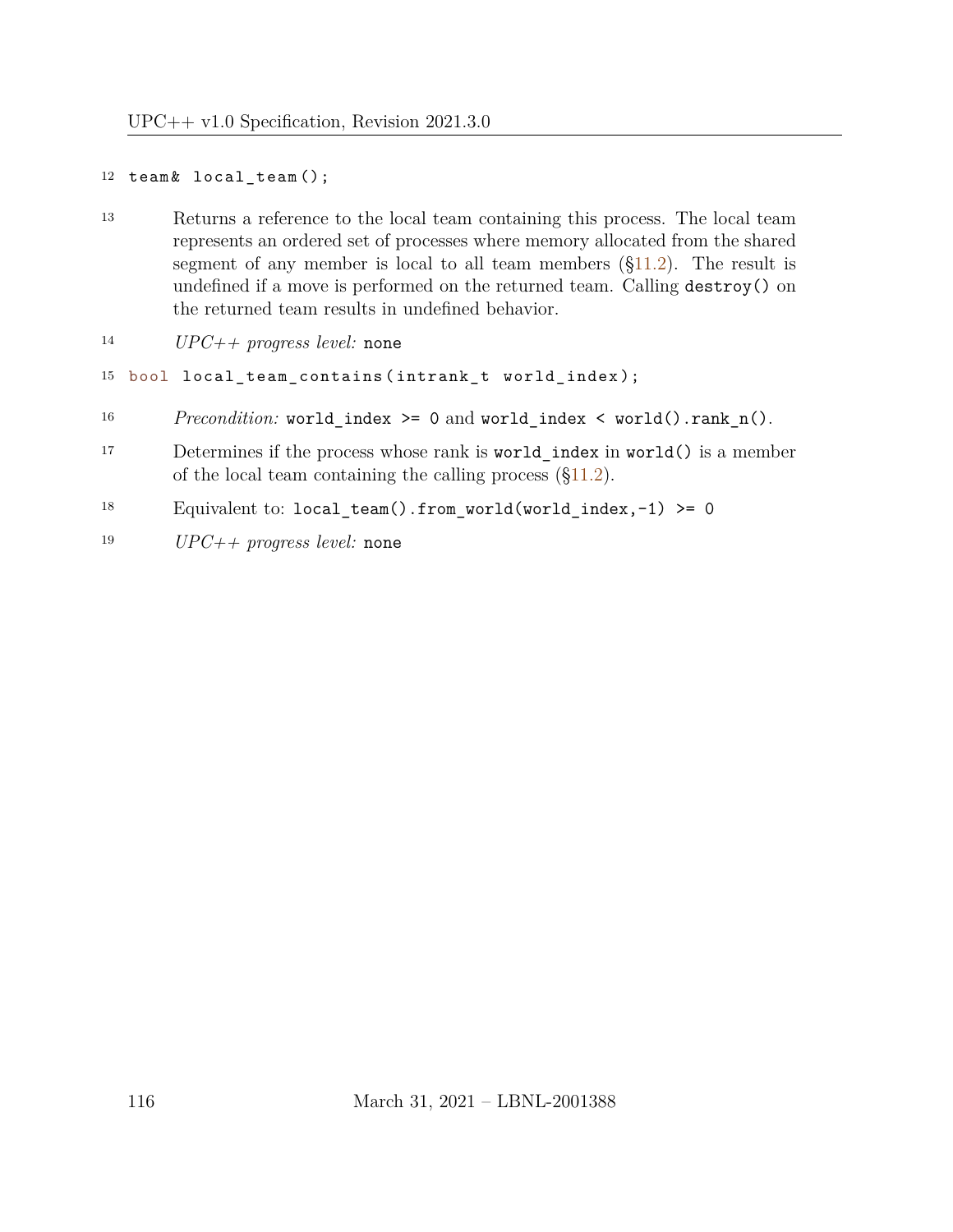# <span id="page-125-0"></span>**Chapter 12**

# **Collectives**

- <sup>1</sup> A *collective operation* is a UPC++ operation that must be matched across all participating processes. Informally, any two processes that both participate in a pair of collective operations must agree on their ordering. Furthermore, if a parameter or other property of a collective operation is specified as *single-valued*, all participating processes must provide the same value for the parameter or property.
- <sup>2</sup> A collective operation need not provide any actual synchronization between processes, unless otherwise noted. The collective requirement simply states a relative ordering property of calls to collective operations that must be maintained in the parallel execution trace for all executions of any valid program. Some implementations may include unspecified synchronization between processes within collective operations, but programs must not rely upon the presence or absence of such unspecified synchronization for correctness.
- <sup>3</sup> A noteworthy exception to the previous paragraph is that collective calls specified with *progress level: none* are additionally prohibited from synchronizing between processes. However, such calls still require the proper collective ordering of matching calls across all participating processes.
- <sup>4</sup> UPC++ provides several collective communication operations over teams, described below.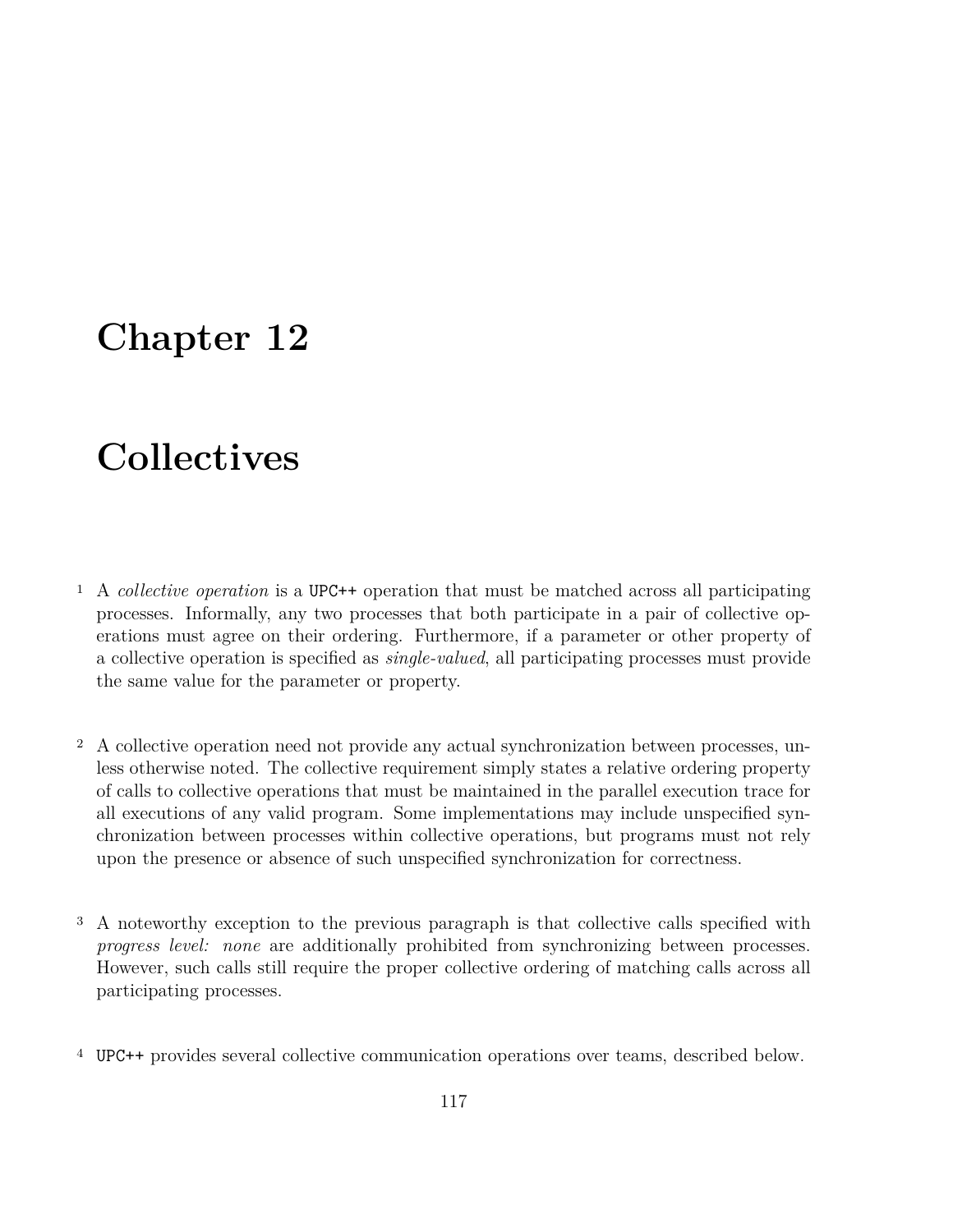## <span id="page-126-0"></span>**12.1 Common Requirements**

- <sup>1</sup> For an execution of a UPC++ program to be valid, the collective operations invoked by the program must obey the following ordering constraints:
- <sup>2</sup> For a collective operation *C* over a team *T*, let *Participants*(*C*) denote the set of processes that are members of *T*.
- <sup>3</sup> For a process  $P \in Participants(C_1) \cap Participants(C_2)$ , let  $Precedes_P(C_1, C_2)$  be true if and only if  $C_1 \neq C_2$  and  $C_1$  is initiated before  $C_2$  on  $P$ .
- <sup>4</sup> Let *Collectives* be the set of collective operations invoked during execution of the program. The collectives must satisfy the following property:

$$
\forall C_1, C_2 \in Collectives. \ \forall P, Q \in Participants(C_1) \cap Participants(C_2). Precedes_P(C_1, C_2) = Precedes_Q(C_1, C_2)
$$
\n(12.1)

- <sup>5</sup> The constraints above formalize the notion that any two processes that both participate in a pair of collectives must agree on their ordering.
- <sup>6</sup> For any collective operation *C*, it is an error if the completion of the operation (return from synchronous collectives, operation-completion notifications for asynchronous collectives) on at least one participant has a *happens-before* relationship with the initiation of operation *C* on another participant.
- <sup>7</sup> A collective operation must be invoked by the thread that has the master persona ([§10.5.1\)](#page-112-0) of a process.

## **12.2 API Reference**

```
1 enum class entry_barrier {
    none ,
    internal ,
    user
  };
```
<sup>2</sup> Constants used with some UPC++ operations to specify the entry barrier to be used by the operation:

<sup>3</sup> • none: the operation has no entry barrier

118 March 31, 2021 – LBNL-2001388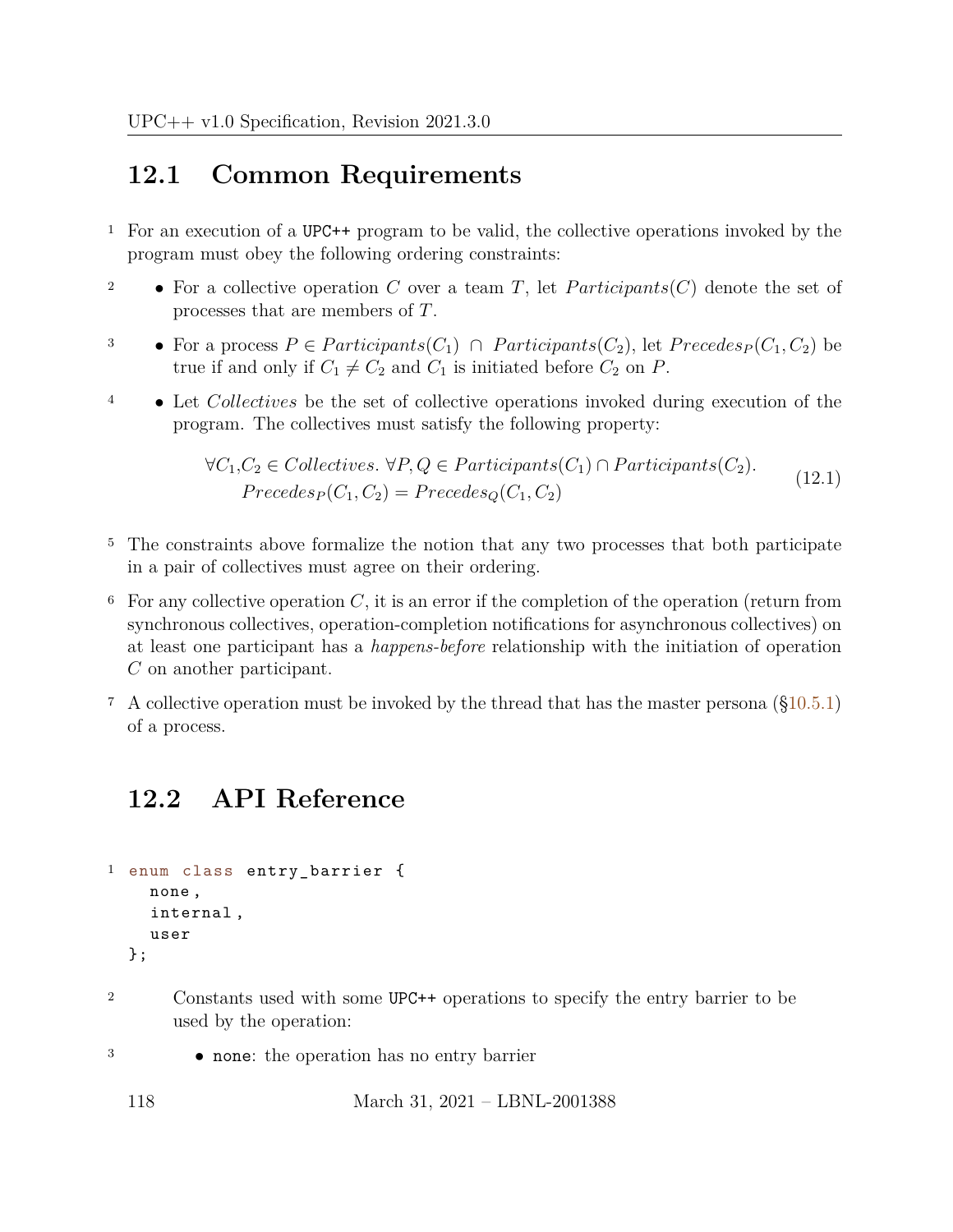- <sup>4</sup> internal: the operation should perform a barrier at entry that makes only internal-level progress
- <sup>5</sup> user: the operation should perform a barrier at entry that makes userlevel progress

```
6 void barrier (const team & team = world ());
```
- <sup>7</sup> *This function is collective ([§12.1\)](#page-126-0) over the given team, and it must be called by the thread that has the master persona ([§10.5.1\)](#page-112-0).*
- <sup>8</sup> Performs a barrier operation over the given team. The call will not return until all processes in the team have entered the call. There is no implied relationship between this call and other in-flight operations. This call will invoke user-level progress, so the caller may expect incoming RPCs to fire before it returns.
- <sup>9</sup> *C++ memory ordering:* With respect to all threads participating in this collective, all evaluations which are *sequenced-before* their respective thread's invocation of this call will have a *happens-before* relationship with all evaluations sequenced after the call.
- <sup>10</sup> *UPC++ progress level:* user

```
11 template <typename Cx=/*unspecified*/>
  RType barrier_async(const team \& team = world(),
                         Cx &&completions=operation_cx::as_future());
```
- <sup>12</sup> *This function is collective ([§12.1\)](#page-126-0) over the given team, and it must be called by the thread that has the master persona ([§10.5.1\)](#page-112-0).*
- <sup>13</sup> Initiates an asynchronous barrier operation over the given team. The call will return without waiting for other processes to make the call. Operation completion will be signaled after all other processes in the team have entered the call.

#### *Completions:*

<sup>14</sup> • *Operation*: Indicates completion of the collective from the viewpoint of the caller, implying that all processes in the given team have entered the collective.

March 31, 2021 – LBNL-2001388 119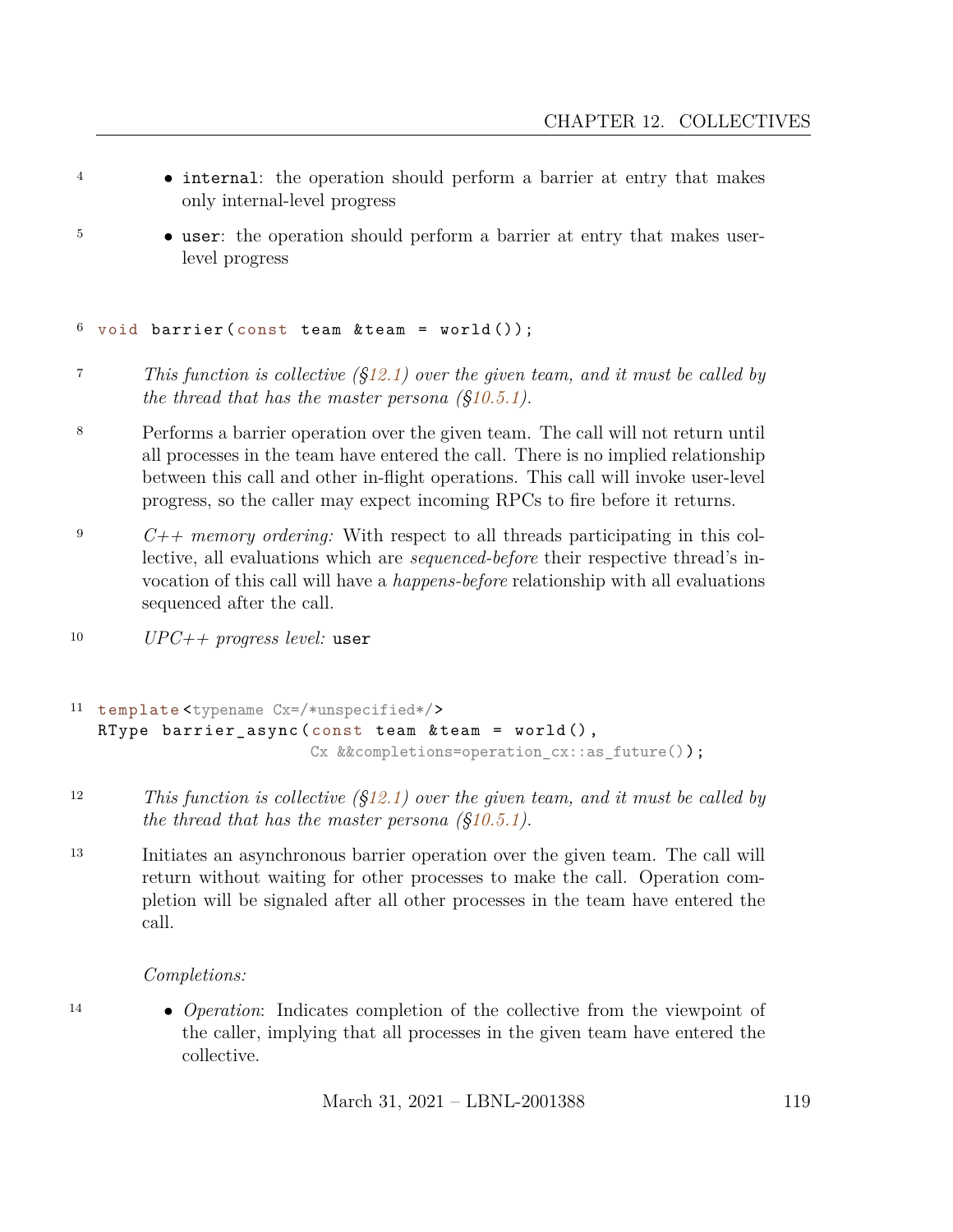<sup>15</sup> *C++ memory ordering:* With respect to all threads participating in this collective, all evaluations which are *sequenced-before* their respective thread's invocation of this call will have a *happens-before* relationship with all evaluations sequenced after the operation-completion notification actions (future readying, promise fulfillment, or persona LPC enlistment).

```
16 UPC++ progress level: internal
```

```
17 constexpr /*unspecified */ op fast add;
  constexpr /*unspecified*/ op fast mul;
  constexpr /*unspecified*/ op_fast_min;
  constexpr /*unspecified*/ op_fast_max;
  constexpr /*unspecified*/ op_fast_bit_and;
  constexpr /*unspecified*/ op_fast_bit_or;
  constexpr /*unspecified*/ op_fast_bit_xor;
```
- <sup>18</sup> Instances of unspecified function-object types that have the following overloaded function-call operator:
- 19 T operator  $()$  (T a, T b) const;
- <sup>20</sup> The unspecified function-object types meet the requirements for the BinaryOp template parameter to reduce one and reduce all (e.g. they are referentially transparent and concurrently invokable).
- <sup>21</sup> For op\_fast\_add, op\_fast\_mul, op\_fast\_min, and op\_fast\_max, the allowed types for T are those for which std::is arithmetic<T>::value is true. For op\_fast\_bit\_and, op\_fast\_bit\_or, and op\_fast\_bit\_xor, the allowed types for T are those for which std::is integral<T>::value is true.
- <sup>22</sup> The operation performed by the function-call operator is, respectively: binary +, binary  $*$ , std::min, std::max, binary  $\&$ ,  $\vert$ , and  $\hat{C}$ . If T is bool, then op fast add and op fast max perform the same operation as op\_fast\_bit\_or, and op\_fast\_mul and op\_fast\_min perform the same operation as op fast bit and.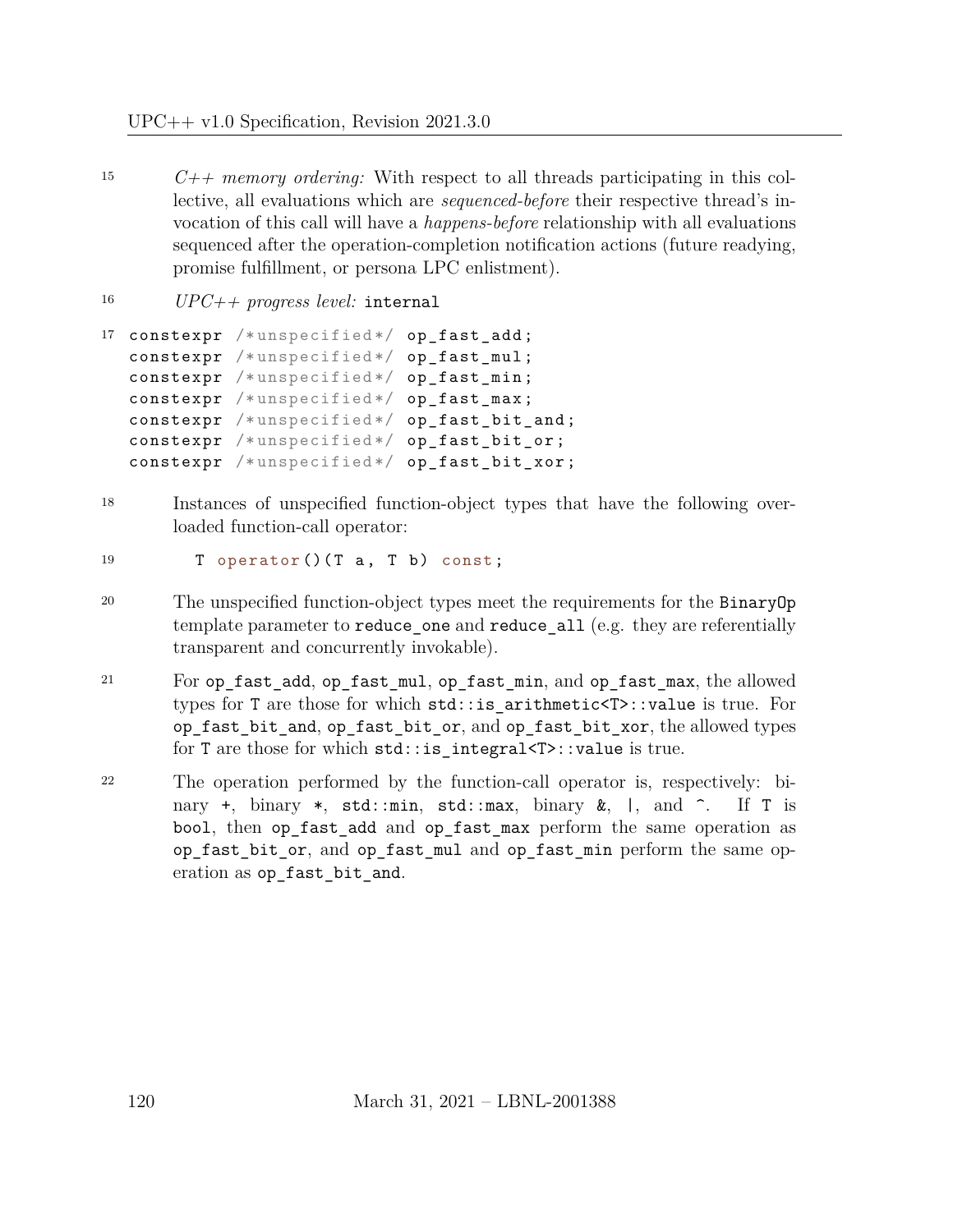```
23 template<typename T, typename BinaryOp, typename Cx=/*unspecified*/>
  RType reduce_one (T value, BinaryOp & & op, intrank_t root,
                     const team & team = world () ,
                     Cx &&completions=operation_cx::as_future());
  template<typename T, typename BinaryOp, typename Cx=/*unspecified*/>
  RType reduce_all (T value, BinaryOp & & op,
                     const team \& team = world(),
                     Cx &&completions=operation_cx::as_future());
  template<typename T, typename BinaryOp, typename Cx=/*unspecified*/>
  RType reduce_one ( const T * src , T * dst , size_t count ,
                     BinaryOp && op , intrank_t root ,
                     const team \& team = world(),
                     Cx &&completions=operation cx::as future());
  template<typename T, typename BinaryOp, typename Cx=/*unspecified*/>
  RType reduce all ( const T * src, T * dst, size t count,
                     BinaryOp && op ,
                     const team \& team = world(),
                     Cx &&completions=operation_cx::as_future());
```
- <sup>24</sup> *This function is collective ([§12.1\)](#page-126-0) over the given team, and it must be called by the thread that has the master persona ([§10.5.1\)](#page-112-0).*
- <sup>25</sup> *Precondition:* T must be TriviallySerializable. BinaryOp must be a functionobject type representing an associative and commutative mathematical operation taking two values of type T and returning a value implicitly convertible to T. BinaryOp must be referentially transparent and concurrently invokable. BinaryOp may not invoke any UPC++ routine with a progress level other than none. In the first and third variants, root must be single-valued and a valid rank in team. In the third variant, src and dst on the process whose rank is root in the team may be equal but must not otherwise overlap, and count must be single-valued across all participants. In the fourth variant, src and  $\det$  may be equal but must not otherwise overlap, and  $src == \det$  and count must both be single-valued.
- <sup>26</sup> Performs a reduction operation over the processes in the given team.
- <sup>27</sup> If the team contains only a single process, then the resulting operation completion will produce value in the first two variants. In the latter two variants, the contents of src will be copied to dst if src != dst.
- <sup>28</sup> If the team contains more than one process, initiates an asynchronous reduction over the values provided by each process. The reduction is performed in some non-deterministic order by applying op to combine values and intermediate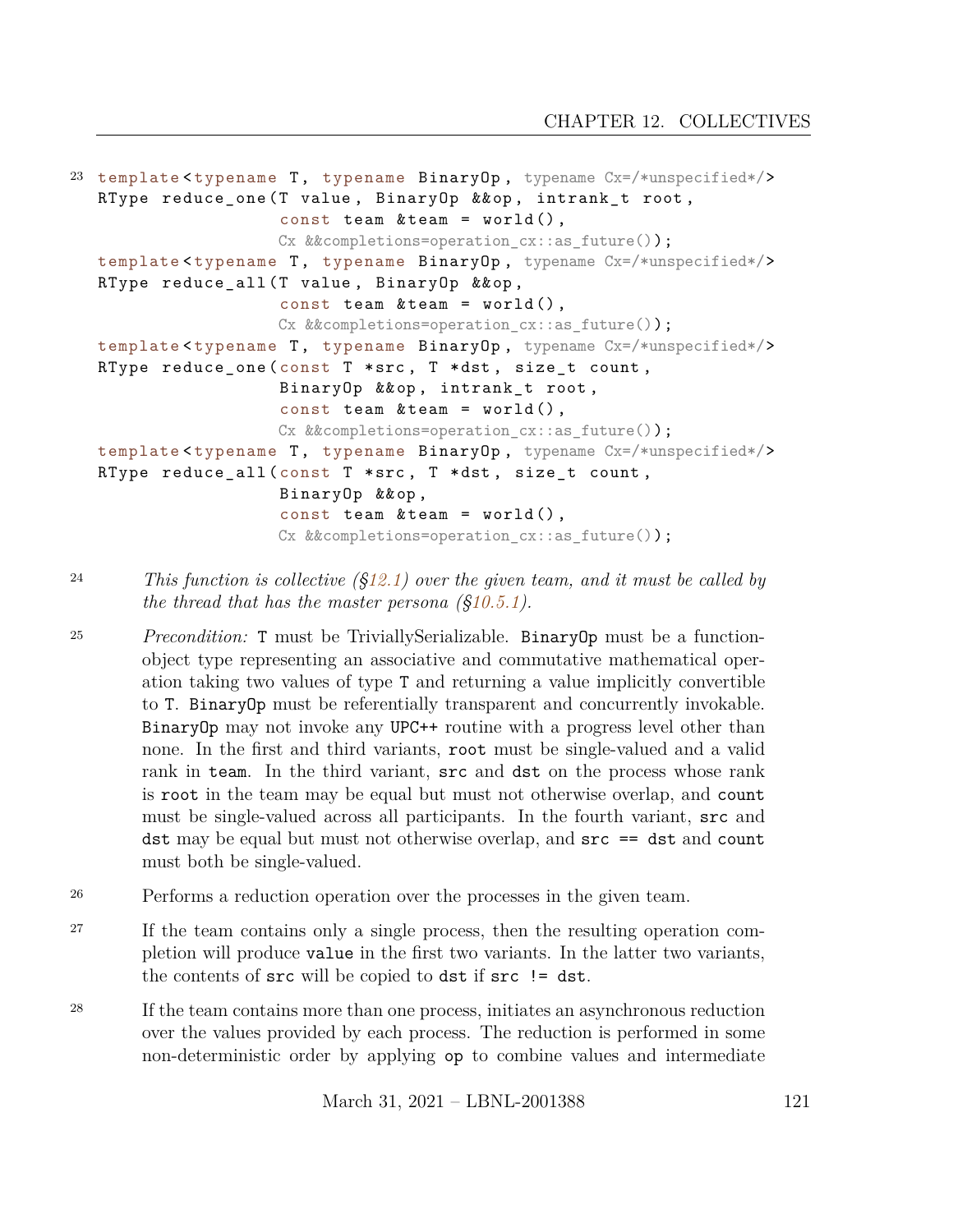results. In the second and fourth variants, the order in which op is applied may differ between processes, so the results may differ if op is not fully associative and commutative (as with floating-point arithmetic on some operands). In the third and fourth variants, the contents of src are combined element-wise across the processes in the team, with the results placed in dst.

- <sup>29</sup> In the first variant, the process whose rank is root in team receives the result of the reduction as part of operation completion, while the remaining processes receive an undefined value.
- <sup>30</sup> In the second variant, each process receives the result of the reduction as part of operation completion.
- <sup>31</sup> In the third variant, operation completion signifies that the results have been stored in dst on the process whose rank is root in team and that src is no longer in use by the reduction. On the remaining processes, the argument dst is ignored, and operation completion signifies that src is no longer in use by the reduction.
- <sup>32</sup> In the fourth variant, operation completion on each process signifies that the results have been stored in dst on that process and that src is no longer in use by the reduction.
- <sup>33</sup> *Advice to users:* If op is one of op\_fast\_\* and T is one of the allowed types for op, implementations may offload the reduction operations to NIC hardware.

*Completions:*

- <sup>34</sup> *Operation*: Indicates completion of the collective from the viewpoint of the caller, implying that the results of the reduction are available to this process as described above. In the third and fourth variants, also signifies that the src buffer may be modified. In the first two variants, this completion produces a value of type T. In the latter two variants, this completion does not produce a value.
- <sup>35</sup> *C++ memory ordering:* With respect to all threads participating in this collective, all evaluations which are *sequenced-before* any thread's invocation of this call will have a *happens-before* relationship with all evaluations sequenced after the operation-completion notification actions (future readying, promise fulfillment, or persona LPC enlistment) on the threads that receive the results of the collective (on the root process in the first and third variants; on all participating processes in the second and fourth variants).
- <sup>36</sup> *UPC++ progress level:* internal

122 March 31, 2021 – LBNL-2001388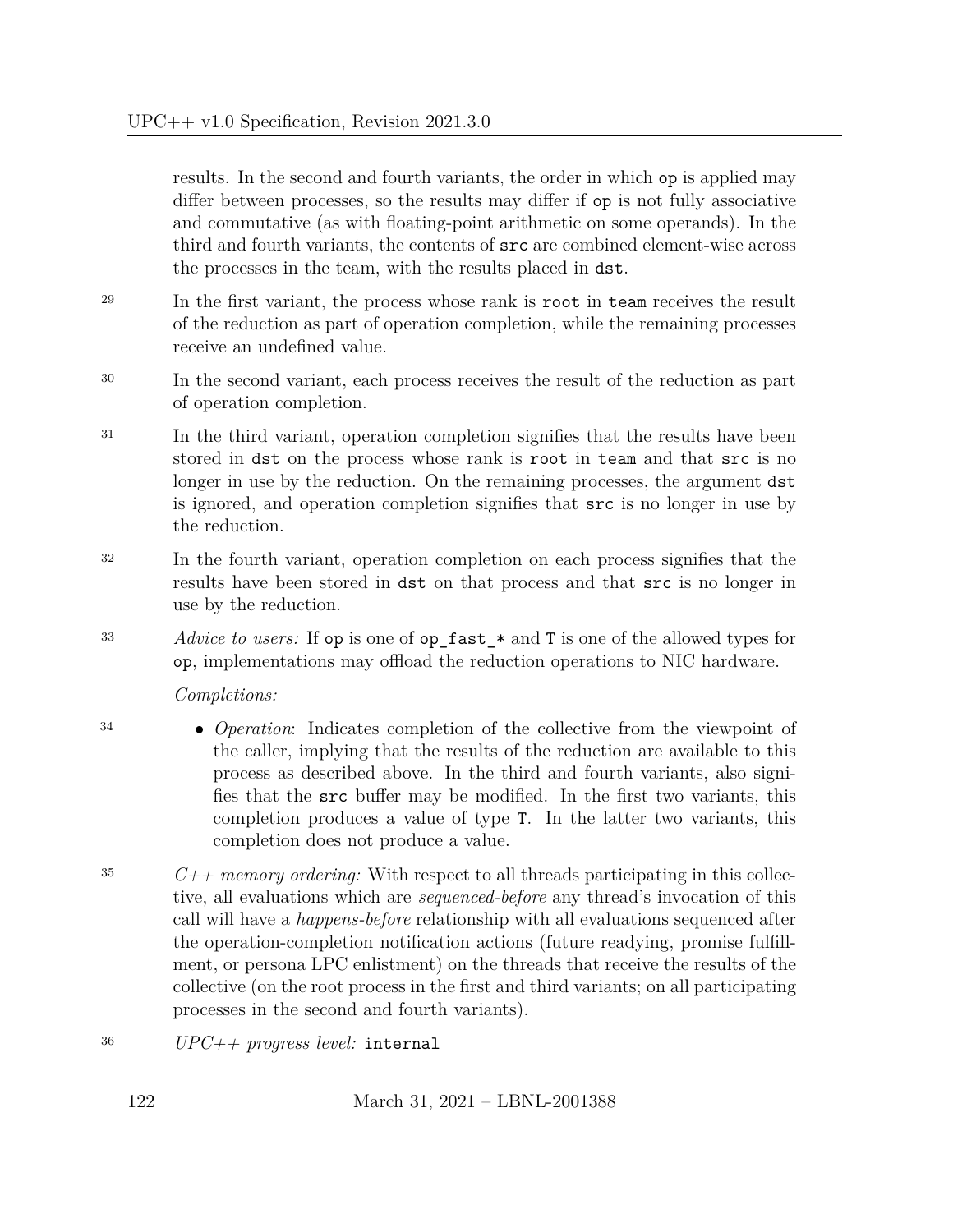```
37 template < typename T , typename Cx=/*unspecified*/>
  RType broadcast (T value, intrank_t root,
                    const team \& team = world(),
                    Cx &&completions=operation_cx::as_future());
  template<typename T, typename Cx=/*unspecified*/>
  RType broadcast (T * buffer, std::size t count, intrank t root,const team \& team = world(),
                    Cx &&completions=operation cx::as future());
```
<sup>38</sup> *This function is collective ([§12.1\)](#page-126-0) over the given team, and it must be called by the thread that has the master persona ([§10.5.1\)](#page-112-0).*

- <sup>39</sup> *Precondition:* root must be single-valued and a valid rank in team. In the second variant, count must be single-valued. The type T must be TriviallySerializable.
- <sup>40</sup> Initiates an asynchronous broadcast (one-to-all) operation, with rank root in team acting as the producer of the broadcast. In the first variant, value will be asynchronously sent to all processes in the team, encapsulated in operation completion, which will be signaled upon receipt of the value. In the second variant, the objects in [buffer,buffer+count) of rank root in team are sent to the addresses [buffer,buffer+count) provided by the receiving processes. Operation completion signals completion of the operation with respect to the calling process. For the root, this indicates its buffer is available for reuse, and for a receiver, it indicates that the data have been received in its buffer.

### *Completions:*

- <sup>41</sup> *Operation*: In the first variant, indicates that the value provided by the root is available at the caller, and this completion produces a value of type T. In the second variant, indicates completion of the collective from the viewpoint of the caller as described above, and this completion does not produce a value.
- <sup>42</sup> *C++ memory ordering:* With respect to all threads participating in this collective, all evaluations which are *sequenced-before* the producing thread's invocation of this call will have a *happens-before* relationship with all evaluations sequenced after the operation-completion notification actions (future readying, promise fulfillment, or persona LPC enlistment).
- <sup>43</sup> *UPC++ progress level:* internal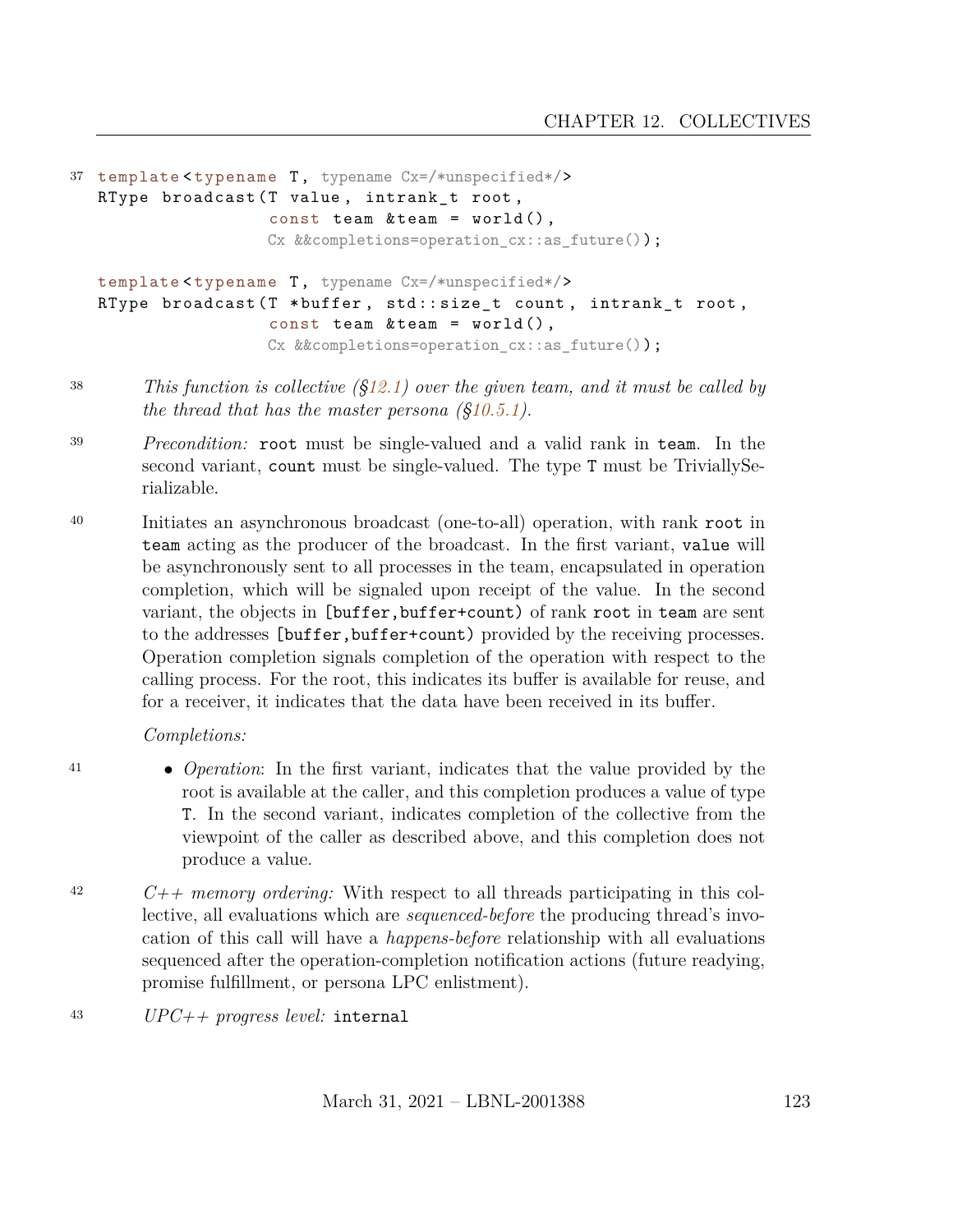# **Chapter 13**

# **Atomics**

### **13.1 Overview**

- <sup>1</sup> UPC++ supports atomic operations on shared memory locations. Atomicity entails that a read-modify-write sequence on a memory location will happen without interference or interleaving with other concurrently executing atomic operations. Atomicity is not guaranteed if a memory location is concurrently targeted by both atomic and non-atomic operations. The order in which concurrent atomics update the same memory is not guaranteed, not even for successively issued operations by a single process. Ordering of atomics with respect to other asynchronous operations is also not guaranteed. The only means to ensure such ordering is by waiting for one operation to complete before initiating its successor. Note that UPC++ atomics do not interoperate with std::atomic.
- <sup>2</sup> At this time, it is unclear how UPC++ will support mixing of atomic and non-atomic accesses to the same memory location. Until this is resolved, users must assume that for the duration of the program, once a memory location is accessed via a UPC++ atomic, only further atomic operations to that location will have meaningful results (note that even global barrier synchronization does not grant an exception to this rule). This unfortunately implies that deallocation of such memory is unsafe, as that would allow the memory to be reallocated to a context unaware of its constrained condition.
- <sup>3</sup> All atomic operations are associated with an *atomic domain*. An atomic domain is defined for an integer or floating-point type and a set of operations. Currently, the allowed types are float, double, and any signed or unsigned integral type with a 32-bit or 64-bit representation. The list of operations is detailed in the API section below. A process's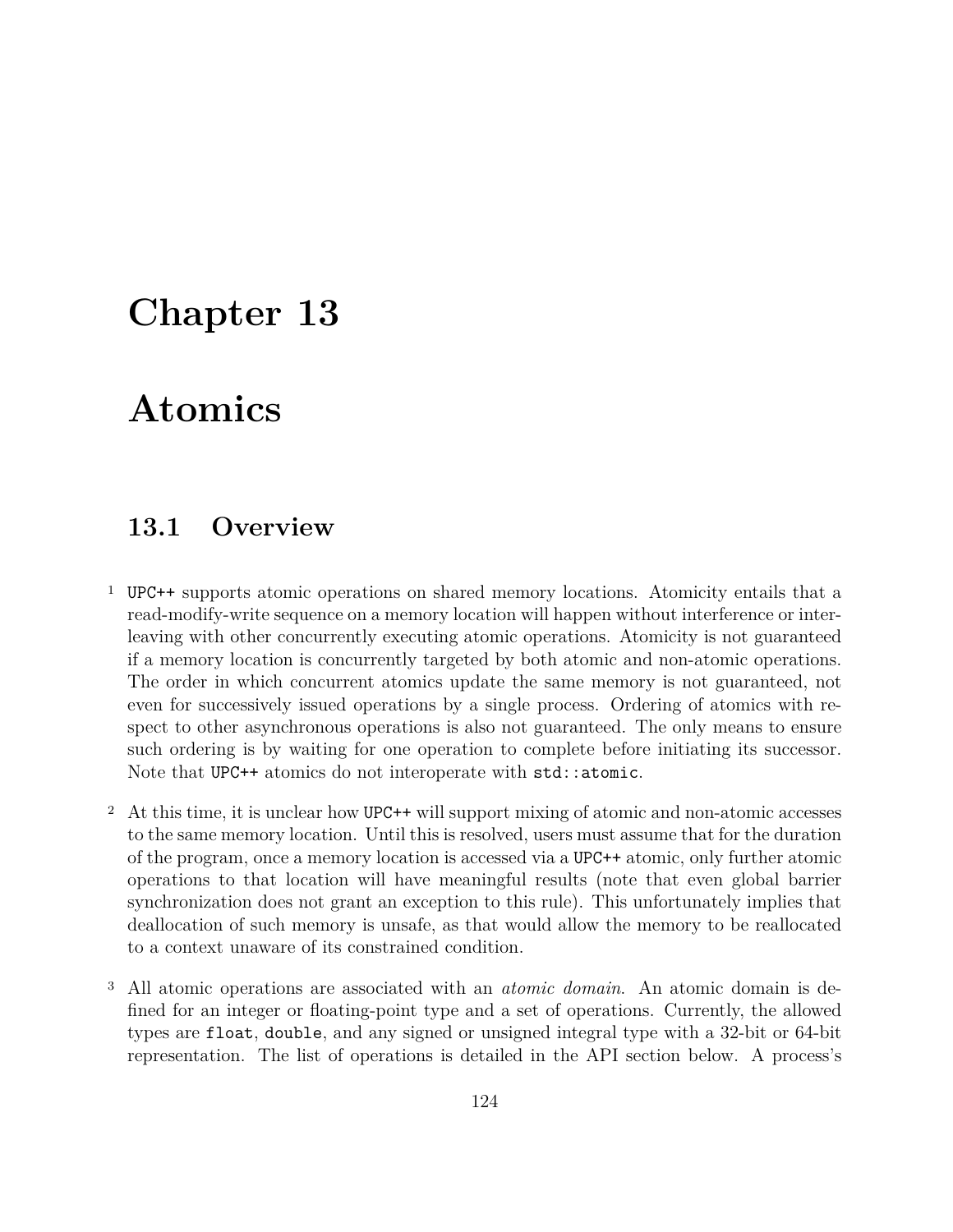representative of an atomic domain is an instance of an atomic\_domain class, and the operations are defined as methods on that class.

- <sup>4</sup> An atomic domain is created collectively over a team. The result is a semantic binding of atomic\_domain objects as a *collective object*. We use the phrase *atomic domain* to refer to this semantic binding. An atomic domain must be destroyed by the processes in the team collectively calling the destroy() member function, which releases the resources associated with the domain.
- <sup>5</sup> The use of atomic domains permits selection (at construction) of the most efficient available implementation which can provide correct results for the given set of operations on the given data type. This is important because the best possible implementation of a operation "X" may not be compatible with operation "Y". So, this best "X" can only be used when it is known that "Y" will not be used. This issue arises because a NIC may offload "X" (but not "Y") and use of a CPU-based implementation of "Y" would not be coherent with the NIC performing a concurrent "X" operation.
- <sup>6</sup> Similar to a mutex, an atomic domain exists independent of the data it applies to. User code is responsible for ensuring that data accessed via a given atomic domain is only accessed via that domain, never via a different domain or without use of a domain.
- <sup>7</sup> Users may create as many domains as needed to describe their uses of atomic operations, so long as there is at most one domain per atomic datum. If distinct data of the same type are accessed using differing sets of operations, then creation of distinct domains for each operation set is recommended to achieve the best performance on each set.
- <sup>8</sup> For example, to use atomic fetch-and-add, load and store operations on an int64\_t, a user must first define a domain as follows:

```
9 atomic_domain < int64_t > ad_i64 ({ atomic_op :: load ,
                                        atomic_op :: store ,
                                        atomic_op::fetch_add });
```
- <sup>10</sup> Each atomic operation works on a *global pointer* to the type given when the domain was constructed. The target memory must have affinity to a member of the domain's team.
- <sup>11</sup> All atomic operations are non-blocking and provide an operation-completion event to indicate completion of the atomic. By default, all operations return futures. So, for example, this is the way to call an atomic operation for the previous example's domain:

```
1 global_ptr <int64_t > x = new_ <int64_t >(0);
2 future \text{Sint64}_t > f = ad_i64.fetch_add (x, 2,
3 std :: memory_order_relaxed );
4 int64<sub>-</sub>t res = f.wait();
```

```
March 31, 2021 – LBNL-2001388 125
```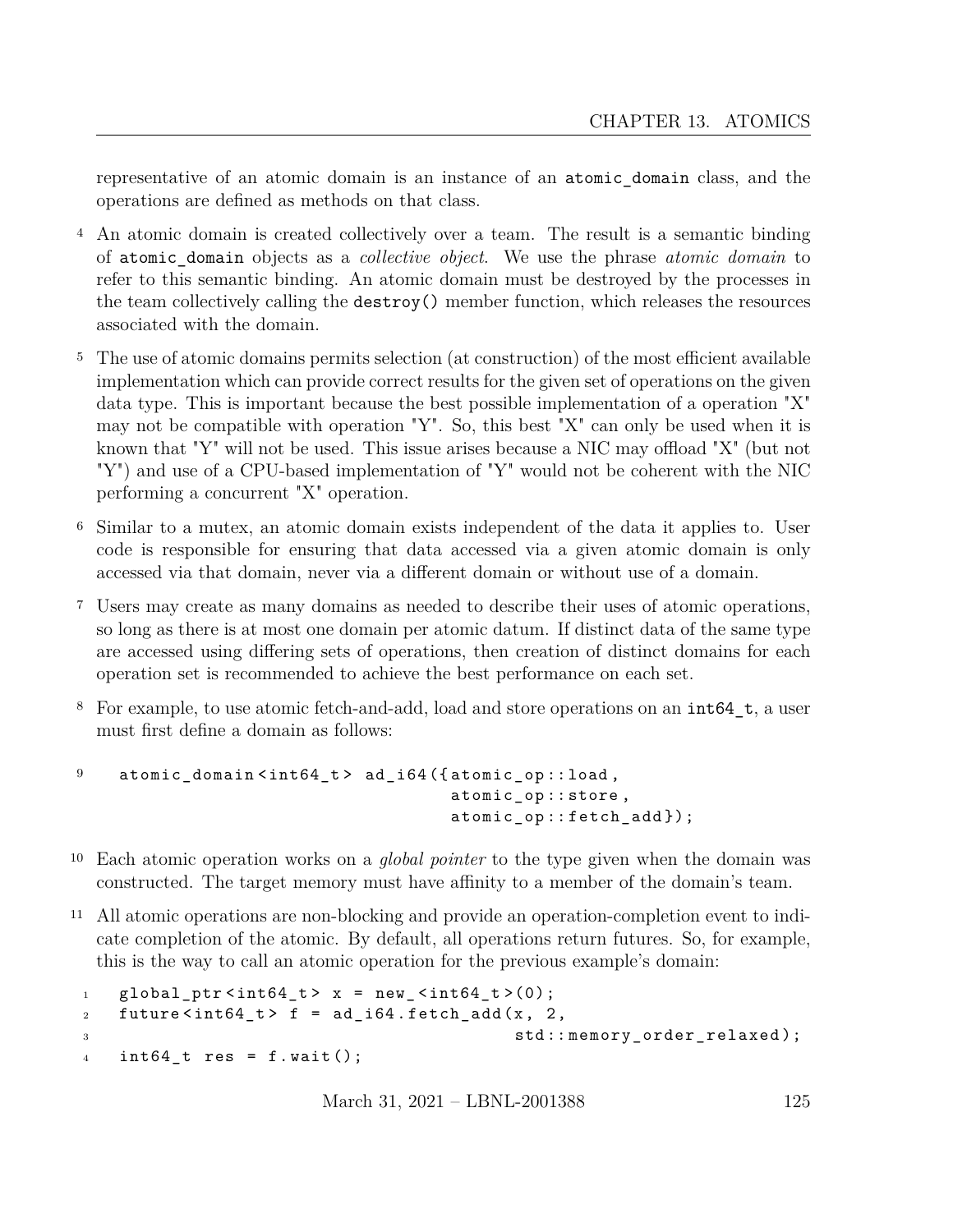<sup>12</sup> Atomic domains enable a user to select a subset of operations that are supported in hardware on a given platform, and hence more performant.

## **13.2 Deviations from IEEE 754**

<sup>1</sup> UPC++ atomics on float and double are permitted to deviate from the IEEE 754 stan-dard [\[1\]](#page-171-0), even where float and double otherwise conform to the standard in the underlying  $C++$  implementation. For example, a UPC++ atomic may perform a compare\_exchange operation on floating-point values as if they were integers of the same width, and it may compare floating-point values as if they were sign-and-magnitude-representation integers of the same width. This can lead to non-conforming behavior with respect to NaNs and negative zero.

## **13.3 API Reference**

```
1 enum class atomic_op : /* implementation - defined integral type */ {
    /* Syntax below is only for clarity of presentation :
       All enum values are implementation-defined */
    load = . . . ,store ,
    compare_exchange ,
    add , fetch_add ,
    sub , fetch_sub ,
    mul , fetch_mul ,
    min , fetch_min ,
    max , fetch_max ,
    bit_and , fetch_bit_and ,
    bit_or , fetch_bit_or ,
    bit_xor , fetch_bit_xor ,
    inc , fetch_inc ,
    dec , fetch_dec
  };
2 template<typename T>
  class atomic_domain ;
3 C++ Concepts: MoveConstructible, Destructible
  126 March 31, 2021 – LBNL-2001388
```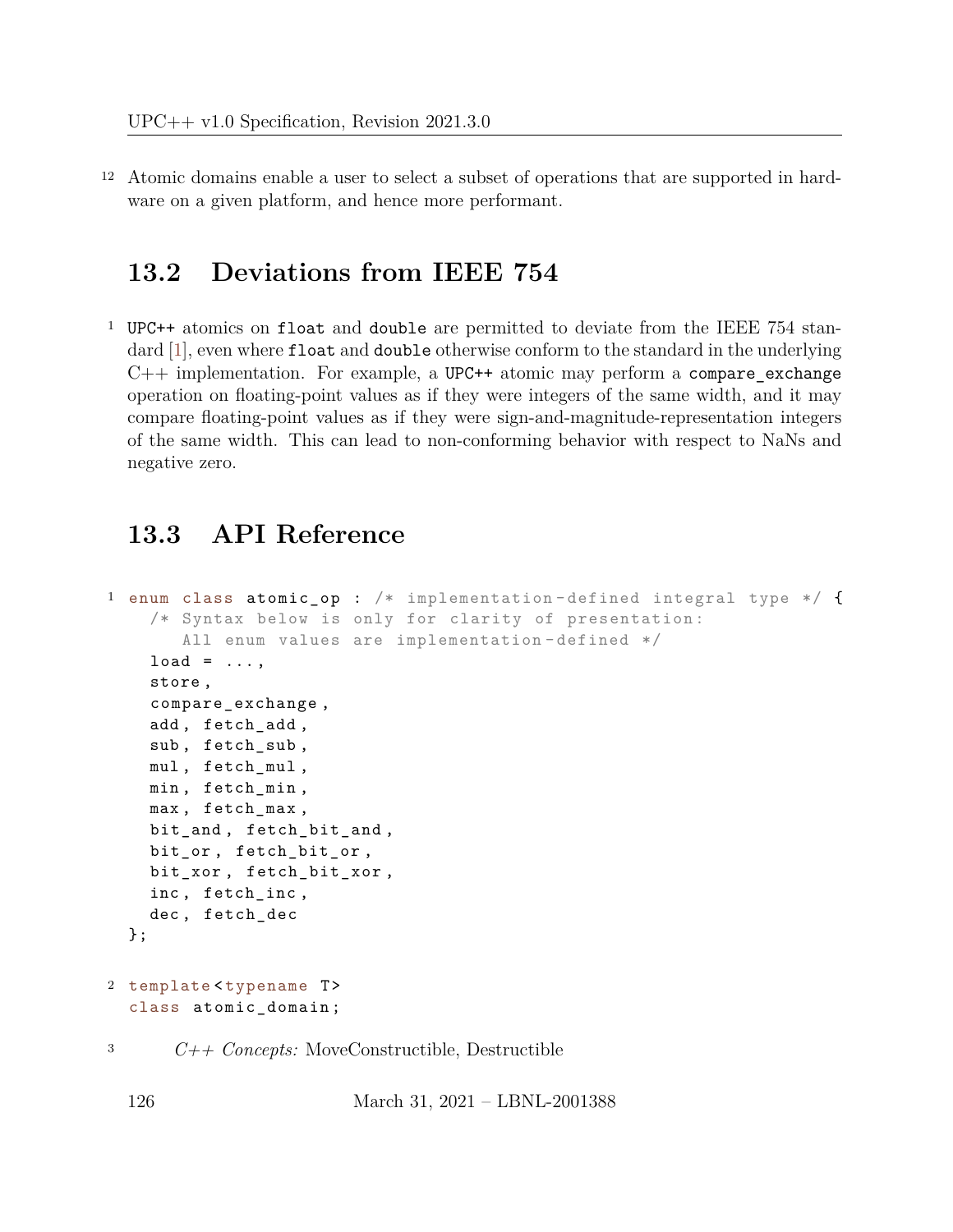4 template<typename T> atomic\_domain <T>:: atomic\_domain (std:: vector < atomic\_op> const & ops, const team  $\&$ team = world $()$  ;

- <sup>5</sup> *This function is collective ([§12.1\)](#page-126-0) over the given team, and it must be called by the thread that has the master persona ([§10.5.1\)](#page-112-0).*
- <sup>6</sup> *Precondition:* T must be one of the approved atomic types: float, double, or any signed or unsigned integral type with a 32-bit or 64-bit representation. T must be a permitted type for each of the operations in ops.
- <sup>7</sup> Constructs an atomic domain for type T, with supported operations ops. This instance acts as the calling process's representative in the resulting atomic domain.
- <sup>8</sup> *UPC++ progress level:* user

```
9 template<typename T>
  atomic_domain <T>:: atomic_domain ( atomic_domain & & other );
```
- <sup>10</sup> *Precondition:* Calling thread must have the master persona.
- <sup>11</sup> Makes this instance the calling process's representative of the atomic domain associated with other, transferring all state from other. Invalidates other, and any subsequent operations on other, except for move construction or destruction, produce undefined behavior.
- <sup>12</sup> *UPC++ progress level:* none

```
13 template<typename T>
  void atomic_domain <T>:: destroy (entry_barrier lev =
                                       entry_barrier :: user );
```
- <sup>14</sup> *This function is collective ([§12.1\)](#page-126-0) over the team associated with this atomic domain, and it must be called by the thread that has the master persona ([§10.5.1\)](#page-112-0).*
- <sup>15</sup> *Precondition:* This instance must be the process's representative of the atomic domain. lev must be single-valued (Ch. [12\)](#page-125-0). After the entry barrier specified by lev completes, or upon entry if lev == entry\_barrier::none, all operations on this atomic domain must have signaled operation completion.
- <sup>16</sup> Destroys the calling process's state associated with the atomic domain. Subsequent operations on this atomic\_domain, other than move construction or destruction, produce undefined behavior.

March 31, 2021 – LBNL-2001388 127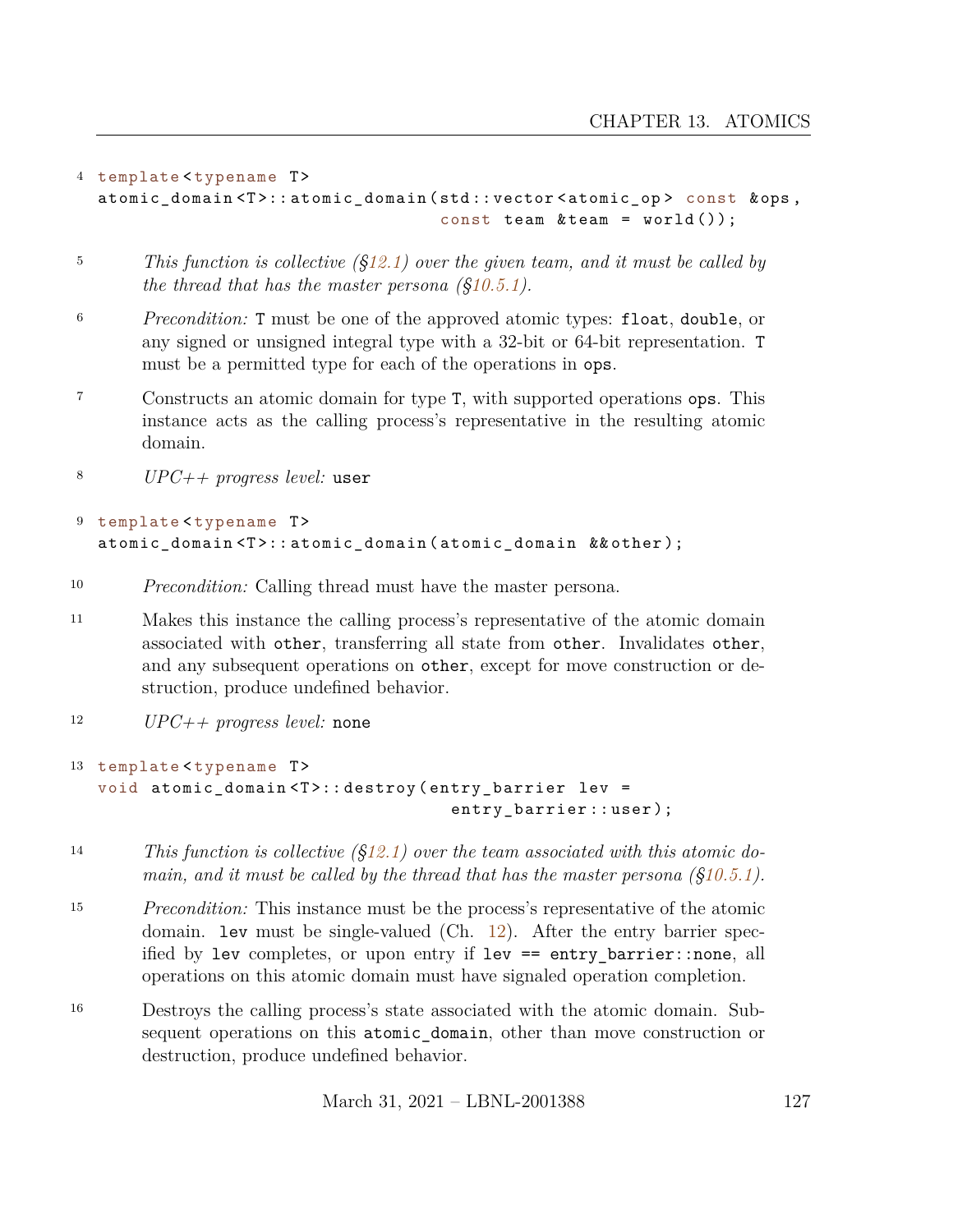- <sup>17</sup> *C++ memory ordering:* If lev != entry\_barrier::none, with respect to all threads participating in this collective, all evaluations which are *sequencedbefore* their respective thread's invocation of this call will have a *happens-before* relationship with all evaluations sequenced after the call.
- 18 *UPC++ progress level:* user if lev == entry barrier::user, internal otherwise

```
19 template lttypename T>
  atomic_domain <T>:: ~ atomic_domain ();
```
- <sup>20</sup> *Precondition:* Either UPC++ must have been uninitialized since this domain's creation, or the atomic\_domain must either have had destroy() called on it or been invalidated by being passed to the move constructor.
- <sup>21</sup> Destructs this atomic\_domain object.
- <sup>22</sup> *This function may be called when* UPC++ *is in the uninitialized state.*
- <sup>23</sup> *UPC++ progress level:* none

```
24 template < typename T>
  template<typename Cx=/*unspecified*/>
  RType atomic_domain<T>::load(
       global_ptr<const T> p, std::memory_order order,
       Cx &&completions=operation_cx::as_future()) const ;
```
- <sup>25</sup> *Precondition:* T must be the only type used by any atomic referencing any part of p's target memory for the entire lifetime of UPC++. order must be std:: memory\_order\_relaxed or std::memory\_order\_acquire. The atomic\_op:: load operation must have been included in the ops used to construct this atomic domain. The target of p must have affinity to a member of the team associated with this domain, and that team must not have been destroyed.
- <sup>26</sup> Initiates an atomic read of the object at location p and produces its value as part of operation completion.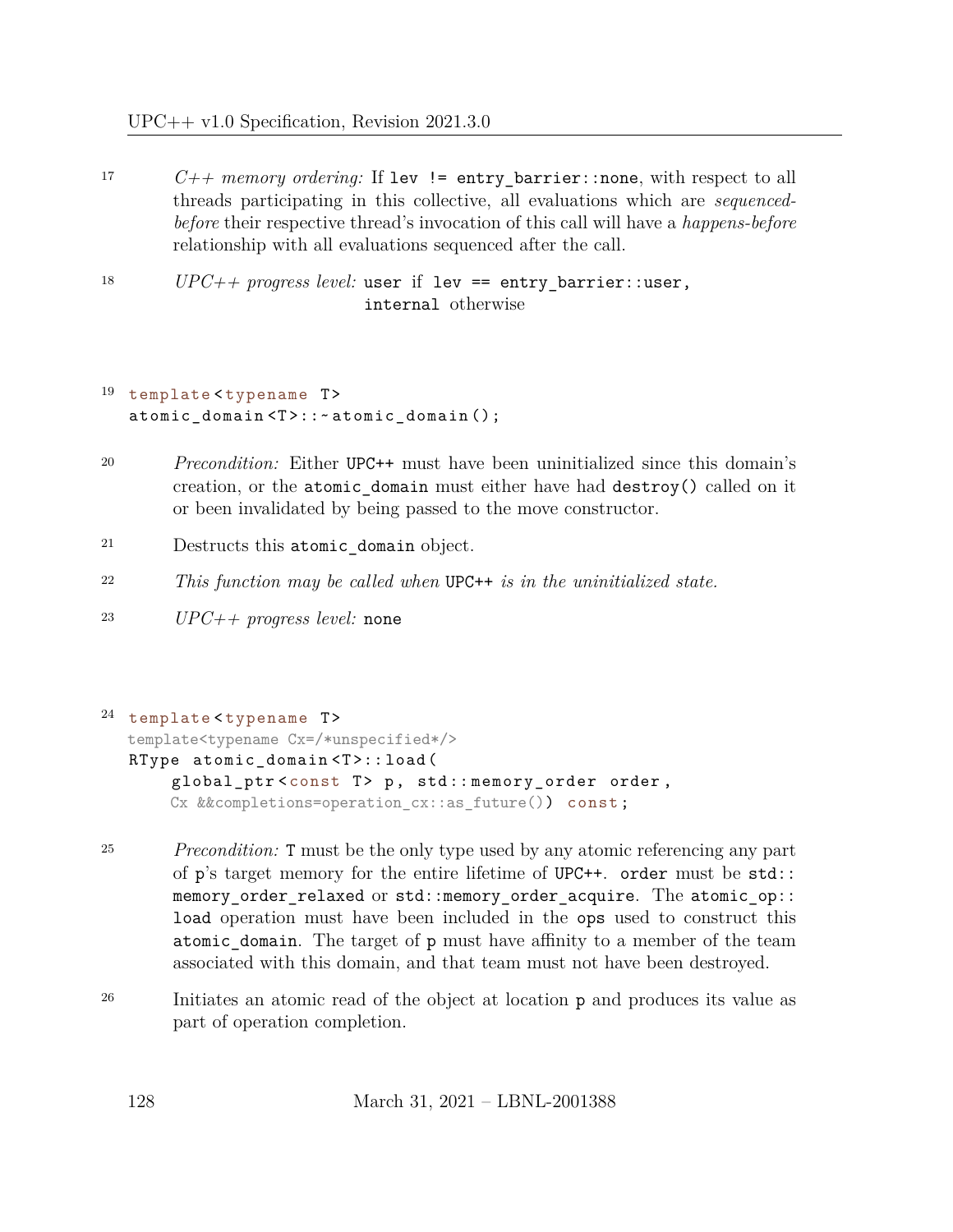*Completions:*

- <sup>27</sup> *Operation*: Indicates completion of all aspects of the operation: the remote atomic read and transfer of the result are complete. This completion produces a value of type T.
- $28$  *C++ memory ordering:* If order is std::memory\_order\_acquire then the read performed will have a *happens-before* relationship with the operationcompletion notification actions (future readying, promise fulfillment, or persona LPC enlistment).

<sup>29</sup> *UPC++ progress level:* internal

```
30 template < typename T>
  template<typename Cx=/*unspecified*/>
  RType atomic domain <T>:: store (
       global_ptr<T> p, T val, std::memory_order order,
       Cx &&completions=operation cx::as future()) const;
```
- <sup>31</sup> *Precondition:* T must be the only type used by any atomic referencing any part of p's target memory for the entire lifetime of UPC++. order must be std:: memory order relaxed or std::memory order release. The atomic op:: store operation must have been included in the ops used to construct this atomic\_domain. The target of p must have affinity to a member of the team associated with this domain, and that team must not have been destroyed.
- <sup>32</sup> Initiates an atomic write of val to the location p. Completion of the write is indicated by operation completion.

#### *Completions:*

- <sup>33</sup> *Operation*: Indicates completion of all aspects of the operation: the transfer of the value and remote atomic write are complete.
- $34$  *C++ memory ordering:* If order is std::memory order release then all evaluations *sequenced-before* this call will have a *happens-before* relationship with the write performed. The write performed will have a *happens-before* relationship with the operation-completion notification actions (future readying, promise fulfillment, or persona LPC enlistment).
- <sup>35</sup> *UPC++ progress level:* internal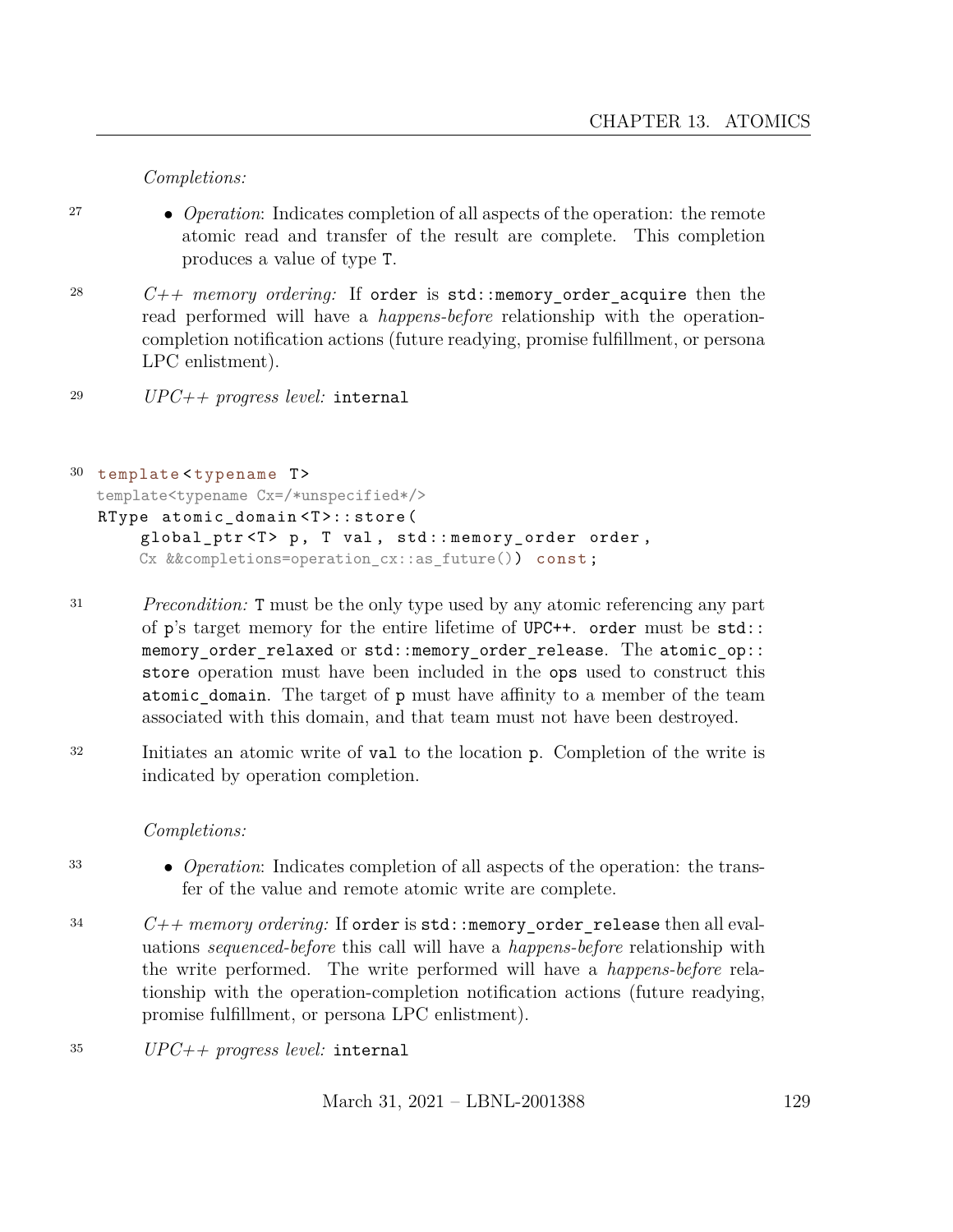```
36 template<typename T>
```

```
template<typename Cx=/*unspecified*/>
```

```
RType atomic_domain<T>:: compare_exchange (
    global_ptr<T> p, T val1, T val2, std::memory_order order,
    Cx &&completions=operation_cx::as_future()) const ;
```
<sup>37</sup> *Precondition:* T must be the only type used by any atomic referencing any part of p's target memory for the entire lifetime of UPC++. order must be std:: memory order relaxed, std::memory order acquire, std::memory order release, or std::memory order acq rel. The ops used to construct this atomic domain must have included the atomic op:: compare exchange operation. The target of p must have affinity to a member of the team associated with this domain, and that team must not have been destroyed.

<sup>38</sup> Initiates the atomic read-modify-write operation consisting of: reading the value of the object located at p, and if it is equal to val1, writing val2 back. The value produced by operation completion is the one initially read.

### *Completions:*

<sup>39</sup> • *Operation*: Indicates completion of all aspects of the operation: the transfer of the given value to the recipient, remote atomic update, and transfer of the old value to the initiator are complete. This completion produces a value of type T.

- <sup>40</sup> *C++ memory ordering:* If order is either std::memory\_order\_release or std::memory\_order\_acq\_rel then all evaluations *sequenced-before* this call will have a *happens-before* relationship with the atomic action. If **order** is std: memory order acquire or std:: memory order acq rel then the atomic action will have a *happens-before* relationship with the operation-completion notification actions (future readying, promise fulfillment, or LPC enlistment).
- <sup>41</sup> *UPC++ progress level:* internal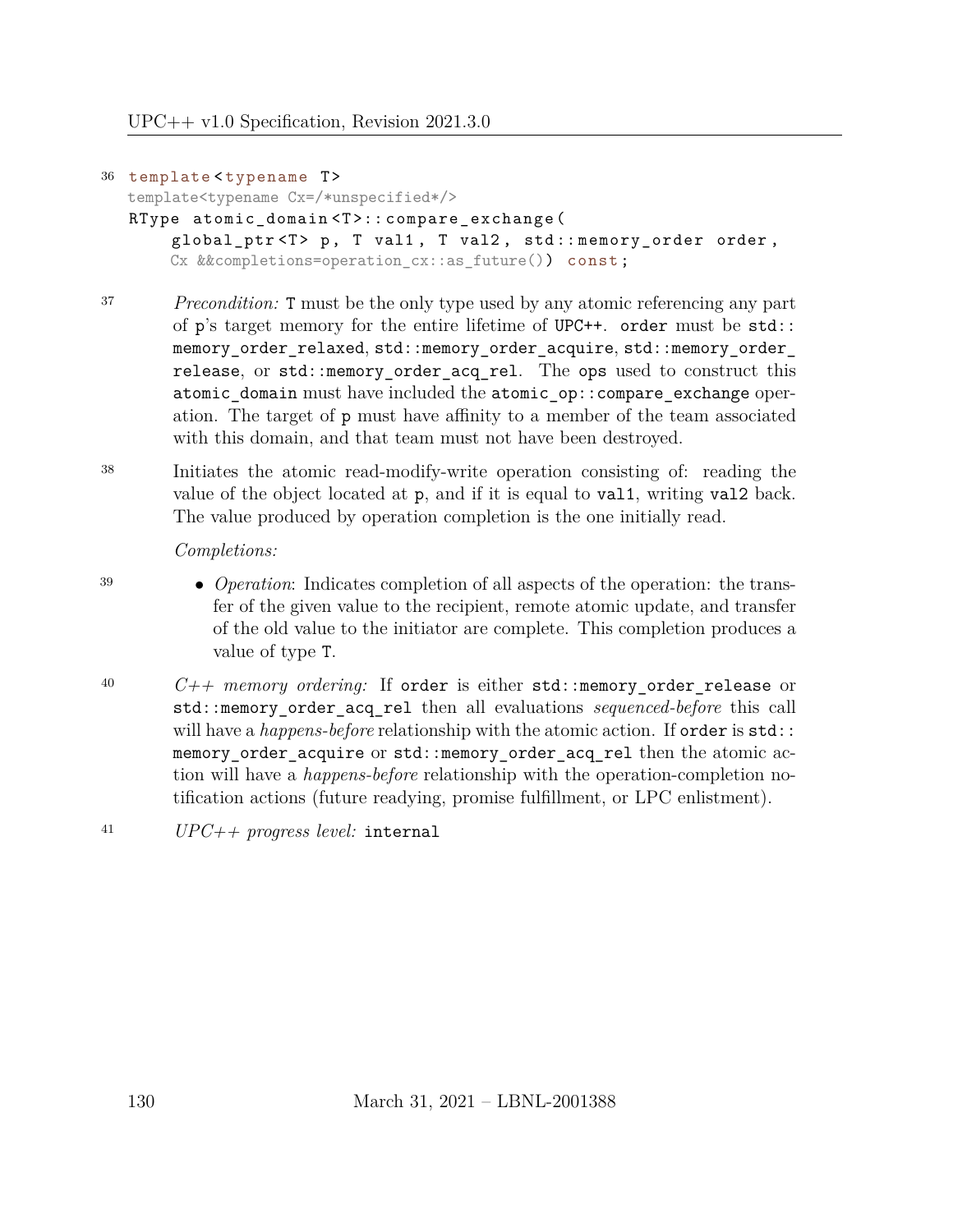```
42 template < typename T>
  template<typename Cx=/*unspecified*/>
  RType atomic_domain <T >::binary_key (
       global_ptr<T> p, T val, std::memory_order order,
       Cx &&completions=operation_cx::as_future()) const;
  template<typename T>
  template<typename Cx=/*unspecified*/>
  RType atomic_domain <T >:: fetch_binary_key (
       global_ptr<T> p, T val, std::memory_order order,
       Cx &&completions=operation cx::as future()) const;
  template<typename T>
  template<typename Cx=/*unspecified*/>
  RType atomic_domain <T >::unary_key (
       global ptr<T> p, std:: memory order order,
       Cx &&completions=operation_cx::as_future()) const ;
  template<typename T>
  template<typename Cx=/*unspecified*/>
  RType atomic_domain <T >:: fetch_unary_key (
       global_ptr<T> p, std::memory_order order,
       Cx &&completions=operation_cx::as_future()) const;
```
- <sup>43</sup> *Precondition:* T must be the only type used by any atomic referencing any part of p's target memory for the entire lifetime of UPC++, and it must be one of the permitted types for the operation. order must be std::memory order relaxed, std::memory\_order\_acquire, std::memory\_order\_release, or std::memory order acq rel. The atomic op:: *op* operation must have been included in the ops used to construct this atomic\_domain, where *op* is the following for each variant, respectively: *binary\_key*, fetch\_*binary\_key*, *unary\_key*, fetch\_*unary\_key*. The target of p must have affinity to a member of the team associated with this domain, and that team must not have been destroyed.
- <sup>44</sup> Initiates the atomic read-modify-write operation consisting of: reading the value of the object located at p, performing the operation corresponding to *binary\_key* or *unary\_key*, and writing the new value back. For binary operations, the operation is performed on the value initially read and the val argument. For unary operations, the operation is performed on the value initially read. In the fetch variants, the value initially read is produced by operation completion.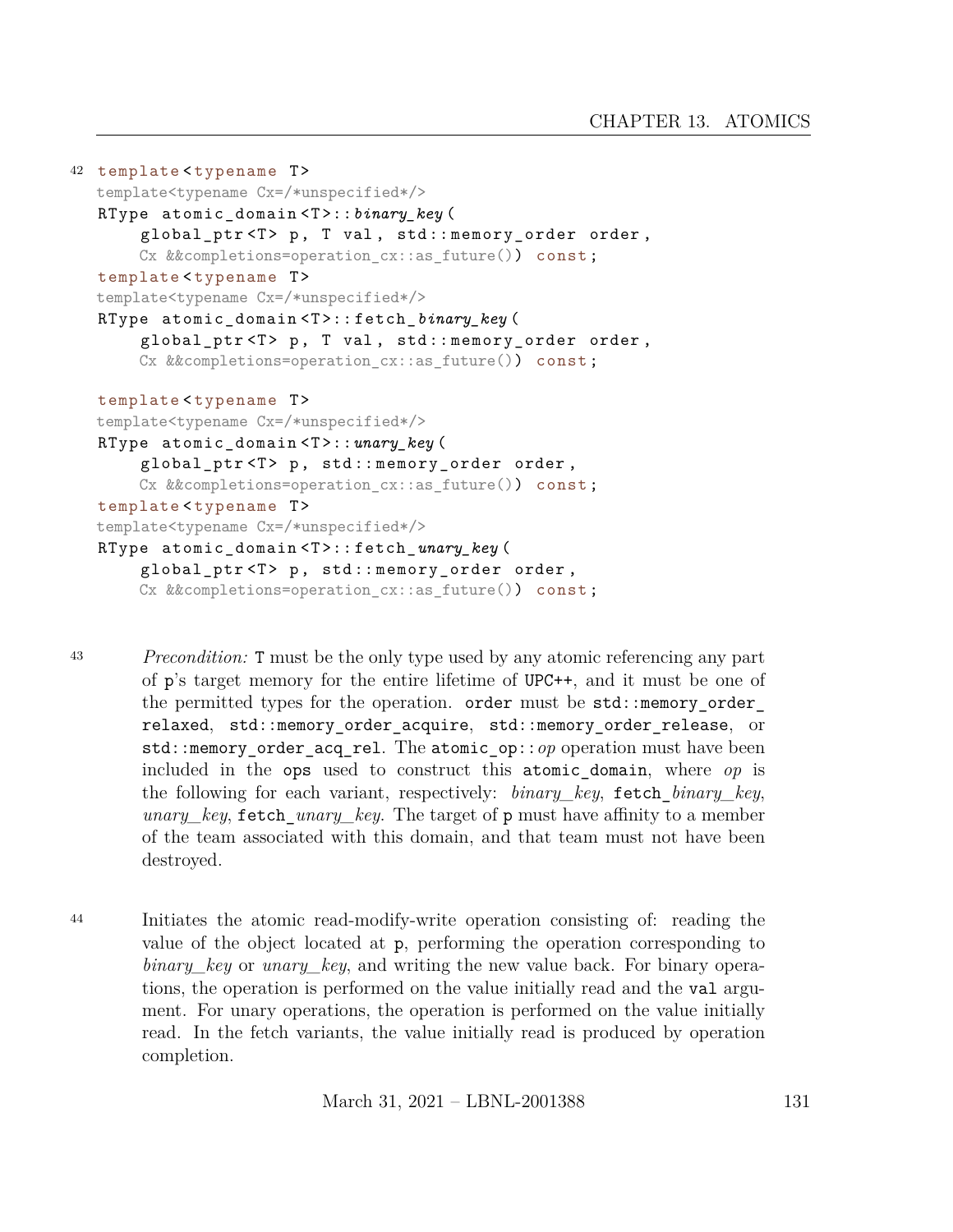<sup>45</sup> The correspondence between *binary\_key*, its respective arithmetic operation, and the permitted types is as in Table [13.1.](#page-140-0) All operations support the integral types.

|         |          | $binary\_key$ Computation Supports float and double |
|---------|----------|-----------------------------------------------------|
| add     | +        | yes                                                 |
| sub     |          | yes                                                 |
| mul     | $^\ast$  | yes                                                 |
| min     | std: min | yes                                                 |
| max     | std: max | yes                                                 |
| bit and | &c       | $\mathbf{n}$                                        |
| bit or  |          | $\mathbf{n}$                                        |
| bit xor | ∼        | $\mathbf{n}$                                        |

<span id="page-140-0"></span>Table 13.1: Binary atomic arithmetic computations

<sup>46</sup> The correspondence between *unary\_key*, its respective arithmetic operation, and the permitted types is as in Table [13.2.](#page-140-1) All operations support the integral types.

|     | <i>unary key</i> Computation Supports float and double |
|-----|--------------------------------------------------------|
| inc | ves                                                    |
| dec | ves                                                    |

<span id="page-140-1"></span>Table 13.2: Unary atomic arithmetic computations

#### *Completions:*

- 
- <sup>47</sup> *Operation*: Indicates completion of all aspects of the operation: the transfer of the given value to the recipient and remote atomic update, and transfer of the old value to the initiator in the fetch variants, are complete. This completion does not produce a value in the non-fetch variants and produces a value of type T in the fetch variants.
- <sup>48</sup> *C++ memory ordering:* If order is either std::memory\_order\_release or std::memory\_order\_acq\_rel then all evaluations *sequenced-before* this call will have a *happens-before* relationship with the atomic action. If order is std:: memory order acquire or std::memory order acq rel then the atomic action will have a *happens-before* relationship with the operation-completion notification actions (future readying, promise fulfillment, or persona LPC enlistment).
- <sup>49</sup> *UPC++ progress level:* internal

132 March 31, 2021 – LBNL-2001388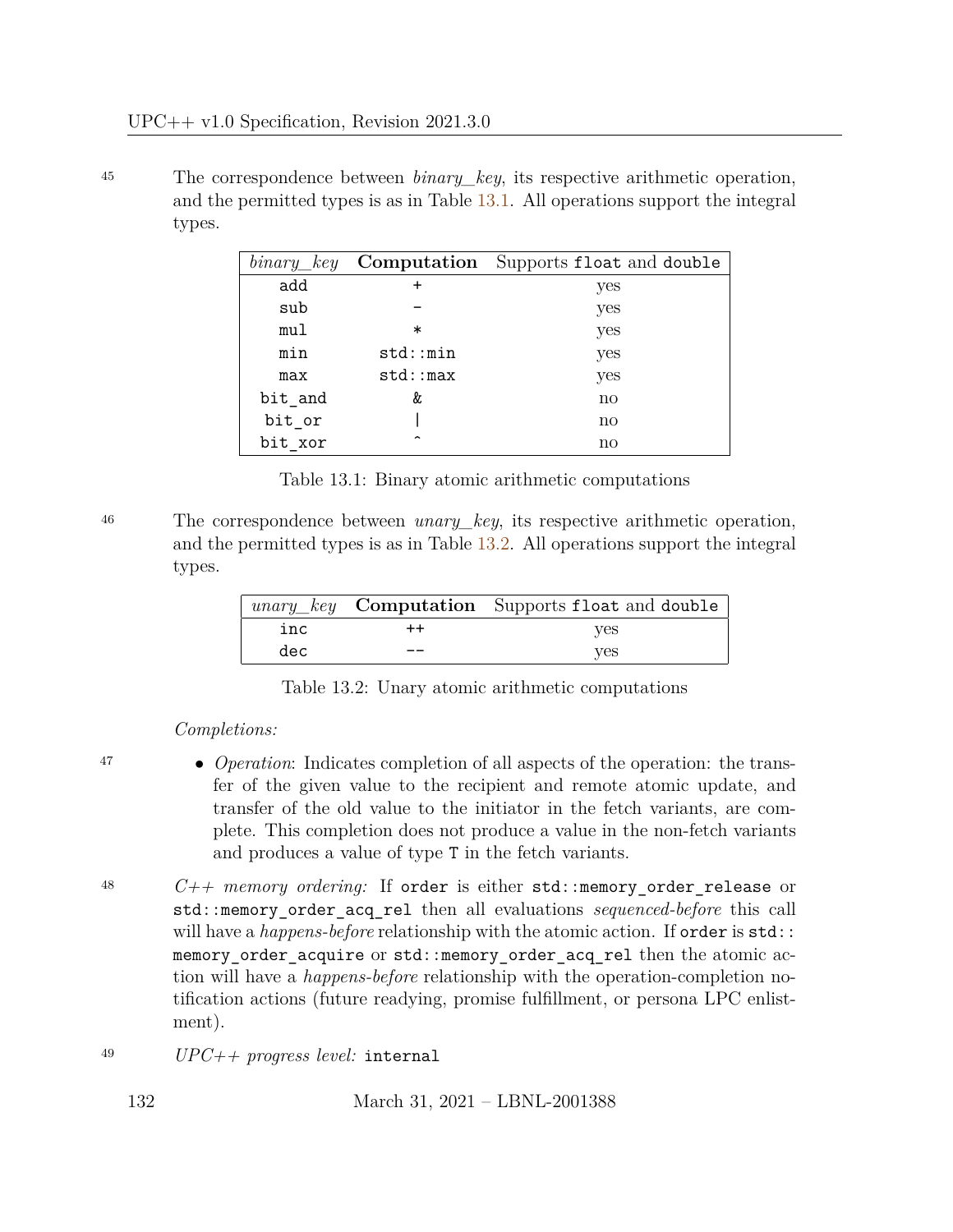# **Chapter 14**

# **Distributed Objects**

## **14.1 Overview**

- <sup>1</sup> In distributed-memory parallel programming, the concept of a single logical object partitioned over several processes is a useful capability in many contexts: for example, geometric meshes, vectors, matrices, tensors, and associative maps. Since UPC++ is a communication library, it strives to focus on the mechanisms of communication as opposed to the various programming idioms for managing distribution. However, a basic framework for users to implement their own distributed objects is useful and also enables UPC++ to provide the user with the following valuable features:
	- 1. Universal distributed object naming: per-object names that can be transmitted to other processes while retaining their meaning.
	- 2. Name-to-this mapping: Mapping between the universal name and the calling process's memory address holding that distributed object's state for the process (the calling process's this pointer).
- <sup>2</sup> The need for universal distributed object naming stems primarily from RPC-based communication. If one process needs to remotely invoke code on a peer's partition of a distributed object, there needs to be some mutually agreeable identifier for referring to that distributed object. For simplicity, this identifier value should be: identical across all processes so that it may be freely communicated while maintaining its meaning. Moreover, the name should be TriviallyCopyable so that it may be serialized into RPCs efficiently (including with the auto-capture [=] lambda syntax), hashable, and comparable so that it works well with standard C++ containers. UPC++ provides distributed object names meeting these criteria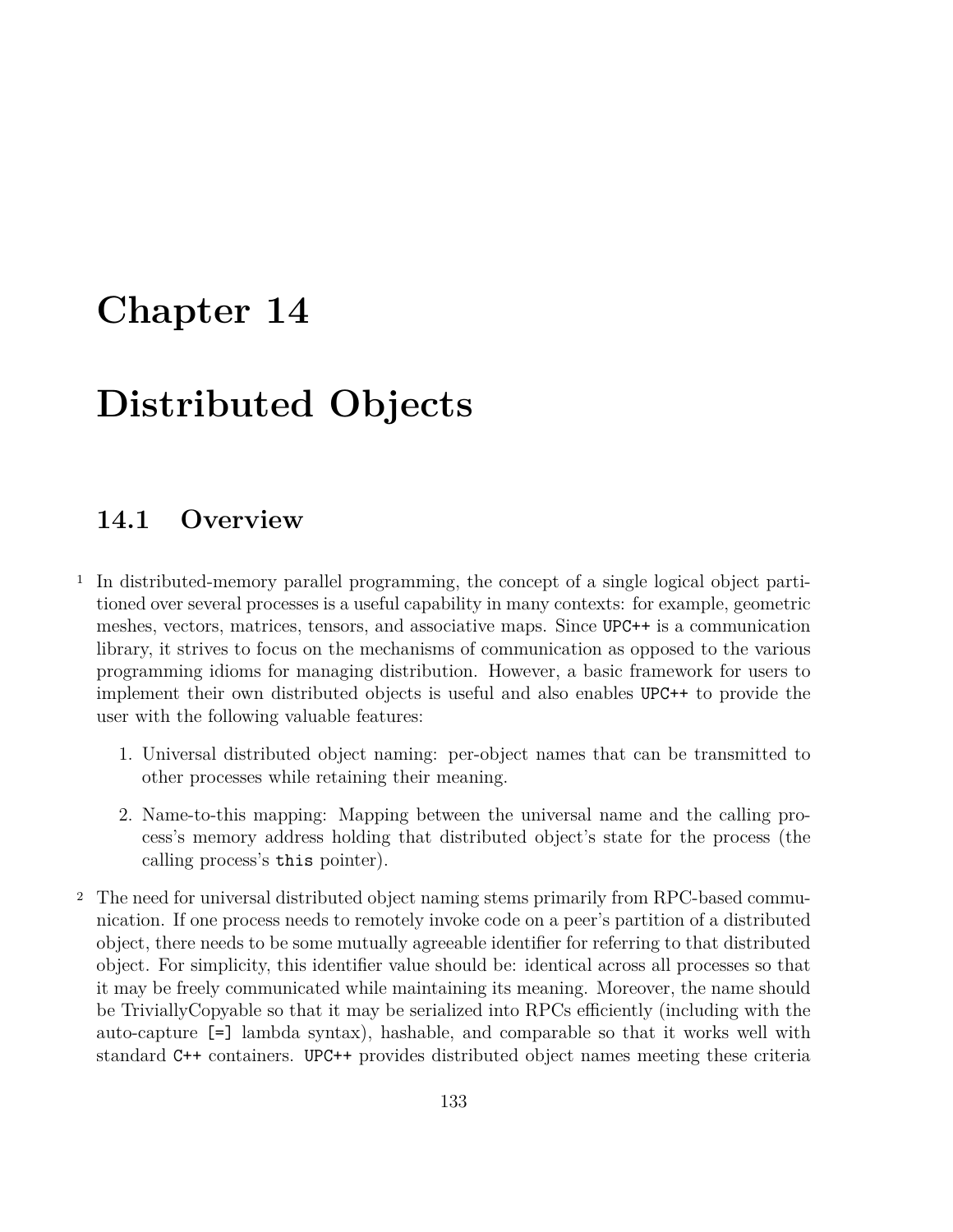as well as the registry for mapping names to and from the calling process's partition of the distributed object.

## **14.2 Building Distributed Objects**

- <sup>1</sup> Distributed objects are built with the upcxx::dist\_object<T> constructor over a specific team (defaulting to team world()). For all processes in the given team, each process constructs an instance of dist\_object<T>, supplying a value of type T representing this process's instance value. All processes in the team must call this constructor collectively. Once construction completes, the distributed object has a universal name which can be used by any rank in the team to locate the resident instance. When the dist object<T> is destructed the T value is also destructed. At this point the name will cease to carry meaning on this process. Thus, the programmer should ensure that no process destructs a distributed object until all name lookups destined for it complete and all hanging references of the form T& or T\* to the value have expired.
- <sup>2</sup> The names of dist object<T>'s are encoded by the dist id<T> type. This type is TriviallyCopyable, EqualityComparable, LessThanComparable, hashable, and Trivially-Serializable. It has the members .here() and .when\_here() for retrieving the resident dist\_object<T> instance registered with the name.

## **14.3 Ensuring Distributed Existence**

- <sup>1</sup> The dist object<T> constructor requires it be called in a collective context, but it does not guarantee that, after the call, all other ranks in the team have exited or even reached the constructor. Thus users are required to guard against the possibility that when an RPC carrying an distributed object's name executes, the recipient process may not yet have an entry for that name in its registry. Possible ways to deal with this include:
	- 1. Barrier: Before issuing communication containing a dist\_id<T> for a newly created distributed object, the relevant team completes a barrier to ensure global existence of the dist\_object<T>.
	- 2. Point to point: Before communicating a dist\_id<T> with a given process, the initiating process uses some two-party protocol to ensure that the peer has constructed the dist\_object<T>.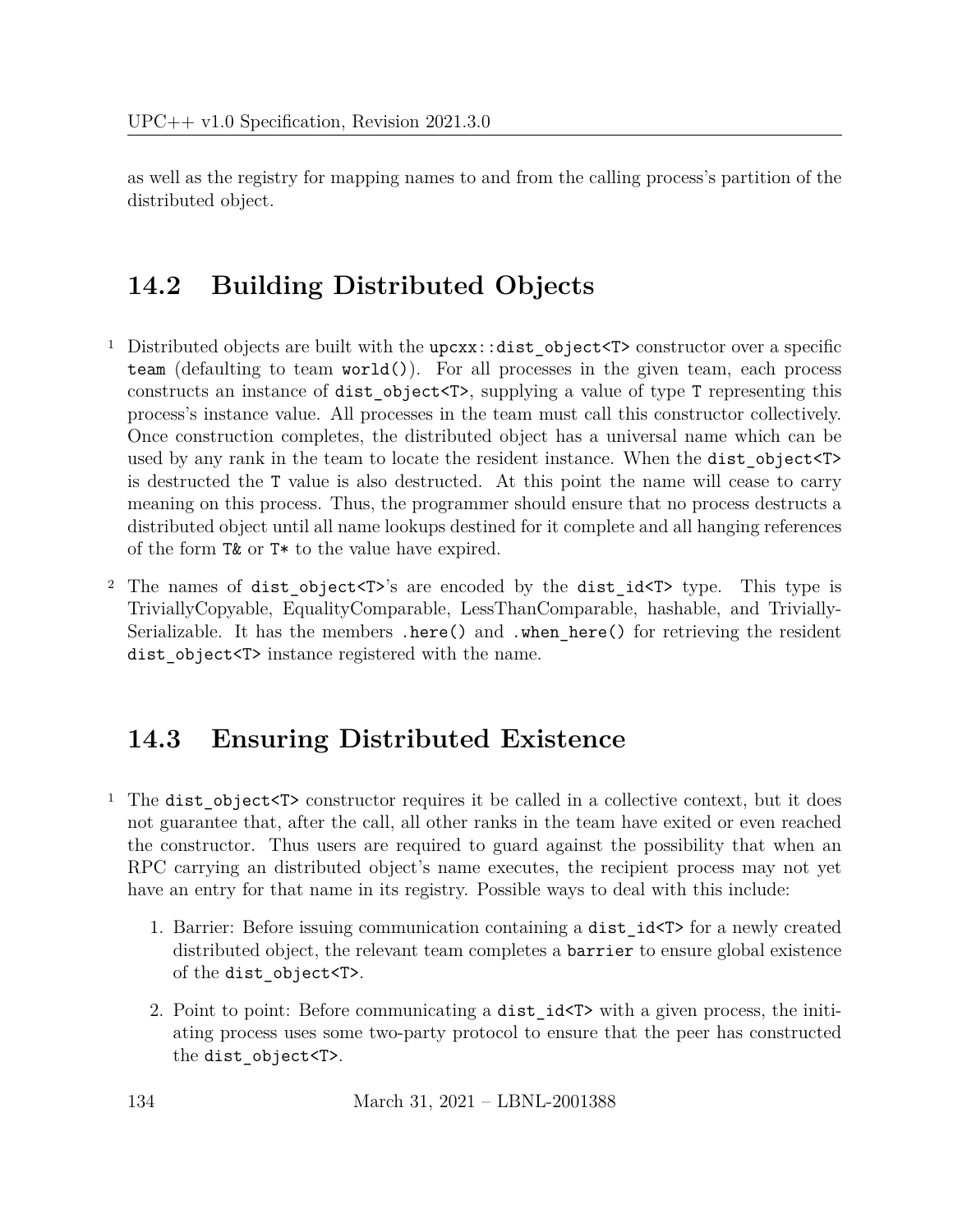- 3. Asynchronous point-to-point: The user performs no synchronization to ensure remote existence. Instead, an RPC is sent which, upon arrival, must wait asynchronously via a continuation for the peer to construct the distributed object.
- <sup>2</sup> UPC++ enables the asynchronous point-to-point approach implicitly when arguments of type *cq* dist object<T>& are given to any of the RPC family of functions (see Ch. [9\)](#page-97-0).

## **14.4 API Reference**

### **14.4.1 dist\_object**

```
1 template < typename T>
  class dist_object ;
```
<sup>2</sup> *C++ Concepts:* MoveConstructible (when T is MoveConstructible), Destructible

```
3 template < typename T >
  dist\_object < T:: dist_object (T value, const team \& team = world ());
```
- <sup>4</sup> *This function is collective ([§12.1\)](#page-126-0) over the given team, and it must be called by the thread that has the master persona ([§10.5.1\)](#page-112-0).*
- <sup>5</sup> *Precondition:* T must be MoveConstructible.
- <sup>6</sup> Constructs this process's member of the distributed object identified by the collective calling context across team. The initial value for this process is given in value. The future returned from dist id<T>::when here for the corresponding dist id<T> will be readied during this constructor. This implies that continuations waiting for that future will execute before the constructor returns.
- <sup>7</sup> *UPC++ progress level:* none

```
March 31, 2021 – LBNL-2001388 135
```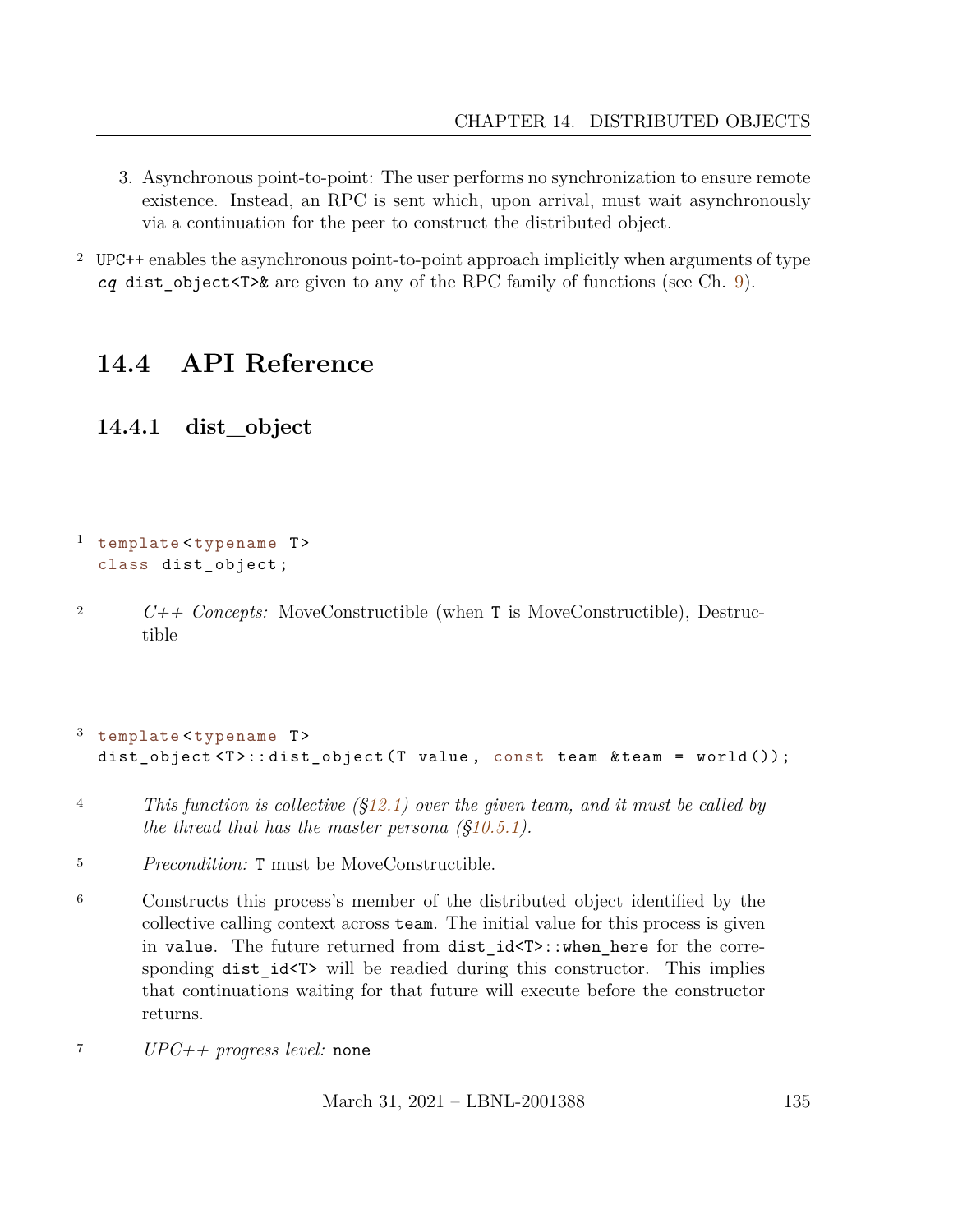```
8 template<typename T>
 template<typename ... Arg>
 dist_object<T>::dist_object(const team & team, Arg &&... arg);
```
- <sup>9</sup> *This function is collective ([§12.1\)](#page-126-0) over the given team, and it must be called by the thread that has the master persona ([§10.5.1\)](#page-112-0).*
- <sup>10</sup> Constructs this process's member of the distributed object identified by the collective calling context across team. The initial value for this process is constructed with  $T(\text{std}:\text{forward}\leq\text{Arg}\leq\text{arg})\ldots$ ). The result is undefined if this call throws an exception. The future returned from dist  $id < T$ ::when here for the corresponding dist\_id<T> will be readied during this constructor. This implies that continuations waiting for that future will execute before the constructor returns.
- <sup>11</sup> *UPC++ progress level:* none

```
12 template<typename T>
  dist_object<T>::dist_object(dist_object<T> &&other);
```
- <sup>13</sup> *Precondition:* Calling thread must have the master persona. T must be Move-Constructible.
- <sup>14</sup> Makes this instance the calling process's representative of the distributed object associated with other, transferring all state from other. Invalidates other, and any subsequent operations on other, except for destruction, produce undefined behavior.
- <sup>15</sup> *UPC++ progress level:* none

```
16 template < typename T>
  dist_object<T>::~dist_object();
```
- <sup>17</sup> *Precondition:* Calling thread must have the master persona, or UPC++ must have been uninitialized since the dist\_object<T> construction.
- $18$   $\sim$  T() is invoked to destroy the resident value instance.
- <sup>19</sup> If this instance has not been invalidated by being passed to the move constructor, then this will destroy the calling process's member of the distributed object, and further lookups on this process using the dist\_id<T> corresponding to this distributed object will have undefined behavior. If this instance has been invalidated by a move, then this call will not affect the distributed object.
- <sup>20</sup> *This function may be called when* UPC++ *is in the uninitialized state.*

```
136 March 31, 2021 – LBNL-2001388
```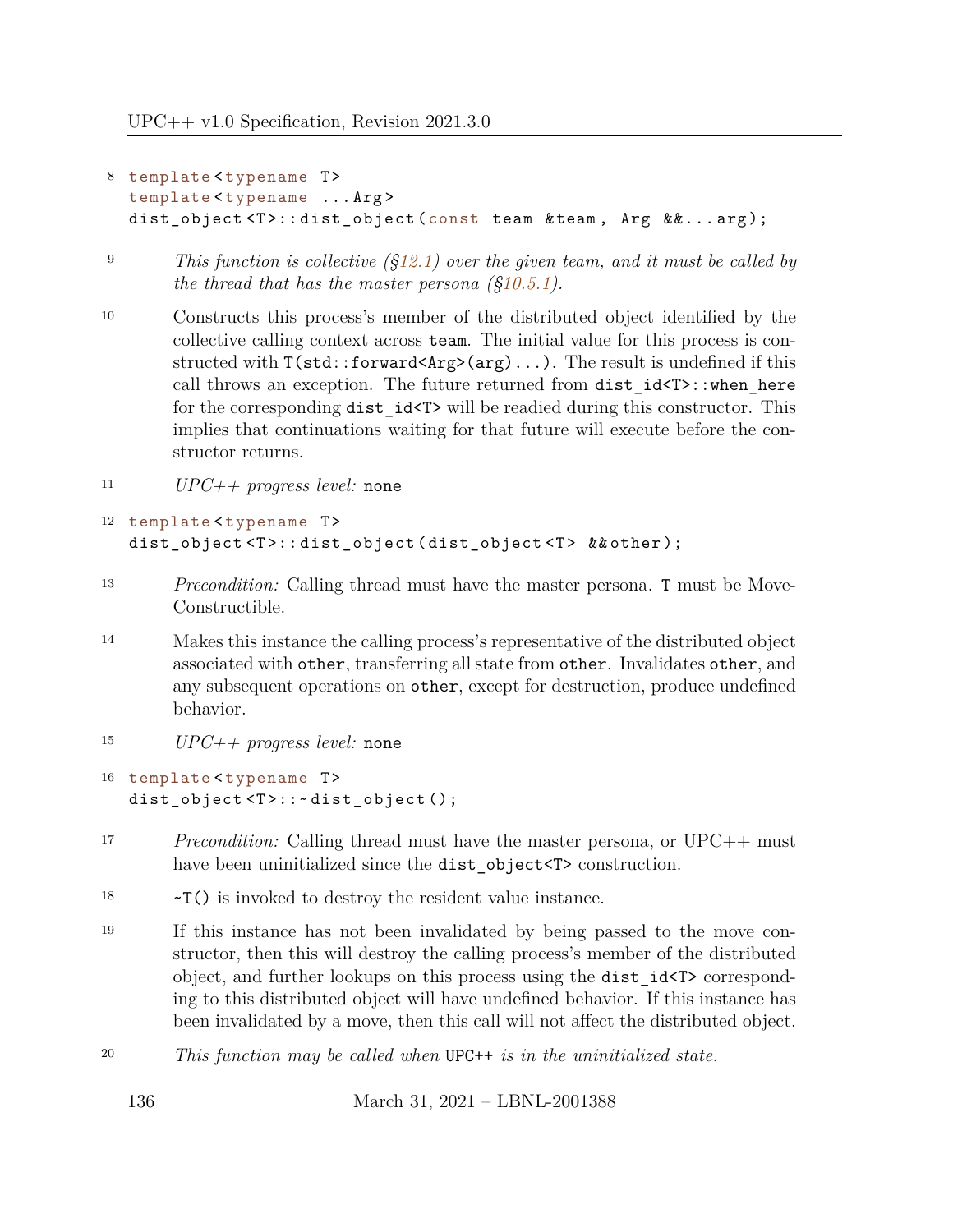<span id="page-145-0"></span><sup>21</sup> *UPC++ progress level:* none

```
22 template < typename T>
  dist_id<T> dist_object<T>::id() const;
```
- <sup>23</sup> Returns the dist\_id<T> representing the universal name of this distributed object.
- <sup>24</sup> *UPC++ progress level:* none

```
25 template<typename T>
  team & dist_object <T>:: team ();
  template<typename T>
  const team& dist_object<T>::team() const;
```
- <sup>26</sup> *Precondition:* The team associated with this distributed object must not have been destroyed.
- <sup>27</sup> Retrieves a reference to the team instance associated with this distributed object.
- <sup>28</sup> *UPC++ progress level:* none

```
29 template lttypename T>
  T* dist_object <T>:: operator ->() const;
```
- <sup>30</sup> Access to the calling process's value instance for this distributed object.
- <sup>31</sup> *UPC++ progress level:* none

```
32 template < typename T>
  T& dist_object<T>::operator*() const;
```
- <sup>33</sup> Access to the calling process's value instance for this distributed object.
- <sup>34</sup> *UPC++ progress level:* none

```
March 31, 2021 – LBNL-2001388 137
```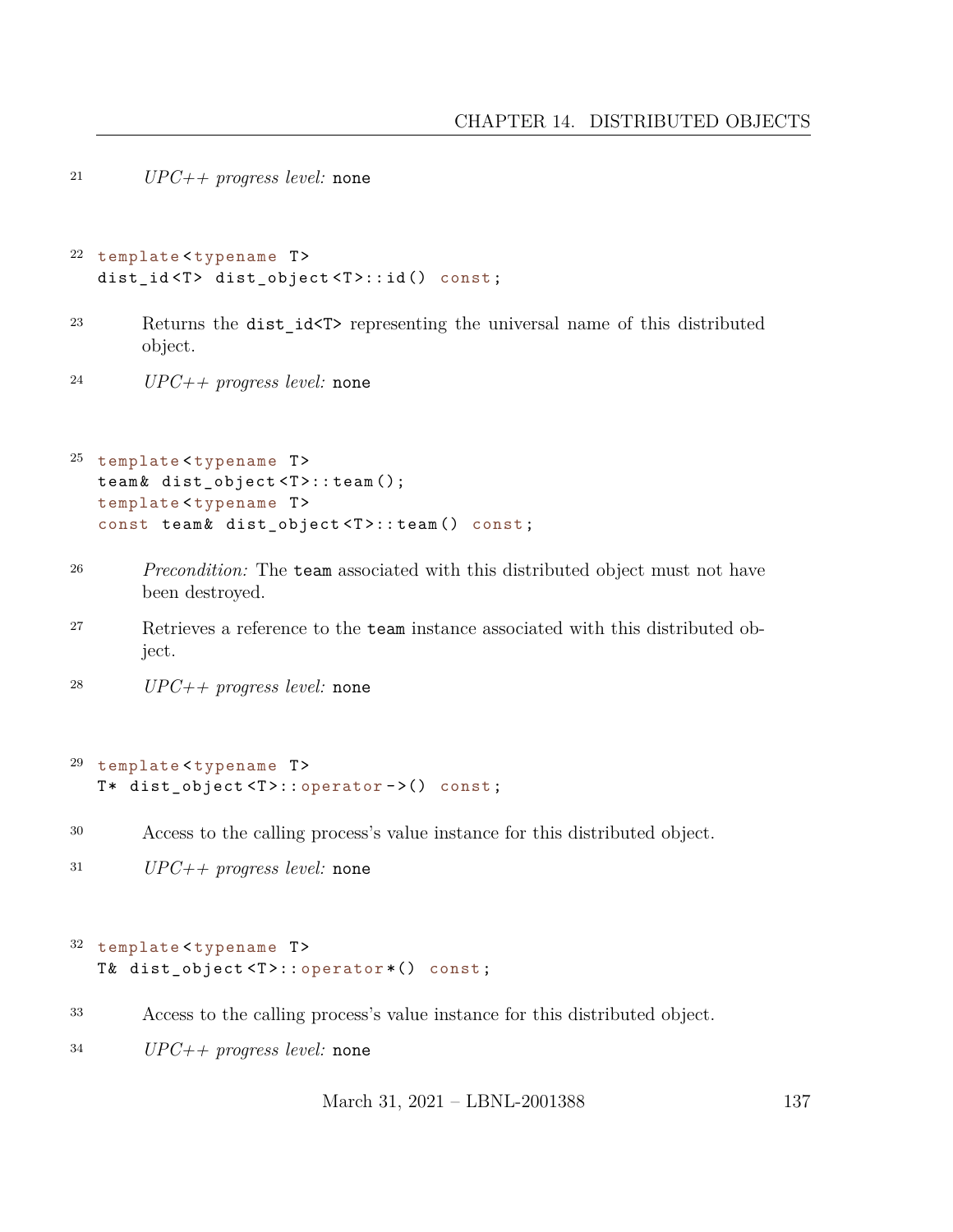```
35 template < typename T>
```

```
future < deserialized_type_t <T > >
    dist_object<T>::fetch(intrank_t rank) const;
```
*Preconditions:*

```
36 • rank must be a valid rank in the team associated with this distributed
           object.
```
- <sup>37</sup> T must be MoveConstructible.
- <sup>38</sup> T must be Serializable, but not view<U, IterType>.
- <sup>39</sup> rank's instance of this distributed object must not have been destroyed by the owning process.
- <sup>40</sup> The team associated with this distributed object must not have been destroyed.
- <sup>41</sup> Asynchronously retrieves a copy of the instance of this distributed object associated with the peer index rank in this distributed object's team. The result is encapsulated in the returned future. This call is equivalent to:

```
rpc ( team () , rank ,
    [](dist_object <T> & obj) -> const T& {
       return * obj ;
    }, *this)
```
<sup>42</sup> *UPC++ progress level:* internal

## **14.4.2 dist\_id**

```
1 template \lttypename T>
  struct dist_id <T>;
```
- <sup>2</sup> *C++ Concepts:* DefaultConstructible, TriviallyCopyable, StandardLayoutType, EqualityComparable, LessThanComparable, hashable
- <sup>3</sup> UPC++ *Concepts:* TriviallySerializable
	- 138 March 31, 2021 LBNL-2001388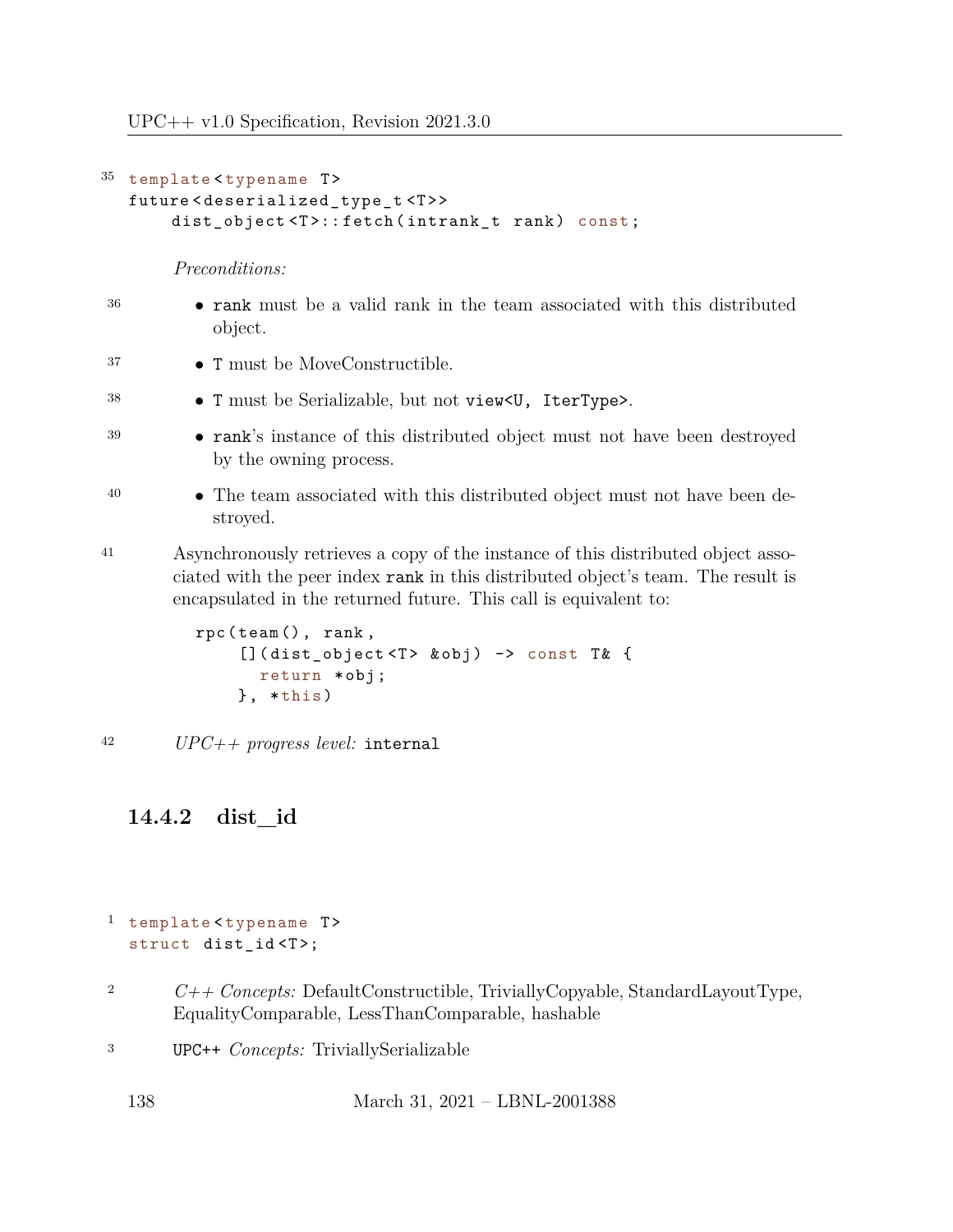```
4 template < typename T>
  dist_id < T>:: dist_id();
```
- <sup>5</sup> Initializes this name to be an invalid ID.
- <sup>6</sup> *UPC++ progress level:* none

```
7 template<typename T>
 future<dist_object<T>&>dist_id<T>::when_here() const;
```
- <sup>8</sup> *Precondition:* This name must be a valid ID for the calling process. The dist object<T> instance owned by the calling process that is associated with this name must not have been destroyed. The calling thread must have the master persona.
- <sup>9</sup> Retrieves a future representing when the calling process constructs the dist object<T> corresponding to this name.
- <sup>10</sup> *UPC++ progress level:* none

```
11 template<typename T>
  dist_object<T>& dist_id<T>::here() const;
```
- <sup>12</sup> *Precondition:* This name must be a valid ID for the calling process. The dist object<T> instance owned by the calling process that is associated with this name must have been previously constructed but not yet destroyed. The calling thread must have the master persona.
- <sup>13</sup> Retrieves a reference to the calling process's dist\_object<T> instance associated with this name.
- <sup>14</sup> *UPC++ progress level:* none

```
15 template<typename T>
  std:: ostream & operator << (std:: ostream & os, dist_id < T> id);
```
- <sup>16</sup> Inserts an unspecified character representation of id into the output stream os. The textual representation of two objects of type dist\_id<T> is identical if and only if the two objects compare equal.
- <sup>17</sup> *UPC++ progress level:* none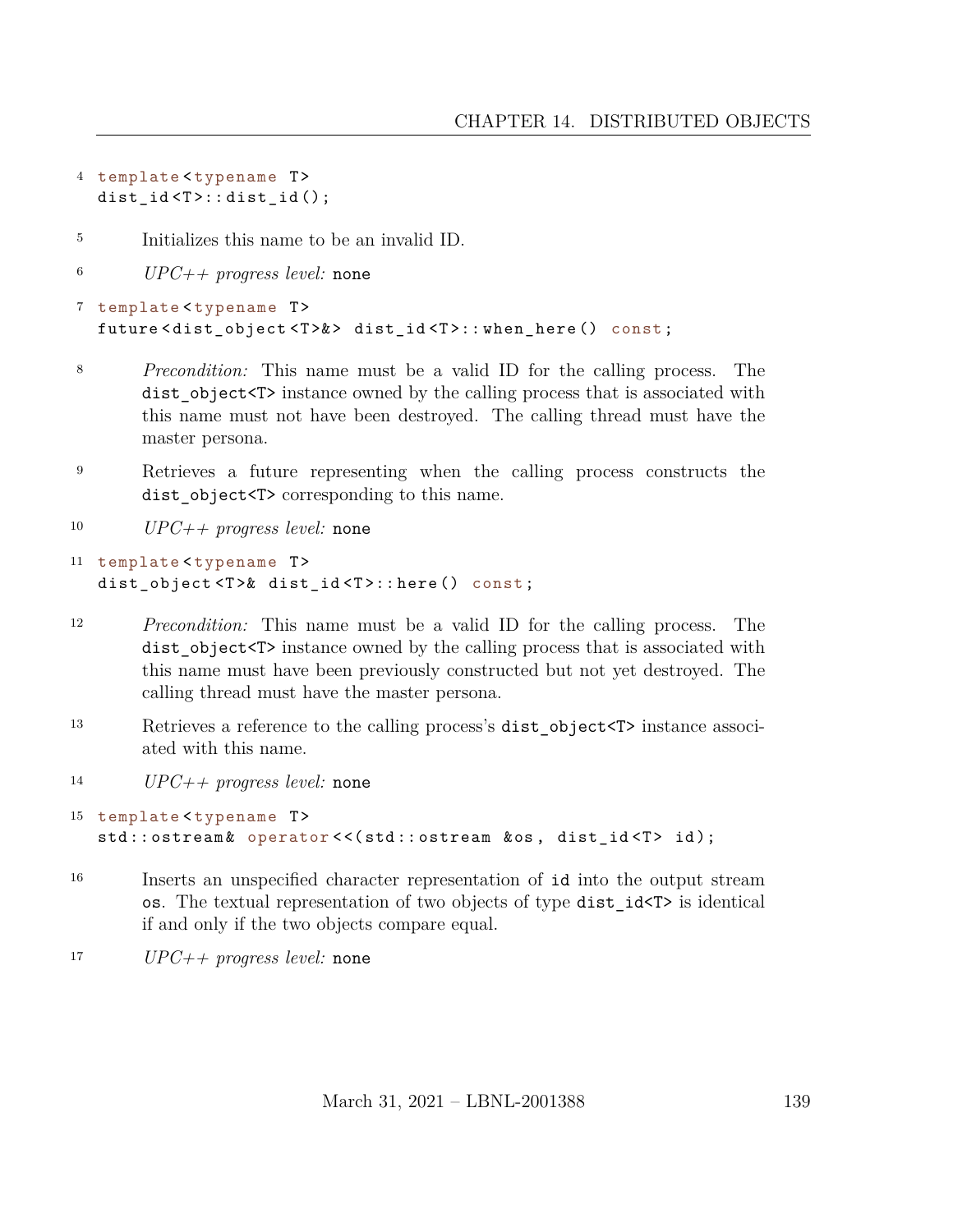## **Chapter 15**

# **Non-Contiguous One-Sided Communication**

## **15.1 Overview**

<sup>1</sup> UPC++ provides functions to perform one-sided communications similar to rget and rput which are dedicated to handle data stored in non-contiguous locations. These functions are denoted with a suffix added to the type of operation, in increasing order of specialization:

<sup>2</sup> {rput,rget}\_{irregular,regular,strided}

- <sup>3</sup> The most general variant of the API, {rput,rget} irregular, accept iterators over an array or collection of std::pair (or std::tuple) that contain a local or global pointer to a memory location in the first member while the second member contains the size of the contiguous chunk of memory to be transferred. This variant is capable of expressing non-contiguous RMA of arbitrary shape, but pays the highest overhead in metadata to payload ratio.
- <sup>4</sup> The next set of functions, {rput,rget} regular, operates over contiguous elements of identical size on each side of the transfer, and only requires the caller to provide an array or collection of base pointers to each element.
- <sup>5</sup> Finally, the most specialized set of functions, {rput,rget}\_strided, provide an interface for expressing translational and transposing copies between arbitrary rectangular sections of densely stored N-dimensional arrays. This specialized pattern requires the least metadata, which is constant in size for a given dimensionality. An example of such a transfer is depicted in Figure [15.1.](#page-149-0)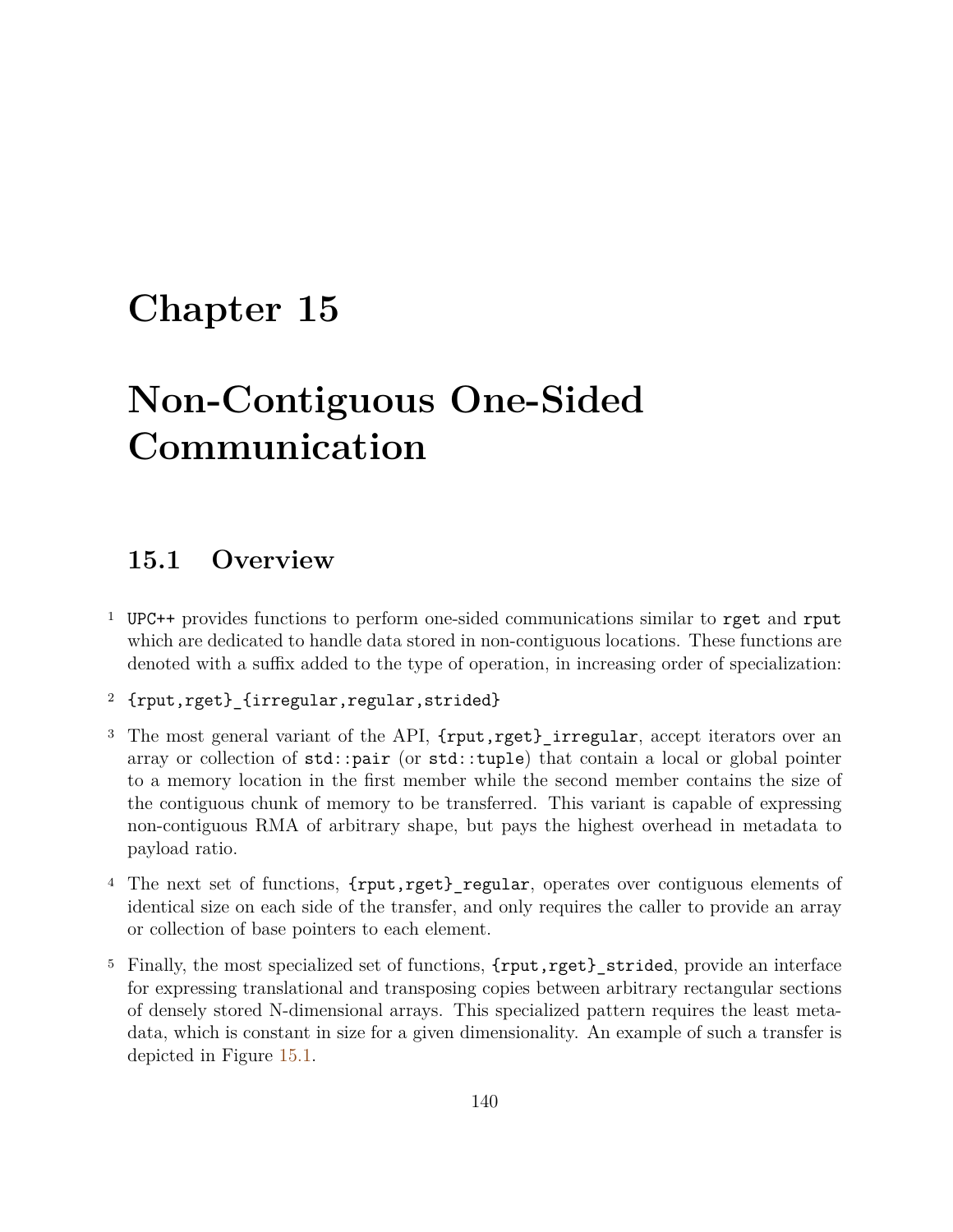

<span id="page-149-0"></span>Figure 15.1: Example of a 3-D strided translational copy, with associated metadata

## **15.2 API Reference**

## **15.2.1 Requirements on Iterators**

- <sup>1</sup> An iterator used with a UPC++ operation in this section must adhere to the following requirements:
- <sup>2</sup> It must satisfy the Iterator and EqualityComparable C $++$  concepts.
- <sup>3</sup> Calling std::distance on the iterator must not invalidate it.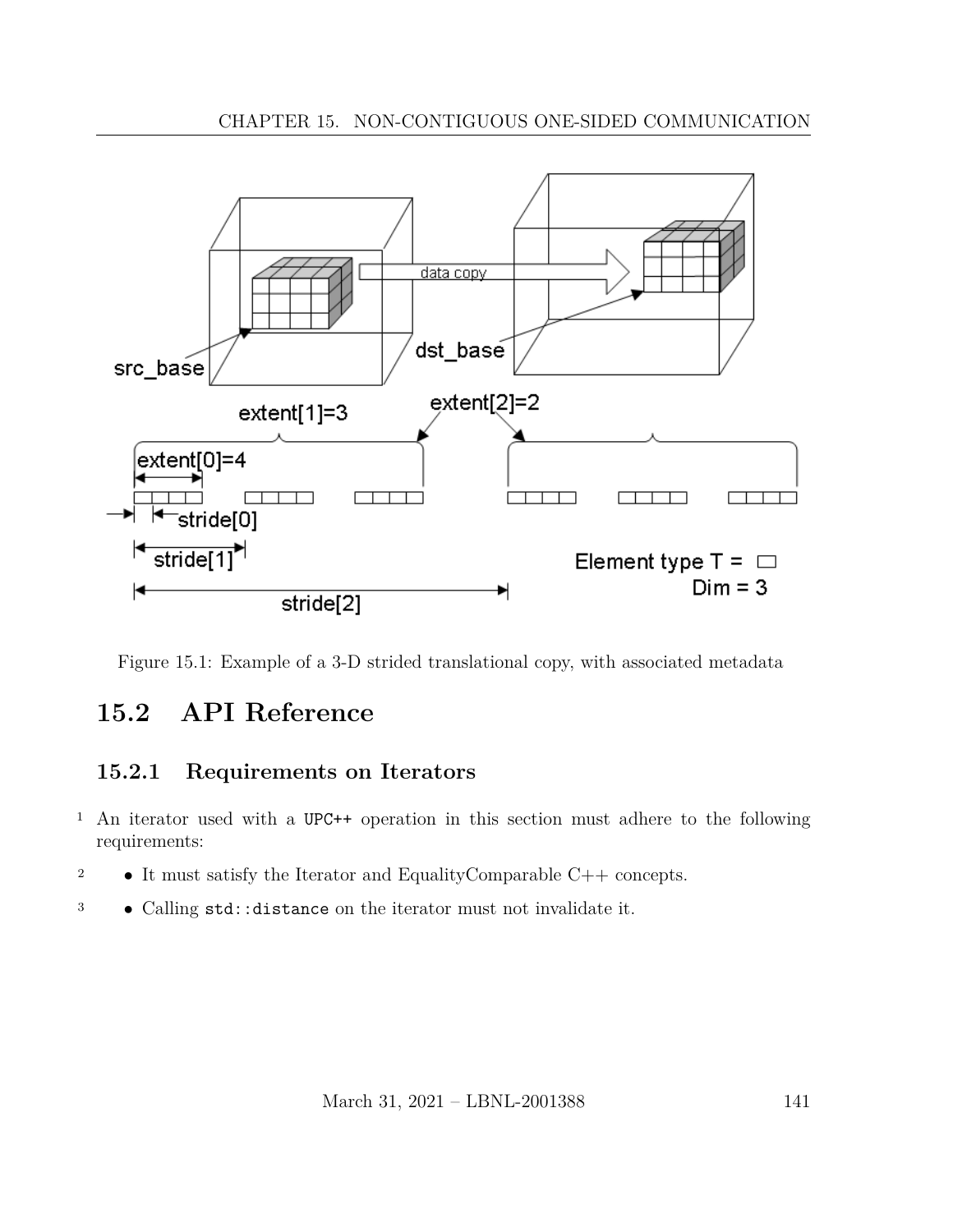### <span id="page-150-0"></span>**15.2.2 Irregular Put**

```
1 template < typename SrcIter , typename DestIter ,
           typename Cx=/*unspecified*/>
 RType rput_irregular (
    SrcIter src_runs_begin , SrcIter src_runs_end ,
    DestIter dest_runs_begin , DestIter dest_runs_end ,
    Cx &&completions=operation_cx::as_future());
```
*Preconditions:*

| $\boldsymbol{2}$ | • SrcIter and DestIter both satisfy the iterator requirements above.                                                                                                                                                                                                 |  |
|------------------|----------------------------------------------------------------------------------------------------------------------------------------------------------------------------------------------------------------------------------------------------------------------|--|
| 3                | • std:: get<0>(*std:: declval <srciter>()) has a return type convertible<br/>to T const*, for some TriviallySerializable type T.</srciter>                                                                                                                           |  |
| 4                | • std::get<1>(*std::declval <srciter>()) has a return type convertible<br/>to std:: size t.</srciter>                                                                                                                                                                |  |
| 5                | • $std::get<0>(**std::dec1val<DestIter>())$ has the return type<br>global ptr <t>, for the same type T as with SrcIter.</t>                                                                                                                                          |  |
| 6                | • std::get<1>(*std::declval <destiter>()) has a return type convert-<br/>ible to std:: size t.</destiter>                                                                                                                                                            |  |
| 7                | • All destination addresses must be global_ptr <t>'s referencing memory<br/>with affinity to the same process.</t>                                                                                                                                                   |  |
| 8                | • The length of the expanded address sequence (the sum over the run<br>lengths) must be the same for the source and destination sequences.                                                                                                                           |  |
| 9                | • The source and destination addresses must not be null pointers, even if<br>the length of a run is zero.                                                                                                                                                            |  |
| 10               | For some type $T$ , takes a sequence of source addresses of $T$ const* and a se-<br>quence of destination addresses of global_ptr <t> and does the corresponding<br/>puts from each source address to the destination address of the same sequence<br/>position.</t> |  |
| 11               | Address sequences are encoded in run-length form as sequences of runs, where<br>each run is a pair consisting of a starting address plus the number of consecutive<br>elements of type T beginning at that address.                                                  |  |
| 12               | As an example of valid types for individual runs, SrcIter could be an iterator<br>over elements of type std::pair <t const*,="" std::size_t="">, and DestIter an</t>                                                                                                 |  |
| 142              | March 31, 2021 - LBNL-2001388                                                                                                                                                                                                                                        |  |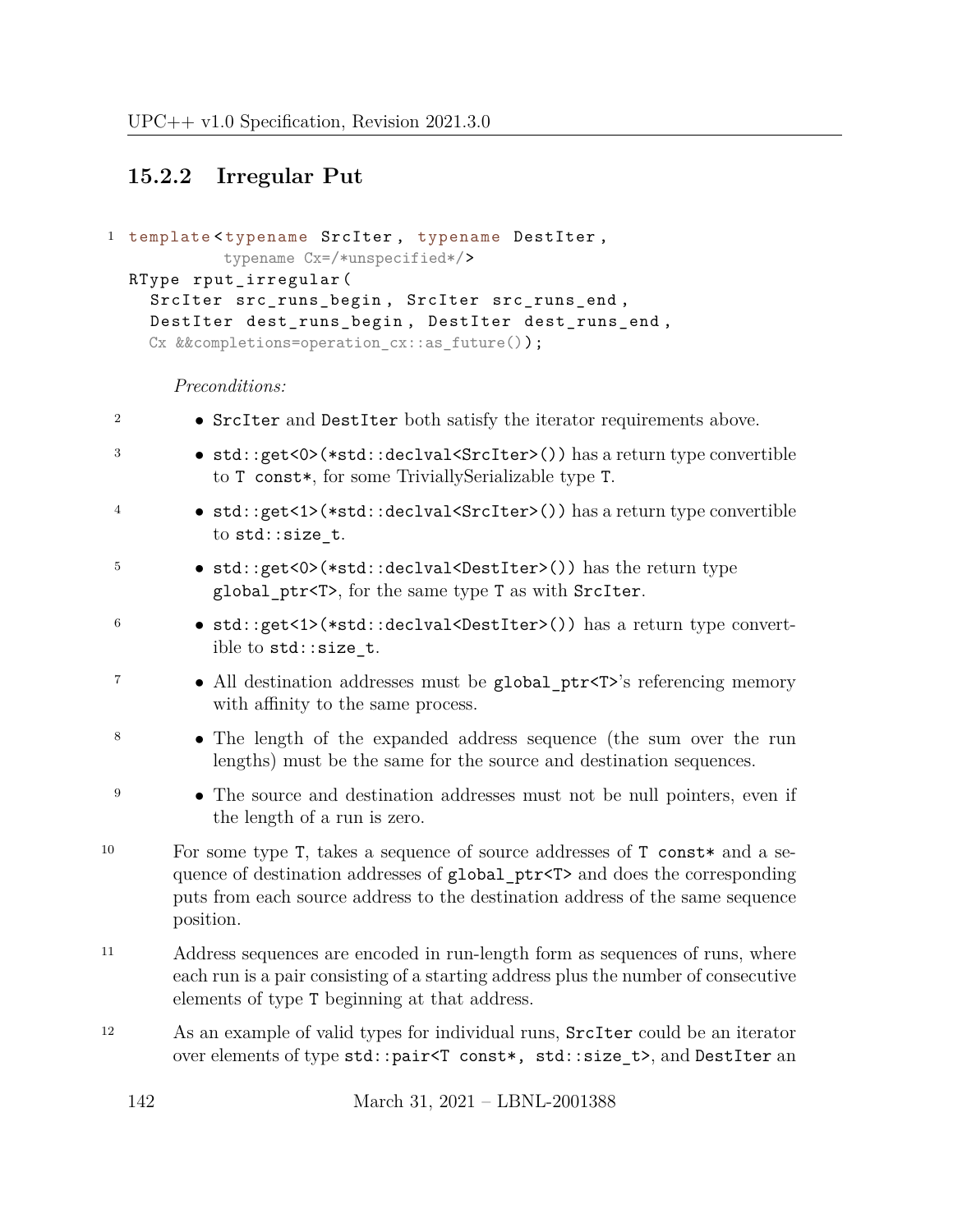iterator over std::pair<global\_ptr<T>, std::size\_t>. Variations replacing std::pair with std::tuple or size\_t with other primitive integral types are also valid.

- <sup>13</sup> The source sequence iterators must remain valid, and the underlying addresses and source memory contents must not be modified until source completion is signaled. Only after source completion is signaled can the source address sequences and memory be reclaimed by the application.
- <sup>14</sup> The destination sequence iterators must remain valid until source completion is signaled.
- <sup>15</sup> The destination memory regions must be completely disjoint and must not overlap with any source memory regions, otherwise behavior is undefined. Source regions are permitted to overlap with each other.
- <sup>16</sup> Remote-completion operations execute on the master persona of the process associated with the destination (i.e. dest runs begin- $\triangleright$ where()), unless the destination sequence is empty (i.e. dest runs begin == dest runs end), in which case they run on the master persona of the initiating process.

#### *Completions:*

- <sup>17</sup> *Source*: Indicates that the source sequence iterators and underlying memory, as well as the destination sequence iterators, are no longer in use by UPC++ and may be reclaimed by the user.
- <sup>18</sup> *Remote*: Indicates completion of the transfer of all values.
- <sup>19</sup> *Operation*: Indicates completion of all aspects of the operation: the transfer and remote stores are complete.
- <sup>20</sup> *C++ memory ordering:* The reads of the sources will have a *happens-before* relationship with the source-completion notification actions (future readying, promise fulfillment, or persona LPC enlistment). The writes to the destinations will have a *happens-before* relationship with the operation-completion notification actions (future readying, promise fulfillment, or persona LPC enlistment) and remote-completion actions (RPC enlistment). For LPC and RPC completions, all evaluations *sequenced-before* this call will have a *happens-before* relationship with the execution of the completion function.
- <sup>21</sup> *UPC++ progress level:* internal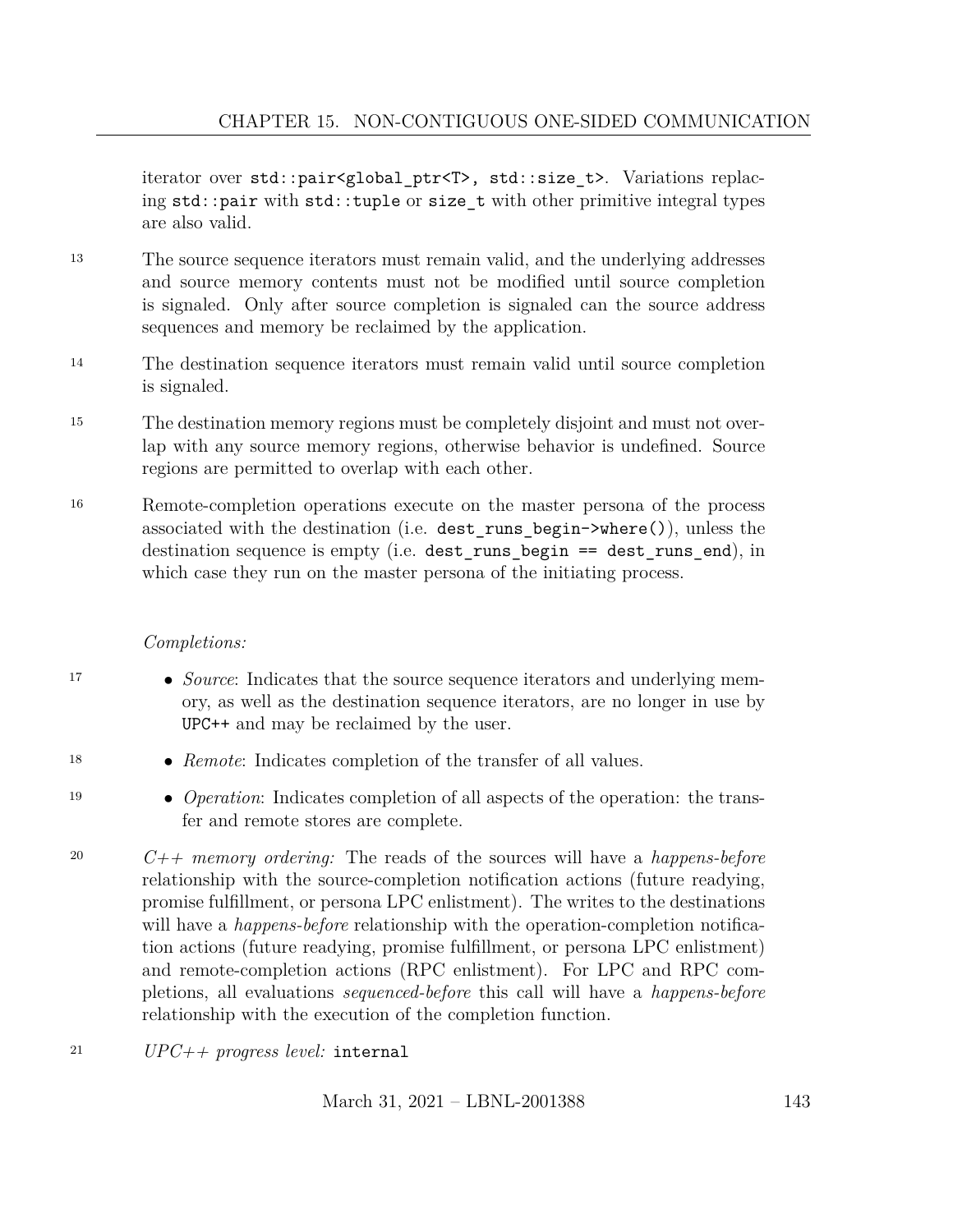## <span id="page-152-0"></span>**15.2.3 Irregular Get**

```
1 template < typename SrcIter , typename DestIter ,
           typename Cx=/*unspecified*/>
  RType rget_irregular (
    SrcIter src_runs_begin , SrcIter src_runs_end ,
    DestIter dest_runs_begin , DestIter dest_runs_end ,
    Cx &&completions=operation_cx::as_future());
```
*Preconditions:*

| $\boldsymbol{2}$ | • SrcIter and DestIter both satisfy the iterator requirements above.                                                                                                                                                                                                                 |  |
|------------------|--------------------------------------------------------------------------------------------------------------------------------------------------------------------------------------------------------------------------------------------------------------------------------------|--|
| 3                | • std::get<0>(*std::declval <srciter>()) has a type that is convertible<br/>to global ptr<const t=""> for some TriviallySerializable type T.</const></srciter>                                                                                                                       |  |
| 4                | • std::get<1>(*std::declval <srciter>()) has a type that is convertible<br/>to std:: size t.</srciter>                                                                                                                                                                               |  |
| 5                | • $std::get<0>(**std::declval<DestIter>())$ has the type T*, for the same<br>type T as with SrcIter.                                                                                                                                                                                 |  |
| 6                | • std::get<1>(*std::declval <destiter>()) has a type that is convert-<br/>ible to std:: size t.</destiter>                                                                                                                                                                           |  |
| 7                | • All source addresses must be global_ptr <const t="">'s referencing memory<br/>with affinity to the same process.</const>                                                                                                                                                           |  |
| 8                | • The length of the expanded address sequence (the sum over the run<br>lengths) must be the same for the source and destination sequences.                                                                                                                                           |  |
| $\boldsymbol{9}$ | • The source and destination addresses must not be null pointers, even if<br>the length of a run is zero.                                                                                                                                                                            |  |
| 10               | For some type T, takes a sequence of source addresses of global_ptr <const t=""><br/>and a sequence of destination addresses of <math>T*</math> and does the corresponding gets<br/>from each source address to the destination address of the same sequence posi-<br/>tion.</const> |  |
| 11               | Address sequences are encoded in run-length form as sequences of runs, where<br>each run is a pair consisting of a starting address plus the number of consecutive<br>elements of type T beginning at that address.                                                                  |  |
| 12               | As an example of valid types for individual runs, DestIter could be an it-<br>erator over elements of type std::pair <t*, std::size_t="">, and SrcIter an</t*,>                                                                                                                      |  |
| 144              | March 31, 2021 - LBNL-2001388                                                                                                                                                                                                                                                        |  |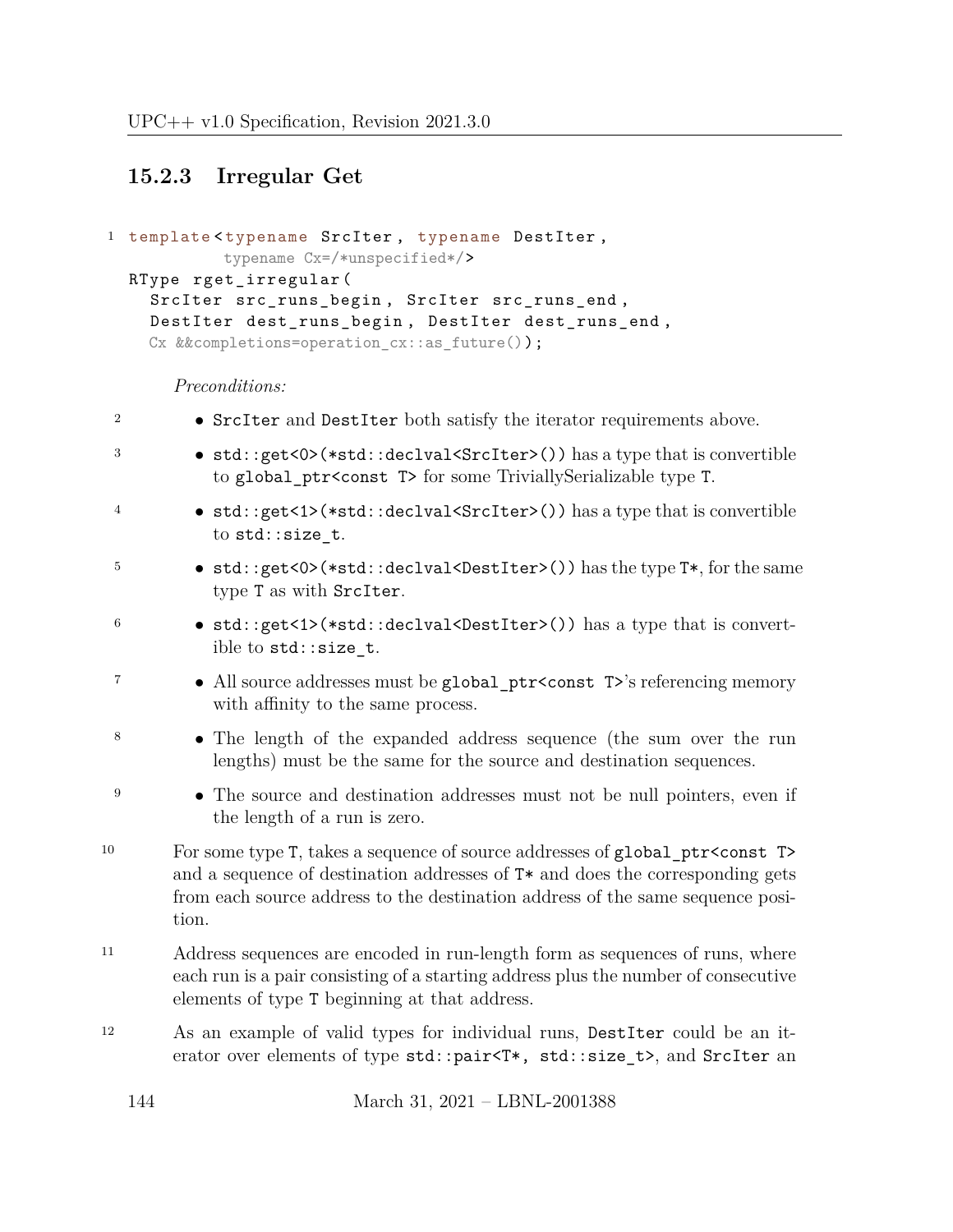<span id="page-153-0"></span>iterator over std::pair<global\_ptr<T>, std::size\_t>. Variations replacing std::pair with std::tuple or size\_t with other primitive integral types are also valid.

- <sup>13</sup> The source sequence iterators must remain valid, and the underlying addresses and memory contents must not be modified until operation completion is signaled. Only after operation completion is signaled can the address sequences and source memory be reclaimed by the application.
- <sup>14</sup> The destination sequence iterators must remain valid until operation completion is signaled.
- <sup>15</sup> The destination memory regions must be completely disjoint and must not overlap with any source memory regions, otherwise behavior is undefined. Source regions are permitted to overlap with each other.

#### *Completions:*

- <sup>16</sup> *Operation*: Indicates completion of all aspects of the operation: the transfer and local stores are complete.
- <sup>17</sup> *C++ memory ordering:* The reads of the sources and writes to the destinations will have a *happens-before* relationship with the operation-completion notification actions (future readying, promise fulfillment, or persona LPC enlistment). For LPC completions, all evaluations *sequenced-before* this call will have a *happens-before* relationship with the execution of the completion function.

<sup>18</sup> *UPC++ progress level:* internal

## **15.2.4 Regular Put**

```
1 template<typename SrcIter, typename DestIter,
           typename Cx=/*unspecified*/>
  RType rput_regular (
    SrcIter src_runs_begin , SrcIter src_runs_end ,
    std :: size_t src_run_length ,
    DestIter dest_runs_begin , DestIter dest_runs_end ,
    std :: size_t dest_run_length ,
    Cx &&completions=operation cx:ias future());
```
*Preconditions:*

<sup>2</sup> • SrcIter and DestIter both satisfy the iterator requirements above.

```
March 31, 2021 – LBNL-2001388 145
```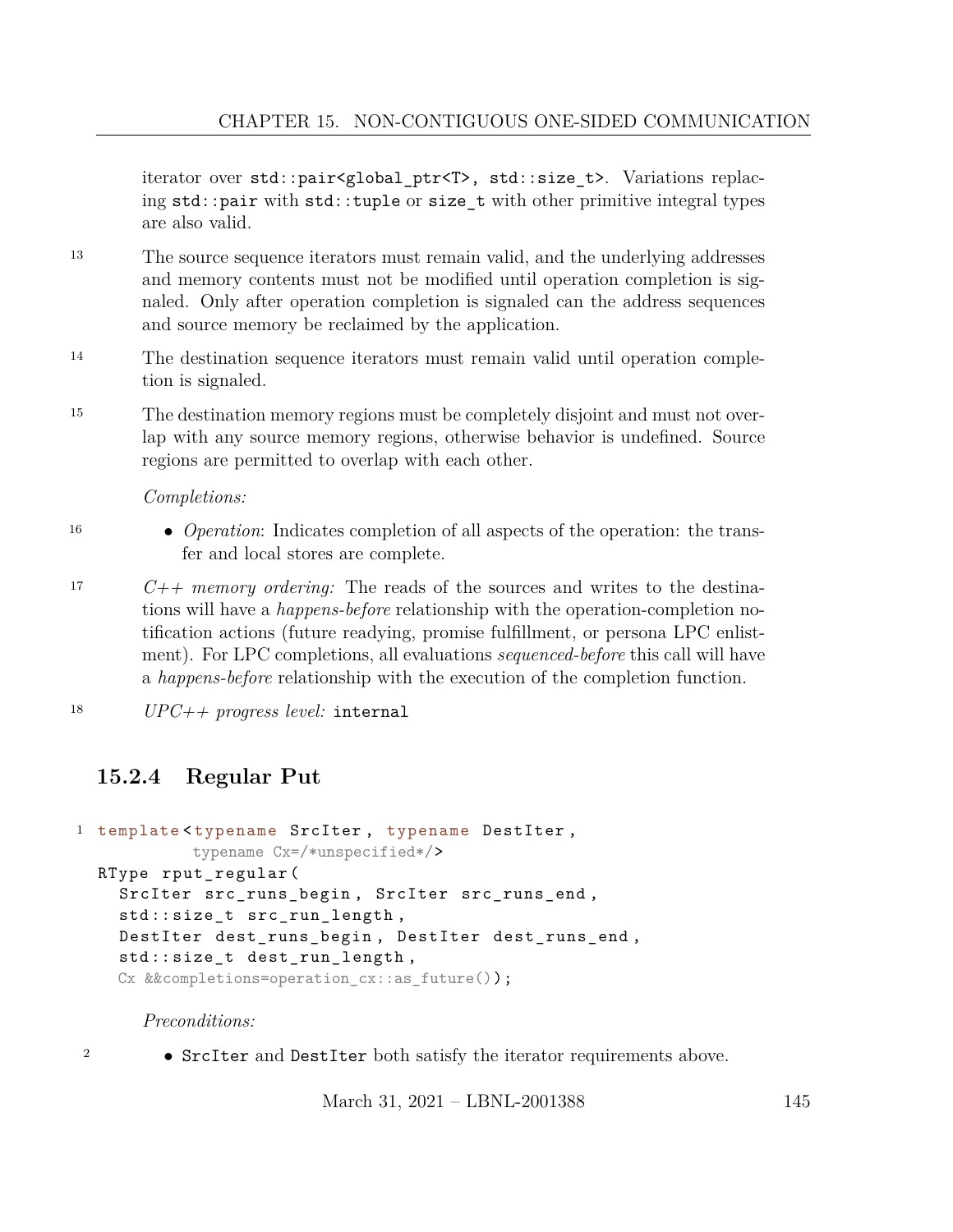| 146              | March 31, $2021 - LBNL-2001388$                                                                                                                                                                                                                                                                                                                                                                      |  |  |
|------------------|------------------------------------------------------------------------------------------------------------------------------------------------------------------------------------------------------------------------------------------------------------------------------------------------------------------------------------------------------------------------------------------------------|--|--|
| 14               | Operation: Indicates completion of all aspects of the operation: the trans-<br>fer and remote stores are complete.                                                                                                                                                                                                                                                                                   |  |  |
| 13               | <i>Remote:</i> Indicates completion of the transfer of all values.                                                                                                                                                                                                                                                                                                                                   |  |  |
| 12               | • <i>Source</i> : Indicates that the source sequence iterators and underlying mem-<br>ory, as well as the destination sequence iterators, are no longer in use by<br>$UPC++$ and may be reclaimed by the user.                                                                                                                                                                                       |  |  |
|                  | <i>Completions:</i>                                                                                                                                                                                                                                                                                                                                                                                  |  |  |
| 11               | Remote-completion operations execute on the master persona of the process<br>associated with the destination (i.e. dest_runs_begin->where()), unless the<br>destination sequence is empty (i.e. dest_runs_begin == dest_runs_end), in<br>which case they run on the master persona of the initiating process.                                                                                        |  |  |
| 10               | The destination sequence iterators must remain valid until source completion<br>is signaled.                                                                                                                                                                                                                                                                                                         |  |  |
| $\boldsymbol{9}$ | The source sequence iterators must remain valid, and the underlying addresses<br>and source memory contents must not be modified until source completion<br>is signaled. Only after source completion is signaled can the source address<br>sequences and memory be reclaimed by the application.                                                                                                    |  |  |
| 8                | This call has the same semantics as rput_irregular with the exception that,<br>for each sequence, all run lengths are the same and are factored out of the<br>sequences into two extra parameters src_run_length and dest_run_length,<br>which express the number of consecutive elements of type T in units of element<br>count. Thus the iterated elements are no longer pairs, but just pointers. |  |  |
| 7                | • The source and destination addresses must not be null pointers, even if<br>src_run_length and dest_run_length are zero.                                                                                                                                                                                                                                                                            |  |  |
| $\,6\,$          | • The length of the two sequences delimited by (src_runs_begin,<br>src runs end) and (dest runs begin, dest runs end) multiplied by<br>src_run_length and dest_run_length, respectively, must be the same.                                                                                                                                                                                           |  |  |
| 5                | • All destination addresses must be global_ptr <t>'s referencing memory<br/>with affinity to the same process.</t>                                                                                                                                                                                                                                                                                   |  |  |
| 4                | • $*std::dec1val<DestIter>())$ has the type global_ptr <t>, for the same<br/>type T as with SrcIter.</t>                                                                                                                                                                                                                                                                                             |  |  |
| 3                | • *std::declval <srciter>() has a type convertible to T const*, for some<br/>TriviallySerializable type T.</srciter>                                                                                                                                                                                                                                                                                 |  |  |
|                  |                                                                                                                                                                                                                                                                                                                                                                                                      |  |  |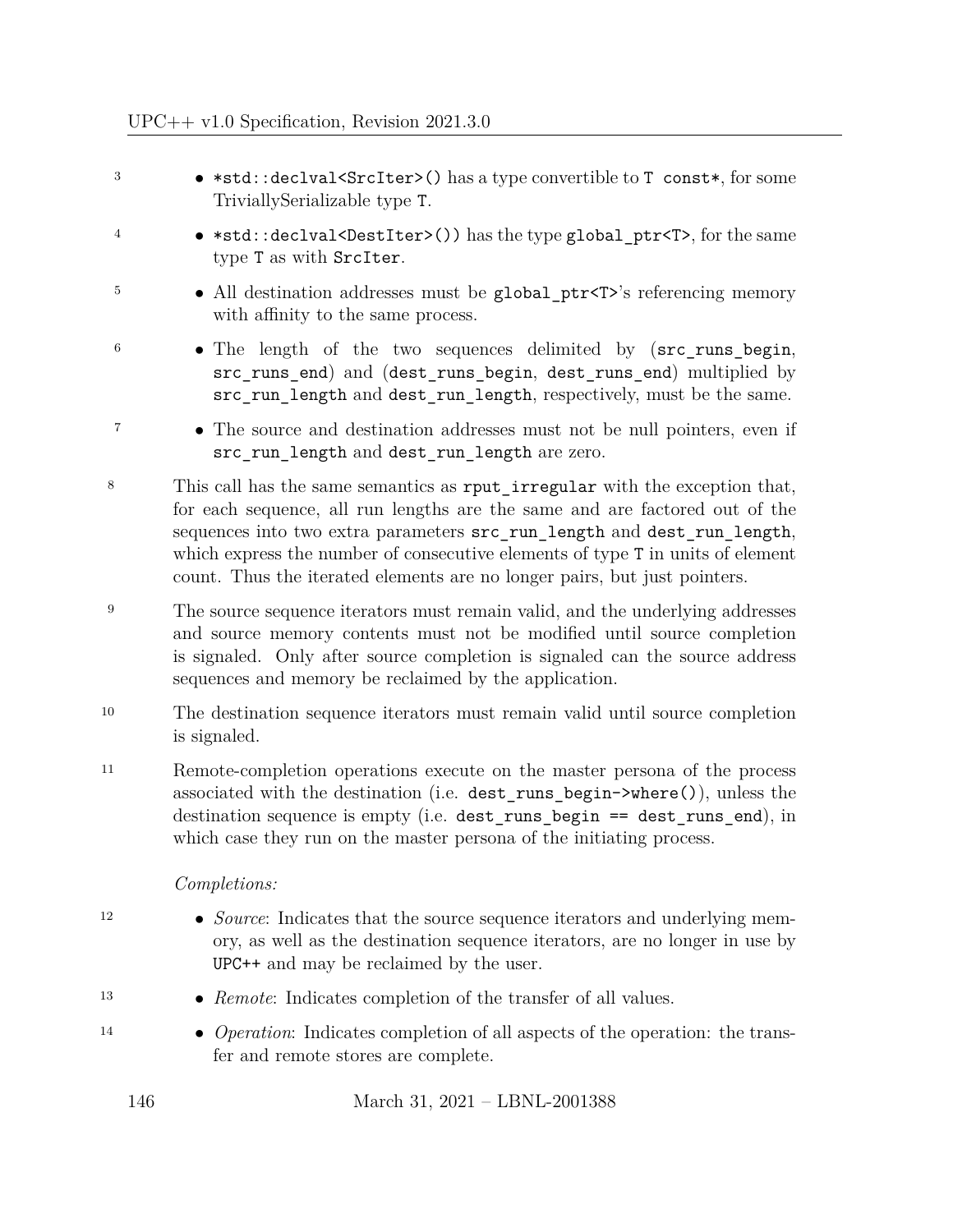<span id="page-155-0"></span><sup>15</sup> *C++ memory ordering:* The reads of the sources will have a *happens-before* relationship with the source-completion notification actions (future readying, promise fulfillment, or persona LPC enlistment). The writes to the destinations will have a *happens-before* relationship with the operation-completion notification actions (future readying, promise fulfillment, or persona LPC enlistment) and remote-completion actions (RPC enlistment). For LPC and RPC completions, all evaluations *sequenced-before* this call will have a *happens-before* relationship with the execution of the completion function.

<sup>16</sup> *UPC++ progress level:* internal

### **15.2.5 Regular Get**

```
1 template<typename SrcIter, typename DestIter,
           typename Cx=/*unspecified*/>
  RType rget_regular (
    SrcIter src_runs_begin , SrcIter src_runs_end ,
    std:: size t src run length,
    DestIter dest_runs_begin , DestIter dest_runs_end ,
    std:: size t dest run length,
    Cx &&completions=operation cx::as future());
```
*Preconditions:*

| • SrcIter and DestIter both satisfy the iterator requirements above. |  |  |
|----------------------------------------------------------------------|--|--|
|----------------------------------------------------------------------|--|--|

- 3 \*std::declval<DestIter>() has a type convertible to T\*, for some TriviallySerializable type T.
- <sup>4</sup> \*std::declval<SrcIter>()) has a type that is convertible to global\_ptr<const T>, for the same type T as with DestIter.
- <sup>5</sup> All source addresses must be global ptr<const T>'s referencing memory with affinity to the same process.
- $^6$  The length of the two sequences delimited by (src runs begin, src runs end) and (dest runs begin, dest runs end) multiplied by src run length and dest run length, respectively, must be the same.
- <sup>7</sup> The source and destination addresses must not be null pointers, even if src\_run\_length and dest\_run\_length are zero.

March 31, 2021 – LBNL-2001388 147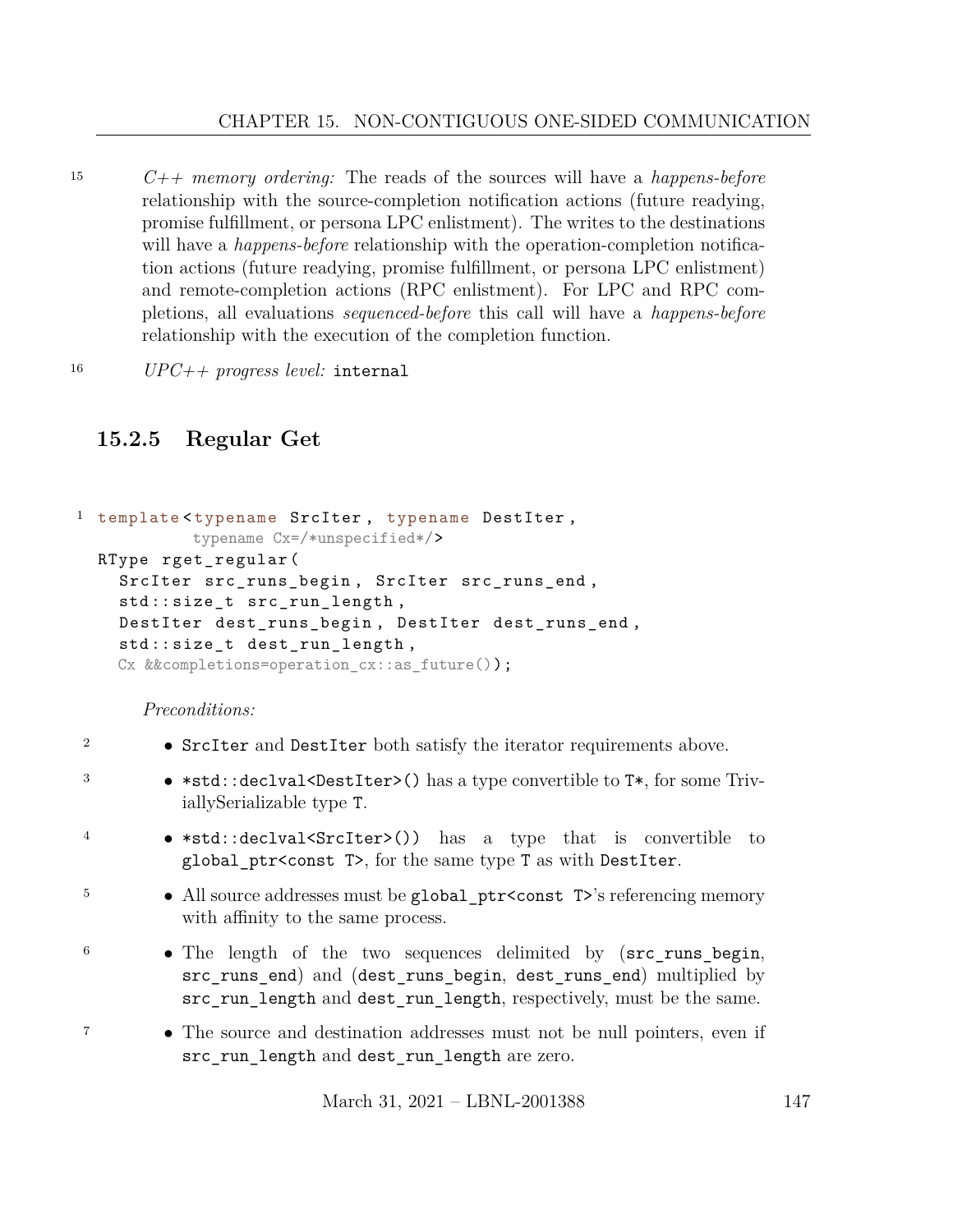- <span id="page-156-0"></span><sup>8</sup> This call has the same semantics as rget\_irregular with the exception that, for each sequence, all run lengths are the same and are factored out of the sequences into two extra parameters src\_run\_length and dest\_run\_length, which express the number of consecutive elements of type T in units of element count. Thus, the iterated elements are no longer pairs, but just pointers.
- <sup>9</sup> The source sequence iterators must remain valid, and the underlying addresses and memory contents must not be modified until operation completion is signaled. Only after operation completion is signaled can the address sequences and source memory be reclaimed by the application.
- <sup>10</sup> The destination sequence iterators must remain valid until operation completion is signaled.

*Completions:*

- <sup>11</sup> *Operation*: Indicates completion of all aspects of the operation: the transfer and local stores are complete.
- <sup>12</sup> *C++ memory ordering:* The reads of the sources and writes to the destinations will have a *happens-before* relationship with the operation-completion notification actions (future readying, promise fulfillment, or persona LPC enlistment). For LPC completions, all evaluations *sequenced-before* this call will have a *happens-before* relationship with the execution of the completion function.
- <sup>13</sup> *UPC++ progress level:* internal

## **15.2.6 Strided Put**

```
1 template \texttt{std}: size_t Dim, typename T, typename Cx=/*unspecified*/>
  RType rput_strided (
    T const * src_base ,
    std :: ptrdiff_t const * src_strides ,
    global_ptr<T> dest_base,
    std :: ptrdiff_t const * dest_strides ,
    std :: size_t const * extents ,
    Cx &&completions=operation cx:ias future());
```
148 March 31, 2021 – LBNL-2001388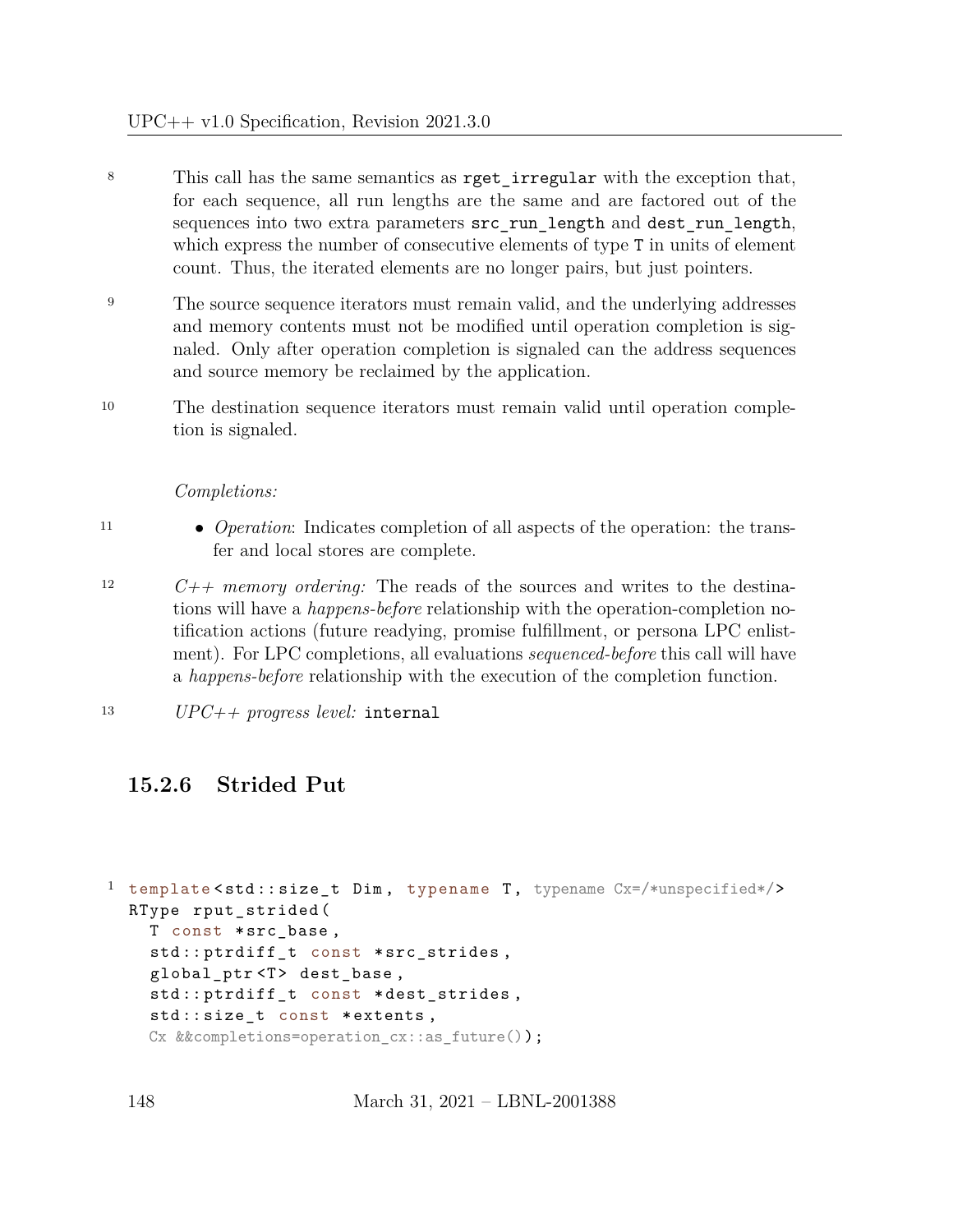```
template < std: : size_t Dim, typename T, typename Cx=/*unspecified*/>
RType rput_strided (
  T const * src_base ,
  std:: array<std:: ptrdiff_t, Dim>_const_&src_strides,
  global_ptr<T> dest_base,
  std :: array < std :: ptrdiff_t , Dim > const & dest_strides ,
  std :: array < std :: size_t , Dim > const & extents ,
  Cx &&completions=operation_cx::as_future());
```
- <sup>3</sup> *Precondition:* T must be a TriviallySerializable type. src base and dest base must not be null pointers, even if the number of bytes to be transferred is zero.
- <sup>4</sup> If  $Dim == 0$ , src strides, dest strides, and extents are ignored, and the data movement performed is equivalent to rput(src base, dest base, 1).
- <sup>5</sup> Otherwise, performs the semantic equivalent of many put's of type **T**. Let the *index space* be the set of integer vectors of dimension Dim contained in the bounding box with the inclusive lower bound at the all-zero origin, and the exclusive upper bound equal to extents. For each index vector index in this index space, a put will be executed with addresses computed according to the following pseudo-code, where dotprod is the vector dot product and pointer arithmetic is done in units of bytes (not elements of T):

```
6 src_address = src_base + dotprod (index, src_strides)
      dest_address = dest_base + dotprod ( index , dest_strides )
```
- <sup>7</sup> Note this implies the elements of the src strides and dest strides arrays are expressed in units of bytes.
- <sup>8</sup> The destination memory regions must be completely disjoint and must not overlap with any source memory regions, otherwise behavior is undefined. Source regions are permitted to overlap with each other.
- <sup>9</sup> The elements of type T residing in the source addresses must remain valid and unmodified until source completion is signaled.
- <sup>10</sup> The contents of the src strides, dest strides, and extents arrays are consumed synchronously before the call returns.
- <sup>11</sup> Remote-completion operations execute on the master persona of the process associated with the destination (i.e. dest\_base.where()).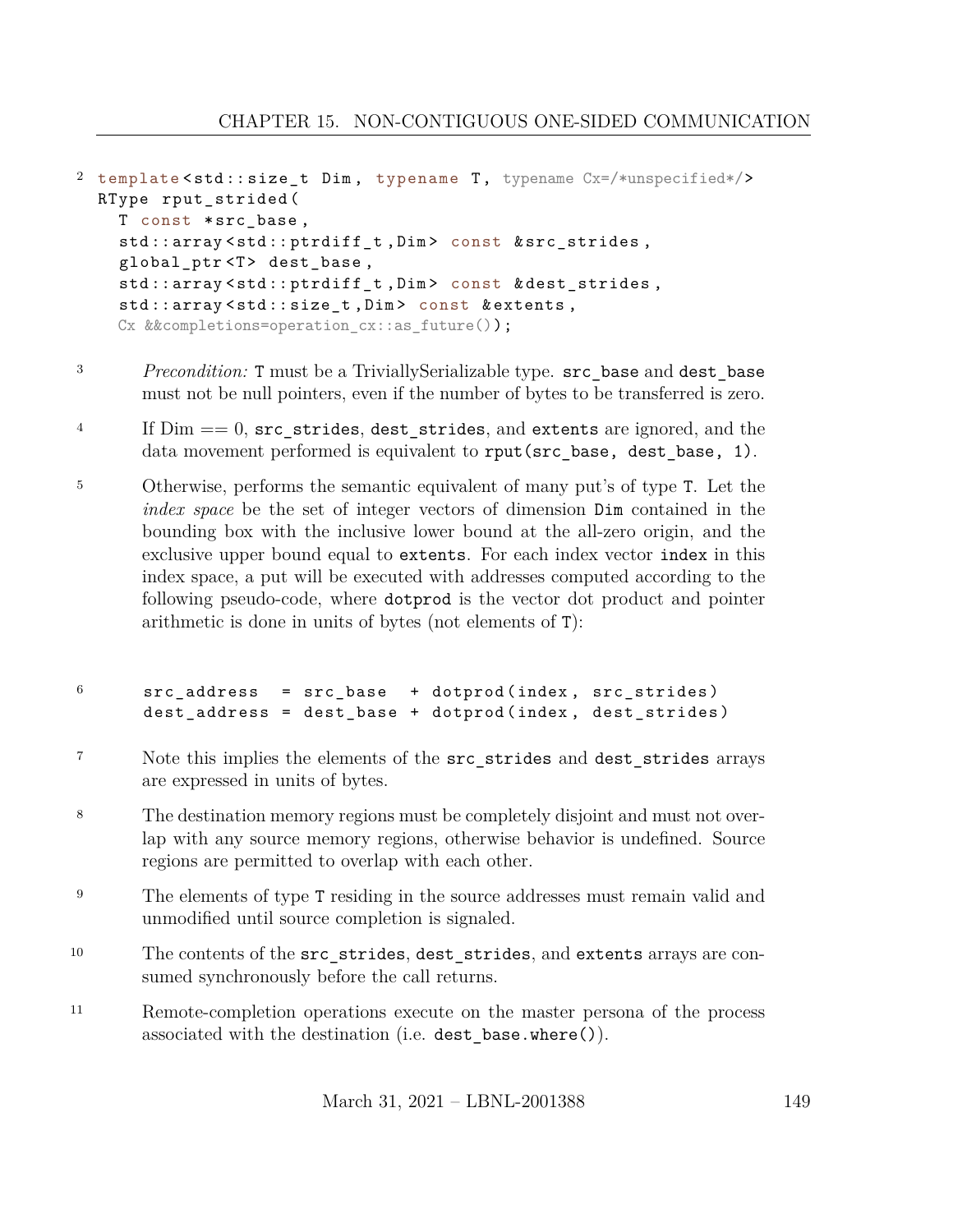#### <span id="page-158-0"></span>*Completions:*

- <sup>12</sup> *Source*: Indicates that the source memory is no longer in use by UPC++ and may be reclaimed by the user.
- <sup>13</sup> *Remote*: Indicates completion of the transfer of all values.
- <sup>14</sup> *Operation*: Indicates completion of all aspects of the operation: the transfer and remote stores are complete.
- <sup>15</sup> *C++ memory ordering:* The reads of the sources will have a *happens-before* relationship with the source-completion notification actions (future readying, promise fulfillment, or persona LPC enlistment). The writes to the destinations will have a *happens-before* relationship with the operation-completion notification actions (future readying, promise fulfillment, or persona LPC enlistment) and remote-completion actions (RPC enlistment). For LPC and RPC completions, all evaluations *sequenced-before* this call will have a *happens-before* relationship with the execution of the completion function.
- <sup>16</sup> *UPC++ progress level:* internal

### **15.2.7 Strided Get**

```
1 template < std: : size_t Dim, typename T, typename Cx=/*unspecified*/>
  RType rget_strided (
    global_ptr<const T> src_base,
    std :: ptrdiff_t const * src_strides ,
    T * dest_base ,
    std :: ptrdiff_t const * dest_strides ,
    std::size_t const * extents,
    Cx &&completions=operation_cx::as_future());
  template<std::size_t Dim, typename T, typename Cx=/*unspecified*/>
  RType rget_strided (
    global ptr<const T> src base,
    std :: array < std :: ptrdiff_t , Dim > const & src_strides ,
    T * dest_base ,
    std :: array < std :: ptrdiff_t , Dim > const & dest_strides ,
    std :: array < std :: size_t , Dim > const & extents ,
    Cx &&completions=operation_cx::as_future());
```
150 March 31, 2021 – LBNL-2001388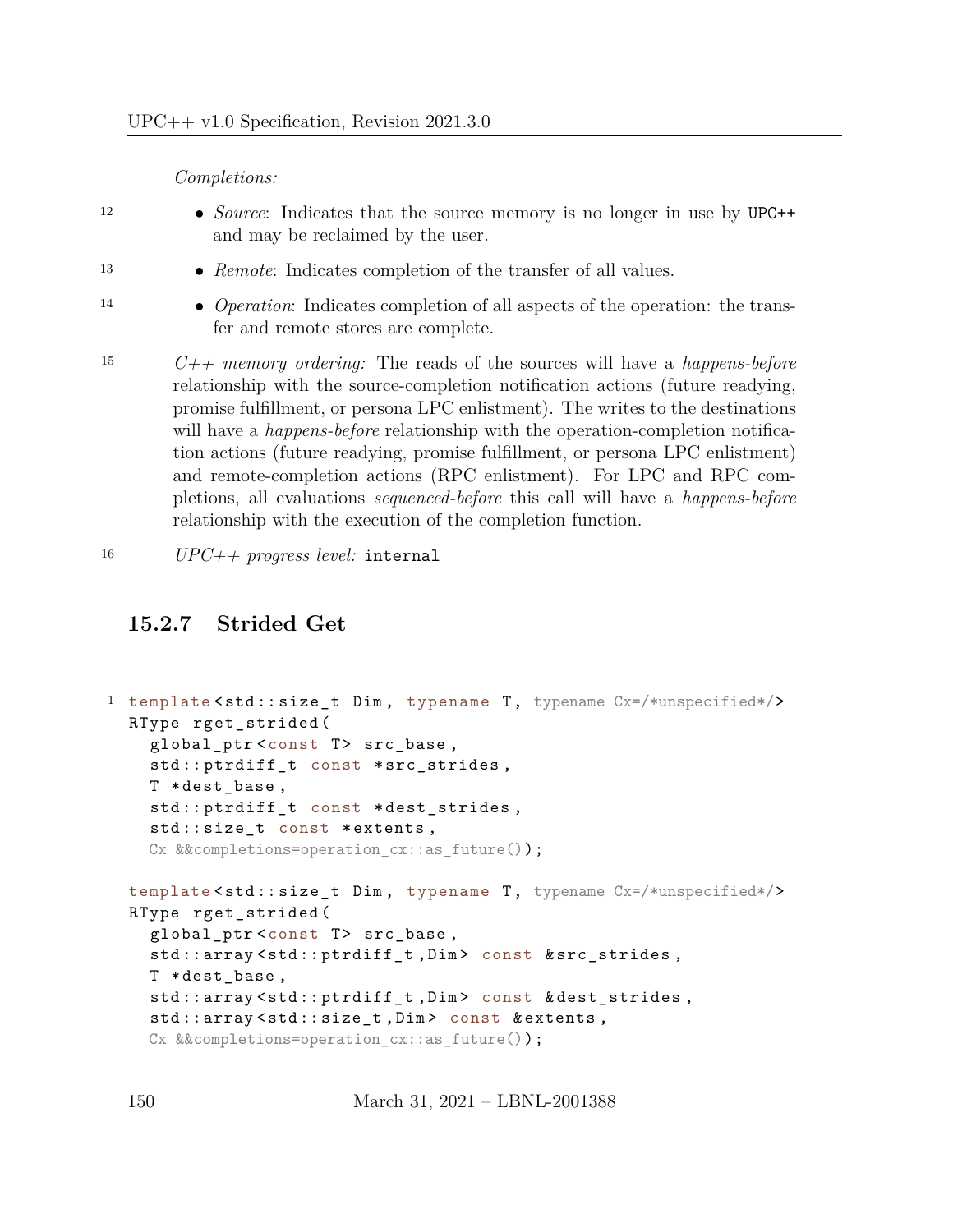- <sup>2</sup> *Precondition:* T must be a TriviallySerializable type. src\_base and dest\_base must not be null pointers, even if the number of bytes to be transferred is zero.
- $3$  If Dim  $== 0$ , src strides, dest strides, and extents are ignored, and the data movement performed is equivalent to rget(src base, dest base, 1).
- <sup>4</sup> Otherwise, performs the reverse direction of rput strided where now the source memory is remote and the destination is local.
- <sup>5</sup> The destination memory regions must be completely disjoint and must not overlap with any source memory regions, otherwise behavior is undefined. Source regions are permitted to overlap with each other.
- <sup>6</sup> The elements of type T residing in the source addresses must remain valid and unmodified until operation completion is signaled.
- <sup>7</sup> The contents of the src\_strides, dest\_strides, and extents arrays are consumed synchronously before the call returns.

*Completions:*

- <sup>8</sup> *Operation*: Indicates completion of all aspects of the operation: the transfer and local stores are complete.
- <sup>9</sup> *C++ memory ordering:* The reads of the sources and writes to the destinations will have a *happens-before* relationship with the operation-completion notification actions (future readying, promise fulfillment, or persona LPC enlistment). For LPC completions, all evaluations *sequenced-before* this call will have a *happens-before* relationship with the execution of the completion function.
- <sup>10</sup> *UPC++ progress level:* internal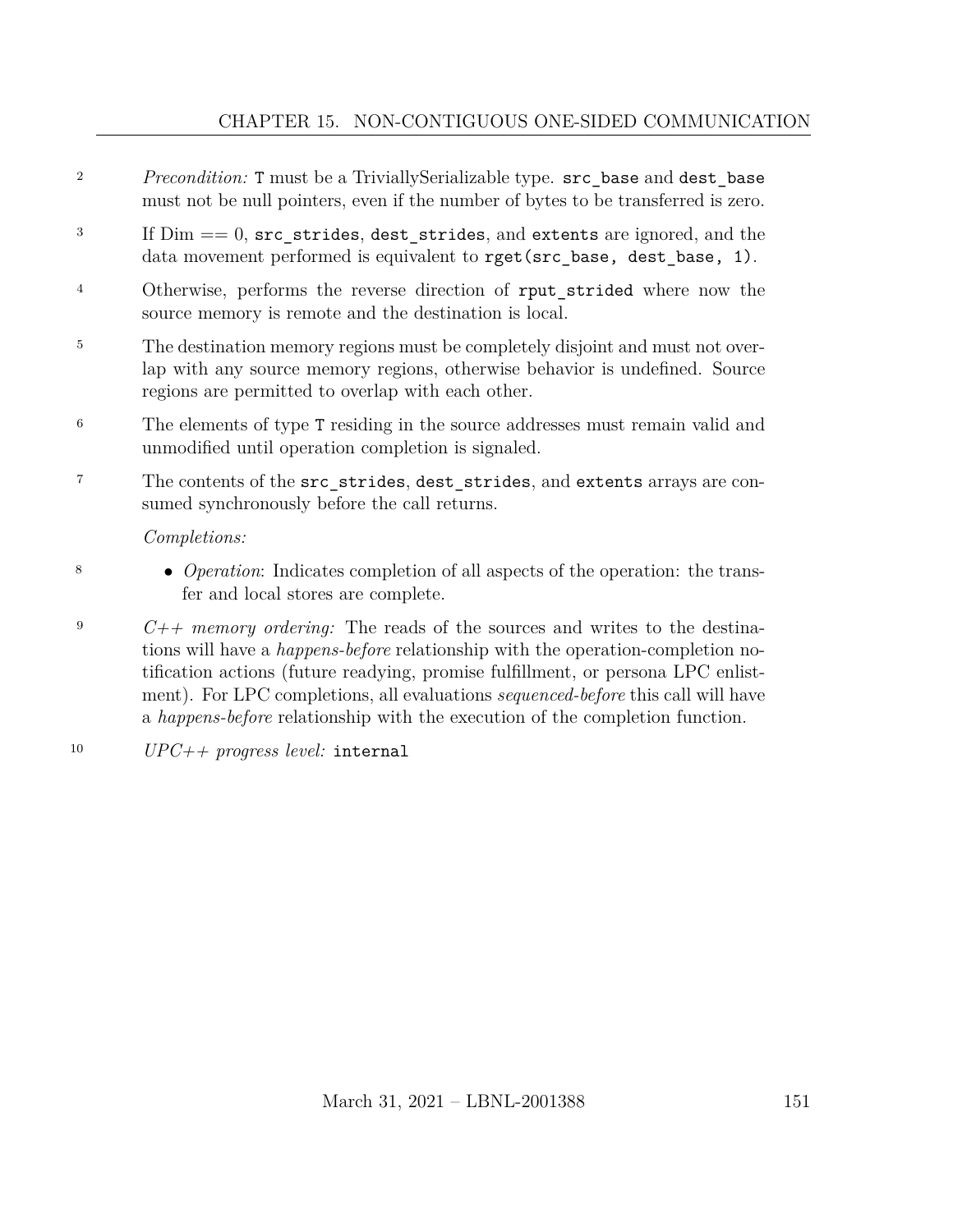## **Chapter 16**

## **Memory Kinds**

## **16.1 Overview**

- <sup>1</sup> The memory kinds interface enables the programmer to identify regions of memory requiring different access methods or having different performance properties, and subsequently rely on the UPC++ communication services to perform transfers among such regions (both local and remote) in a manner transparent to the programmer. With GPU devices, HBM, scratch-pad memories, NVRAM and various types of storage-class and fabric-attached memory technologies featured in vendors' public road maps, UPC++ must be prepared to deal efficiently with data transfers among all the memory technologies in any given system.
- <sup>2</sup> UPC++ uses *device* objects to represent storage that is distinct from main memory, regardless of whether the storage is directly addressable from the host process. Each kind of memory has its own device type; for example, a CUDA-enabled GPU device is represented by a cuda\_device object. The device type has a member type-alias template pointer that refers to the device's pointer type, as well as a null pointer member-function template that returns a null-pointer value of that type. Each device type is associated with a memory\_kind constant, and global pointers are parameterized by a memory\_kind (Ch. [3\)](#page-21-0).
- <sup>3</sup> Creating active device objects is a collective operation over the world() team so that UPC++ can allocate the resources required to support remote access to device memory. The result is a semantic binding of device objects as a collective object, which we refer to as a *collective device*. A device type also provides a mechanism for constructing inactive device objects, so that processes without a device resource can still participate in the collective device-creation operation. A collective device must be destroyed by collectively calling the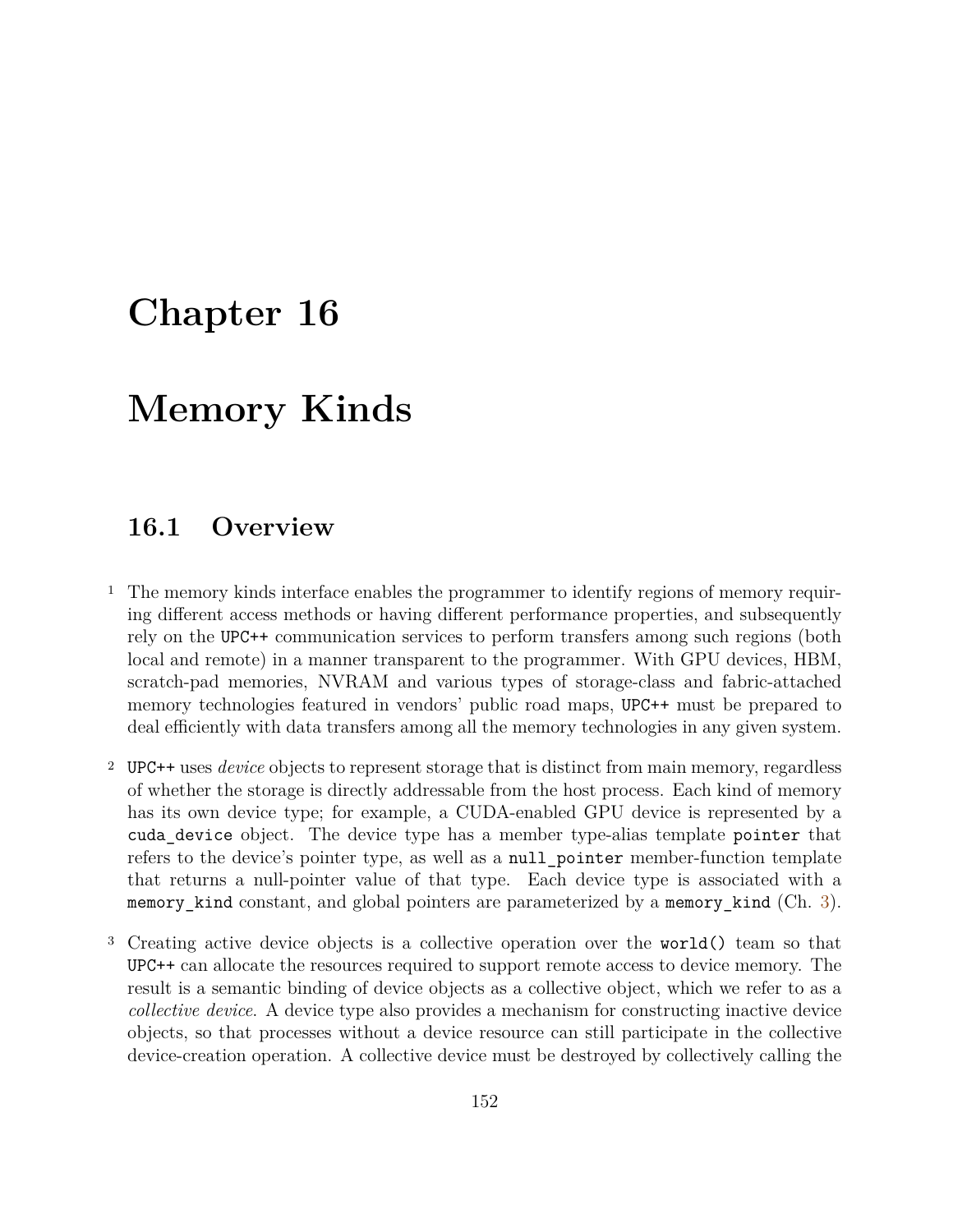destroy() member function, which releases the resources associated with the collective device.

```
1 cuda_device:: id_type device_id =
2 rank_me() % 2 == 0 ? 0 : cuda_device::invalid_device_id;
3 cuda_device gpu_device ( device_id ); // device 0 on even processes
4 \cdot \cdot \cdot5 gpu_device . destroy (); // collective destroy
```
<sup>4</sup> A device object can be associated with a device allocator that manages memory on the device. Only one device allocator may be associated with a particular device object. The region of memory that a device\_allocator manages is called a *device segment*. Users can either create their own segments and pass them to the device\_allocator constructor, or they can request that the device\_allocator allocate its own segment. In the latter case, the segment is automatically freed when the device\_allocator is destroyed.

```
1 std::size_t seg_size = 4*1024*1024; // 4MB2 device_allocator < cuda_device > gpu_alloc ( gpu_device , seg_size );
3 global_ptr <double , memory_kind :: cuda_device > gpu_array =
4 gpu_alloc . allocate <double >(1024);
5 \cdot \cdot \cdot6 gpu_alloc . deallocate ( gpu_array );
```
- <sup>5</sup> We define the affinity (Ch. [3\)](#page-21-0) of memory allocated by a device\_allocator to be the host process that owns the allocator and its associated device.
- <sup>6</sup> The device types defined in this section are available to UPC++ programs even in UPC++ installations that are not aware of a particular kind of device. For example, a program may create cuda device objects. However, there are no valid CUDA device IDs in a non-CUDA-aware installation, so any cuda\_device object created by the program will be inactive.
- <sup>7</sup> The copy functions transfer data between memory locations of any kind. The source and destination locations may either be local or remote, and they may refer to either host or device memory.

```
1 global_ptr<double> host_array = new_array<double>(1024);
2 global_ptr <double , memory_kind :: cuda_device > array0 =
3 broadcast (gpu_array, 0). wait ();
4 // copy from gpu array on process 0 to host array on this process
5 copy (array), host_array, 1024). wait ();
```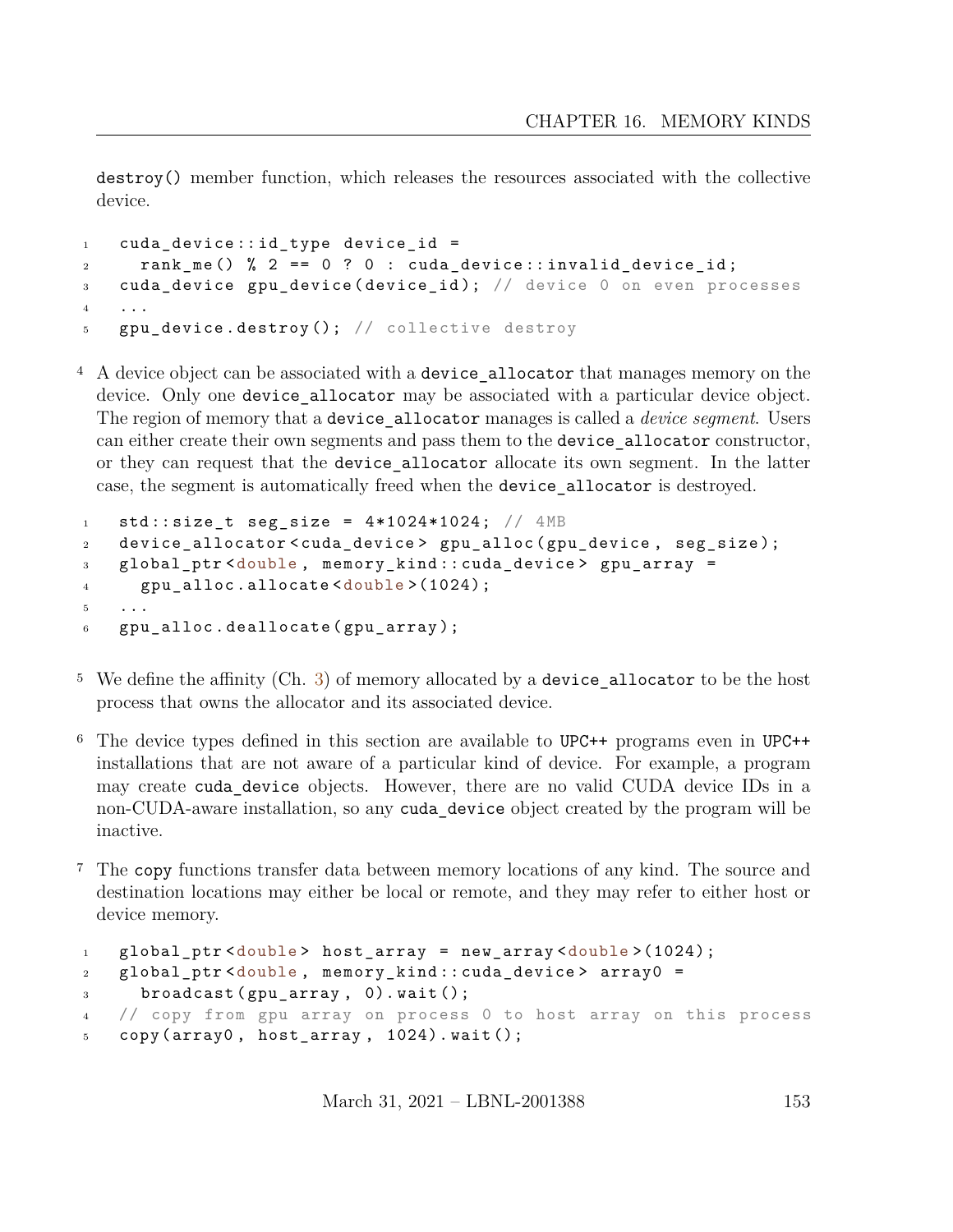## <span id="page-162-0"></span>**16.2 API Reference**

```
1 class bad_segment_alloc : public std :: bad_alloc ;
```
2 An exception type derived from  $std::bad\_alloc$  that is thrown by some shared segment constructors to indicate failure to allocate resources needed to create the memory segment.

### **16.2.1 cuda\_device**

1 struct cuda\_device ;

```
2 C++ Concepts: DefaultConstructible, MoveConstructible, Destructible
```

```
3 struct cuda_device {
    using id_type = int;
    // ...
  };
```
<sup>4</sup> Member alias for the type of a CUDA device ID.

```
5 struct cuda_device {
    template<typename T>
    using pointer = T*;
    // ...
 };
```
<sup>6</sup> Member template alias for raw pointer types on a CUDA device.

```
7 template<typename T>
  [static] constexpr cuda_device::pointer<T>
      cuda_device :: null_pointer ();
```
<sup>8</sup> Returns a representation of a null CUDA pointer.

```
9 template<typename T>
  [static] constexpr std::size_t cuda_device::default_alignment();
```
<sup>10</sup> Returns the default alignment of an object of type T on a CUDA device.

```
154 March 31, 2021 – LBNL-2001388
```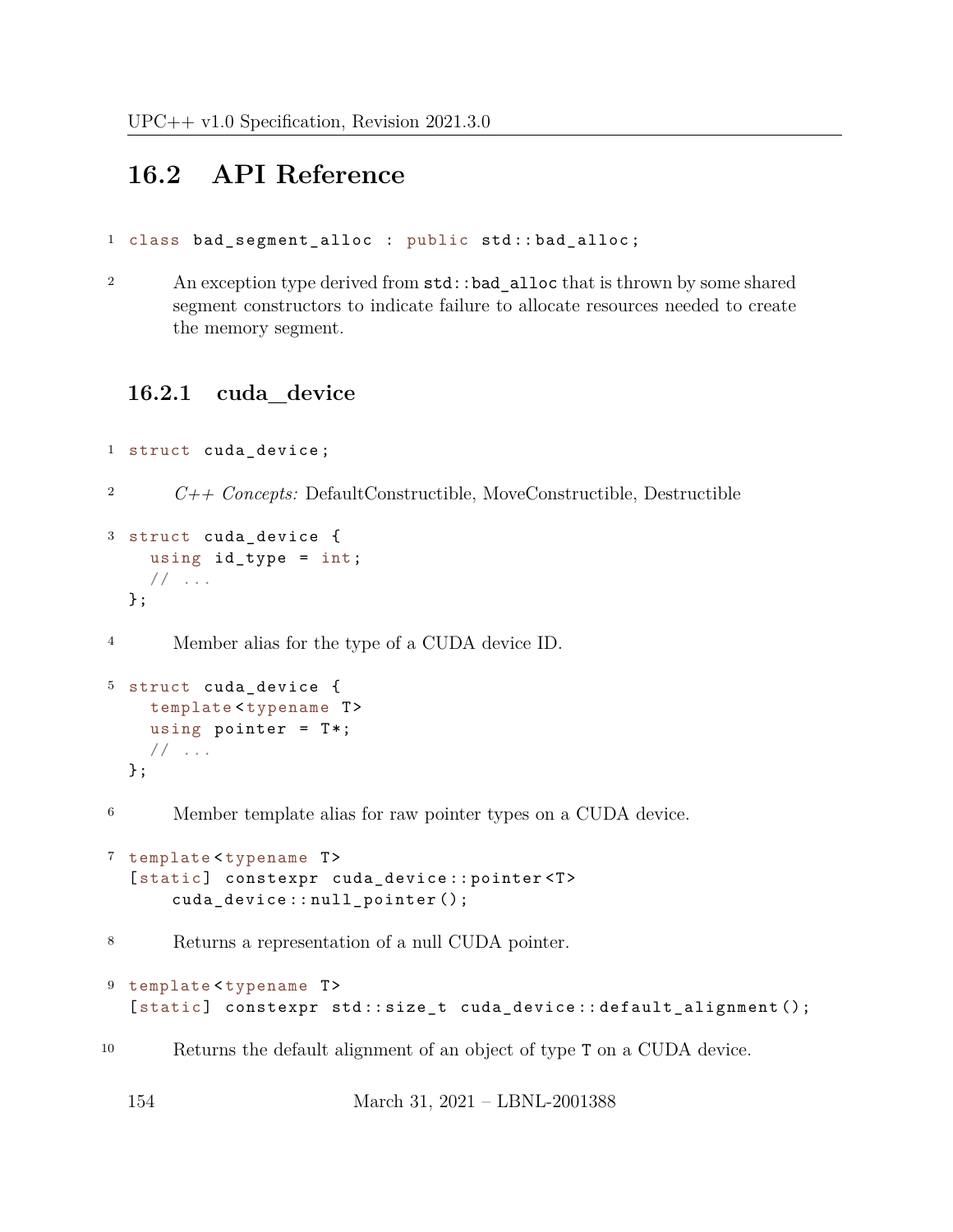- <span id="page-163-0"></span> $11$  [static] const memory\_kind cuda\_device:: kind = memory\_kind :: cuda\_device ;
- <sup>12</sup> Constant that has the same value as memory\_kind::cuda\_device.
- $13$  [static] constexpr cuda\_device::id\_type cuda\_device:: invalid\_device\_id =  $/*$  implementation-defined  $*/;$
- <sup>14</sup> A constant representing an invalid device ID.

 $15$  cuda\_device :: cuda\_device ();

<sup>16</sup> Constructs an inactive cuda\_device object.

 $17$  cuda device :: cuda device ( cuda device :: id type device id );

- <sup>18</sup> *This function is collective ([§12.1\)](#page-126-0) over the world() team, and it must be called by the thread that has the master persona ([§10.5.1\)](#page-112-0).*
- <sup>19</sup> *Precondition:* device\_id must be cuda\_device::invalid\_device\_id or a valid CUDA device ID on the calling process
- <sup>20</sup> If the device ID is valid, constructs a **cuda device** with the given device ID, which acts as the calling process's representative of the resulting collective device. If the device ID is cuda device::invalid device id, constructs an inactive cuda\_device object.
- <sup>21</sup> *UPC++ progress level:* user

 $22$  cuda\_device:: cuda\_device (cuda\_device &&other);

- <sup>23</sup> Transfers the state represented by other to this cuda\_device. Deactivates other.
- <sup>24</sup> *UPC++ progress level:* none

March 31, 2021 – LBNL-2001388 155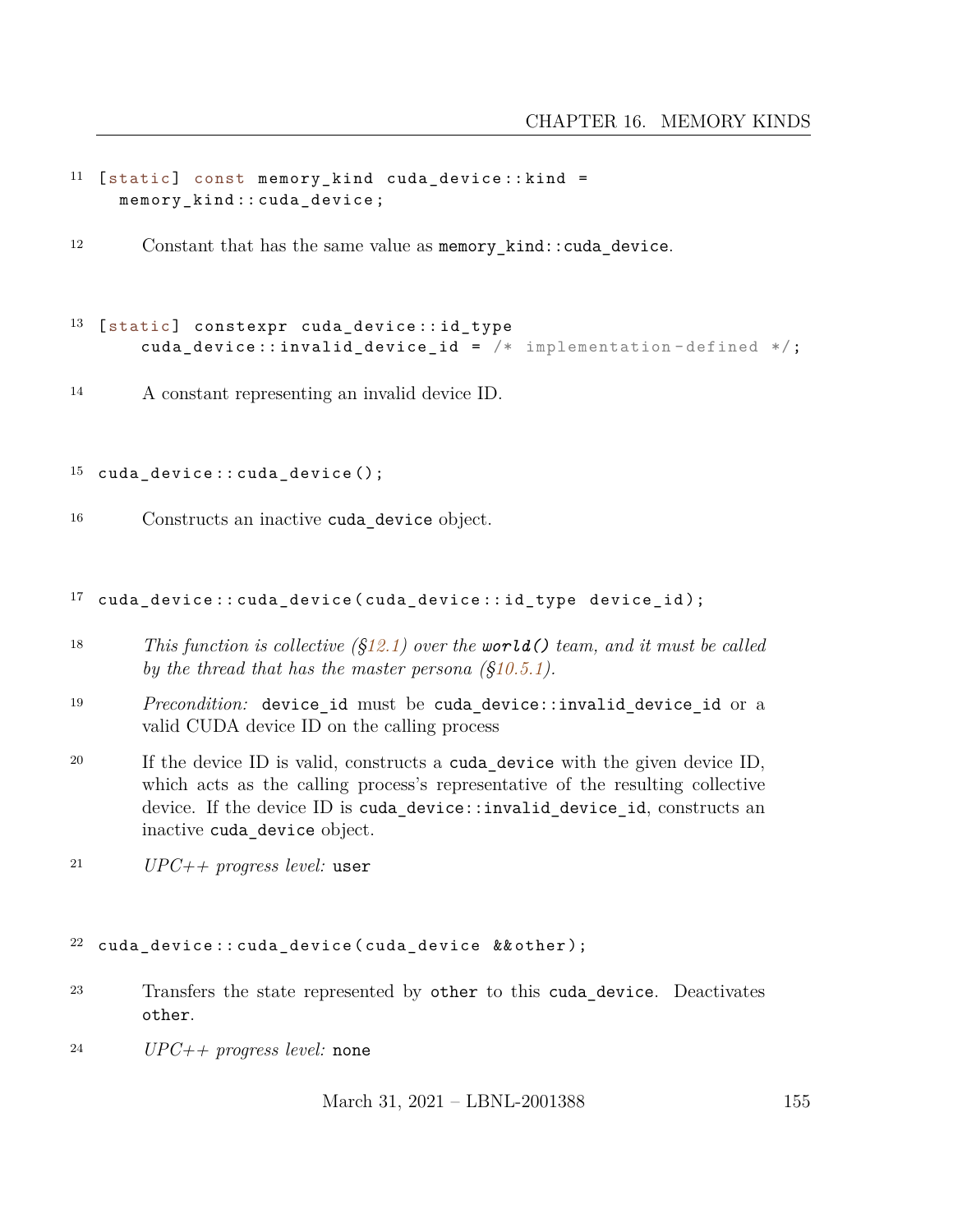#### <span id="page-164-0"></span>25 void cuda\_device :: destroy ( entry\_barrier lev = entry barrier :: user );

<sup>26</sup> *This function is collective ([§12.1\)](#page-126-0) over the world() team, and it must be called by the thread that has the master persona ([§10.5.1\)](#page-112-0).*

- <sup>27</sup> *Precondition:* If this process's representative of the collective device being destroyed is inactive, then this cuda\_device must be inactive. Otherwise, this instance must be the process's representative of the collective device. lev must be single-valued (Ch. [12\)](#page-125-0). After the entry barrier specified by lev completes, or upon entry if lev == entry\_barrier::none, all asynchronous UPC++ operations on memory associated with this device must have signaled operation completion.
- <sup>28</sup> Destroys the calling process's state associated with this cuda\_device, deactivating this device object. Also deactivates any device\_allocator associated with this device.
- <sup>29</sup> *C++ memory ordering:* If lev != entry\_barrier::none, with respect to all threads participating in this collective, all evaluations which are *sequencedbefore* their respective thread's invocation of this call will have a *happens-before* relationship with all evaluations sequenced after the call.
- <sup>30</sup> *UPC++ progress level:* user if lev == entry\_barrier::user, internal otherwise

```
31 cuda_device ::~ cuda_device ();
```
- <sup>32</sup> *Precondition:* Either UPC++ must have been uninitialized since the cuda device creation, or the cuda\_device must either have had destroy() called on it, been deactivated by being passed to the move constructor, or be an inactive cuda\_device.
- <sup>33</sup> Destructs this cuda\_device object.
- <sup>34</sup> *This function may be called when* UPC++ *is in the uninitialized state.*
- <sup>35</sup> *UPC++ progress level:* none

36 cuda\_device :: id\_type cuda\_device :: device\_id () const ;

- <sup>37</sup> Returns the device ID of this cuda\_device. If this is an inactive device, returns cuda device:: invalid device id.
- <sup>38</sup> *UPC++ progress level:* none

```
156 March 31, 2021 – LBNL-2001388
```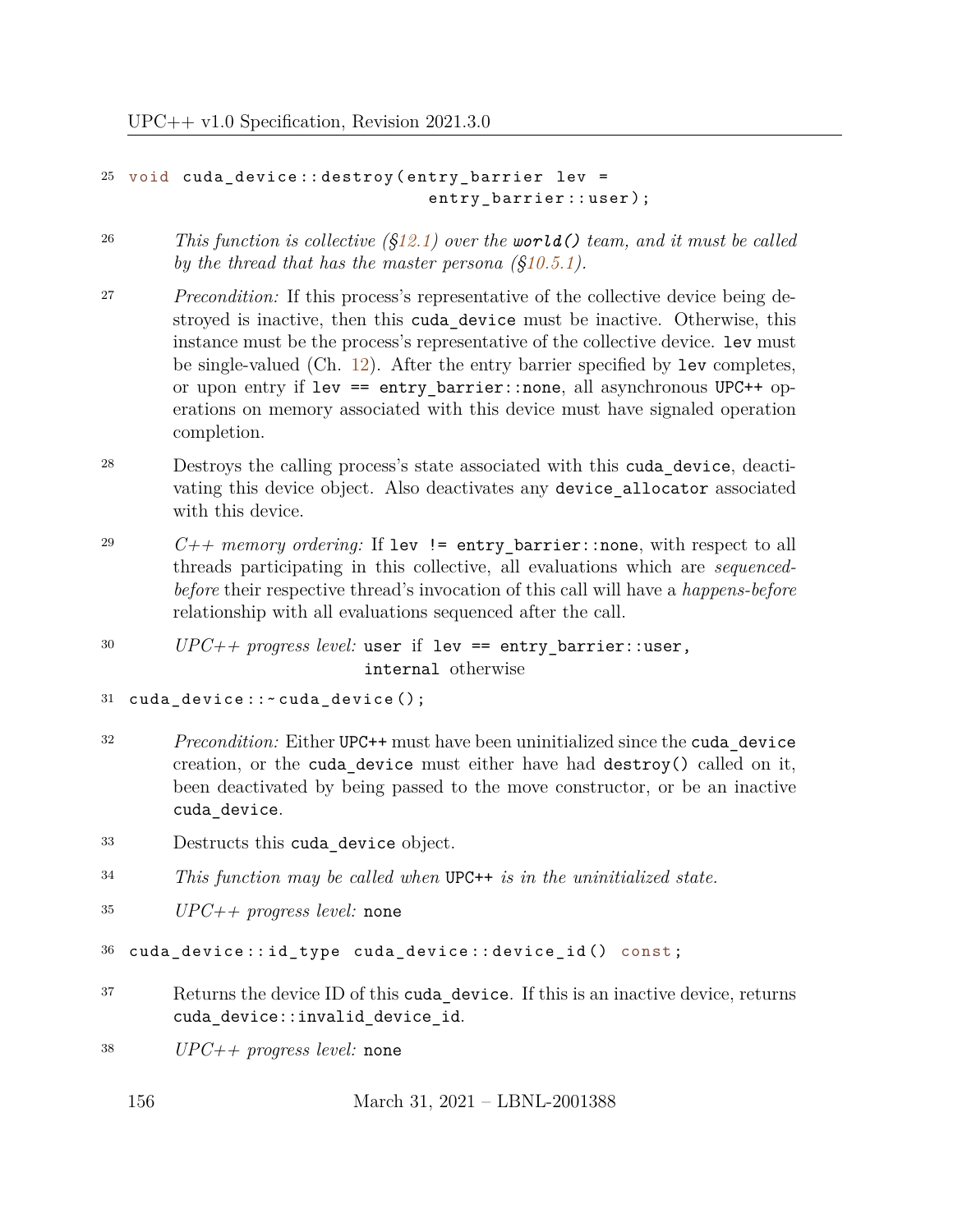<span id="page-165-0"></span> $39$  bool cuda\_device :: is\_active () const;

<sup>40</sup> Returns whether or not this cuda\_device is active. A cuda\_device is active if it was created with a valid device ID, has not been passed to the move constructor, and has not had its state destroyed by a call to destroy.

<sup>41</sup> *UPC++ progress level:* none

#### **16.2.2 device\_allocator**

```
<sup>1</sup> template < typename Device >
  class device_allocator ;
```
<sup>2</sup> *C++ Concepts:* DefaultConstructible, MoveConstructible, Destructible

```
3 template < typename Device >
  class device_allocator {
    using device_type = Device ;
    // ...
  };
```
<sup>4</sup> Member type that is an alias for the template parameter Device.

```
5 template < typename Device >
  device_allocator < Device >:: device_allocator ();
```
<sup>6</sup> Constructs an inactive device\_allocator object.

```
March 31, 2021 – LBNL-2001388 157
```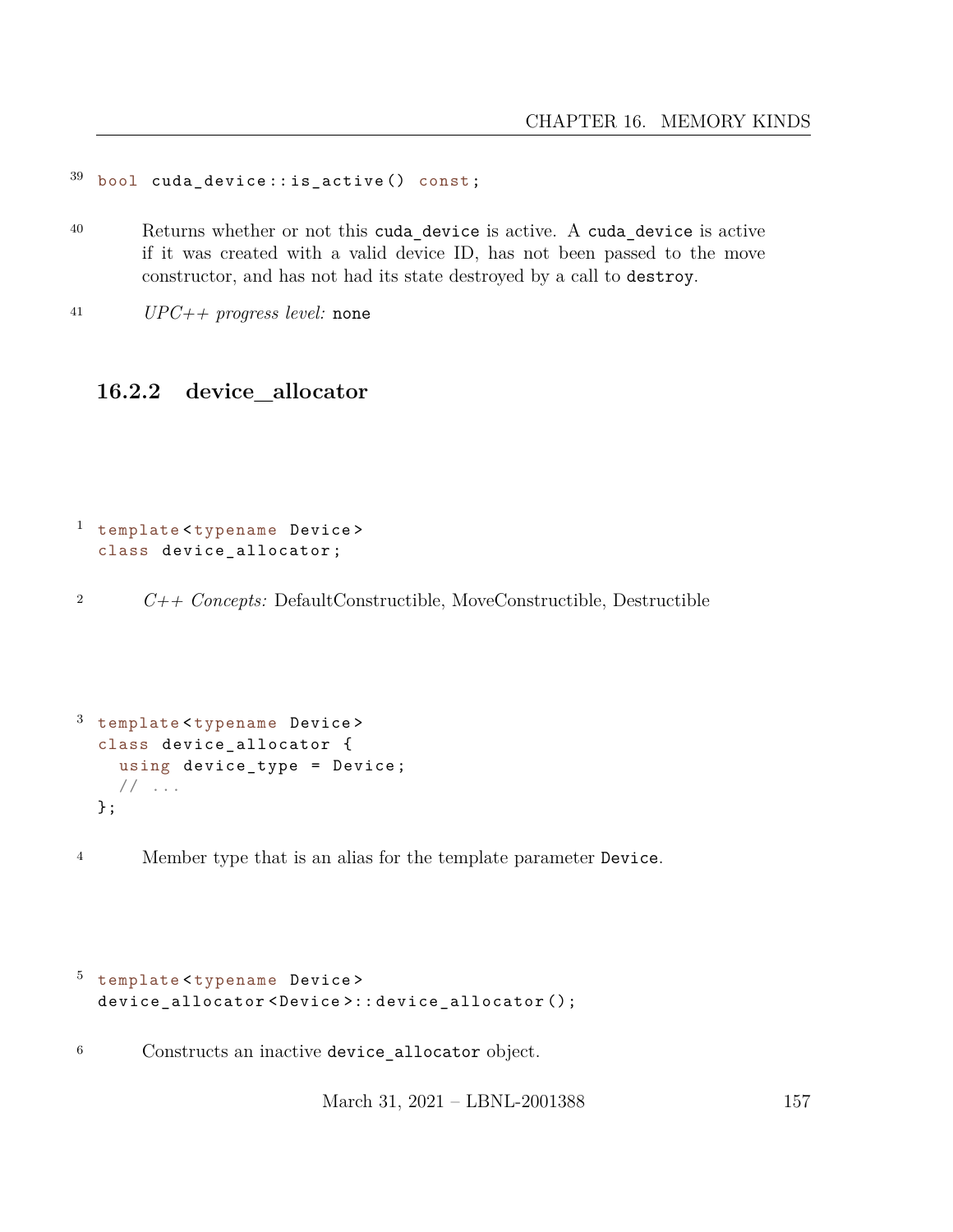```
7 template < typename Device >
  device_allocator <Device >:: device_allocator (Device & device,
                                               size_t sz_in_bytes );
```
- <sup>8</sup> *This function is collective ([§12.1\)](#page-126-0) over the world() team, and it must be called by the thread that has the master persona ([§10.5.1\)](#page-112-0).*
- <sup>9</sup> *Precondition:* Either device is inactive, or device must not have been previously used to create a device\_allocator.
- <sup>10</sup> Although this operation is collective, the arguments need not be single-valued. If device is inactive, then the other argument is ignored and that caller constructs an inactive device\_allocator object. Otherwise, allocates a segment of size sz\_in\_bytes (which much be non-zero) on the device and constructs an active device allocator to manage that device segment.
- <sup>11</sup> If the allocation fails for any active device participating in this collective, then all callers will throw upcxx: : bad segment alloc.
- <sup>12</sup> The segment is allocated from the associated device in a device-specific manner. Any device-specific properties of the resulting allocation are implementationdefined. If special properties are required, users may allocate their own segment instead and use the second constructor to initialize an allocator from that segment.
- <sup>13</sup> *Exceptions:* May throw upcxx::bad\_segment\_alloc.
- <sup>14</sup> *UPC++ progress level:* user

```
15 template<typename Device>
  device allocator < Device >:: device allocator ( Device & device ,
                         typename Device :: pointer <void > device_memory ,
                         size_t sz_in_bytes );
```
- <sup>16</sup> *This function is collective ([§12.1\)](#page-126-0) over the world() team, and it must be called by the thread that has the master persona ([§10.5.1\)](#page-112-0).*
- <sup>17</sup> *Precondition:* Either device is inactive, or device must not have been previously used to create a device\_allocator. If device is inactive, the other arguments provided by that caller are ignored. Otherwise device\_memory must be a pointer to memory associated with the given device, and it must not be managed by another allocator. The memory referenced by device memory must be at least sz\_in\_bytes bytes in size. sz\_in\_bytes must be non-zero.

```
158 March 31, 2021 – LBNL-2001388
```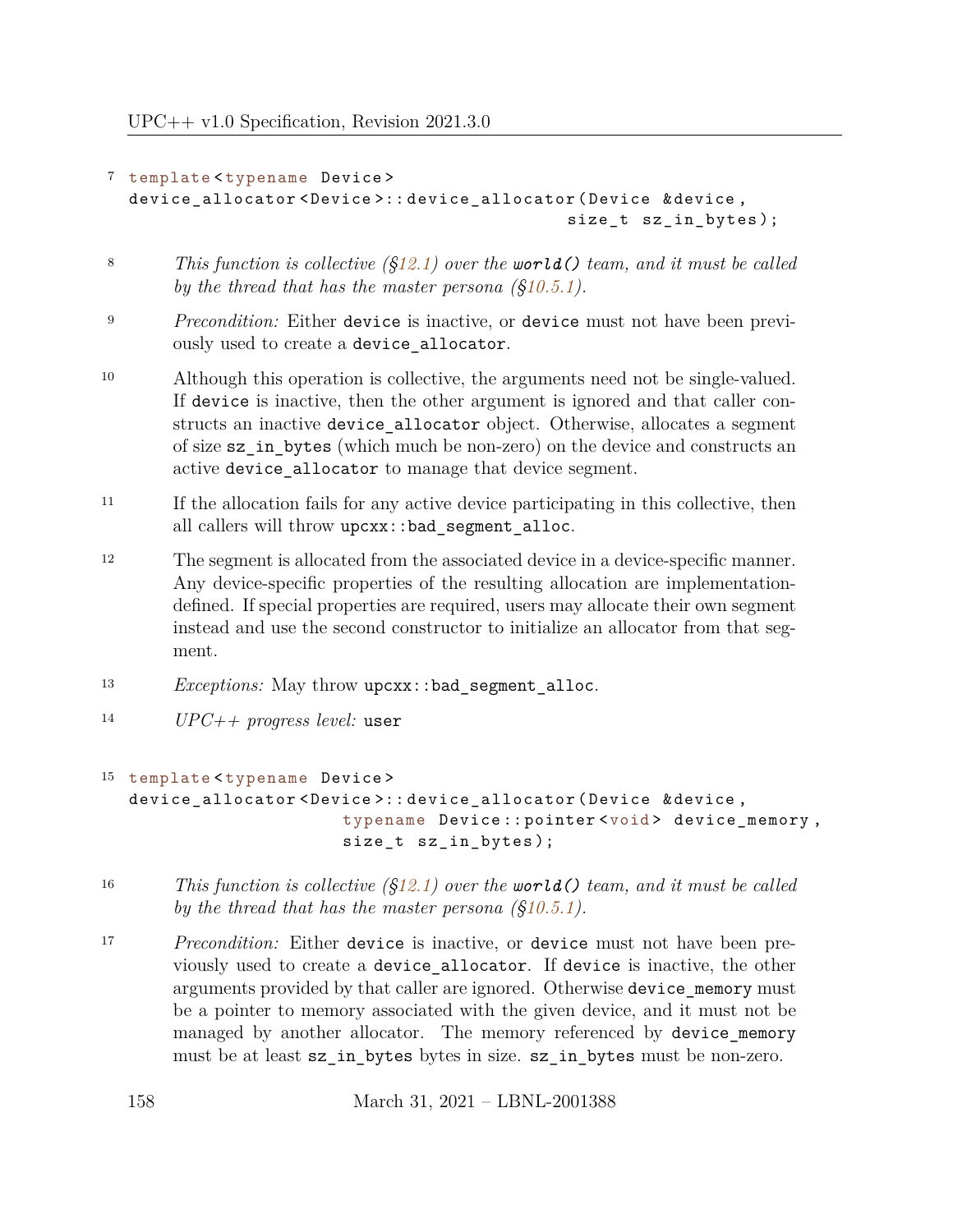- <span id="page-167-0"></span><sup>18</sup> Although this operation is collective, the arguments need not be single-valued. If device is inactive, then that caller constructs an inactive device\_allocator object. Otherwise, constructs an active device\_allocator associated with the given device to manage the given device memory as its device segment.
- <sup>19</sup> *UPC++ progress level:* user

```
20 template<typename Device>
  device_allocator < Device >:: device_allocator (
                               device allocator && other);
```
- <sup>21</sup> Transfers the state represented by other to this device allocator. Deactivates other.
- <sup>22</sup> *UPC++ progress level:* none

```
23 template<typename Device>
  bool device_allocator < Device >:: is_active () const ;
```
- <sup>24</sup> Returns whether or not this device\_allocator is active. A device\_allocator is active if it was created with an active device that remains active, and this object has not been passed to the move constructor.
- <sup>25</sup> *UPC++ progress level:* none

```
26 template<typename Device>
  device_allocator < Device >::~ device_allocator ();
```
- <sup>27</sup> Destructs this device\_allocator object. If is\_active() then any global pointers referencing memory in the associated segment are invalidated. If this device allocator allocated a segment on construction, additionally frees the associated segment, without invoking any destructors for objects in the segment.
- <sup>28</sup> *This function may be called when* UPC++ *is in the uninitialized state.*
- <sup>29</sup> *UPC++ progress level:* none

```
March 31, 2021 – LBNL-2001388 159
```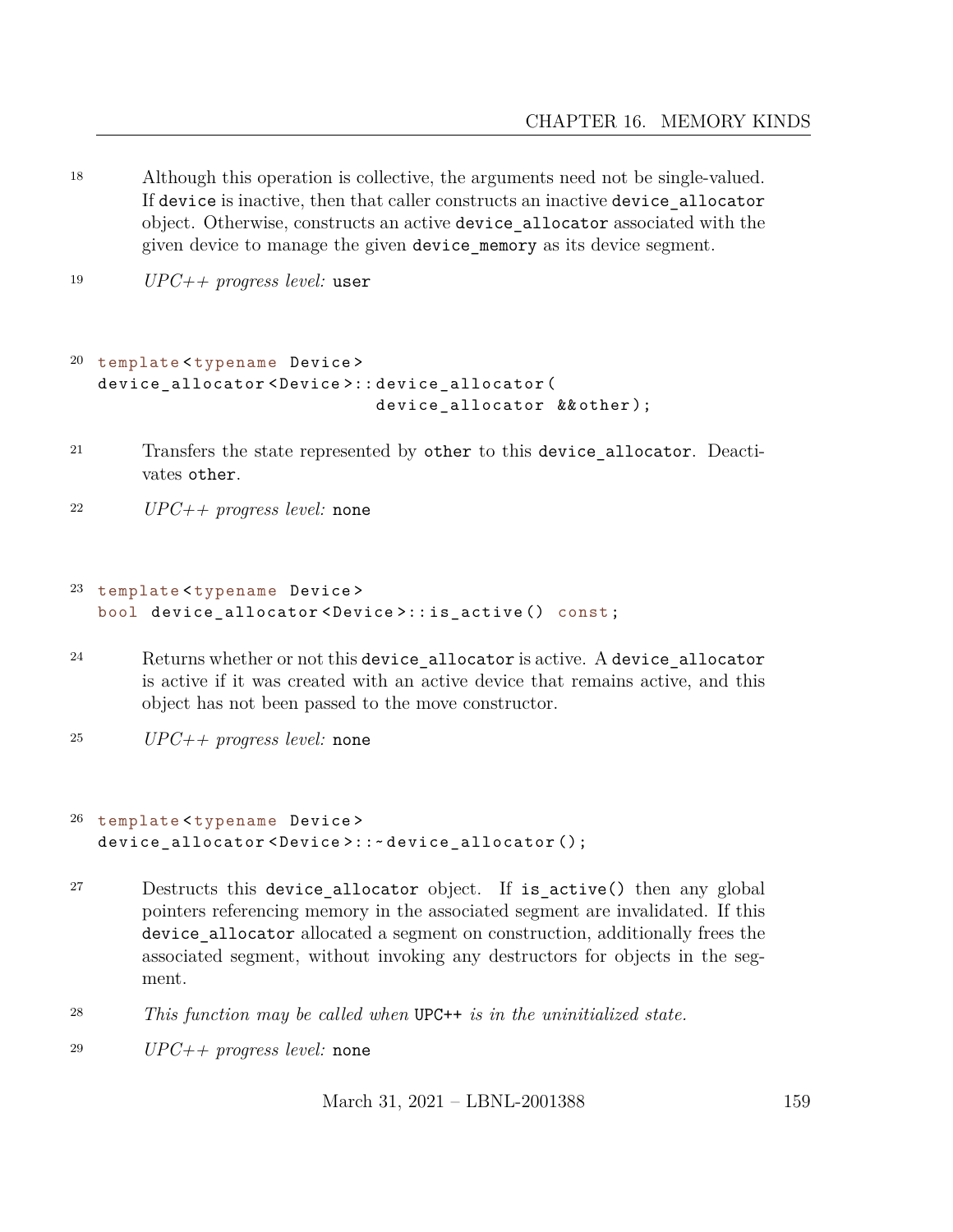```
30 template < typename Device >
  template<typename T>
  global_ptr <T , Device :: kind >
       device_allocator < Device >:: allocate ( size_t n = 1 ,
              std :: size_t alignment = Device :: default_alignment <T >());
```

```
31 Precondition: this->is_active(). alignment is a valid alignment.
```
<sup>32</sup> Allocates enough space for n objects of type T from the segment managed by this allocator, with the memory aligned as specified by alignment. If the allocation succeeds, returns a global pointer to the start of the allocated memory, and the allocated memory is uninitialized. If the allocation fails, returns a null pointer.

```
33 UPC++ progress level: none
```

```
34 template < typename Device >
   template<typename T>
   void device_allocator < Device >:: deallocate (
                                        global_ptr <T , Device :: kind > g );
```
<sup>35</sup> *Precondition:* g.is null()  $||$  (this->is active() && g.where == rank me()). g must be either a null pointer or a non-deallocated pointer that resulted from a call to allocate<T, alignment> on this allocator, for some value of alignment.

- <sup>36</sup> Deallocates the storage previously allocated by a call to allocate. Does nothing if g is a null pointer. Does not invoke the destructor for T.
- <sup>37</sup> *UPC++ progress level:* none

```
38 template < typename Device >
  template<typename T>
  global_ptr <T , Device :: kind >
       device_allocator < Device >:: to_global_ptr (
                                 typename Device:: pointer<T> ptr) const;
```
- <sup>39</sup> *Precondition:* ptr is a null pointer, or this->is\_active() and ptr is a valid pointer such that the expression \*ptr on this allocator's device yields a (possibly uninitialized) object of type T that resides within the segment managed by this allocator
- <sup>40</sup> Converts a raw device pointer to a global pointer.
- <sup>41</sup> *UPC++ progress level:* none
	- 160 March 31, 2021 LBNL-2001388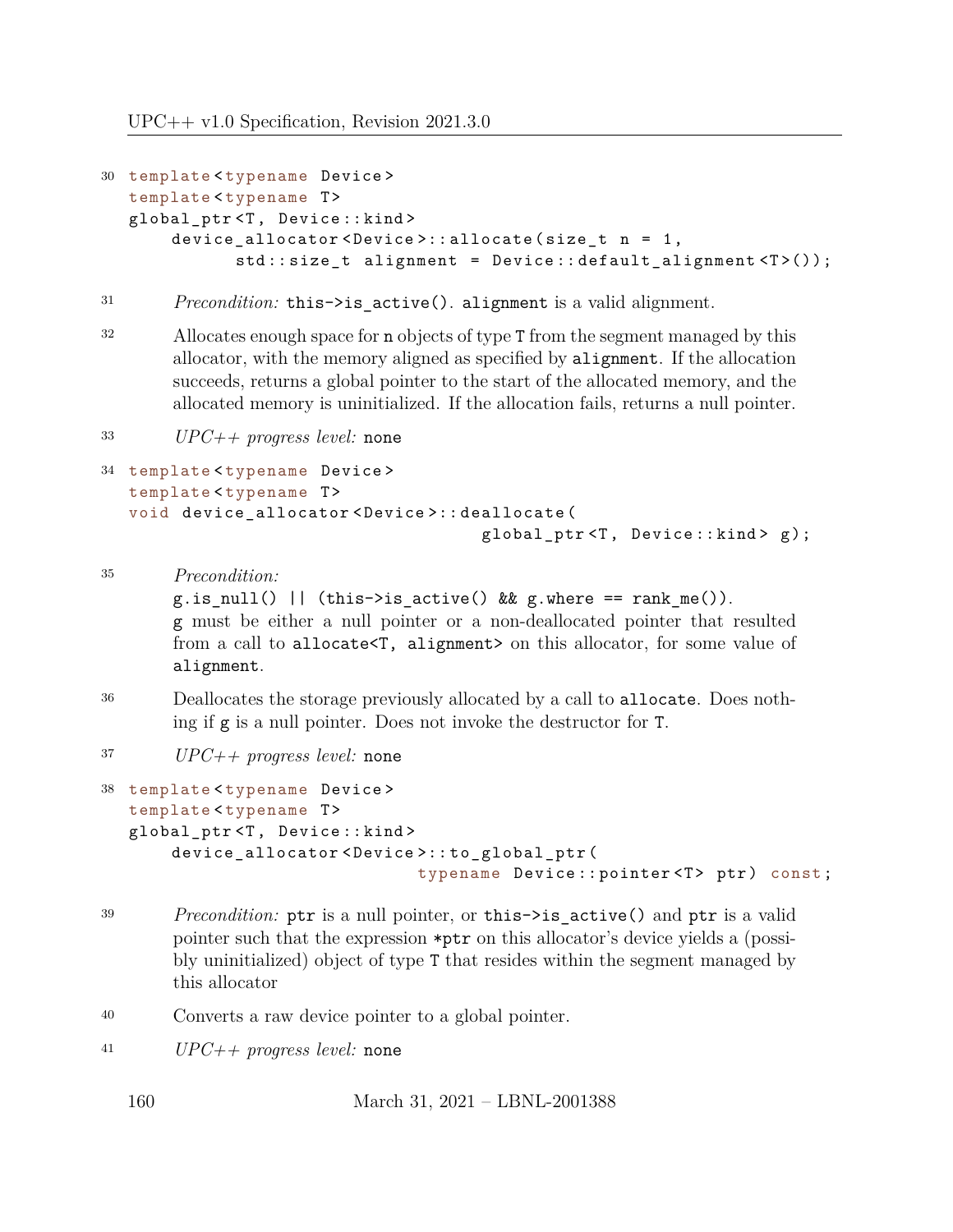```
42 template<typename Device>
  template<typename T>
  [static] typename Device::pointer<T>
    device allocator < Device >:: local ( global ptr < T, Device :: kind > g );
```
- <sup>43</sup> *Precondition:* g.is\_null() || g.where() == rank\_me(). g must be either a null pointer or a non-deallocated pointer that resulted from a call to allocate<T, alignment> on a device\_allocator<Device> on the caller's process, for some value of alignment.
- <sup>44</sup> Returns the raw device pointer associated with g. If g is a null pointer, returns Device:: null\_pointer<T>().
- <sup>45</sup> *UPC++ progress level:* none

```
46 template < typename Device >
  template<typename T>
  [static] typename Device::id_type
       device_allocator < Device >:: device_id (
                           global_ptr <T , Device :: kind > ptr );
```
- $47$  *Precondition:* g.is null()  $||$  g.where() == rank me(). g must be either a null pointer or a non-deallocated pointer that resulted from a call to allocate<T, alignment> on a device\_allocator<Device> on the caller's process, for some value of alignment.
- <sup>48</sup> If the pointer is not null, returns the ID of the device where the referenced object resides. If the pointer is null, returns Device::invalid\_device\_id.
- <sup>49</sup> *UPC++ progress level:* none

#### **16.2.3 Data Movement**

```
1 template<typename T, memory_kind Kind1, memory_kind Kind2,
           typename Cx=/*unspecified*/>
  RType copy (
      global_ptr < const T, Kind1> src, global_ptr <T, Kind2> dest,
      size_t count, Cx &&completions=operation_cx::as_future());
```
March 31, 2021 – LBNL-2001388 161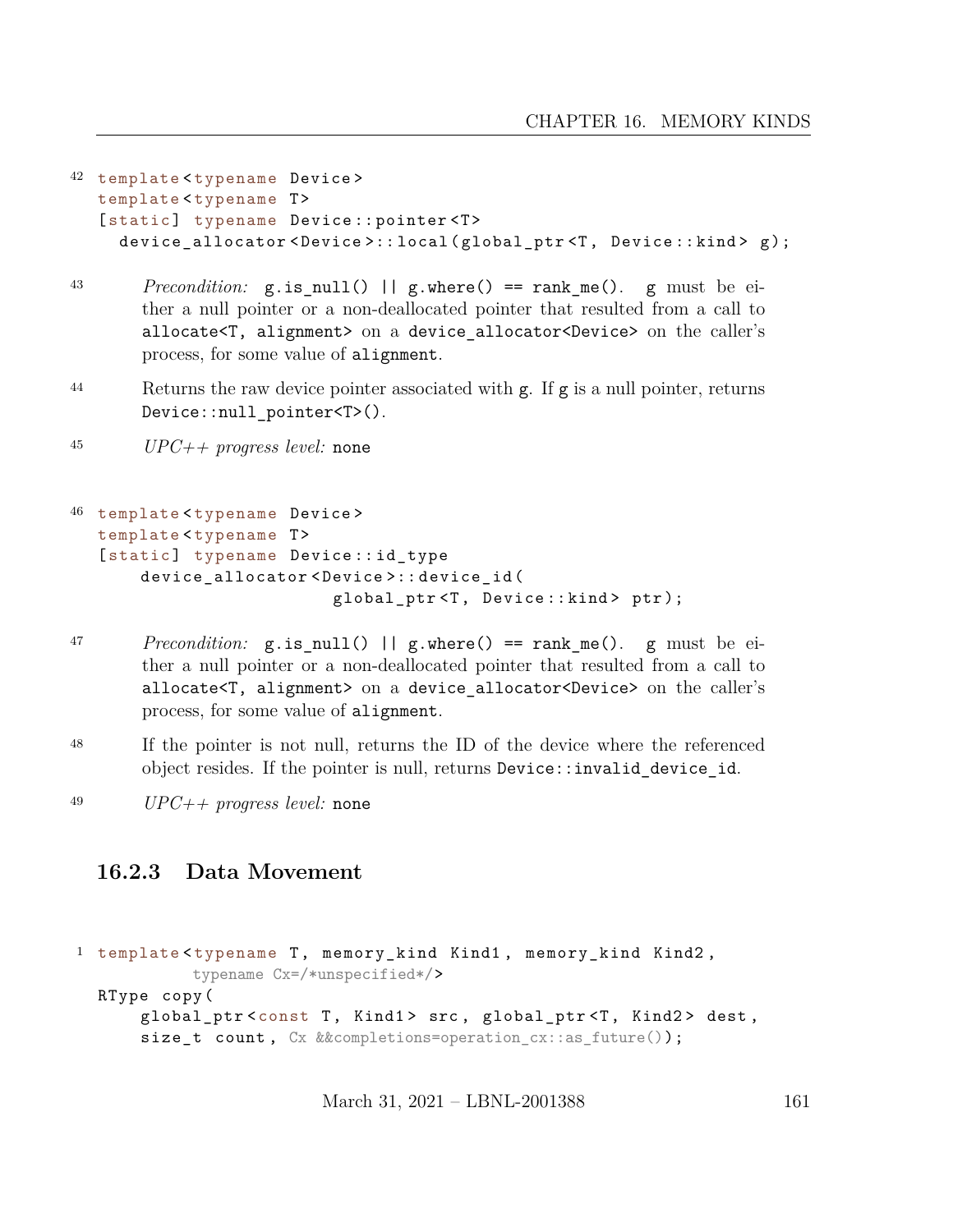UPC++ v1.0 Specification, Revision 2021.3.0

```
2 template < typename T, memory_kind Kind, typename Cx=/*unspecified*/>
  RType copy (
      T const *src, global_ptr<T, Kind> dest, size_t count,
      Cx &&completions=operation_cx::as_future());
  template <typename T, memory_kind Kind, typename Cx=/*unspecified*/>
  RType copy (
      global ptr<const T, Kind> src, T *dest, size t count,
      Cx &&completions=operation_cx::as_future());
```
- <sup>3</sup> *Precondition:* T must be TriviallySerializable. The source and destination memory regions must not overlap. src and dest must not be null pointers, even if count is zero. src in the second variant and dest in the third variant must reference host memory.
- <sup>4</sup> Initiates an operation to transfer and store the count items of type T beginning at src to the memory beginning at dest. The values referenced in the [src,src+count) interval must not be modified until either source or operation completion is indicated.
- <sup>5</sup> Source- and operation-completion operations execute on the current (initiating) persona of the calling process. In the first and second variant, remotecompletion operations execute on the master persona of the host process associated with the destination (i.e.  $dest.\text{where}()$ ). In the third variant, remotecompletion operations execute on the master persona of the calling process.

*Completions:*

- <sup>6</sup> *Source*: Indicates completion of injection or internal buffering of the source values, signifying that the src buffer may be modified.
- <sup>7</sup> *Remote*: Indicates completion of the transfer of the values, implying readiness of the target buffer [dest,dest+count).
- <sup>8</sup> *Operation*: Indicates completion of all aspects of the operation: the transfer and stores are complete.
- <sup>9</sup> *C++ memory ordering:* For LPC and RPC completions, all evaluations *sequenced-before* this call will have a *happens-before* relationship with the execution of the completion function.
- <sup>10</sup> *UPC++ progress level:* internal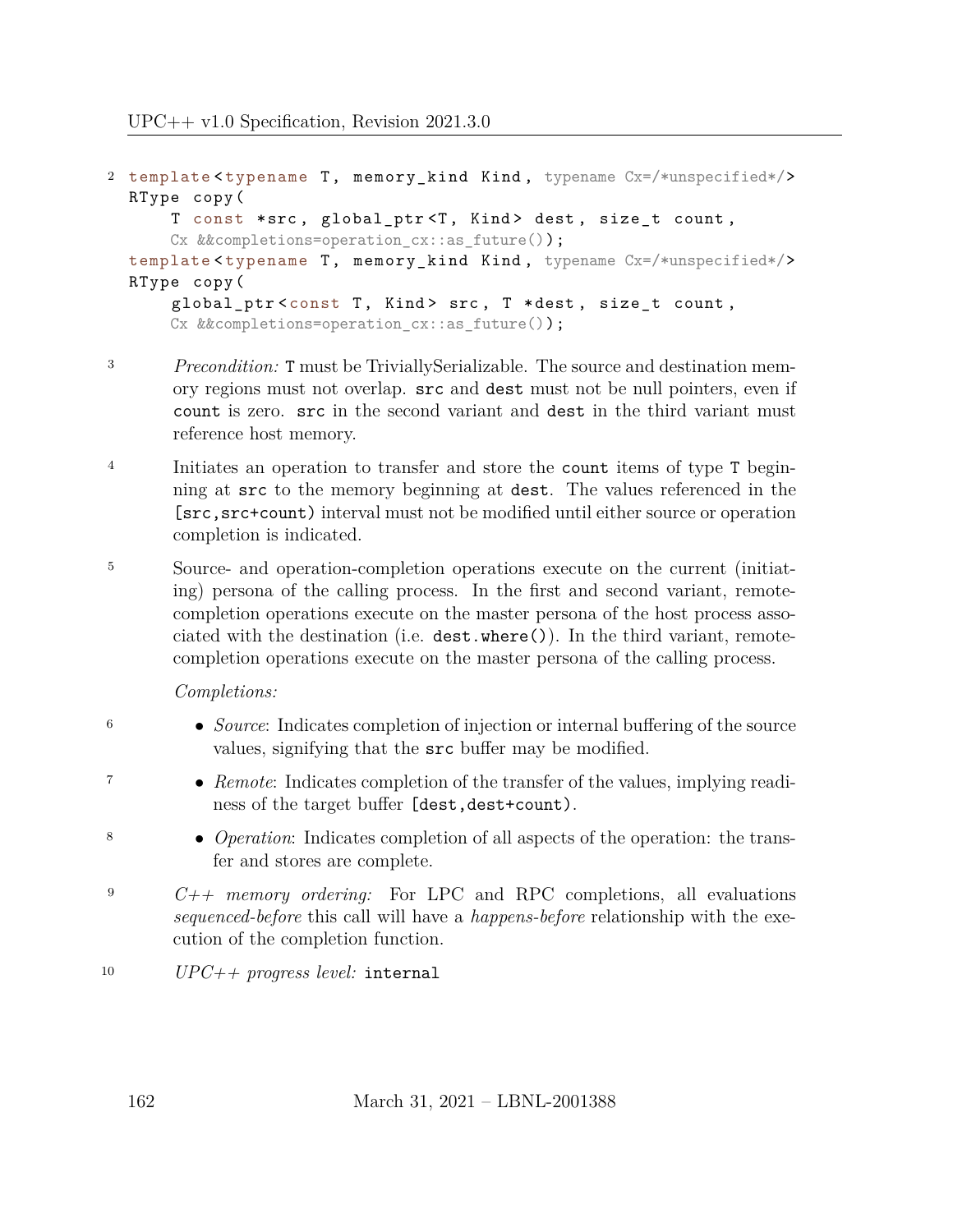# **Bibliography**

- [1] IEEE Standard for Floating-Point Arithmetic. *IEEE Std 754-2008*, pages 1–70, Aug 2008. [doi:10.1109/IEEESTD.2008.4610935](https://doi.org/10.1109/IEEESTD.2008.4610935).
- [2] *ISO/IEC 14882:2011(E) Information technology Programming Languages C++*. Geneva, Switzerland, 2012. URL: <https://www.iso.org/standard/50372.html>.
- [3] *ISO/IEC 14882:2014(E) Information technology Programming Languages C++*. Geneva, Switzerland, 2014. URL: <https://www.iso.org/standard/64029.html>.
- [4] John Bachan, Scott B. Baden, Steven Hofmeyr, Mathias Jacquelin, Amir Kamil, Dan Bonachea, Paul H. Hargrove, and Hadia Ahmed. UPC++: A High-Performance Communication Framework for Asynchronous Computation. In *Proceedings of the 33rd IEEE International Parallel & Distributed Processing Symposium*, IPDPS. IEEE, 2019. [doi:10.25344/S4V88H](https://doi.org/10.25344/S4V88H).
- [5] Y. Zheng, A. Kamil, M. B. Driscoll, H. Shan, and K. Yelick. UPC++: A PGAS extension for C++. In *IEEE 28th International Parallel and Distributed Processing Symposium (IPDPS)*, pages 1105–1114, May 2014. [doi:10.1109/IPDPS.2014.115](https://doi.org/10.1109/IPDPS.2014.115).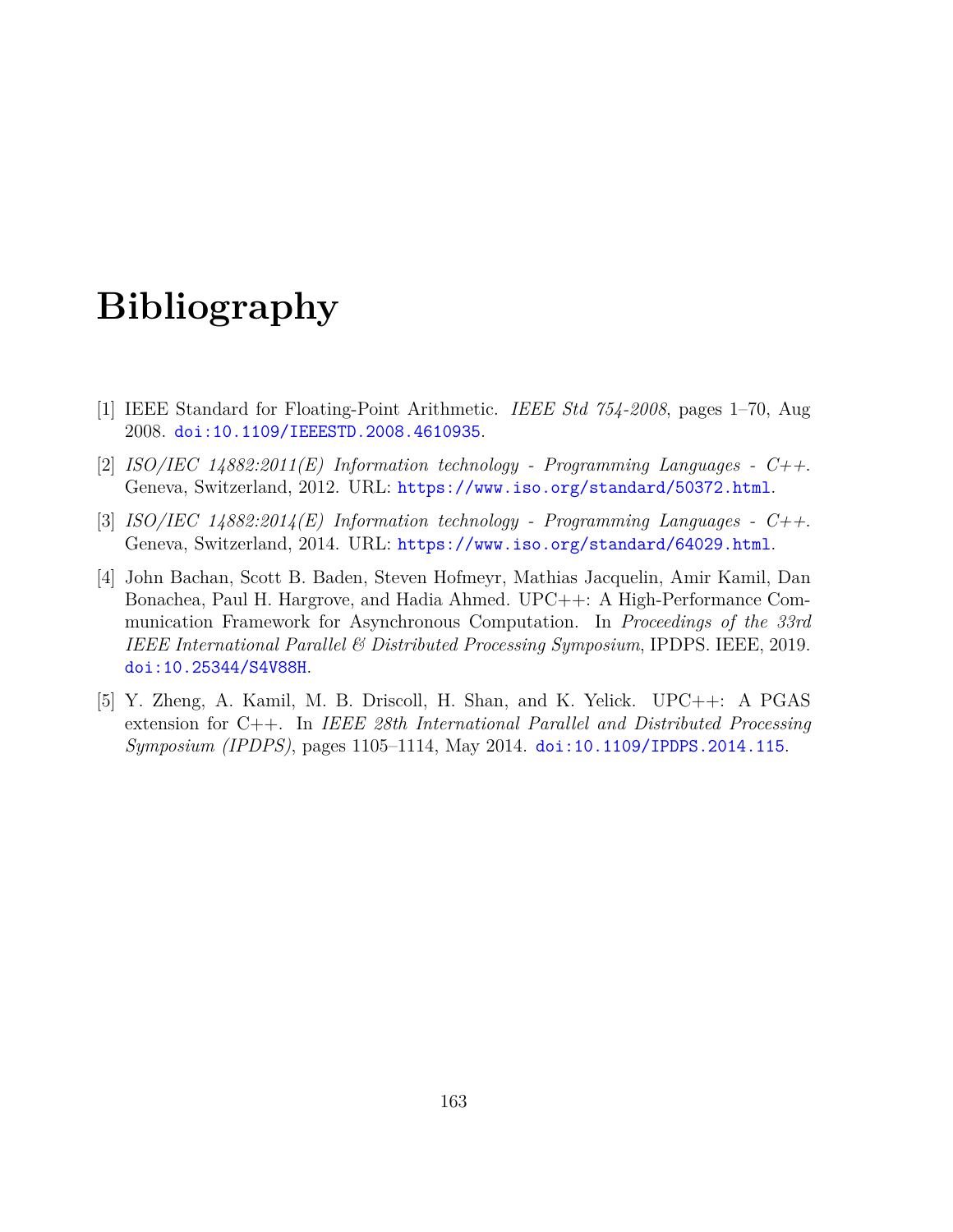# **Index**

Affinity, [6](#page-14-0) allocate, [29,](#page-37-0) [30](#page-38-0) atomic\_domain, [126](#page-134-0) add, [131](#page-139-0) bit\_and, [131](#page-139-0) bit\_or, [131](#page-139-0) bit\_xor, [131](#page-139-0) compare exchange,  $130$ constructor, [127](#page-135-0) dec, [131](#page-139-0) destroy, [127](#page-135-0) destructor, [128](#page-136-0) fetch\_add, [131](#page-139-0) fetch\_bit\_and, [131](#page-139-0) fetch\_bit\_or, [131](#page-139-0) fetch\_bit\_xor, [131](#page-139-0) fetch\_dec, [131](#page-139-0) fetch inc, [131](#page-139-0) fetch max, [131](#page-139-0) fetch\_min, [131](#page-139-0) fetch\_mul, [131](#page-139-0) fetch sub, [131](#page-139-0) inc, [131](#page-139-0) load, [128](#page-136-0) max, [131](#page-139-0) min, [131](#page-139-0) move constructor, [127](#page-135-0) mul, [131](#page-139-0) store, [129](#page-137-0) sub, [131](#page-139-0)

atomic\_op, [126](#page-134-0) bad segment alloc, [154](#page-162-0) bad shared alloc,  $27$ barrier, [119](#page-127-0) barrier\_async, [119](#page-127-0) broadcast, [123](#page-131-0) C++ Concepts, [6](#page-14-0) Collective, [6](#page-14-0) Collective Object, [6](#page-14-0) Conventions, [6](#page-14-0) copy, [161](#page-169-0) CType, [81](#page-89-0) operator|, [84](#page-92-0) cuda device,  $154$ constructor, [155](#page-163-0) default constructor, [155](#page-163-0) default\_alignment, [154](#page-162-0) destroy, [156](#page-164-0) destructor, [156](#page-164-0) device id,  $156$ id\_type, [154](#page-162-0) invalid device id,  $155$ is active,  $157$ kind, [155](#page-163-0) move constructor, [155](#page-163-0) null\_pointer, [154](#page-162-0) pointer, [154](#page-162-0) current\_persona, [106](#page-114-0)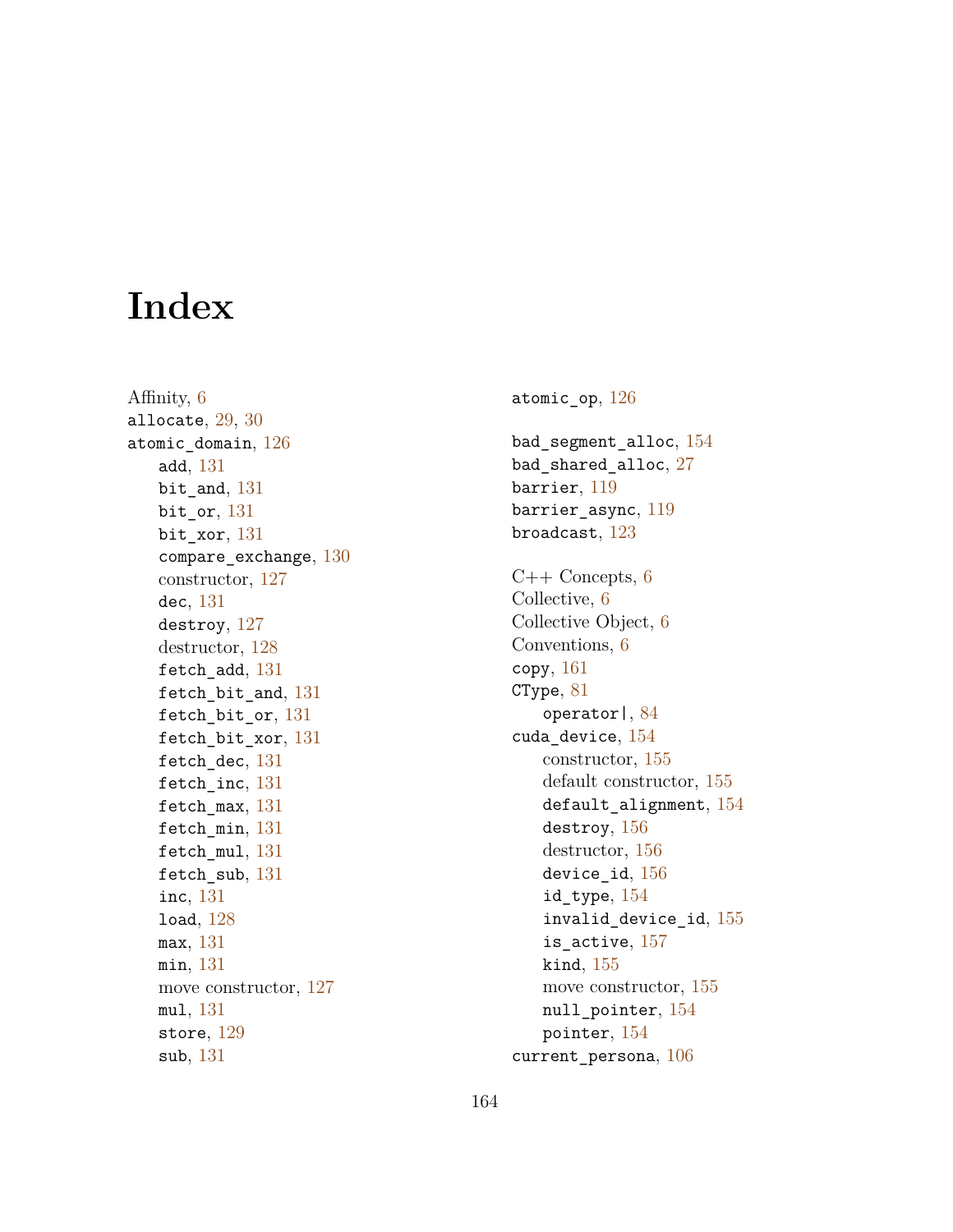deallocate, [30](#page-38-0) default persona,  $106$ default persona scope,  $108$ delete, [29](#page-37-0) delete  $array, 29$  $array, 29$ deserialized type t,  $70$ deserializing iterator, [64,](#page-72-0) [67](#page-75-0) deserialize into,  $64, 67$  $64, 67$  $64, 67$ Device, [6](#page-14-0) Device Segment, [6](#page-14-0) device\_allocator, [157](#page-165-0) allocate, [160](#page-168-0) allocating constructor, [158](#page-166-0) deallocate, [160](#page-168-0) default constructor, [157](#page-165-0) destructor, [159](#page-167-0) device\_id, [161](#page-169-0) device\_type, [157](#page-165-0) is active,  $159$ local, [161](#page-169-0) move constructor, [159](#page-167-0) non-allocating constructor, [158](#page-166-0) to global ptr,  $160$ discharge, [100,](#page-108-0) [109](#page-117-0) dist\_id, [138](#page-146-0) default constructor, [139](#page-147-0) here, [139](#page-147-0) operator«, [139](#page-147-0) when here,  $139$ dist\_object, [135](#page-143-0) constructor, [135](#page-143-0) destructor, [136](#page-144-0) fetch, [138](#page-146-0) id, [137](#page-145-0) move constructor, [136](#page-144-0) operator\*, [137](#page-145-0) operator->, [137](#page-145-0) team, [137](#page-145-0) variadic constructor, [136](#page-144-0)

entry\_barrier, [118](#page-126-1) EType, [42](#page-50-0) Exceptions, [5](#page-13-0) Execution Model, [3](#page-11-0) finalize, [11](#page-19-0) FType, [42](#page-50-0) future, [43](#page-51-0) default constructor, [43](#page-51-0) destructor, [43](#page-51-0) ready, [43](#page-51-0) result, [44](#page-52-0) result reference,  $44$ result\_tuple, [43](#page-51-0) then, [45](#page-53-0) wait, [46](#page-54-0) wait\_reference, [47](#page-55-0) wait tuple,  $46$ Futures and Promises, [7](#page-15-0) getenv console,  $12$ Global Pointer, [1,](#page-9-0) [7](#page-15-0) global\_ptr, [15](#page-23-0) comparison operators, [21](#page-29-0) comparison operators (STL specializations), [22](#page-30-0) const\_pointer\_cast, [23](#page-31-0) conversion to kind any, [16](#page-24-0) destructor, [16](#page-24-0) dynamic\_kind, [17](#page-25-0) dynamic\_kind\_cast, [23](#page-31-0) element type,  $15$ is\_local, [17](#page-25-0) is null,  $17$ kind, [15](#page-23-0) local, [18](#page-26-0) null constructor, [16](#page-24-0) operator bool, [18](#page-26-0) operator+, [18](#page-26-0) operator++, [20](#page-28-0)

March 31, 2021 – LBNL-2001388 165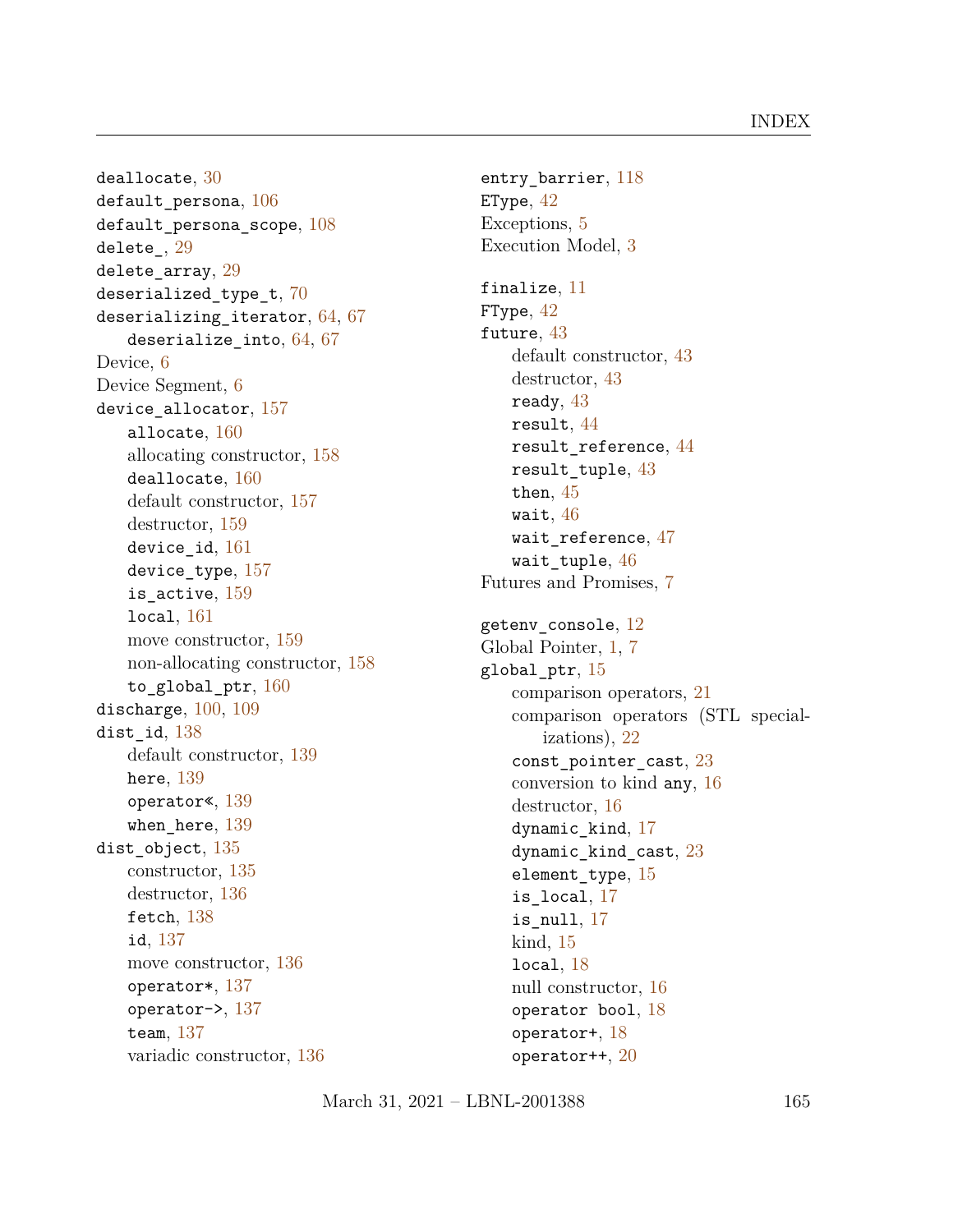operator+=, [18](#page-26-0) operator-,  $19, 20$  $19, 20$  $19, 20$ operator–, [20](#page-28-0) operator-=, [19](#page-27-0) operator«, [22](#page-30-0) pointer type,  $15$ reinterpret pointer cast,  $23$ static kind cast,  $23$ static\_pointer\_cast, [23](#page-31-0) where, [18](#page-26-0) Glossary, [6](#page-14-0) in\_progress, [103](#page-111-0) init, [10](#page-18-0) initialized, [11](#page-19-0) intrank\_t, [14](#page-22-0) is serializable,  $66$ is trivially serializable, [66](#page-74-0) liberate master persona,  $107$ Local, [7](#page-15-0) local\_team, [116](#page-124-0) local team contains,  $116$ make future,  $43$ make view,  $63, 70$  $63, 70$  $63, 70$ master persona,  $106$ memory kind, [15](#page-23-0) new\_, [27](#page-35-0) new array,  $28$ op fast add,  $120$ op\_fast\_bit\_and, [120](#page-128-0) op fast bit or,  $120$ op\_fast\_bit\_xor, [120](#page-128-0) op\_fast\_max, [120](#page-128-0) op fast min,  $120$ op fast mul,  $120$ Operation Completion, [7](#page-15-0)

operation\_cx, [81](#page-89-0) as future, [82](#page-90-0) as  $1pc$ ,  $82$ as promise, [82](#page-90-0) Persona, [7](#page-15-0) persona, [104](#page-112-1) active\_with\_caller, [106](#page-114-0) default constructor, [104](#page-112-1) destructor, [104](#page-112-1) lpc, [105](#page-113-0) lpc\_ff, [104](#page-112-1) persona scope,  $107$ constructor, [107](#page-115-0) constructor (with mutex), [107](#page-115-0) destructor, [108](#page-116-0) Private Object, [7](#page-15-0) Process, [7](#page-15-0) Progress, [7](#page-15-0) progress, [98,](#page-106-0) [103](#page-111-0) progress\_level, [97,](#page-105-0) [103](#page-111-0) progress level::internal, [97](#page-105-0) progress\_level::none, [98](#page-106-0) progress level::user, [97](#page-105-0) progress\_required, [99,](#page-107-0) [108](#page-116-0) promise, [48](#page-56-0) constructor, [48](#page-56-0) destructor, [48](#page-56-0) finalize, [49](#page-57-0) fulfill anonymous,  $49$ fulfill result,  $49$ get future,  $49$ require\_anonymous, [48](#page-56-0) Rank, [7](#page-15-0) rank me,  $115$ 

rank  $n, 115$  $n, 115$ Reader, [56](#page-64-0) read, [73](#page-81-0) read\_into, [74](#page-82-0)

166 March 31, 2021 – LBNL-2001388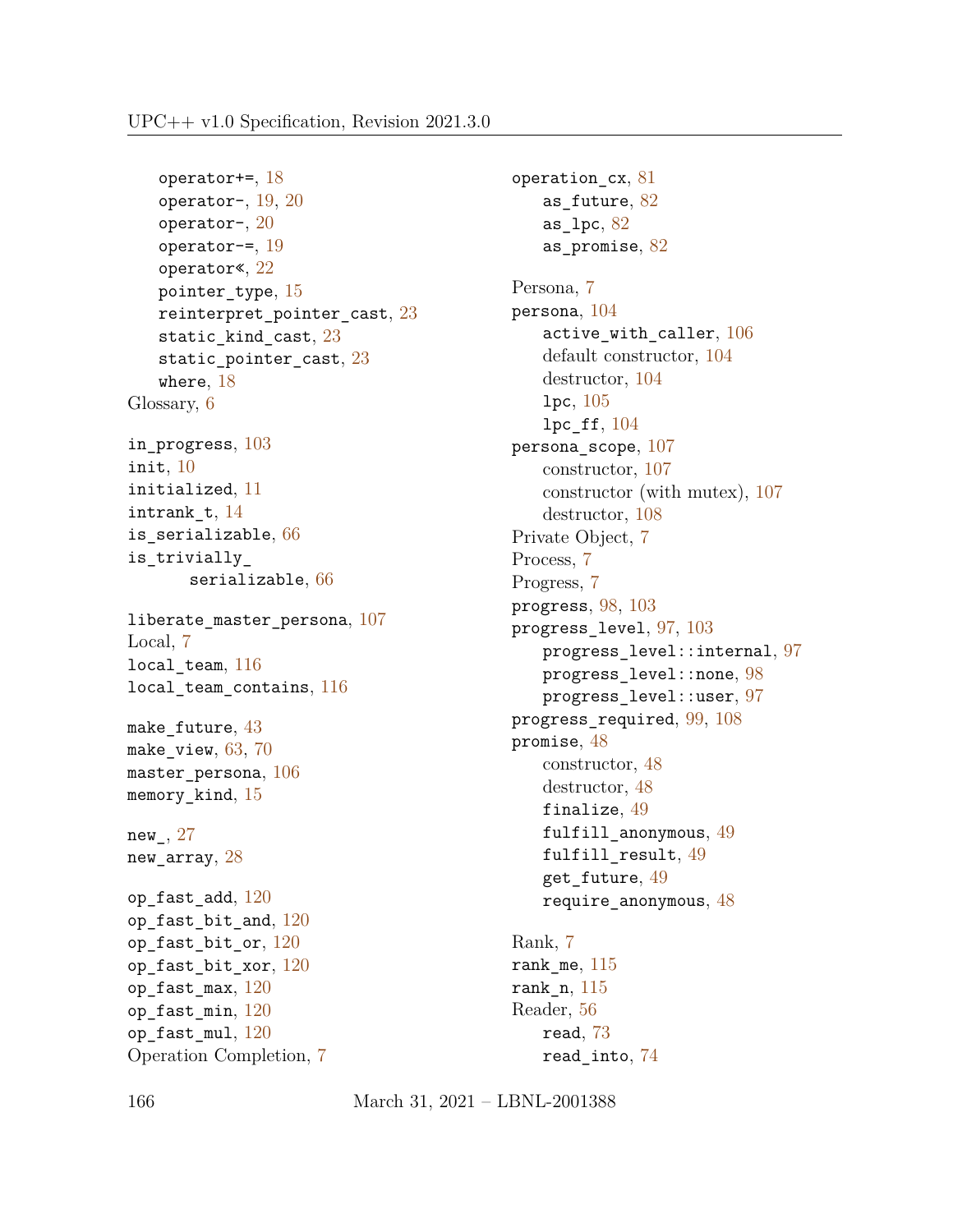read\_sequence\_into, [74](#page-82-0) reduce all, [121](#page-129-0) reduce one, [121](#page-129-0) Referentially Transparent, [7](#page-15-0) Remote, [8](#page-16-0) Remote Procedure Call, [8](#page-16-0) remote  $cx, 81$  $cx, 81$ as  $rpc$ ,  $83$ reserve\_handle, [72](#page-80-0) rget, [87](#page-95-0) bulk rget, [88](#page-96-0) rget\_irregular, [144](#page-152-0) rget regular,  $147$ rget\_strided, [150](#page-158-0) rpc, [93](#page-101-0) rpc\_ff, [91](#page-99-0) rput, [85](#page-93-0) bulk rput, [86](#page-94-0) rput\_irregular, [142](#page-150-0) rput regular,  $145$ rput\_strided, [148](#page-156-0) RType, [81](#page-89-0) Serializable, [8,](#page-16-0) [50](#page-58-0) Serialization Arrays, [62](#page-70-0) Class serialization, [52](#page-60-0) commit, [73](#page-81-0) Concepts, [50](#page-58-0) CV qualifiers, [62](#page-70-0) Function objects, [62](#page-70-0) read, [73](#page-81-0) read\_into, [74](#page-82-0) read\_sequence\_into, [74](#page-82-0) Reader, [56](#page-64-0) References, [62](#page-70-0) reserve,  $73$ Special cases, [63](#page-71-0) Standard-library containers, [60](#page-68-0) View-based, [63](#page-71-0)

write, [71](#page-79-0) write sequence,  $72$ Writer, [55](#page-63-0) serialization, [71](#page-79-0) serialization traits,  $70$ deserialized\_type, [70](#page-78-0) deserialized value, [71](#page-79-0) Shared Segment, [8](#page-16-0) shared\_segment\_size, [31](#page-39-0) shared\_segment\_used, [31](#page-39-0) Source Completion, [8](#page-16-0) source\_cx, [81](#page-89-0) as blocking,  $83$ as\_buffered, [83](#page-91-0) as future, [82](#page-90-0) as  $1pc$ ,  $82$ as promise, [82](#page-90-0) Team, [8](#page-16-0) team, [111](#page-119-0) color\_none, [111](#page-119-0) destroy, [113](#page-121-0) destructor, [114](#page-122-0) from world, [112](#page-120-0) move constructor, [113](#page-121-0) operator[], [111](#page-119-0) rank\_me, [111](#page-119-0) rank\_n, [111](#page-119-0) split, [112](#page-120-0) team\_id, [114](#page-122-0) team id, [114](#page-122-0) default constructor, [114](#page-122-0) here, [115](#page-123-0) when here,  $115$ Thread, [8](#page-16-0) to\_future, [47](#page-55-0) to\_global\_ptr, [16](#page-24-0) top persona scope,  $108$ TriviallySerializable, [8,](#page-16-0) [50](#page-58-0) try\_global\_ptr, [17](#page-25-0)

March 31, 2021 – LBNL-2001388 167